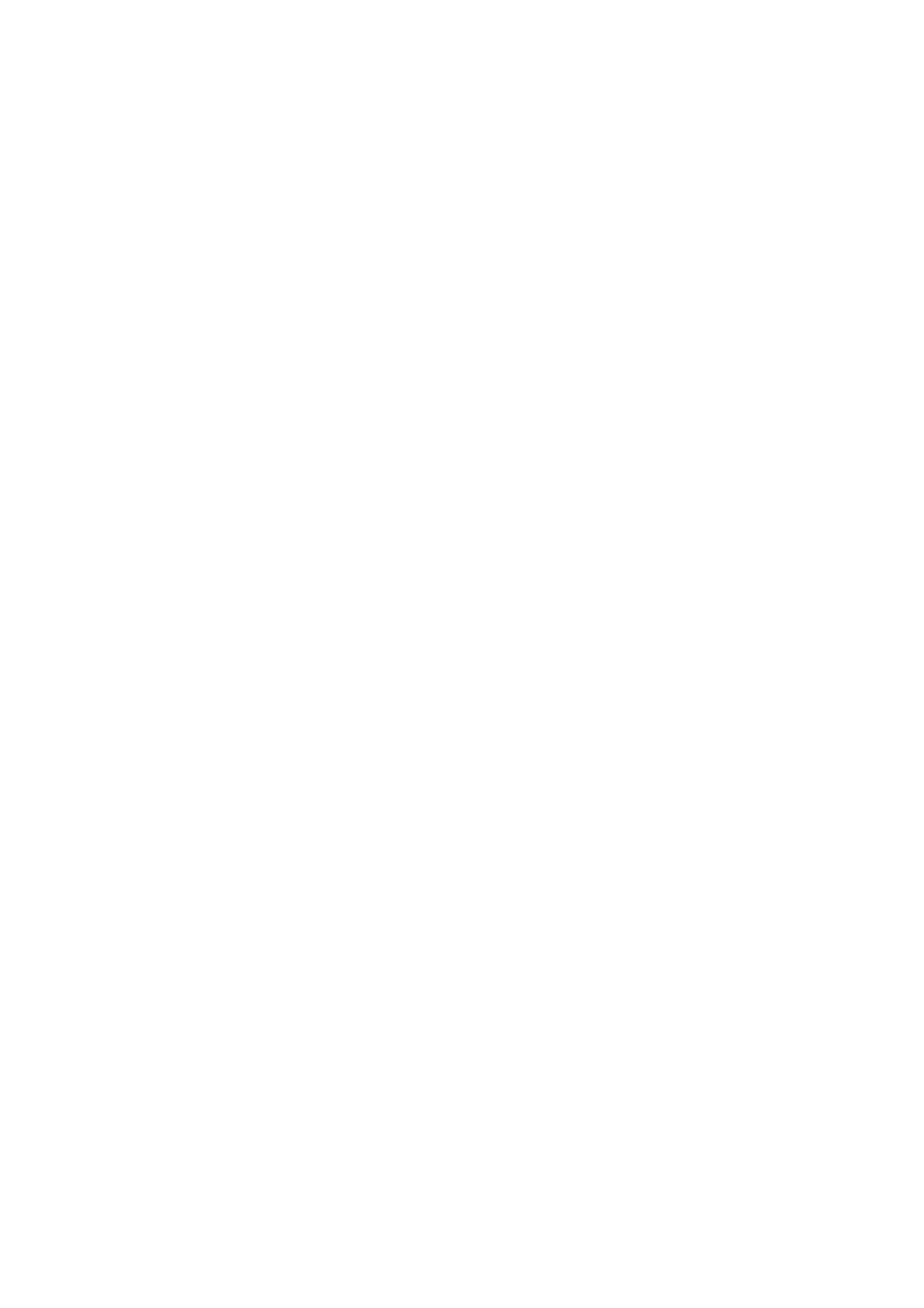# **TABLE OF CONTENTS**

# **ACKNOWLEDGEMENTS KEY TERMS SUMMARY**

# **CHAPTER ONE**

| INTRODUCTION AND CONTEXTUAL CONSTITUTIONAL ISSUES           |                |
|-------------------------------------------------------------|----------------|
| 1. Introduction                                             | 1              |
| 2. Constitutionalism in relation to search and seizure      | 4              |
| 2.1 Application of the Bill of Rights to Criminal Procedure | $\overline{7}$ |
| 2.2 Limitation of a constitutional right                    | 9              |
| 2.3 Exclusion of evidence unconstitutionally obtained       | 14             |
| 3. Direction and focus of this study                        | 16.            |

# **CHAPTER TWO**

| THE CONCEPTS OF SEARCH AND SEIZURE WITHIN THEIR LEGAL          |    |
|----------------------------------------------------------------|----|
| <b>FRAMEWORK</b>                                               |    |
| 1. Introduction                                                | 19 |
| 2. The concepts of search and seizure in various jurisdictions | 21 |
| 2.1 In South Africa                                            | 21 |
| 2.1.1 The concept of "search"                                  | 21 |
| 2.1.2 Search of arrested person and seizure of articles        | 22 |
| 2.1.3 Search of premises                                       | 23 |
| 2.1.3.1 Defining the term "premises"                           | 23 |
| 2.1.3.2 Search of premises by owner or lawful occupier         | 23 |
| 2.1.3.3 Entering of premises for purposes of obtaining         |    |
| evidence                                                       | 24 |
| 2.1.3.4 Resistance against entry or search                     | 24 |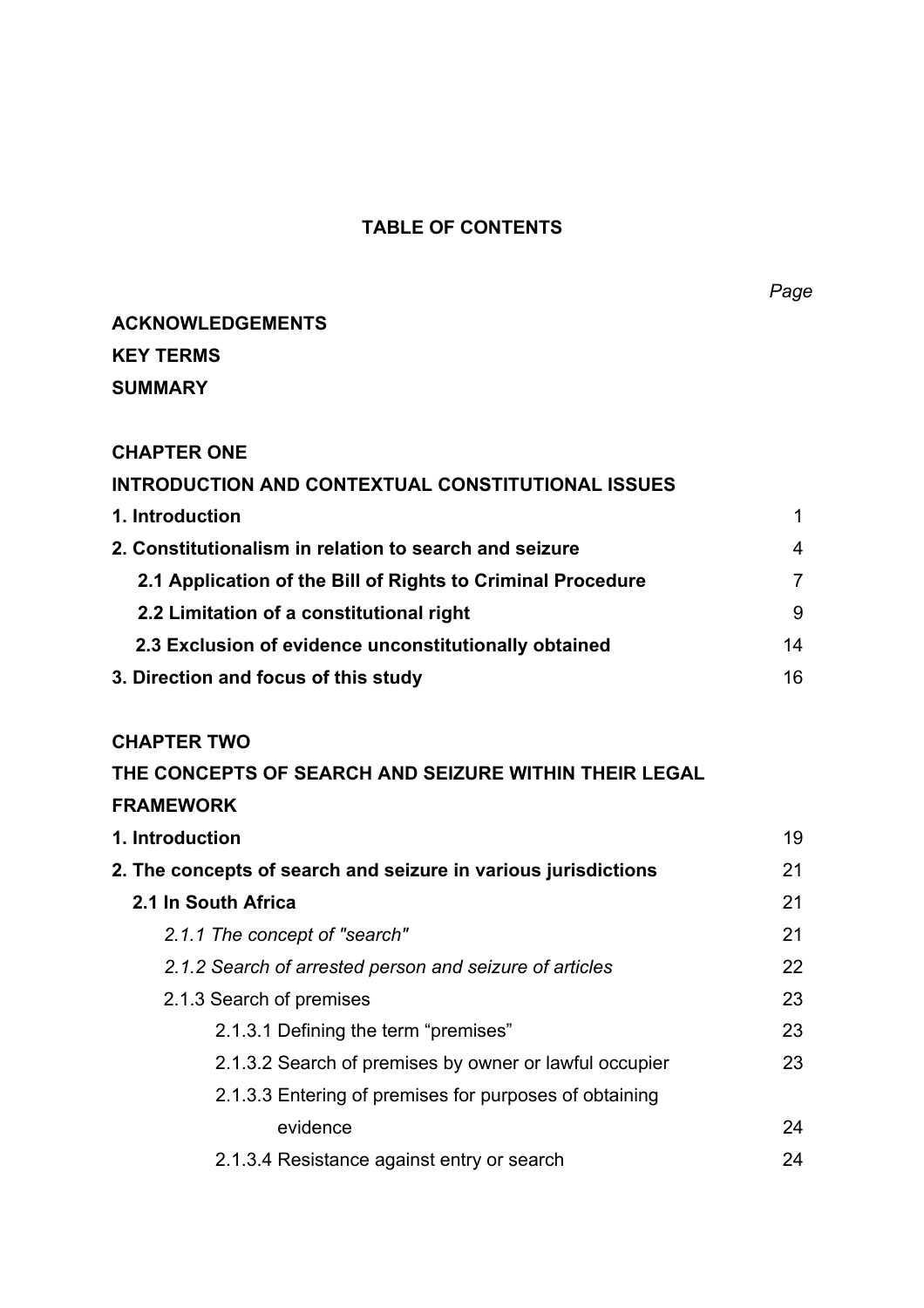|                                                              | Page |
|--------------------------------------------------------------|------|
| 2.1.3.5 Power of police to enter premises in connection with |      |
| state security or any offence                                | 25   |
| 2.1.4 Search and other affected rights                       | 26   |
| 2.1.5 The concept of "seizure"                               | 28   |
| 2.1.5.1 The State may seize certain articles only            | 28   |
| 2.1.5.2 Article to be seized under search warrant            | 29   |
| 2.1.5.3 Circumstances under which an article may be seized   |      |
| without a search warrant                                     | 30   |
| 2.1.6 Concluding remarks on the South African perspective    | 30   |
| 2.2 In the United States of America                          | 31   |
| 2.2.1 The concept of "search"                                | 31   |
| 2.2.2 The concept of "seizure"                               | 33   |
| 2.2.3 Concluding remarks on the American perspective         | 33   |
| 2.3 In Canada                                                | 34   |
| 2.3.1 The concept of "search"                                | 34   |
| 2.3.2 The concept of "seizure"                               | 35   |
| 2.3.3 Concluding remarks on the Canadian perspective         | 36   |
| 3. Conclusion                                                | 36   |

# **CHAPTER THREE**

| SEARCH AND SEIZURE: THE RIGHT TO PRIVACY AND OTHER                |    |
|-------------------------------------------------------------------|----|
| <b>AFFECTED CONSTITUTIONAL RIGHTS</b>                             |    |
| 1. Introduction                                                   | 38 |
| 2. The ambit and scope of the right to privacy and other affected |    |
| constitutional rights in various jurisdictions                    | 41 |
| 2.1 In South Africa                                               | 41 |
| 2.1.1 The right to privacy                                        | 41 |
| 2.1.2 The right to dignity                                        | 46 |
| 2.1.3 Freedom and security of the person                          | 47 |
| 2.2 Foreign law                                                   | 48 |
| 2.2.1 In the United States                                        | 49 |
| 2.2.2 In Canada                                                   | 51 |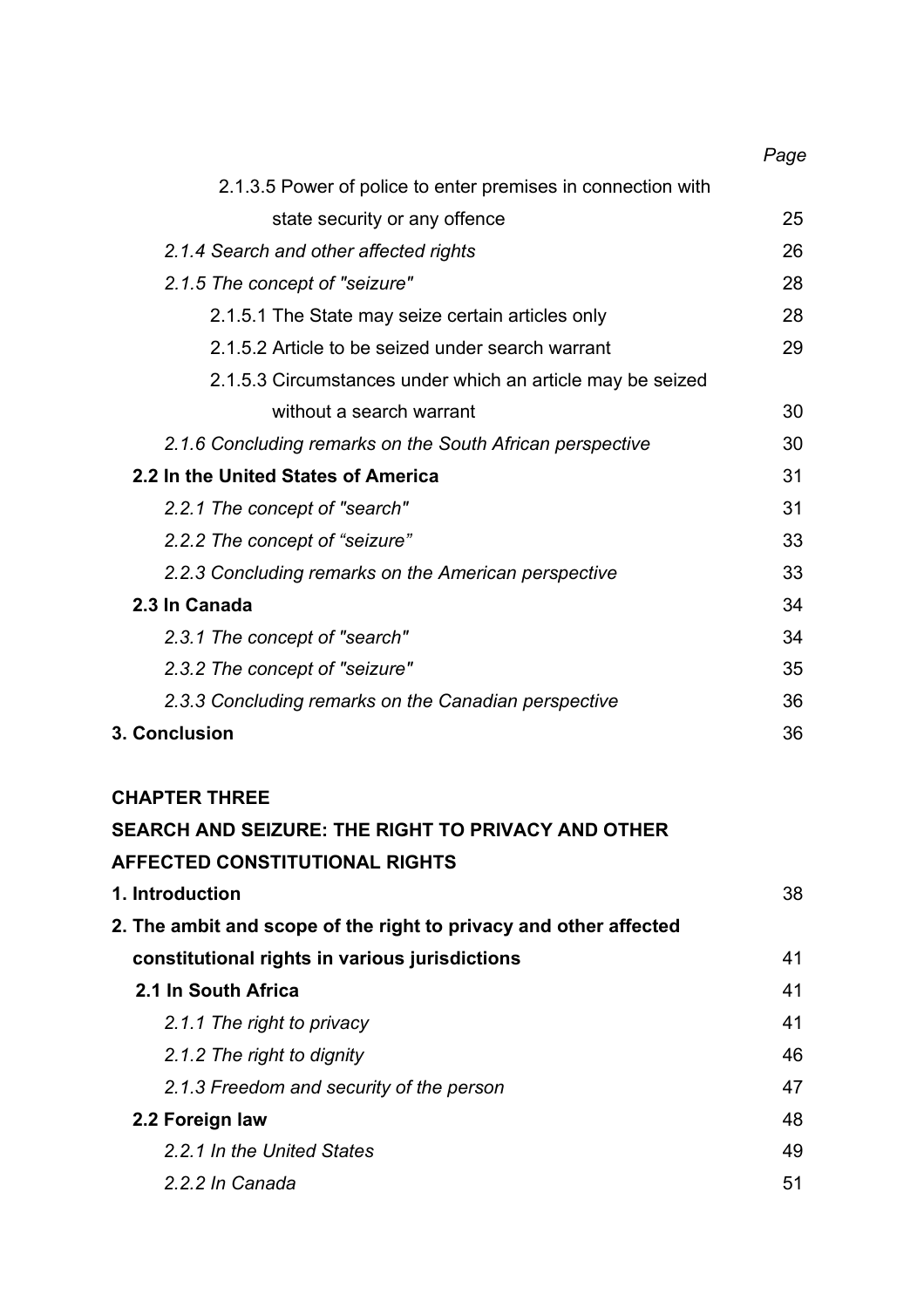|                                                                   | Page |
|-------------------------------------------------------------------|------|
| 3. International law                                              | 53   |
| <b>4. Conclusion</b>                                              | 55   |
|                                                                   |      |
| <b>CHAPTER FOUR</b>                                               |      |
| <b>SEARCH IN TERMS OF A SEARCH WARRANT</b>                        |      |
| 1. Historical background                                          | 58   |
| 2. The rationale for a search warrant                             | 59   |
| <b>3. Search warrants</b>                                         | 61   |
| 3.1 The issuing of general search warrants                        | 61   |
| 3.1.1 In South Africa                                             | 61   |
| 3.1.2 In the United States                                        | 63   |
| 3.1.3 In Canada                                                   | 64   |
| 3.2 The issuing of warrants to maintain internal security and law |      |
| and order                                                         | 65   |
| 3.2.1 In South Africa                                             | 65   |
| 3.2.2 In the United States                                        | 67   |
| 3.2.3 In Canada                                                   | 67   |
| 3.3 Prerequisites for a valid search warrant                      | 67   |
| 3.3.1 Prior judicial authorisation                                | 68   |
| 3.3.1.1 In South Africa                                           | 68   |
| 3.3.1.2 In the United States                                      | 69   |
| 3.3.1.3 In Canada                                                 | 71   |
| 3.3.1.4 Concluding remarks                                        | 72   |
| 3.3.2 Objective grounds for the search                            | 73   |
| 3.3.2.1 In South Africa                                           | 73   |
| 3.3.2.2 In the United States                                      | 75   |
| 3.3.2.3 In Canada                                                 | 77   |
| 3.3.2.4 Concluding remarks                                        | 78   |
| 3.3.3 Particular description of things to be seized               | 79   |
| 3.3.3.1 In South Africa                                           | 79   |
| 3.3.3.2 In the United States                                      | 82   |
| 3.3.3.3 In Canada                                                 | 83   |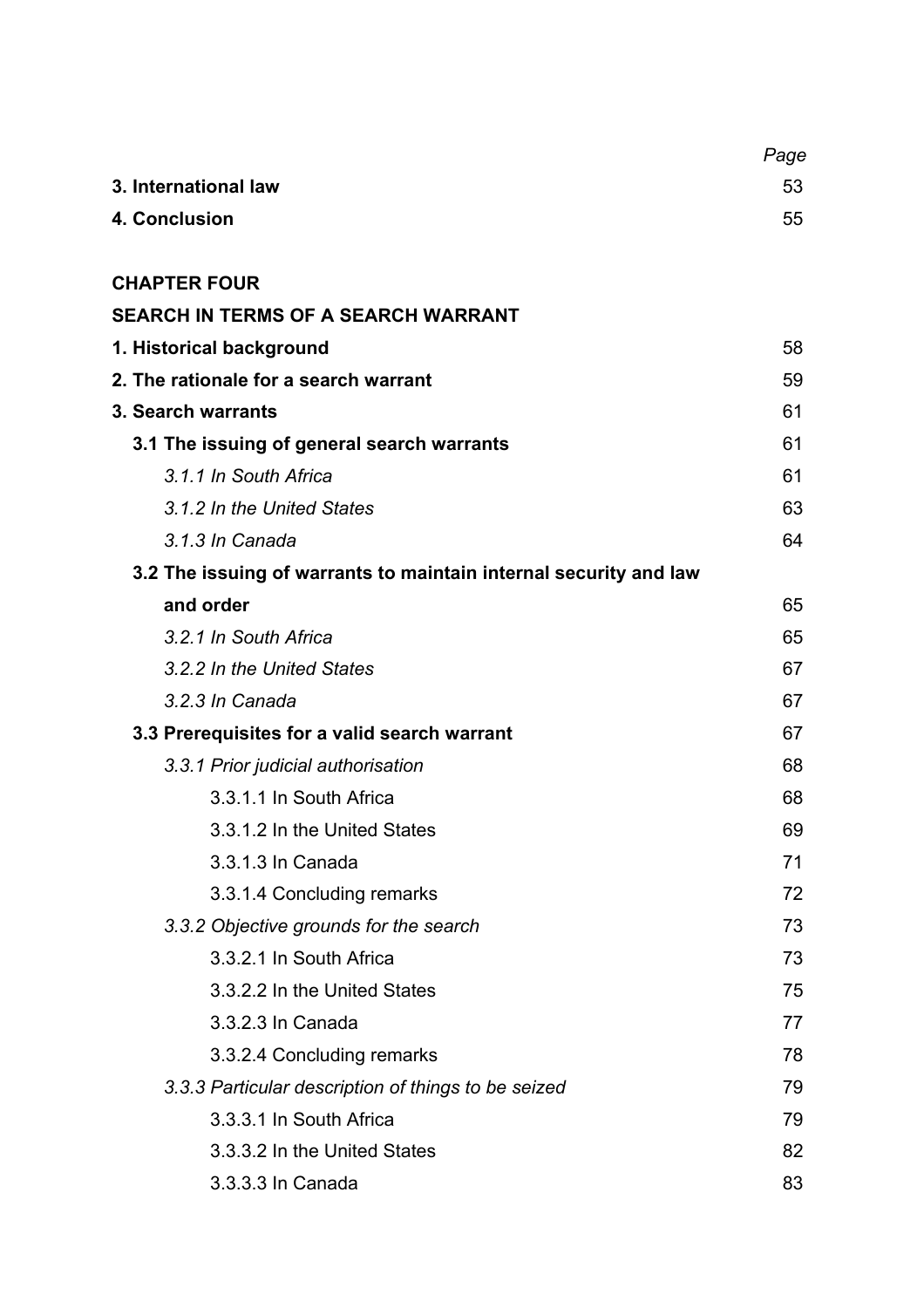|                                                                    | Page |
|--------------------------------------------------------------------|------|
| 3.3.3.4 Concluding remarks                                         | 85   |
| 3.3.4 Particular description of the place or person to be searched | 85   |
| 3.3.4.1 In South Africa                                            | 85   |
| 3.3.4.2 In the United States                                       | 86   |
| 3.3.4.3 In Canada                                                  | 87   |
| 3.3.4.4 Concluding remarks                                         | 88   |
| 3.3.5 Information under oath                                       | 88   |
| 3.3.5.1 In South Africa                                            | 88   |
| 3.3.5.2 In the United States                                       | 89   |
| 3.3.5.3 In Canada                                                  | 90   |
| 3.3.5.4 Concluding remarks                                         | 90   |
| 4. Execution of warrants                                           | 91   |
| 4.1 In South Africa                                                | 91   |
| 4.2 In the United States                                           | 92   |
| 4.3 In Canada                                                      | 93   |
| <b>5. Conclusion</b>                                               | 94   |
|                                                                    |      |

# **CHAPTER FIVE**

# **WARRANTLESS SEARCHES AND SEIZURES**

| 1. Introduction                                                     | 98  |
|---------------------------------------------------------------------|-----|
| 2. Provisions for warrantless searches and seizures in the Criminal |     |
| <b>Procedure Act</b>                                                | 100 |
| <b>2.1 General Provisions</b>                                       | 100 |
| 2.2 Consent to searches                                             | 102 |
| 2.2.1 In South Africa                                               | 102 |
| 2.2.2 Consent searches in foreign law                               | 105 |
| 2.2.2.1 In the United States                                        | 105 |
| 2.2.2.2 In Canada                                                   | 108 |
| 2.3 Reasonable grounds, and exceptions to the reasonable grounds    |     |
| rule and exigent circumstances                                      | 108 |
| 2.3.1 In South Africa                                               | 108 |
| 2.3.2 In the United States                                          | 113 |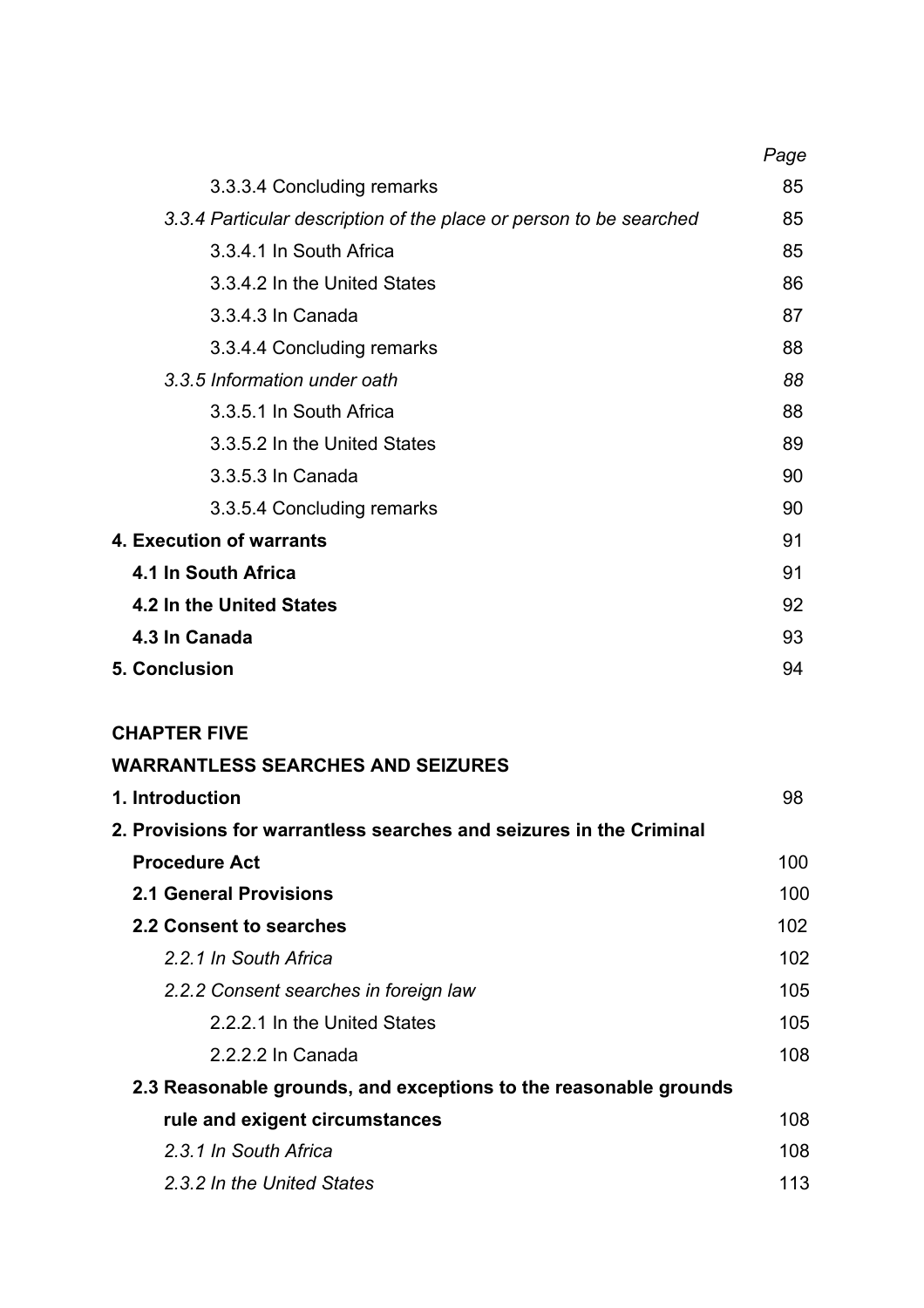|                                                                 | Page |
|-----------------------------------------------------------------|------|
| 2.3.2.1 Stop and frisk searches                                 | 114  |
| 2.3.2.2 Plain view searches                                     | 115  |
| 2.3.3 In Canada                                                 | 116  |
| 2.4 Search incident to a lawful arrest                          | 118  |
| 2.4.1 In South Africa                                           | 118  |
| 2.4.2 In the United States                                      | 120  |
| 2.4.3 In Canada                                                 | 121  |
| 2.5 Concluding remarks                                          | 123  |
| 3. Provisions for warrantless searches and seizures relating to |      |
| roadblocks                                                      | 125  |
| 3.1 In South Africa                                             | 125  |
| 3.2 In the United States                                        | 128  |
| 3.3 In Canada                                                   | 130  |
| <b>3.4 Concluding remarks</b>                                   | 131  |
| 4. Conclusion                                                   | 133  |
|                                                                 |      |

# **CHAPTER 6**

| <b>CONCLUSIONS AND RECOMMENDATIONS</b> |
|----------------------------------------|
|----------------------------------------|

| 1. Introduction                                                    | 135 |
|--------------------------------------------------------------------|-----|
| 2. The essence of laws governing search and seizure                | 137 |
| 3. Search and seizure                                              | 137 |
| 4. Search and seizure in terms of a search warrant and warrantless |     |
| search and seizure                                                 | 141 |
| 4.1 Search with a warrant                                          | 141 |
| 4.2 Search without a warrant                                       | 145 |
| 4.3 Roadblocks                                                     | 149 |
| 5. Recommendations                                                 | 151 |
| 5.1 Knowing the law                                                | 151 |
| 5.2 The Criminal Procedure Act                                     | 153 |
| 5.3 The South African Police Service Act                           | 155 |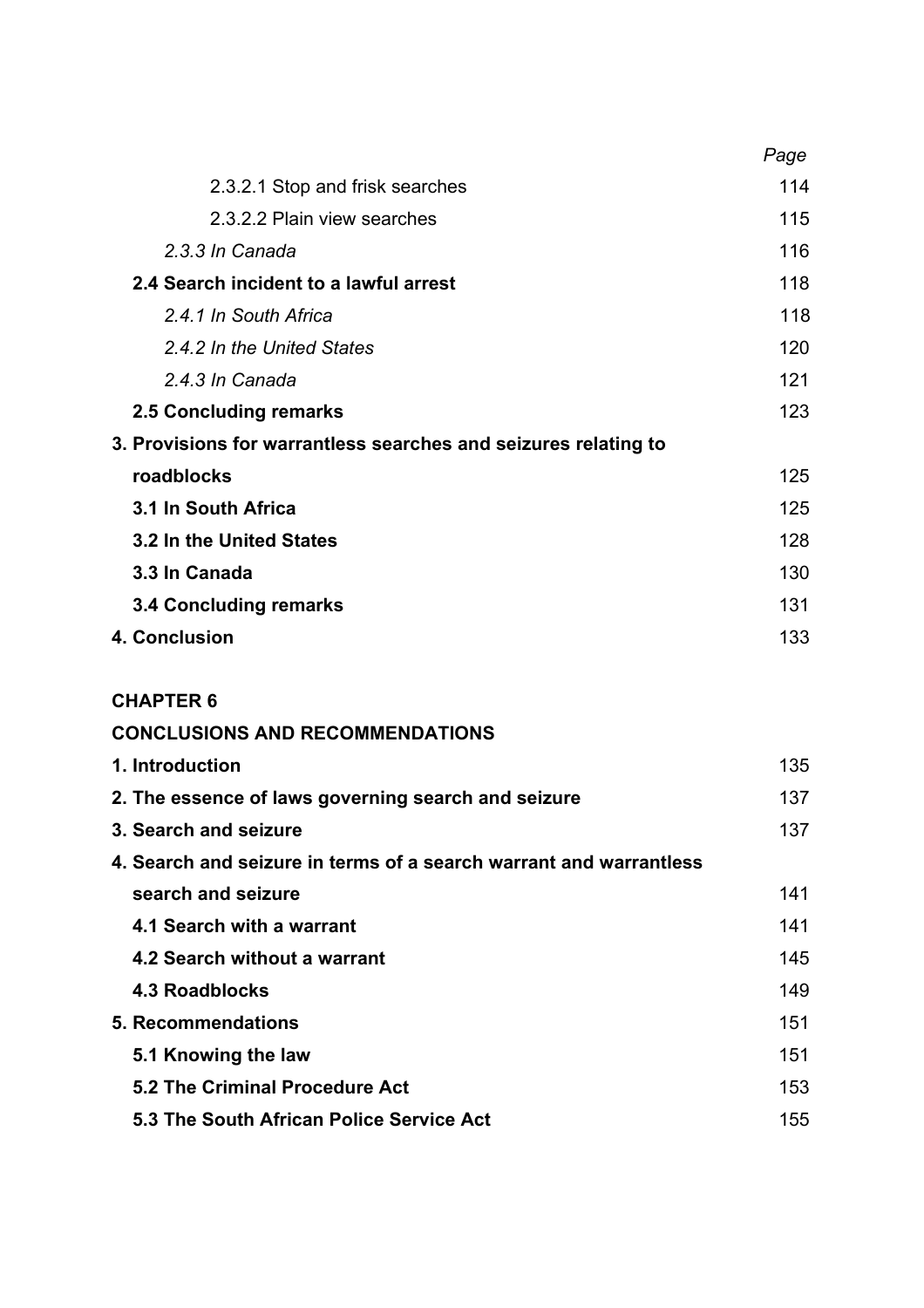|                               | Page |
|-------------------------------|------|
| <b>BIBLIOGRAPHY</b>           | 158  |
| <b>TABLE OF ABBREVIATIONS</b> | 162  |
| <b>TABLE OF CASES</b>         | 163  |
| <b>TABLE OF STATUTES</b>      | 176. |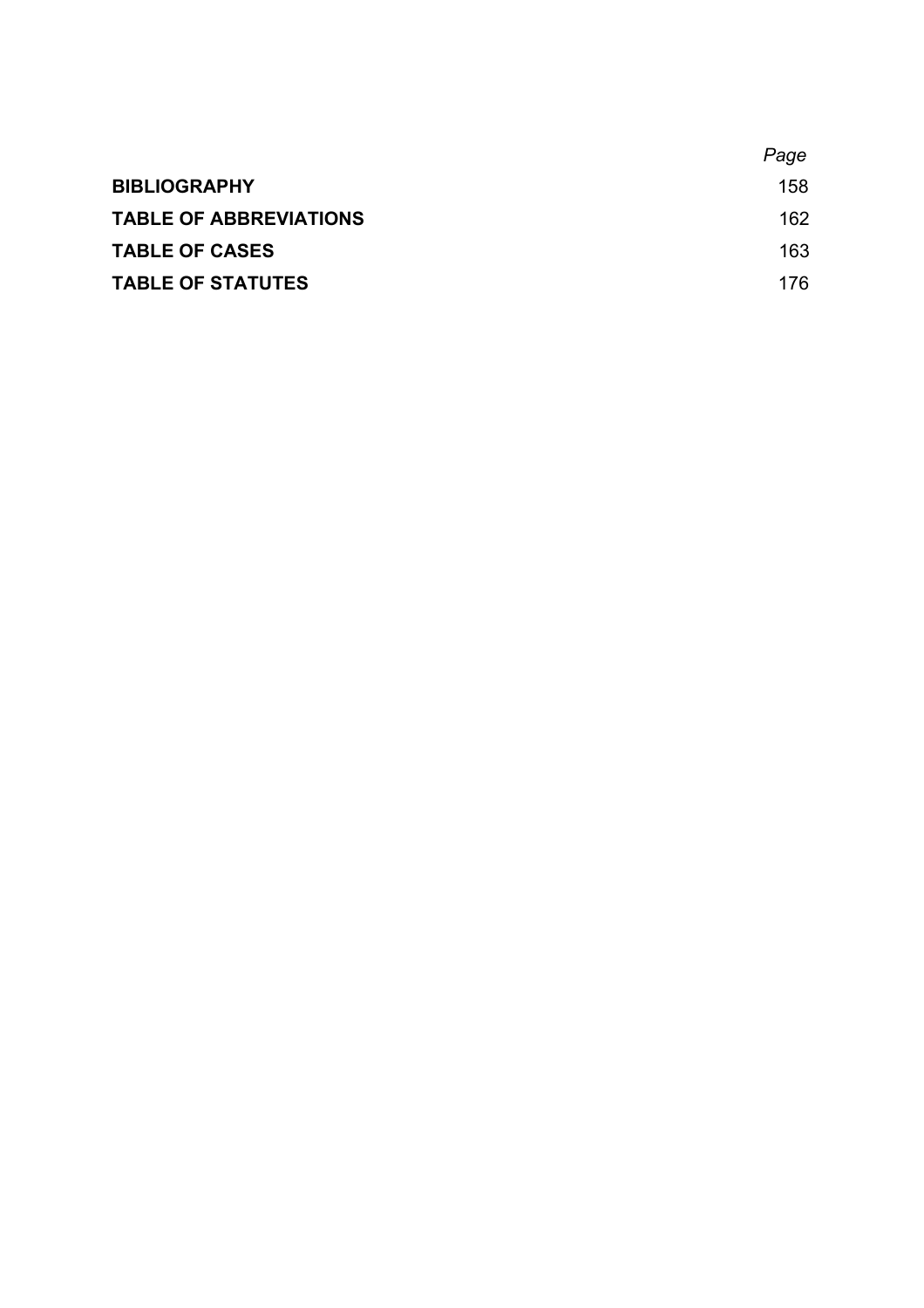# **ACKNOWLEDGEMENTS**

This dissertation has been written with the assistance and support of more individuals than can be listed.

 For her guidance throughout this dissertation, and her humility during my visits, I thank Professor Petro Swanepoel of the department Criminal Procedure at the University of South Africa.

I am grateful to the library staff at the University of South Africa for providing a supportive environment during the writing of this dissertation.

Efficient editorial management by Karen Breckon has been much appreciated. Thanks must also go to my friends and colleagues whose support and encouragement has been invaluable.

To my parents thank you for believing in me.

A special thank you to my wife Nirvana Basdeo for sharing my dreams - my source of support, encouragement and incisive criticism. To my son Justin Luke – you are my inspiration.

Finally I am eternally grateful for the blessings of my Lord and Saviour Jesus Christ through whom all things are possible.

# **KEY TERMS**

**Privacy Search** Seizure **Constitution** Criminal Procedure Act South African Police Service Act Police **Warrants** South Africa Canada United States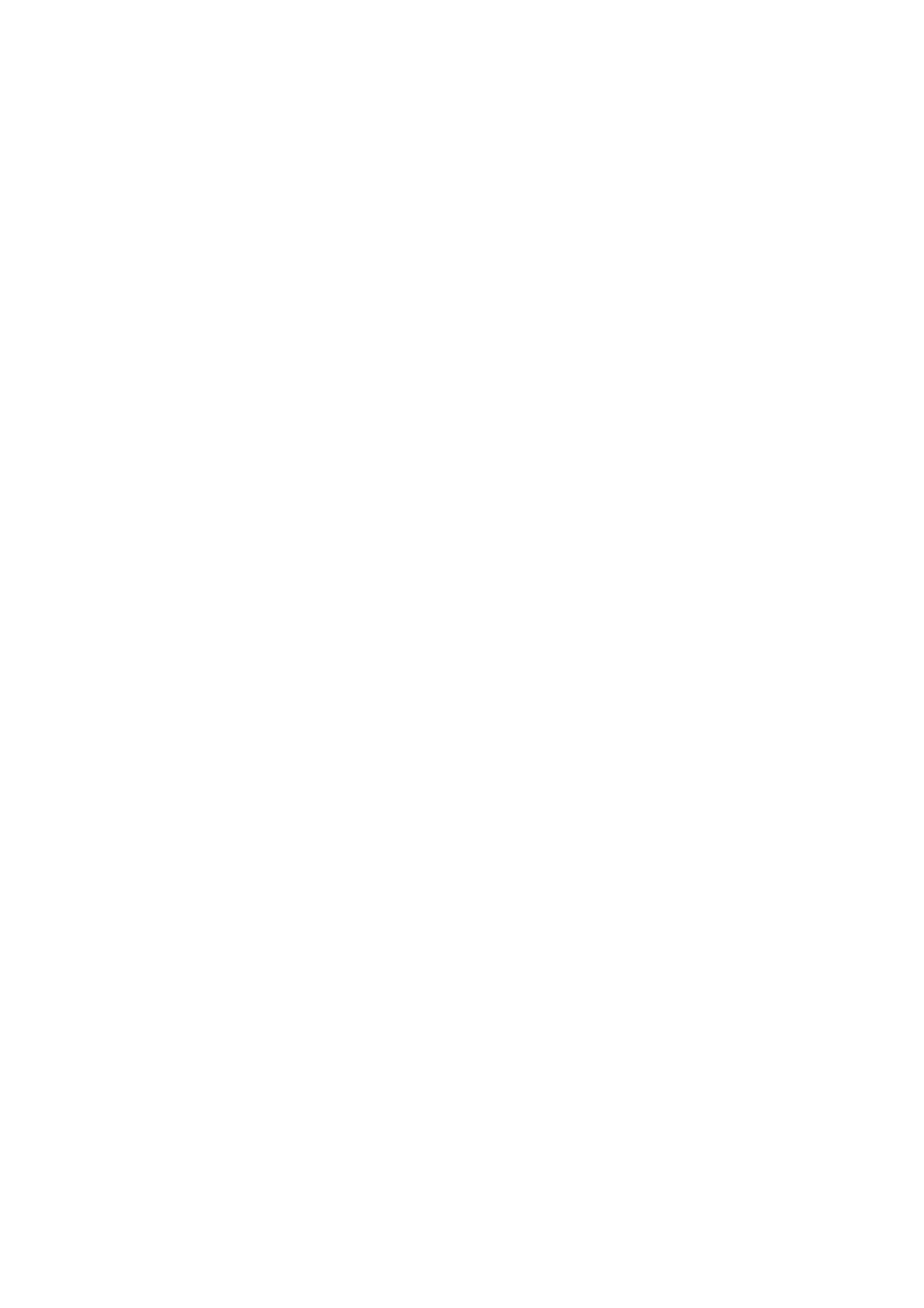#### **SUMMARY**

Before 1994 criminal procedure was subject to the sovereignty of Parliament and the untrammelled law enforcement powers of the executive which resulted in the authoritarian and oppressive criminal justice system of the apartheid era. The Constitution, Act 108 of 1996 has since created a democratic state based on the values of the supremacy of the Constitution and the rule of law. The basic principles of criminal procedure are now constitutionalised in the Bill of Rights. The Bill of Rights protects the fundamental rights of individuals when they come into contact with organs of the state which includes the police. The Criminal Procedure Act 51 of 1977 authorises the police to search for and to seize articles, and has long provided the only legal basis for obtaining warrants to search for and to seize articles and for performing such actions without a warrant in certain circumstances. Generally the standard for these measures and actions taken under their purview has been one of reasonableness. Since the birth of the Constitution there has been additional constraints on search and seizure powers. Not only are there now constitutionalised standards by which such legal powers are to be measured, but there is also the possibility of excluding evidence obtained in course of a violation of a constitutional right. The provisions of the Criminal Procedure Act are now qualified by the Constitution. Where feasible a system of prior judicial authorisation in the form of a valid search warrant obtained on sworn information establishing reasonable grounds is a precondition for a valid search or seizure. Search and seizure without a warrant is permitted only in exceptional circumstances such as an immediate threat to person or property. By prohibiting unreasonable searches and seizures the Constitution places important limits on police efforts to detect and investigate crime. The Constitution appreciates the need for legitimate law enforcement activity.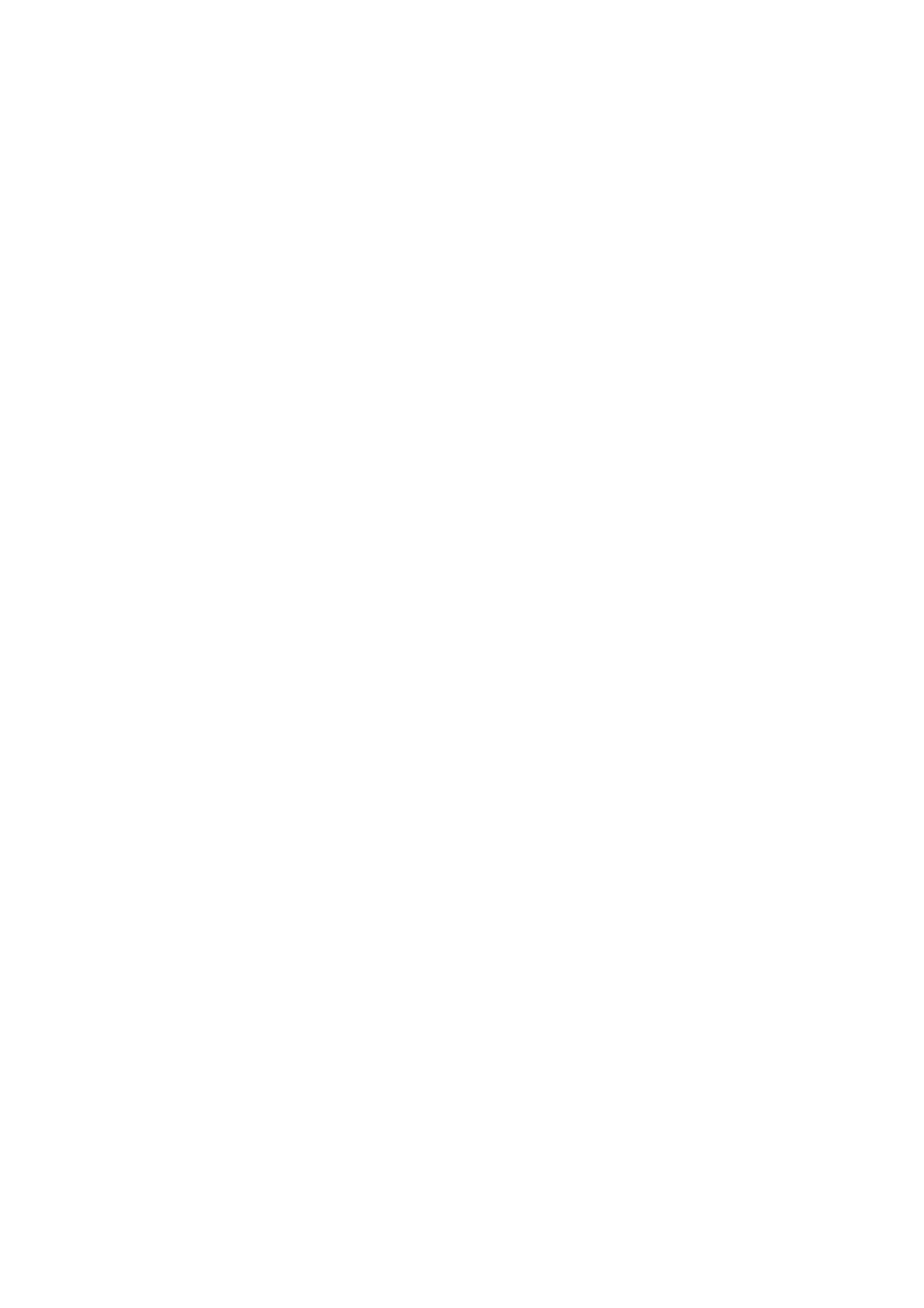### **CHAPTER ONE**

## **INTRODUCTION AND CONTEXTUAL CONSTITUTIONAL ISSUES**

### **1. Introduction**

 $\overline{a}$ 

The subject matter of this study is "A Constitutional Perspective of Police Powers of Search and Seizure in the Criminal Justice System". It examines search and seizure from a constitutional perspective in the South African criminal justice system. Starting with the interim Constitution<sup>1</sup> of 1993 and the culmination of the 1996 Constitution<sup>2</sup>, the fundamental principles of criminal procedure are now constitutionalised. The courts, with the Constitutional Court reigning supreme, as guardians of the Constitution, now has the final say as to the values and rules, which determines how society deals with crime. This replaces the central tenet of the criminal justice system in pre-1994 period which gave Parliament and the executive a free hand, which resulted in the oppressive and illegitimate criminal justice system of the apartheid years.<sup>3</sup>

An important part of crime investigation is the obtaining of evidence through the search of persons and places, and the seizure of things. At the same time our Constitution recognises that state authorities should not be permitted untrammelled access to search for and seize items belonging to individuals. It is a necessary incident of democracy that individuals must be protected from unjustified intrusions on privacy and property by agents of the state. Otherwise, arbitrary state actions could

 $1$  Constitution of the Republic of South Africa Act 200 of 1993 (hereafter referred to as the "Interim Constitution").

 $2$  Constitution of the Republic of South Africa, 1996 (unless otherwise mentioned all references to "Constitution" in this thesis refers to the said Act, hereafter referred to as either the 1996 Constitution or Constitution").

<sup>3</sup> Steytler *Constitutional Criminal Procedure: A Commentary on the Constitution of the Republic of South Africa* 1998 v.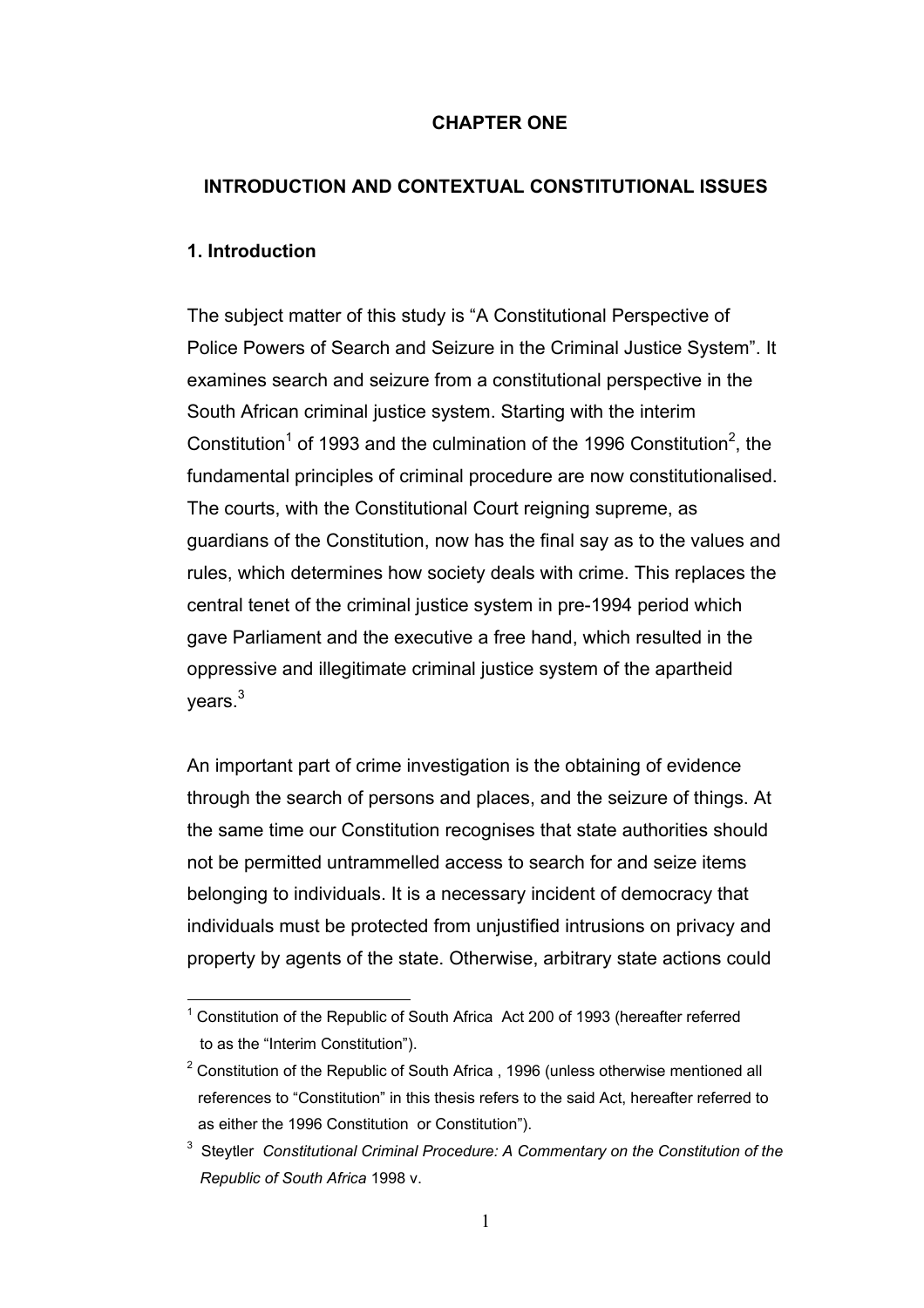severely affect privacy and affected fundamental rights that are intended to be a predominant feature of democratic society, which our Constitution guarantees. Historically, the police and other state agents have required legal authority for undertaking such measures.

The Criminal Procedure  $Act<sup>4</sup>$  has long provided the main legal basis for obtaining warrants to search for and seize property or for performing such actions without a warrant in certain circumstances. Generally, the standard for these measures and the actions taken under their purview has been one of "reasonableness". Many statutory and common law search and seizure powers are, and have been for many years, predicated on 'reasonable grounds' for believing that evidence will be located at the place to be searched. Even where the grounds have been set at a lower threshold, reasonableness has usually been included as a constraint against arbitrary or capricious conduct by the police or other authorities.

Since the advent of the Constitution there have been additional constraints on search and seizure powers. This has come through the guarantee to be secure against unreasonable search or seizure. There are now constitutional standards by which such legal powers are to be measured. The Constitution is now the guiding light for the criminal justice system. The idea that individuals can enjoy privacy from governmental intrusions with regard to themselves, their possessions, and their homes, is what we have come to expect, rather than what we desire. The right to privacy includes the right, not to have one's person or home searched, one's property searched or possessions seized. Section 10 of the Constitution preserves the right to dignity, whereas section 14 of the Constitution prescribes that everyone is entitled to "the right to his or her privacy, which shall include the right not to be subject to searches of his or her person, home or property, the seizure of private possessions or the violation of private communications." On the

 4 51 of 1977 (hereafter referred to as the "Criminal Procedure Act").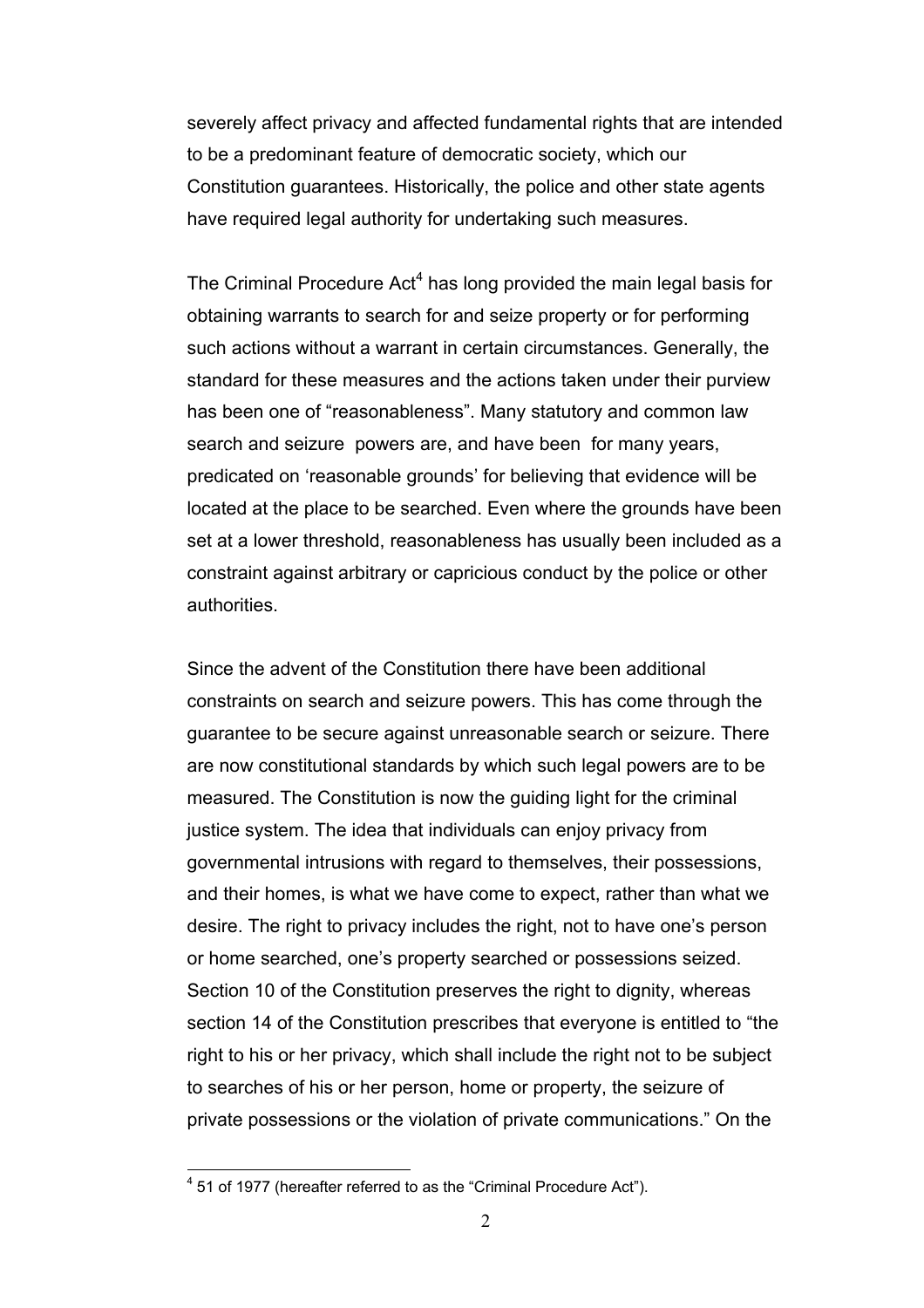face of it, this appears to be an absolute prohibition, which would mean that it would have the effect of overriding the provisions contained in Chapter 2 of the Criminal Procedure Act, providing for search and seizure operations in certain defined circumstances. This in turn would deprive the police of an essential tool and technique of the criminal investigative process, namely the power to search and seize those objects found.

Search and seizure is currently regulated by Chapter 2 of the Criminal Procedure Act, which employs the standard of reasonable belief that a particular article located on a certain premises is connected with the commission of an offence. The test is therefore objective and the courts have been empowered to set the standard. The general requirement is that information justifying the suspicion should be placed before a Justice of the Peace, justifying the latter to issue a search warrant authorising a particular search and seizure operation.<sup>5</sup> However provision is also made for the conducting of search and seizure operations, without a warrant in circumstances where a warrant would have been granted, but the delay in obtaining one would have defeated the objects of the search.  $6$ 

In general, searches and seizures that invade privacy must be conducted in terms of legislation clearly defining the power to search and seize. They are only permissible to achieve compelling public objectives. Furthermore they must be endorsed as necessary for such a purpose by an independent authority before they may be conducted. In other words, as a rule, searches and seizures that violate the right to privacy must be authorised by a warrant.<sup>7</sup>

<sup>&</sup>lt;sup>5</sup> Section 21 of the Criminal Procedure Act.

<sup>&</sup>lt;sup>6</sup> Section 22 of the Criminal Procedure Act.

<sup>7</sup> *Janse Van Rensburg NO v Minister van Handel en Nywerheid NO* 1999 (2) BCLR 204 (T) 246A.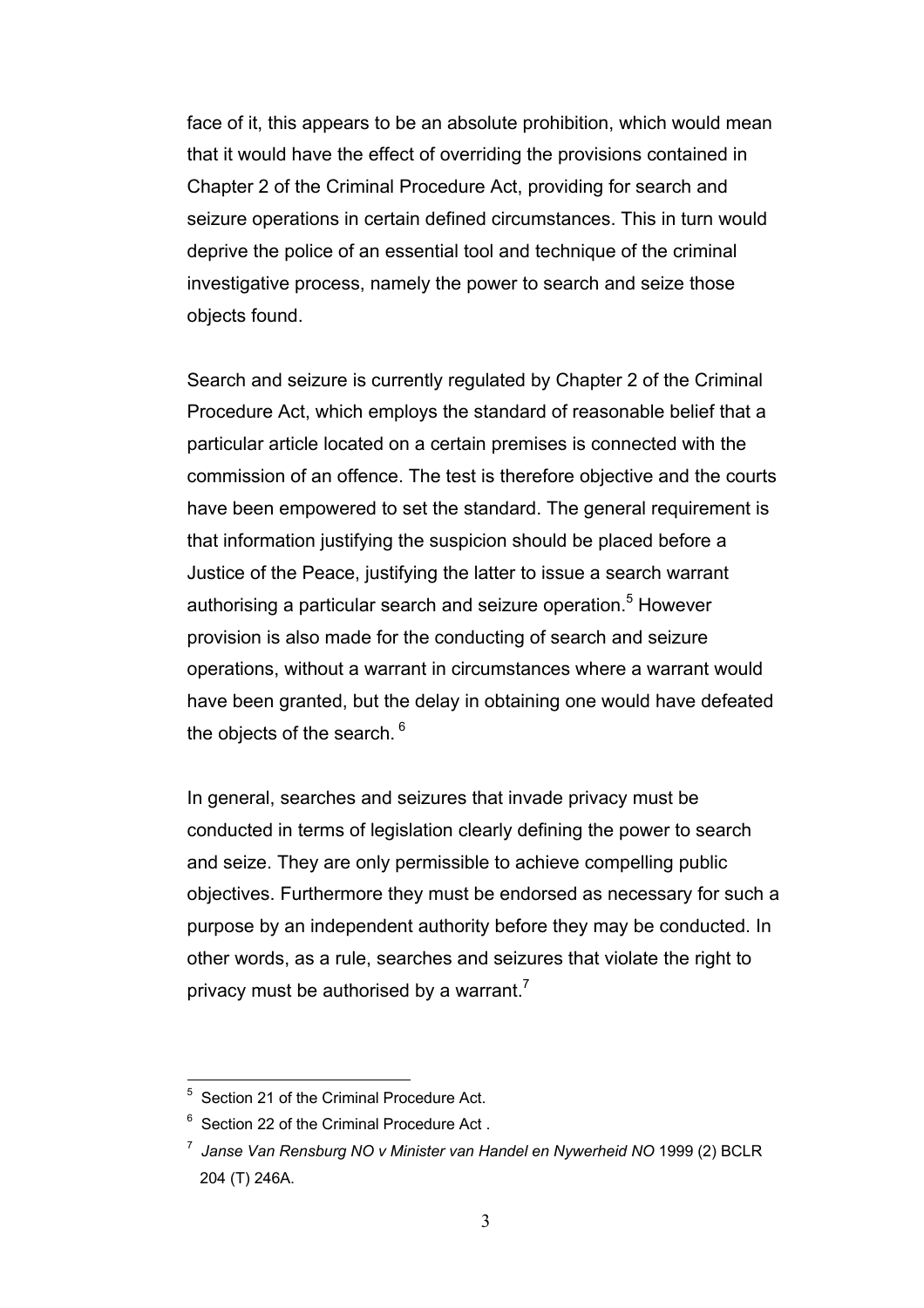#### **2. Constitutionalism in relation to search and seizure**

All constitutions concern themselves with the exercise of public power. $8$ In modern democratic constitutions such as the South African Constitution<sup>9</sup>, such power is divided between the legislature, the executive and the judiciary.<sup>10</sup> The Constitution also concerns itself with the form in which power is exercised. Law is the medium through which power is exercised and disseminated, beginning with the Constitution itself.<sup>11</sup> No rule may be made except in accordance with the Constitution. A democratic Constitution is a rule-making machine.<sup>12</sup> No public body may exercise power except in terms of an authorising rule and no person is above the law.<sup>13</sup> The Constitution also concerns itself with values and principles. These values are *a priori* commitment upon which the whole edifice of democratic government is structured. They are the *a priori* assumptions that justify and give the Bill of rights a particular form.<sup>14</sup> Encapsulated around human dignity, privacy and associated fundamental rights these values inform the Constitution.

The courts play a pivotal role in the development and application of a fair law of criminal procedure. The success of the Bill of Rights will not only depend on how the courts and the legal profession deal with it, but also how assertively and judiciously those whose rights are entrenched, will invoke this instrument.<sup>15</sup>The spirit, purport and object of the

 8 Cheadle, Davis and Haysom *South African Constitutional Law: The Bill of Rights* 2002 1.

<sup>&</sup>lt;sup>9</sup> Constitution of the Republic of South Africa, 1996.

<sup>10</sup> Cheadle, Davis and Haysom *supra* 1.

<sup>11</sup> *Ibid* 1.

<sup>12</sup> *Ibid* 1.

<sup>13</sup> *Ibid* 1.

<sup>14</sup> *Ibid* 1.

<sup>15</sup> Du Plessis and Corder *Understanding South Africa's transitional bill of rights* (1994) 137.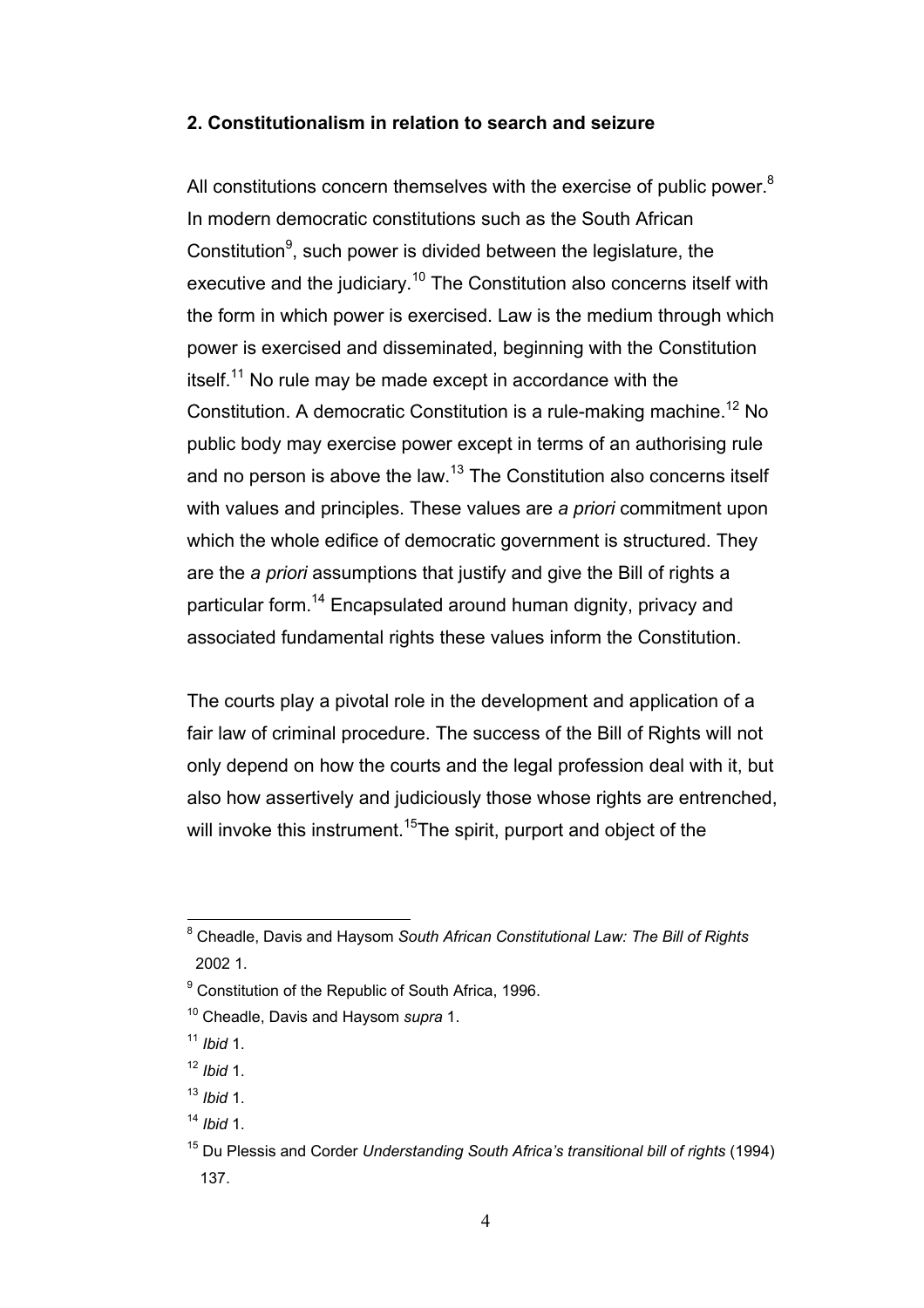# Constitution was expressed by Mahomed DP in *Shabalala v Attorney-General of Transvaal<sup>16</sup>* where he maintained that:

[T]he dominant theme of the Constitution.....is to emphasise the "historic bridge" which the Constitution provides between a past based on 'conflict, untold suffering and injustice' and a future which is stated to be founded on the recognition of human rights.<sup>17</sup>

#### He warned that:

 [T]he Constitution is not simply some kind of statutory codification of an acceptable or legitimate past. .....It constitutes a decisive break from a culture of apartheid and racism to a constitutionally protected culture of openness and democracy and universal human rights for South Africans of all ages, classes and colours, ... The past was pervaded with inequality, authoritarianism and repression. The aspiration of the future is based on what is 'justifiable in an open and democratic society based on freedom and equality'. It is premised on a legal culture of accountability and transparency.<sup>18</sup>

Infringement by the executive of the right to privacy of the individual is an everyday occurrence. The Criminal Procedure Act authorises the police service, to search for and seize articles. On the one hand the Criminal Procedure Act authorises the police to infringe the privacy of the individual but on the other hand it guarantees the privacy of the individual. The provisions of the Criminal Procedure Act are qualified by the Constitution, specifically section 36 and 35 of the Constitution.

In all systems it is recognised that the police exercise the powers of search of person or premises, the power to seize property uncovered in such searches, and power to arrest persons whose possible guilt is indicated by the evidence discovered during the investigation. The right to search, seizure and arrest is not left entirely in the discretion of the police. In both the inquisitorial and adversarial systems these

<sup>&</sup>lt;sup>16</sup> 1995 2 SACR 761 (CC) par 18.

<sup>17</sup> *Ibid*.

<sup>18</sup> *Ibid* par 21.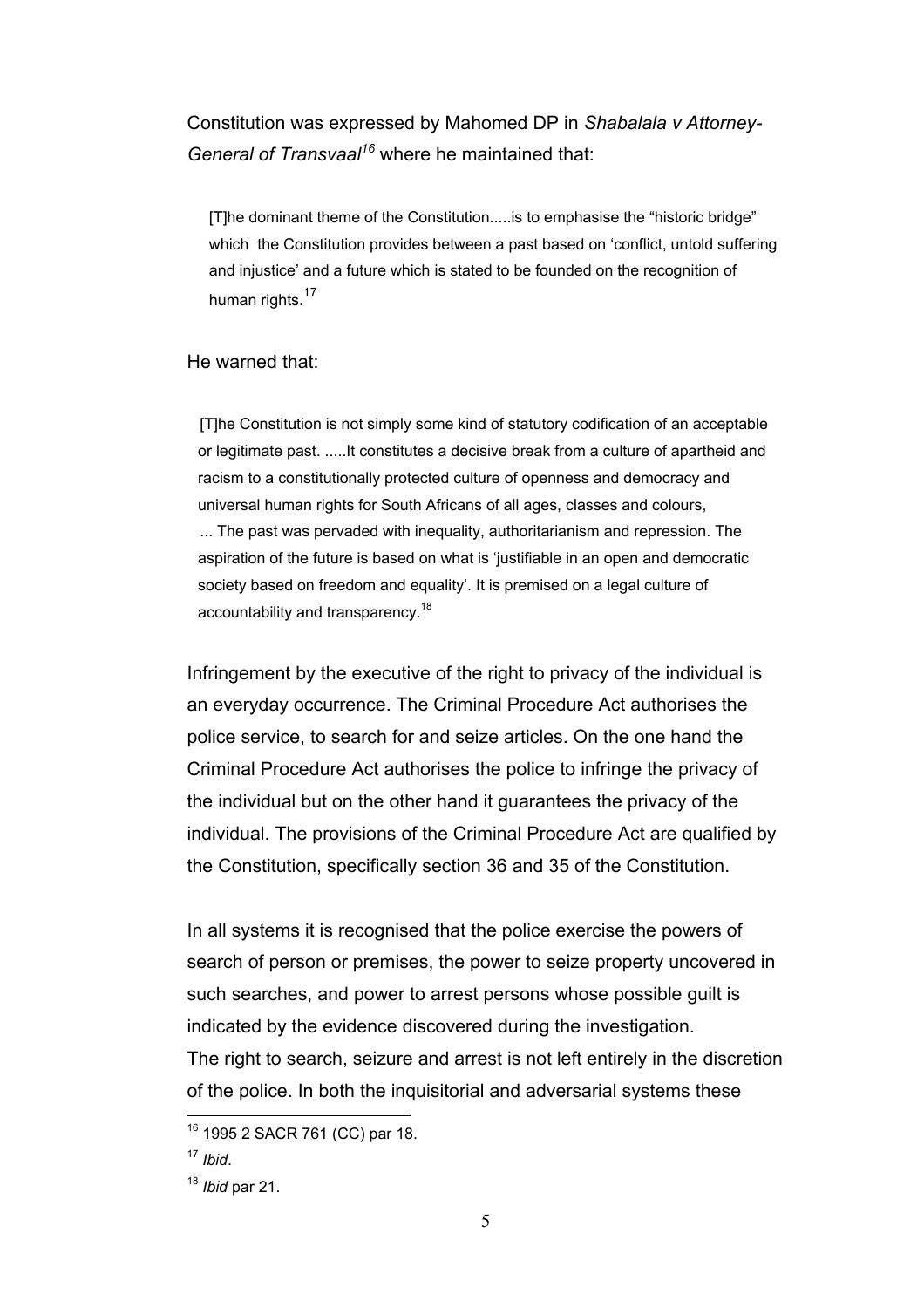powers may be exercised only with the authorisation of a judicial officer. It is however universally recognised that the police may in certain circumstances act without prior authorisation.

Pre-trial procedures constitute an important consideration in the application of the Bill of Rights for two main reasons: firstly, while it is conceded that law enforcement officials may require special powers in order to conduct criminal investigations, such powers will inevitably constitute a violation of ordinary fundamental rights and freedoms of the individual:

 The powers of search and seizure constitute also "the first and most effective weapons in the arsenal of every arbitrary government. Human personality deteriorates and self reliance disappears where homes, persons and possessions are subject at any hour to unheralded search and seizure by the police."<sup>19</sup>

Secondly, there exists the risk that abuses at the pre-trial stage could well taint the fairness of a subsequent criminal trial. Thus many Bills of Rights provide protection against improper exercise of pre-trial investigative powers. The United States Constitution, in the Fourth Amendment.<sup>20</sup> confers on individuals the right "to be secure in their persons, houses, papers and effects, against unreasonable searches and seizures. Section 8 of the Canadian Charter of Fundamental Rights and Freedoms guarantees the "right to be secure against unreasonable search and seizure." South African and foreign legislation, namely, that of United States of America and Canada, share certain similarities which will be discussed later in this thesis.

A search warrant should comply with strict requirements as to who may execute the warrant, where, how and when the warrant will become invalid. At this critical juncture in the history of South Africa, when a constitutional democracy based on the rule of law must take root, rampant crime is one of the greatest public concerns. In *S v* 

<sup>19</sup> *Brinegar v US* 338 US 160 (1949) 223.

 $20$  USA Constitution, The Fourth Amendment (ratified December 15, 1971).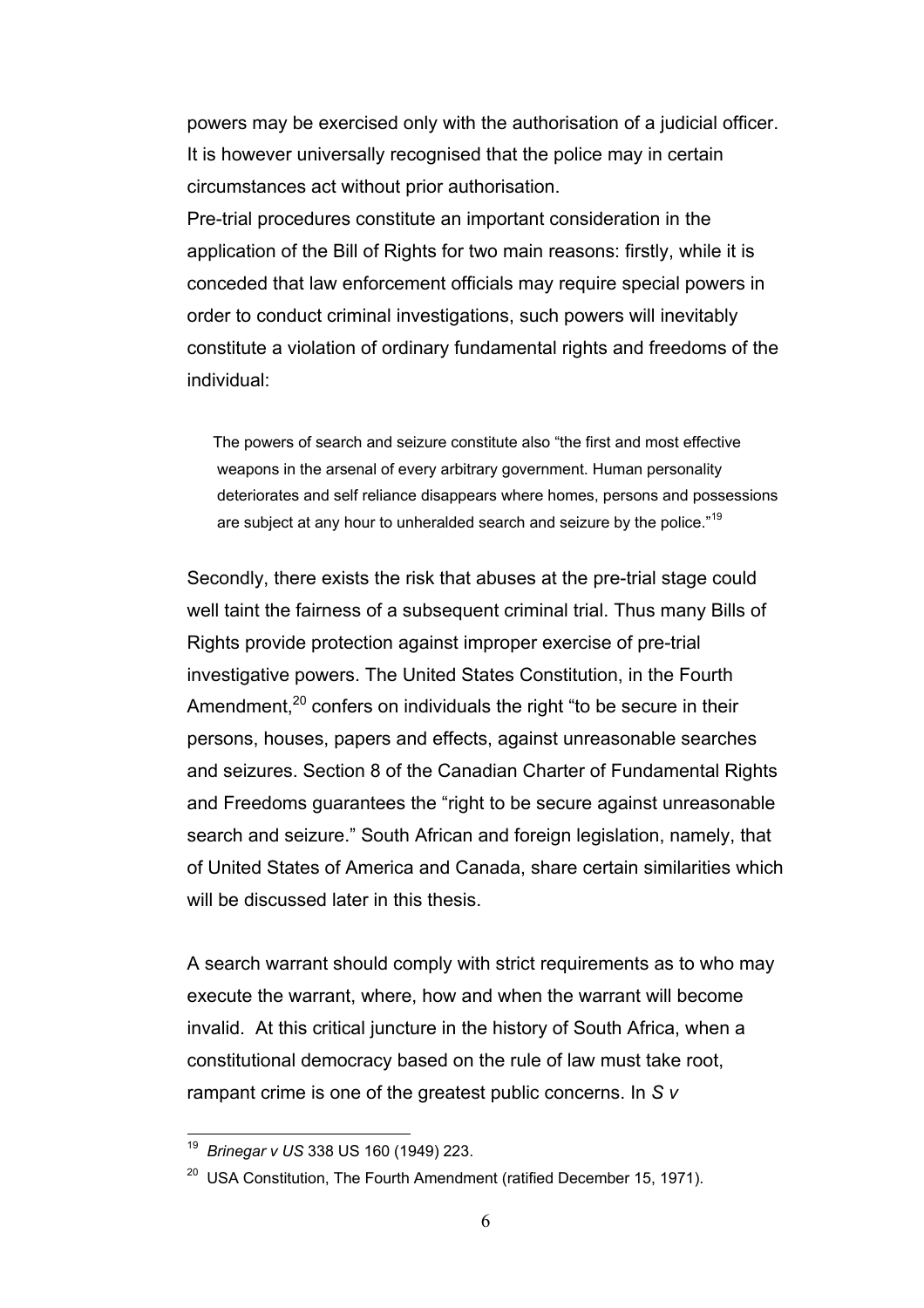Makwanyane,<sup>21</sup> Chaskalson P observed that the level of crime has reached such "alarming proportions" that "it poses a threat to the transition of democracy and the creation of development opportunities for all, which are primary goals of the Constitution." Crime empties the right to freedom and security of person and the right to property of meaning.<sup>22</sup>

The Constitution aims at advancing an ethical criminal justice system that is accountable to society. The Bill of Rights is a powerful instrument in the reconstruction and transformation of South African society. However the Bill of Rights should not be regarded as a panacea for all ills. It should rather be understood and used within the structural context of the whole Constitution, from which it must draw its strength. Today, law enforcement officials must be highly skilled in the use of investigative tools and extremely knowledgeable about the intricacies of the law. One error in judgement during initial contact with a suspect can, and often does impede the investigation and could effect the fairness of the trial. For example, an illegal search may so contaminate evidence obtained that it will not be admitted as evidence in court. In addition to losing evidence for prosecution purposes, failing to comply with constitutional mandates often leads to liability on the part of the law enforcement official.

## **2.1 Application of the Bill of Rights to Criminal Procedure**

Section 39(1) of the Constitution provides the following interpretive commands:

When interpreting the Bill of Rights, a court, tribunal or forum –

(a) must promote the values that underlie an open and democratic society based on human dignity, equality and freedom;

 $\overline{a}$  $^{21}$  1995 6 BCLR 665 (CC) par 44.

<sup>22</sup> See E. Cameron "Rights, constitutionalism and the Rule of Law" 1997 114 *SALJ* 504- 508.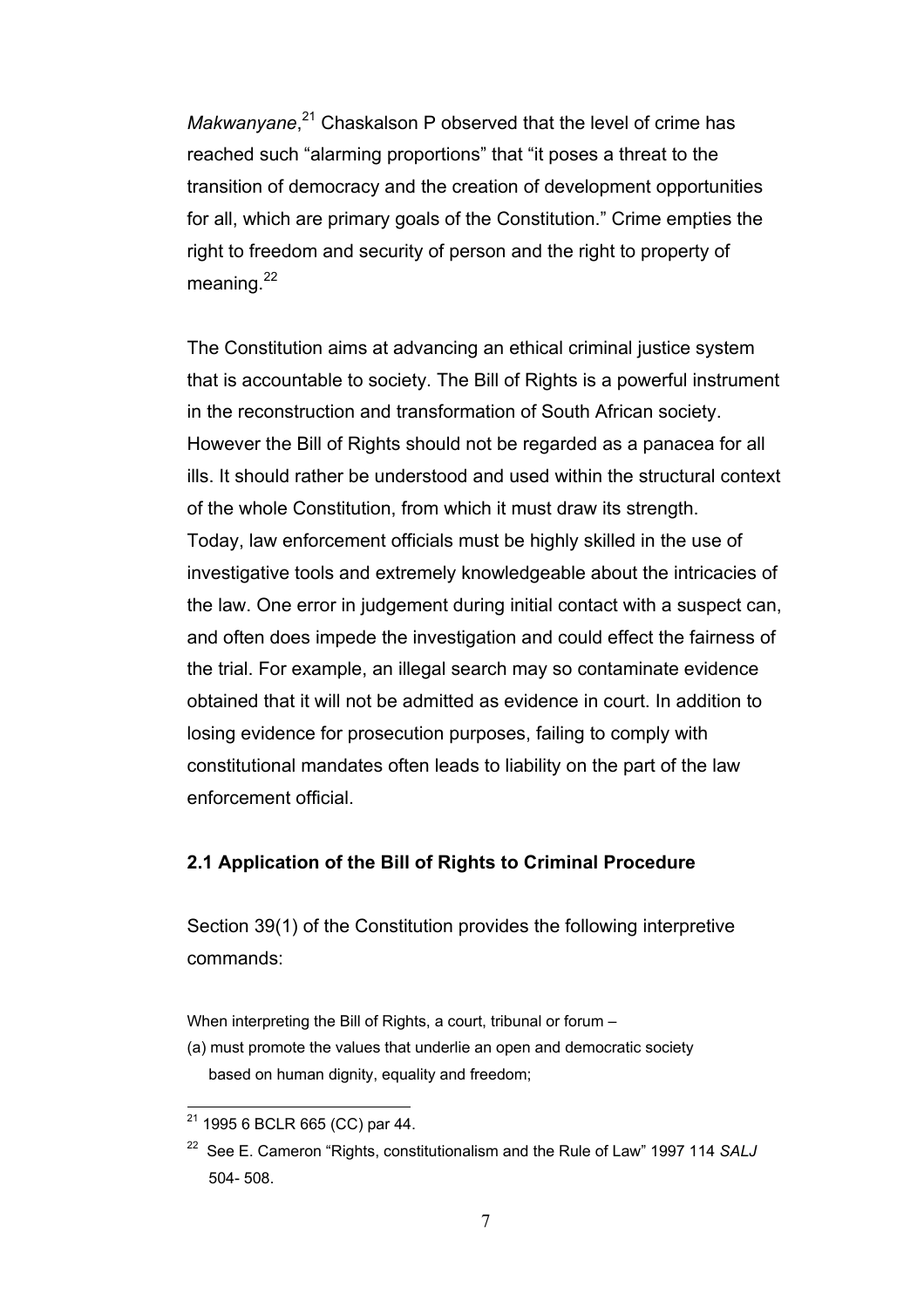(b) must consider international law; and

(c) may consider foreign law.

 The Bill of Rights is a distinctive feature of the South African Constitution. The Bill of Rights ensures the perpetuation of democratic governance. It also articulates the fundamental values that the different branches of government must prescribe to. The Bill of Rights also limits the exercise of power by defining the limits of fundamental freedoms. The Bill of Rights contains general provisions which are applicable to criminal procedure, such as the right to privacy, the right to dignity, the right to life and the right to freedom and security of person, as well as provisions directed specifically at criminal justice, namely the rights of arrested, detained and accused persons. The Bill of Rights brings about profound changes to the law of criminal procedure as legislation and common law is no longer determinative. The Bill of Rights affects the administration of criminal justice in a number of ways. Firstly, some rights are capable of being invoked directly in the day to day functioning of the criminal justice system. $^{23}$  Secondly, other rights set broad standards of constitutionality against which legislation and common law are to be measured and law or conduct inconsistent with these standards is invalid to the extent of the inconsistency.<sup>24</sup> Any deprivation of freedom amply provided for in legislation must meet the broad standard of not being arbitrary or without just cause.<sup>25</sup> Thirdly, the Bill of Rights also applies indirectly to the ordinary rules of criminal procedure. Section 39(2) of the Constitution provides that:

When interpreting any legislation, and when developing the common law or customary law, every court, tribunal or forum must promote the spirit, purport and objects of the Bill of Rights.

 $^{23}$  For example, on the arrest of a person for allegedly committing an offence, section 35(1)(b) imposes a duty on the police to inform the arrested person of the right to remain silent.

 $24$  Section 172(1)(a) of the Constitution.

<sup>&</sup>lt;sup>25</sup> Section 12(1)(a) of the Constitution.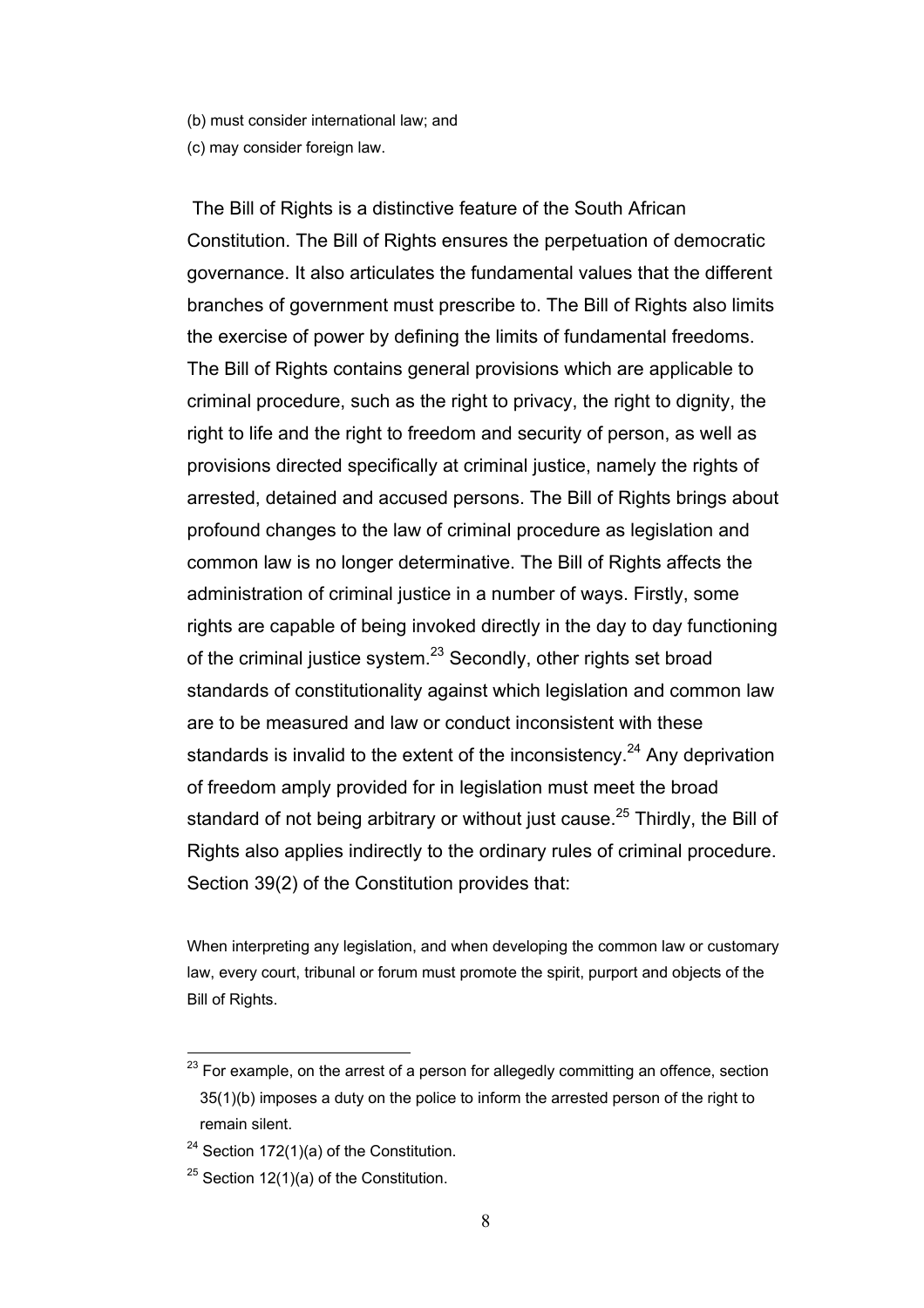Where the language of legislation permits the court must for example interpret the Criminal Procedure Act in conformity with the Bill of Rights. Apart from constitutional rights that can be applied directly, criminal justice will continue to be administered in terms of statutory and common law rules of criminal procedure. $26$  The constitutional standards set by the Bill of Rights serve, then, only as a safety net and an interpretive norm. $27$  While the Bill of Rights sets the foundational norms of criminal procedure, it is no replacement of the ordinary rules and principles of criminal procedure. The Bill of Rights constitute a minimum set of guarantees. Therefore ordinary rules of criminal procedure can provide more protection than what the Constitution demands.<sup>28</sup>

### **2.2 Limitation of a constitutional right**

Section 36 of the Constitution reads:

- (1) The rights in the Bill of Rights may be limited only in terms of law of general application to the extent that the limitation is reasonable and justifiable in an open and democratic society based on human dignity, equality and freedom, taking into account all relevant factors, including –
	- (a) the nature of the right;
	- (b) the importance of the purpose of the limitation;
	- (c) the nature and extent of the limitation;
	- (d) the relation between the limitation and its purpose; and
	- (e) less restrictive means to achieve the purpose.

The truism that no right is absolute perhaps applies more to privacy than to any other right. The balance is struck in the Bill of Rights read together with legislation authorising searches. The Bill of Rights confers certain rights on individuals but it also authorises the limitation of those rights in the limitation clause. According to section 36 of the Constitution, rights in the Bill of Rights, may be limited by a law of

<sup>26</sup> Steytler *supra* 3.

<sup>27</sup> *Ibid* 3.

<sup>28</sup> *Ibid* 3.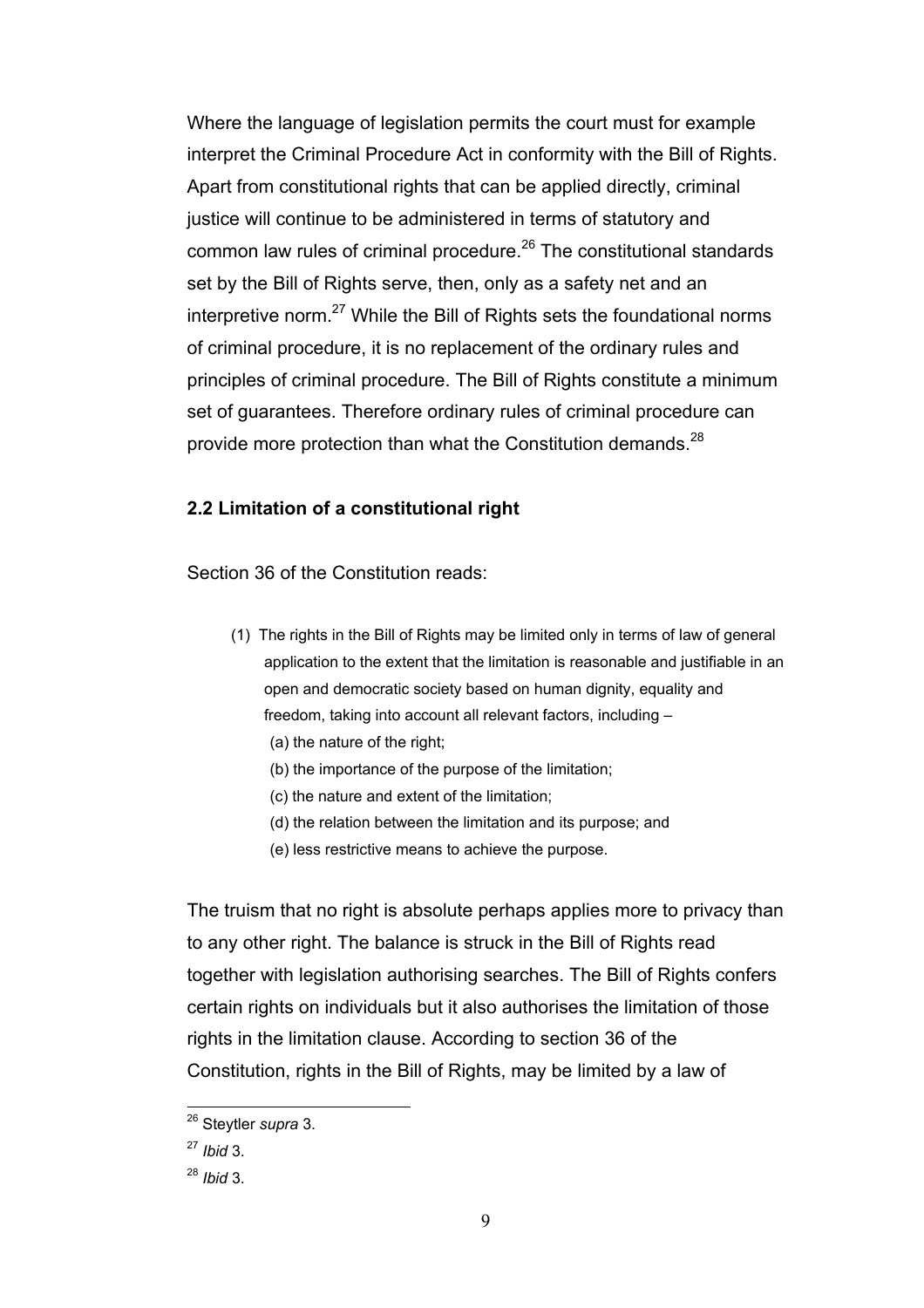general application, provided that the limitation is reasonable and justifiable in an open and democratic society based on human dignity, equality and freedom. Search and seizure will therefore be constitutional if it is authorised by a law of general application, such as the Criminal Procedure Act (which in itself contains reasonable requirements to be complied with before a search may be conducted and which indicates how it must be conducted).

The starting point in a limitation analysis would be to ask whether the purpose of the search and seizure is important enough to override a specific manifestation of the right to privacy. Legitimate expectations would be much the same as those expressed in the European Convention for the Protection of Human Rights and Fundamental Freedoms (ECHR), $^{29}$  namely, the interests of national security, the public safety, the economic well being of the country, the prevention of disorder or crime, the protection of health or morals or the protection of the rights and freedom of others. In the context of the South African criminal justice system, the search for and seizure of articles should be regarded as legitimate for the following purposes: (a) to be used as evidential material in a prosecution,  $30$  (b) to be confiscated because their possession is unlawful,  $31$  (c) to return them to their rightful owner,  $32$  and (d) to be forfeited to the state if they were used in the commission of an offence.<sup>33</sup>

The two main safeguards to ensure the reasonableness of a search are the requirements of objective grounds for the search and prior judicial authorisation. These safeguards are inherent in the jurisprudence of the European Court of Human Rights, the United States Supreme Court and

<sup>&</sup>lt;sup>29</sup> Art 8(2) (November 4, 1950).

 $30$  Section 20 (b) of the Criminal Procedure Act.

<sup>&</sup>lt;sup>31</sup> Section 31 of the Criminal Procedure Act.

 $32$  Section 30(b) of the Criminal Procedure Act.

<sup>&</sup>lt;sup>33</sup> Section 35 of the Criminal Procedure Act.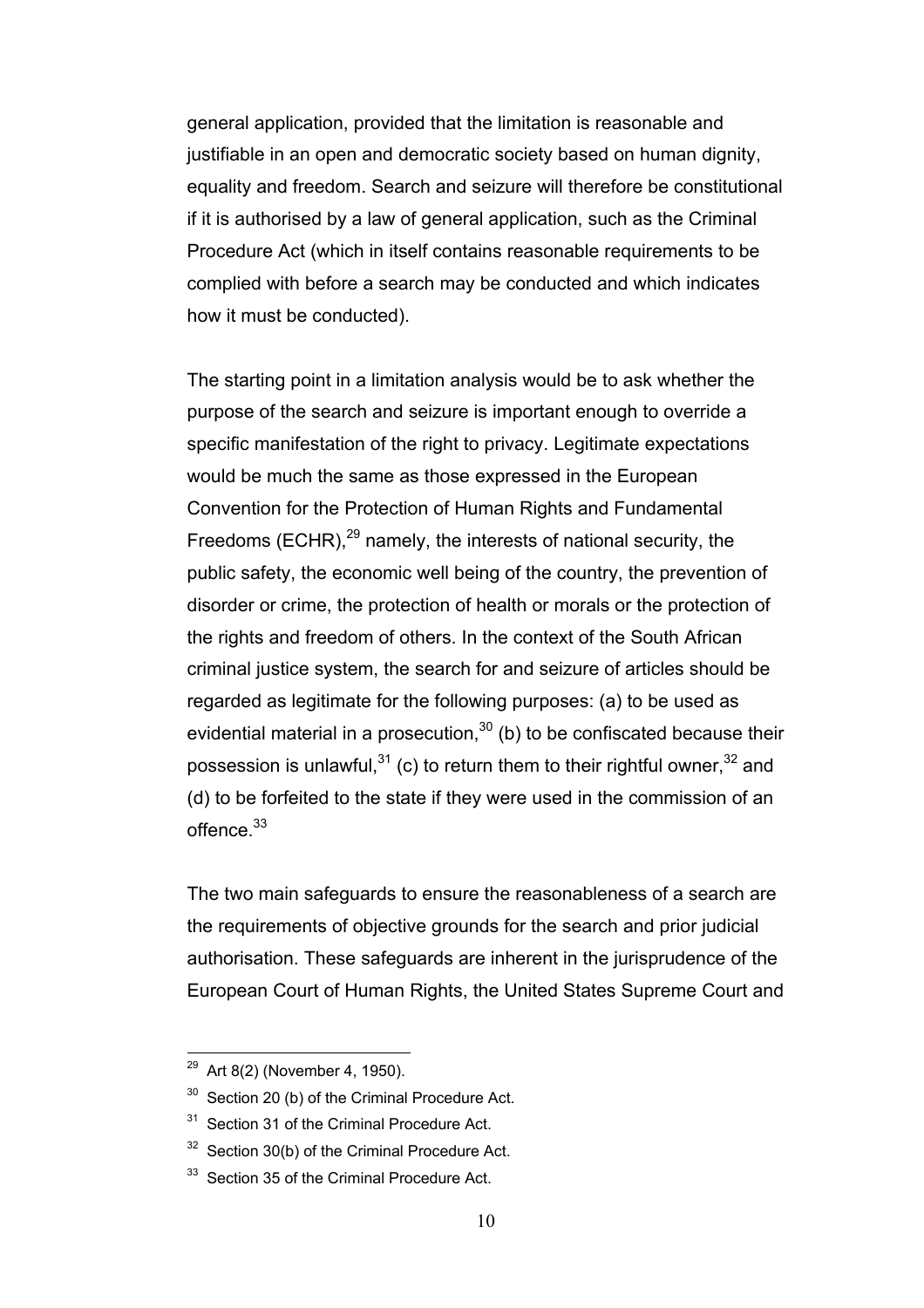the Supreme Court of Canada, and have in the main been an integral part of South African law.

The requirement that a right may be limited only to "the extent that the limitation is reasonable and justifiable in an open and democratic society based on human dignity, equality and freedom" introduces a proportionality test.<sup>34</sup> Legitimate limitations on a constitutional right must occur through and be justified under the prescribed criteria in section 36 of the Constitution and not by giving a restricted definition to the right.<sup>35</sup> Constitutional rights should as far as possible be given a broad and generous interpretation, that is not to say that they are unlimited.<sup>36</sup> The limitation of a constitutional right for a purpose that is reasonable and justifiable in an open and democratic society involves the weighing up of

 $\overline{a}$ 

35 *National Director of Public Prosecutions and Another v Mahomed* [2008] 1 All 181 (SCA)184: Two search and seizure warrants were issued, authorising search and seizure operations at the respondent's residence and offices. All items seized were sealed and deposited with the Registrar of the Johannesburg High Court, but the respondents claimed privilege in respect of all but three items. On application by the respondent the warrants were set aside by the High Court and the appellant was ordered to return all items seized under the warrant. The appellants conceded that the warrants were invalid in so far as no case had been made out for the search and seizure of the objects listed in certain paragraphs, the appellants contended that those paragraphs could be removed from the warrants and that the remainder of the warrants could be found to be valid. Prior to the hearing of the appeal the appellants indicated that they were prepared to concede the appeal provided that the parties could reach consensus on the variation of the order of the court *(a quo)* by the addition of a preservation order. The respondents did not agree.

<sup>34</sup> *S v Makwanyane* 1995 6 BCLR 104.

<sup>36</sup> *Ibid* 184. The majority of the Court held that a preservation order should be granted, but were not unanimous on the extent of the preservation order. It was held that in so far as a preservation order infringes upon the constitutional rights of the owner of the seized property, a court may exercise its powers to allow the infringement only within the parameters of section 36 of the Constitution.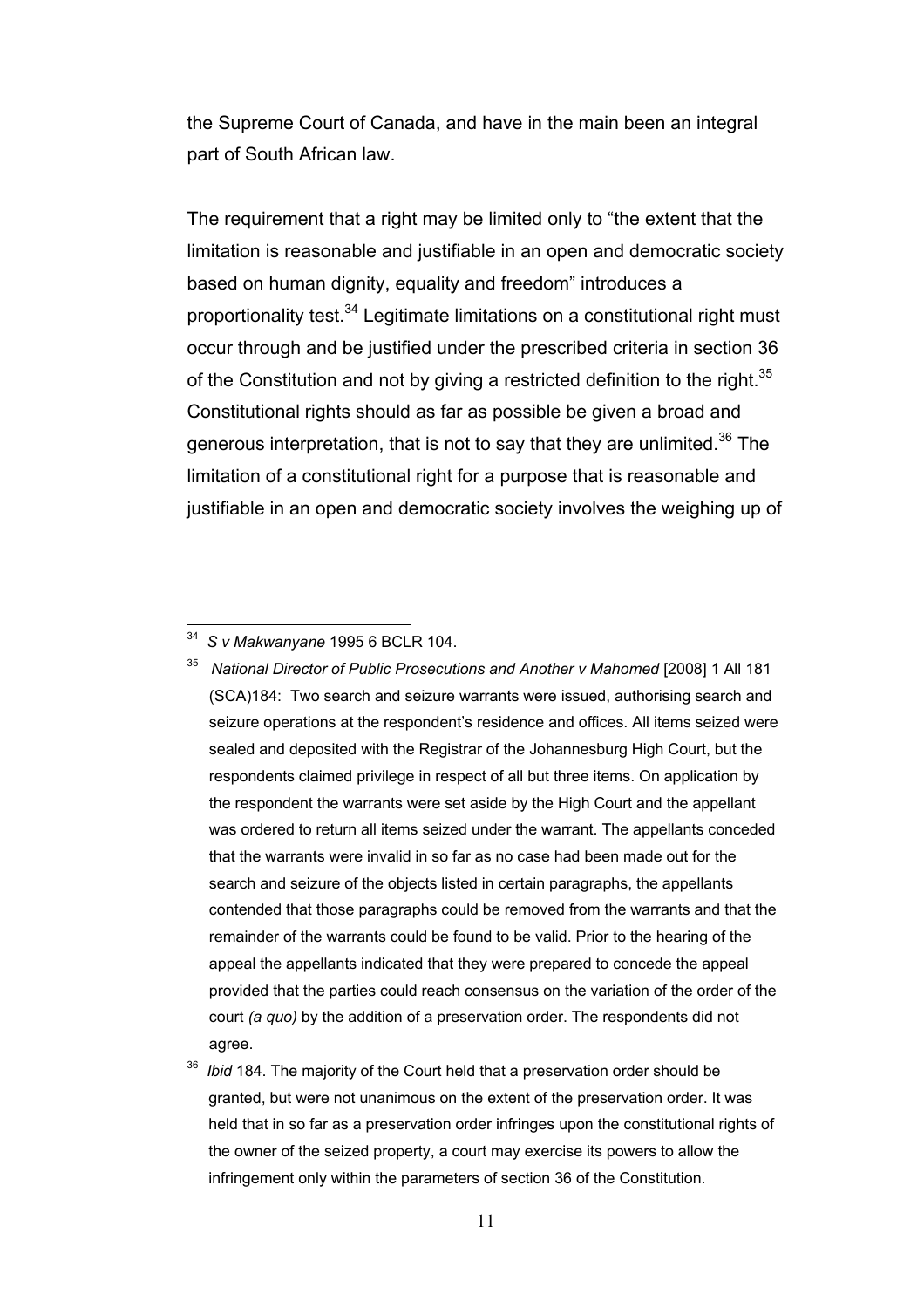competing values and ultimately an assessment based on proportionality.<sup>37</sup>

With regard to searches and seizures a balanced and proportional approach is apparent in Canadian law: In *Descoteau et al v Mierzwinski and AG Que*38 it was maintained that in cases where search warrants threaten fundamental freedoms the issuing judge must consider whether a reasonable alternative source or method is available from which the information might be sourced, and whether reasonable steps were taken to obtain the evidence from that alternative source.

In *R v Oakes*<sup>39</sup> the court laid down the following two tier test to establish that a limitation is reasonable and demonstrably justified in a free and democratic society. Firstly, the objective, which the measures responsible for a limit on a Charter right or freedom are designed to serve, must be of 'sufficient importance to warrant overriding a constitutionally protected right or freedom'. The standard must be high in order to ensure that objectives which are trivial or discordant with the principles integral to a free and democratic society do not gain section 1 protection. It is necessary, at a minimum, that an objective relate to concerns which are pressing and substantial in a free and democratic society before it can be characterised as sufficiently important. Secondly, once a sufficiently significant objective is recognised, then the party invoking section 1 must show that the means chosen are reasonable and demonstrably justified. This involves "a form of proportionality test." Although the nature of the proportionality test will vary depending on the circumstances, in each case courts will be

 $\overline{a}$ 37 *S v Makwanyane* 1995 6 BCLR 665. See also *National Director of Public Prosecutions and Another v Mahomed* 2008 (1) SACR 309 (SCA) 336: "Constitutional rights as far as is possible, must be given a broad and generous interpretation."

<sup>38 [1982] 1</sup> SCR 860 at 870-875 (1982) 70 CCC 385 (SCC) 409.

 $39$  (1986) 26 DLR (4<sup>th</sup>) 200 (SCC) 227.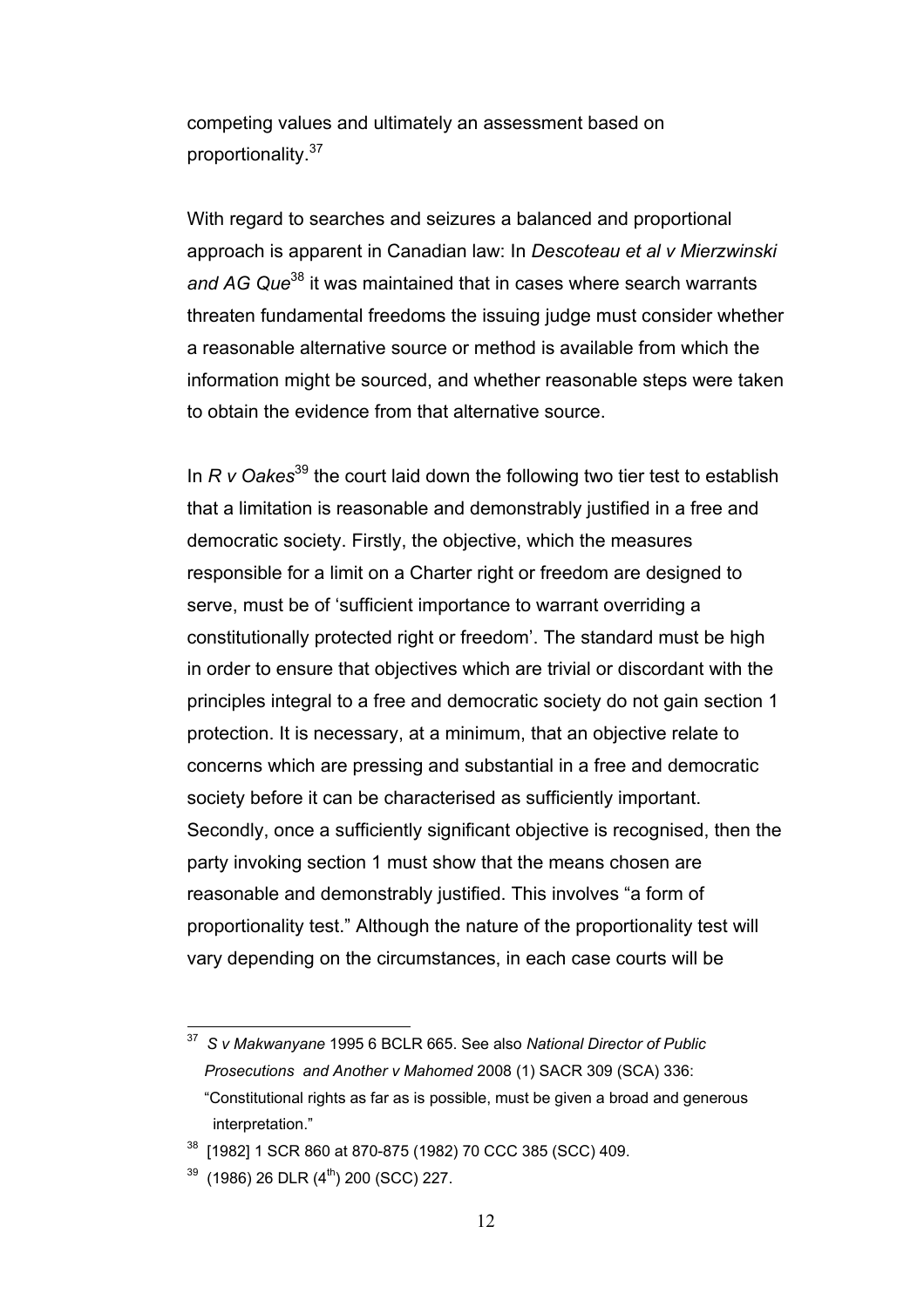required to balance the interests of society with those of individuals and groups. There are three important components of a proportionality test:

- First, the measures adopted must be carefully designed to achieve the objective in question. They must not be arbitrary, unfair or based on irrational considerations. In short, they must be rationally connected to the objective.
- Secondly, the means, even if rationally connected to the objective in the first sense, should impair "as little as possible" the right or freedom in question.
- Thirdly, there must be a proportionality between the effects of the measures which are responsible for limiting the Charter right or freedom, and the objective which has been identified as of "sufficient importance."

Even if an objective is of sufficient importance, and the first two elements of the proportionality test are satisfied, it is still possible that, because of the severity of the deleterious effects of the measure on individuals or groups, the measure will not be justified by the purpose it is intended to serve. Initially the Constitutional Court adopted a more reserved approach<sup>40</sup> concerning the application of criteria adopted by *Oakes* for the interpretation of section 1 of the Canadian Charter of Rights, but it nevertheless accepted that these criteria may be of assistance to our courts and have a bearing on the way in which the limitation clause should be approached.<sup>41</sup>

Another important consideration is whether the limitation serves a legitimate purpose in an open and democratic society. It has been held that the objective of the limitation must relate to concerns which are pressing and substantial in a free and democratic society before it can

 $\overline{a}$ 40 *S v Zuma supra* 35 where Kentridge J observed that "I see no reason in this case ....to fit our analysis into the Canadian pattern...."

<sup>41</sup> *S v Makwanyane supra* par 110.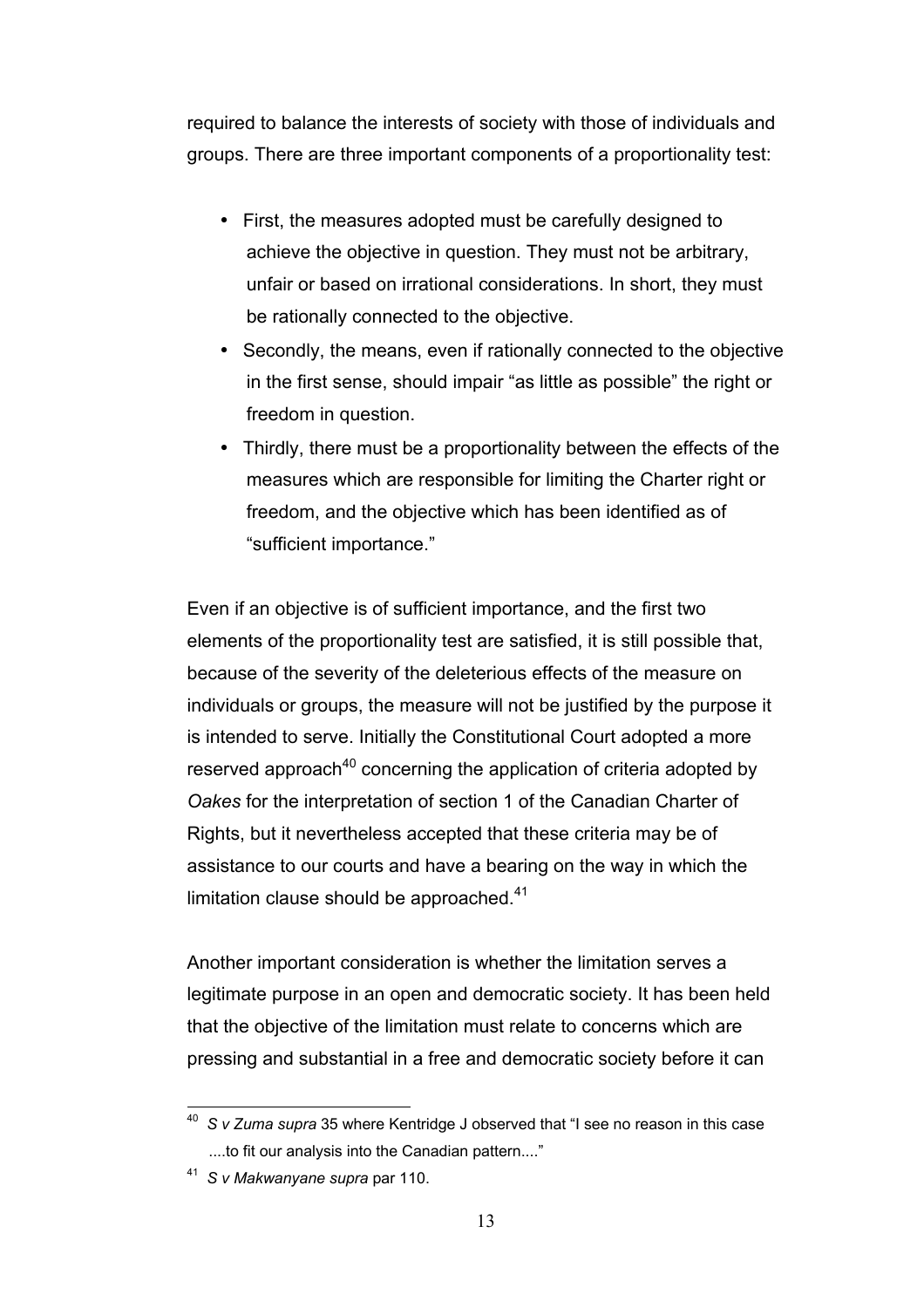be characterised as sufficiently important.<sup>42</sup> Although it is accepted that the current climate of lawlessness calls for effective prosecution of crime,<sup>43</sup> it cannot in itself justify all measures aimed at curbing crime. Not even the prevalence and severity of certain crimes may in themselves justify a limitation.<sup>44</sup> The overall crime prevention objective of legislation as well as the specific contested provision ought to be justified.

## **2.3 Exclusion of evidence unconstitutionally obtained**

Section 28 of the Criminal Procedure Act<sup>45</sup> provides:

- (1) A police official-
- (a) who acts contrary to the authority of a search warrant issued under section 21 or a warrant issued under section 25(1); or
- (b) who, without being authorised thereto under this Chapter-
	- (i) searches any person or container or premises or seizes or detains any article; or
	- (ii) performs any act contemplated in subparagraph (i), (ii) or (iii) of section 25(1),

shall be guilty of an offence...

Section 35(5) of the Constitution reads:

 Evidence obtained in a manner that violates any right in the Bill of Rights must be excluded if the admission of that evidence would render the trial unfair or otherwise be detrimental to the administration of justice.

Section 35(5) of the Constitution is closely modelled in structure and wording, on the Canadian Charter's exclusionary rule which is contained in section 24:

 $\overline{a}$ 42 *R v Chauk* (1990) 62 CCC (3d) 193 (SCC) 216, quoted in *S v Coetzee* 1997 1 SACR 379 (CC) par 13.

<sup>43</sup> *S v Zuma supra* 41.

<sup>44</sup> *S v Coetzee* 19971 SACR 379 (CC) par 9.

<sup>45 51</sup> of 1977.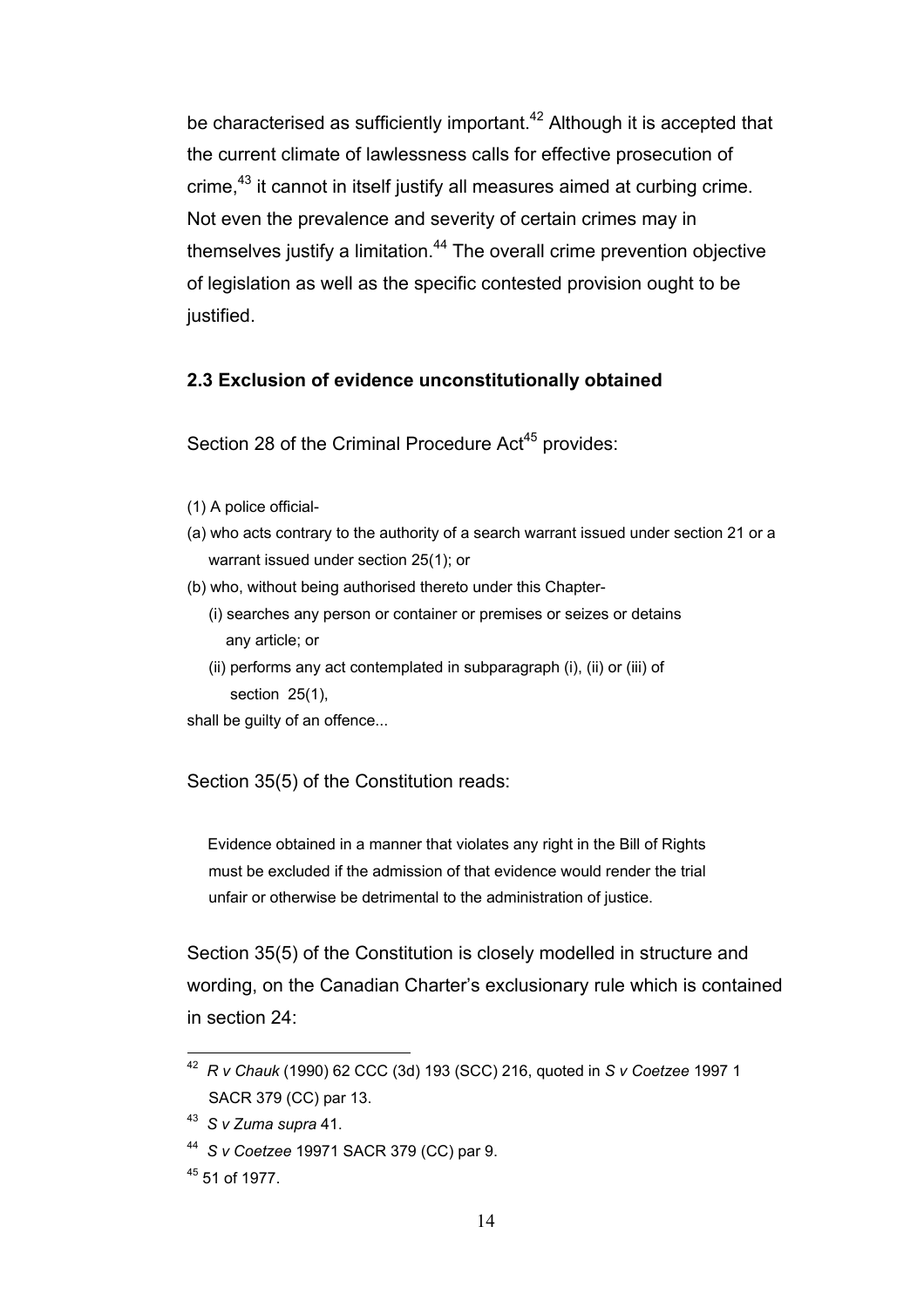Where, in proceedings under subsection (1), a court concludes that evidence was obtained in a manner that infringed or denied any rights or freedoms guaranteed by this Charter, the evidence shall be excluded if it is established that, having regard to all the circumstances, the admission of it in the proceedings would bring the administration of justice into disrepute.

The exclusion of evidence as a constitutional remedy pursues the same object as the general remedy cause – vindicating a constitutional right and deterring and preventing the recurrence of its infringement.<sup>46</sup> The purpose of disallowing the use of unconstitutionally obtained evidence is the indirect vindication of the right that was violated.<sup>47</sup> Directly it prevents the violator of the right from benefiting from the violation if it would render an accused's trial unfair or be detrimental to the proper administration of justice.<sup>48</sup>

In accordance with the principle that constitutional remedies should be employed as a last resort, $49$  the constitutional exclusionary rule does not replace other admissibility rules.<sup>50</sup> It operates in addition to ordinary rules to exclude evidence that would otherwise be admissible.

An accused is faced with the threshold requirement of showing that the contested evidence was "obtained in a manner that violates any right".<sup>51</sup> Section 35(5) of the Constitution places a duty on the court to exclude evidence if its admission would render the trial unfair or otherwise be detrimental to the administration of justice. The court is vested with a value judgement whether the admission of such evidence would have either of the two consequences.<sup>52</sup> In *Mthembu v S*<sup>53</sup> the court

 $\overline{a}$ 

53 2008 4 All SA 522 (SCA) para 27.

<sup>46</sup> *Fose v Minister of Safety and Security* 1997 7 BCLR 851 (CC) 138.

<sup>47</sup> Steytler *supra* 34.

<sup>48</sup> *Ibid*.

<sup>49</sup> *S v Mhlungu* 1995 7 BCLR 793 (CC) par 59.

<sup>50</sup> *R v Garfoli* (1990) 60 CCC (3d) 161 (SCC) 189.

<sup>51</sup> Steytler *supra* 35.

<sup>52</sup> *S v Madiba* 1998 1 BCLR 38 (D) 44F.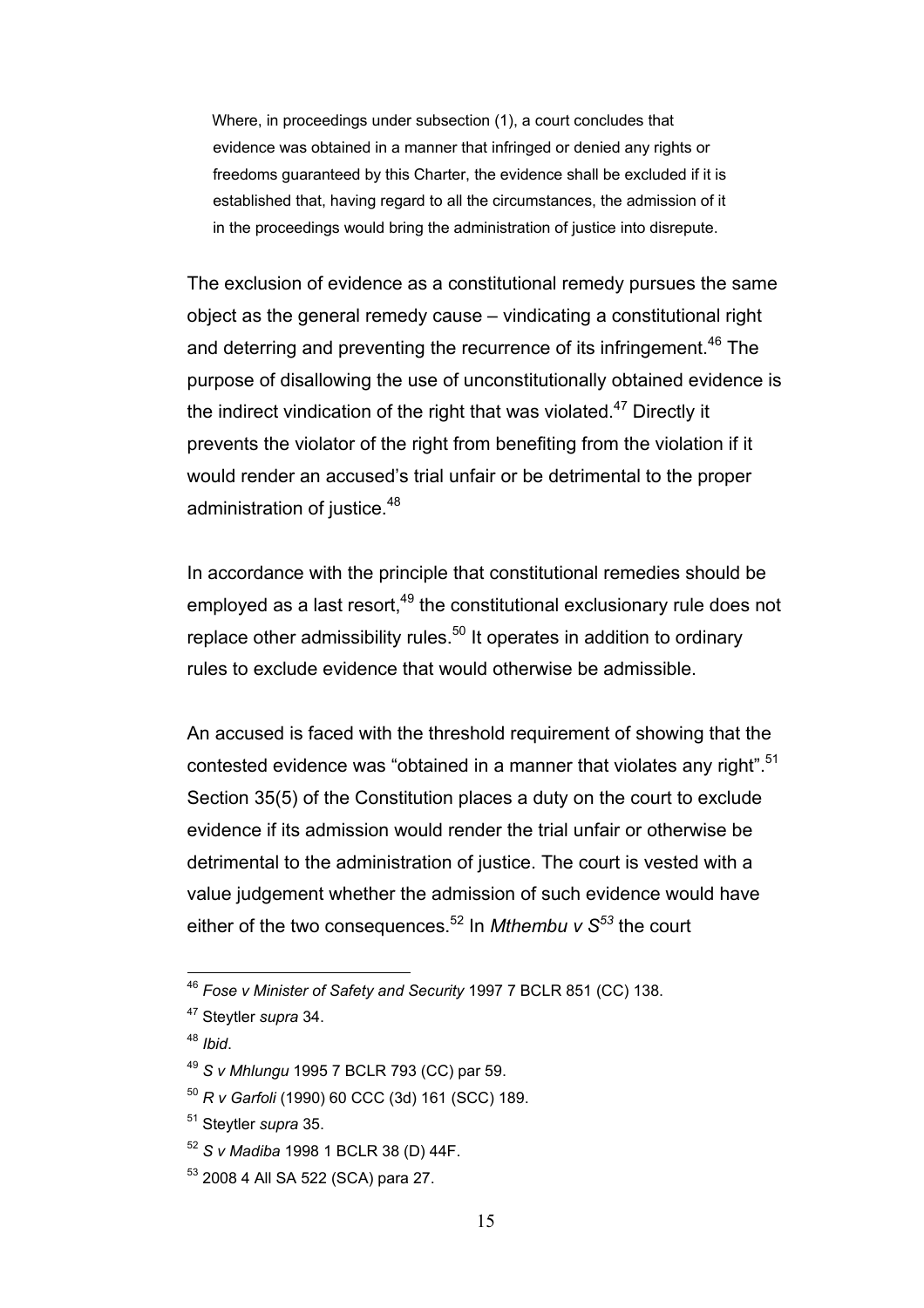maintained that section 35(5) of the Constitution requires the exclusion of evidence improperly obtained from any person, not only from an accused*.* In *S v Madiba*54 a search was conducted without a warrant. The court assumed that the search was unlawful and constituted an invasion of privacy. However it held that section 35(5) of the Constitution did not require the exclusion of the evidence obtained. The court maintained that the limited extent of the infringement of privacy paled in significance when compared to the importance of achieving the object of arresting the suspect. In *S v Gumede and Others*<sup>55</sup> the police allegedly contravened section 48 of the Criminal Procedure Act 51 of 1977 by not demanding entry before they kicked down a door. The court focused on the question of whether admission of the evidence, even if unlawfully obtained, would render the trial unfair or otherwise be detrimental to the administration of justice, and held that it would not.

The notable feature of the Constitution's specific exclusionary provision is that it does not provide for automatic exclusion of unconstitutionally obtained evidence. Evidence must be excluded only if it (a) renders the trial unfair; or (b) is otherwise detrimental to the administration of justice. This entails that admitting impugned evidence could damage the administration of justice in ways that would leave the fairness of the trial intact: but where admitting the evidence renders the trial itself unfair, the administration of justice is always damaged. Differently put, evidence must be excluded in all cases where its admission is detrimental to the administration of justice, including the sub-set of cases where it renders the trial unfair  $56$ 

# **3. Direction and focus of this study**

This study examines search and seizure as employed in the criminal justice system, from a constitutional perspective. Here the Criminal Procedure Act, the South African Police Service Act<sup>57</sup> and the

<sup>54</sup> *Ibid.*

<sup>55 1998 (5)</sup> BCLR 530 (D) 37.

<sup>56</sup> *Mthembu v S* 2008 4 All SA 522 (SCA) para 25.

<sup>57 68</sup> of 1995 (hereafter referred to as either the "South African Police Service Act or the SAPS Act" unless otherwise indicated).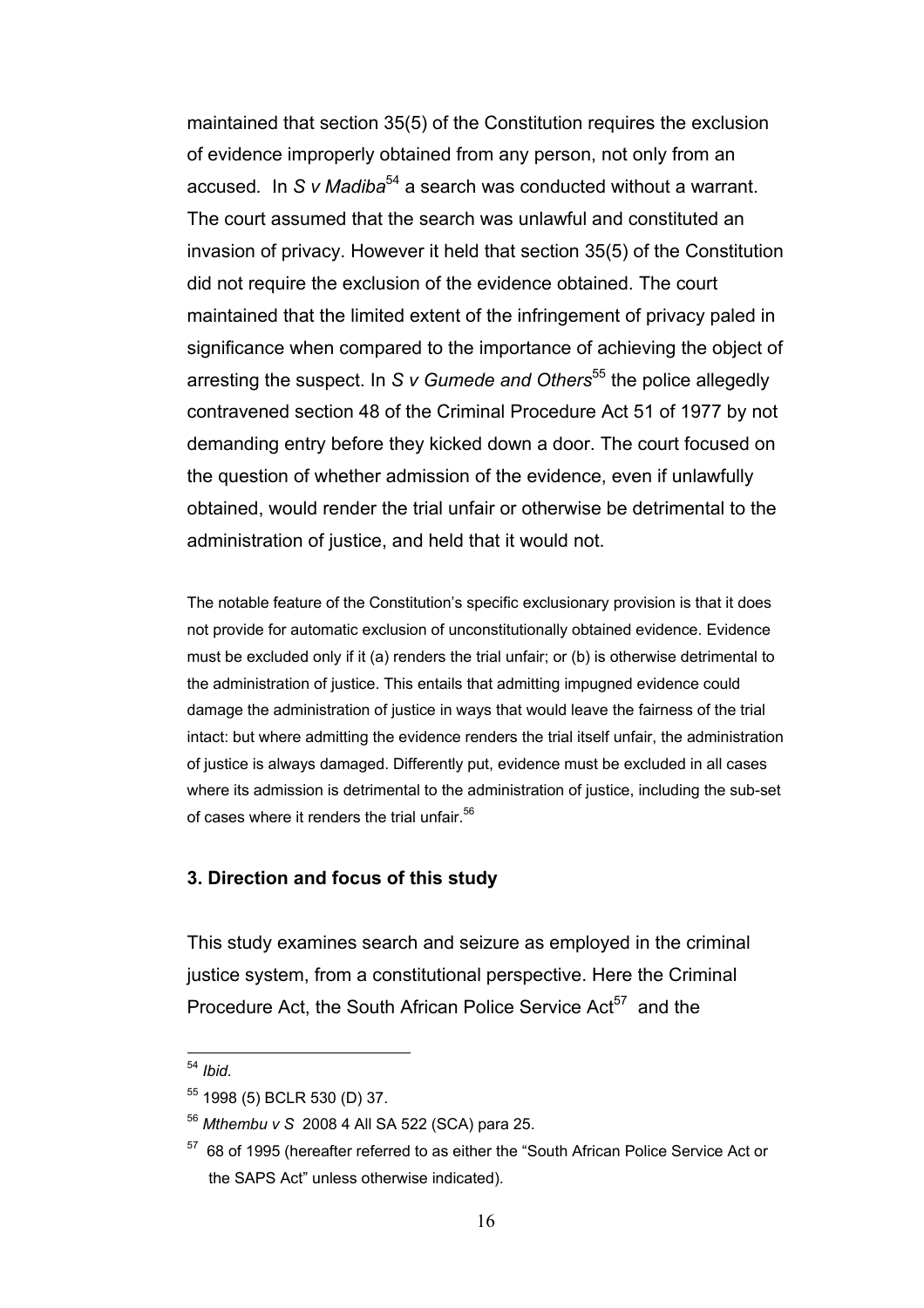constitutional position are examined. Under comparative law only the jurisdictions of the United States and Canada are examined, due to length constraints of this study. This study will attempt to show how South African courts have risen to the challenge in attempting to protect fundamental human rights in line with the new constitutional dispensation, when it comes to search and seizure. This study will also address to what extent approaches from foreign jurisdiction namely United States of America<sup>58</sup> and Canada can be implemented in the South African context. Thus, principles extracted from these foreign jurisdictions are applied to the relevant South African context if they are workable. In both these jurisdictions there is a constitutionally mandated right to protection from unreasonable searches. It is therefore instructive to analyse the case law of these countries and to consider how our law fares and might be reformulated.

This study focuses on the powers granted to police officials to conduct searches and seizures and to gather information in support of the investigation and suppression of crime. This study will examine the extent and efficacy of those powers in the light of constraints imposed by the Constitution. A pervasive theme is the question of whether an appropriate balance can ever be achieved between the inherently conflicting interests of the public in crime control and of the individual in protecting personal privacy and autonomy. However, before any detailed analysis can be made, it is imperative to consider what is meant by the concepts "search" and "seizure". These concepts have developed pragmatically in South Africa. They have been moulded by many factors, including expediency, changes in investigation and trial process and more recently by the introduction of our "Supreme Constitution".

Chapter 2 examines the concepts "search" and "seizure" with reference to an understanding thereof in various jurisdictions.

<sup>&</sup>lt;sup>58</sup> Henceforth "United States" will be used to indicate court decisions and/or position unless otherwise indicated.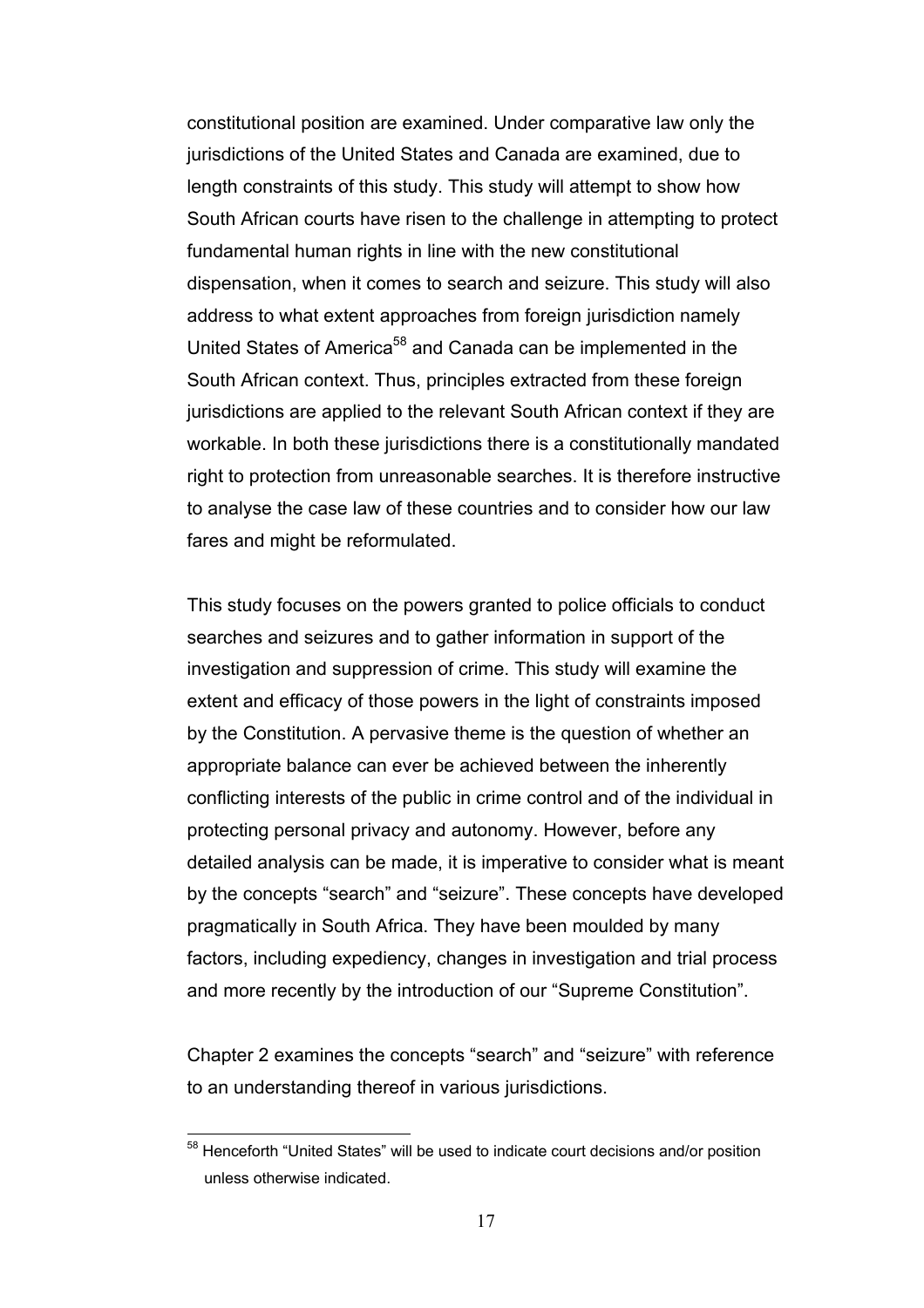Chapter 3 will examine the right to privacy, the right to dignity and the right to freedom and security of person, focussing upon the general nature of the rights and, specifically upon the search and seizure aspects of these rights. Relevant constitutional provisions will also be examined. International law will also be discussed.

Chapter 4 examines the warrant clause, the requirements for a valid search warrant where the concepts of prior judicial authorisation, reasonable grounds, particular description of things to be seized, particular description of the place or person to be searched and information on oath to a magistrate or justice are critically discussed. Finally, the execution of search warrants is examined in Chapter 4. Chapter 5 examines warrantless search and seizure, the provisions for warrantless searches and seizures in terms of the Criminal Procedure Act 51 of 1977 and the SAPS Act 68 of 1995 are discussed. Chapter 6 contains conclusions and recommendations.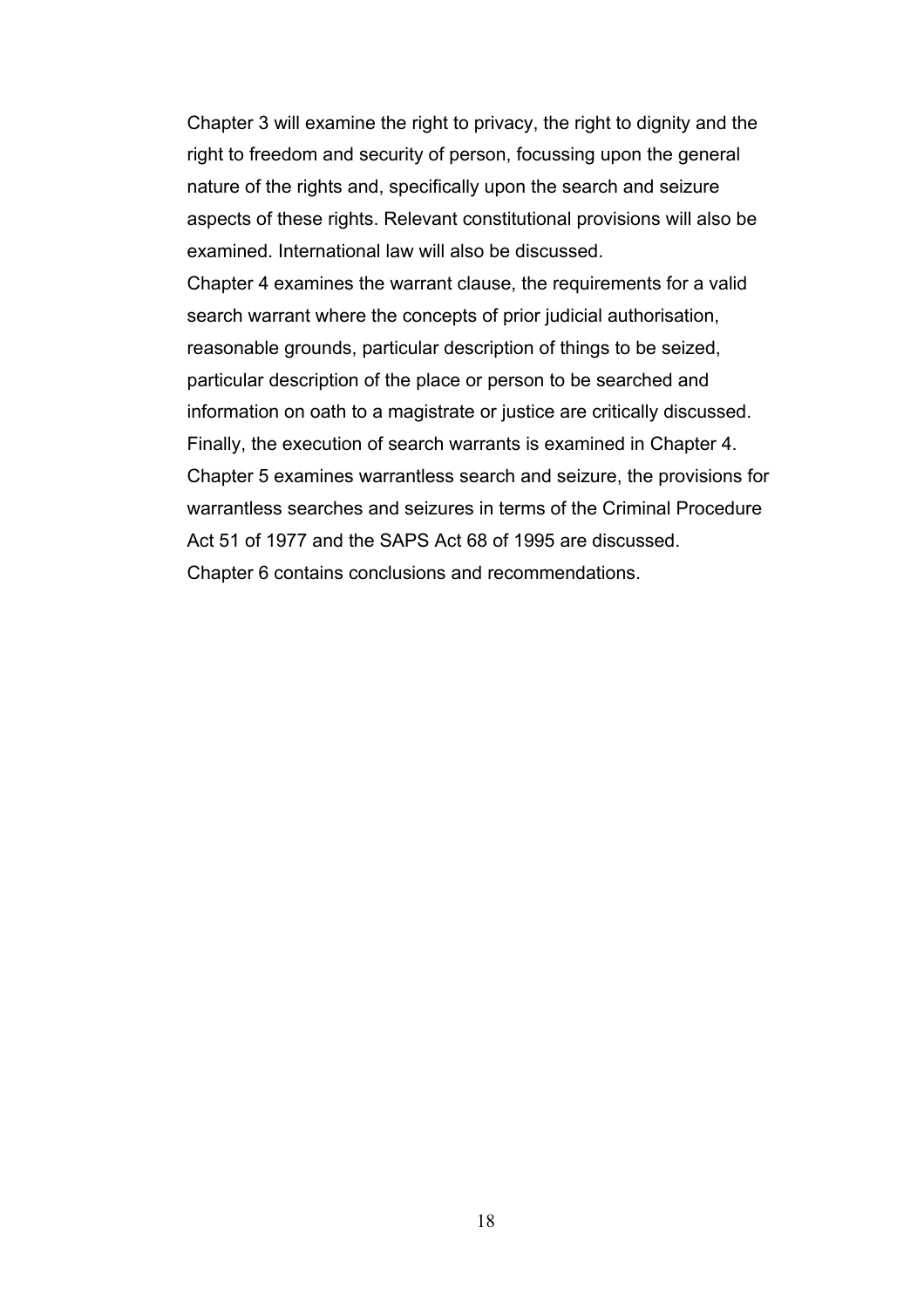# **CHAPTER TWO**

# **THE CONCEPTS OF SEARCH AND SEIZURE WITHIN THEIR LEGAL FRAMEWORK**

# **1. Introduction**

The modern South African law of search and seizure is part of extensive government regulation of social and commercial activities.<sup>1</sup> Approximately 39 statutes pertaining to criminal and non-criminal regulation deal with powers of search and seizure. Some of these statutes are well defined, others openended. This implies that the individual is prone to invasion of his rights. Swanepoel<sup>2</sup> maintains that our Constitution and the Bill of Rights entrenched therein, have introduced a new element into the equation because they call into question the constitutionality of these laws. Certain provisions of the above mentioned statutes curtail certain fundamental rights of the individual. This curtailment must however be reasonable and justifiable in an open and democratic society based on "human dignity, equality and freedom, taking into account all relevant factors."3

Search and seizure is one of the most powerful investigating tools at the disposal of police officials in the investigation and prevention of crime.

 The task of combating crime and convicting the guilty will in every era seem of such a critical and pressing concern that we may be lured by the temptations of expediency into forsaking our commitment to protecting individual liberty and privacy. $4$ 

 $\overline{a}$  $1$  Swanepoel "Warrantless search and seizure in criminal procedure: A constitutional challenge"1997 30 *CILSA* 341.

<sup>2</sup> *Ibid* 341.

 $3$  Section 36 of the Constitution, 1996.

<sup>4</sup> *United States v Leon* 468 US 897 (1984) 347.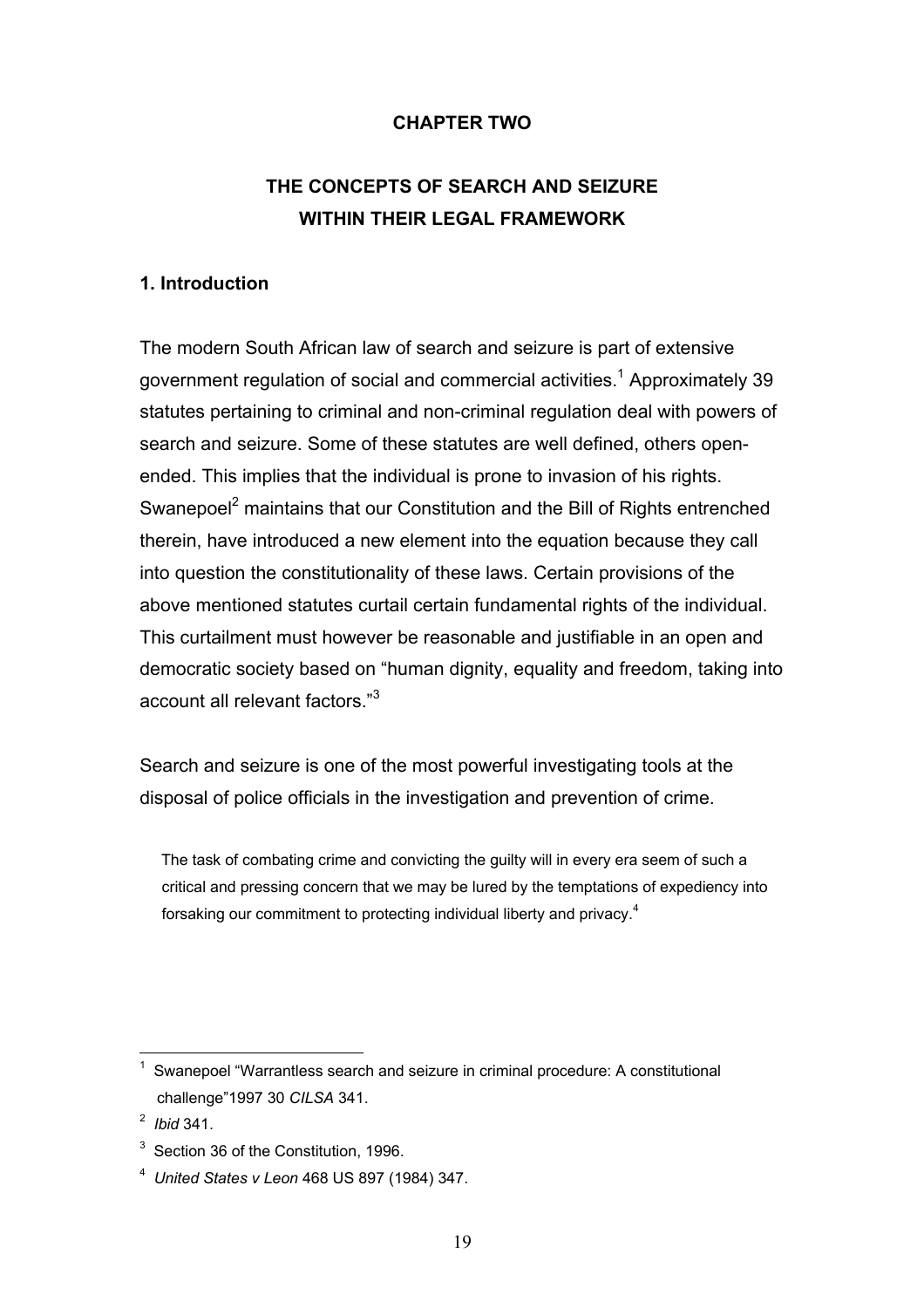Section 14 of the Constitution provides as follows:

Everyone has the right to privacy, which includes the right not to have-

- (a) their person or home searched;
- (b) their property searched;
- (c) their possessions seized; or
- (d) the privacy of their communications infringed.

Section 14(a) of the Constitution specifically protects the right not to have one's person or home searched. A person's home, it is widely accepted, constitutes the highest expectation of privacy, which reflects the old adage that the home is a person's castle.<sup>5</sup> Similarly section 14(b) of the Constitution guarantees persons the right "not to have ….. their property<sup>6</sup> searched." Further section 14(c) of the Constitution guarantees persons the right "not to have .... their possessions seized."<sup>7</sup> The most important legislative provisions that *prima facie* infringe these rights are to be found in the Criminal Procedure Act, followed by the South African Police Service Act.<sup>8</sup> The right to enter premises, search those premises and remove goods therefrom is a significant invasion of the rights of an individual and must therefore be exercised within certain clearly defined limits so as to interfere as little as possible with the rights and liberties of the person concerned."<sup>9</sup>

 5 *R v Silveira* (1995) 97 CCC (3d) 450 (SCC) 127.

 $6\degree$  "Property" apparently includes both movable and immovable property, see Cheadle, Davis and Haysom *South African Constitutional Law: The Bill of Rights* 2002 51.

<sup>7</sup> See also *Rudolph and Another v Commissioner for Inland Revenue and Others* 1996 4 SA 552 (CC) 297, in which the Constitutional Court held that the word seizure should be given its ordinary grammatical meaning for it is not a term of art. See also *Bernstein and Others v Bester and Others* 1996 (4) BCLR 449 (CC) 452, where it was maintained that the compulsion to produce a document on pain of a criminal sanction is as much a seizure as the physical removal of that document by another person.

<sup>8</sup> See also Cheadle, Davis and Haysom *supra* 51.

<sup>9</sup>  *National Director Public Prosecutions and Another v Mahomed* 2008 (1) SACR 309. (SCA) 756.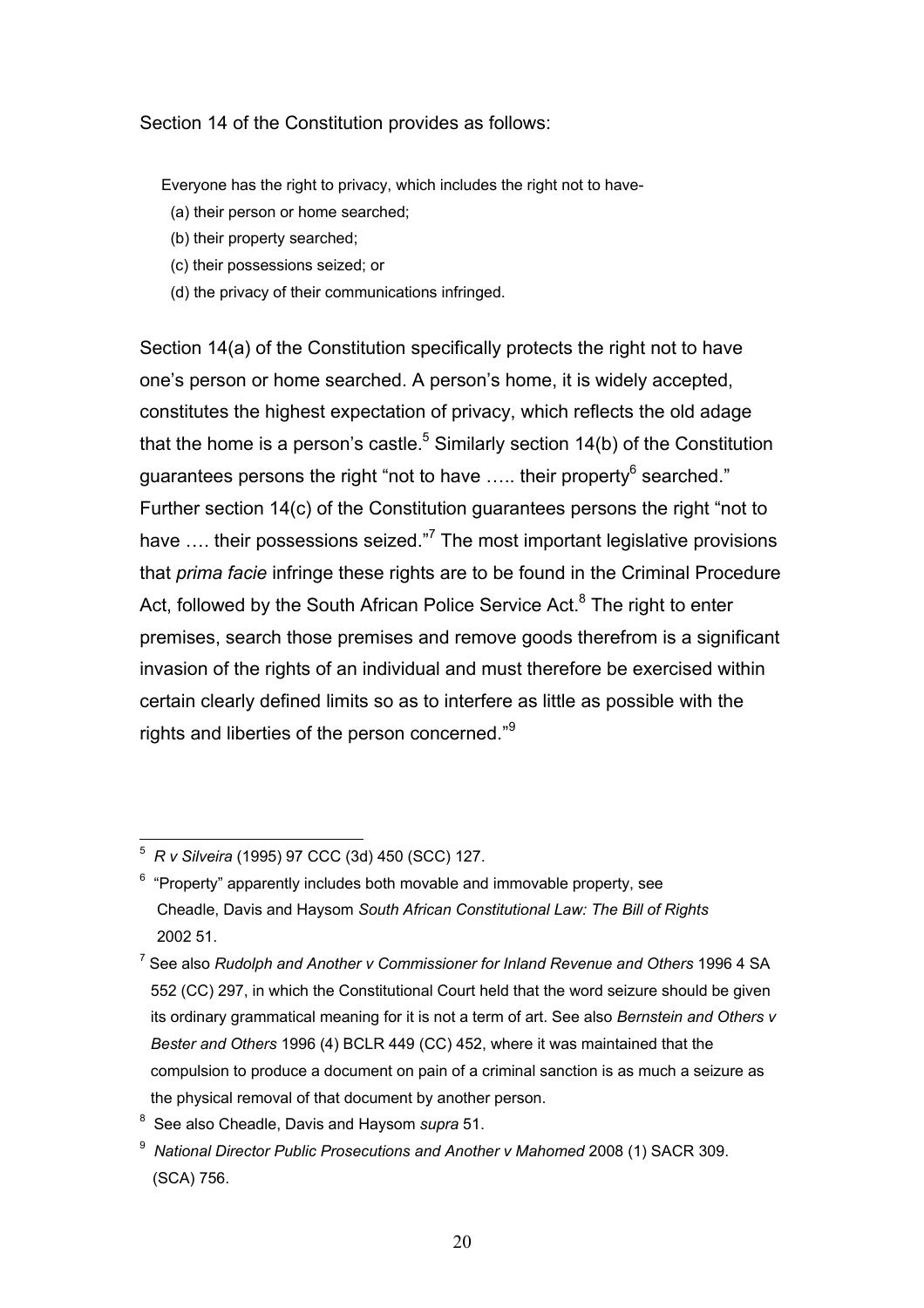# **2. The concepts of search and seizure in various jurisdictions**

# **2.1 In South Africa**

# *2.1.1 The concept of "search"*

In the South African legal context, the terms search and seizure are not clearly defined.10 The question of what constitutes a search is left to common sense and is determined on a case by case basis. Steytler<sup>11</sup> and Cheadle<sup>12</sup> refer to American and Canadian jurisprudence in an attempt to define search. It is maintained that an element of physical intrusion concerning a person or property is necessary to establish a search.<sup>13</sup> "Search" where it relates to a person must be given its ordinary meaning in its context.<sup>14</sup> The South African Police Service National Instruction 2 of 2002 defines search as "any act whereby a person, container or premises is visually or physically examined with the object of establishing whether an article is in, on or upon such person, container or premises".15 The latter approach to the concept of search is questionable. What is meant by "visually" is not defined and could include merely looking at something.

 $10\,$ 10 Swanepoel "Warrantless search and seizure in criminal procedure" *CILSA* 30 1997 341.

<sup>11</sup> *Supra* 67.

<sup>12</sup> *Supra* 51.

<sup>13</sup> McQuiod- Mason *The Law of Privacy in South Africa* 1978 807.

<sup>&</sup>lt;sup>14</sup> In *Minister of Safety and Security v Xaba* [2003] 1 All SA 596 (D) the court emphasised the the ordinary meaning and stated that:

 <sup>&</sup>quot;...search when used in relation to a person had to be given its ordinary meaning in context.."

The second edition of the *Oxford English Dictionary* gives the following meaning to "search" where the verb relates to a person: "To examine (a person) by handling, removal of garments and the like, to ascertain whether any article (usually something stolen or contraband) is concealed in his clothing.

<sup>15</sup> *Ibid* 97.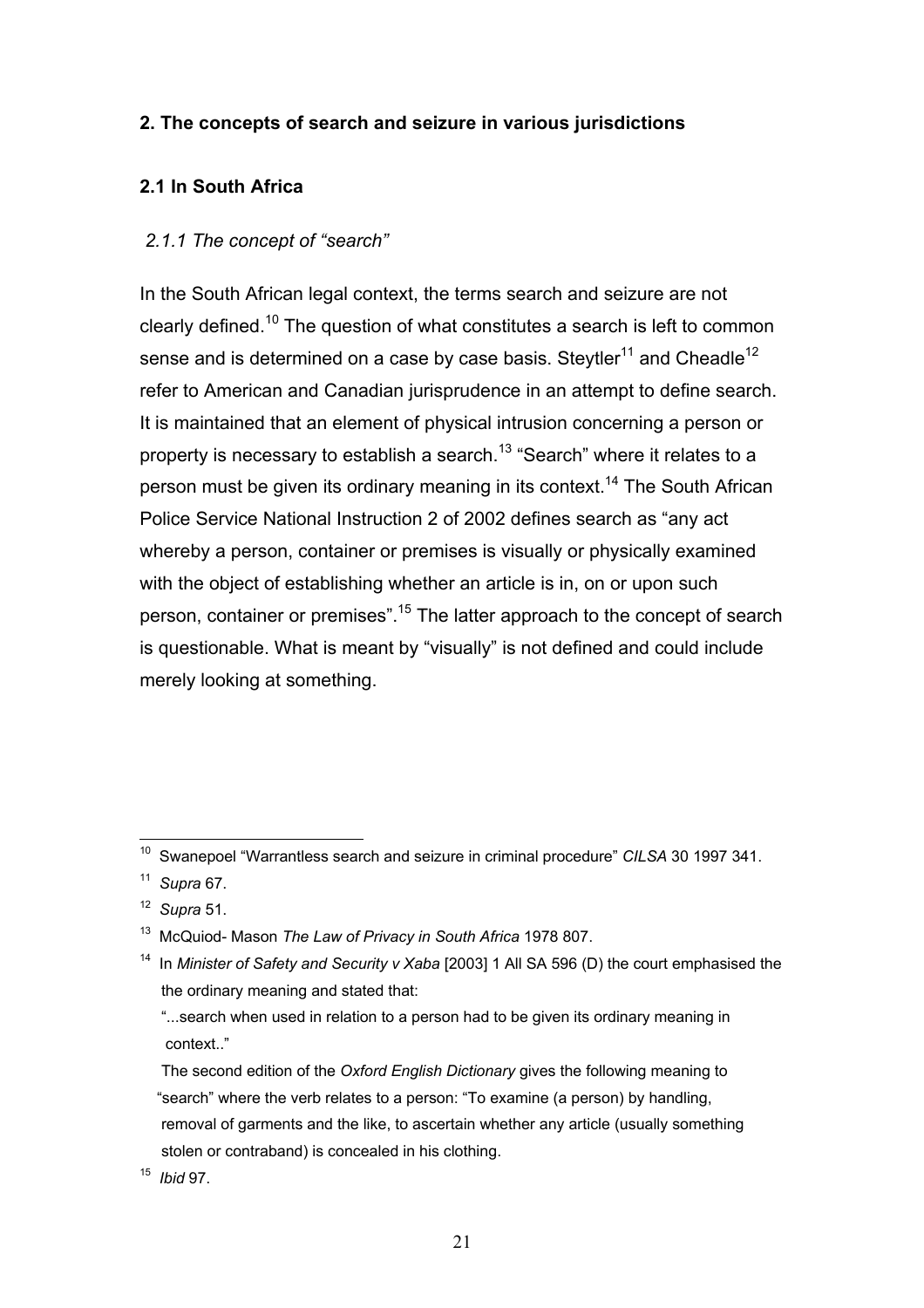### *2.1.2 Search of arrested person and seizure of articles*

Section 23 of the Criminal Procedure Act provides that:

On the arrest of any person, the person making the arrest may:

- (a) if he is a peace officer, search the person arrested and seize any article referred to in section 20 which is found in the possession of or in the custody or under the control of the person arrested, and where such peace officer is not a police official, he shall forthwith deliver any such article to a police official; or
- (b) if he is not a peace officer, seize any article referred to in section 20 which is in the possession of or in the custody or under the control of the person arrested and shall forthwith deliver any such article to a police official.<sup>16</sup>

In South African law a peace officer may without a warrant or a reasonable belief search an arrested person and seize "any article" referred to in section 20 of the Criminal Procedure Act, which is found in the arrestee's possession, custody or control, and which may afford evidence of the commission of an offence. The parameters of section 20 of the Criminal Procedure includes all articles relevant to the crime committed. Further in terms of section 23(b) of the Criminal Procedure Act, the peace officer may place in safe custody any object found on the person of the arrestee, which he or she may use to cause bodily injury to himself or herself or others. Although the reasonableness of such a search is not constitutionally doubtful, the following principles should be observed when applying section 23 of the Criminal Procedure Act. Steytler<sup>17</sup> puts it best when he says, firstly, that the "search should pursue an object not inconsistent with the proper administration of criminal justice".<sup>18</sup>

Section 23 of the Criminal Procedure Act.

Section 20 of the Criminal Procedure Act reads:

The State may, in accordance with the provisions of this Chapter, seize anything (in this Chapter referred to as an article) -

<sup>(</sup>a) which is concerned or on reasonable grounds believed to be concerned in the commission or suspected commission of an offence, whether within the Republic or elsewhere; or

<sup>(</sup>b) which may afford evidence of the commission or suspected commission of an offence, whether within the Republic or elsewhere; or

<sup>(</sup>c) which is intended to be used or is on reasonable grounds believed to be intended to be used in the commission of an offence. 17 Steytler *supra* 98.

<sup>18</sup> Steytler *supra* 98.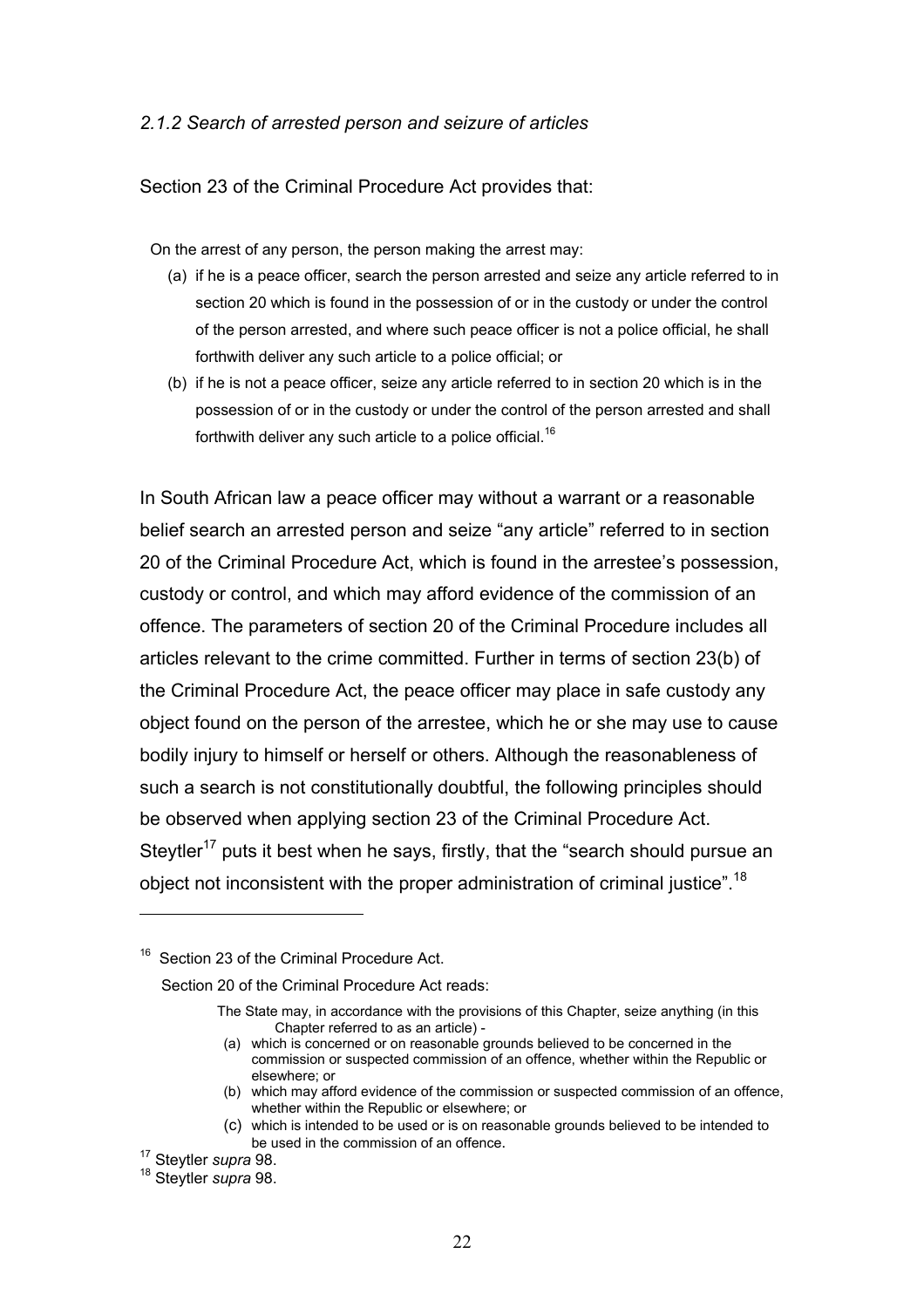Secondly that, "although it might be constitutionally permissible to search the environment in which the accused is arrested, section 23 provides statutory authority only for the search of the person of the arrestee, not the area within which the arrest takes place".<sup>19</sup> Thirdly section 20 restricts the search to specific categories of goods related to the commission of the crime.

# *2.1.3 Search of premises*

2.1.3.1 Defining the term "premises"

Section 1 of the Criminal Procedure Act defines the term premises as, "includes land, any building or structure, or any vehicle, conveyance, ship, boat or aircraft..."

# 2.1.3.2 Search of premises by owner or lawful occupier

Section 24 of the Criminal Procedure Act provides for the search of premises by an owner or occupier thereof. Any person who is lawfully in charge or occupies any land and who reasonably suspects that stolen stock or produce, as defined in any law relating to the theft of stock or produce, is on any premises upon that land, or that any article has been placed on such premises or is in the custody or possession of any person upon such premises in contravention of any law relating to intoxicating liquor, dependence-producing drugs, arms and ammunition or explosives, may at any time, if a police official is not readily available, enter such premises with the purpose of searching such premises and any such person thereon, and if any such stock, produce or article is found, he shall take possession thereof and forthwith deliver it to a police official.

 $\overline{a}$ <sup>19</sup> *Ibid* 99.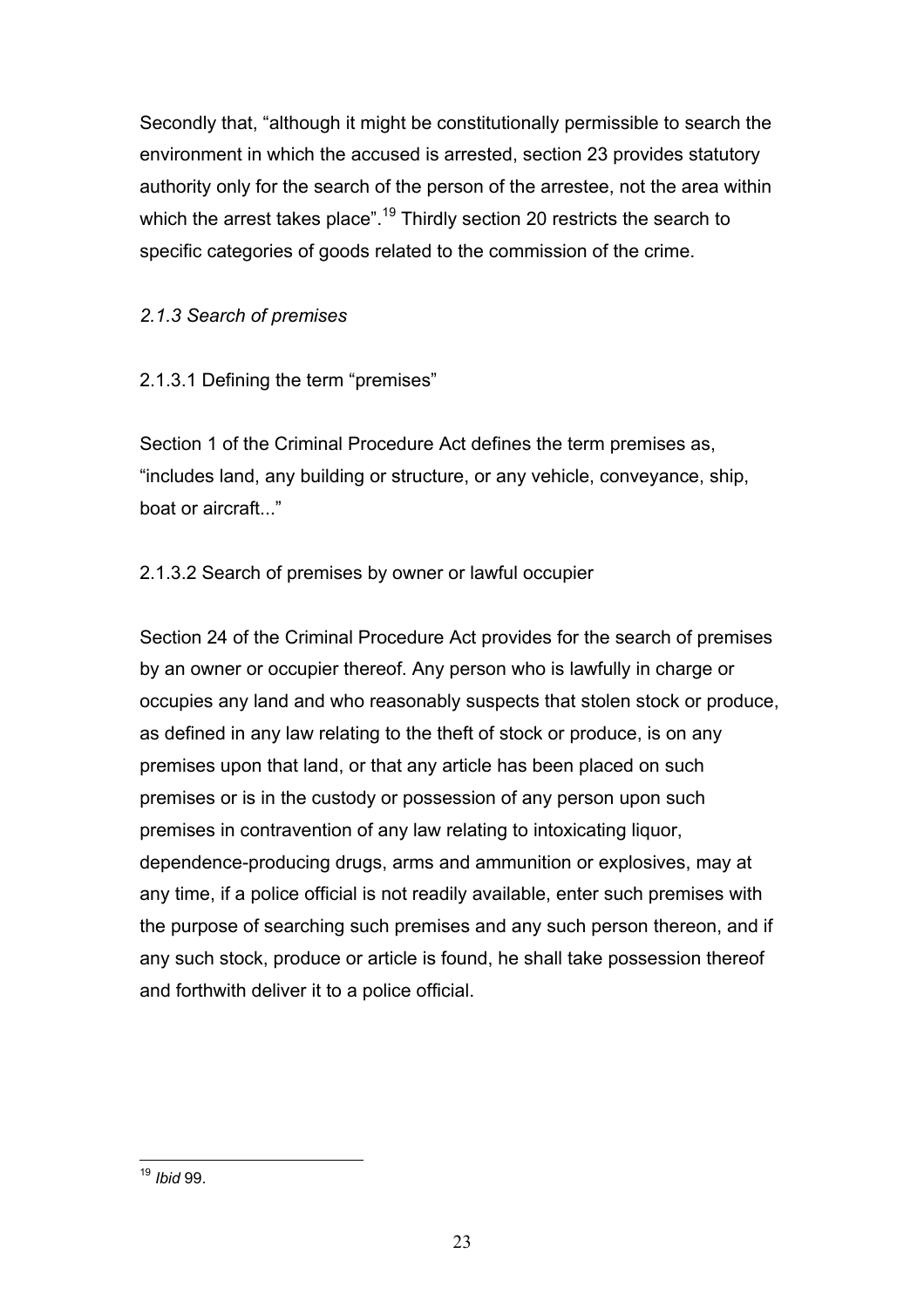## 2.1.3.3 Entering of premises for purposes of obtaining evidence

If a police official who is investigating an offence or alleged offence reasonably suspects that a person who may furnish information with regard to such offence is on any premises, such police official may enter such premises without a warrant for the purposes of interrogating such person and obtaining a statement from him provided that such police official shall not enter any private dwelling without the consent of the occupier thereof.<sup>20</sup> It should also be noted that the Criminal Procedure Act does not differentiate between search of a private dwelling and other premises. Where a police official wishes to enter a private premises for the purpose of a search for and seizure of an article mentioned in section 20 he is generally required to have a search warrant or search with the consent of an authorised person.

# 2.1.3.4 Resistance against entry or search

In terms of section 27 of the Criminal Procedure Act, a police official who may lawfully search any person or premises in terms of section 26 of the Criminal Procedure Act, may use such force as may be reasonably necessary to overcome any resistance against such search or entry of such premises, including the breaking of any door or window of such premises, provided that such police official shall first audibly demand admission to the premises and notify the occupier and others on the premises of the purpose for which he or she seeks to enter such premises. The proviso of a previous warning shall not apply where the police official concerned reasonably believes that any article which is the subject of the search may be destroyed or disposed of if entry to the premises is demanded. Although the inherent purpose of section 27 of the Criminal Procedure Act is to prevent infringement of privacy it has the potential for misuse if applied without proper control.

<sup>20</sup> Section 26 of the Criminal Procedure Act. See also *Minister van Polisie en 'n Ander v Gamble en 'n Ander* 1979 (4) SA 759 (A) at 764D-F.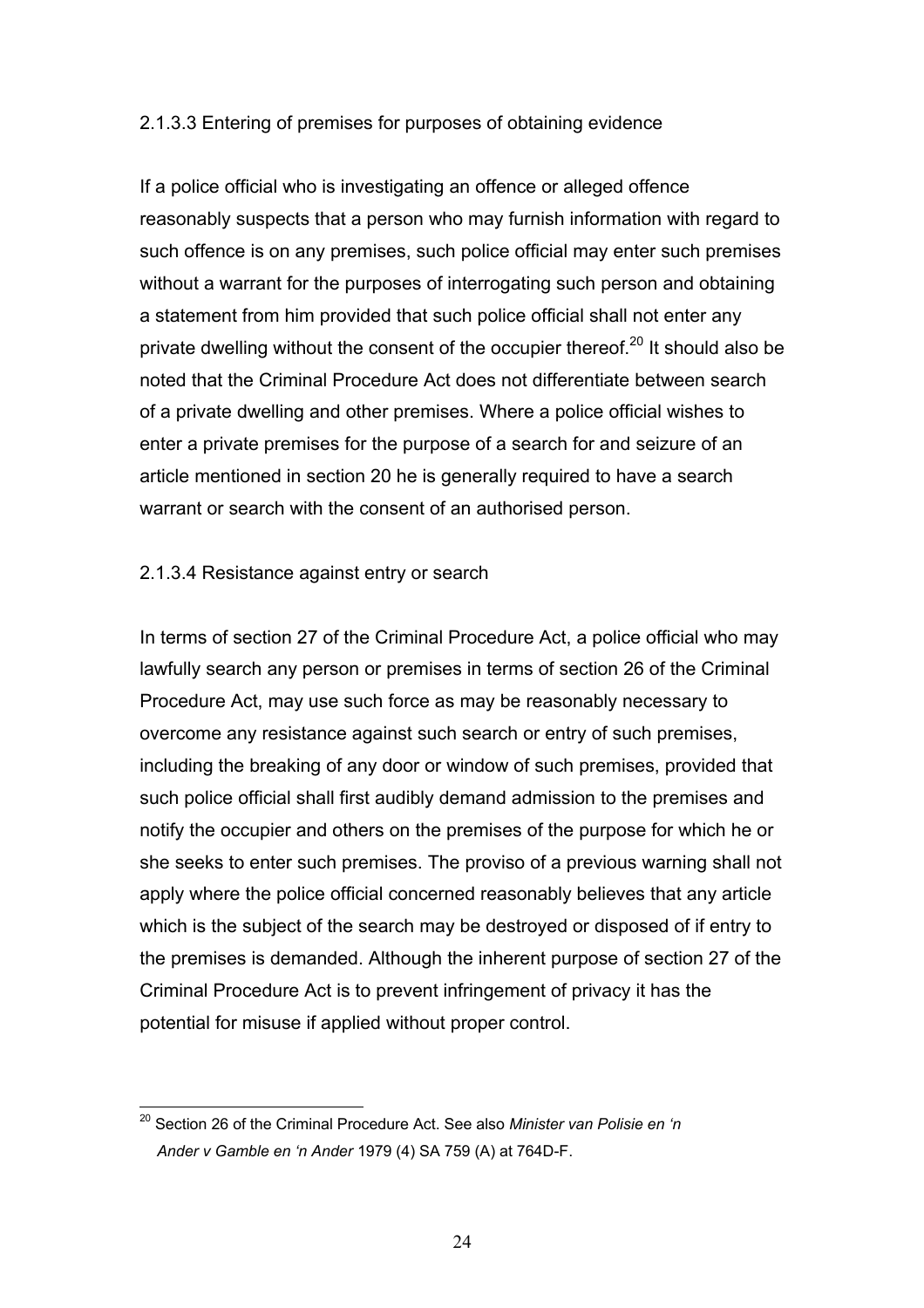# 2.1.3.5 Power of police to enter premises in connection with state security or any offence

If it appears to a magistrate or justice from information on oath that there are reasonable grounds for believing that the internal security of the Republic or the maintenance of law and order is likely to be endangered by or in consequence of any meeting which has been held or is to be held in or upon any premises within his area of jurisdiction, or that an offence has been or is likely to be committed or that preparations for the commission of any offence are being made or are likely to be made upon any premises within his area of jurisdiction, he may issue a warrant authorising a police official to enter the premises, at any reasonable time for the purposes of carrying out such investigations and taking such steps as such police official may consider necessary for the preservation of law and order or the prevention of crime. $21$ In terms of such warrant the premises may be searched and any person in or upon the premises may be searched for any article referred to in section 20 of the Criminal Procedure Act which such police official on reasonable grounds believes to be on such premises, or in the possession of such person and such article may be seized.

A warrant of this nature may be issued on any day and shall be in force until it is executed or cancelled by the person who issued it or a person of similar authority, if the former is not available. A police official may act without a warrant if he on reasonable grounds believes that a warrant would be issued to him if he applied for it and that the delay in obtaining such warrant would defeat the object thereof. $22$ 

<sup>&</sup>lt;sup>21</sup> Section 25 of the Criminal Procedure Act.

 $22$  See discussion in Chapter 5 (5.2).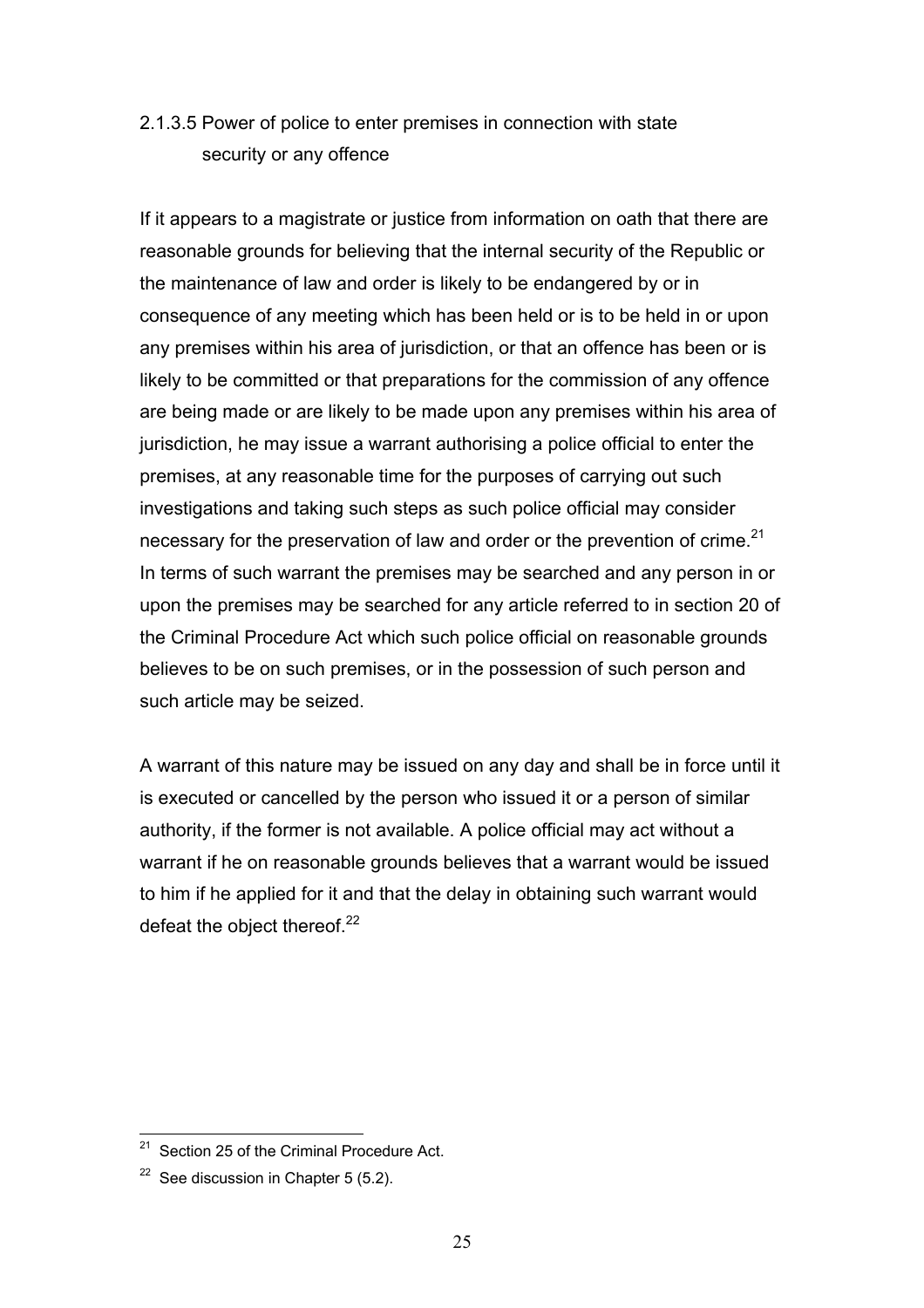Section 24 of the Protection of Constitutional Democracy against Terrorist and Related Activities  $Act^{23}$  provides as follows:

- (1) If, on written request under oath to a judge in chambers by a police official of or above rank of director, it appears to the judge that it is necessary in order to prevent any terrorist or related activity, the judge may issue a warrant for the cordoning off, and stopping and searching of vehicles and persons with a view to preventing such terrorist or related activity, in a specified area, and such warrant applies for the period specified therein, which period may not exceed ten days.
- (2) Under such warrant any police official who identifies himself or herself as such, may cordon off the specified area for the period specified and stop and search any vehicle or person in that area, for articles or things which could be used or have been used for or in connection with the preparation for or instigation of any terrorist or related activity.
- (3) The police official may seize any article or thing contemplated in subsection (2), and Chapter 2 of the Criminal Procedure Act, 1977 (Act 51 of 1977), applies with the necessary changes required by the context in respect of any such article or thing.
- (4) Section 29 of the Criminal Procedure Act, 1977 (Act 51 of 1977), applies in respect of the powers conferred upon police officials in terms of this section.
- (5) The provisions of this section shall not be construed as affecting the rights of any police official or law enforcement officer to use any other power in any other law in respect of cordoning off, search or seizure.

#### *2.1.4 Search and other affected rights*

Since a search may also infringe upon the rights to dignity<sup>24</sup> and to bodily security, including the right against cruel, inhuman or degrading treatment,  $25$  it must be conducted consonant with those rights. In terms of section 29 of the Criminal Procedure Act the search of a person must be conducted with strict regard to decency and order. A woman must be searched by a woman only and if no female police official is available, the search must be conducted by

 $23$  33 of 2004.

<sup>&</sup>lt;sup>24</sup> Section 10 of the Constitution.

 $25$  Section 12(1) of the Constitution.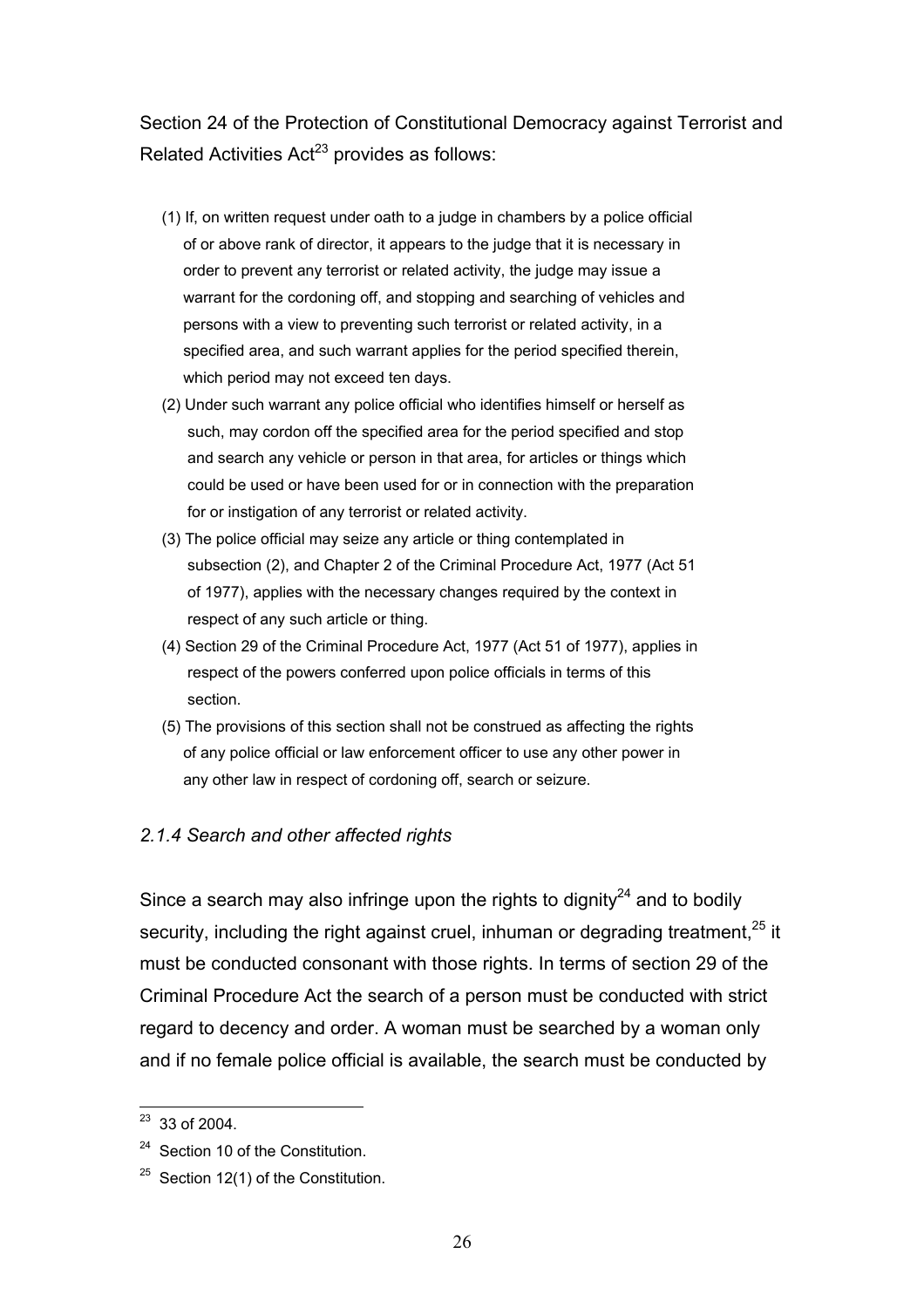any woman designated for the purpose by a police official. When conducting a search a police official may use force only if, and to the extent to which it is reasonably necessary to overcome any resistance against such search.<sup>26</sup>

Section 37 of the Criminal Procedure Act provides for the ascertainment of bodily features of an accused person, including the taking of blood samples. In the United States and Canada such evidence is regarded as obtainable through a process of search: a search of the person of the subject.<sup>27</sup> In the Canadian case *R v Pohorestsky*28, Justice Lamer, referring to a blood sample taken from an unconscious person for the purpose of obtaining evidence stated:

 I consider this unreasonable search to be a very serious one … a violation of the sanctity of a person's body is much more serious than that of his office or even of his home.

In terms of section 37(2)(a) of the Criminal Procedure Act a medical officer when so requested by a police official, may take a blood sample of a person who is in custody or has been arrested but released, as may be deemed necessary in order to ascertain a characteristic or condition. It is submitted that in the absence of exigent circumstances, a warrant should be obtained.<sup>29</sup> On a charge of drunken driving for instance, where time is of essence in obtaining a blood sample, prior authorisation could usually be dispensed with. The exercise of this power by a district surgeon to take a blood sample without any authorisation from a warrant or arresting officer should be dependent upon the existence of reasonable grounds that such sample may be relevant to any criminal proceedings.<sup>30</sup>

 $\overline{a}$  $26$  Section 27(1) of the Criminal Procedure Act.

<sup>&</sup>lt;sup>27</sup> *R v Dyment* (1988) 55 DLR (4<sup>th</sup>) 503: *US v Weir* (1981) 657 F2d (8<sup>th</sup> Cir) 1005.

 $28$  (1987) 39 DLR (4<sup>th</sup>) 699 at 702.

<sup>29</sup> Steytler *supra* 1998 97.

 $30$  Section 37(2)(b) of the Criminal Procedure Act.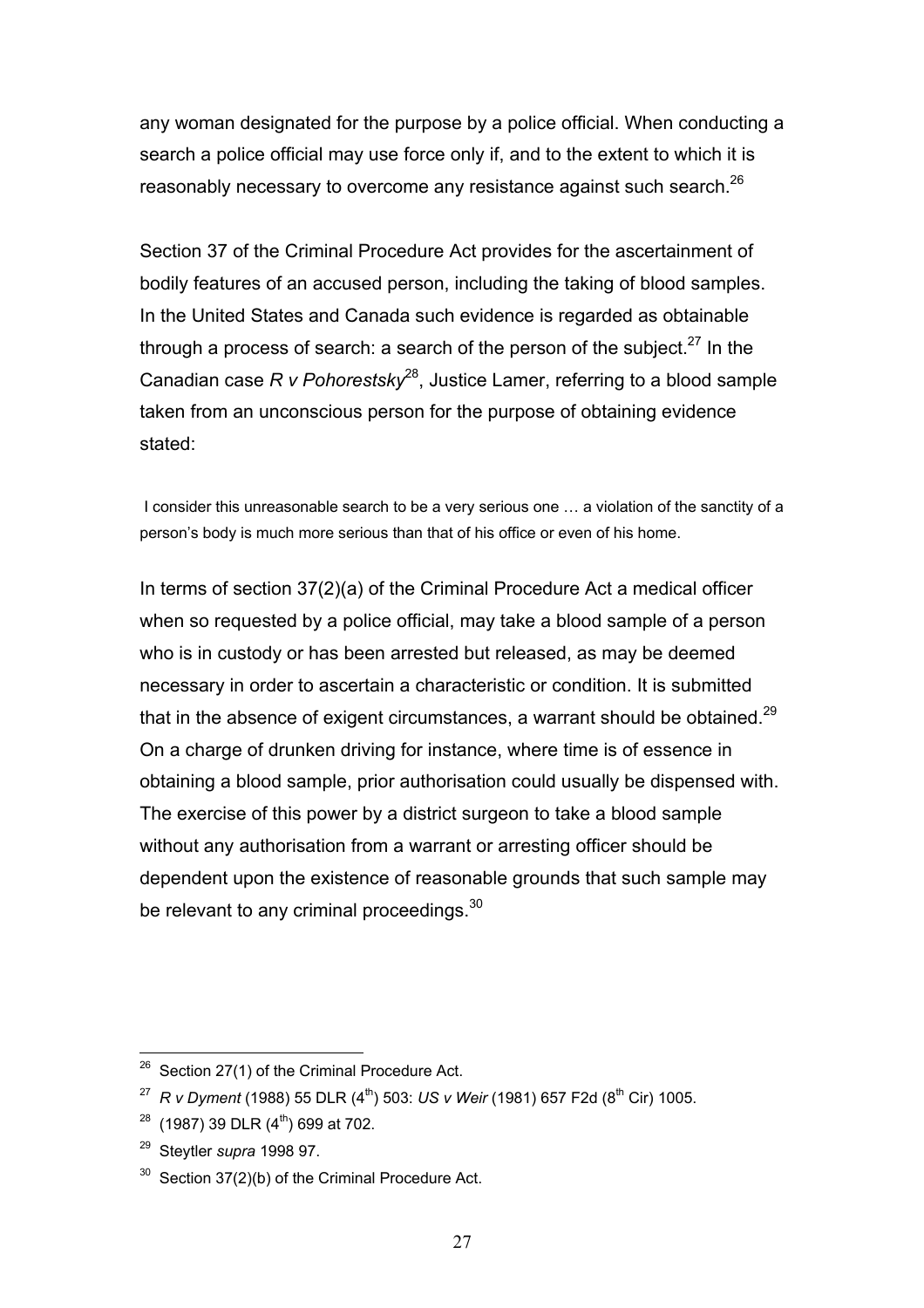### *2.1.5 The concept of "seizure"*

In *Ntoyakhe v Minister of Safety and Security*<sup>31</sup> the court held that the word "seize" encompasses not only the act of taking possession of an article, but also the subsequent detention<sup>32</sup> thereof. Otherwise the right to seize would be rendered worthless.<sup>33</sup> The court then went on to determine that the right of further detention of a seized article is not unlimited and thus does not confer upon the State the right to deprive a person of lawful possession of an article indefinitely.

2.1.5.1 The State may seize certain articles only

The power to seize is limited to articles which are either involved in, used during or may provide proof of the commission of an offence in the Republic of South Africa or elsewhere, or may provide proof of the fact that the commission of the offence was planned.

The State may in terms of section 20 of the Criminal Procedure Act seize anything which:

- (a) is concerned or on reasonable grounds believed to be concerned in the commission or suspected commission of an offence, whether within the Republic or elsewhere; or
- (b) may afford evidence of the commission or suspected commission of an offence, whether within the Republic or elsewhere; or
- (c) is intended to be used or is on reasonable grounds believed to be intended to be used in the commission of an offence.<sup>34</sup>

 $\overline{a}$ 2000 (1) SA 257.

<sup>&</sup>lt;sup>32</sup> "Detention" in the *Oxford dictionary* is defined as: "the action of detaining or the state of being detained."

<sup>33</sup> *Ntoyakhe v Minister of Safety and Security supra* 257.

The objective of section 20, read with section 31 [of the Criminal Procedure Act] is to enable the police to obtain possession of articles for the purpose of investigating crime and prosecuting suspected offenders.

<sup>&</sup>lt;sup>34</sup> Section 20 of the Criminal Procedure Act.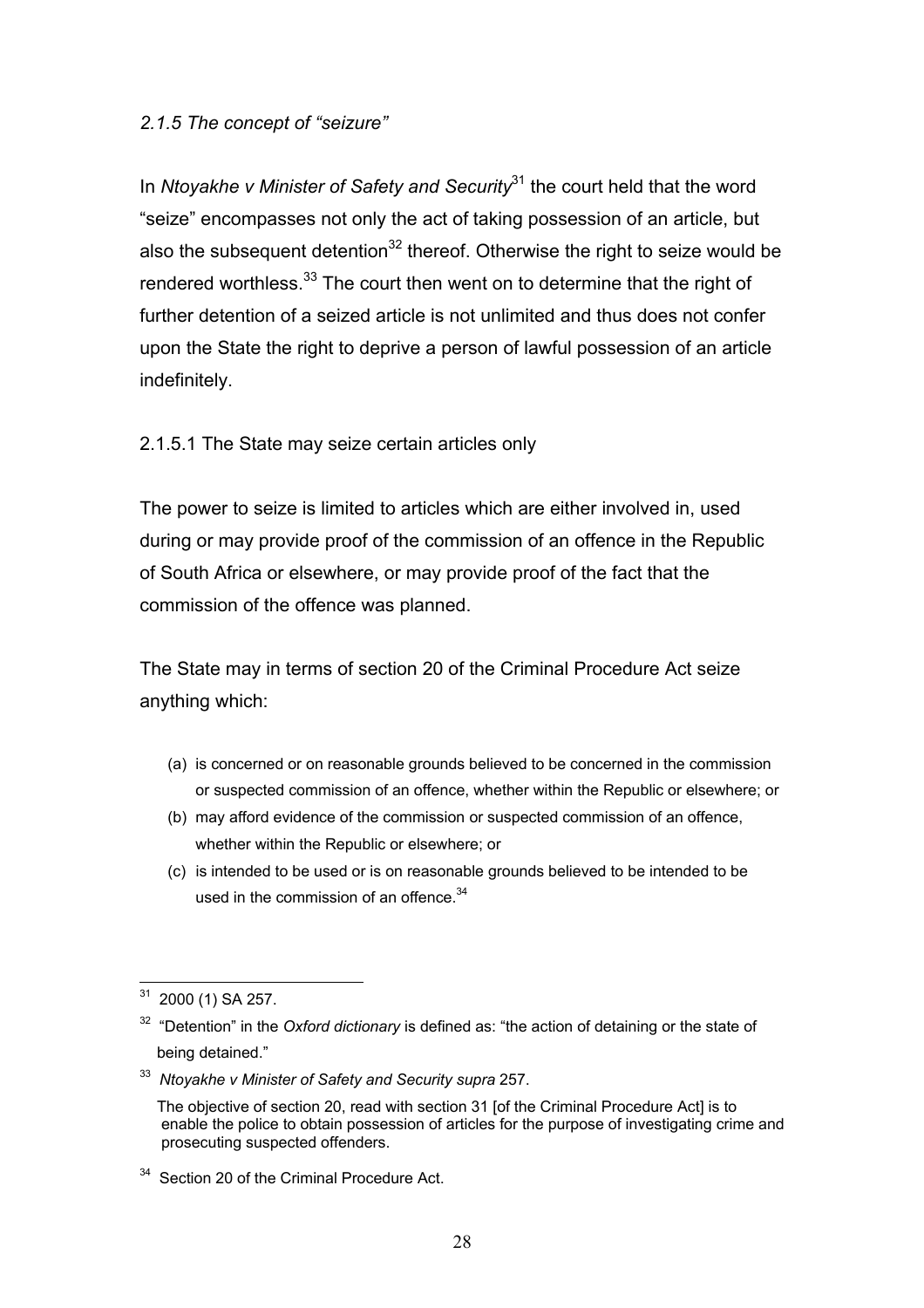Evidence which was obtained in conflict with these provisions, or in conflict with the Constitution, may still be allowed to be produced as evidence provided the trial is not rendered unfair as a result thereof and the admission of such evidence does not cause the administration of justice to come into disrepute.<sup>35</sup> A suspicion of the commission of an offence and a reasonable belief are considered sufficient basis for the seizure of articles. It is submitted that the threshold here is very low particularly when cognisance is taken of the importance the Constitution places on fundamental rights.

#### 2.1.5.2 Article to be seized under search warrant

In terms of section 21 of the Criminal Procedure Act unless the circumstances set out in section 22, 24 and 25 of the Criminal Procedure Act exists, an article may only be seized in terms of a search warrant. If it appears to a magistrate or justice of the peace that there are grounds for believing that such article is in the possession or under the control of a person or upon any premises, and such information is provided to him or her under oath a search warrant may be issued. In order for the search to be lawful, the premises to be searched must be clearly and properly identified in the warrant.<sup>36</sup> Once a criminal trial has started, the presiding judge or judicial officer may issue a search warrant if it appears to such judge or judicial officer that such article is required in evidence before him. The search warrant requires a police official to seize the article in question and authorises such police official to search any person identified in the warrant or to enter and search any premises identified in the warrant and search any person found on or at the premises. A search warrant must be executed by day unless the police official is specifically authorised therein to execute it by night. A police official executing a warrant shall after such execution hand to the person affected by, or searched in terms of the warrant a copy thereof upon demand by the affected person. This will ensure that the person understands why his rights enshrined in the Constitution are being limited. It is first constitutionally

 $35$  Section 35(5) of the Constitution – see discussion in chapter 1.

<sup>36</sup> *Toich v The Magistrate, Riversdale and Others* 2007 (2) SACR 235 (C) 176.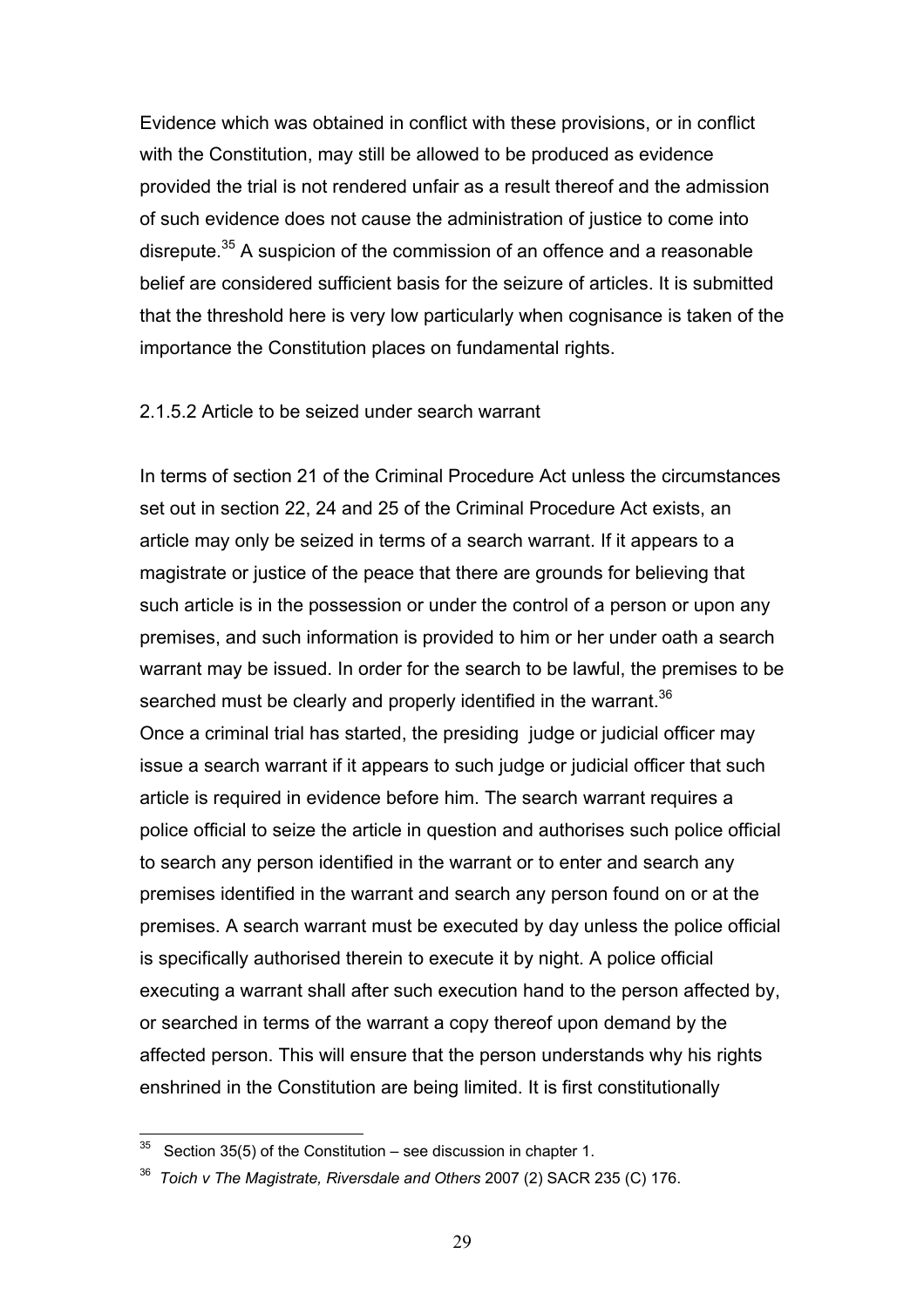questionable that in terms of section 21(4) of the Criminal Procedure Act, a police official executing a warrant after such execution, only "upon demand" of any person whose rights in respect of any search or articles seized under the warrant have been affected, hand to him or her a copy of the warrant. Secondly a search warrant should be interpreted strictly and may not authorise the seizure of articles not strictly relevant to the investigation concerned.

# 2.1.5.3 Circumstances under which an article may be seized without a search warrant<sup>37</sup>

A police official may without a search warrant search any person or container or premises for the purpose of seizing any article referred to in section 20:

- (a) if the person concerned consents to the search for and seizure of the article in question;
- (b) if the police official on reasonable grounds believes that a search warrant will be issued to him under section 21 of the Criminal Procedure Act and that the delay in obtaining such warrant would defeat the object of the search.<sup>38</sup>

## *2.1.6 Concluding remarks on the South African perspective*

The keywords "search" and "seizure" are often used interchangeably. They are however two separate and distinct concepts. Protection against unreasonableness extends to both concepts. In South Africa the ambit of "search" and "seizure" are not defined comprehensively. It appears that each case is to be assessed on its own merits on an ad hoc basis. An essential part of crime investigation is the obtaining of evidence through searches and seizures. At the same time South African law recognises that state authorities should not be granted untrammelled access to search and seize items

 $\overline{a}$ <sup>37</sup> See Chapter 5 for discussion.

<sup>38</sup> Section 22 of the Criminal Procedure Act. See also *Ntoyakhe v Minister of Safety and Security and Others* 2000 (1) SA 257 (ECD) 147.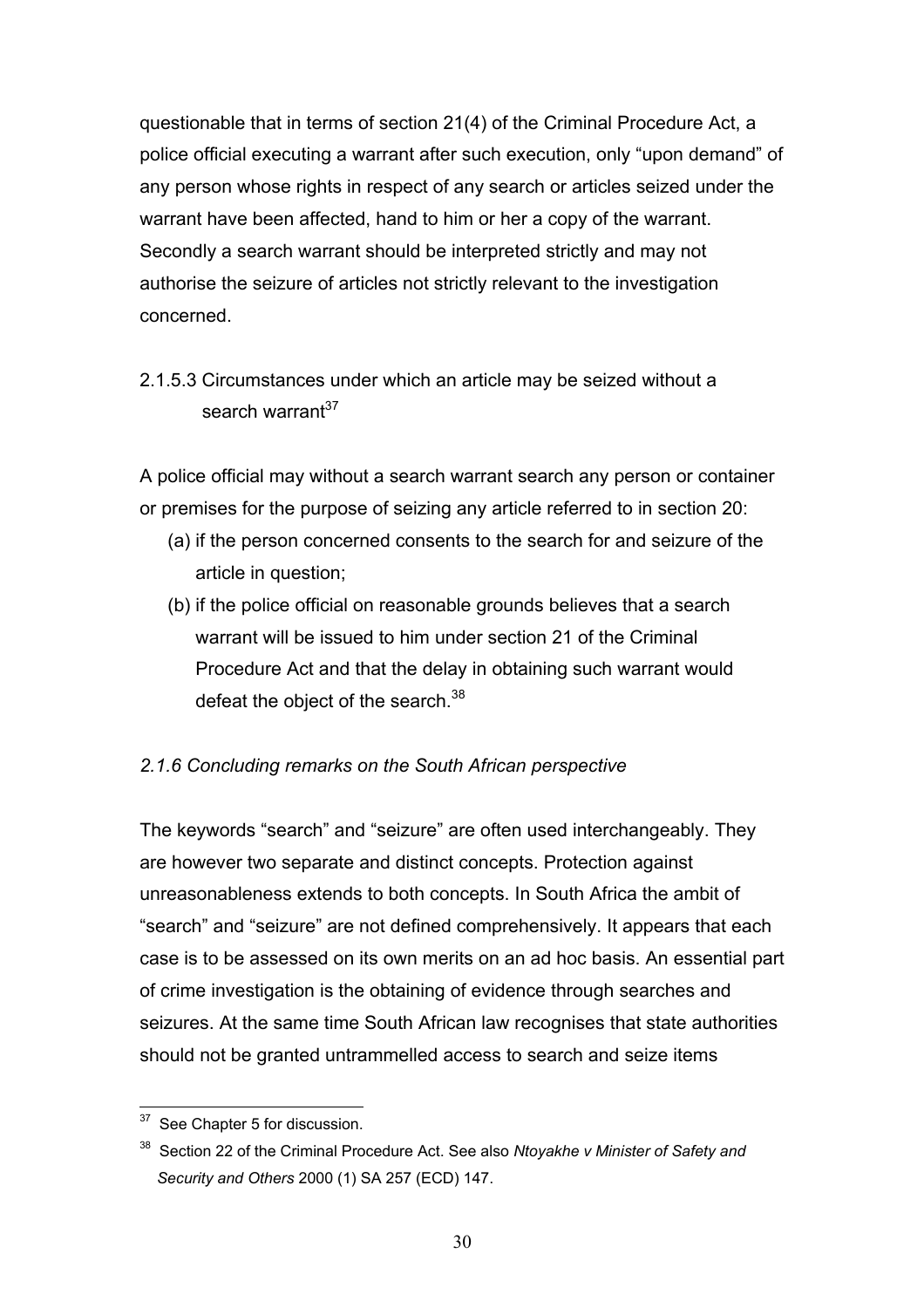belonging to citizens. It is an imperative incident to constitutionalism that citizens must be protected from unjustified intrusions on their privacy and property by agents of the state. Historically, the police have required legal authority for undertaking such measures. The Criminal Procedure Act has long provided the only legal basis for obtaining warrants to search for and seize property or for performing such actions without a warrant in certain circumstances.

Generally, the standard for these measures and the actions taken under their purview has been one of reasonableness. These powers have been predicated on reasonable grounds for believing that evidence will be located at the place to be searched. Since the birth of the Constitution of the Republic of South Africa, there have been additional constraints on search and seizure powers. This has come through the guarantee in sections 10 and 14 of the Constitution to be secure against unreasonable search and seizure.

Search and seizure is arguably the single most complicated area of criminal procedure. Not only are there very detailed legal provisions and an almost infinite variety of factual situations, but the overlap of the Bill of Rights and the Criminal Procedure Act has raised the need for complex and nuanced analysis in order to determine whether the Constitution has been violated.

## **2.2 In the United States of America<sup>39</sup>**

#### *2.2.1 The concept of "search"*

"Searches" and "seizures" are conceptually distinct in the law of the United States of America. Justice Stevens explained how they differ in his concurring opinion in *Texas v Brown*40:

Although our Fourth Amendment cases sometimes refer indiscriminately to searches and seizures, there are important differences between the two… The Amendment protects two different interests of the citizen – the interest in retaining possession of property and the

 $39$  For the sake of brevity "United States" will be used throughout hereafter.

<sup>40 460</sup> US 730 103 S.Ct. (1983) 443.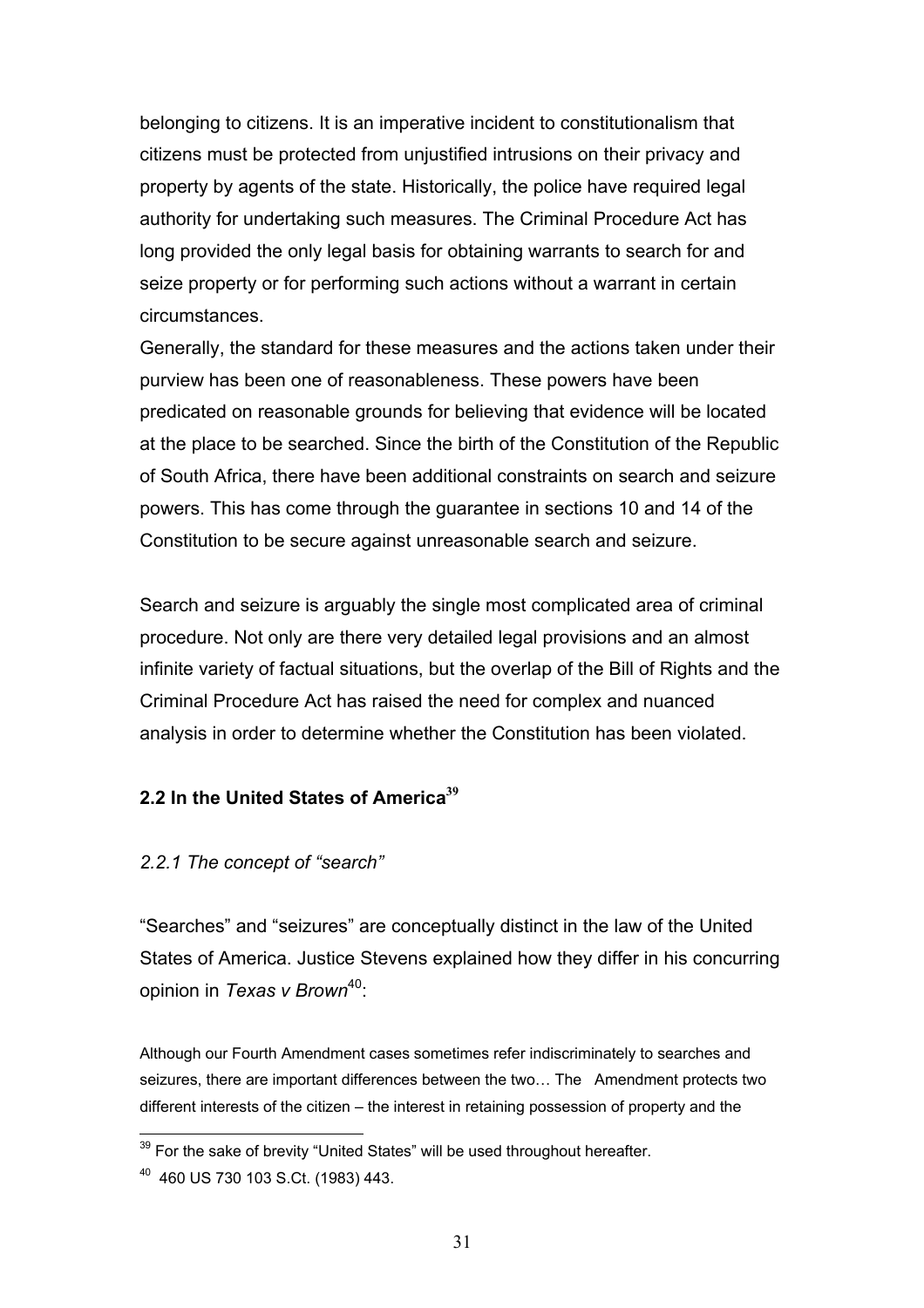interest in maintaining personal privacy. A seizure threatens the former, a search the latter. As a matter of timing, a seizure is usually preceded by a search, but when a container is involved the converse is often true. Significantly, the two protected interests are not always present to the same extent.

The United States Supreme Court defined "search" to mean, "a governmental invasion of a person's privacy". $41$  The court developed a two-way test to determine whether such an invasion has occurred. The party seeking the suppression of evidence obtained in the search must establish that he or she had a subjective expectation of privacy and that society has recognised that expectation as objectively reasonable. The Fourth Amendment specifically contemplates that "persons" and their "effects" or things can be seized. The term "search" is said to imply:

Some exploratory investigation, or an invasion and quest, a looking for or seeking out. The quest may be secret, intrusive, or accomplished by force, and..........

A search implies a prying into hidden places for that which is concealed and that the object searched for has been hidden or intentionally put out of the way. While it has been said that ordinary searching is a function of sight, it is generally held that mere looking at that which is open to view is not search.42

The power to search an arrestee's person without probable cause or a warrant appears to be constitutionally inoffensive.<sup>43</sup> In *Chimel v California*<sup>44</sup> Justice Stewart justified such a search as follows:

When an arrest is made, it is reasonable for the arresting officer to search the person arrested in order to remove any weapons that the latter might seek to use in order to resist or effect his escape. Otherwise, the officer's safety might well be endangered, and the arrest itself frustrated. In addition, it is entirely reasonable for the arresting officer to search for and seize any evidence on the arrestee's person in order to prevent its concealment or destruction.

<sup>41</sup> *Rakas v Illinois* (1978) 439 US 128.

<sup>42</sup> LaFave and Israel *Criminal Procedure: Constitutional limitations in a nutshell* 2001 302.

<sup>43</sup> Steytler *supra* 1998 97.

<sup>44 395</sup> US 752 762-763 (1969).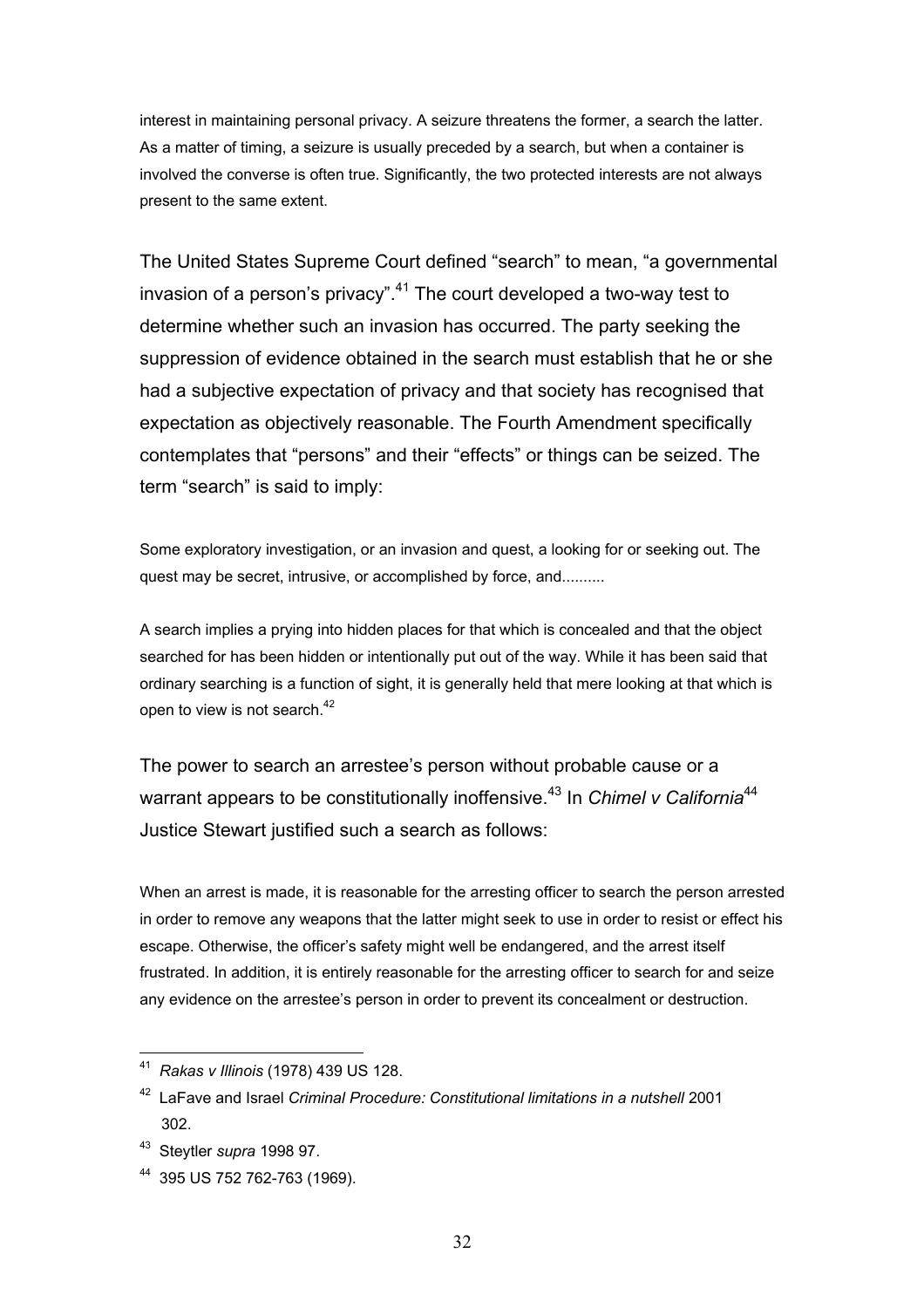In *United States v Robinson*45 the United States Supreme Court allowed a general search incident upon arrest despite the fact that there was no possible danger to the arrestor and no further evidence could be discovered to prove the offence for which the accused was arrested. The court held that a search incident upon a lawful arrest required no further justification. At a police station a further search of an arrestee may be conducted without a warrant and probable cause as part of a routine inventory search incident on him or her being booked into custody.<sup>46</sup> It is also reasonable upon arrest to search the area within the arrestee's immediate control, in other words, the area from within which he may for example acquire possession of a weapon or destructible evidence.<sup>47</sup> This power however does not include a general search of the premises in which the arrest took place.

## *2.2.2 The concept of "seizure"*

The "act of physically taking and removing tangible personal property is generally a seizure."48 A seizure of property occurs when there is some meaningful interference with an individual's possessory interest in that property.49

*Terry v Ohio*50 indicated that seizure of a person occurs when an official uses physical force or makes a show of authority, that in some way restrains a person's liberty, so that he is not free to leave.

## *2.2.3 Concluding remarks on the American perspective*

In the United States of America, as in South African law, the words "search" and "seizure" are often used interchangeably. They do, however, form two

<sup>45 414</sup> US 218 (1973).

<sup>46</sup> *Illinois v Lafayette* 462 U.S. 460 (1983).

<sup>47</sup> *Chimel v California supra* 763.

<sup>48</sup> LaFave *supra* 299.

<sup>49</sup> *United States v Jacobsen*, 466 US S.Ct (1984) 437.

<sup>50</sup> *Supra* 328.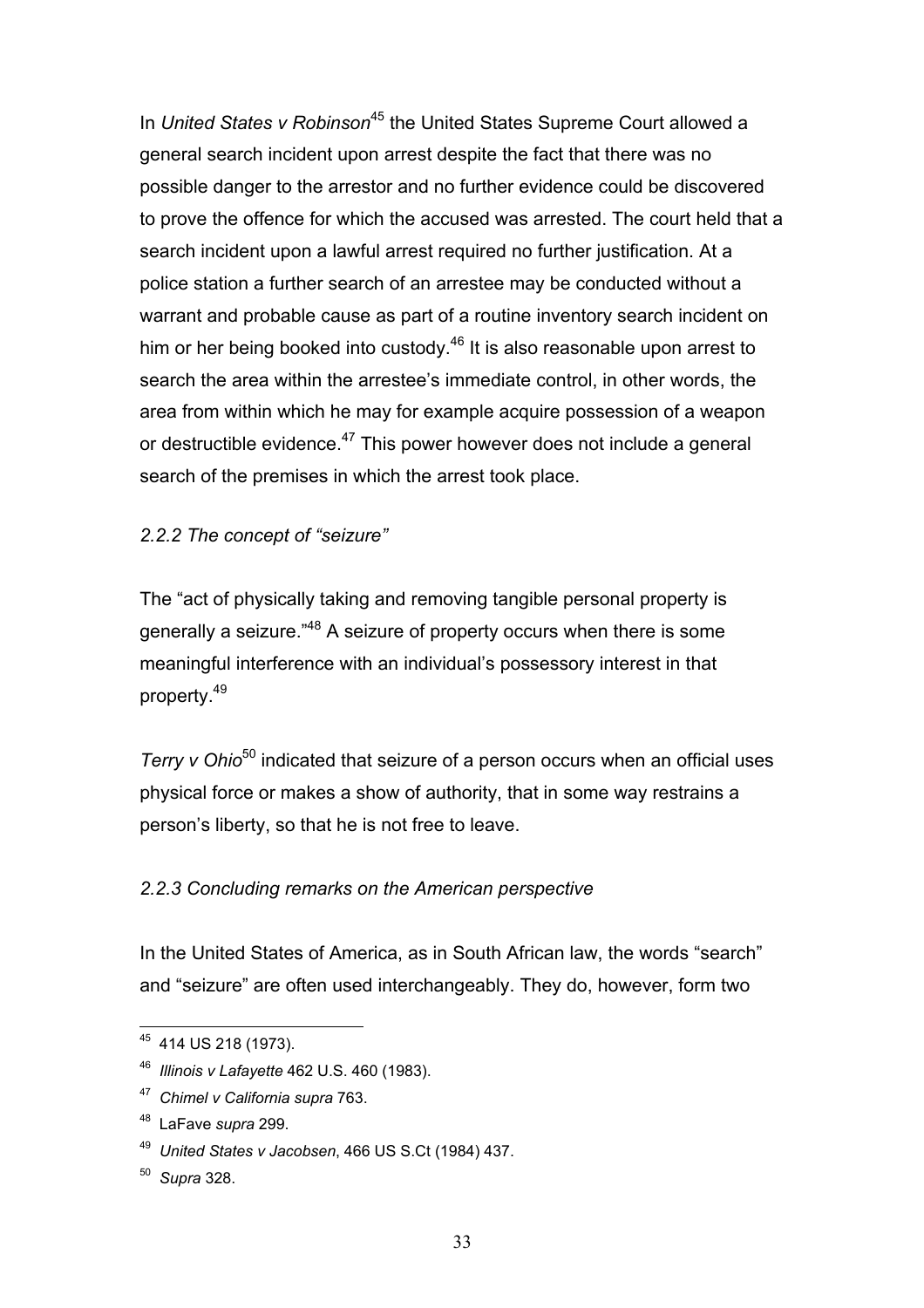separate and distinct concepts. Similarly, an element of intrusion concerning a person or property is necessary to establish a search. In the United States of America, the act of physically taking and removing tangible personal property is generally considered a seizure. However, in South Africa "seize" encompasses not only the act of taking possession of an article, but also the subsequent detention thereof. Further in the United States of America the act of seizure also includes "seizure of a person".

## **2.3 In Canada**

Section 8 of the Canadian Charter of Rights and Freedoms guarantees everyone a broad and general right against unreasonable search and seizure. Conduct is either a search or a seizure whenever the situation commands a reasonable expectation of privacy. $51$  However, in some situations the courts have determined that there is a reduced expectation of privacy relative to *Hunter v Southam*<sup>52</sup> but which nevertheless entail searches or seizures. In others, the reasonable expectation of privacy varies, depending on the context. Where there is no expectation of privacy, then section 8 of the Canadian Charter of Rights and Freedoms need not even be considered because no search or seizure has occurred.

## *2.3.1 The concept of "search"*

A search is said to be any intrusion, other than arrest upon an individual's person, property or privacy for the purpose of seizing individuals or things or obtaining information by inspection or surveillance.<sup>53</sup> Only if a "form of examination" by government intrudes upon a reasonable expectation of privacy is it considered search under the Canadian Constitution.<sup>54</sup>

 $\overline{a}$ 51 Quigley *Procedure in Canadian Criminal Law* 1997 168.

<sup>52</sup> *Supra* 184*.* 

<sup>53</sup> Finkelstein and Finkelstein *Constitutional Rights in the Investigative Process* 1991 89.

<sup>&</sup>lt;sup>54</sup> *R v Evans* (1996) 45 CR (4<sup>th</sup>) 210 (SCC) 279.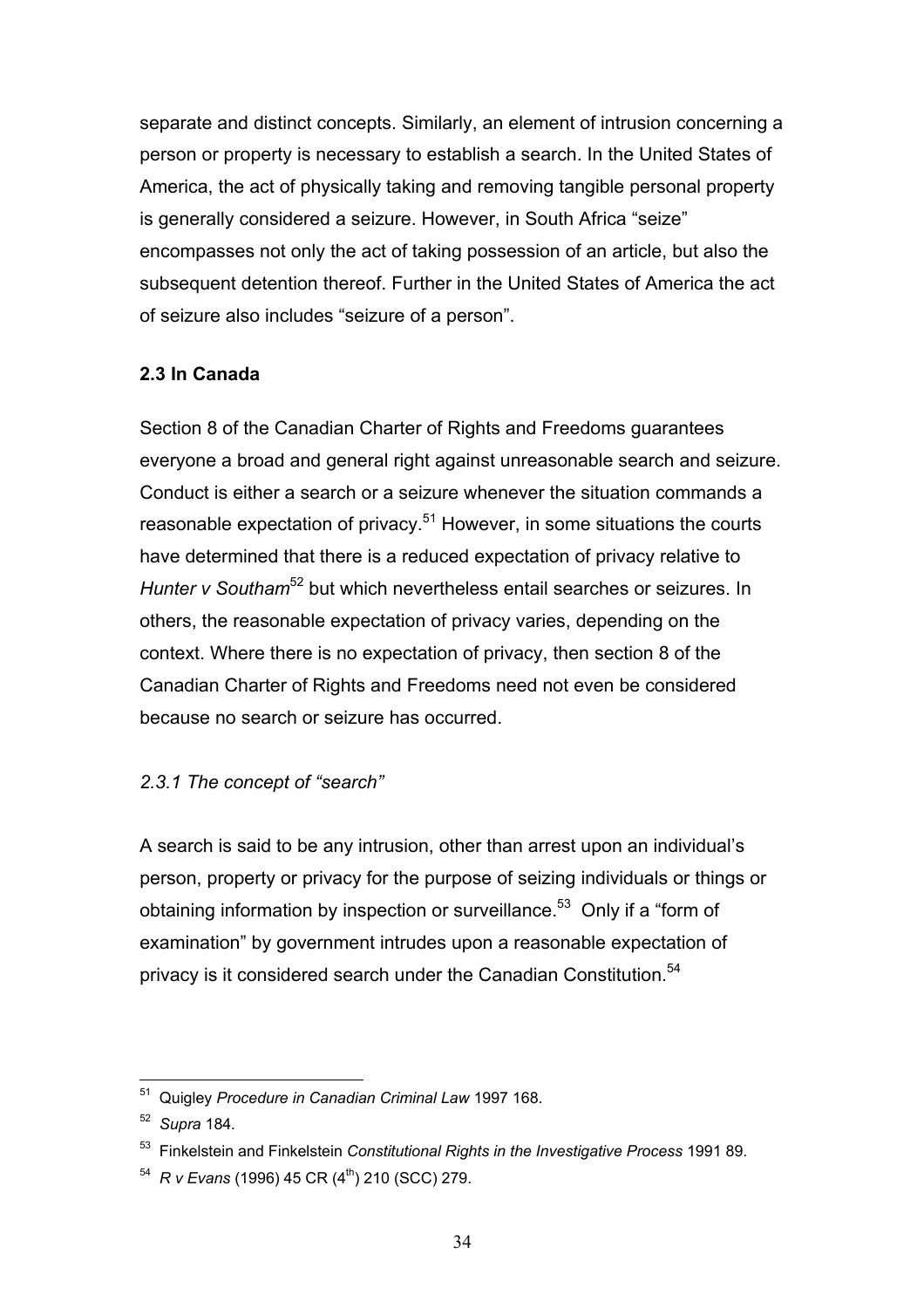The Supreme Court of Canada, in *Cloutier v Langlois*55 referring to the United States Supreme Court.<sup>56</sup> required no reasonable grounds, only that the search should be conducted for a legitimate purpose. The court laid down the following rules:

- 1. This power does not impose a duty. The police have some discretion in conducting the search…..
- 2. The search must be for a valid objective in pursuit of the ends of criminal justice, such as the discovery of an object that may be a threat to the safety of the police, the accused or the public, or that may facilitate escape or act as evidence against the accused. The purpose of the search must not be unrelated to the objectives of the proper administration of justice,….
- 3. The search must not be conducted in an abusive fashion and, in particular, the use of physical or psychological constraint should be proportionate to the objectives sought and the other circumstances of the case.<sup>57</sup>

## *2.3.2 The concept of "seizure"*

Seizure was defined in *R v Dyment*<sup>58</sup> as "the taking of a thing from a person by a public authority without that persons consent." A seizure also includes compelling a person to give up an item. This type of seizure usually occurs in the regulatory field where documents are ordered to be produced,  $59$  or where authorities are empowered to make copies of documents.<sup>60</sup>

 $\overline{a}$ 55 (1990) 53 CCC (3d) 257 (SCC) 277.

<sup>56</sup> *United States v Robinson* 414 US 218 (1973) 417.

<sup>57</sup> *Cloutier v Langlois* (1990) 53 CCC (3d) 257 (SCC) 278.

 $58$  (1988) 55 DLR (4<sup>th</sup>) 503 this case concerned a blood sample taken by a doctor from a motorist injured in a car accident and later giving it to the police after being analysed for blood alcohol. It was found that the use of a person's body to obtain information about him violated a constitutionally protected area of personal privacy.

<sup>59</sup> *Thomson Newspapers Ltd v Canada (Director of Investigation and Research)* (1990) 76 C.R. (3d) 129 (S.C.C.) 127.

<sup>60</sup> Quigley *supra* 369. *Comité paritaire de l'industrie v Potash* 1994 168 N.R (S.C.C.) 243.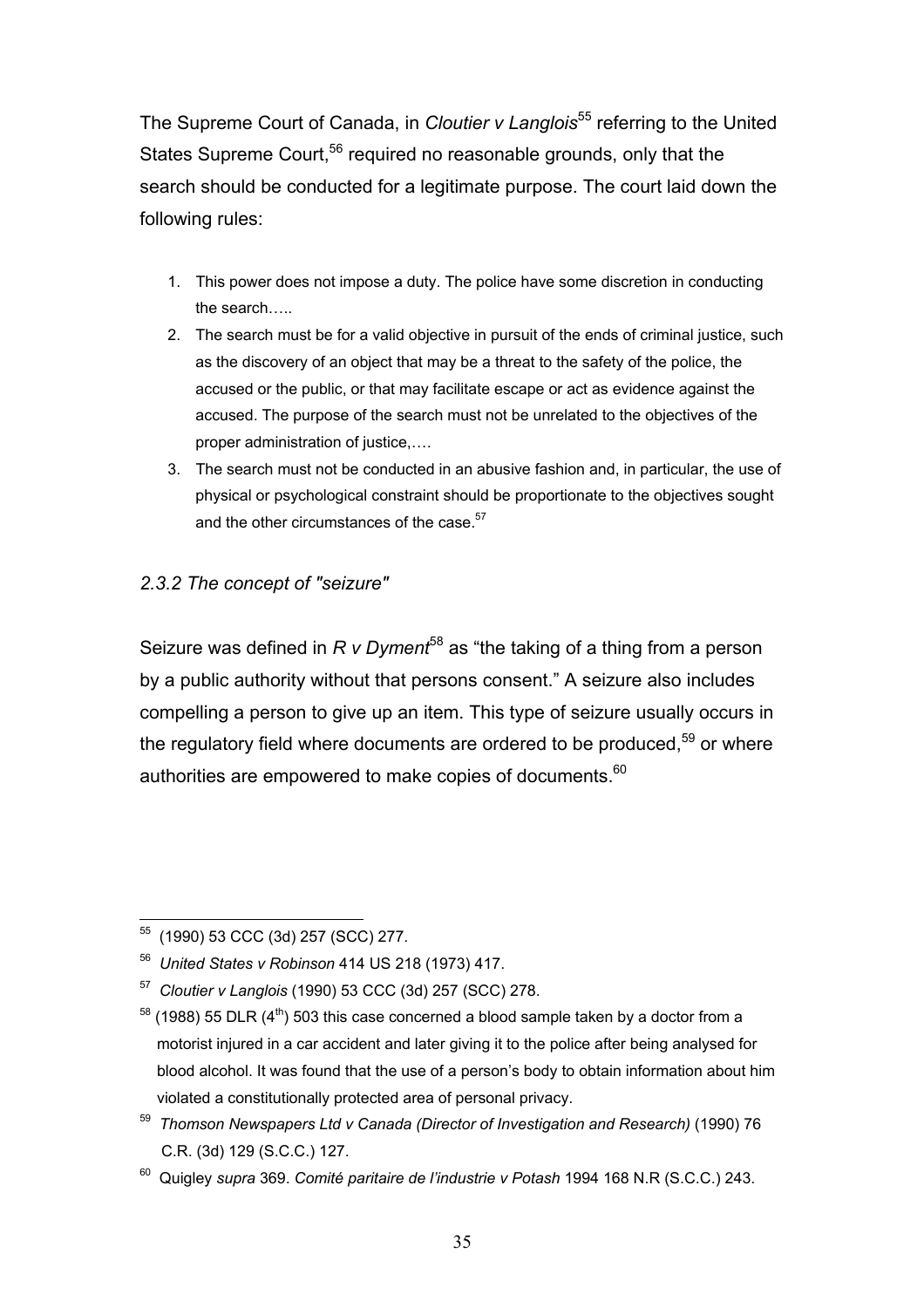### *2.3.3 Concluding remarks on the Canadian perspective*

Like South Africa and the United States of America, Canada views the concepts of search and seizure as separate. Therefore it is possible to have a search without a seizure or *vice versa* even though both commonly occur together. In South Africa the position pertaining to search and seizure is similar to that of Canada, and South African authors<sup>61</sup> commonly refer to American and Canadian jurisprudence in an attempt to define search and seizure.

## **3. Conclusion**

The concepts "search" and "seizure" are construed in a similar way in the United States of America, Canada and South Africa and, accordingly, South African authors draw from American and Canadian jurisprudence in attempting to explain these concepts appropriately.

In the South African legal context, the terms search and seizure are not clearly defined. $62$  The question of what constitutes a search is left to common sense and is determined on a case by case basis. A search is construed to be any intrusion, other than arrest, upon an individual's person, property or privacy for the purpose of seizing individuals or things or obtaining information by inspection or surveillance. Seizure is considered to be the taking of a thing from a person by a public authority without that person's consent. A seizure also includes compelling a person to give up an item.

In Chapter 3 I will turn to a discussion of the right to privacy and other affected constitutional rights, and will focus upon the general nature of the rights and specifically upon the search and seizure aspects of those rights. Relevant Constitutional provisions, together with international law, will be examined and

 $\overline{a}$ 61 See, for example, Cheadle, Davis and Haysom *South African Constitutional Law: The Bill of Rights* 2002 51. See also Steytler *Constitutional Criminal Procedure: A commentary on the Constitution of the Republic of South Africa* 1998 28.

<sup>62</sup> Swanepoel "Warrantless search and seizure in criminal procedure" *CILSA* 30 1997 341.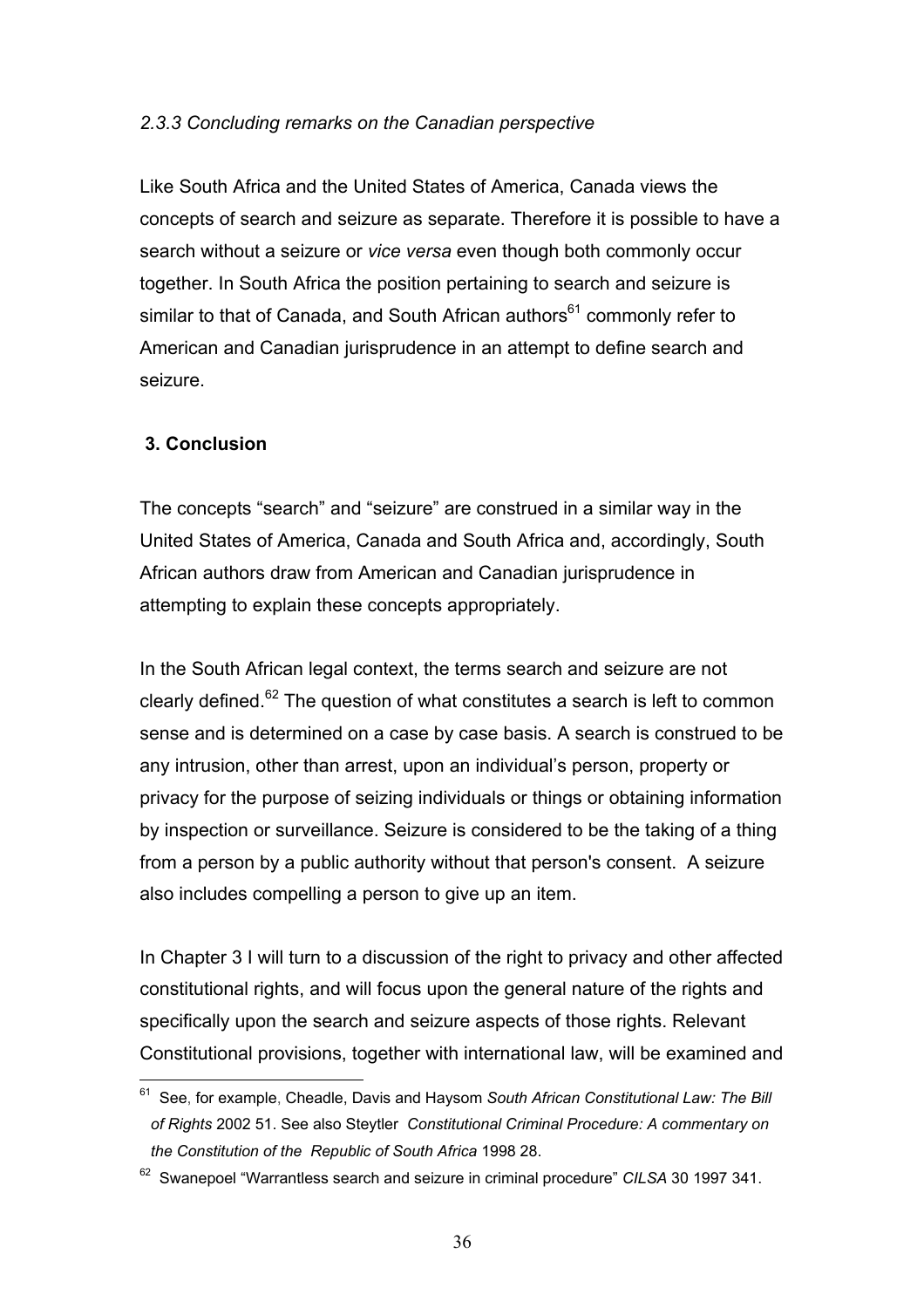discussed. The jurisdictions of United States of America and Canada will again be visited for the purposes of comparison.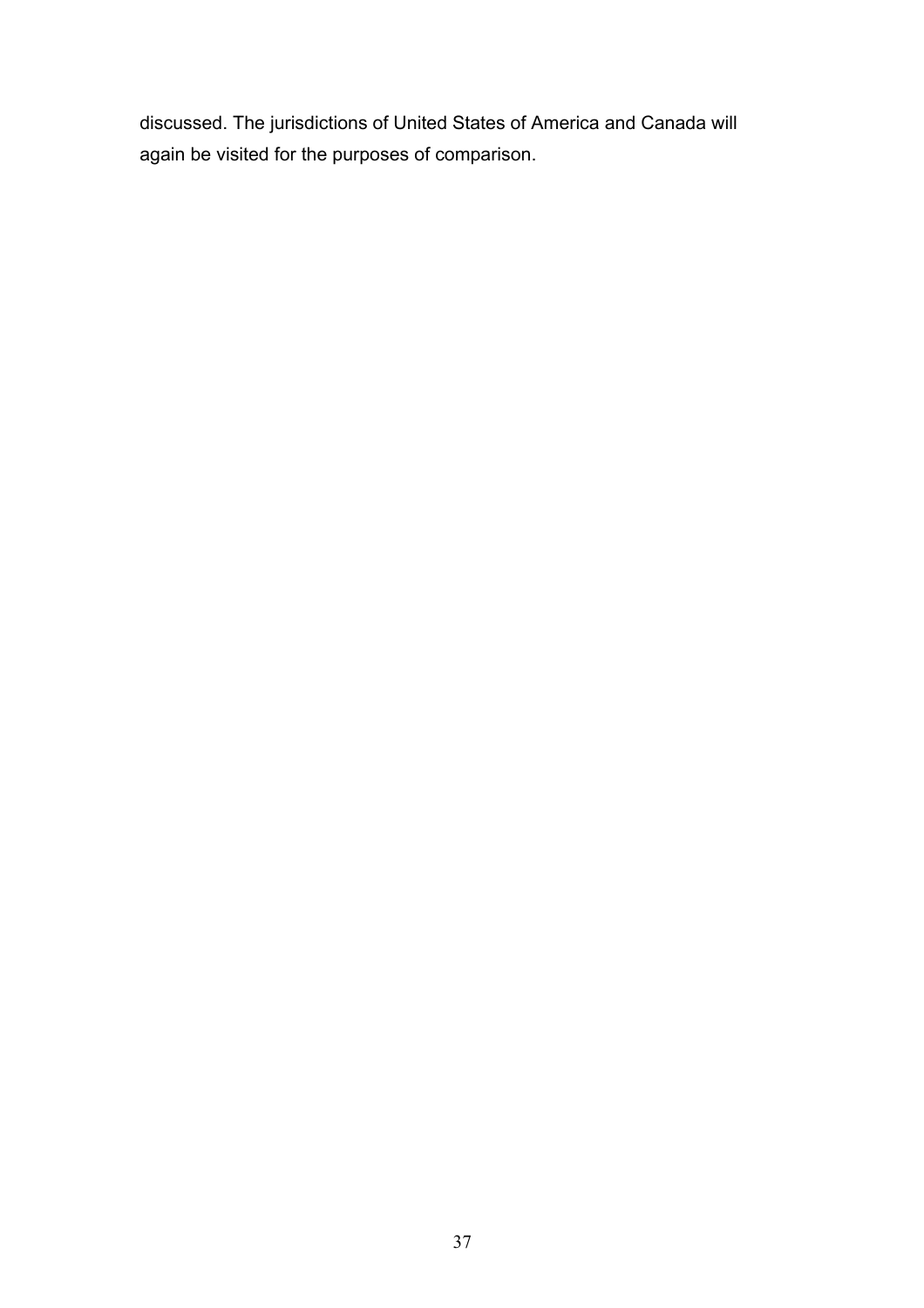## **CHAPTER THREE**

# **SEARCH AND SEIZURE: THE RIGHT TO PRIVACY AND OTHER AFFECTED CONSTITUTIONAL RIGHTS**

#### **1. Introduction**

The South African Constitution is regarded as the product of the struggle for a democratic society in South Africa. The Bill of Rights in Chapter 2 of the Constitution aspires to be the "historic bridge" between the past, ridden with strife, suffering and the injustices of apartheid and the future where human rights and democracy will prevail. The primary function of the Bill of Rights is to protect the fundamental rights of individuals when they come into contact with the organs of the state.<sup>1</sup>

The Bill of Rights constrains police, prosecutorial and judicial powers, thereby making the enforcement of criminal law more onerous than before. The Bill of Rights imposes positive duties on the state to protect the interests of South Africa's inhabitants. Constitutionally every individual has the right to have his or her dignity protected.<sup>2</sup> Everyone has the right "to be free from all forms of violence from either public or private sources," $3$  and a duty is placed on the state to protect individuals against criminal violence. The right to freedom and security of the person,<sup>4</sup> the right to privacy<sup>5</sup> and the rights of arrested, detained and accused persons<sup>6</sup> have placed the courts as guardians of the Constitution, in a pivotal position, to prevent abuse of the criminal justice system and to contribute to the development of a fair law of criminal procedure. Section 14 is the privacy clause in the South African Constitution.

<sup>6</sup> Section 35 of the Constitution.

 1 Steytler *Constitutional Criminal Procedure: a commentary on the Constitution of the Republic of South Africa* 1998 1-2.

<sup>&</sup>lt;sup>2</sup> Section 10 of the Constitution.

<sup>&</sup>lt;sup>3</sup> Section 12(1)(c) of the Constitution.

<sup>&</sup>lt;sup>4</sup> Section 12(1) of the Constitution.

<sup>&</sup>lt;sup>5</sup> Section 14 of the Constitution.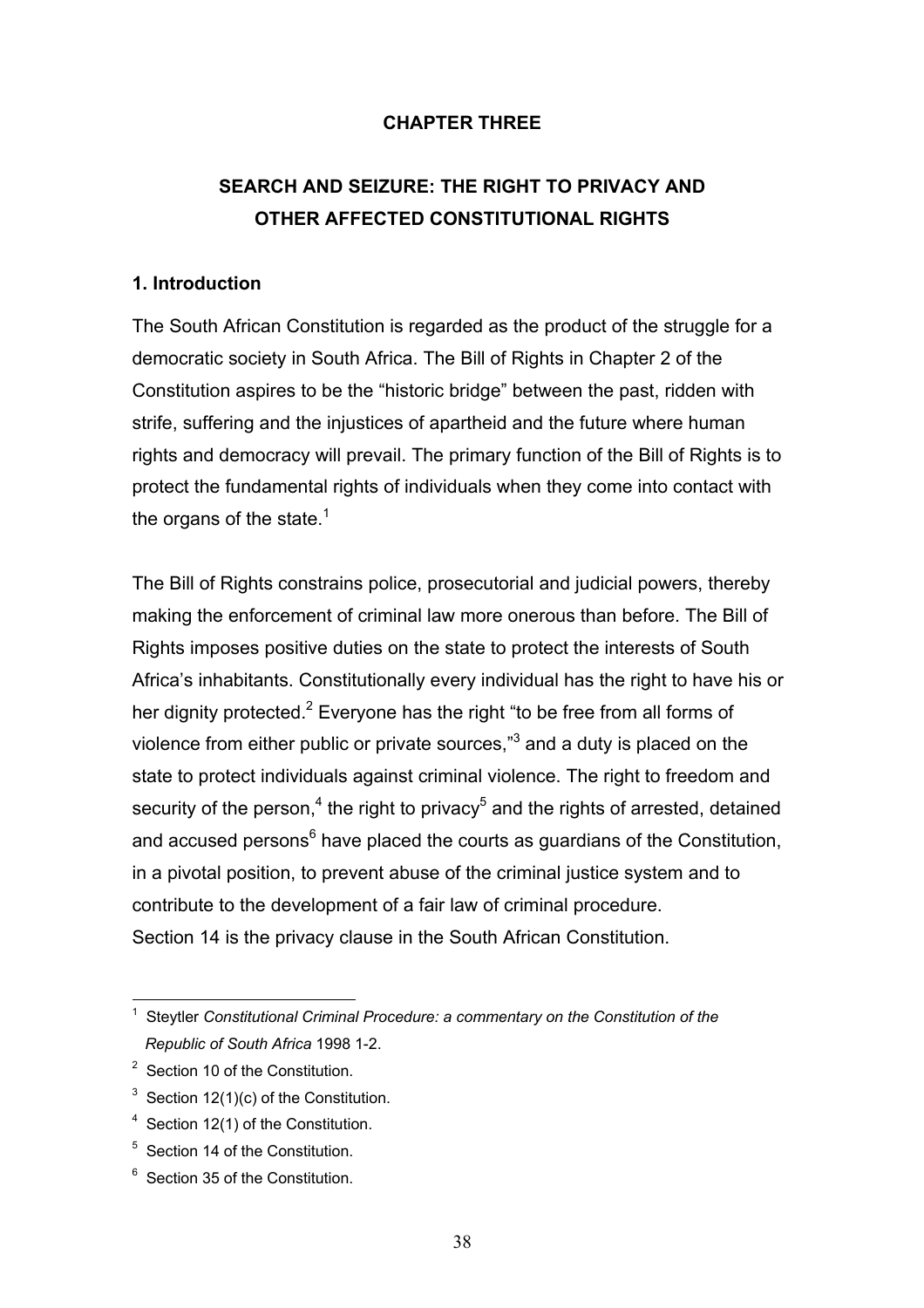The qualification made in the Interim Constitution that only personal privacy is protected has been omitted in the 1996 Constitution.<sup>7</sup> Any invasion in a constitutionally protected sphere of privacy is therefore *prima facie* a violation of section 14, which might be justified in terms of the limitation clause.

In *Investigating Directorate: Serious Economic Offences v Hyundai Motor*  Distributors (Pty) Ltd v Smit<sup>8</sup> Justice Langa DP (as he then was) referred to section 14 of the 1996 Constitution as the "right to privacy in the social capacities in which we act". In *Mistry v Interim Medical and Dental Council of*  South Africa and Others<sup>9</sup> Sachs J also explained the historical setting of this constitutional safeguard and stressed the unrestricted discretionary powers of state officials and this includes the police, and its impact on privacy rights:

The existence of safeguards to regulate the way in which state officials may enter the private domains of ordinary citizens is one of the features that distinguish a constitutional democracy from a police state. South African experience has been notoriously mixed in this regard. On the one hand there has been an admirable history of strong statutory controls over the powers of the police to search and seize. On the other, when it came to racially discriminating laws, security legislation, vast and often unrestricted discretionary powers were conferred on officials and police. Generations of systemised and egregious violations of personal privacy established norms for citizens that seeped generally into the public administration and promoted amongst a great many officials' habits and practices inconsistent with the standard of conduct now required by the Bill of Rights.

Prior to the inception of the interim Constitution<sup>10</sup> South African common law recognised an action for the invasion of privacy. McQuoid-Mason maintains that

 7 Steytler *supra* 1998 82. Section 13 of the Interim Constitution reads:

 <sup>&</sup>quot;Every person shall have the right to his or her personal privacy, which shall include the right not to be subject to searches of his or her person, home or property, the seizure of private possession......." The right to privacy is no longer qualified by the word "personal" and the word "private" is not included in the 1996 Constitutional text. This allows for a much wider and less restricted privacy right.

<sup>8</sup> 2000 BCLR 1079 (CC) 15-20 para 33.

<sup>&</sup>lt;sup>9</sup> 1998 (4) SA 1127 (CC) 76 para 16.

 $10$  Constitution of the Republic of South Africa, 1993 (Act 200 of 1993).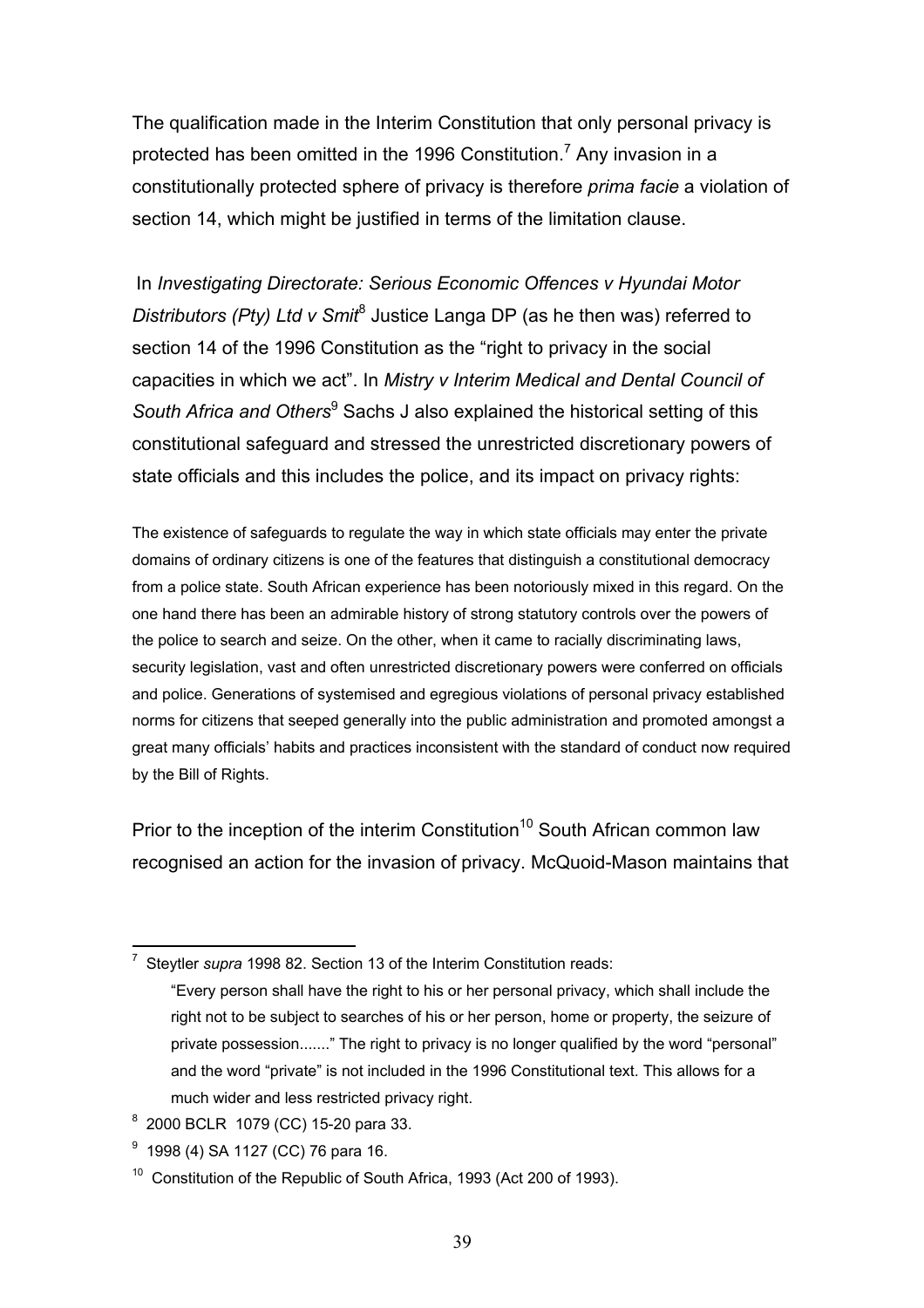section 14 of the Constitution creates a constitutional right to privacy,<sup>11</sup> but this does not mean that "all previous notions of privacy will be forgotten and fall in disuse."12 The courts of today continue to employ those common law actions, which "are in harmony with the values of the Constitution."<sup>13</sup> The protection provided by the law to privacy was a logical and consequential development under the *actio-iniuriarum*, which affords a general remedy for wrongs to interests of personality. Privacy by its intrinsic nature is profoundly cherished by all individuals, in relation to intrusion into their private lives<sup>14</sup> by the state or by other individuals. The right to privacy is a basic human need, essential for the development and maintenance both of a free society, of dignity and to ensure a mature and stable personality.<sup>15</sup>

This discussion of the right to privacy and affected rights focuses both upon the general nature of the right and more specifically, upon its application to search and seizure. The right to privacy and affected rights can be limited in terms of the general limitation clause<sup>16</sup> by law of general application if the limitation (i) is reasonable and justifiable in an open and democratic society based on human dignity, freedom and equality, and (ii) does not negate the essence of the right. The right to privacy can also be suspended<sup>17</sup> in consequence of the declaration of a state of emergency, but only to the extent necessary to restore order.<sup>18</sup>

 $\overline{a}$ 

<sup>18</sup> Section 37(4) of the Constitution.

<sup>11</sup> McQuoid- Mason *The Law of Privacy in SA* 1978 18.

<sup>12</sup> *Ibid* 18.

<sup>13</sup> *D v K* 1997 2 BCLR 209 (N) 236.

<sup>14</sup> Devenish *The South African Constitution* 2005 79.

<sup>15</sup> *Ibid* 79*.* 

 $16$  Section 36 (1) of the Constitution. See chapter 1 for discussion on limitation of rights.

<sup>&</sup>lt;sup>17</sup> Section 37 of the Constitution.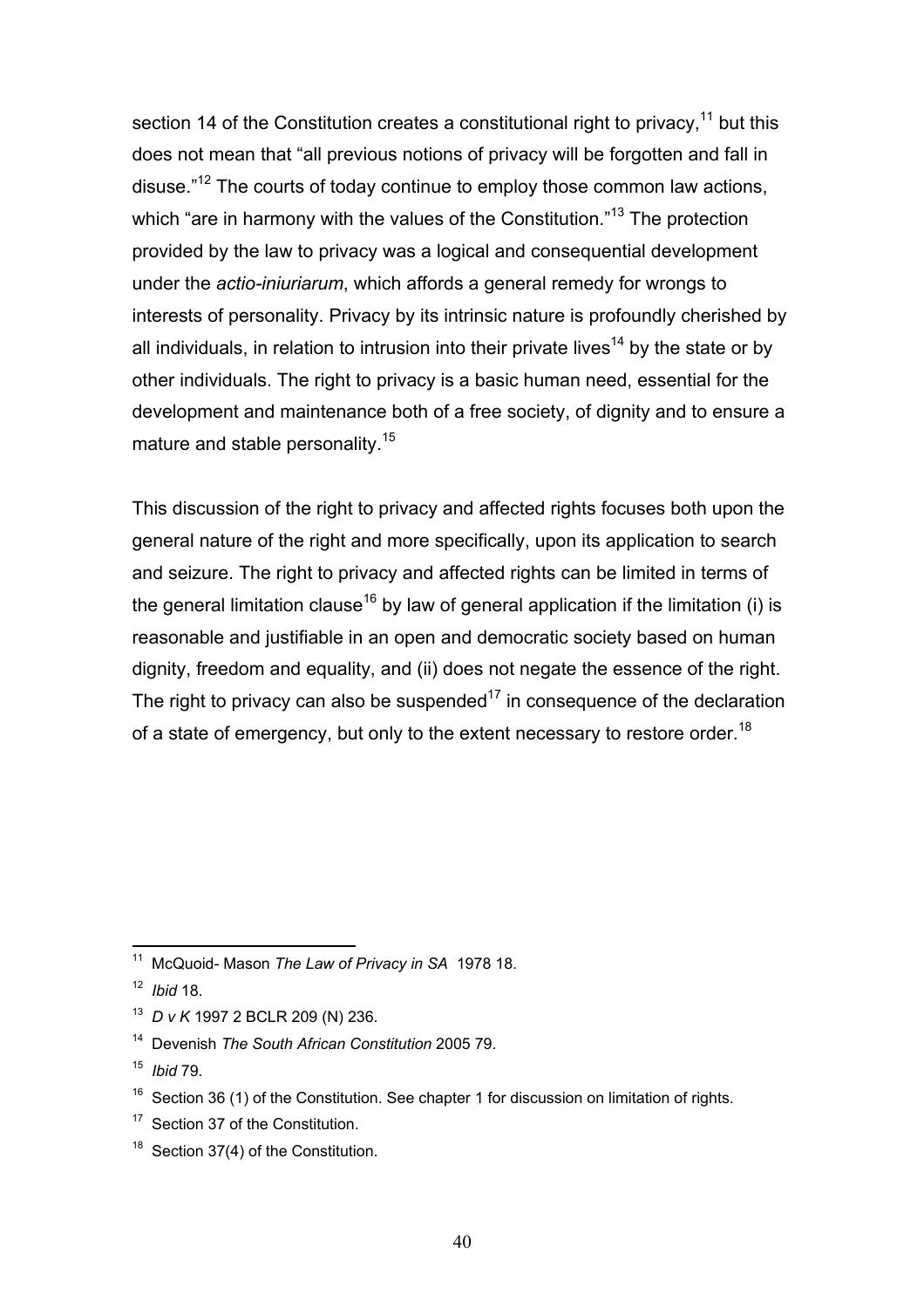# **2. The ambit and scope of the right to privacy and other affected constitutional rights in various jurisdictions**

## **2.1 In South Africa**

### *2.1.1 The right to privacy*

Section 14 is the privacy clause in the Constitution and it reads as follows:

Everyone has the right to privacy, which includes the right not to have-

- (a) their person or home searched;
- (b) their property searched;
- (c) their possessions seized; or
- (d) the privacy of their communications infringed.<sup>19</sup>

This section provides for a general right to privacy, together with a direct guarantee of a right to privacy with regard to home life, private communications and the prohibition of unlawful entry and search.<sup>20</sup> The general right to privacy extends to those aspects of a "person's life in regard to which a legitimate expectation of privacy can be harboured".<sup>21</sup> This requires that a person must have a subjective expectation of privacy that society accepts as objectively reasonable.<sup>22</sup> Persons cannot legitimately complain about violation of privacy if they explicitly or implicitly consented to waive their rights in this regard.

An actionable invasion of privacy at common law occurs when another party commits an act, which has the effect of violating a person's privacy, and that act is unlawful and intentional. An act which amounts to an invasion of privacy, is unlawful when it is contrary to the subjective desire on the part of the aggrieved person that the facts should remain private, and which is, objectively,

 $\overline{a}$ <sup>19</sup> Section 14 of the Constitution.

<sup>20</sup> Davis, Cheadle and Haysom *Fundamental Rights in the Constitution* 1997 91.

<sup>21</sup> Currie and De Waal *The New Constitutional and Administrative Law* 2001 361.

<sup>22</sup> *Investigating Directorate: Serious Economic Offences v Hyundai Motor Distributors (Pty) Ltd : In re: Hyundai Motor Distributors (Pty) Ltd v Smit* 2000 10 BCLR 1079 (CC) 235.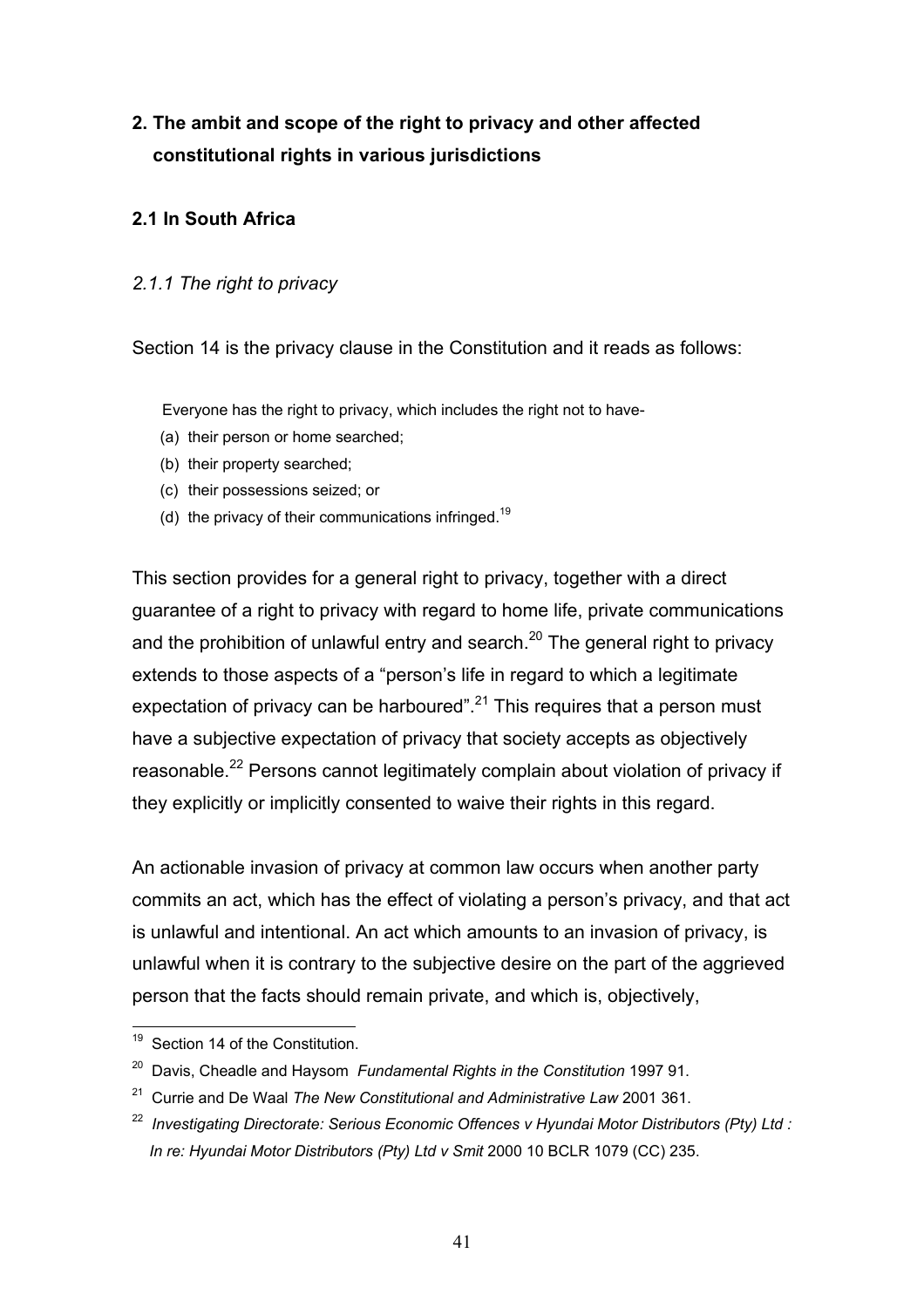unreasonable. The *boni mores,* or norms prevailing in the community, is the standard by which the objective unreasonableness of an act is determined. $^{23}$ 

In *Bernstein v Bester NO*<sup>24</sup> Ackerman J noted that, "the concept of privacy is an amorphous and elusive one" and he went on to say:

 The truism that no right is to be considered absolute, implies that from the outset of interpretation each right is always already limited by every other right accruing to another citizen. In the context of privacy this would mean that it is only the inner sanctum of a person, such as his/her family life, sexual preference and home environment, which is shielded from erosion by conflicting rights of the community. This implies that community rights and the rights of fellow members place a corresponding obligation on a citizen, thereby shaping the abstract notion of individualism towards identifying a concrete member of civil society. Privacy is acknowledged in the truly personal realm, but as a person moves into communal relations and activities such as business and social interaction, the scope of personal space shrinks accordingly.<sup>25</sup>

 The United States Supreme Court developed a two-part test to delineate a practical definition of privacy. Justice Harlan, in the landmark decision *Katz v United States* 26 explained the test as follows:

 $\overline{a}$ 23 *Ibid* 167.

<sup>24 1996 4</sup> BCLR 449 (CC) para 65.

<sup>25</sup> *Ibid* para 67

<sup>26 389</sup> US 347 361 (1967). See also I Glasser *Visions of Liberty: The Bill of Rights for all Americans* 1991 177-178:

More and more, the Court has relied on a concept called "expectation of privacy" to justify governmental searches and surveillance…. In a series of decisions the courts have upheld the power of the government to wire trap phones, infiltrate undercover agents, conduct camera surveillance by helicopter, search people's trash cans, obtain their bank records, stop and search their automobiles, stop and seize people in public on the basis of "drugcourier profiles" rather than tangible evidence, test the urine of people not suspected of using drugs, and gain access to telephone-company records that register every phone number one dials. In all these cases, the courts have ruled either that the Fourth Amendment did not restrict such searches and seizures or that it provided a reduced level of protection. The Court has often justified its decision by arguing that in these cases the individual had no expectation of privacy, only a limited expectation of privacy, thereby requiring less Fourth Amendment protection.

This was the contemporary situation. Today the right to privacy clearly exists and has immediate application to all attempts at search and seizure in law enforcement.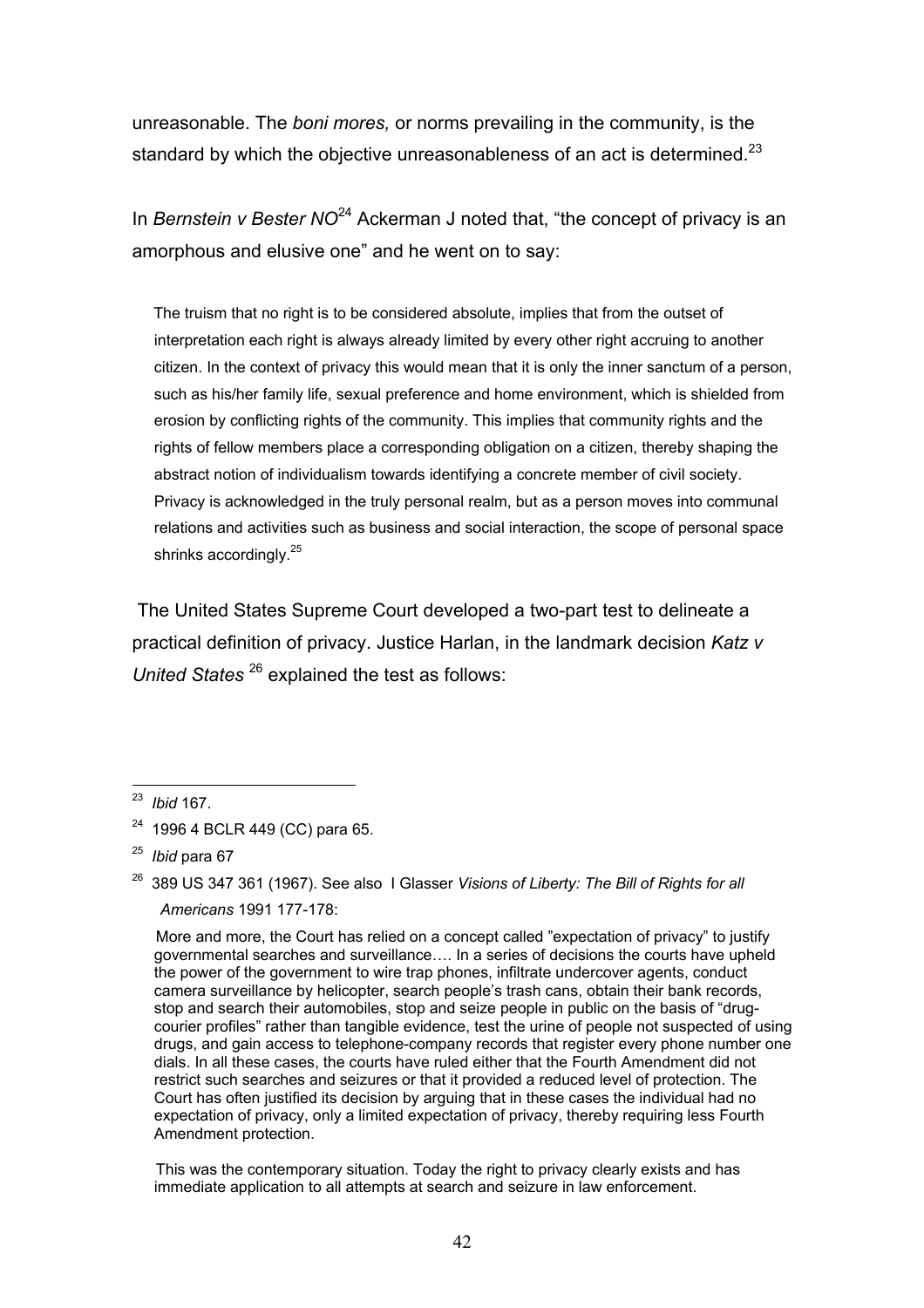First that a person has exhibited an actual (subjective) expectation of privacy and, second, that the expectations be one that society is prepared to recognise as reasonable. Thus a man's home is for most purposes, a place where he expects privacy, but objects, activities, or statements that he exposes to the plain view of outsiders is not protected. On the other hand, conversations in the open would not be protected against being overhead for the expectation of privacy under the circumstances would be unreasonable.

In *Bernstein*<sup>27</sup> this approach was accepted as "sensible" because it confines any claim to privacy, only to aspects in regard to which a legitimate expectation is held. Following this approach in *Protea Technology Ltd v Wainer*<sup>28</sup> it was held that such a legitimate expectation requires a subjective expectation of privacy which society recognises as being objectively reasonable.

Legitimate expectations of privacy have crystallised into three domains or spheres of privacy:<sup>29</sup>

- those relating to the body of the person;
- those relating to a territorial or spatial aspect; and
- those occurring in the context of communication or information transfer.

These domains coincide with the rights enumerated in section 14 of the Constitution relating to person, home, property and communications. Other areas of privacy requiring protection can also emerge.

Should a formulation of a unifying purpose of the right to privacy be attempted, then, briefly put, it is to allow every individual sufficient space in which he or she can be himself or herself and relate to other persons. $30$  It is the space "necessary to have one's own autonomous identity." $31$  Protecting the space is a

<sup>27</sup> *Supra* 84.

<sup>&</sup>lt;sup>28</sup> 1997 9 BCLR 1225 (W) 1239 H 388.

<sup>29</sup> *R v Dyment supra 1*78*; Bernstein v Bester supra* 65*; Protea Technolgy Ltd v Wainer supra* 391.

<sup>30</sup> Steytler *supra* 51.

<sup>31</sup> *Bernstein v Bester NO* 1996 4 BCLR 449 (CC) 93.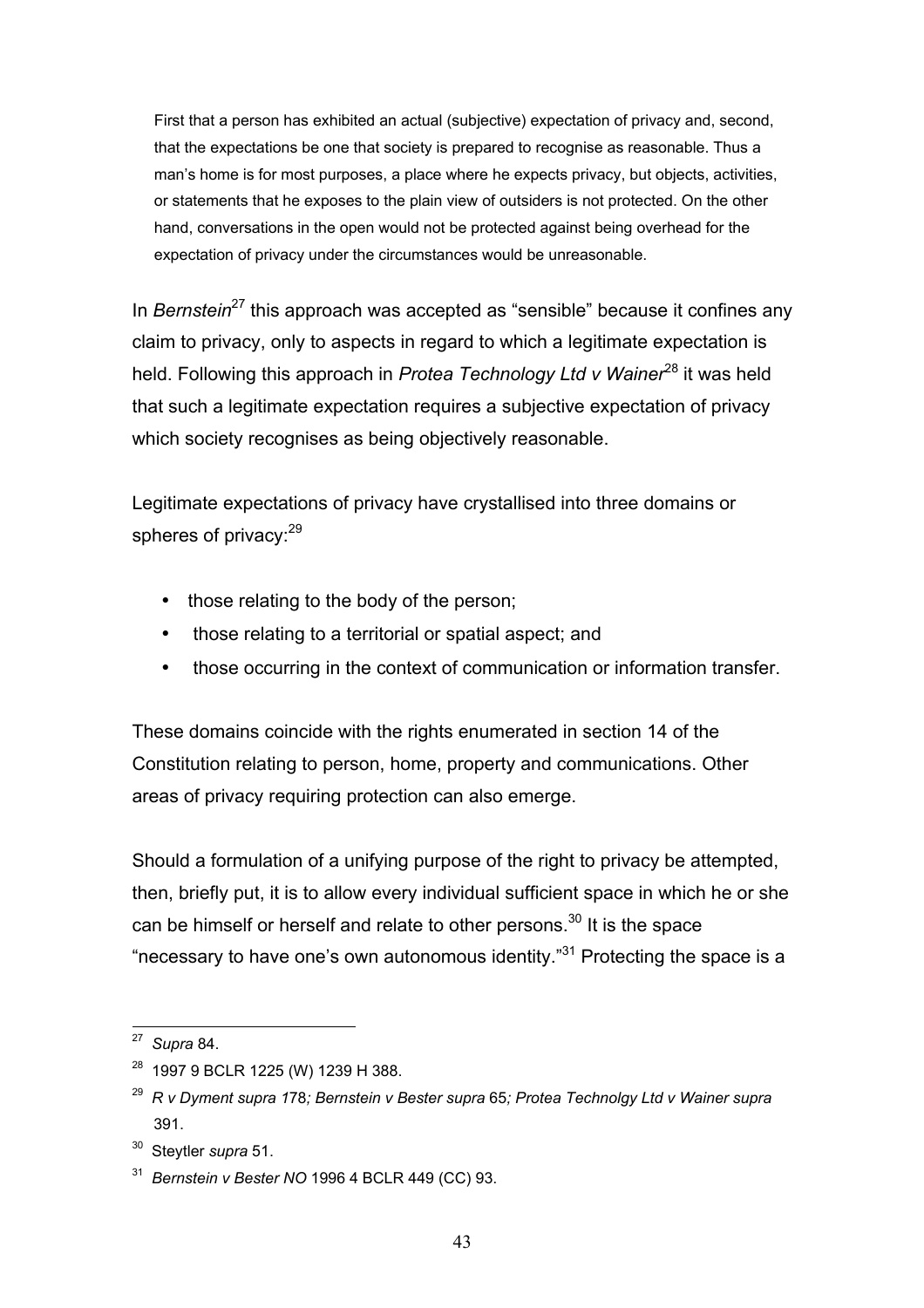central concern of the liberal democratic tradition.<sup>32</sup> Within the confines of this liberal democratic tradition, Didcott J proclaimed:

 What erotic material I may choose to keep within the privacy of my home and only for my personal use there, is nobody's business but mine. It is certainly not the business of society or the State.<sup>33</sup>

Such an unqualified viewpoint may not be endorsed at all times. It could be limited if appropriately justified because like all rights privacy is not absolute. Langa J stressed that the importance of privacy should also be seen against the backdrop of South Africa's history where this right "in common with others was violated often with impunity by the legislature and the executive."<sup>34</sup>

The objective aspect of privacy is problematic. $35$  The Constitutional Court held that "privacy is acknowledged in the truly personal realm, but as a person moves into communal relations and activities such as business and social interaction, the scope of personal space shrinks accordingly."36 Society tends to be more favourably disposed to respect privacy as reasonable in relation to an individual's home, body and family life. "Privacy interests are in their greatest when they relate to personal aspects of a persons existence and are much narrower outside personal matters."<sup>37</sup> This will however depend upon the circumstances of the case, since the state may indeed be justified in intervening

34 *Case v Minister of Safety and Security: Curtis supra* 101.

36 *Bernstein v Bester* 1996 2 SA 751 (CC).

 $\overline{a}$ 32 Nowak *UN Covenant on Civil and Political Rights: CCPR Commentary* 1993 287.

<sup>33</sup> *Case v Minister of Safety and Security; Curtis v Minister of Safety and Security* 1996 5 BCLR 609 (CC) 100. The majority of the Constitutional Court may not support such an unqualified view of privacy, see Madala J (103). See also Mokgoro J para 65:

 <sup>..</sup>as in England, a 'South African's home is his (or her) castle. But I would hesitate to endorse the view that its walls are impregnable to the reach of governmental regulation affecting expressive materials.

<sup>35</sup> Devenish *supra* 80.

 $37$  Motala "The Constitutional Court's approach to international law and its method of interpretation in the 'Amnesty Decision': Intellectual honesty or political expediency?" 21 *SAYIL* 1996 29.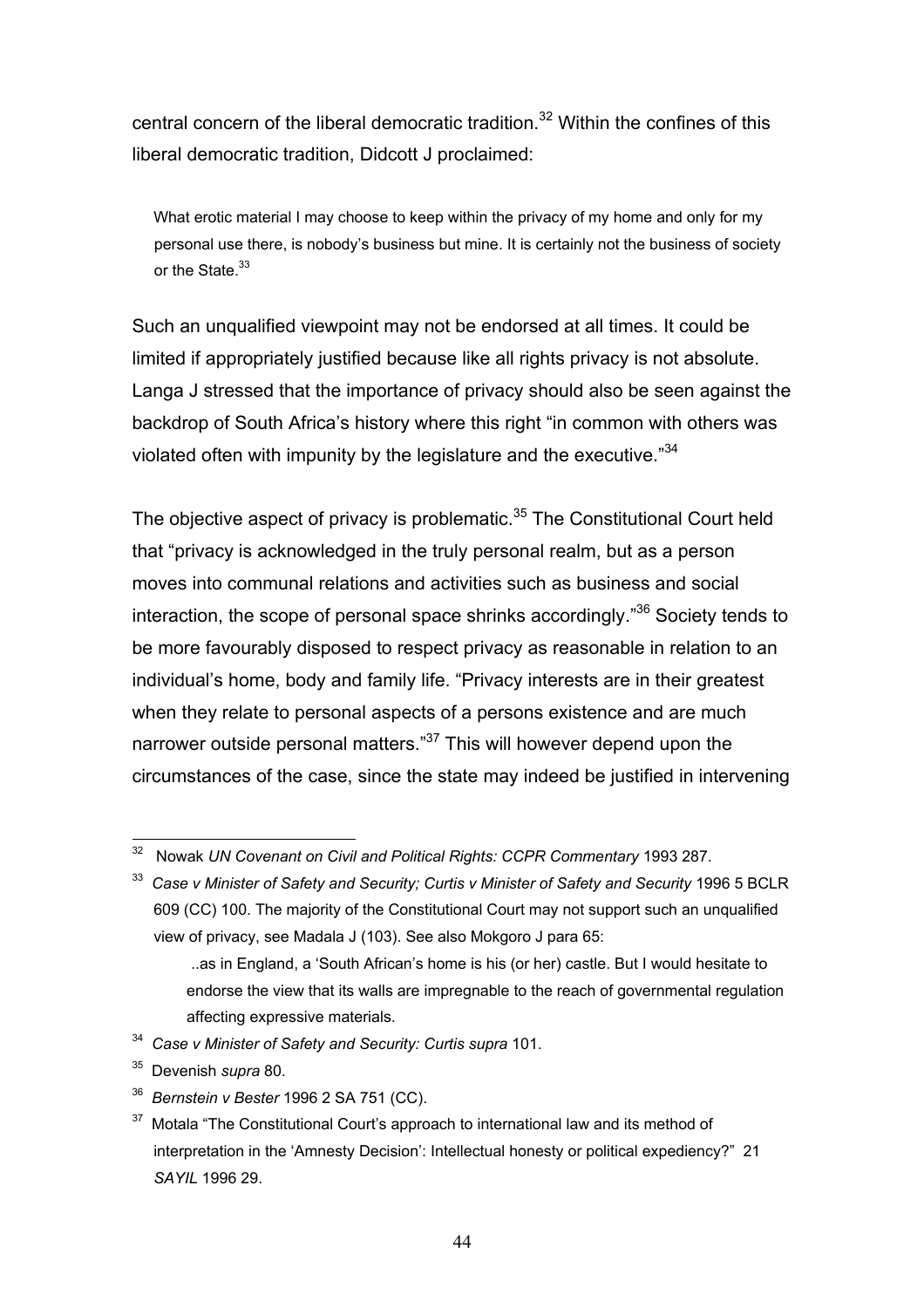when a private sphere of activity is involved in order, for instance to combat social evils  $38$ 

There is a substantial overlap between infringement of the right to privacy and the infringement of other rights. Privacy and human dignity, for example, are intertwined and the former has as its objective the preservation for each individual of "the choice of when and how much he or she will allow others to know about his or her personal affairs, or interfere with his or her mind, or body, or private affairs".<sup>39</sup> Thus, the right to privacy is also protected in other sections of the Bill of Rights, such as those dealing with freedom of association. It is therefore imperative to perceive that the manner in which rights operate is not compartmentalised, but that they operate holistically.

A juristic person is entitled to the right to privacy "to the extent required by the nature of the right and "the nature of that juristic person".<sup>40</sup> There is little doubt that the nature of the right is capable of being extended to juristic persons,  $41$  a principle recognised in comparative constitutional jurisprudence $42$  as well as in South African common law.<sup>43</sup> With reference to the nature of a juristic person, public juristic persons exercising public authority would not be able to claim privacy protection against state conducted searches.<sup>44</sup> The extent of the protection depends on the nature of the privacy interest sought to be protected.45

In *Investigating Directorate: Serious Economic Offences v Hyundai Motor Distributors (Pty) Ltd: In re: Hyundai Motor Distributors (Pty) Ltd v Smit*46 the

<sup>38</sup> *Case v Minister of Safety and Security* 1996 1 SACR 587 (CC) para 65.

<sup>39</sup> PH King *The Guide to American Law* 1984 288.

<sup>&</sup>lt;sup>40</sup> Section 8(4) of the Constitution.

<sup>41</sup> Steytler *supra* 85.

<sup>42</sup> *Dow Chemical Co v United States* 476 US 227 (1986).

<sup>43</sup> *Financial Mail (Pty) Ltd v Sage Holdings Ltd* 1993 2 SA 451 (A).

<sup>44</sup> Rautenbach and Malherbe *Constitutional Law* 1996 225.

<sup>45</sup> Steytler *supra 191.* 

<sup>46 2000 10</sup> BCLR 1079 (CC) 437; 2001 1 SA 545 (CC); 2000 2 SACR 349 (C) 349.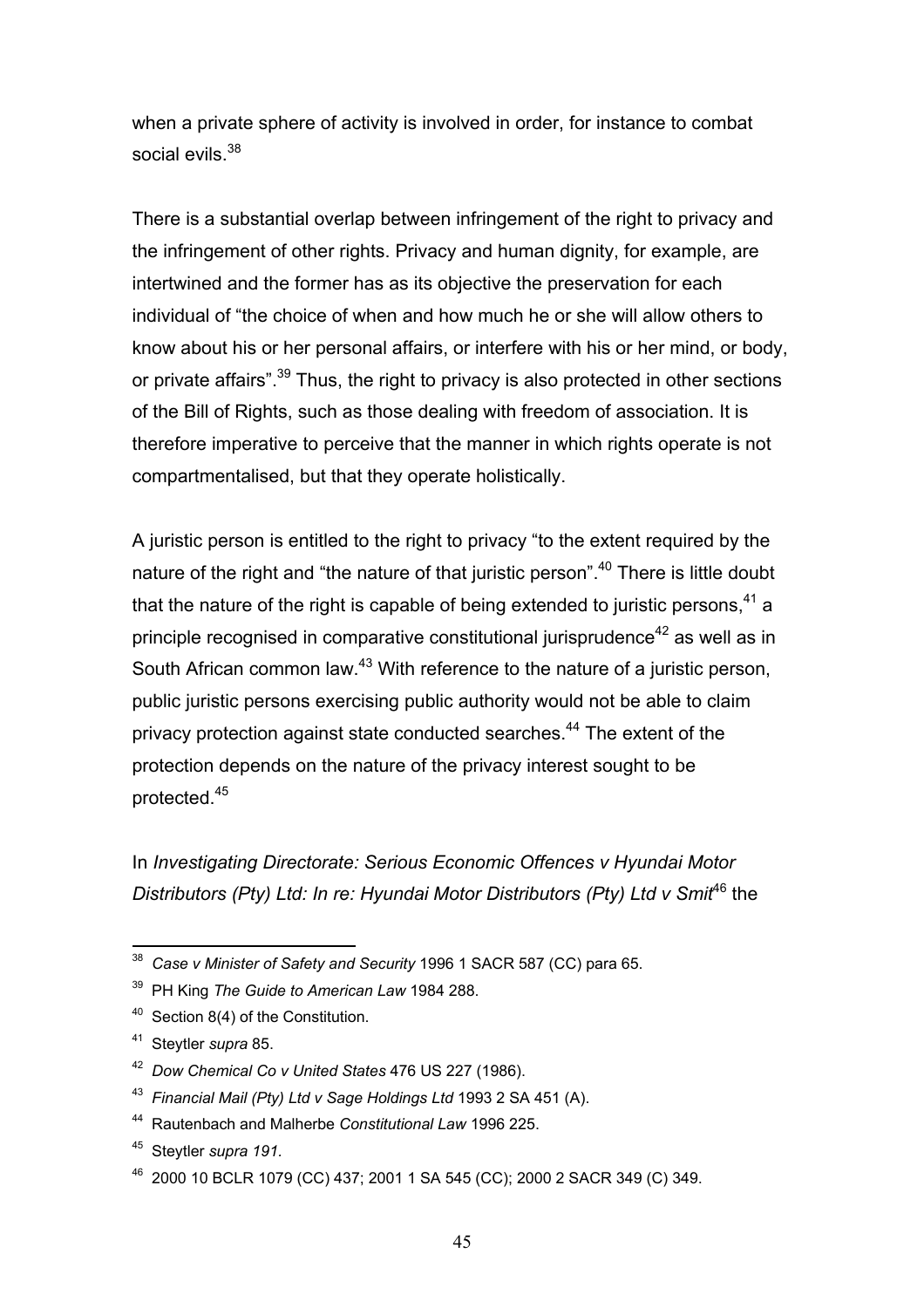Constitutional Court maintained that although juristic persons are not the bearers of human dignity, they are entitled to the right to privacy although their privacy rights "can never be as intense as those of human beings". Blanket exclusion of the right to privacy would lead to possible grave violations of privacy in our society, with serious implications for the conduct of affairs.  $47$  For instance the state may have a free licence to search and seize material from any non-profit organisation or corporate entity at will. This would undoubtedly lead to serious disruptions and undermine the essence of democracy. Therefore juristic persons do enjoy the right to privacy, although not to the extent enjoyed by natural persons.<sup>48</sup>

#### *2.1.2 The right to dignity*

Section 10 of the Constitution reads as follows:

Everyone has inherent dignity and the right to have their dignity respected and protected.

Chaskalson P (as he then was) maintained that the right to dignity is the preeminent of all fundamental rights.<sup>49</sup> It is the cornerstone value of the Bill of Rights as a whole and all individual rights are founded on this value.<sup>50</sup> The right to dignity has been accepted as a foundational value in the South African Constitution. In *S v Makwanyane*<sup>51</sup> O'Reagan J maintained that:

 See also *Magajane v Chairperson, Northwest Gambling Board* 2006 (2) SACR 447 para 42- 43:

 ...the scope of a person's privacy extends *a fortiori* only to those aspects in regard to which a legitimate expectation of privacy can be harboured.....businesses have lower expectations of privacy as to the disclosure of relevant information to the public and authorities....

- 47 Devenish *supra* 2005 86.
- *48 Investigating Directorate: Serious Economic Offences v Hyundai Motor Distributors (Pty) Ltd. Supra* 15.
- 49 M. Chaskalson The Third Bram Fischer Memorial Lecture 2000 (16) *SAJHR* 193.
- 50 *Ibid* 193.

1

 $51$  1995 (6) BCLR 665 (CC).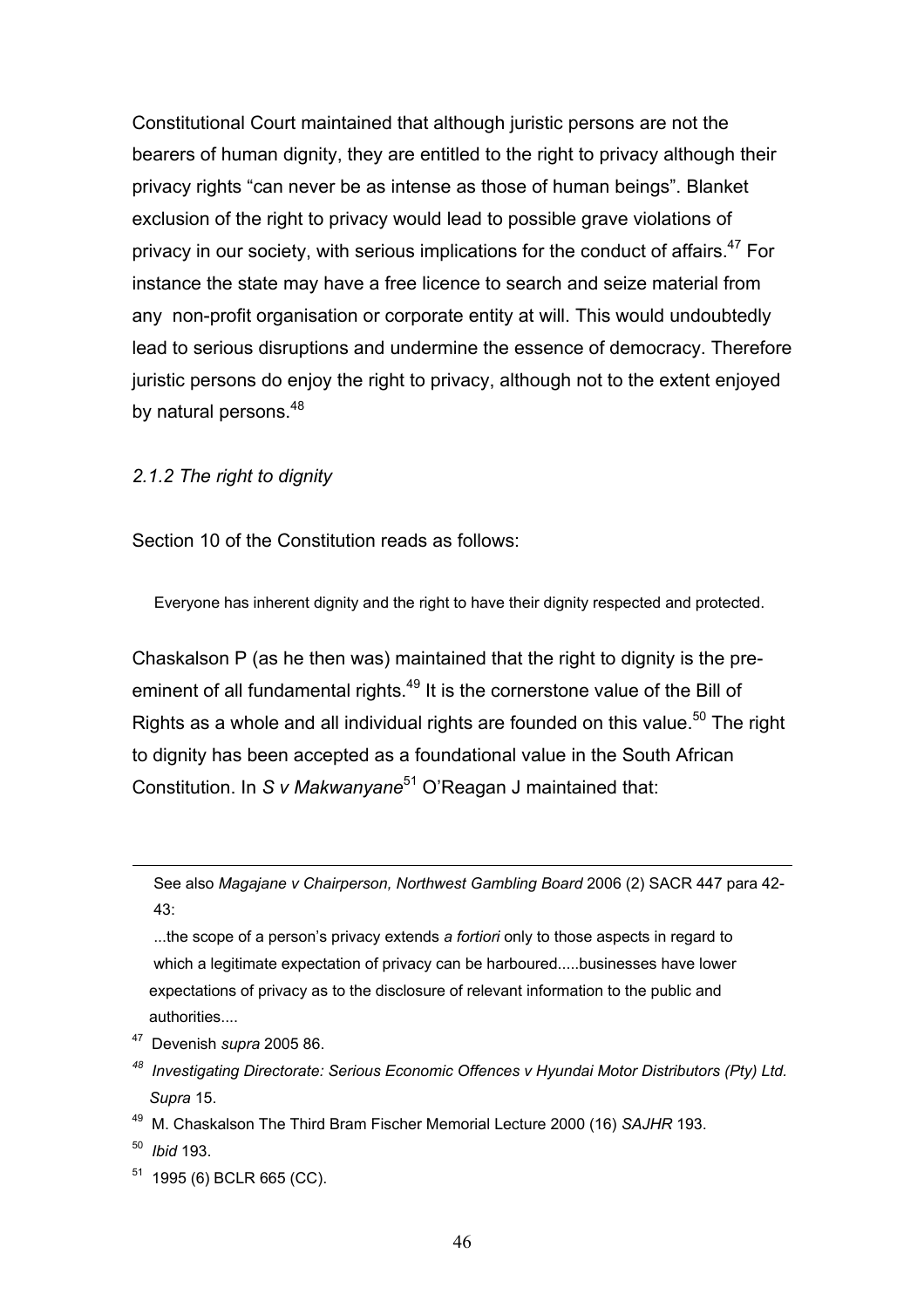The importance of dignity as a founding value of our new Constitution cannot be over emphasised.....Respect for dignity of all human beings in South Africa is particularly important.....Recognising a right to dignity is an acknowledgement of the intrinsic worth of human beings: human beings are entitled to be treated as worthy of respect and concern.

The right encompassed in section 10 is the right of an individual to have his or her dignity protected. The implication of section 10 is logical and self explanatory. Individuals have a right to claim protection from the state from interference with their dignity by others. Our courts have linked dignity to status, honour, reputation or what amounts to esteem in the eyes of others.<sup>52</sup>

The right to respect one's dignity interfaces with many rights and, indeed, implies respect for all of a person's rights. The conduct which impairs a person's dignity may simultaneously be the impairment of a person's right to privacy. The right to dignity may accordingly be asserted as an additional ground in a challenge to some other law or practice which impairs a person's rights. This implies for example that when a person challenges a search with or without a warrant, on the basis that it was an unreasonable infringement of his or her right to privacy, he or she might add the impairment of his or her right to dignity.

## *2.1.3 Freedom and security of the person*

Section 12(1) of the Constitution reads:

Everyone has the right to freedom and security of the person, which includes the right- (a) not to be deprived of freedom arbitrarily or without just cause;

(b)............

(c) to be free from all forms of violence from either public or private sources;

(d) not to be tortured in any way; and

(e) not to be treated or punished in a cruel, inhuman or degrading way.

There is no definition of the word freedom in Chapter 2 of the Constitution. The concept of freedom includes the freedoms guaranteed in Chapter 2, such as the

 $\overline{a}$ 52 *University of Pretoria v Tommy Meyer Films (Edms) Bpk*1979 (1) SA 441 (A) 277.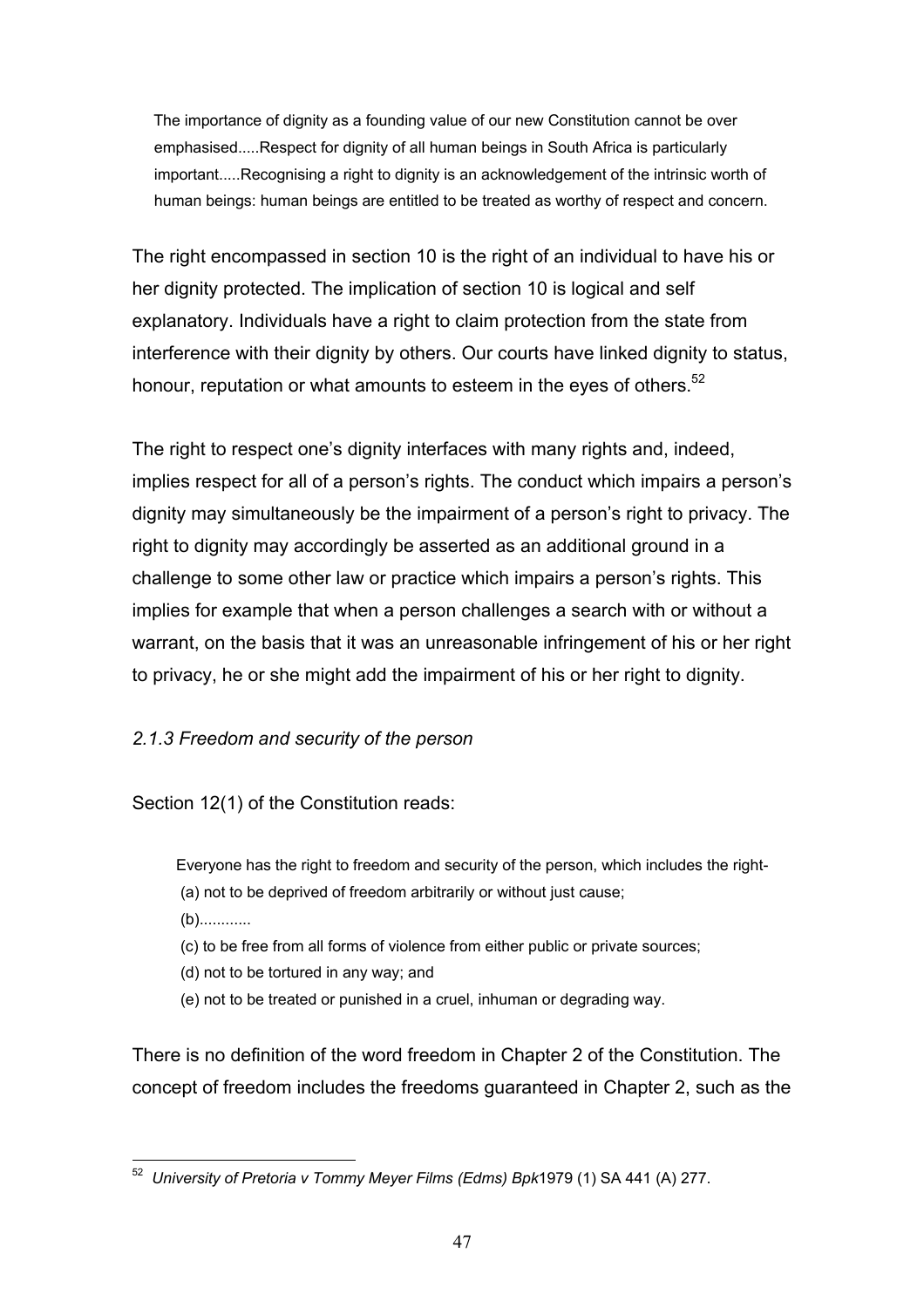right to privacy.<sup>53</sup> The primary purpose of the right to freedom is to ensure that the physical integrity of every person is protected, for this is how a guarantee of freedom and of security of the person would ordinarily be understood.<sup>54</sup>

As an aspect of the right to dignity, physical integrity forms an important part of a person's well being.<sup>55</sup> Within the South African context, the history of state perpetrated violence particularly by the police, is one of the hallmarks of the previous regime and gives the right to privacy an important platform in the Bill of Rights.<sup>56</sup> The right to security of person, as expressed in the specific rights to be free from all forms of violence, torture or cruel, inhuman or degrading treatment, includes both physical and mental aspects<sup>57</sup> and creates a comprehensive shield against the use of physical force by the state.

### **2.2 Foreign law**

The 1996 Constitution permits a court, when interpreting the Bill of Rights, to "consider foreign law".58 While the provision is "no injunction to do more than this"59 the jurisprudence of foreign jurisdictions is an important source because it provides a yardstick or guidance to the practice of human rights in other democratic jurisdictions. $60$  However the courts have warned that the use of foreign precedent calls for circumspection and acknowledgment that transplants require careful management.<sup>61</sup> Foreign law will not necessarily provide a safe guide or means "to interpretation of the Bill of Rights" unless the principles of

 $58$  Section 39(1)(c):

When interpreting the Bill of Rights, a court, tribunal or forum-

....(c) may consider foreign law."

 $\overline{a}$ 53 Cheadle...*et al. supra* 154.

<sup>54</sup> *Ferreira v Levin NO and Others and Vryenhoek and Others v Powell NO and Others* 1996 (1) BCLR 1 (CC) 59.

<sup>55</sup> *S v Huma* (2) 1995 2 SACR 411 (W) 414h.

<sup>56</sup> *Bernstein v Bester NO* 1996 4 BCLR 449 (CC) 89.

<sup>57</sup> *Minister of Justice v Hofmeyr* 1993 3 SA 141 (A) 1451.

<sup>59</sup> *S v Makwanyane* 1995 3 SA 391.

<sup>60</sup> Steytler *supra* 1998 13.

<sup>61</sup> *Sanderson v Attorney-General* 1997 12 BCLR 1675 (CC).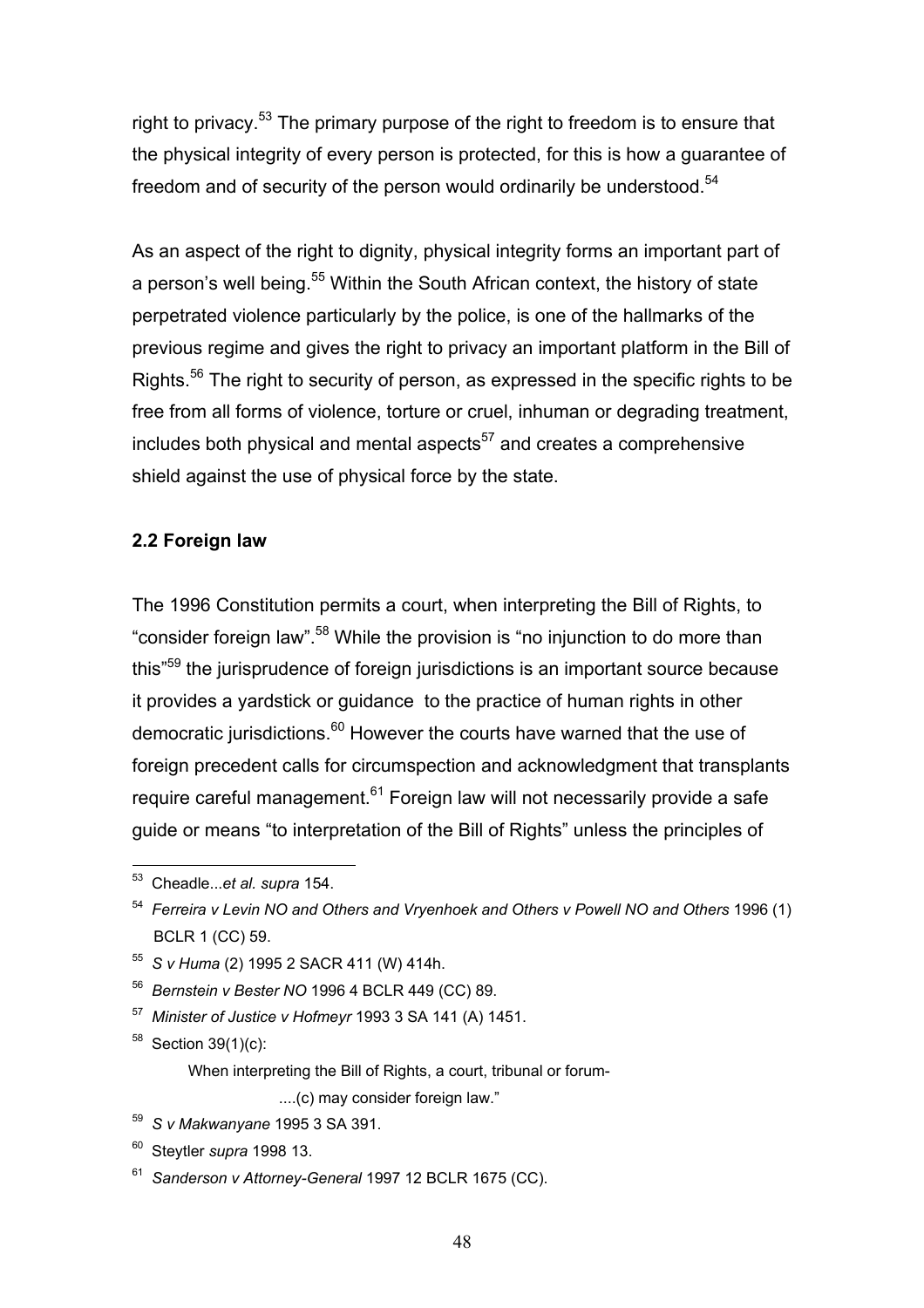comparative law are adhered to. $62$  First the text and the context of the comparative system ought to be examined. The comparison may be relevant or irrelevant depending on textual and structural differences. The value of foreign judicial decisions should be examined within the context of the particular legal system. Secondly the underlying rationale and purpose of a comparable concept or doctrine should be examined and identified.<sup>63</sup> The transportability of principles, doctrines or concepts is not dependent on similarity of language in which they are expressed but rather it is the compatibility of underlying rationales or purposes which determine whether a foreign principle, doctrine or concept can be effectively used.<sup>64</sup> In this dissertation reference is made to the jurisprudence of the United States and Canada, "jurisdictions most cited by South African courts.<sup>"65</sup> The South African Bill of Rights is largely modelled on the Canadian Charter.<sup>66</sup>

#### *2.2.1 In the United States*

In the United States, the courts usually quote the following dictum of Brandeis J, to justify their recognition of a right to privacy:

The makers of our Constitution……recognised the significance of man's spiritual nature, of his feelings and of his intellect. They knew that only a part of pain, pleasure and satisfactions of life are to be found in material things. They sought to protect Americans in their beliefs, their thoughts, their emotions and their sensations. They conferred, as against the Government, the right to be left alone........ the most comprehensive of rights and the right most valued by civilised men.<sup>67</sup>

 $\overline{a}$ 62 *Bernstein v Bester supra* 91.

- 64 Paciocco, *Charter Principles and Proof in Criminal Cases* 1987 82.
- 65 Steytler *supra* 13. See also *National Director of Public Prosecutions and Another v Mahomed* 2008 (1) SACR 309 paragraph 23 Nugent JA referring to Farlam JA says: He finds support for his view in two decisions from Canada....
- 66 *S v Nortje* 1996 2 SACR 308 (C) 319. See also *Zuma v National Director of Public Prosecutions* supra para 12:

This applies with equal force to the precepts of our law.....

<sup>67</sup> *Olmstead v United States* 277 US 438 478 (1928). The right of the people to be secure in their persons, houses, papers, and effects, against unreasonable searches and seizures,

<sup>63</sup> *Ferreira v Levin NO* 1996 1 BCLR 1 (CC) 342.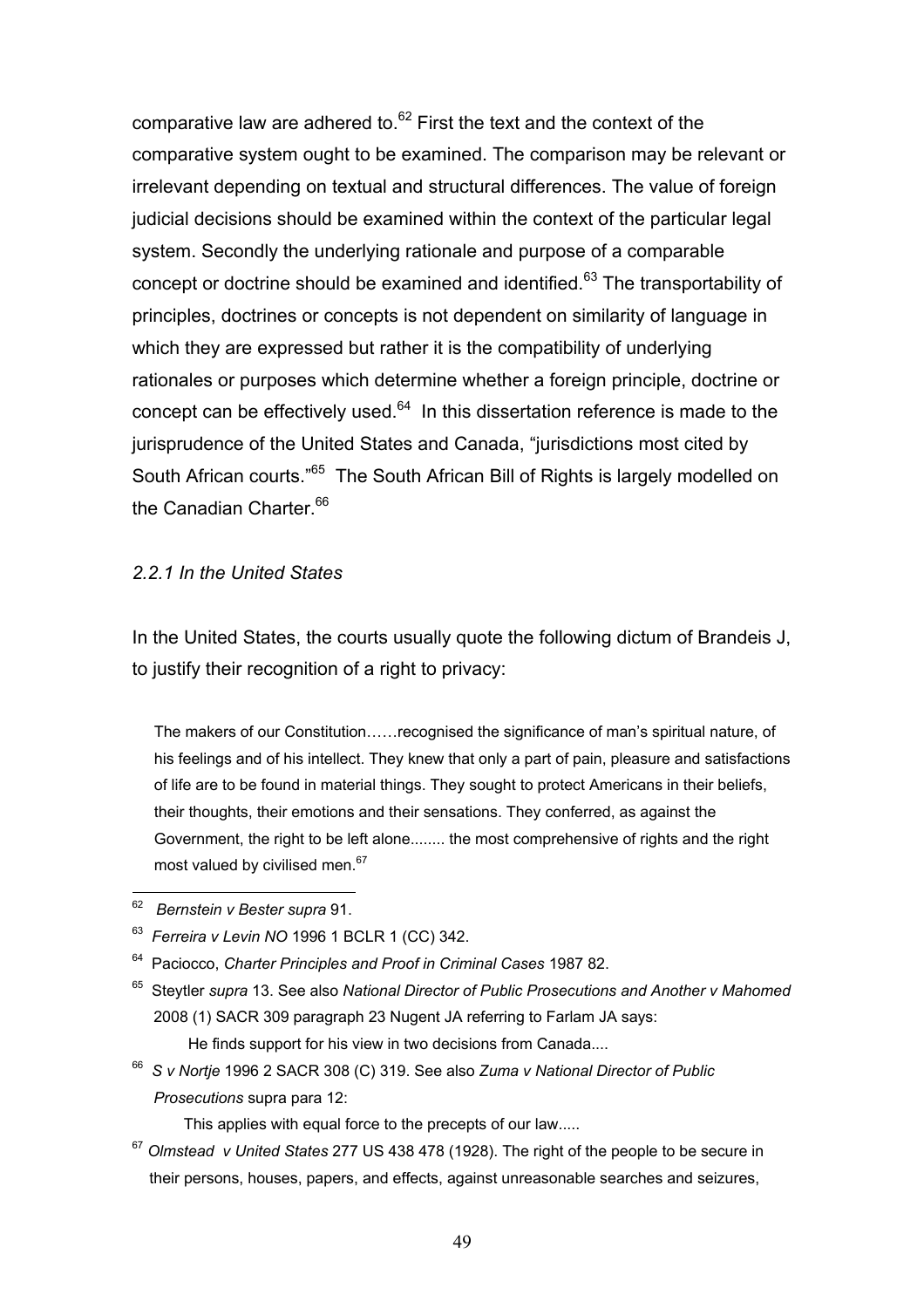It has also been accepted that the general right to privacy includes a number of so called privacy rights. In determining whether a particular privacy right should be recognised the Supreme Court usually asks itself the question whether such a right is "implicit in the concept of ordered liberty" in such a way that "neither liberty nor justice would exist" if it was sacrificed and whether it is "deeply rooted in this Nation's history and tradition". $68$  Compared to other jurisdictions, this inherent limitation of the scope of the right to privacy has resulted in a narrower understanding of it in the United States.<sup>69</sup> Apart from the inherent limitations of the scope of protection of the right to privacy,  $70$  it may justifiably be infringed if a compelling state interest so requires. An infringing statute must be shown to be necessary and not merely rationally related to the accomplishment of a permissible state policy.<sup>71</sup>

The Fourth Amendment of the United States Constitution provides as follows:

The right of the people to be secure in their persons, houses, papers and effects, against unreasonable searches and seizures shall not be violated, and no Warrants shall issue, but upon probable cause, supported by Oath or affirmation, particularly describing the place to be searched, the person or things to be seized.

The Fourth Amendment, unlike section 14 of the Constitution, does not only deal with the seizure of possessions but with persons as well. Another important requirement of the Fourth Amendment is that searches must not be unreasonable and further that a warrant can only be issued upon probable

shall not be violated, and no warrants shall issue, but upon probable cause, supported by Oath and affirmation, and particularly describing the place to be searched, and the persons or things to be seized. See Woody 2006 29 "Search and seizure: The Fourth Amendment for Law Enforcement officers" which states: The first clause affirms reasonableness and the second clause affirms the need for a warrant with details.

68 *Bowers v Hardwick* 478 US 186.

69 *Ibid* 186.

1

70 Maditsi "The Right of Privacy in America: What does it mean*?"* 1992 *De Rebus* 659.

71 *Griswold v Connecticut supra* 510.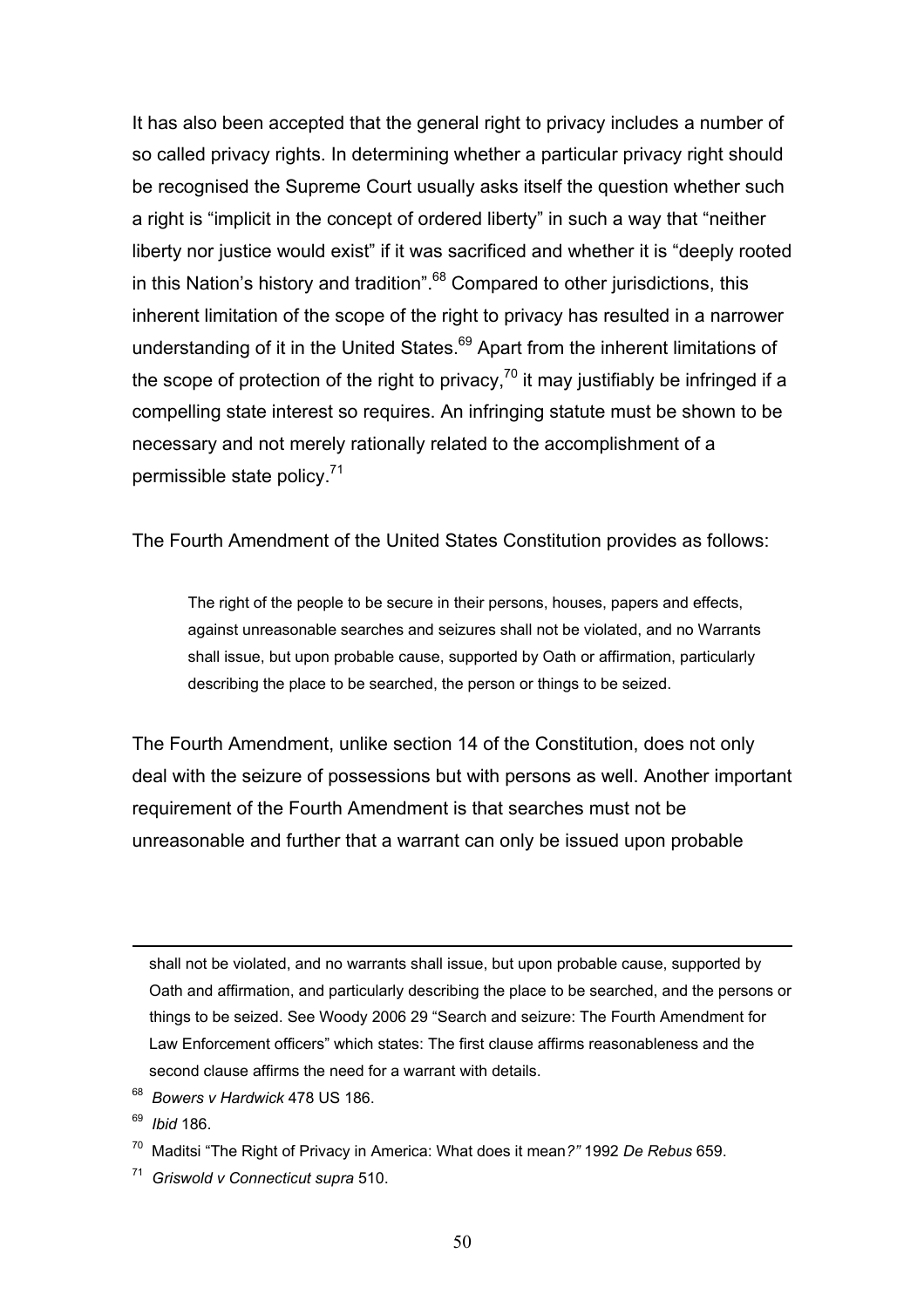cause. The United States Supreme Court has struggled to give meaning to many of these concepts.<sup>72</sup>

In the United States the Supreme Court in interpreting and applying the right to personal liberty and the right to be free from cruel and unusual punishment relied on a conception of these rights which was in turn founded on the respect for human dignity.<sup>73</sup> In this way many aspects of the inherent dignity of citizens have come to be protected under these rights, including the right to privacy and the many component parts of the right to privacy.<sup>74</sup>

## *2.2.2 In Canada*

The Supreme Court of Canada views the right to privacy as being "at the heart of liberty in a modern state."75 Founded on the bedrock value of the inherent dignity of the individual and his or her moral autonomy, the right to privacy gives the state no superior claim to prescribe how the identity of the individual is to be shaped.

Section 8 of the Canadian Charter of Rights and Freedoms is simple. It stipulates that:

Everyone has the right to be secure against unreasonable search or seizure.

Much of the framework for analysing section 8 can be derived from *Hunter v*  Southam<sup>76</sup> and *R v Collins*.<sup>77</sup> The relevant principles formulated by these two cases are as follows: the purpose behind section 8 is to protect the privacy of individuals from unjustified state intrusions but this interest in privacy is however limited to a "reasonable expectation of privacy". The primary aim of the Charter

 $\overline{a}$ 72 Salzburg *Introduction to American Criminal Procedure* 1980 28.

<sup>73</sup> *Furman v Georgia* (1972) 408 US 238.

<sup>74</sup> *Ibid* 238.

<sup>75</sup> *R v Dyment* (1988) 45 CCC (3d) 244 (SCC) 459.

 $76$  (1984), 41 C.R. (3d) 97 (S.C.C.) 261.

 $77$  (1987), 56 C.R. (3d) 193 (S.C.C.) 338.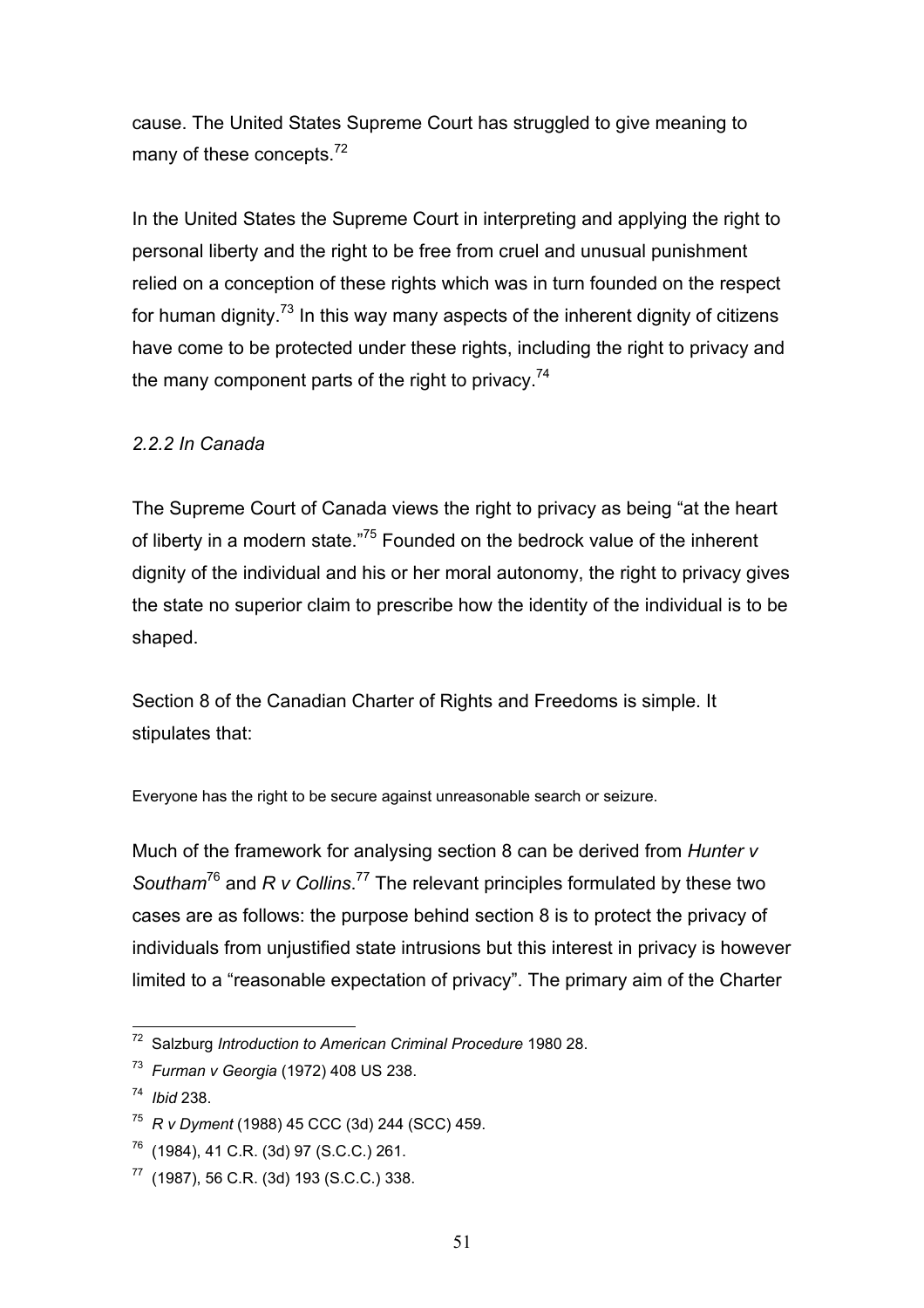is to protect individual rights and freedoms from state action means that it must be interpreted to constrain government from infringing upon these rights, rather than to authorise governmental action. In these cases section 8 was interpreted as protecting more than property rights. The purpose behind section 8 is to protect the privacy of the people as well as to guard against trespass of property. As a consequence of this purpose, the court held that intrusion of privacy through searches and seizures could only take place where it was justifiable for the privacy interest of the public to yield to the state interest in law enforcement or other supportable goals.

In Canada notwithstanding the absence of constitutional reference to dignity, the Supreme Court maintained that respect for the inherent dignity of every person is the bedrock of the Canadian Charter of Rights and Freedoms.<sup>78</sup> The Canadian Supreme Court also stressed that the idea of inherent dignity finds expression in almost every right and freedom by the Charter.<sup>79</sup>

Despite there being significant differences between section 14 of the South African Constitution, the Fourth Amendment of the United States Constitution and section 8 of the Canadian Charter, a brief study of the jurisprudence which has emerged in the United States and Canada can be useful for us. The United States and Canadian courts have interpreted their respective privacy provisions to apply only to state action. $80$  Where the individual is merely a private party acting on his or her own initiative, the Fourth Amendment does not apply.<sup>81</sup> According to Beaudoin and Ratushny<sup>82</sup> the Canadian courts may distinguish between gathering evidence by a private detective or security officer for a civil matter and in doing so for a criminal matter. Our Bill of Rights however applies

<sup>78</sup> *R v Oakes* (1986) 19 CRR 308.

<sup>79</sup> *Morgenthaler Smoling and Scott v R* (1988) 31 CRR 1.

<sup>80</sup> *Durdeau v McDowell* (1921) 256 US 465 475. *Hunter et al v Dolphin Delivery Ltd* (1987) 33  $DLR$  (4<sup>th</sup>) 174.

<sup>&</sup>lt;sup>81</sup> United States v Pierce 893 F 2d 669 at 674 (5<sup>th</sup> Cir 1990).

<sup>82</sup> Beaudoin and Ratushny *The Canadian Charter of Rights and Freedoms* 1989 29.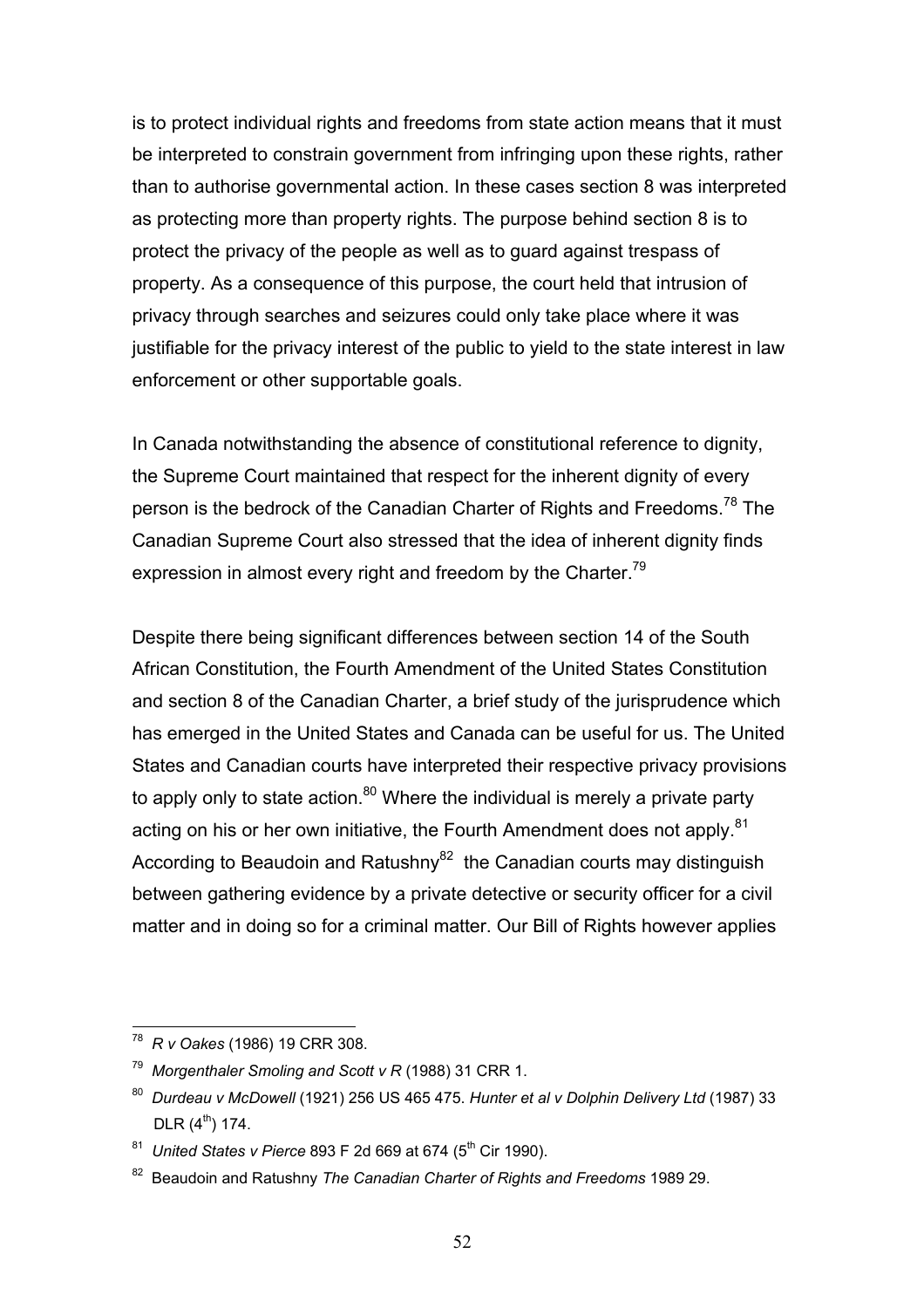to state actions only under section  $7(2)^{83}$  and not to the actions of private, natural or juristic persons.

### **3. International law**

Article 17 of the International Covenant on Civil and Political Rights (ICCPR) provides as follows:

- (1) No one shall be subject to arbitrary or unlawful interference with his privacy, family, home or correspondence, nor to unlawful attacks upon his honour and reputation.
- (2) Everyone has the right to the protection of the law against such interference.

The United Nations Human Rights Committee indicated that article 17 should be given a broad interpretation to include "the place where a person resides or carries out his usual business."<sup>84</sup> Interferences ought to be both lawful and not arbitrary, that is, "in accordance with the provisions, aims and objectives of the Covenant and should be in any event, reasonable in the particular circumstances<sup>"85</sup>

Although formulated differently the European Convention for the Protection of Human Rights and Fundamental Freedoms (ECHR) safeguards the same privacy rights. Article 8 reads as follows:

- (1) Everyone has the right to respect for his private and family life, his home and his correspondence.
- (2) There shall be no interference by a public authority with the exercise of this right except such as in accordance with the law and is necessary in a democratic society in the interests of national security, public safety or the economic well-being of the country, for the prevention of disorder or crime, for the protection of health and morals or for the protection of the rights and freedoms of others.

 $\overline{a}$ <sup>83</sup> Constitution of the Republic of South Africa.

<sup>84</sup> *Case v Minister of Safety and Security* 1996 1 SACR 587 (CC) para 68.

<sup>85</sup> UN Human Rights Committee General Comment 16/32 of 23 March 1988.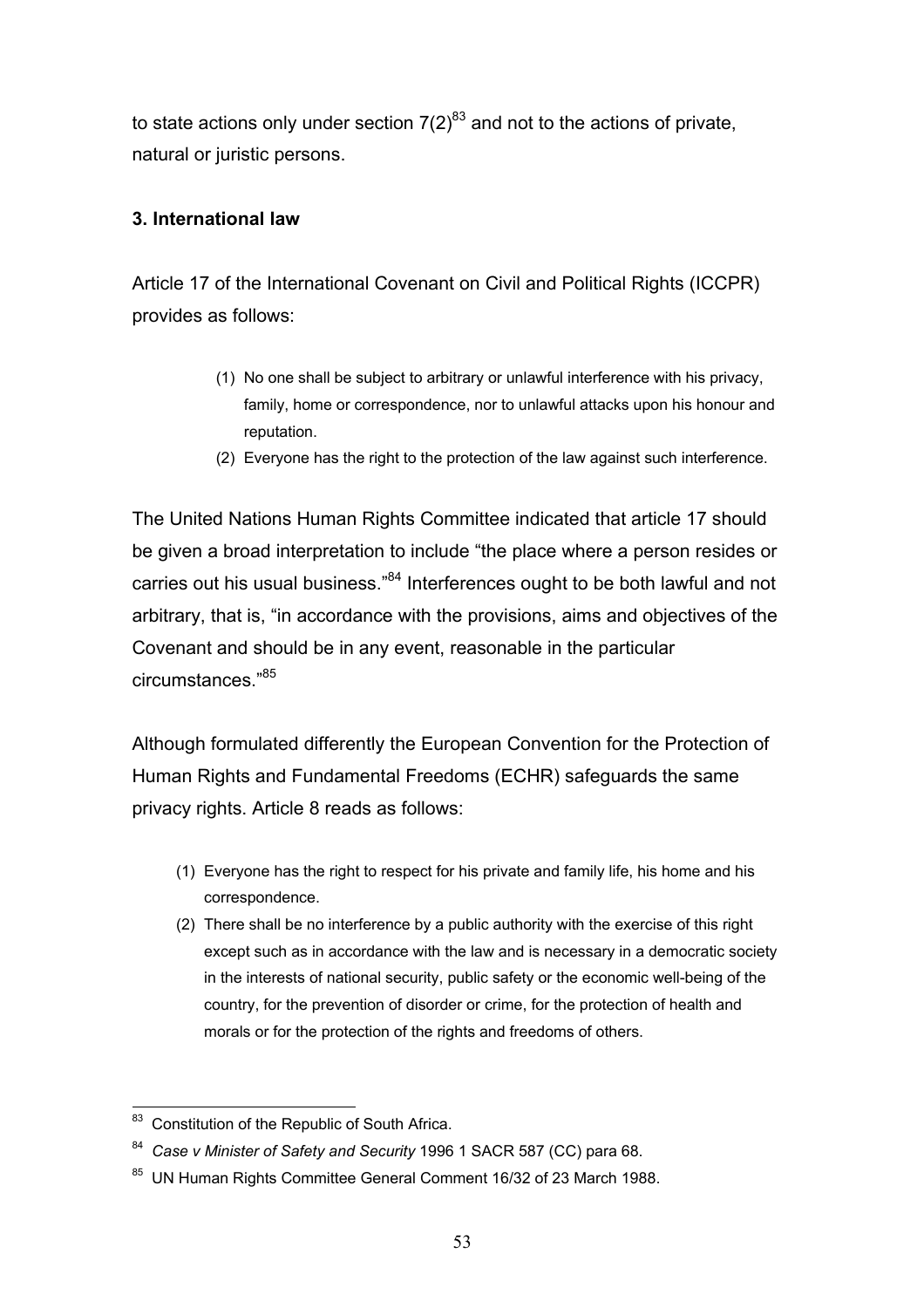The European Court of Human Rights regards Article 8 as reflecting a general right to privacy, although it does not refer to the concept privacy specifically. "Private life" and "the home" have been given a broad interpretation. The Court in *Niemitz v Germany*<sup>86</sup> held that the office of a lawyer fell within the protected sphere of privacy. It is not always possible to distinguish clearly which of an individual's activities form part of his or her professional or business life. $87$  The inclusion of certain professional or business activities or premises would be consonant with the essential object and purpose of Article 8, namely to protect the individual against arbitrary interference by public authorities.

The broadness of the right to privacy calls for specific focus on the limitation clause in Article 8 (2). The requirement that any limitation should be "in accordance with law" necessitates compliance with both national law and the rule of law criteria.<sup>88</sup>

A legislative regime crafted with the required precision should be applied strictly by administrative agencies.<sup>89</sup> In *Niemitz v Germany*<sup>90</sup> the Court criticised a warrant as being too vague because it authorised the search of a lawyer's office without being specific.

The proportionality test is of critical importance. For an infringement to be "necessary in a democratic society, an interference must be founded on a pressing social need and, in particular, be proportionate to the legitimate aim pursued."<sup>91</sup> In weighing the alleged harm (seriousness of the crime) and the extent of state interference, the court warned in *Klass v Germanv*<sup>92</sup> that states may not, "in the name of the struggle against espionage and terrorism, adopt whatever measures they deem appropriate." It stressed the dangers of police

<sup>&</sup>lt;sup>86</sup> 16 December 1992 Series A No 251-B.

<sup>87</sup> Steytler *supra* 80.

<sup>88</sup> *Malone v United Kingdom* 2 August 1984 Series A No 82.

<sup>89</sup> Steytler *supra* 81.

<sup>90</sup> *Supra* 334*.* 

<sup>91</sup> *Schönenberger and Durmaz v Switzerland* 20 June 1988 Series A No 137.

<sup>92</sup> *Klass v Germany* 6 September 1978 Series A no 28.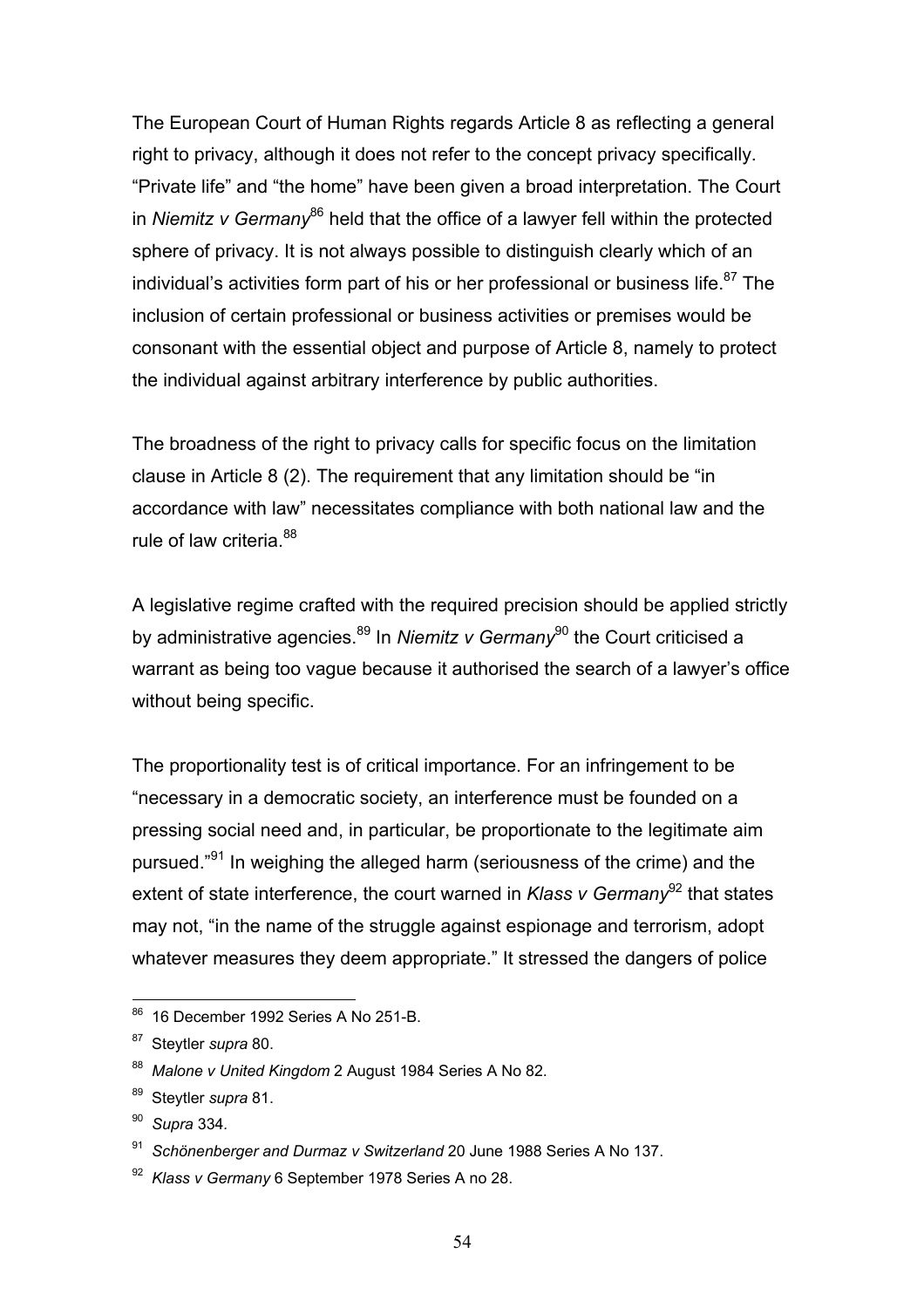powers "undermining or even destroying democracy on the ground of defending it."<sup>93</sup> To ensure appropriate guarantees against abuse, the court assessed police powers in terms of "the nature, scope and duration of possible measures, the grounds required for ordering such measures, the authorities competent to permit, carry out and supervise such measures, and the kind of remedy provided by the national law."<sup>94</sup>There should be judicial supervision of any interference because of the quarantee of independence and impartiality.<sup>95</sup>

## **4. Conclusion**

The right to privacy and the other affected rights discussed above are guaranteed expressly in our Constitution. In providing for the right to privacy the Constitution gives an indication of its scope by specifying the entitlements it entails. The purpose of the right to privacy is closely related to its scope. Steytler<sup>96</sup> reflects the view that the purpose of the right is "to allow every individual sufficient space in which he or she can be himself or herself and relate to other persons. It is the space necessary to have one's own identity."

In *Powell and Others v Van der Merwe NO and Others*97 the court stressed the importance of the right to privacy and associated rights. From this authority and others such as *Zuma and Another v National Director of Public Prosecutions*  and Others<sup>98</sup> it is clear that a person's right to privacy and affected rights are jealously guarded by the Constitution. It is more than arguable that the various

 $\overline{a}$ <sup>93</sup> *Ibid* 396.

<sup>94</sup> *Ibid* 396.

<sup>95</sup> *Ibid* 396.

<sup>96</sup> *Supra* 67.

 $97$  2005 (5) SA 62 (SCA) 151, in which the court stated that: Because of the great danger of misuse in the exercise of authority under search warrants, the courts examine their validity with a jealous regard for the liberty of the subject and his or her rights to privacy and property.

<sup>98 2006 (1)</sup> SACR 468 (D) 168.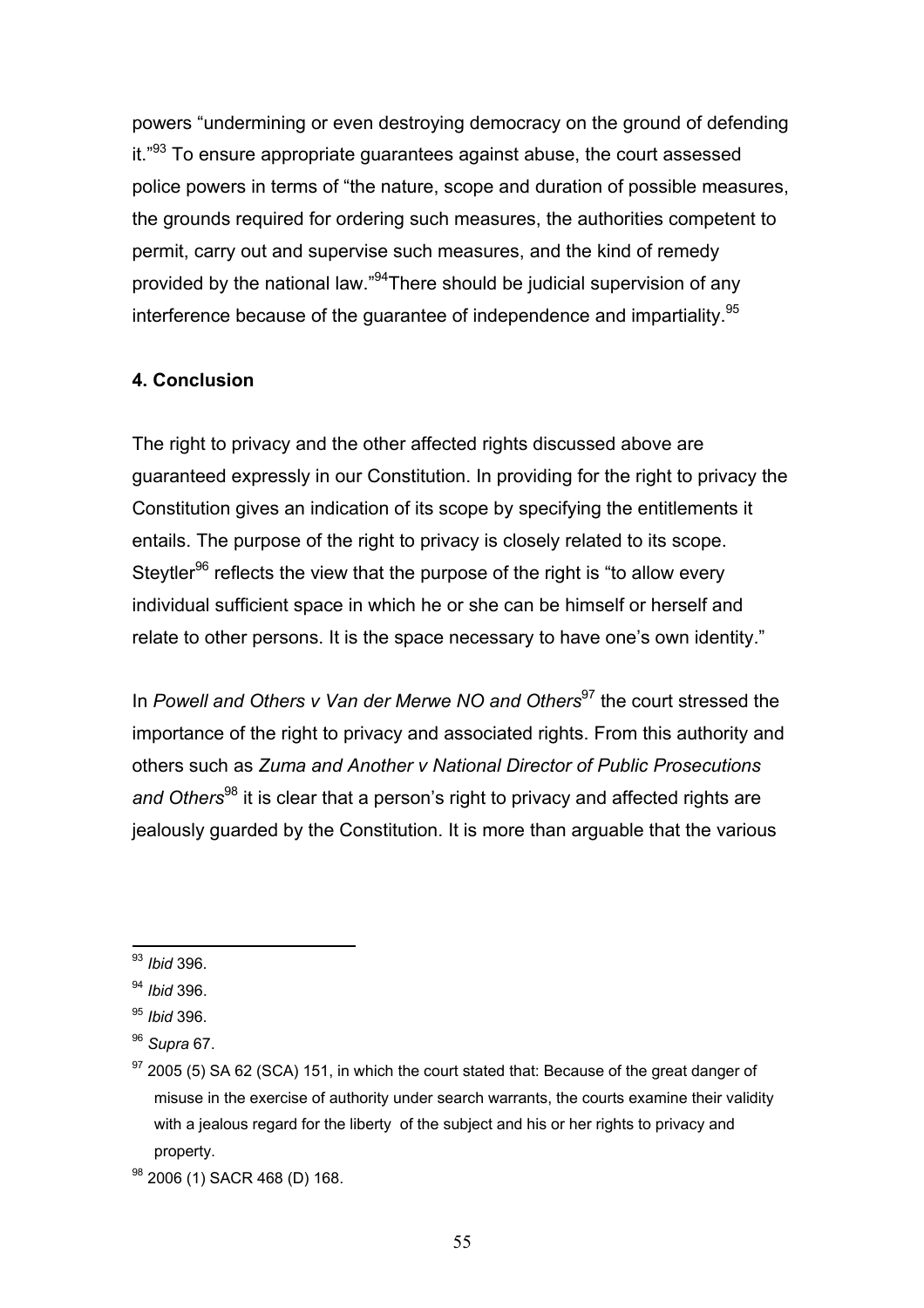search and seizure provisions, which permit warrantless searches and seizures are likely to present constitutional problems.<sup>99</sup>

In South Africa the right to privacy and other affected rights can be limited in terms of the limitation clause,<sup>100</sup> by law of general application if the limitation is reasonable and justifiable in an open and democratic society based on freedom and equality, and does not negate the essential content of the right.

The right to privacy and affected rights are also explicitly guaranteed in the Universal Declaration of Human Rights,<sup>101</sup> the International Covenant on Civil and Political Rights<sup>102</sup> and the European Convention on Human Rights.<sup>103</sup> In South Africa the right to privacy and other affected rights can be limited in terms of the limitation clause,  $104$  by law of general application if the limitation is reasonable and justifiable in an open and democratic society based on freedom and equality, and does not negate the essential content of the right.

In the United States the Fourth Amendment<sup>105</sup> does not refer specifically to the concept of "privacy", but it has been found to be implicitly guaranteed in various of its provisions. In the United States the general right to privacy includes a number of so called privacy rights. In determining whether a particular privacy right should be recognised the Supreme Court usually considers whether such a right is "implicit in the concept of ordered liberty" in such a way that "neither liberty nor justice would exist" if it was sacrificed and whether it is "deeply rooted in this Nation's history and tradition".<sup>106</sup> The inherent limitation of the scope of the right to privacy has resulted in a narrower understanding of it in the United

 $\overline{a}$ 99 Beaudoin and Ratushny *supra* 401.

<sup>&</sup>lt;sup>100</sup> Section 36(1) of the Constitution.

 $101$  Article 12.

 $102$  Article 17.

 $103$  Article 8.

<sup>&</sup>lt;sup>104</sup> Section 36(1) of the Constitution.

 $105$  "The right of the people to be secure in their persons, houses, papers and effects against unreasonable searches and seizures."

<sup>106</sup> *Bowers v Hardwick* 478 US 186.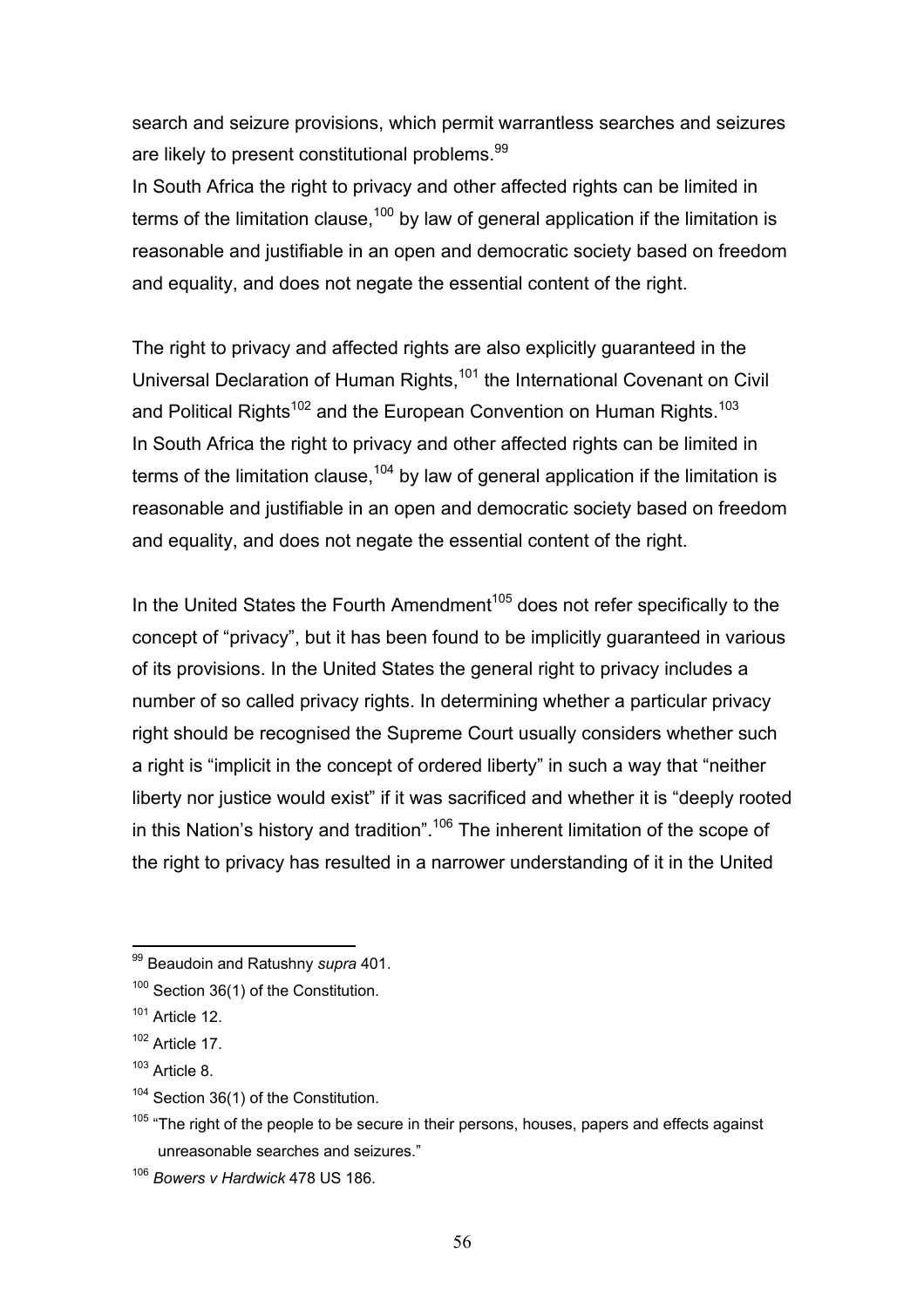States.<sup>107</sup> The right to privacy may justifiably be infringed if a compelling state interest so requires. An infringing statute must be shown to be necessary and not merely rationally related to the accomplishment of a permissible state policy.<sup>108</sup>

In Canada the right to privacy is regarded as being at the heart of liberty. The right to privacy does not give the state any superior claim to prescribe how the identity of the individual is to be shaped. The right to privacy and other fundamental rights such as, the right to freedom and security of the person and dignity are interrelated and should not be viewed compartmentally. Searches and seizures, which generally involve an invasion of privacy must comply with constitutional requirements. In both the United States and Canada, the "reasonable expectation of privacy" defines the scope of constitutional protection from government intrusion.

It is clear that in South Africa, as well as in the United States and Canada, any "state" or government conduct that intrudes on a justified expectation of privacy is considered a search and seizure and ought to be legitimate to pass constitutional scrutiny.

 $\overline{a}$ <sup>107</sup> *Ibid* 186.

<sup>108</sup> *Griswold v Connecticut supra* 510.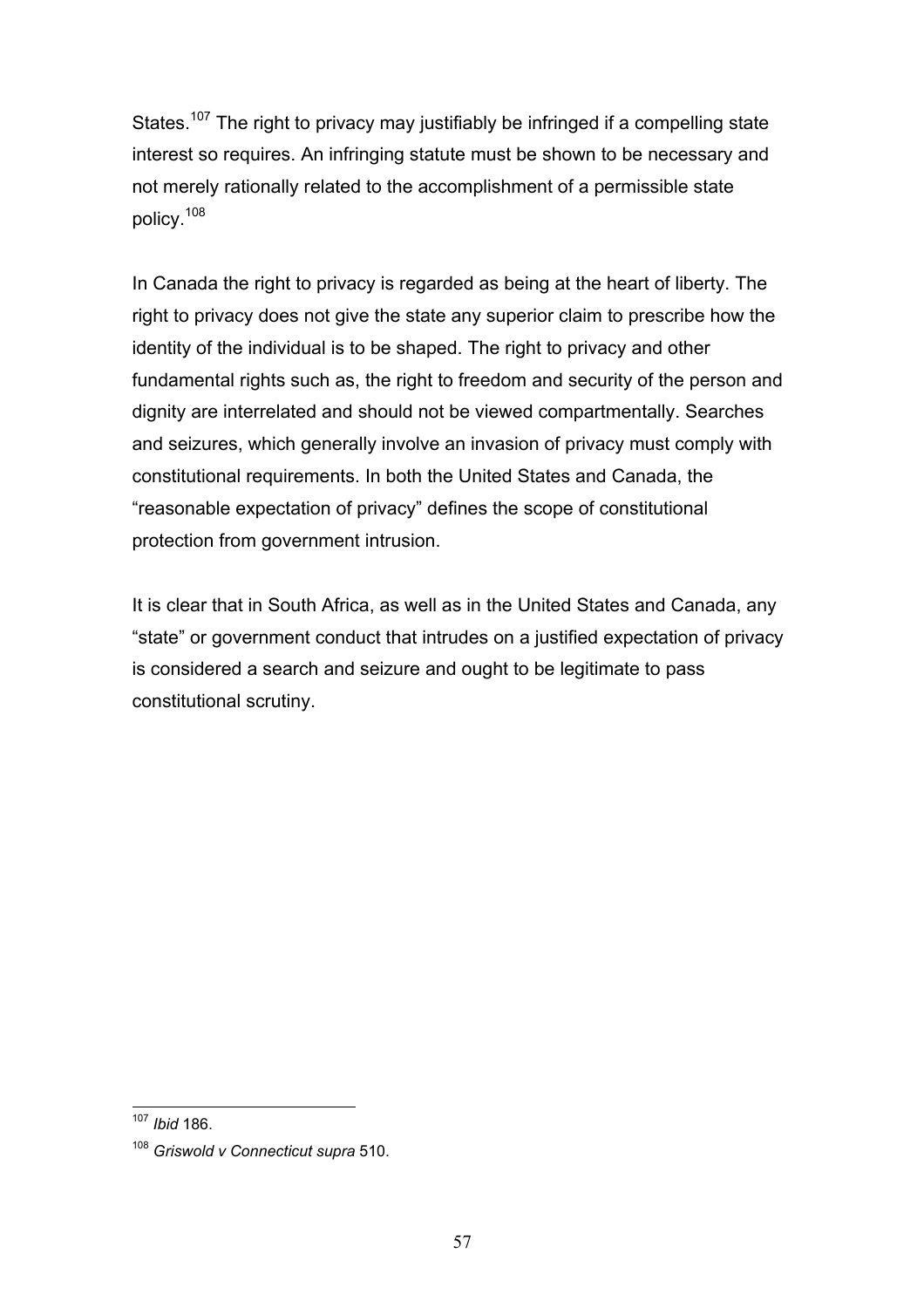#### **CHAPTER FOUR**

#### **SEARCH IN TERMS OF A SEARCH WARRANT**

#### **1. Historical background**

An overview of the historical context is imperative if the principles enshrined in our Constitution are to be understood. A person's right to be free from being searched and having their goods confiscated has its origin in common law in the context of eighteenth century English society, where the notion of sanctity of the home and the property owners need to be free and secure from government intrusion were of cardinal importance.<sup>1</sup>The following eloquent remarks of William Pitt aptly illustrate the inviolability of a person's home:

[T]he poorest man may, in his cottage, bid defiance to all the force of the Crown. It may be frail; its roof may shake; the wind may blow through it; the storm may enter; the rain may enter; but the King of England may not enter; all his force dares (*sic*) not cross the threshold of the ruined tenement $^2$ 

The earliest recognised common law power of search was that of a citizen to pursue a suspected cattle thief. $3$  The overriding philosophy of the time was the protection and preservation of private property. In *Entick v Carrington*<sup>4</sup> the Court of Common Pleas rejected the pleas of government to recognise the legality of general warrants, that is warrants which did not name the person to be arrested or specify the exact place to be searched or things to be seized, and instead stressed the immunity from intrusion of the private dwelling of a subject, unless there was express lawful authority to justify such intrusion. An early exception to the common law rule that no man may enter the home of any other man without permission from the owner or the occupier, was the right of the King's officer to enter a man's premises without warrant or permission, for the limited purpose of

<sup>1</sup> *R v Dyment* (1988) 2 SCR 417, 45 CCC (3d) 244.

 $2$  Cited in LaFave 1987 4.

<sup>3</sup> Pollock and Maitland *The history of English law* 1968 91.

<sup>4</sup> (1765), 95 E.R. 807 (Eng. K.B.) 564.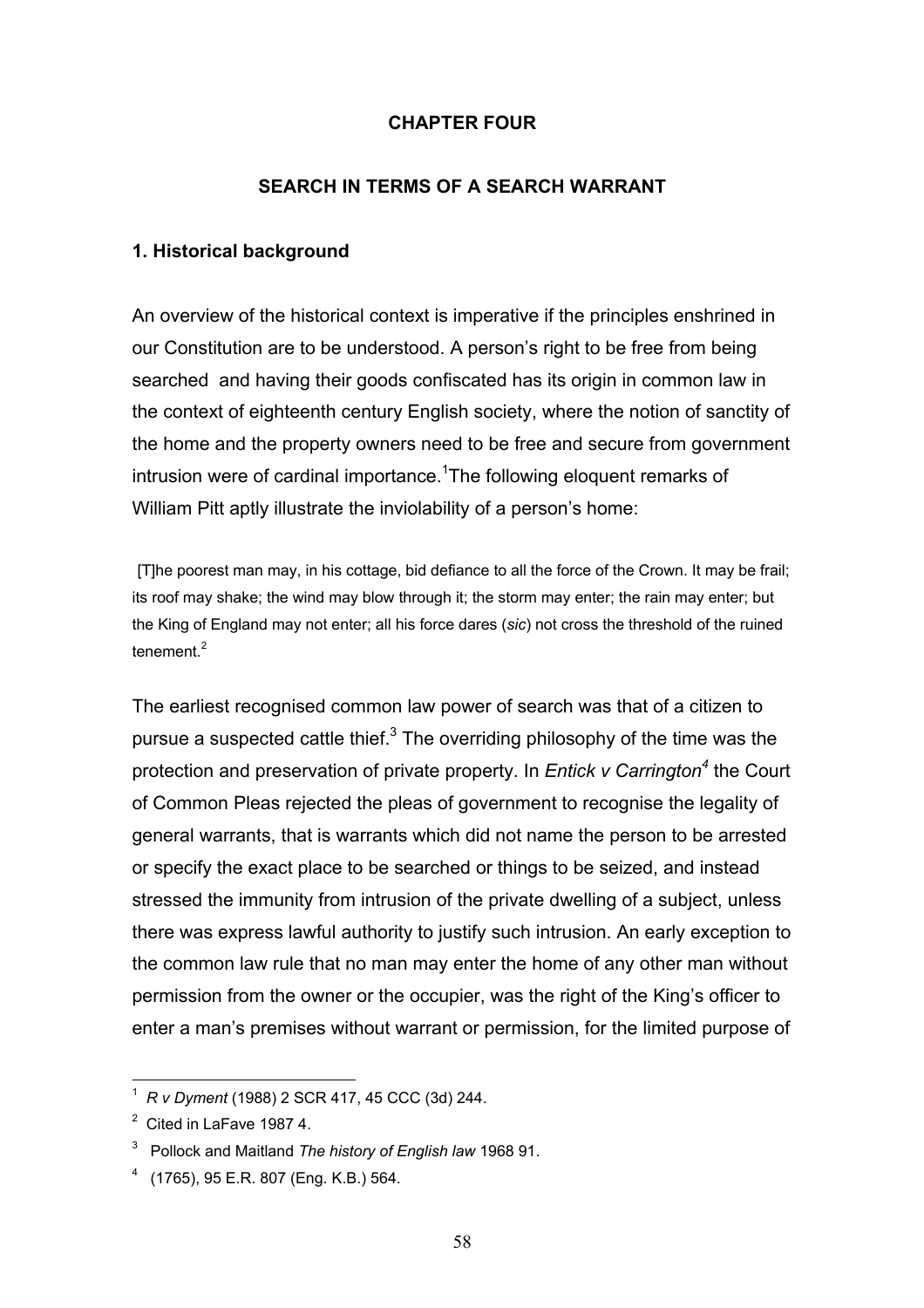searching for stolen goods which he reasonably believed to be concealed there. This exception was the origin of the search warrant,<sup>5</sup> which could be issued only on suspicion that stolen goods had been concealed on private premises.

South Africa's pre-1990 political and constitutional history is documented in Chapter 1. Suffice to say that the Constitution has eliminated the core notions and latter day practices of its predecessors, namely, parliamentary sovereignty, a dominant executive, indiscernible separation of powers, underdeveloped political accountability, no Bill of Rights, and finally a racist base. Our Constitution aims to effect a fundamental balance between the interests of society in bringing offenders to justice and the rights and liberties of persons suspected of crime. There was a perceived need for clear and certain rules within which police officials should operate. By prohibiting unreasonable searches and seizures, and through regulation of the warrant process our Constitution places important limits on the powers of police officials in the prevention and investigation of crime.

#### **2. The rationale for a search warrant**

The warrant is a document by which searches are judicially authorised and legitimated.<sup>6</sup> As a due process safeguard, all searches by warrant are considered to be "good" and all searches without warrant are "bad".<sup>7</sup> This theory is also most evident in the rhetoric of the United States' Supreme Court in cases such as *Coolidge v New Hampshire*,<sup>8</sup> where it was expressed that, as a general proposition, warrantless searches were unreasonable. A similar doctrine is apparent in Canada where the seminal case of Hunter v Southam Inc.<sup>9</sup> stated that the absence of a warrant makes a search *prima facie* unreasonable. Another theory and one to which English judges traditionally subscribe, is that

 5 Stephens *Commentaries on the law of England* (21ed) (Wellington vol. 4) 1993 224.

<sup>6</sup> Sharpe *Search and Surveillance: the movement from information to evidence* 2000 47.

<sup>7</sup> *Ibid* 47*.* 

 $8$  403 US 433 (1971) 118.

 $^{9}$  (1985) 14 CCC (3<sup>rd</sup>) 641 SCC 724.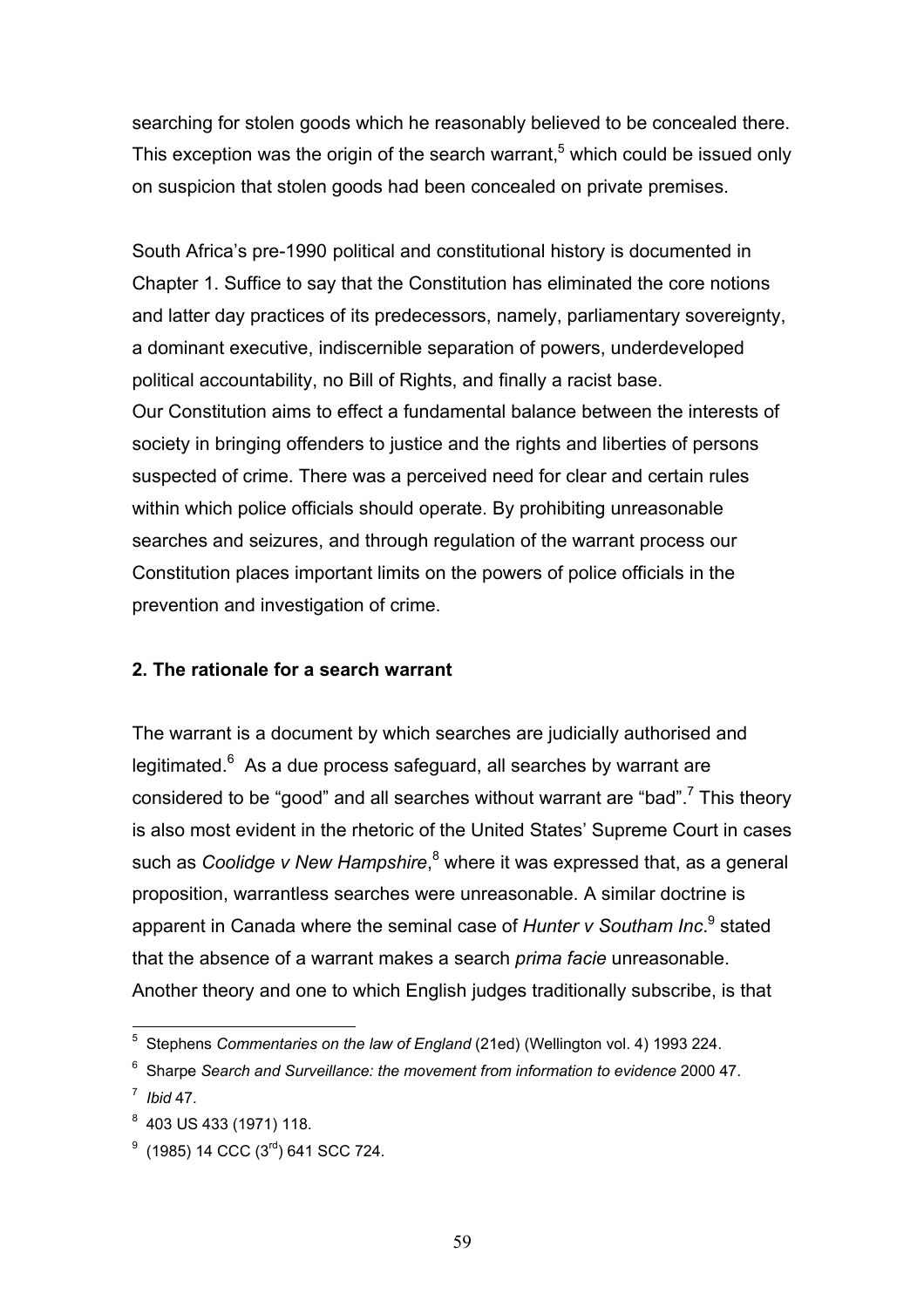warrants are coercive instruments and they must therefore be limited to those situations that have been set out in statute, as a result of a democratic process.<sup>10</sup>

Today in the United States it is well established in the views of the Supreme Court that searches and seizures conducted without a warrant are suspect.

 Searches conducted outside the judicial process, without prior approval by a judge or magistrate is per se unreasonable under the Fourth Amendment..... Subject only to a few specifically established and well delineated exceptions.<sup>11</sup>

The Supreme Court has deemed this "a cardinal principle" of Fourth Amendment Law.<sup>12</sup>

Indiscriminate searches and seizures might be thought to be bad for either or both of two reasons: The first is that they expose people and their possessions to interference by government when there is no good reason to do so. The concern here is against unjustified searches and seizures: it rests upon the principle that every citizen is entitled to security of his person and property unless and until an adequate justification for that security is shown. The second is that indiscriminate searches and seizures are conducted at the discretion of executive officials who may act despotically and capriciously in the exercise of the power to search and seize. This latter concern runs against arbitrary searches and seizures: It condemns the "petty tyranny of unregulated rummages."<sup>13</sup>

In *Johnson v United* 14 Justice Jackson submitted that there are exceptional circumstances in which, on balancing the need for effective law enforcement

<sup>10</sup> Sharpe *supra* 87.

<sup>11</sup> *Katz v United States* 389 US 347, 357 (1967).

<sup>12</sup> *Mincey v Arizona* 437 US 385 (1978) 547.

<sup>13</sup> Minn *Perspectives on the Fourth Amendment* 1974 349.

<sup>14 333</sup> U.S. 10 (1948) 479.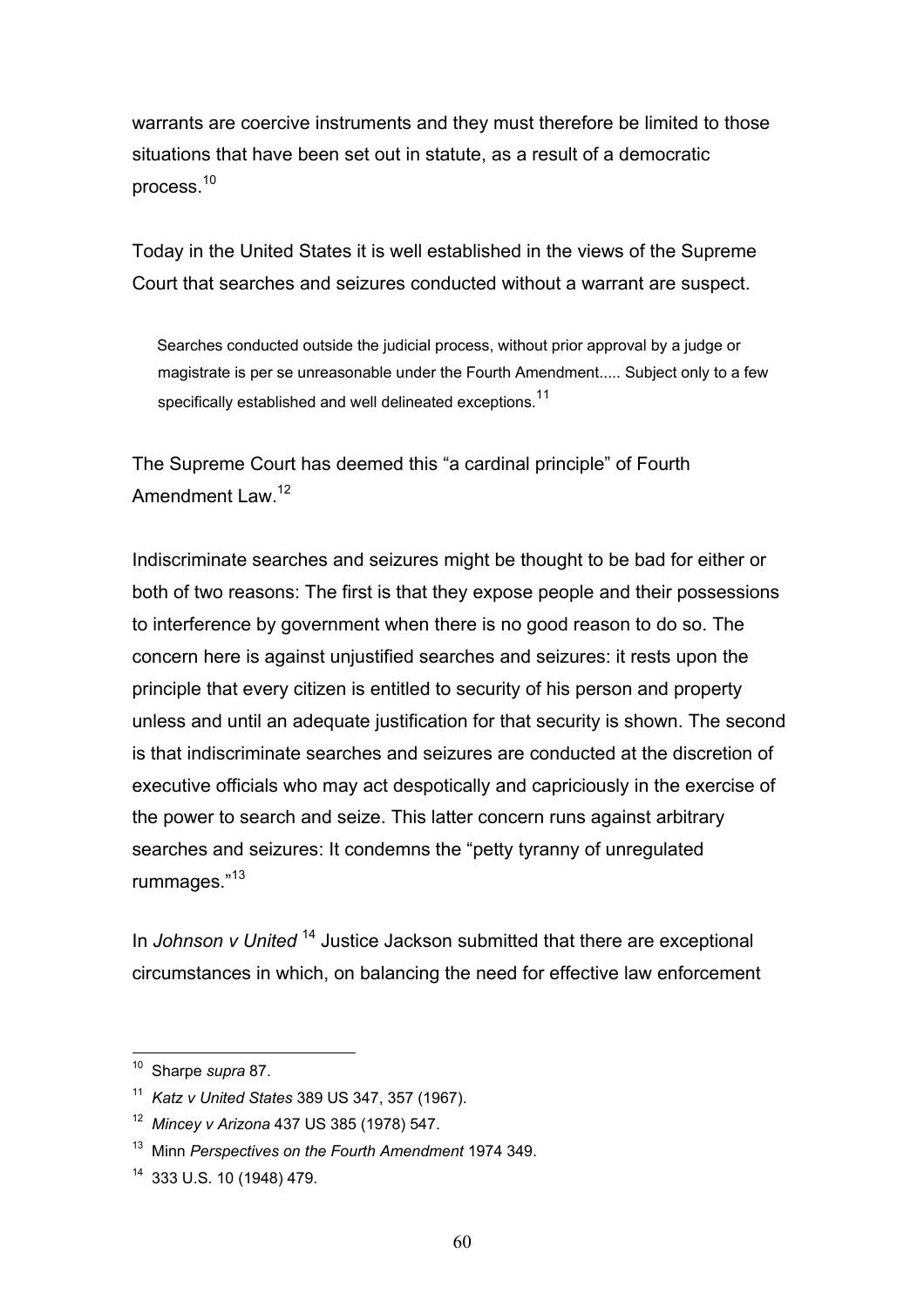against the right of privacy, it may be contended that a warrant for search may be dispensed with.

In *Beheermaatschappij Helling I NV v Magistrate, Cape Town*15 the court noted with reference to *Powell NO v Van der Merwe and Others:16*

 Our law has a long history of scrutinising search warrants with rigour and exactitude – indeed, with sometimes technical rigour and exactitude. The common law rights so protected are now enshrined, subject to reasonable limitation, in section 14 of the Constitution...

The courts tend to jealously safeguard individual rights because of the pervasive nature of these powers of search and seizure in the hands of the state.<sup>17</sup>

This chapter will address the warrant requirement to conduct search and seizure. Secondly, the extent to which warrants serve to safeguard legitimate expectations of privacy, and certain aspects of the warrant process will be addressed in detail. Thirdly, the protections the warrant procedure affords will be considered. Principles extracted from comparative law will be considered and applied where it is relevant. Finally, the conclusion will consider the impact and influence of comparative law on our law.

# **3. Search warrants**

# **3.1 The issuing of general search warrants**

# *3.1.1 In South Africa*

Section 21 of the Criminal Procedure Act governs the procedure with regards to search warrants. Subsection (1) provides that subject to section 22, 24 and

 $\overline{a}$ 15 2007 (1) SACR 99 (C) 112.

<sup>16</sup> *Supra* (SCA Case No 503/2002,1 April 2004) (unreported at that time).

<sup>17</sup> Cowling Search and seizure *SACJ* 2007 400. *Powell NO v Van der Merwe and Others supra* 49.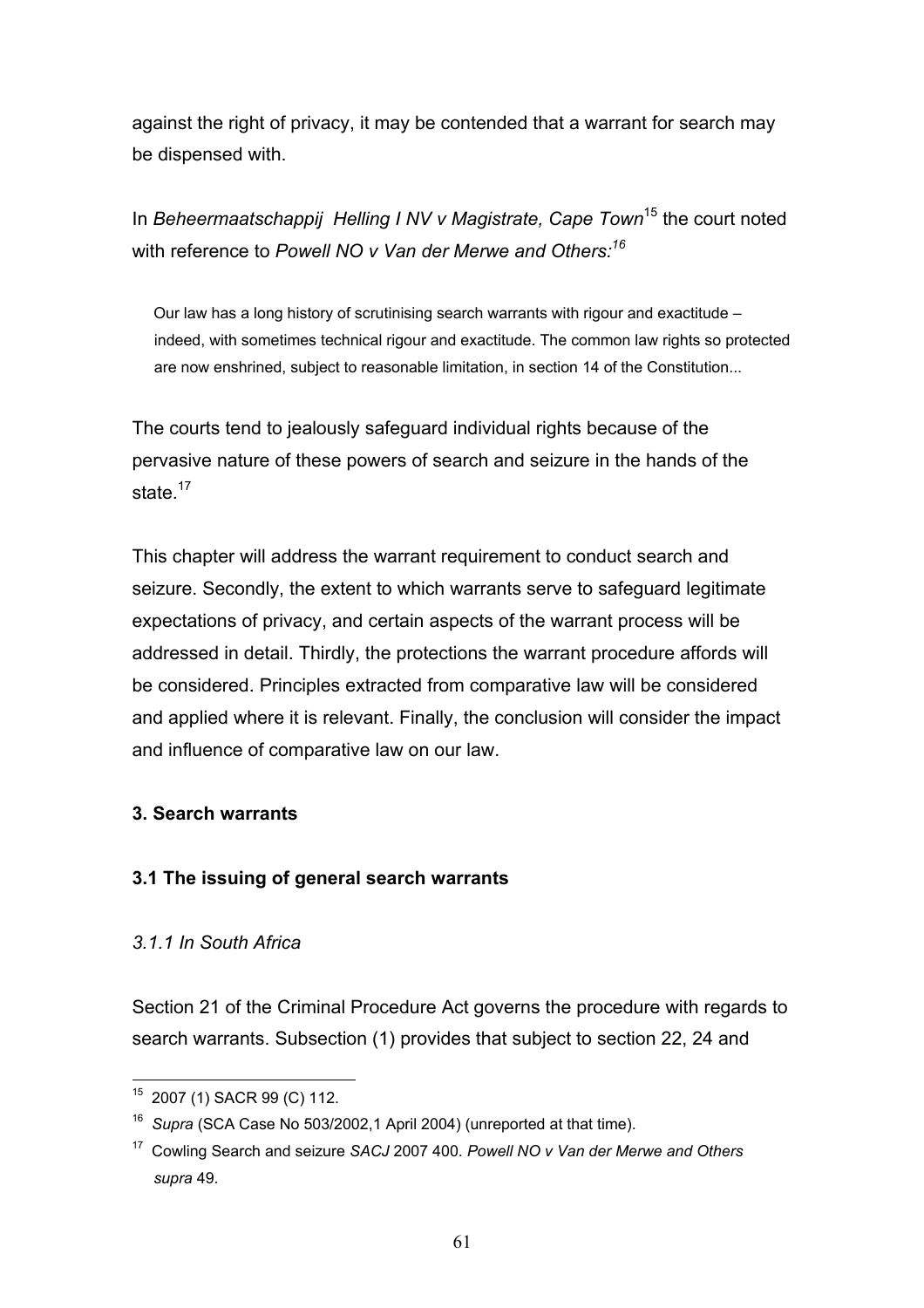25,<sup>18</sup> an article referred to in section 20 shall be seized only by virtue of a search warrant issued –

- (1) by a magistrate or justice, if it appears to such magistrate or justice from information on oath that there are reasonable grounds for believing that any such article is in the possession or under the control of or upon any person or upon or at any premises within his area of jurisdiction; or
- (2) by a judge or judicial officer presiding at criminal proceedings, if it appears to such judge or judicial officer that any such article in the possession or under the control of any person or upon or at any premises is required in evidence at such proceedings.

Section 21 makes provision for two instances where a warrant may be issued: before the trial and during the trial. If a police official needs to obtain a search warrant and a magistrate is not available, a justice of peace should be approached, instead of conducting a search without a warrant.<sup>19</sup> "Justice" means a person who is a justice of the peace under the provisions of the Justices of the Peace and Commissioners of Oaths Act 16 of 1963.<sup>20</sup> A commissioned<sup>21</sup> police officer is a justice of the peace, (holders of the following offices are justices of the peace: commissioned officers in the South African Police Service, National Defence Force and Correctional Services, directors of public prosecutions, registrars and magistrates). Such a commissioned officer is empowered to issue a search warrant.

Section  $25(1)^{22}$  stipulates that:

If it appears to a magistrate or justice from information on oath that there are reasonable grounds for believing-

*(a)* that the internal security of the Republic or the maintenance of law and order is likely to be endangered by or in consequence of any meeting which is being held or

 $\overline{a}$  $18$  Sections 22, 24 and 25 of the Criminal Procedure Act are discussed in chapter 2.

<sup>19</sup> *S v Motloutsi* 1996 (1) SA 548 (C) 258.

 $20$  Section 1 of the Criminal Procedure Act.

 $21$  Section 1 of the South African Police Act defines a commissioned police officer as a police official with the rank of Captain and above. "Police official" means a member of the South African Police Service.

<sup>&</sup>lt;sup>22</sup> Criminal Procedure Act.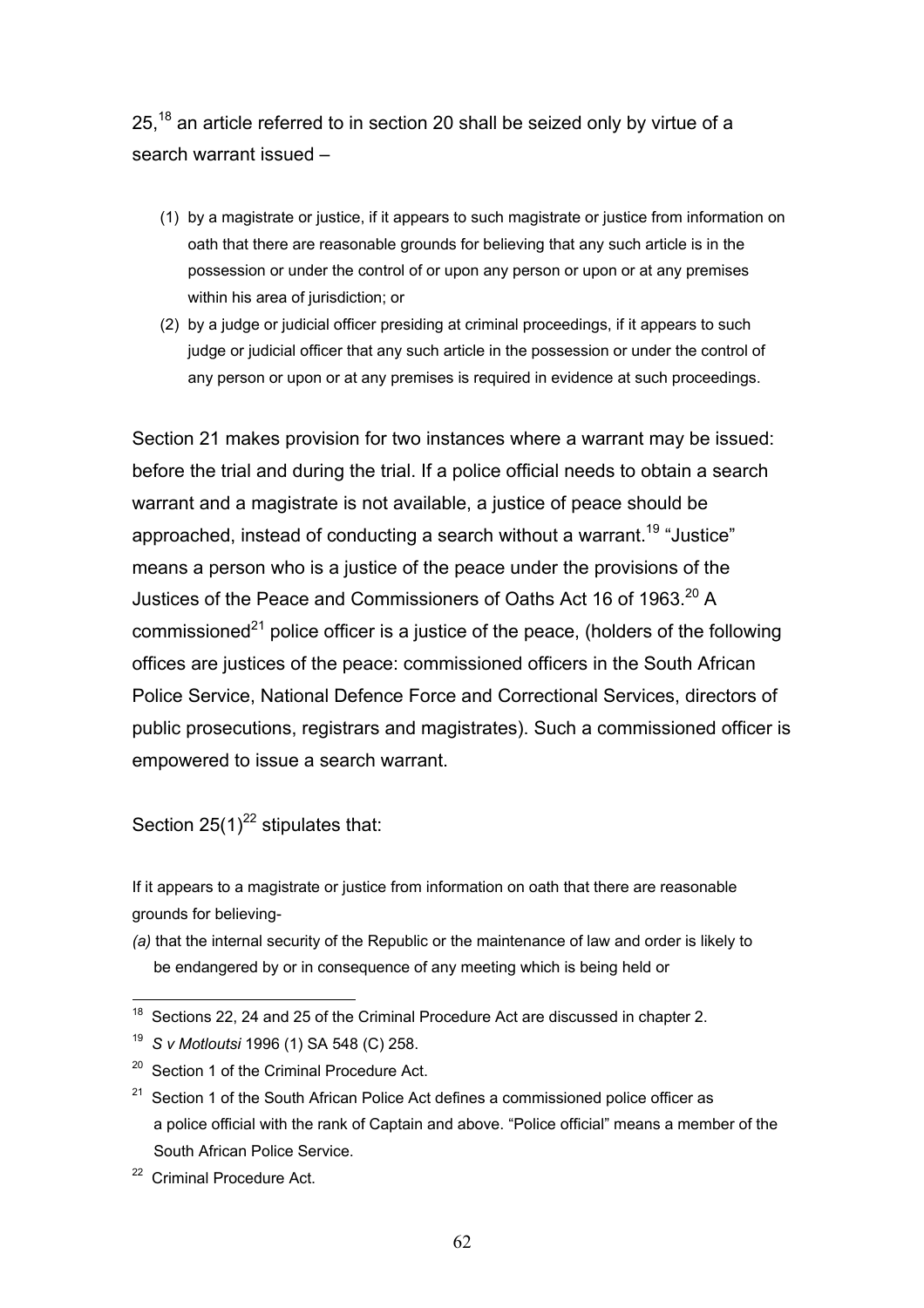is to be held in or upon any premises within his area of jurisdiction; or

*(b)* that an offence has been or is being or is likely to be committed or that preparations or arrangements for the commission of any offence are being or are likely to be made in or upon any premises within his area of jurisdiction, he may issue a warrant authorizing a police official to enter the premises in question at any reasonable time....

Where the person issuing the warrant is part of the office of the executing officer then objectively speaking neutrality and impartiality are in doubt and obviously this does not augur well for the protection constitutional rights and values. Furthermore commissioned officers may lack legal training and knowledge, and could have a direct interest in the matter, which can hamper objectivity.

### *3.1.2 In the United States*

In the United States, both the United States Constitution and the Constitutions of the various states describe the circumstances under which warrants may be issued. $^{23}$  They generally provide that:

- (1) a warrant shall not be issued unless there is probable cause;
- (2) the warrant must be supported by oath or affirmation; and the place to be searched and the things to be seized must be particularly described. $^{24}$

The United States Supreme Court expressed strong preference for the use of warrants because it interposes an orderly procedure involving judicial impartiality whereby a neutral and detached magistrate can make informed and deliberate decisions <sup>25</sup>

The Fourth Amendment states:

 The right of the people to be secure in their persons, houses, papers and effects against unreasonable searches and seizures, shall not be violated and no Warrant shall issue, but

 $\overline{a}$ 23 Klotter, Walker and Hemmens *Legal Guide for Police: Constitutional Issues* 2005 91.

<sup>24</sup> *Ibid* 91.

<sup>25</sup> Israel and LaFave *Criminal Procedure: Constitutional Limitations* 2001 78.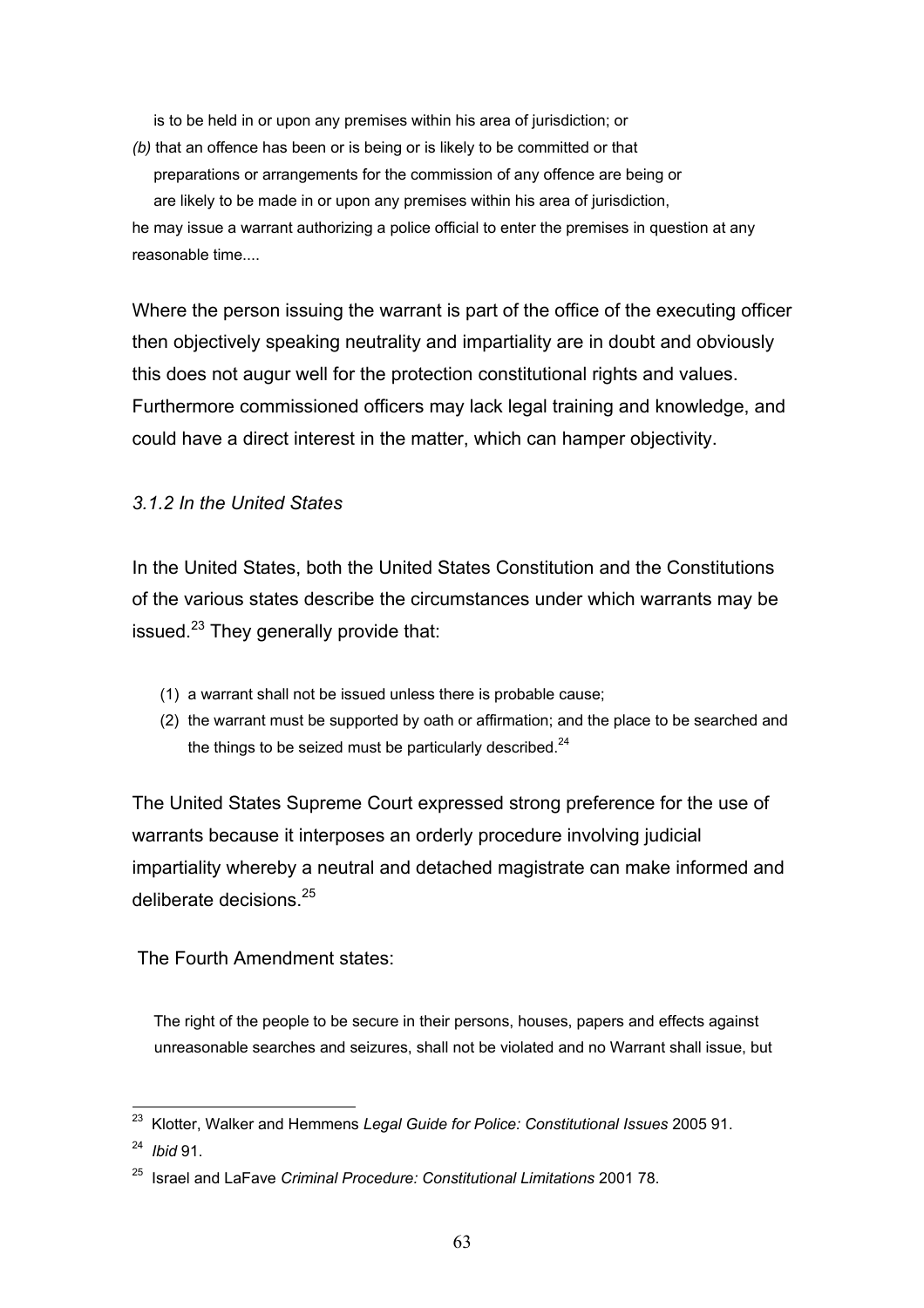upon probable cause, supported by Oath or affirmation, and particularly describing the place to be searched, and the person or things to be seized.

It has been maintained that "probable cause" is the level of justification required to make an arrest or conduct a search. The evidence in most probable cause statements is usually that the crime was committed.<sup>26</sup>

# *3.1.3 In Canada*

In Canada the general power to issue a search warrant is conferred upon a justice of the peace. $^{27}$  Under section 2 of the Canadian Criminal Code (1985), a justice is defined as either a justice of the peace or a provincial court judge. The most common type of search warrant issued is that under section 487 of the Canadian Criminal Code. It is a general search warrant since it may be used in relation to any Code offence or an offence under any other federal Act, even if that Act contains its own search and seizure provisions. $^{28}$ Section 487 reads as follows:

- (1) A justice who is satisfied by information on oath that there are reasonable and probable grounds to believe that there is in a building, receptacle or place:
	- (a) anything on or in respect of which any offence against this Act or any other Act of Parliament has been or is suspected to have been committed,
	- (b) anything that there are reasonable grounds to believe will afford evidence with respect to the commission of an offence, or will reveal the whereabouts of a person who is believed to have committed an offence, against the Act or any other Act of Parliament, or
	- (c) anything that there are reasonable grounds to believe is intended to be used for the purpose of committing any offence against the person for which a person may be arrested without a warrant,

he may at any time issue a warrant under his hand authorising a person named therein or a peace officer

 $\overline{a}$ 26 Woody *Search and seizure: The Fourth Amendment for law enforcement officers* 2006 38.

<sup>27</sup> Harr and Hess *Constitutional Law and the Criminal Justice System* 2001 174.

<sup>28</sup> Section 487(1)(a) and (b) as interpreted by *R v Multiform Manufacturing Company* (1990), 79 C.R. (3d) 390 (SCC).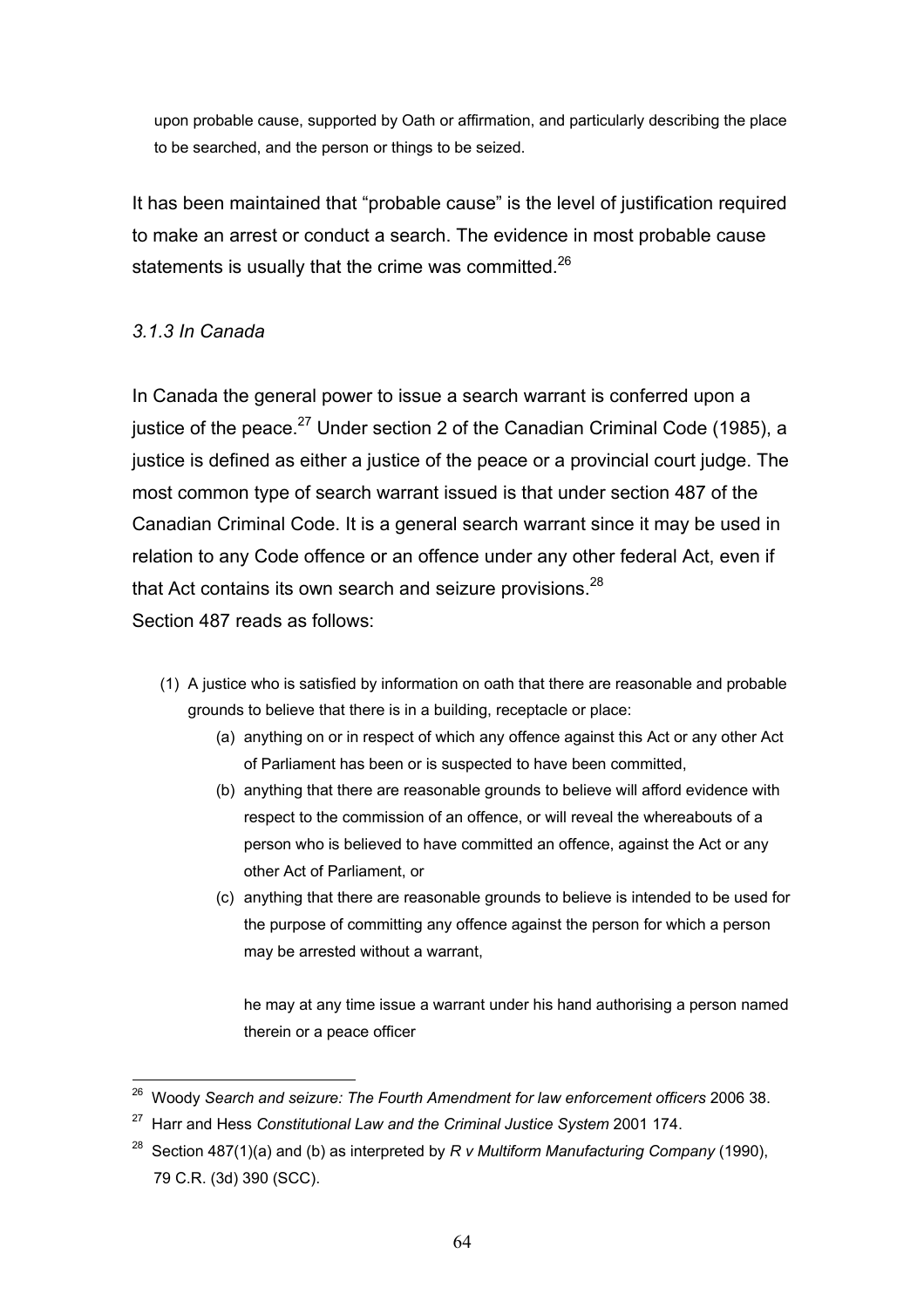- (d) to search the building, receptacle or place for any such thing and to seize it, and
- (e) subject to any other Act of Parliament, to, as soon as practicable, bring the thing seized before, or make a report thereof to, the justice or some other justice for the same territorial division in accordance with section 489.1.

# **3.2 The issuing of warrants to maintain internal security and law and order**

# 3.2.1 In South Africa

Section 25(1) of the Criminal Procedure Act provides that if it appears to a magistrate or justice from information on oath that there are reasonable grounds for believing:

- (a) that the internal security of the Republic or the maintenance of law and order is likely to be endangered by or in consequence of any meeting which is being held or is to be held in or upon any premises within his or her area of jurisdiction; or
- (b) that an offence has been or is likely to be committed or that preparations or arrangements for the commission of any offence are being or are likely to be made in or upon any premises within his area of jurisdiction

he may issue a warrant authorising a policeman to enter the premises in question at any reasonable time for the purpose-

- (i) of carrying out such investigations and of taking such steps as such policeman may consider necessary for the preservation of the internal security of the Republic or for the maintenance of law and order or for the prevention of any offence,
- (ii) of searching the premises or any person in or upon the premises for any article referred to in section 20 and which such policeman on reasonable grounds suspects to be in or upon or at the premises or in the possession or under the control of such person; and
- (iii) of seizing any such article.

In *Control Magistrate, Durban v AZAPO,*29 warrants were issued in terms of section 25(1) of the Criminal Procedure Act, on the basis of confidential information supplied to the magistrate in affidavits. The magistrate failed to provide reasons for his belief that the circumstances mentioned in section 25(1)

 $\overline{a}$  $29$  1986 (3) 394 (A).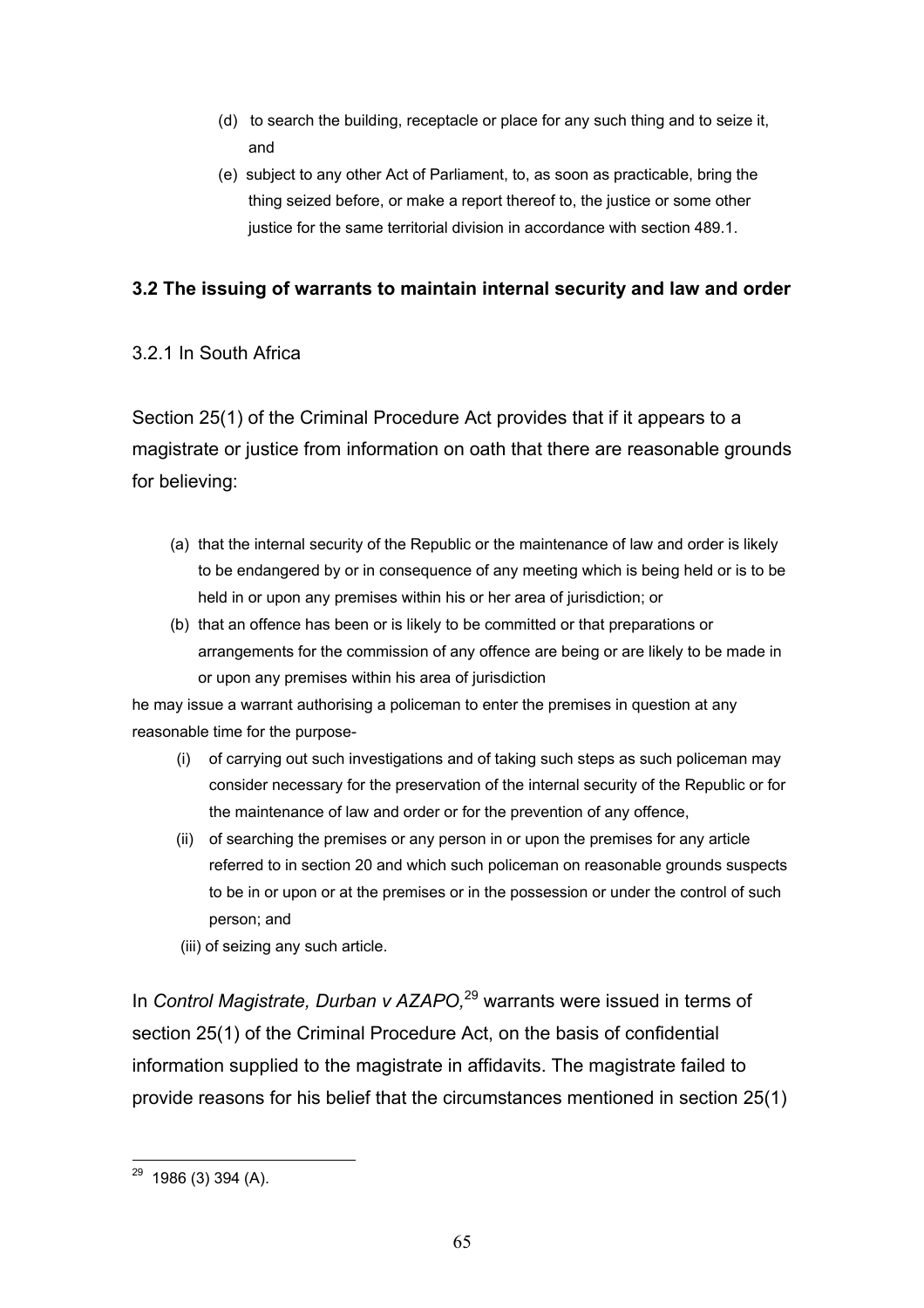existed. On appeal the decision by the provincial division setting the warrants aside was reversed.

Only information placed under oath before a magistrate or justice may be considered in coming to the decision to issue the warrant.  $30$ In *Wolpe v Officer Commanding South African Police, Johannesburg*31 police officials entered a hall where a conference was being held by the South African Congress of Democrats together with other organisations. The chairman requested the police to leave the meeting and indicated that it was a private meeting. The police refused to leave. The Congress of Democrats brought an urgent application to the court for an interdict to prohibit the police from attending the meeting. They argued that the police do not have greater powers than any other individual, except in so far as they are vested with wide powers by statute. The application was refused. The judge concluded that if there was a suspicion that as a result of the holding of the meeting a disturbance of public order would occur on the same day, the police were entitled to attend the meeting in order to prevent the disturbance of order, even though the meeting was private. According to the judge the liberty of the individual must in such circumstances give way to the interests of the state. He however suggested that the legislature should define the duties and powers of the police in connection with the combating of what the state from time to time considered dangerous. This led to the inclusion of section 25 in the Criminal Procedure Act. It is submitted that the fact that a police official who acts in terms of this section may take any steps that he considers necessary for the preservation of the internal security of the Republic or the prevention of any offence, which could well be a minor offence, brings a subjective standard to be applied. It is further submitted that the standard for the police official's conduct is arbitrary, because it applies to what the police official considers necessary and not that which is necessarily objectively justifiable. This appears to be an inherent violation of the right to privacy enshrined in the Constitution.

<sup>30</sup> *Naidoo and Another v Minister of Law and Order and Another* 1990 (2) SA 158 (W) 166.

 $31$  1955 (2) SA 87 (W) 244.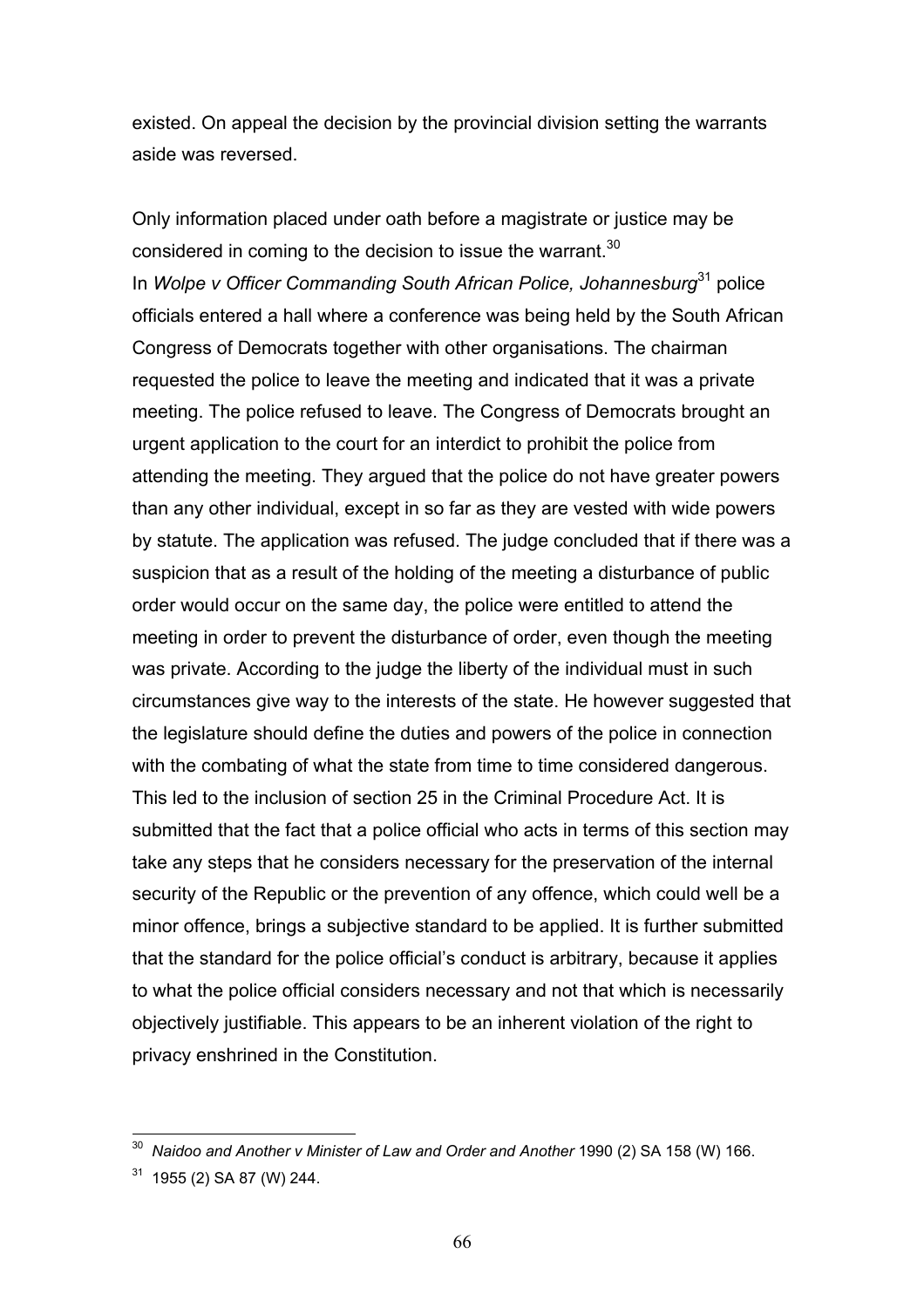### *3.2.2 In the United States*

The United States of America PATRIOT  $Act^{32}$  is a statute enacted by the United States government in October 2001. The Act increases the ability of law enforcement agencies to search e-mail communications, telephone, medical, financial and other records and enhances the discretion of law enforcement agencies in detaining and deporting immigrants suspected of terrorism related acts. The PATRIOT Act has generated great controversy since its enactment. Opponents of the Act have been vociferous in asserting that it was passed opportunistically after the September 11 terrorist attacks, believing there to be little debate on critical issues pertaining to fundamental human rights. $33$ 

# *3.2.3 In Canada*

Before a warrant may be issued, there must be compliance with the provisions of section 487 of the Canadian Criminal Code. Under the Canadian Criminal Code a justice may issue a warrant authorising the search of a building, receptacle or place and seizure of anything that there are reasonable grounds to believe will afford evidence of an offence against the Code or any other Act of Parliament<sup>34</sup>

# **3.3 Prerequisites for a valid search warrant**

Some of the requirements of a search warrant are stated in the Constitution itself, others have been added by the Criminal Procedure Act, legislation and court interpretation. For a search warrant to be valid the following requirements must be met:

 $\overline{a}$  $32$  36 of 2001. The contrived acronym stands for Uniting and Strengthening America by Providing Appropriate Tools Required to Intercept and Obstruct Terrorism.

<sup>33 &</sup>quot;Congressional Record" *US Government Printing Office*. (visited on 10 March 2009) http://frwebgate.access.gpo.gov/cgi-bin/getpage.cgi.2001\_record&page.

 $34$  Section 487(c).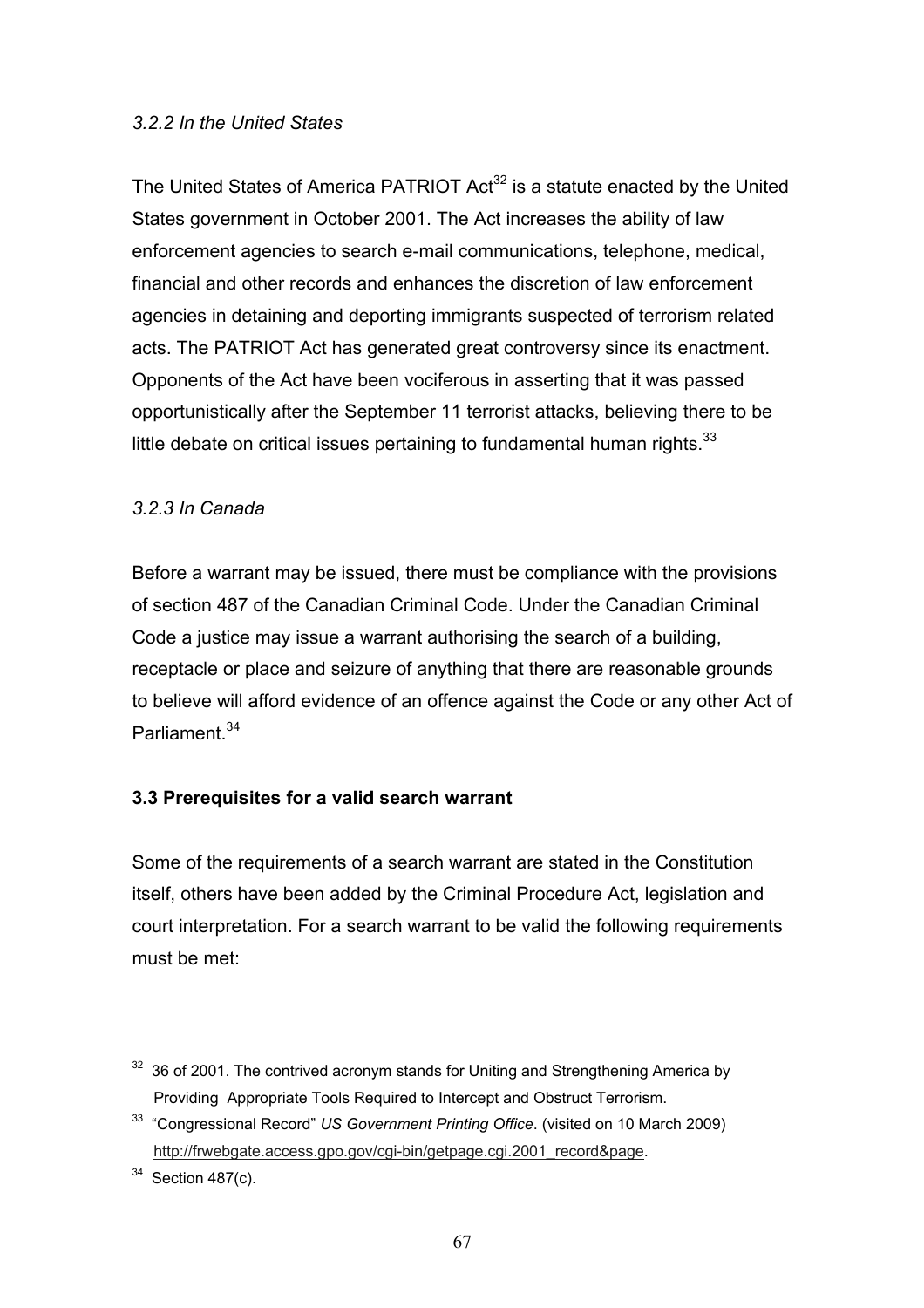#### *3.3.1 Prior judicial authorisation*

### 3.3.1.1 In South Africa

As a general rule a search should be authorised by a judicial officer.<sup>35</sup> This power is, however extended to justices of the peace.<sup>36</sup> Where the person issuing the warrant is part of the office of the executing officer, then objectively, there is no neutral or detached officer.<sup>37</sup> Some kind of prior authorisation by an independent authority is usually necessary before a search may be carried  $O<sub>II</sub>$   $138$ 

In *Zuma v National Director of Public Prosecutions*<sup>39</sup> the court referred to the decision in *Investigating Directorate: Serious Economic Offences v Hyundai Motor Distributors (Pty) Ltd*<sup>40</sup> where Langa DP reasoned that the task of the independent authority issuing a search warrant as being, first to establish the level of suspicion to justify an invasion of privacy, and secondly whether there are reasonable grounds to suspect that evidence sought is on the specific premises. This was confirmed in *Zuma v National Director of Public Prosecutions<sup>41</sup>* where the court reiterated that the emphasis is on the existence of "reasonable grounds for believing". In *Powell and Others v Van der Merwe*  and Others<sup>42</sup> the court held that a reasonable suspicion is an impression formed on the basis of diverse factors, including facts and pieces of information falling short of fact such as allegations and rumours. $43$  It is the total picture that is relevant.

 $\overline{a}$  $35$  Sections 21(1) and 25 of the Criminal Procedure Act.

 $36$  Section 21(1)(a) of the Criminal Procedure Act.

See 3.1.1 Chapter 4 for discussion on justices of peace.

<sup>37</sup> Steytler *supra* 91.

<sup>38</sup> Currie and De Waal The *New Constitutional and Administrative Law* 2001 2.

<sup>39 2006 2</sup> All SA 91 (D) 15.

<sup>40</sup> 2000 BCLR 1079 (CC).

*<sup>41</sup> Supra* 46.

*<sup>42</sup> Supra 75.* 

<sup>43</sup> *Powell NO and Others v Van der Merwe and Others* 2005 1 All SA 149 (SCA) 161 38.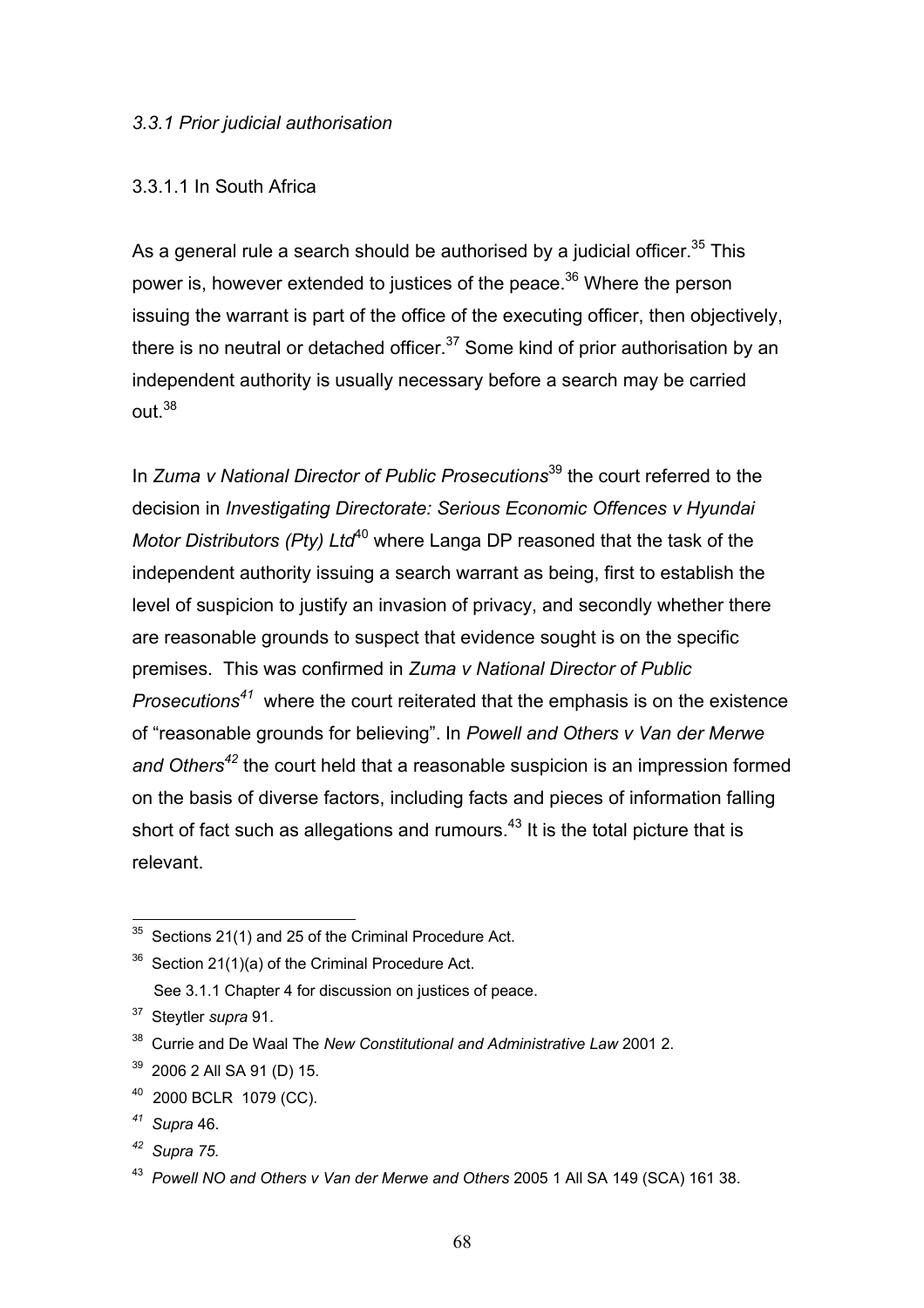It is also implicit that the judicial officer should have regard to the provisions of the Constitution in making the decision. In *Parker Ross and Another v Director: Office for Serious Economic Offences*<sup>44</sup> a provision in the Investigation of Serious Economic Offences Act<sup>45</sup> authorising searches to be carried out without the sanction of a judicial officer was declared unconstitutional by Tebbutt J who stated that:

 It would, I feel, accord with the spirit and purport of the Constitution if it was provided that, before any search and seizure pursuant to section 6 of the Act, prior authorisation be obtained from a magistrate or from a Judge of the Supreme Court in Chambers for such search and seizure. Any application for such authorisation should set out, at the very least, under oath or affirmed declaration, information as to the nature of the inquiry….., the suspicion having given rise to that inquiry, and the need, in regard to that inquiry, for a search and seizure …

The importance of a residual discretion by a judicial officer is acknowledged in South African law with regard to the issuing of a warrant for the interrogation of a witness.46 The court in *S v Cornelissen; Cornelissen v Zeelie NO*47 held that where jurisdictional facts exist, the magistrate has the discretion to refuse the issuing of a warrant where a person's right to privacy outweighs the interests of justice.

These decisions are best made by an independent authority, usually a judicial officer. The principle needs to be invoked clearly in our law.<sup>48</sup> The decisionmaker must be a neutral and detached person who is capable of acting judicially. The aim is to prevent unreasonable searches.

# 3.3.1.2 In the United States

The Supreme Court in 1971 made it clear that neither prosecutors nor police officers can be asked to maintain the requisite neutrality when deciding whether

<sup>44</sup> *Supra* 198*.* 

 $45$  117 of 1991.

<sup>46</sup> Section 205 of the Criminal Procedure Act.

<sup>47 1994 2</sup> SACR 41 (W) 69i.

<sup>&</sup>lt;sup>48</sup> See section 21 of the Criminal Procedure Act - this principle is not enshrined in section 21.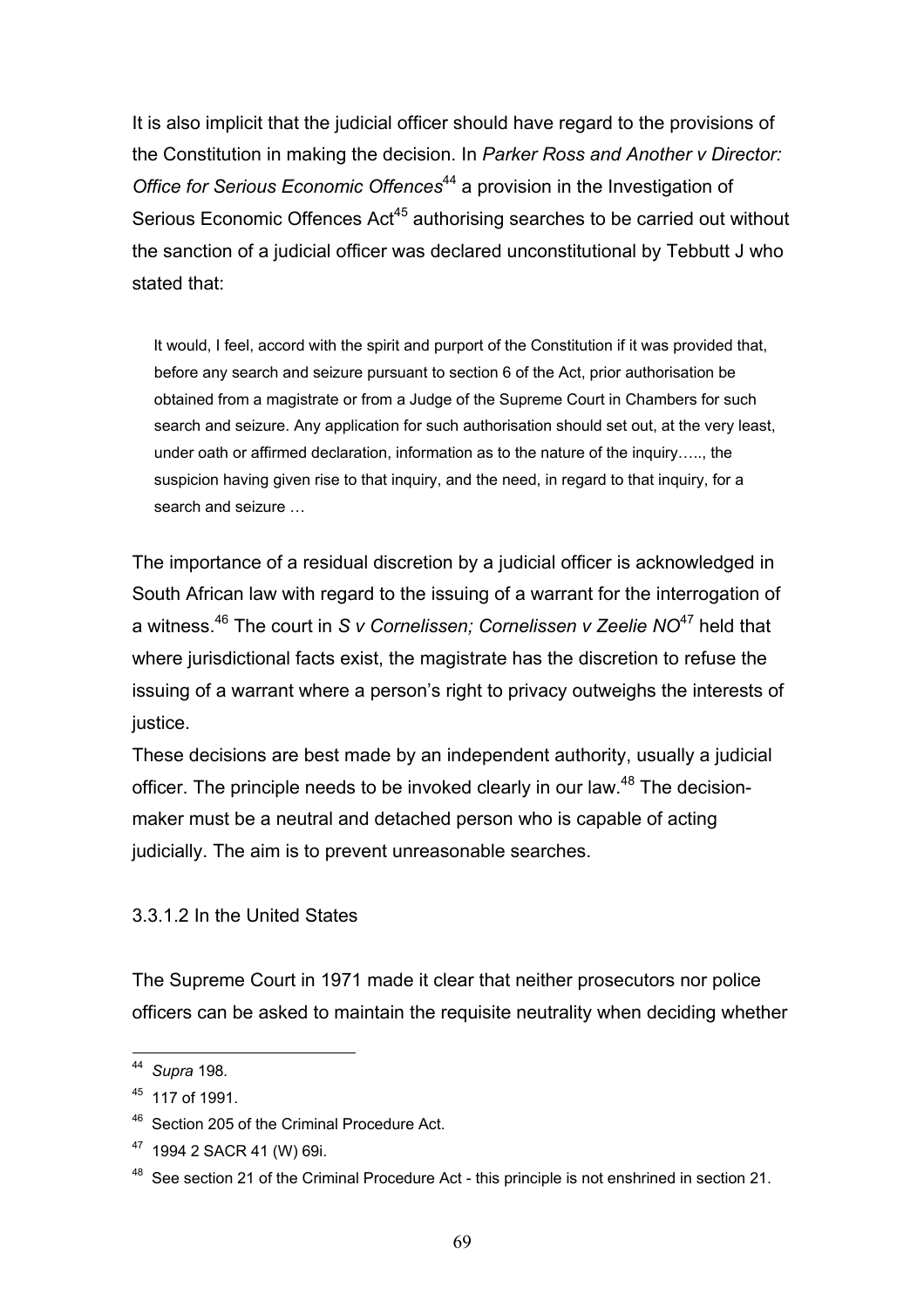a search warrant should be issued.<sup>49</sup> State courts have recited the rule in state decisions. For example, an Oklahoma court held that the purpose of the warrant is to allow a neutral judicial officer to assess whether the police have probable cause to make an arrest or conduct a search.<sup>50</sup> A New Jersey court opined that searches and seizures may be lawfully undertaken in many circumstances, and one such circumstance is when the search warrant is obtained from a neutral magistrate.<sup>51</sup>

In *Coolidge v New Hampshire*52 warrants relating to a murder investigation were issued by the State Attorney General, acting as a justice of the peace. Prior to issuing the warrants, the Attorney General had personally taken charge of all police activities relating to the investigation. He later served as chief prosecutor at the trial. The Supreme Court held that the search resulting from these warrants breached the Fourth Amendment. The Court relied upon some seminal dicta in the case of *Johnson v United States*<sup>53</sup>

 The point of the Fourth Amendment, which often is not grasped by zealous officers, is not that it denies law enforcement the support of the usual inferences which reasonable men draw from evidence. Its protection consists in requiring that those inferences be drawn by a neutral and detached magistrate instead of being judged by the officer engaged in the often competitive enterprise of ferreting out crime. Any assumption that evidence sufficient to support a magistrate's disinterested determination to issue a search warrant will justify an officer in making a search without a warrant would reduce the Amendment to a nullity and leave the people's homes and offices secure only in the discretion of officers.

Where there is evidence of ostensible bias, as in *Coolidge,* the Supreme Court is likely to invalidate the warrant, even in the absence of proof of actual partiality. Thus in *Connally v Georgia*<sup>54</sup> a justice issued a search warrant under a statutory scheme whereby he received no salary, but was paid a prescribed

<sup>49</sup> *Coolidge v New Hampshire* 403 U.S. 433 (1971) 394.

<sup>50</sup> *Mollet v State* 939 P.2d 1 (Okla.1997) 743.

<sup>51</sup> *State v Ravotto* 755 A.2d 602 (N.J.2000) 229.

<sup>52</sup> *Supra* 434*.* 

<sup>53 333</sup> US. 10 (1948) 55.

<sup>54 429</sup> US. 245 (1977) 174.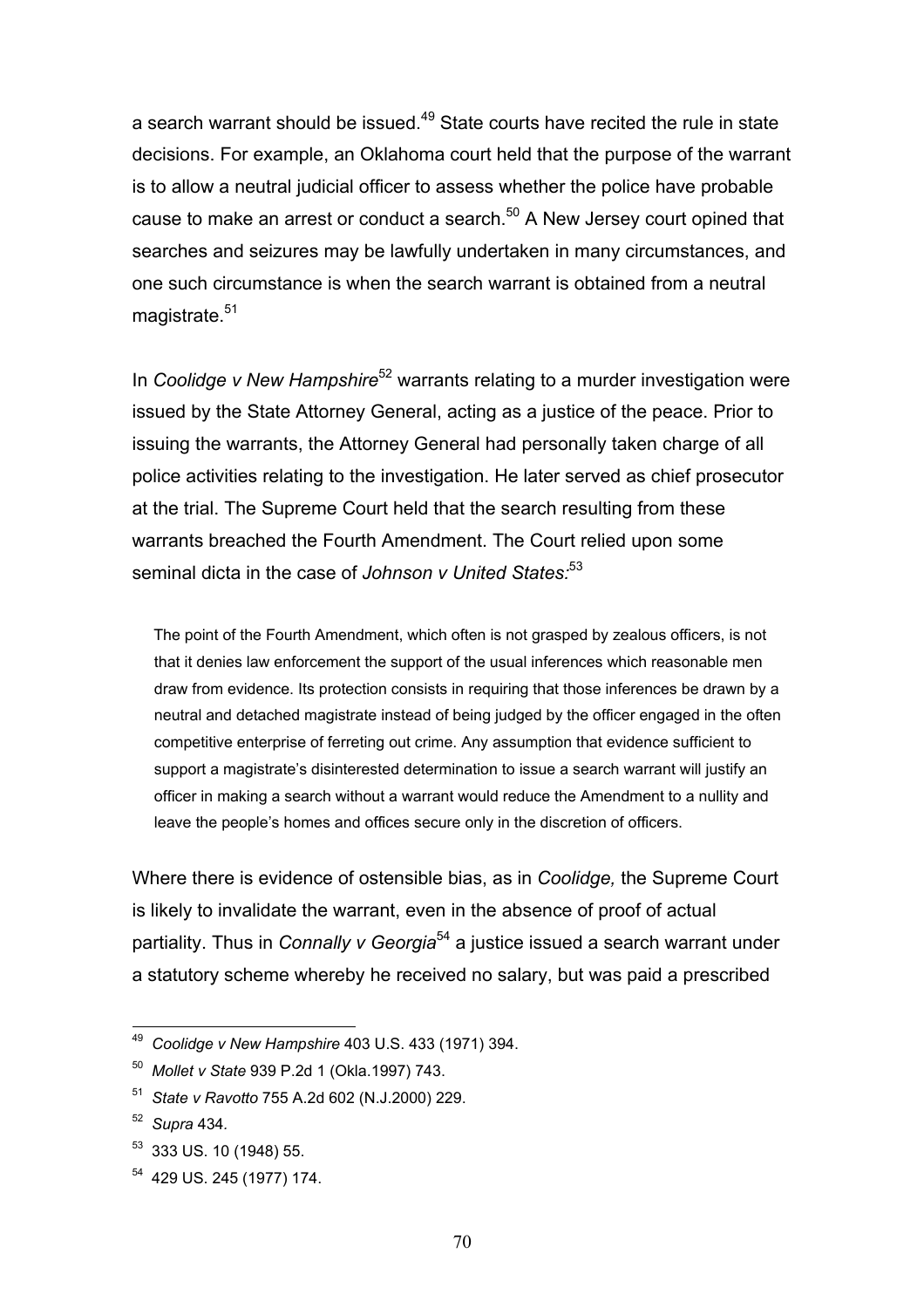fee for the issuance of every warrant. No fee was payable where a warrant was denied. The justice had testified in pre-trial hearings that he was a justice primarily because he was "interested in a livelihood." The issuance of the warrant was a breach of the Fourth and Fourteenth Amendments. Partiality may also arise as an aspect of abdication of responsibility of a justice. In *Lo-Ji Sales Inc. v New York*<sup>55</sup> the magistrate signed what was, in effect an open search warrant in respect of an adult bookstore. The warrant had been issued after the magistrate had viewed two sample films purchased from the bookstore by the investigator. The magistrate accompanied the police to the bookstore for the purpose of ascertaining whether any material found on the premises might be obscene. This action was not only an improper delegation of judicial power to the police, it demonstrated a clear lack of neutrality. The justice had allowed himself to become a member of the search party which was essentially a police operation and had acted as an adjunct law enforcement officer.

#### 3.3.1.3 In Canada

In *Hunter v Southam*56 Dickson J insisted that prior authorisation be obtained from someone who is neutral and impartial. It is not necessary that the person should be a judge, but he or she should be capable of acting judicially. In the criminal law sphere, the authorising person is in fact a judge.<sup>57</sup> Unlike in South Africa, in most Canadian provinces provincial court judges are clothed with the jurisdiction of justices as well, and therefore any warrant that may be issued by

 $\overline{a}$ <sup>55</sup> 442 US. 319 (1979).

<sup>56 [1984] 2</sup> S.C.R. 145, 33 Admin. L.R. (2d) 193:

The purpose of a requirement of prior authorisation is to provide an opportunity, before an event, for the conflicting interests of the state and the individual to be assessed, so that the individuals right to privacy will be breached only where the appropriate standard has been met, and the interests of the state are thus demonstrably superior. For such an authorisation procedure to be meaningful it is necessary for the person authorising the search to be able to assess the evidence as to whether that standard has been met, in an entirely neutral and impartial manner.

<sup>57</sup> Quigley *Procedure in Canadian Criminal Law* 1997 178.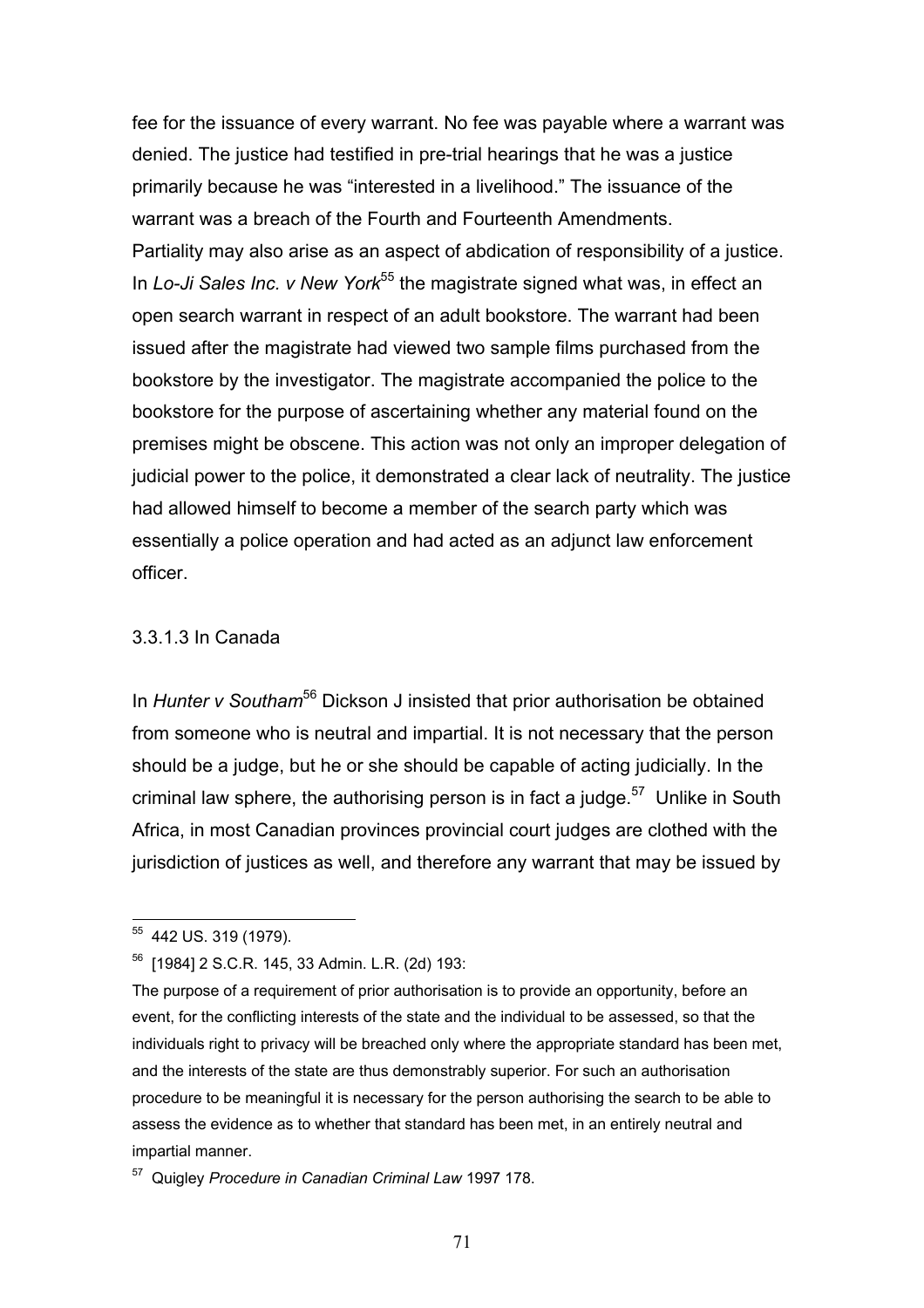a justice may also be issued by a provincial court judge.58 In *R v Baylis*59 a justice, who was also a commissioner at an airport issued a search warrant for the search of drugs. She was held not to be a neutral and impartial person for this purpose.

### 3.3.1.4 Concluding remarks

The requirement of prior authorisation in the form of a warrant is a consistent prerequisite for a valid search and seizure in South African law. Such a requirement places an onus on the state (which includes police officials) to demonstrate the superiority of its interests to that of the individual. It accords with the apparent intention of the Constitution to prefer, where feasible, the right of the individual to be free from state interference to the interests of the state in advancing its purposes through such interference.

An important difference between the South African law, the Fourth Amendment of the American Bill of Rights and the Canadian Charter of Rights and Freedoms, is that South African law and the Fourth Amendment specifically requires a police official, before conducting a search to obtain a search warrant based on reasonable grounds and probable cause respectively, supported by oath or affirmation. The Canadian Charter does not specifically require a police official to obtain a search warrant before conducting a search. However in *Hunter v Southam60* the Supreme Court of Canada said that there was now a presumption that a warrantless search was *prima facie* unreasonable. Police officials seeking to justify a warrantless search are required to establish that it was not feasible to obtain a search warrant.

 $\overline{a}$ 58 *Ibid* 179.

<sup>59 1988 65</sup> CR (3d) 209 (CCC) 549.

<sup>60</sup> *Supra* 97.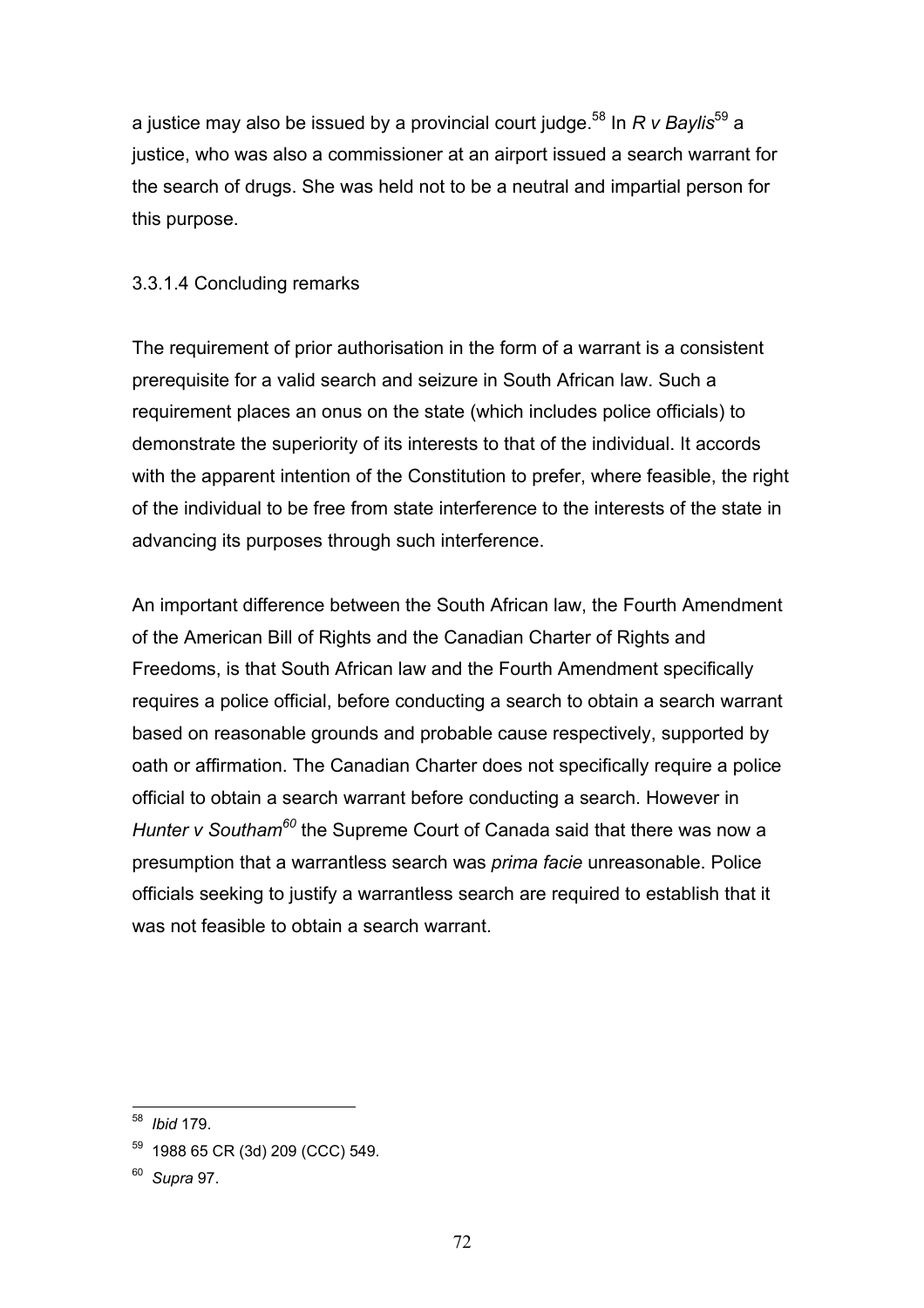#### *3.3.2 Objective grounds for the search*

### 3.3.2.1 In South Africa

The safeguards against unjustified interference with the right to privacy include prior judicial authorisation and an objective standard, that is whether there are reasonable grounds to believe based on information under oath that an offence has been or is likely to be committed; that the articles sought or seized may provide evidence of the commission of the offence; and that the articles are likely to be on the premises to be searched. $61$ 

It is insufficient merely to ask whether the articles are *possibly* concerned with an offence.<sup>62</sup> The question arising is what criteria should be employed to determine the basis of such grounds. One may infer that for seizure of property on reasonable grounds to be justifiable there should exist an objective set of facts which cause the officer to have the required belief. In the absence of such facts, the reliance on reasonable grounds will be vague.

The Constitutional Court in *Investigating Directorate: Serious Economic Offence v Hyundai Motor Distributors (Pty) Ltd*<sup>63</sup> had to consider and pronounce upon the constitutionality of the provisions contained in the National Prosecuting Authority Act<sup>64</sup> (NPA Act) that authorise the issuing of warrants of search and

 $\overline{a}$ 61 Cheadle, Davis and Haysom *South African Constitutional Law: The Bill of Rights* 2002 193; See also *Rajah and others v Chairperson: North West Gambling Board and Others* [2006] 3 All SA 172 (T) 394 the court held that for a search and seizure to be valid in terms of section 21 of the Criminal Procedure Act 51 of 1977, "a warrant may only be issued by a magistrate or judicial officer where it appears from information on oath that there are reasonable grounds for believing that an article is in possession or under the control of or at a premises within the area of jurisdiction of that particular officer…… The present court has a wide discretion to interfere with the magistrate's decision if he has not applied his or her mind to the matter."

<sup>62</sup> *Mandela v Minister of Safety and Security* 1995 2 SACR 397 (W) 401b.

<sup>63 2000 10</sup> BCLR 1079 (CC) 539.

 $64$  32 of 1998. The sections at issue are sections 29(5), 28(13) and 28(14) of the said Act.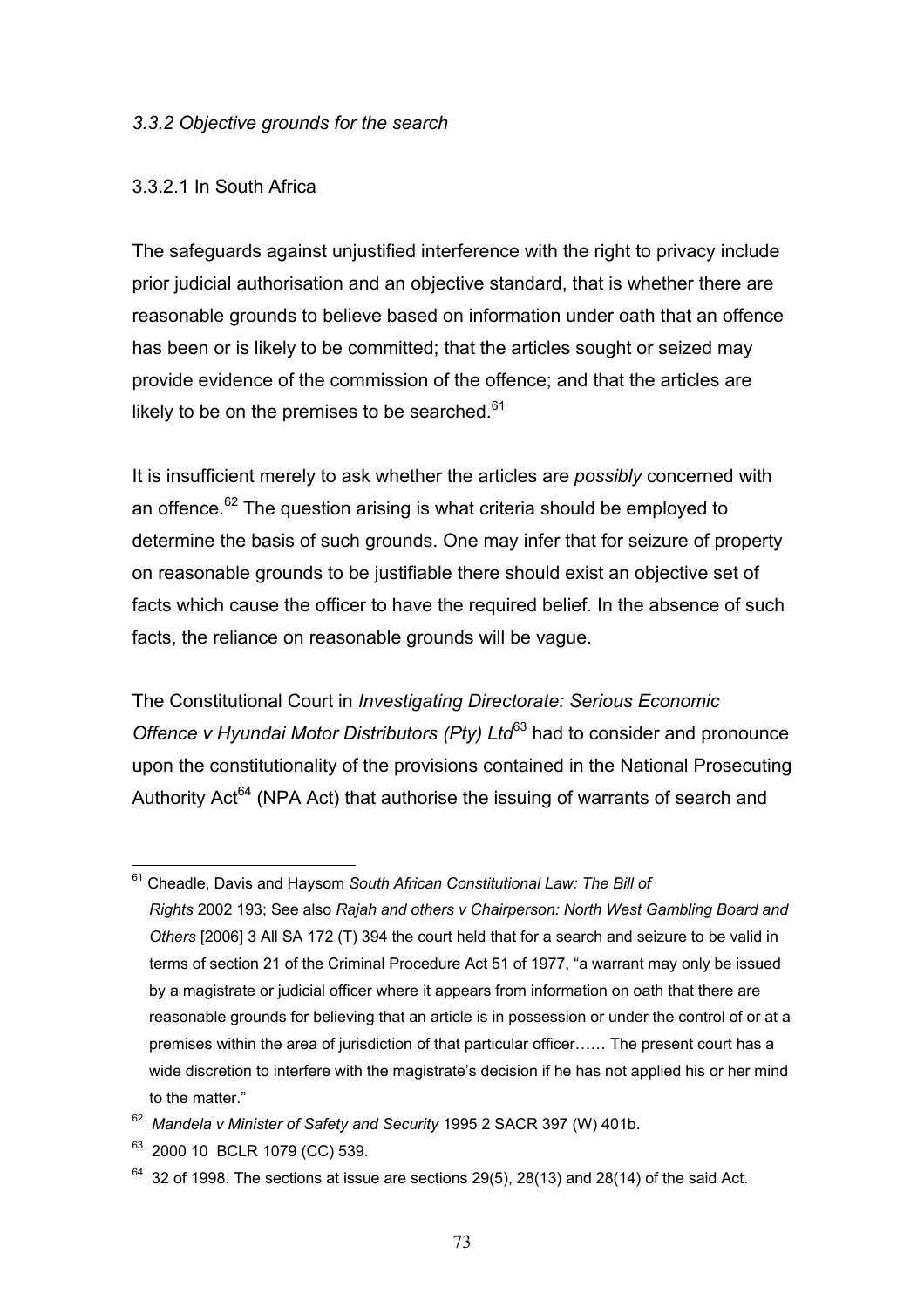seizure for purposes of a "preparatory investigation".<sup>65</sup> Langa DP held that section 29(5) of the NPA Act explicitly provides that prior to issuing a search warrant, a judicial officer must be satisfied that there are reasonable grounds to believe that an object which is connected to the investigation is on the premises on which the official requests authorisation to search:

 The warrant may only be issued where the judicial officer has concluded that there is a reasonable suspicion that an offence has been committed, that there are reasonable grounds to believe that objects connected with an investigation into that suspected offence may be found on the relevant premises, and in the exercise of his or her discretion, the judicial officer considers it appropriate to issue a search warrant. These are considerable safeguards protecting the right to privacy of individuals.*<sup>66</sup>*

For the effective protection of the right to privacy, the information on which reasonable grounds are based, thus authorising a constitutional search, may not itself have been obtained in violation of section 14 of the Constitution. The information need not comply with the strict rules of evidence $67$  and hearsay evidence of informers and anonymous tips may be used, $68$  subject however to the cautionary rule.<sup>69</sup> The test adopted in *Van der Merwe v Minister of Justice*<sup>70</sup> is that the threshold is too low when the police in applying for a warrant, only express in their affidavit that the tendered hearsay evidence is true or correct. While the identity of informers need not be disclosed, information should be

 $\overline{a}$ 

70 1995 2 SACR 471 (O) 89.

 $65$  Section 28(13) makes provision for the investigating director to hold a preparatory investigation if he or she is uncertain whether there are reasonable grounds to conduct an inquiry. The standard for a preparatory investigation was lower than the standards encapsulated in section 20 of the Criminal Procedure Act.

<sup>66</sup> *Investigating Directorate: Serious Economic Offences v Hyundai Motor Distributors (Pty) (Ltd) and Others*: In *RE: Hyundai Motors Distributors (Pty) Ltd and others v Smit NO and Others* 2000 (10) BCLR 1079 (CC) 52. In *Parker-Ross and Another v Director: Office for Serious Economic Offences* 1995 (2) BCLR 198 (C) 339, Tebutt J declared a provision of the Investigation of Serious Economic Offences Act 117 of 1991, authorising searches to be conducted without prior judicial authorisation unconstitutional.

<sup>67</sup> Kriegler *Hiemstra Suid-Afrikaanse Strafproses* 5ed 1993 38.

<sup>68</sup> *Van de Merwe v Minister of Justice* 1995 2 SACR 471 (SCC) 29.

Steytler *supra* 88.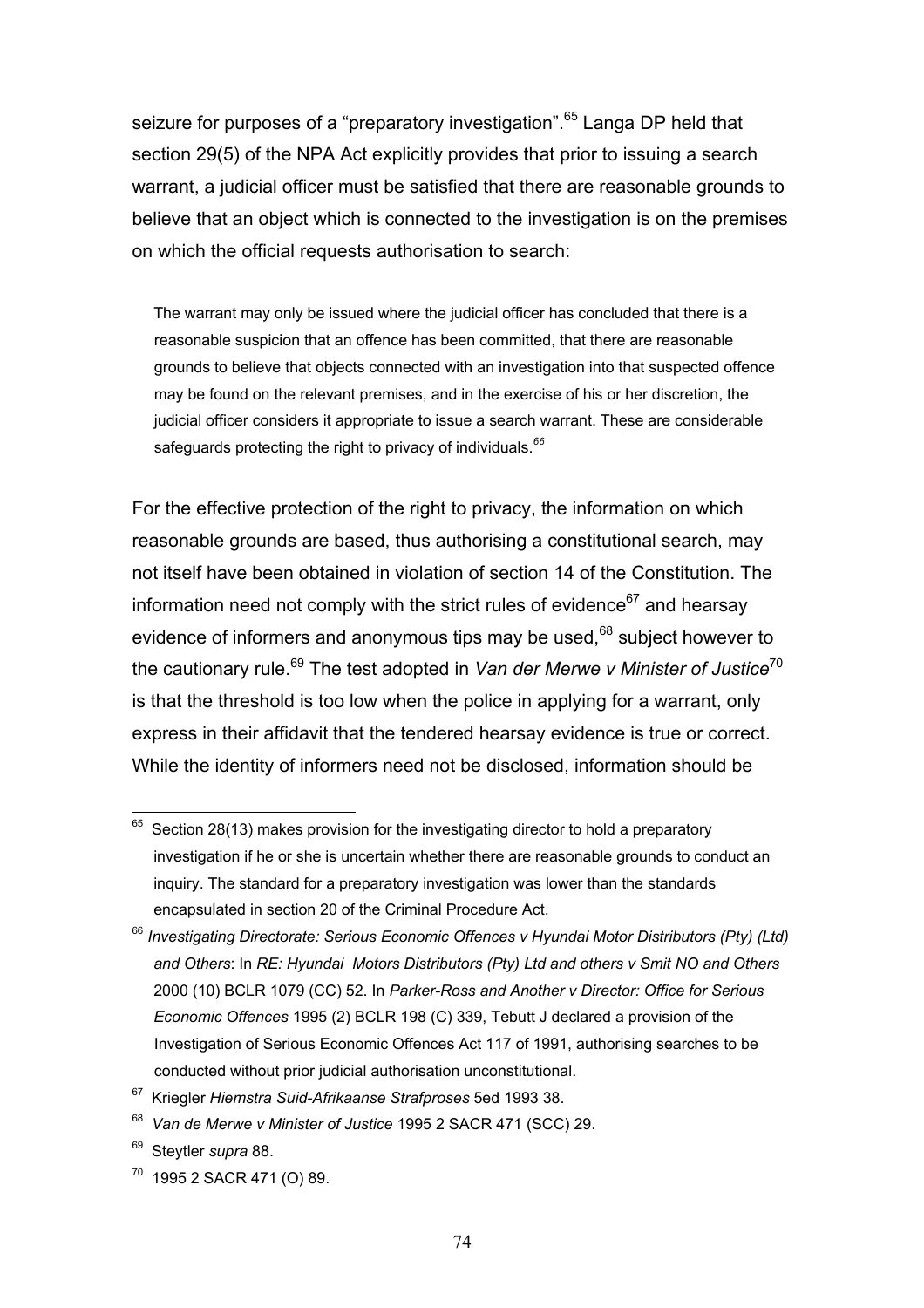placed before an independent decision- maker in terms of which the reliability of such hearsay evidence can be assessed. The word of the police cannot be a substitute for the decision of the issuing authority.<sup>71</sup> The essence of reasonable grounds is that they are objective<sup>72</sup> and can be reviewed by a court.<sup>73</sup>

#### 3.3.2.2 In the United States

In the United States government agents who have probable cause to believe evidence of crime is located at a specific place or that an individual is involved in crime must go before a magistrate (judge) and swear under oath who or what they are looking for.<sup>74</sup> All warrants are to be based on probable cause.<sup>75</sup> In determining whether probable cause for the warrant exists, the reviewing judge must consider the totality of the circumstances, in other words whether a reasonable person would believe what the officer claims. A key term in the United States Fourth Amendment is probable cause. "Probable cause exists when the facts and circumstances within the officer's knowledge and of which they had reasonable trustworthy information are sufficient in themselves to warrant a man of reasonable caution in the belief that an offence has been or is being committed".76 In *Zurcher v Stanford Daily*77 the majority said that "the critical element … is a reasonable cause to believe that the specific "things" to be searched for and seized are located in the property to which entry is sought." When dealing with the hearsay evidence of informers and anonymous tips the United States Supreme Court has developed a totality of circumstances test: a

 $\overline{a}$ 71 *Ibid* 89.

<sup>72</sup> Du Toit, de Jager, Paizes, Skeen and Van der Merwe *Commentary on the Criminal Procedure Act* 1996 27-30.

<sup>73</sup> *Highstead Entertainment (Pty) Ltd t/a 'The Club v Minister of Law and Order* 1994 1 SA 387 (C) 393A.

<sup>74</sup> Harr and Hess *Constitutional Law and the Criminal Justice System* 2001 179.

<sup>75</sup> *Ibid* 180.

<sup>76</sup> *Brinegar v United States.* 338 U.S. 160 (1949) 395.

<sup>77 436</sup> U.S. 547 (1978) 598.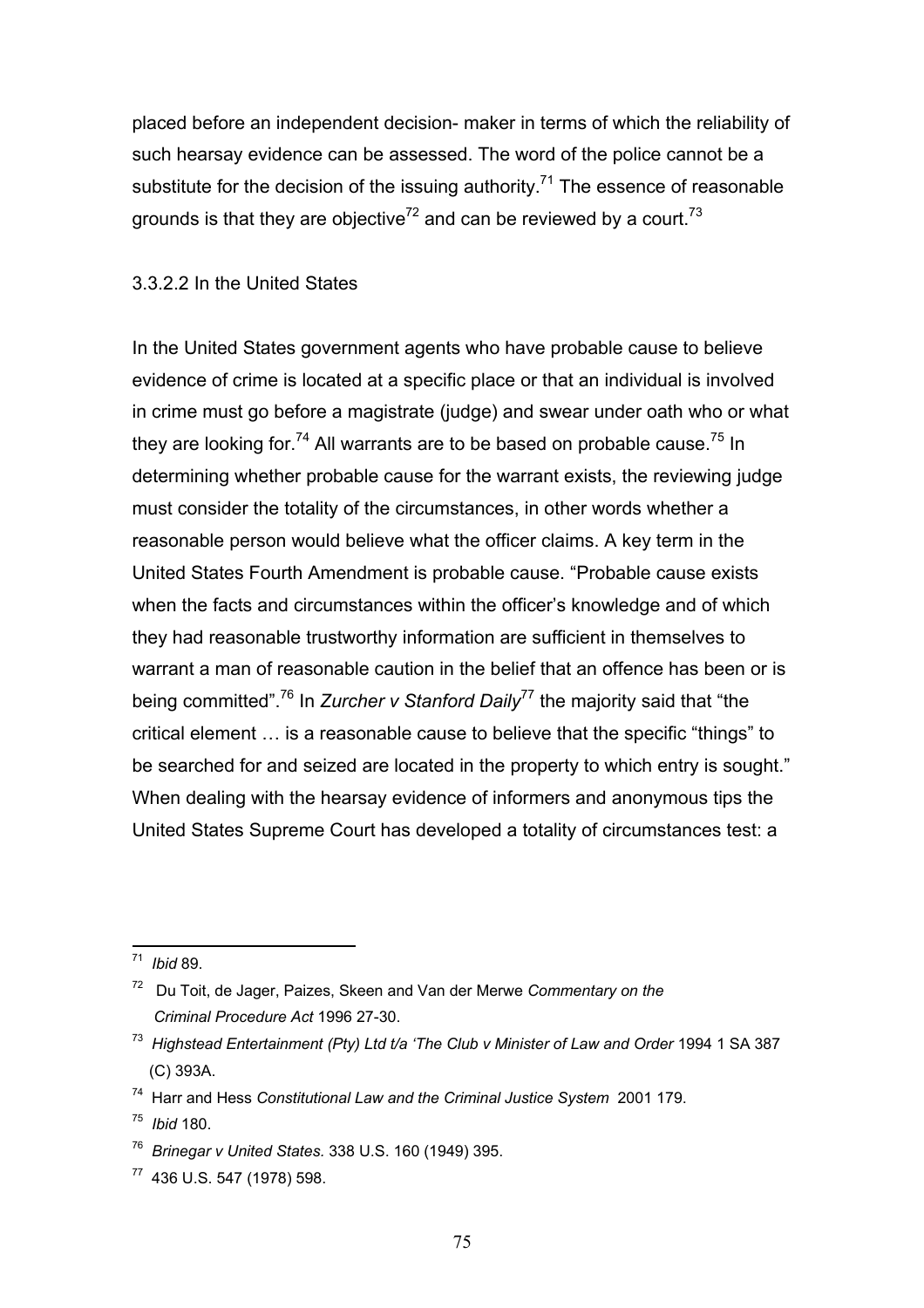decision maker must take into consideration the totality of evidence in determining whether there is a reliable foundation for the reasonable grounds.<sup>78</sup> In *Draper v United States<sup>79</sup>* probable cause was defined as follows:

Probable cause exists where the facts and circumstances within their [the officer's] knowledge and of which they had reasonably trustworthy information [are] sufficient in themselves to warrant a man of reasonable caution in the belief that an offense has been or is being committed.

In discussing probable cause for a search warrant the United States Supreme Court made the following statement:

If the apparent facts set out in the affidavit are such that a reasonably discreet and prudent man would be led to believe that there was a commission of the offense charged, there is probable cause justifying the issuance of a warrant.<sup>80</sup>

In 1986 the United States Supreme Court explained probable cause as follows:

 The term 'probable cause'....... means less than evidence which would justify condemnation......It imports a seizure made under circumstances which warrant suspicion.....Finely tuned standards such as beyond a reasonable doubt or by the preponderance of evidence, useful in formal trials, have no place in the magistrate's decision.

 $\overline{a}$ 78 In *Spinelli v United States* 393 US 410 (1969) 378, the U.S. Supreme Court at first developed a two pronged test. At first the magistrate issuing the warrant had to establish the basis of the knowledge of the informer and second the veracity of the information. The latter question had two prongs: i. The credibility of the informant, and ii. The reliability of the information. If one of the prongs was missing the hearsay evidence was insufficient without further corroboration. In *Illinois v Gates* 462 US 213 1983 the court rejected the two pronged test established in *Spinelli*. It adopted a common sense approach which became known as "totality of circumstances" test. Once a magistrate has determined that he has information before him that he can reasonably say has been obtained in a reasonable way by a credible person, he has ample room to use his common sense and to apply a practical, non technical conception of probable cause.

<sup>79 358</sup> US 307 (1959) 358.

<sup>80</sup> *Dumbra v United States* 268 US 435 (1925) 683.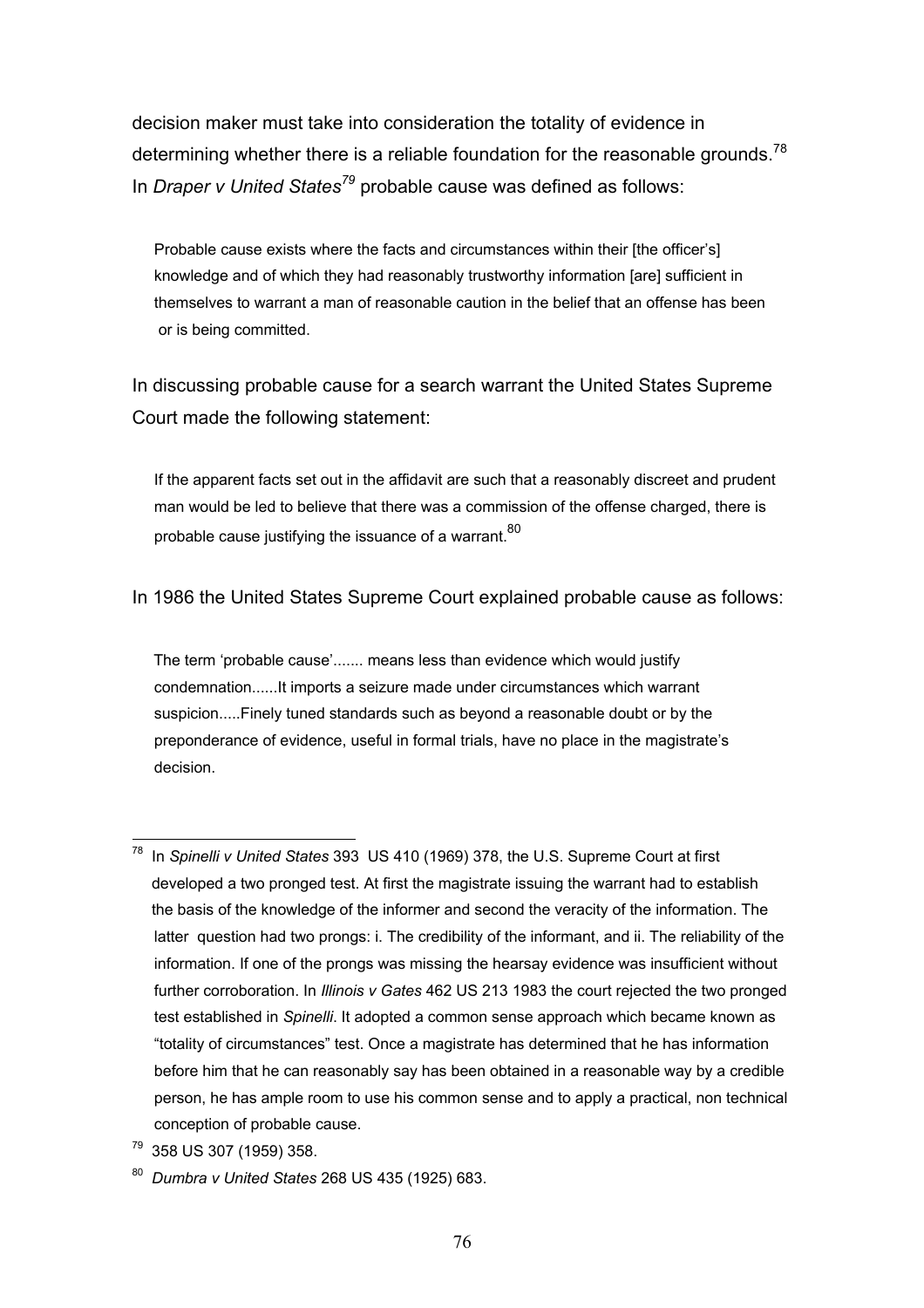In its closing comment the court reiterated that:

 Probable cause requires only a probability or substantial chance of criminal activity, not an actual showing of such activity.

In defining the probable cause standard the court in 2000 commented that:

 Probable cause to issue a search warrant need not be tantamount to proof beyond reasonable doubt; probability is the touchstone. The probable cause standard for issuing search warrants does not require a showing that an officer's belief that evidence will be found in the searched premises is correct or more likely true than false; rather probable cause to search a home exists as long as the underlying affidavit contained information showing a fair probability that evidence of crime would be found there. $81$ 

### 3.3.2.3 In Canada

The Supreme Court of Canada in *Hunter v Southam*<sup>82</sup> held that the Anglo-Canadian legal and political traditions require reasonable and probable grounds for the belief, firstly, that an offence has been committed and, secondly, that something which may afford evidence in respect of the offence may be recovered from the place or person to be searched. Canadian Courts have indicated that the standard of proof to be met in order to establish reasonable grounds for a search is "reasonable probability."83 The courts have repeatedly stated and restated that, a search warrant should not be granted lightly by the justice of the peace. Before issuing a warrant, the justice must be satisfied that there are reasonable grounds for the belief of the informant. It is not for him simply to accept the assurances of the informant that the procedure is proper. There should be before him sufficient information to enable him to decide judicially whether or not the warrant should be issued. $84$  In instances where a police official has received confidential information from a source, which does not want to be revealed or which the official does want to reveal, there is no

<sup>&</sup>lt;sup>81</sup> United States v Grant 218 F.3d 72 (1<sup>st</sup> Circuit 2000) 449.

 $82$  1984 11 DLR  $(4<sup>th</sup>)$  641 (SCC) 658.

<sup>83</sup> *Regina v Debot* (1986) 26 C.R.R 275, 285.

<sup>84</sup> *Moran v Canada* 1988 36 CCC (93d) 225.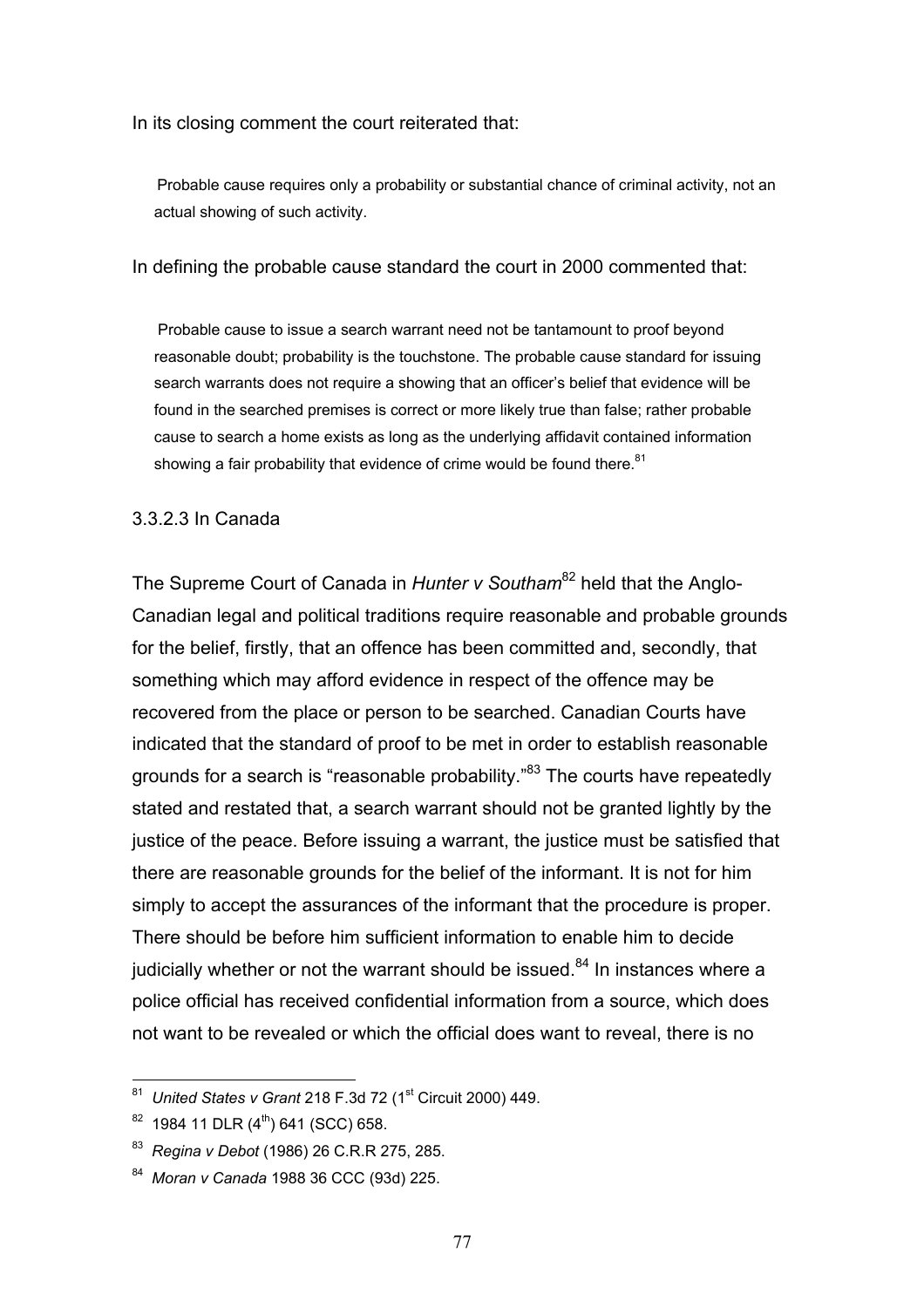necessity for him to do so unless the justice concludes that he should do so.<sup>85</sup> Under section 487 (1) (b)<sup>86</sup> the words of the section read: "anything that there is reasonable ground to believe will afford evidence .... " In *Worall v Canada*<sup>87</sup> an application was brought to quash a search warrant because the information had failed to allege that the "articles will afford evidence." The Ontario Court of Appeal held that it was not necessary to do so, since there was no provision as to the informant's belief that they will afford evidence, the words were superfluous and did not need to be included.

#### 3.3.2.4 Concluding remarks

The two main grounds to ensure the reasonableness of a search are the requirements of objective grounds for the search and prior judicial authorisation. These safeguards are in South African law and they are likewise found in the jurisprudence of the United States and Canada**.** The purpose of objective grounds is to enable the judicial officer to decide whether the case based upon the facts brought before him is a proper one upon which to exercise his discretion and to issue a warrant to search. A search warrant should not be granted lightly by a judicial officer. The judicial officer must be satisfied that there are reasonable grounds for the belief. The United States Constitution describes the circumstances under which a warrant must be issued. It provides that a warrant shall not be issued unless there is probable cause. In the United States it is the function of a judicial officer to issue a search warrant. The US Supreme Court made it clear that neither prosecutors nor police officers can be asked to maintain the requisite neutrality when deciding whether a search warrant should be issued.<sup>88</sup> This principle is not fully adhered to in South African law. In South Africa as a general rule a search should also be authorised by a judicial officer. $89$  However this power is also extended to justices of the peace.  $90$ 

<sup>85</sup> *Swarts v Canada* 1916 27 CCC 90.

<sup>86</sup> Criminal Code of Canada *supra* 142.

 $87$  1965 2 C.C.C. 1.

<sup>88</sup> *Coolidge v New Hampshire supra* 443.

 $89$  Section 21(1) and section 25 of the Criminal Procedure Act.

Section 21(a) of the Criminal Procedure Act.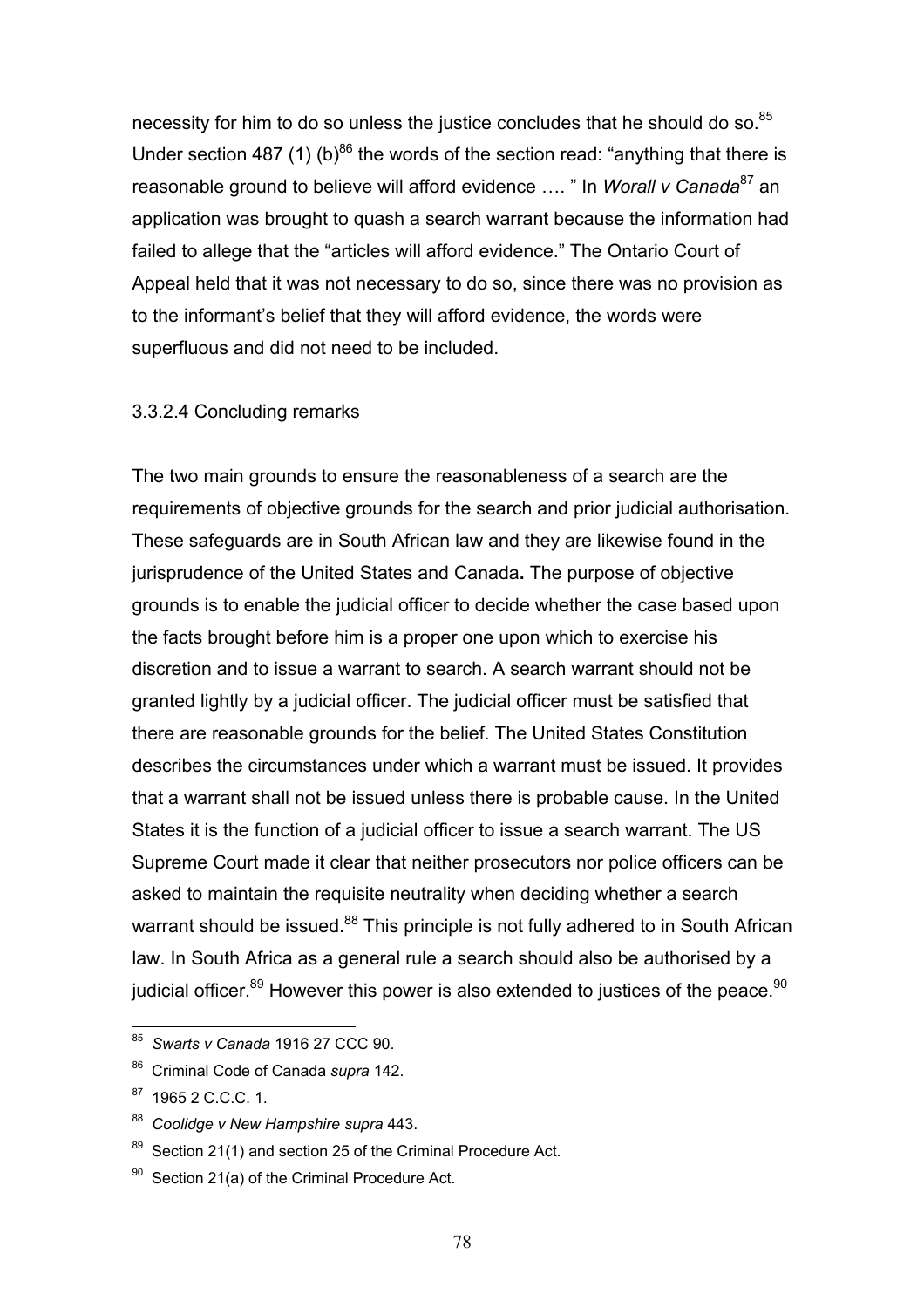Objectively, it is questionable whether the person who issues the search warrant as part of the office of the executing officer can be regarded as neutral or detached.

### *3.3.3 Particular description of things to be seized*

### 3.3.3.1 In South Africa

The warrant must clearly define the purpose of the search and the articles that must be seized. In *Smith, Tabata and Van Heerden v Minister of Law and Order*<sup>91</sup> it was held that the court will find that the judicial officer had not applied his mind properly to the question whether there has been sufficient reason to interfere with the liberty of the person, if the search warrant only specifies the articles that were supposed to be seized, in broad and general terms. The defect is not cured by an instruction that such a police official must search for documents, which "may" afford evidence of the commission of the crime.<sup>92</sup>

In *Ferucci and Others v Commissioner, South African Revenue Services* <sup>93</sup> the court held that:

 [T]he items required to be searched for and seized may not be able to be identified with precision, it could not be expected that a warrant should always individually itemise each of the documents sought. The description of the documents in the warrant would be adequate if the person charged with executing the warrant could, by referring to the warrant itself, ascertain with reasonable accuracy what was to be searched. The person against whom the warrant was executed similarly had to be able to ascertain from the warrant itself what he was obliged to surrender.

It has long been accepted that the Court's will refuse to recognise as valid a warrant, the terms of which are too general.94 In *Divisional Commissioner of SA* 

 $91$  1989 (3) SA 627 (E) 249.

<sup>92</sup> *Minister of Justice v Desai* 1948 (3) SA 395 (A) 361.

<sup>&</sup>lt;sup>93</sup> 2002 (6) SA 219 (C) 231 B-E.

<sup>94</sup> *Pullen NO and Others v Waja* 1929 TPD 838. See also *Minister of Justice and Others v Desai* NO 1948 (3) SA 395 (A) 134.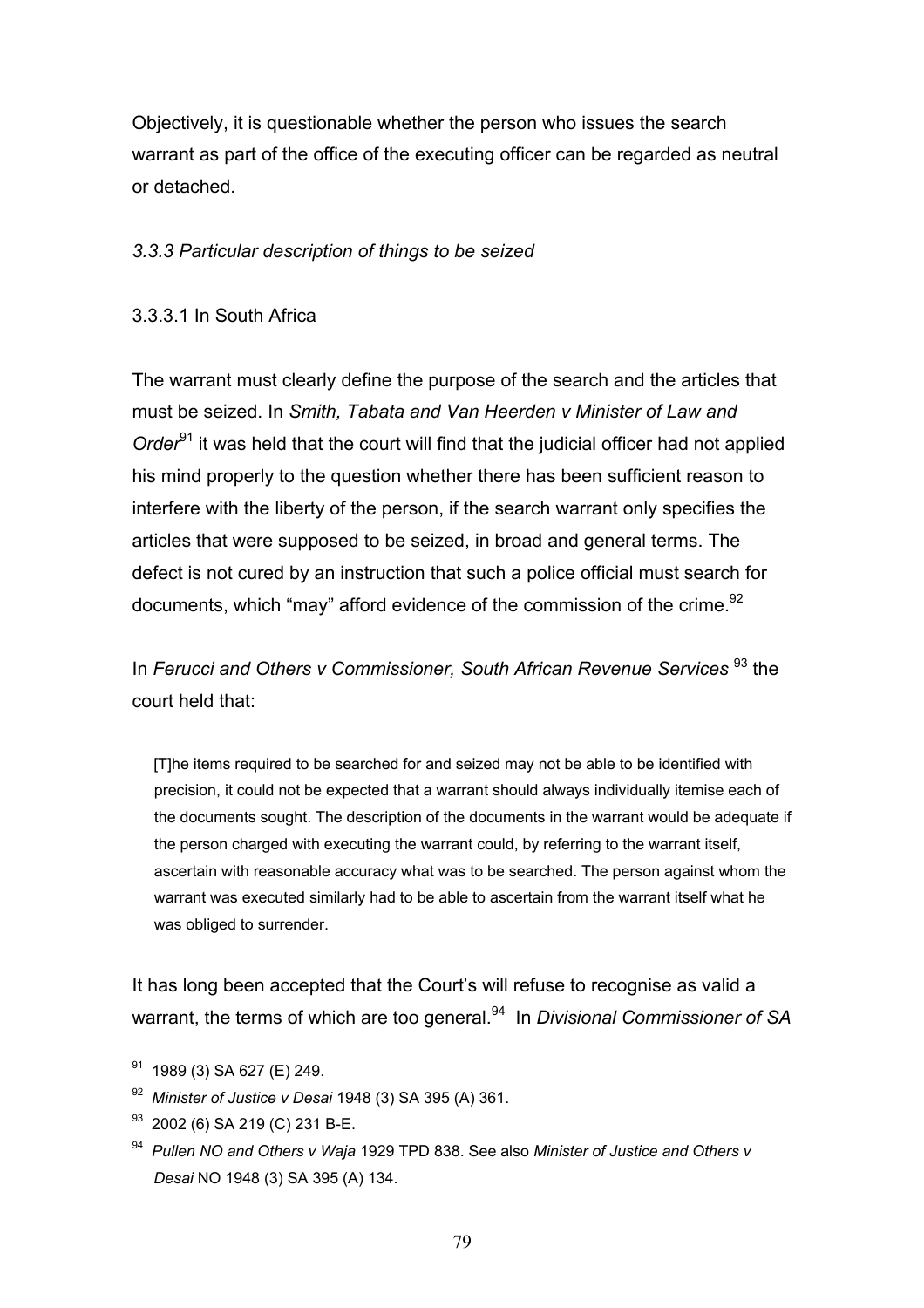*Police, Witwatersrand Area and others v SA Associated Newspapers Ltd and Another,*95 part of the warrant authorised seizure of "all other documents including statements of whatsoever nature concerning reports in connection with the conditions in gaol and experience of prisoners in gaols throughout the Republic of South Africa." The court held that this part of the warrant was too general. It was couched in such wide terms as to justify the interference that the justice of the peace who had issued it had not properly applied his mind to it. In *Cine Films (Pty) Ltd and others v Commissioner of Police and Others*<sup>96</sup> the warrant stipulated a statutory copyright offence. However, what followed authorised the seizure not only of specified infringing films plus correspondence or circulars referring to such films, but "all stock books, stock sheets, invoices, invoice books, consignment notes, all correspondence, film catalogues". The latter formulation was challenged. The court held that the warrant had been drawn too widely. The documents to be seized had to be identified with the statutory offence at issue. The challenged portion was set aside. In *National Director of Public Prosecutions and Others v Zuma and Another<sup>97</sup> it was held* that the warrants were unduly vague on basis that it constituted authority to search an accused person's premises to find *anything* that would help the appellants in the prosecution.

In *Zuma v National Director of Public Prosecutions*<sup>98</sup> the court held that it is authoritatively established now, that for validity, a warrant must convey intelligibly to both the searcher and the searched the ambit of the search it authorises. It is not a cure for a warrant which is excessively worded "to say that the subject of the search knew or ought to have known what was being looked for: the warrant must specify its object, and must do so intelligibly and narrowly within the bounds of the empowering statute."<sup>99</sup>

 $95$  1966 (2) SA 503 (A) 276.

 $96$  1972 (2) SA 254 (A) 98.

<sup>97 2008 1</sup> All SA 197 (SCA) 442.

<sup>98 2006 2</sup> All SA 91 (D). Confirmed in *National Director of Public Prosecutions and Others v Zuma and Another* 2008 1 All SA 197 (SCA). See also *Powell NO and others v Van der Merwe and Others* 2005 1 All 149 (SCA) 664.

<sup>99</sup> *Powell NO and others v Van der Merwe and Others* 2005 1 All 149 (SCA) 169.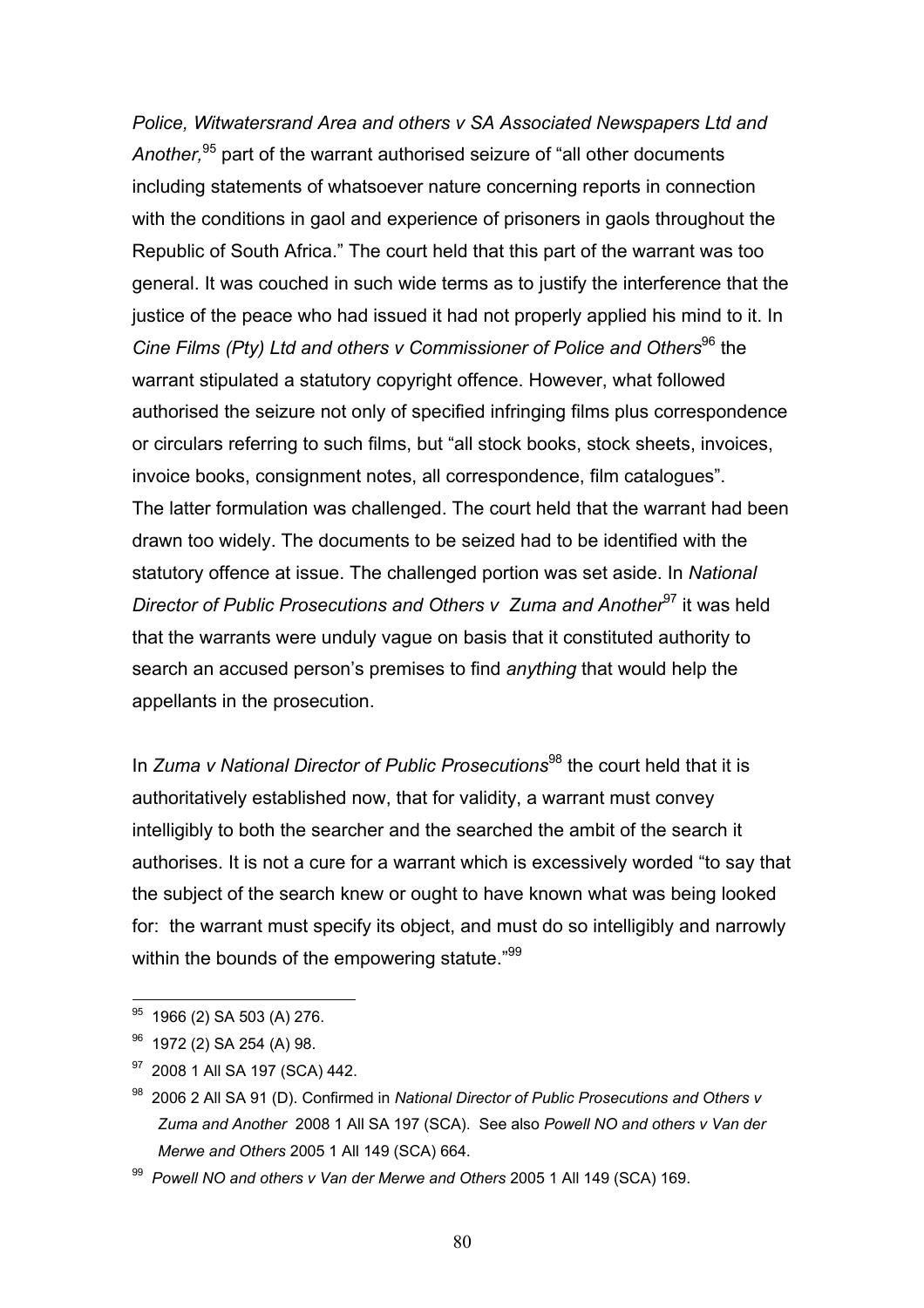In *Toich v The Magistrate, Riversdale and Others*<sup>100</sup> the Court held with reference to Pullen NO and Others v Waja<sup>101</sup>, Zuma and Another v National *Director of Public Prosecution and Others102* that a warrant authorising the arrest of an unspecified person, or the search of unspecified premises, or for unspecified articles, will as a rule be invalid.

Search warrants must be couched in clear and specific terms and police officers executing such warrants must operate within these terms.<sup>103</sup> Further a warrant can only be issued for the purpose of securing articles that are reasonably believed to be concerned in the commission of an offence and are to be used in subsequent criminal proceedings in order to prove such offence.<sup>104</sup> In *Community Repeater Services CC v Minister of Justice*105 a number of warrants issued by magistrates in Port Elizabeth failed on both the above grounds.

In *Beheermaatschappij Helling I NV v Magistrate Cape Town*106 the Court addressed the ambit of the terms of the warrant. It held that the terms of a search warrant will always be construed with reasonable strictness which means that if it is too general or if its terms go beyond those that the authorising statute permits it will be set aside. In this respect it was held that because the search warrants placed no limit on the number or nature of documents liable to be seized, nor did they provide any indication how far back in time the searches could extend, the terms of the warrants went beyond what was considered reasonable in the circumstances. The court also found that the warrants only authorised a search and seizure for "documentation". In keeping with the principle of strictness, the search for and seizure of computers and other equipment for storing electronic information was not covered by the warrant. The Court held that the terms of the warrant were unlawful which implies that

 $100$  2007 4 All SA 1064 (C).

<sup>101</sup> *Supra* 32.

<sup>102</sup> *Supra* 121.

<sup>103</sup> *Divisional Commissioner SAP Wits v Saan* 1996 (2) SA 503 (A) 342.

**Cine Films v Commissioner of Police supra 574.** 

<sup>105 2000 (2)</sup> SACR 592 (SEC) 349.

<sup>106 2007 (1)</sup> SACR 99 (CC) 117.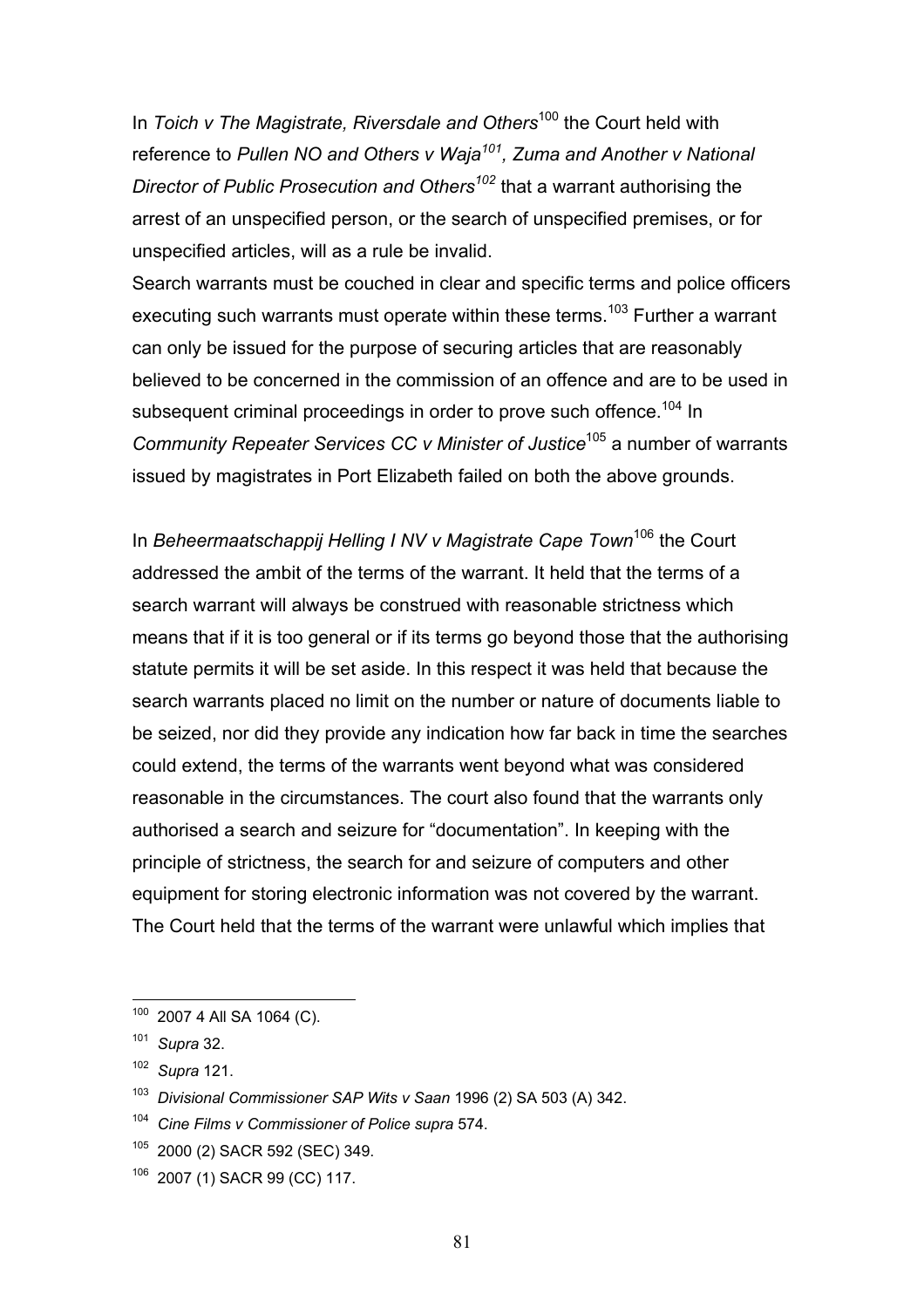they were invalid, irrespective of how the search and seizure operations were carried out.

# 3.3.3.2 In the United States

A leading case in this area *is Marron v United States.*<sup>107</sup> *Marron* required that any item seized should be particularly described in the warrant. However in *Coolidge v New Hampshire,*108 this concept was broadened to allow officers to seize evidence that was not described in the warrant if: (i) it was in plain view and (ii) it was of an incriminating nature. Although *Coolidge* does not allow officers to go on a fishing expedition searching for evidence, if they are conducting a search of a premises and during the search observe other items that are incriminating, they may lawfully seize those items. A court held that items discovered during the execution of a search pursuant to a valid warrant may be seized if:

- (i) they are observed in plain view while the officer is in a place where he or she has a right to be,
- (ii) the discovery is inadvertent, and
- (iii) it is apparent to the officer that he or she is viewing evidence.<sup>109</sup>

The Fourth Amendment provides that no search warrants shall issue except those "particularly describing the … things to be seized." The degree of particularity required varies depending upon the nature of the materials to be seized. More leeway is permitted in describing contraband that is unlawfully possessed (property, the possession of which is a crime), and thus for example a description merely of "cases of whiskey" would suffice.<sup>110</sup> Comparatively innocuous property must be described more specifically so that executing

 $\overline{a}$ 107 235 U.S. 192 (1927).

<sup>108</sup> *Supra* 433 (1971).

<sup>109</sup> *State v Mitchell*, 20 S.W. 3d 546 (2000).

<sup>110</sup> LaFave and Israel *Criminal Procedure: Constitutional Limitations in a Nutshell* 2001 83. See *Steel v U.S.* 267 U.S. 498.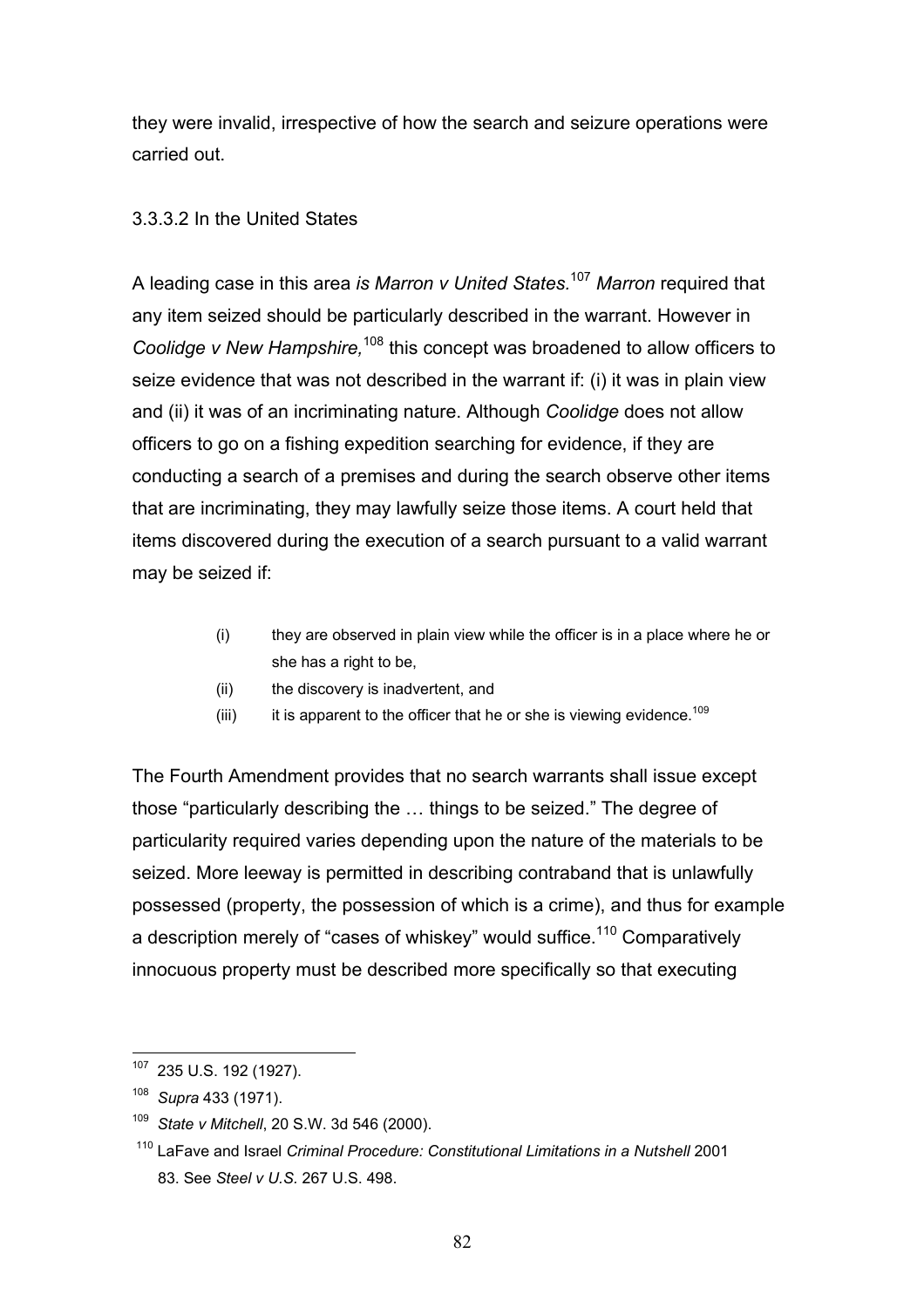officers will not be confused between items sought and other property of a similar nature, which might well be found on the premises. $111$ 

The things to be seized must be described with reasonable accuracy and certainty. This was expressed in *People v Bradford*112 as follows:

 The purpose of the particularity requirement of the Fourth Amendment is to avoid general and exploratory searches by requiring particular description of items to be seized.

If the description of things to be seized is too broad or sweeping, it is not "particular" within the meaning of the Fourth Amendment. For example, a description that described property sought as "books, records, pamphlets, cards, receipts, lists,… and other recordings concerning the Communist Party" was held to be too broad.<sup>113</sup> Conversely, where the description is specific as to certain items, adding the phrase, "together with other fruits, instrumentalities, and evidence of crime" does not render the warrant invalid if this follows the detailed specific list of items.<sup>114</sup>

### 3.3.3.3 In Canada

The Canadian Criminal Code requires that articles to be searched for be stated in the warrant.<sup>115</sup> The articles to be seized should be identified with reasonable particularity in the warrant so that the officers to whom it is directed will know exactly what to look for and to prevent wanton ransacking.<sup>116</sup> The person executing the warrant is however, not limited to seizing only those articles described in the warrant.<sup>117</sup> He may also seize anything that "on reasonable"

<sup>111</sup> *Ibid* 117.

<sup>112 65</sup> Cal. Reptr. 2d 145 (1997) 176. See also *U.S. v Abell*, 963 F. Supp.1178 (1997). For a search warrant to be sufficiently particular, the searcher must be able to reasonably ascertain and identify the things authorised to be seized.

<sup>113</sup> *Stanford v Texas* 379 U.S. 476 (1985) 439.

<sup>114</sup> *Andresen v Maryland* 427 U.S. 463 (1976) 549.

<sup>115</sup> Salhany *Canadian Criminal Procedure* 1989 74.

<sup>116</sup> *Morgentaler v Fauteux, Church of Scientology* (No 6) 21 C.C.C. 1985.

<sup>117</sup> Sahany *supra* 74.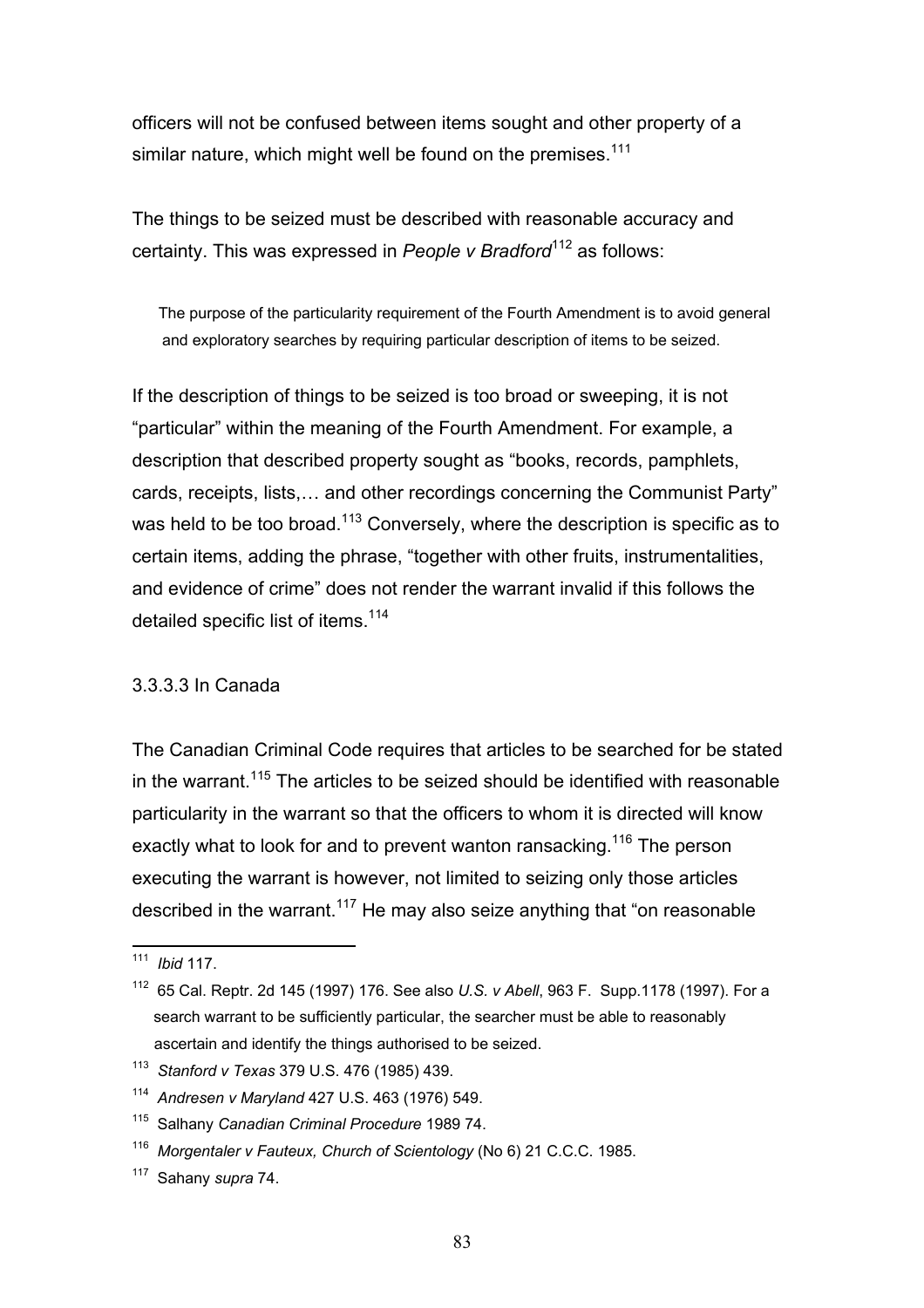grounds he believes has been obtained by or has been used in the commission of an offence" 118

In many cases especially those involving extensive documentation, it is impossible to precisely identify the items sought in a search. It is sufficient in those cases if the warrant sets out the class of things to be seized.<sup>119</sup> The test is whether a reviewing court can ascertain from the warrant whether the goods actually seized fall within the description<sup>120</sup> and whether there is a sufficient nexus between the items and offence being investigated.<sup>121</sup>

In *R v Harris*122 alleged obscene material seized from a business premises under a warrant were found to be insufficient due to insufficient particularity. The court held that the nature and content of the films sought in the search should be set out in the warrant.

Section 487 of the Canadian Criminal Code grants authority to both search places and seize things found there. In addition section 489 grants a power to seize items other than those sought by the warrant if they are reasonably believed to be related to an offence other than that for which the warrant was obtained. In effect this is similar to the American plain view doctrine, which holds that a police officer engaged in lawful activity may seize evidence in plain view, except that the additional items seized need not have been in plain view but may be located in the course of the search.

 $\overline{a}$ 118 Section 489 Canadian Criminal Code. See also *Welch v Gilmour and Blackstock* 111 C.C.C. 221 (B.C.S.C.) 1955: Money found on the prisoner was returned where there was no ground for believing it was connected with the offence charged.

<sup>119</sup> Quigley *supra* 1997 181.

<sup>120</sup> *R v Church of Scientology* 31 C.C.C. 382 1987.

<sup>121</sup> *R v Turcotte* 2 W.W.R. 97 (Sask. C.A) 1988.

<sup>122 57</sup> C.R. (3d) 356 (Ont. C.A.) 1987.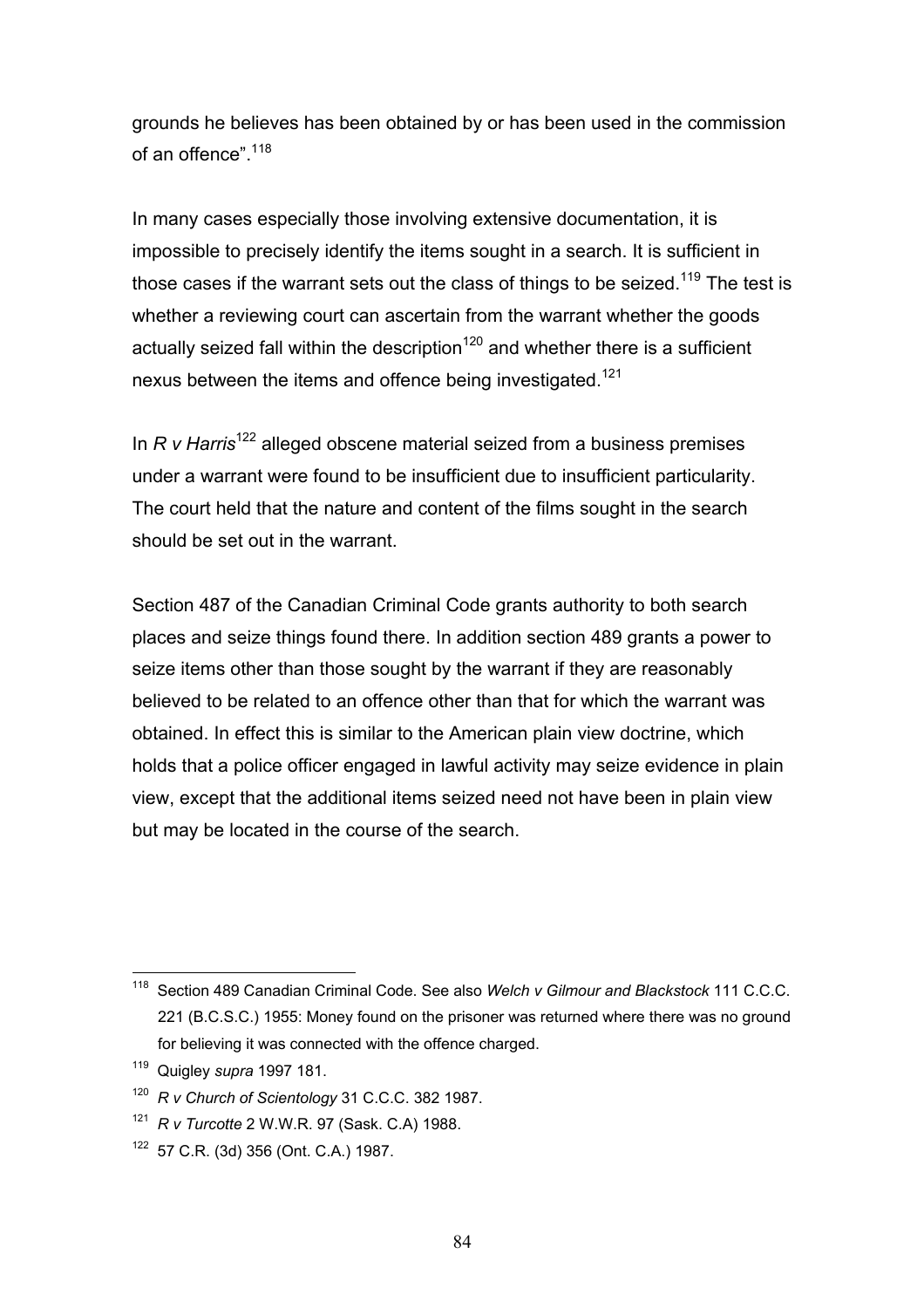### 3.3.3.4 Concluding remarks

The warrant must clearly define the purpose of the search and the articles that must be seized. In South Africa it is authoritatively established now, that for validity, a warrant must convey intelligibly to both the searcher and the searched the ambit of the search it authorises. Search warrants must be couched in clear and specific terms and police officers executing such warrants must operate within these terms. In the United States the Fourth Amendment provides that, "no search warrants shall issue except those "particularly describing the … things to be seized." The degree of particularity required varies depending upon the nature of the materials to be seized. The things to be seized must be described with reasonable accuracy and certainty. The Canadian Criminal Code also requires that articles to be searched for be stated in the warrant.<sup>123</sup> The articles to be seized should be identified with reasonable particularity in the warrant so that the officers to whom it is directed will know exactly what to look for and to prevent wanton ransacking.

# *3.3.4 Particular description of the place or person to be searched*

### 3.3.4.1 In South Africa

Section 21(2) of the Criminal Procedure Act provides that a search warrant issued under section 21(1) shall require a police official to seize the article in question (article referred to in section 20) and shall to that end authorise the police official to search any person identified in the warrant, or to enter and search any premises identified in the warrant and to search any person found on or at such premises.

In *National Director of Public Prosecutions and Others v Zuma and Another<sup>124</sup>* the court indicated that:

 $\overline{a}$ 123 Salhany *Canadian Criminal Procedure* 1989 74.

<sup>124 2008 1</sup> All SA 197 (SCA) 263.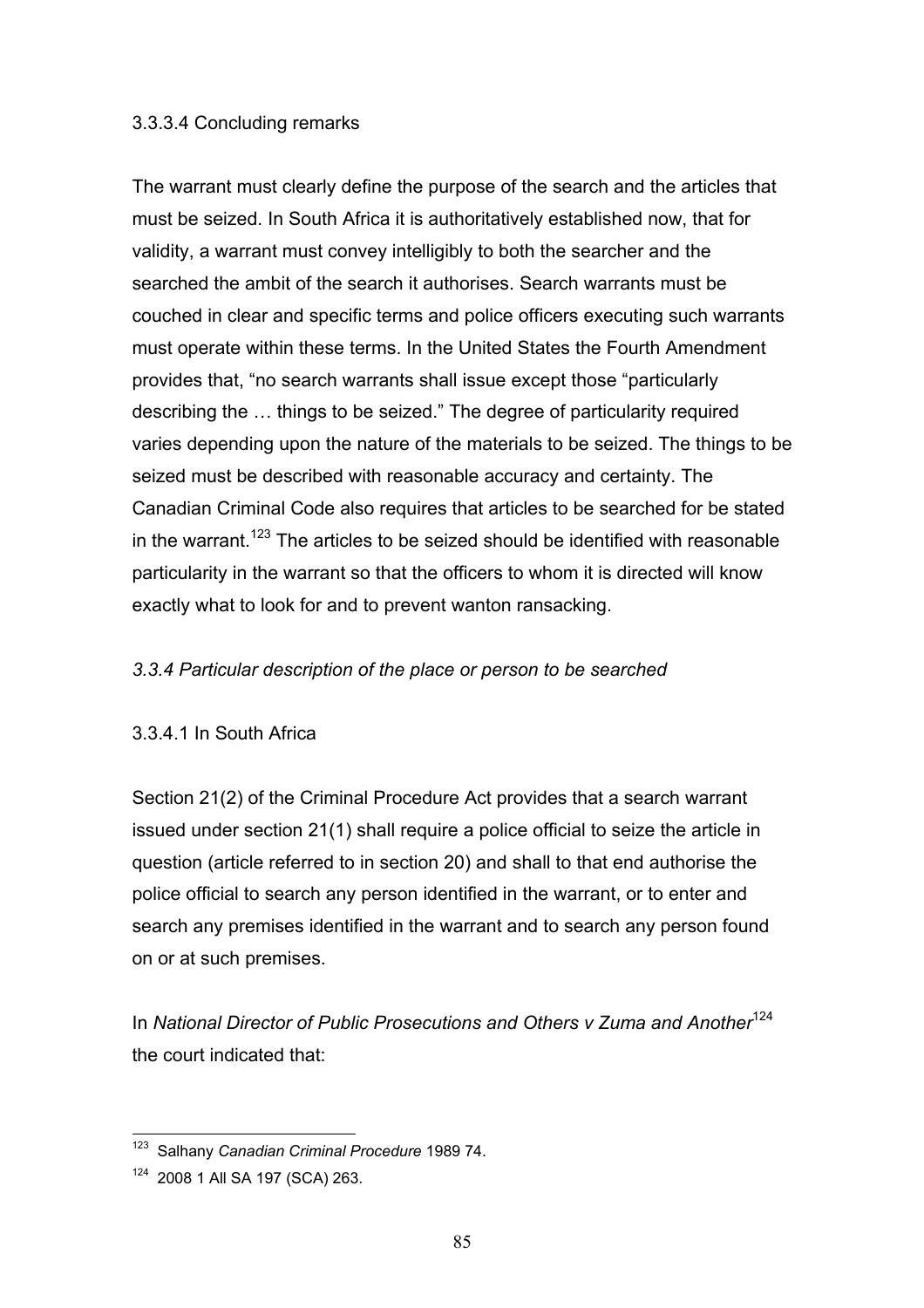… there are two criteria for validity that will apply to all warrants for search and seizure on account of their nature alone. A warrant is no more that a written authority to perform an act that would otherwise be unlawful. Like any other written authority it must obviously be intelligible ("capable of being understood") … for it must be possible to determine with certainty the scope of its authority. A warrant must also authorise no more than is permitted by its authorising statute. If it purports to authorise what it is not permitted to authorise the warrant will be invalid at least to the extent of the excess.

The protection which prior judicial authorisation affords will be meaningful if the issuing authority indicates clearly the scope of the intrusion with regard to the place to be searched.125 In *Toich v The Magistrate, Riversdale and Others*126 a warrant was held to be invalid in so far as it authorised the search of a farm and not the search of the accused's house. The court maintained that the search of her house conducted under the purported authority of the warrant was unauthorised and unlawful and so was the seizure of property. Also, hardly any of the property seized under the warrant was specified in the warrant.

#### 3.3.4.2 In the United States

Similarly in the United States the Fourth Amendment provides that no warrants shall be issued except those "particularly describing the place to be searched." In a Supreme Court decision in 1987, some allowance was made for mistake by the police in describing the place to be searched.<sup>127</sup> The Fourth Amendment

<sup>125</sup> Steytler *supra* 93.

 $126$  2007 4 All SA 1064 (C) 491. The third respondent together with other police officials in the course of their duties with the second respondent, conducted a search and seizure operation on the applicant's property. Seven articles were seized during the operation. The police officials claimed to have acted in terms of a search warrant. The warrant authorised the third respondent and any other members of the SAPS who could assist in conducting the search and seizure to search "the identified person" and to enter and search "the identified premises". Only one person and one property were described in the warrant. Neither the applicant nor her premises where the items were seized, were described in the warrant.

<sup>127</sup> *Maryland v Garrison* 480 U.S. 79 1987 659. Police officers in seeking a warrant to search for controlled substances and related paraphernalia, believed that there was only one apartment in the third floor of the building. It was later discovered that the third floor was divided into two apartments. Prior to becoming aware that they were in the wrong apartment,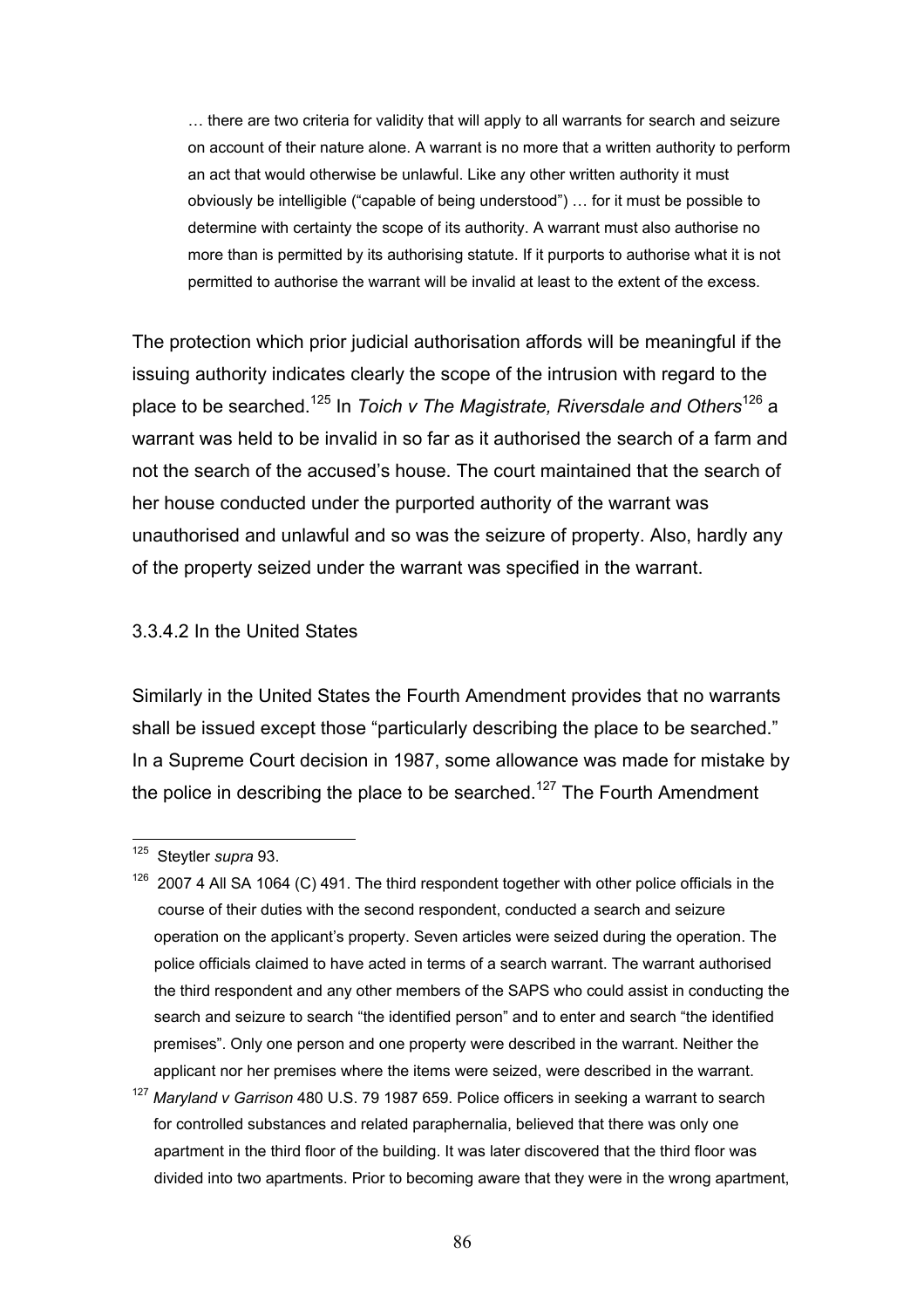only requires that the premises be defined with practical accuracy. The description must be such that the officer executing the warrant can with reasonable effort and certainty, identify the exact place to the exclusion of all others.<sup>128</sup> In describing the premises to be searched, greater care is generally required in urban areas than in rural areas.<sup>129</sup> For instance farm property may merely be described in a general way and identified by section, township and range number. In a city however a building should be identified by street and number or by an equally specific description.<sup>130</sup>

A valid warrant for the search of a certain person must indicate the person's name, if known.<sup>131</sup> Where the person's name in unknown facts such as the individual's aliases, approximate age, height and weight, race and clothing is adequate.132 In *G6-Bart Important Co v United States* the court held that application for a warrant must set forth facts showing the existence of probable cause, and contain a description of the place to be searched, persons to be searched and property to be seized.<sup>133</sup>

#### 3.3.4.3 In Canada

The position in Canada is somewhat similar. This is aptly illustrated in the *Time*  Square Book Store,<sup>134</sup> where authority is provided for the proposition that a warrant should set out with reasonable specificity the location in the premises to

the officers discovered contraband that provided evidence for conviction under Maryland's Controlled Substance Act. Reiterating that the warrant clause of the Fourth Amendment prohibits the issuance of a warrant except when it "particularly describes the place to be searched and things to be seized,' the Court nevertheless acknowledged that it must judge the constitutionality of the officer's conduct in the light of the information available to them at the time they acted.

1

<sup>128</sup> *Commonwealth v Rodriguez* 732 N.E. 2d 906 Mass. 2000 632.

<sup>129</sup> Israel and LaFave *supra* 81.

<sup>130</sup> *Ibid* 82*.* See *Steel v U.S*. 267 U.S. 498 1925.

<sup>131</sup> *Ibid* 83.

<sup>132</sup> *Ibid* 83.

<sup>133 282</sup> U.S. 344 1987.

<sup>134</sup> *Times Square Book Store and R., Re* 48 C.R. (3d) 132 (Ont. C.A.) 1985 374.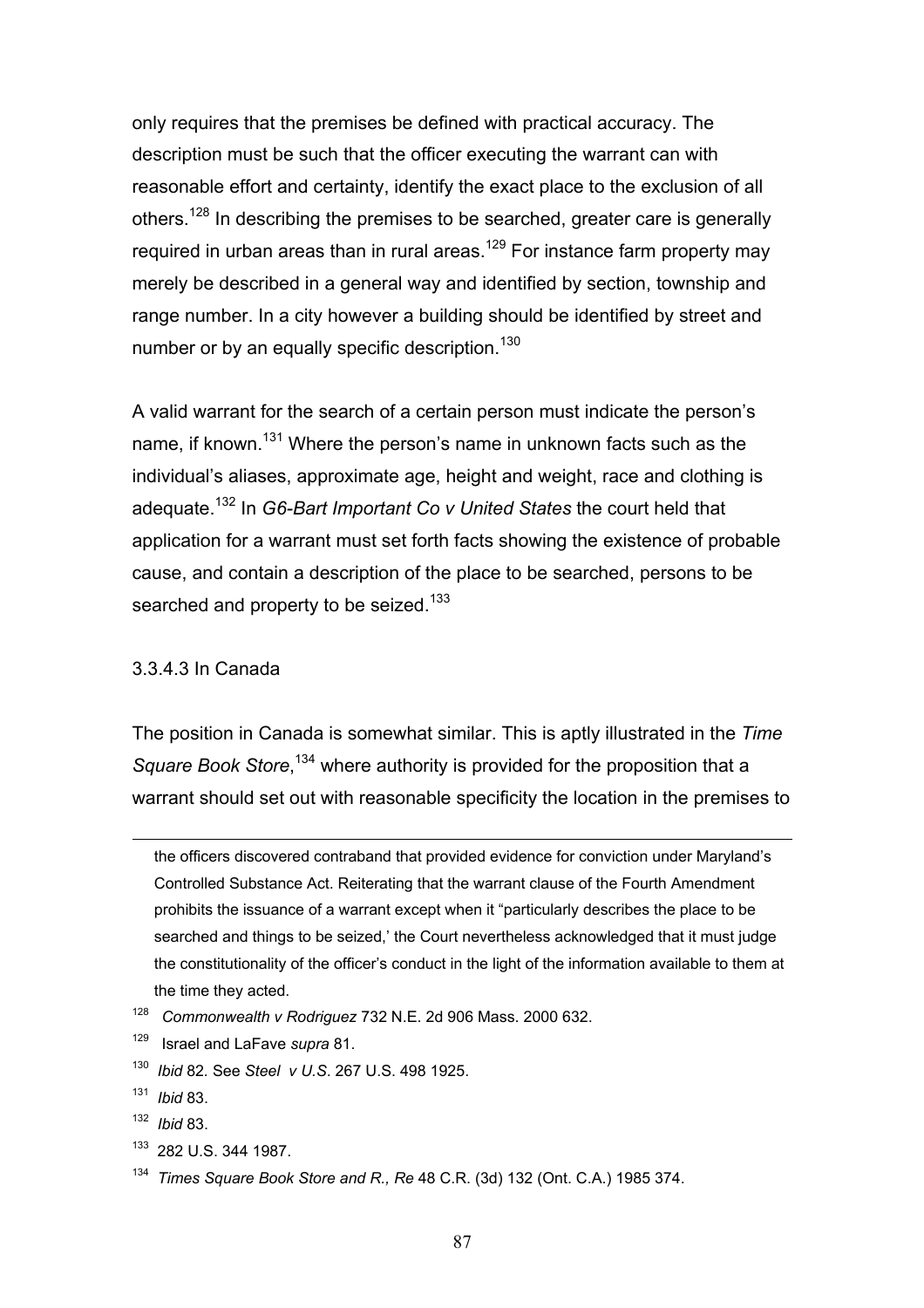be searched where the items are thought to be. The usual position has been to restrict the ambit of the search to the premises named in the warrant and the immediate land surrounding it. If the police wish to search other buildings, they should provide the grounds and seek their express inclusion in the warrant.<sup>135</sup> Some inroads have been made on this position. For example, in *R v Benz*136 the Ontario Court of Appeal suggested that a warrant to search a home also granted authority to search vehicles, at least if they were in a garage or driveway on the same land and perhaps even on the street out front.

### 3.3.4.4 Concluding remarks

In South Africa it is authoritatively established in terms of section 21(2) of the Criminal Procedure Act that a search warrant issued under section 21(1) shall require a police official to seize an article in question (article referred to in section 20 of the Criminal Procedure Act) and shall to that end authorise the police official to search any person identified in the warrant, or to enter and search any premises identified in the warrant and to search any person found on or at such premises. Similarly in the U.S. the Fourth Amendment provides that no warrants shall be issued except those "particularly describing the place to be searched." In Canada the position is somewhat similar. This is aptly illustrated in the *Time Square Book Store*, 137 where authority is provided for the proposition that a warrant should set out with reasonable specificity the location in the premises to be searched where the items are thought to be.

# *3.3.5 Information under oath*

### 3.3.5.1 In South Africa

According to section 21(1) of the Criminal Procedure Act information on oath must be provided to a magistrate or justice before a search warrant may be

 $\overline{a}$ 135 *R v LaPlante* 40 C.C.C. (3d) 63 (Sask. C.A.) 1987 671.

<sup>136 51</sup> C.R. (3d) 363 (Ont. C.A.) 1986 437.

<sup>137</sup> *Times Square Book Store and R., Re* 48 C.R. (3d) 132 (Ont. C.A.) 1985 375.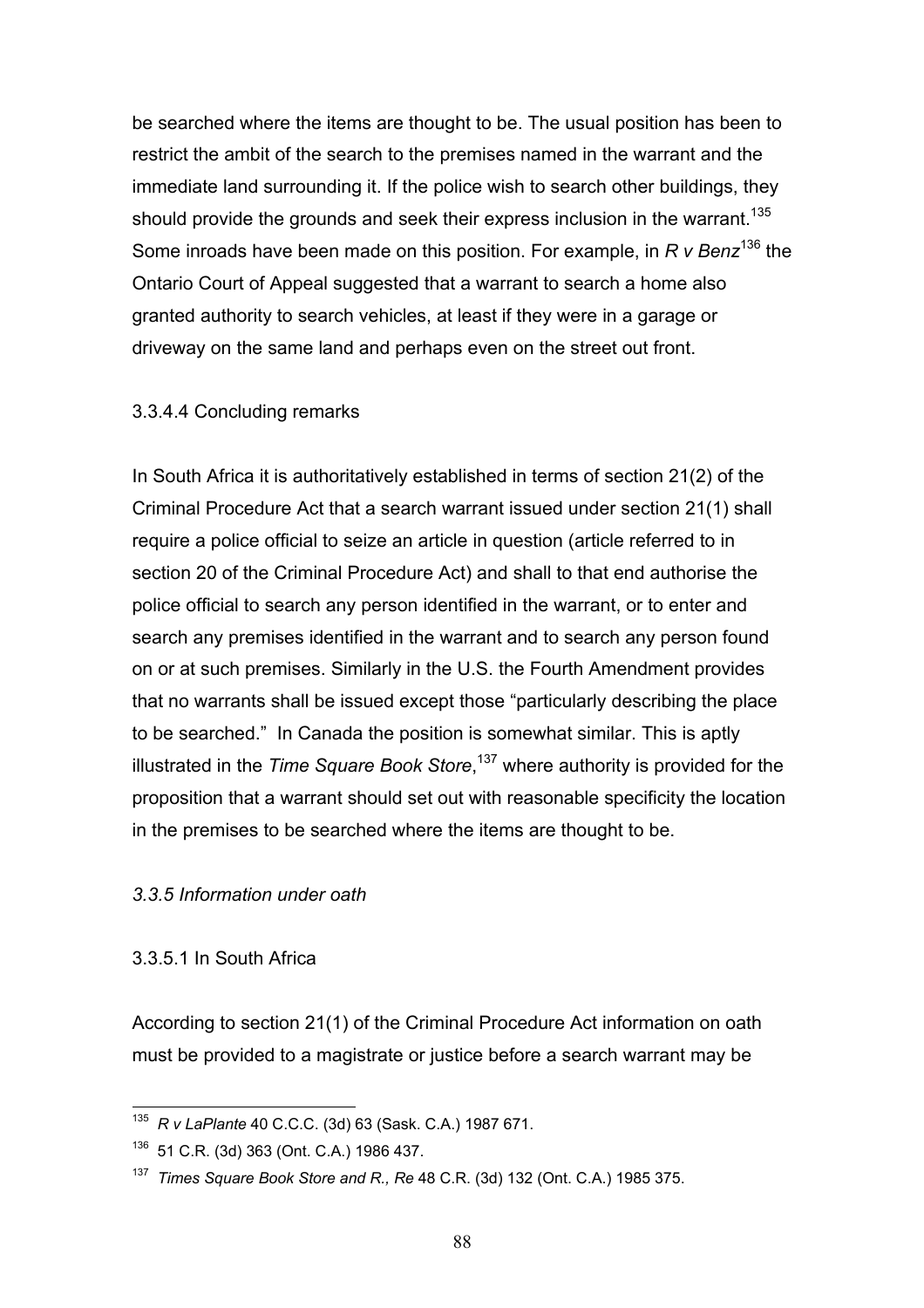issued. The information may be given verbally or in writing. Information in writing is however preferable. It is important to note that hearsay evidence may be regarded as "information" for the purposes of section 21(1). A police official may submit an affidavit in which hearsay evidence is used, for example, information from an informer, if the police official is of the opinion that the hearsay evidence is true and/or correct.<sup>138</sup>

The information on oath must indicate that there are reasonable grounds for believing that an article referred to in section 20 of the Criminal Procedure Act is in the possession of or under the control of any person or upon or at any premises within the area of jurisdiction of the person that is approached with the application. If the oath or affirmation is not administered as required by the Criminal Procedure Act, the warrant will be invalid. In *Toich v The Magistrate, Riversdale and Others*139 from the record of proceedings before the magistrate, the only document relied upon by the police officer in her application for the warrant was her own undated and unattested "affidavit". By virtue of the fact that there was no *viva voce* evidence and that the "affidavit" was not attested, there was no evidence of any kind placed before the magistrate on oath. Based on that reason alone it was held that the magistrate had no power under section 21(1)(a) of the Criminal Procedure Act to authorise the issue of a warrant and it was accordingly invalid.

### 3.3.5.2 In the United States

Comparatively the American Constitution also requires that a warrant be supported by an oath or affirmation.<sup>140</sup> If the oath or affirmation is not administered as required by the American Constitution, the evidence obtained

<sup>138</sup> *Van der Merwe v Minister of Justice* 1995 (2) SACR 471 (0) 398.

 $139$  2007 (2) SACR 235. "... the validity of a search warrant was to be examined with a jealous regard for the subject's right to privacy and property. … the magistrate or justice of the peace authorising the warrant must be satisfied by information on oath not only that the articles to be searched for and seized was under the control or in the possession of a specified person or specified premises within his or her jurisdiction."

<sup>140</sup> Harr and Hess *supra* 191.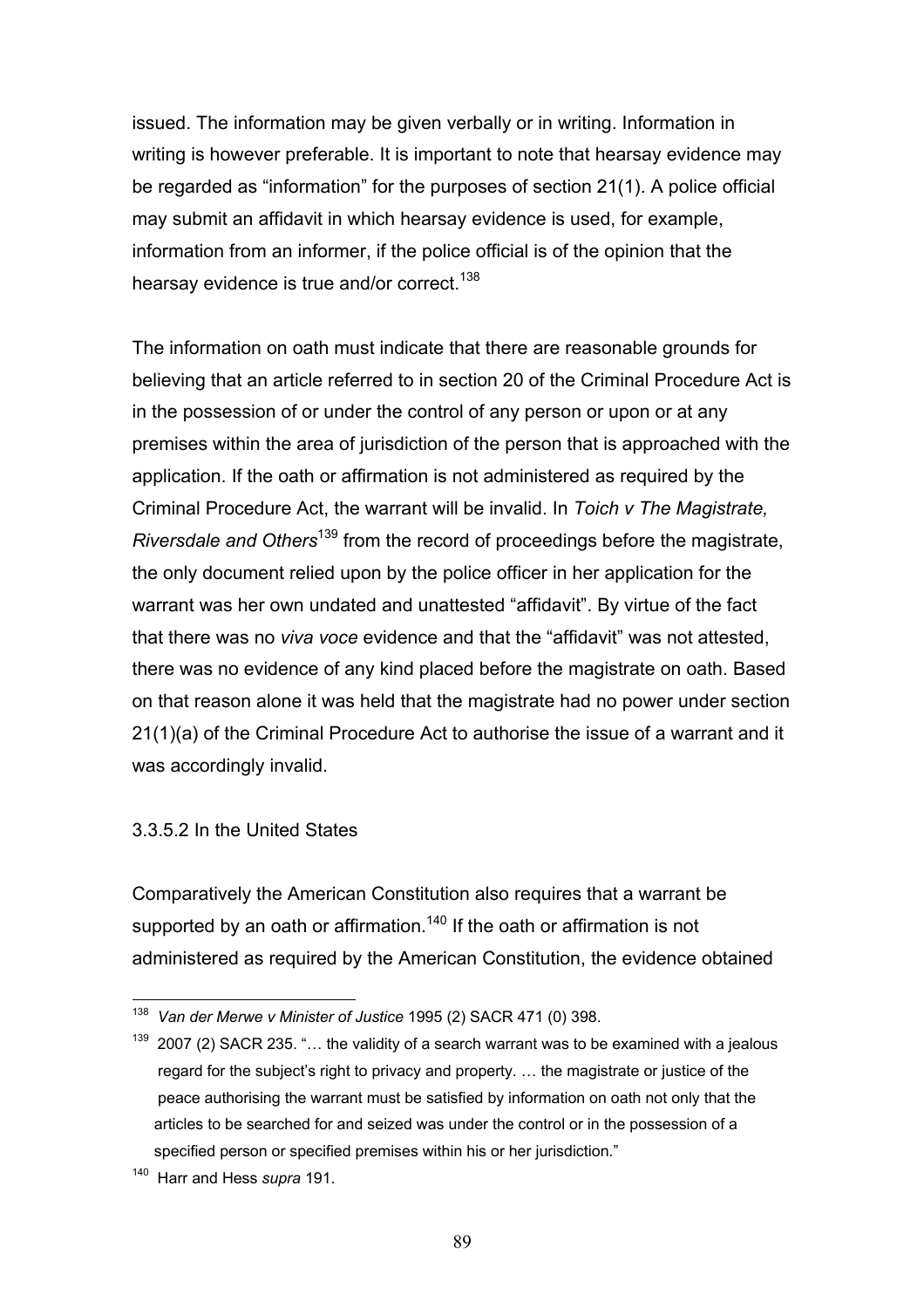under the warrant will be inadmissible. There is a presumption that the warrant is supported by oath or affirmation; however, this is a rebuttable presumption, and the defence may introduce evidence, including statements from the officer, indicating that no oath was in fact administered.<sup>141</sup> If the defence can show that the affiant, such as a police officer, made a false statement or recklessly disregarded the truth, the search warrant will be declared invalid and all evidence obtained by virtue of the search warrant will be inadmissible.<sup>142</sup>

### 3.3.5.3 In Canada

In Canada the requirement of evidence on oath means that the justice must actually assess information provided by the police in order to decide whether the requisite grounds have been established.<sup>143</sup> It is not enough for the police merely to assert that they have reasonable and probable grounds, rather the basis for that belief must be made clear to the justice.<sup>144</sup> This means that the (officer swearing the affidavit) must indicate the sources of information and any indicators of reliability.

# 3.3.5.4 Concluding remarks

The essence of the oath is duly recognised in South African, Canadian and American law. It is an important safeguard against unjustified intrusion into the rights of an individual. The purpose of the oath was intended to govern not only the existence of reasonable grounds for suspecting that a certain article is to be found at a certain place, but also that there are reasonable grounds for believing that the article in question will afford evidence as to the commission of an offence. The information may be given verbally or in writing.

<sup>141</sup> *Lee v State*, 2 P.3d 517 (Wyo. 2000) 553.

<sup>142</sup> Harr and Hess *supra* 193.

<sup>143</sup> Quigley *supra* 179.

<sup>&</sup>lt;sup>144</sup> *Kourtessis v Minister of National Revenue* (1993), 20 C.R. (4<sup>th</sup>) 104 (S.C.C.) 526.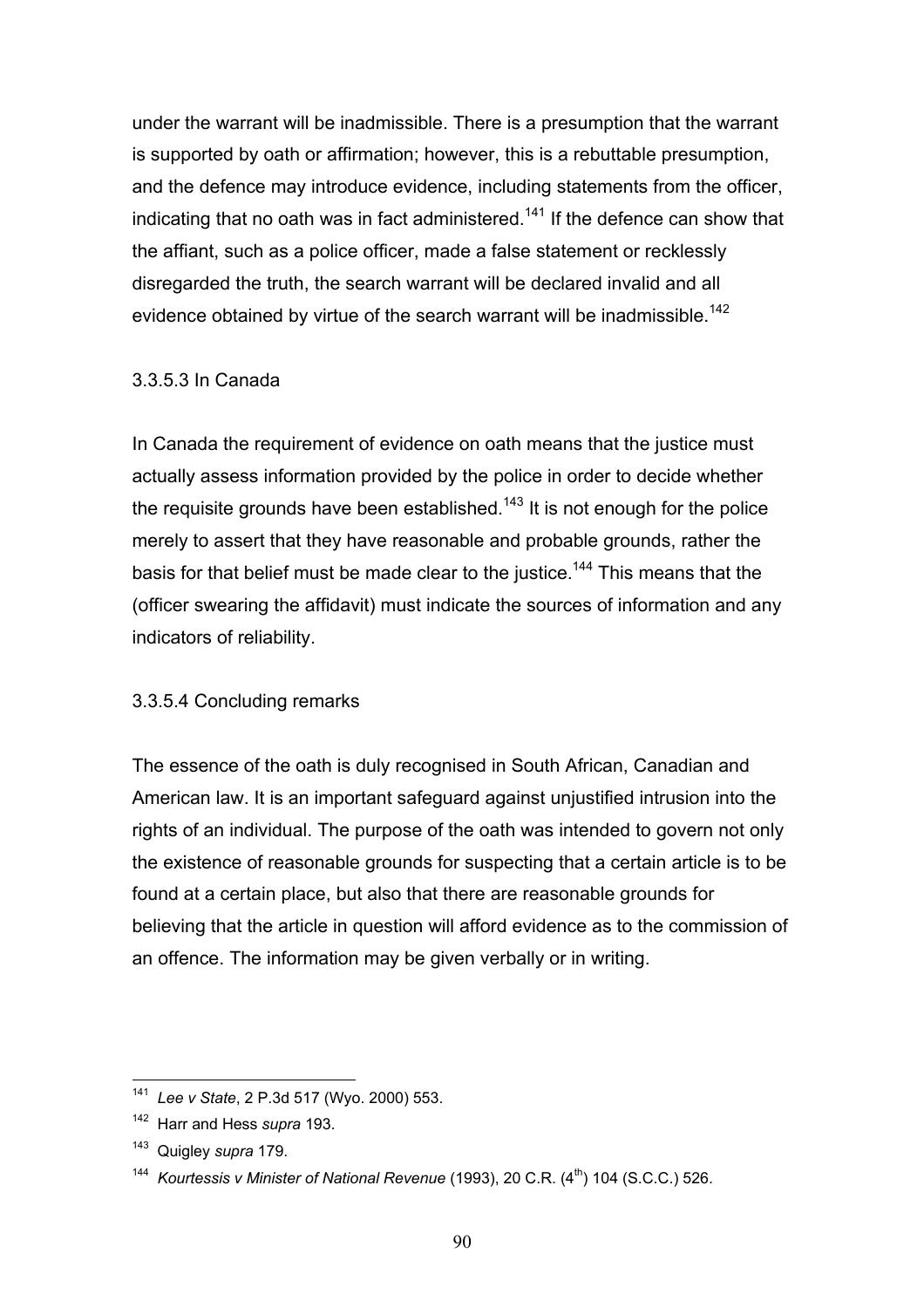### **4. Execution of warrants**

### **4.1 In South Africa**

The search warrant requires a police official to seize the article in question and authorises such official to search any person identified in the warrant or to enter and search any premises identified in the warrant and search any person found on or at the premises.<sup>145</sup>

In terms of section 21of the Criminal Procedure Act a search warrant must be executed by day unless the police official is specifically authorised therein to execute it by night. Conversely section 25 of the Criminal Procedure Act does not make provision for the time of execution of a warrant. The reasonableness of the time when a warrant is executed is significant in terms of the Constitution, since it has an important effect on the extent to which the dignity and privacy of the person concerned is affected. A police official executing a warrant under section 21 of the Criminal Procedure Act, shall upon demand of any person whose rights have been affected by the search or seizure under the warrant, hand to him or her a copy of the warrant.<sup>146</sup>

A search warrant should be interpreted strictly.<sup>147</sup> "Once issued by a competent judicial officer no person executing the warrant can widen its scope, even if the statute authorises wider powers than those included in the warrant."<sup>148</sup> While section 21(3) (a) of the Criminal Procedure Act intends to ensure that privacy of people's homes is not invaded at unreasonable hours, this does not mean that a search which commenced during the day becomes unlawful at sunset.<sup>149</sup>

 $\overline{a}$ 

<sup>148</sup> Naidoo and Another v Minister of Law and Order and Another 1990 (2) SA 158 (W) 289.

 $145$  Section 21(2) of the Criminal Procedure Act.

<sup>&</sup>lt;sup>146</sup> Section 21(4) of the Criminal Procedure Act.

<sup>&</sup>lt;sup>147</sup> Bennet and Others v Minister of Safety and Security and Others 2006 (1) SACR 523 (T) 143.

<sup>149</sup> *Young and Another v Minister of Safety and Security and others* 2005 (2) SACR 437. "Fact … that had interrupted his search in order to fetch certain equipment, returning after nightfall, not constituting …, unauthorised search."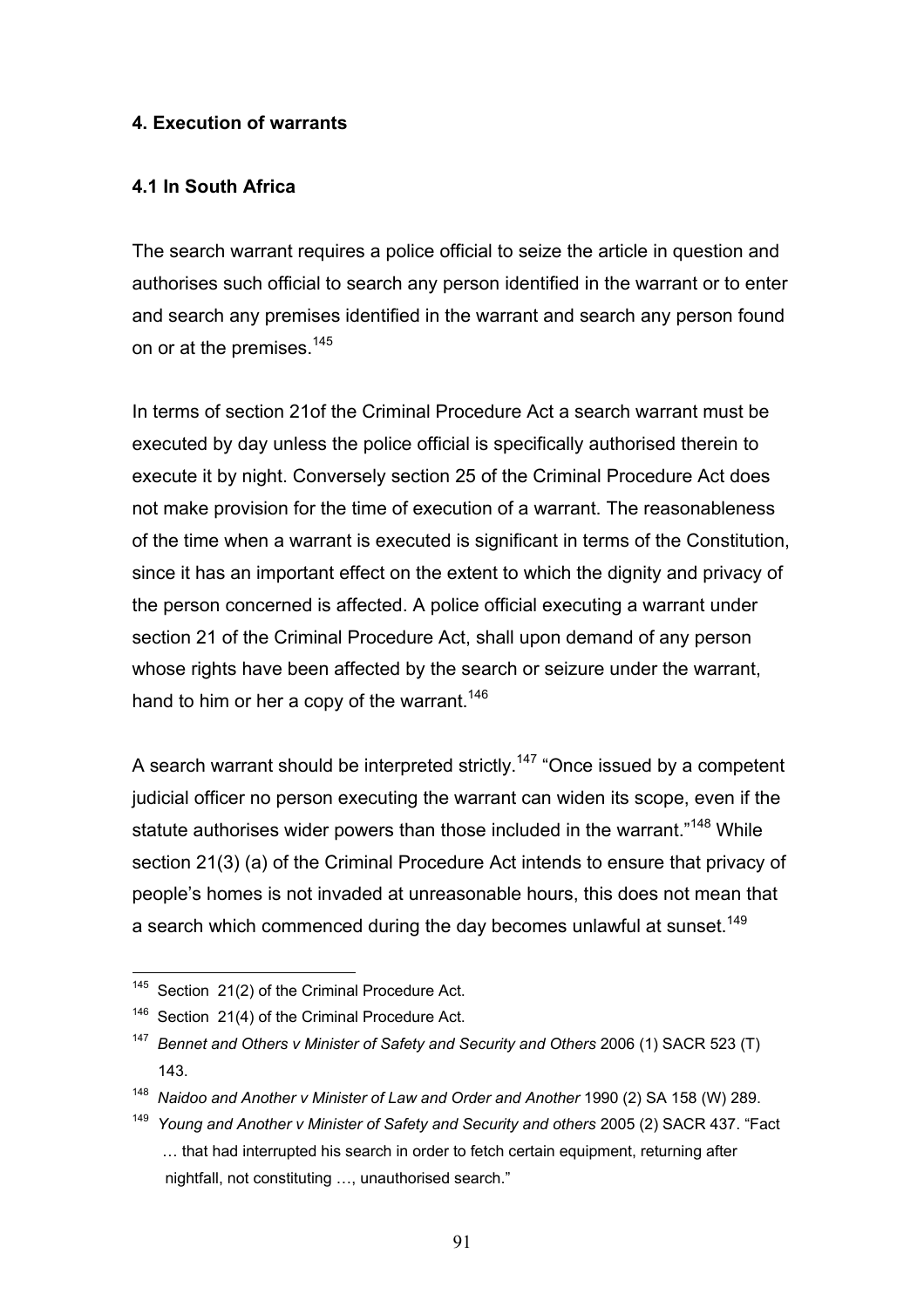### **4.2 In the United States**

Once the warrant has been properly issued by the issuing official, the police official is charged with executing the warrant and, in the absence of statutory authority, cannot refuse to do so.<sup>150</sup> A police officer may not automatically assume that a search warrant is valid because a reviewing magistrate has issued it.<sup>151</sup> The officer must read the warrant carefully and must be objectively persuaded that the warrant is sufficient. If the warrant is issued to a class of officers, any officer within that legal class may execute it. If it is to a named officer, only that officer or those present with him or her may execute the warrant.<sup>152</sup> A warrant may be executed at night only upon a special showing of a need to do so, as provided by law in several jurisdictions, because of the "Fourth Amendment doctrine that increasingly severe standards of probable cause are necessary to justify increasingly intrusive searches." <sup>153</sup> On the other hand a federal court has held that a search initiated during the day under a search warrant may continue into the night for so long as is reasonably necessary for its completion.<sup>154</sup>

The final step for the officer in carrying out the orders of the court is to return the warrant, with the results of its execution, to the court or a designated agency.<sup>155</sup> The return should list the items particularly described in the search warrant, and indicate where and when these items were seized. Generally, a copy of the inventory is forwarded to the person from whose premises the instruments, articles or things were taken and to the warrant applicant. The latter is not a constitutional requirement however.<sup>156</sup>

<sup>150</sup> Klotter *et al supra* 100.

<sup>151</sup> *People v Randolph*, 4 P.3d 477 (Colo. 2000) 476.

<sup>152</sup> *United States v Abell*, 963 F. Supp 1178 (S.D. Fla. 1997) 615.

<sup>153</sup> *Gooding v United States*, 316 U.S. 129, 62 S. Ct. (1942) 155.

<sup>154</sup> *United States v Joseph*, 278 F. 2d 504 (3d Cir. 1960).

<sup>155</sup> *City of West Covina v Perkins* 525 U.S. 234 (1999) 249.

<sup>156</sup> *Ibid* 276*.*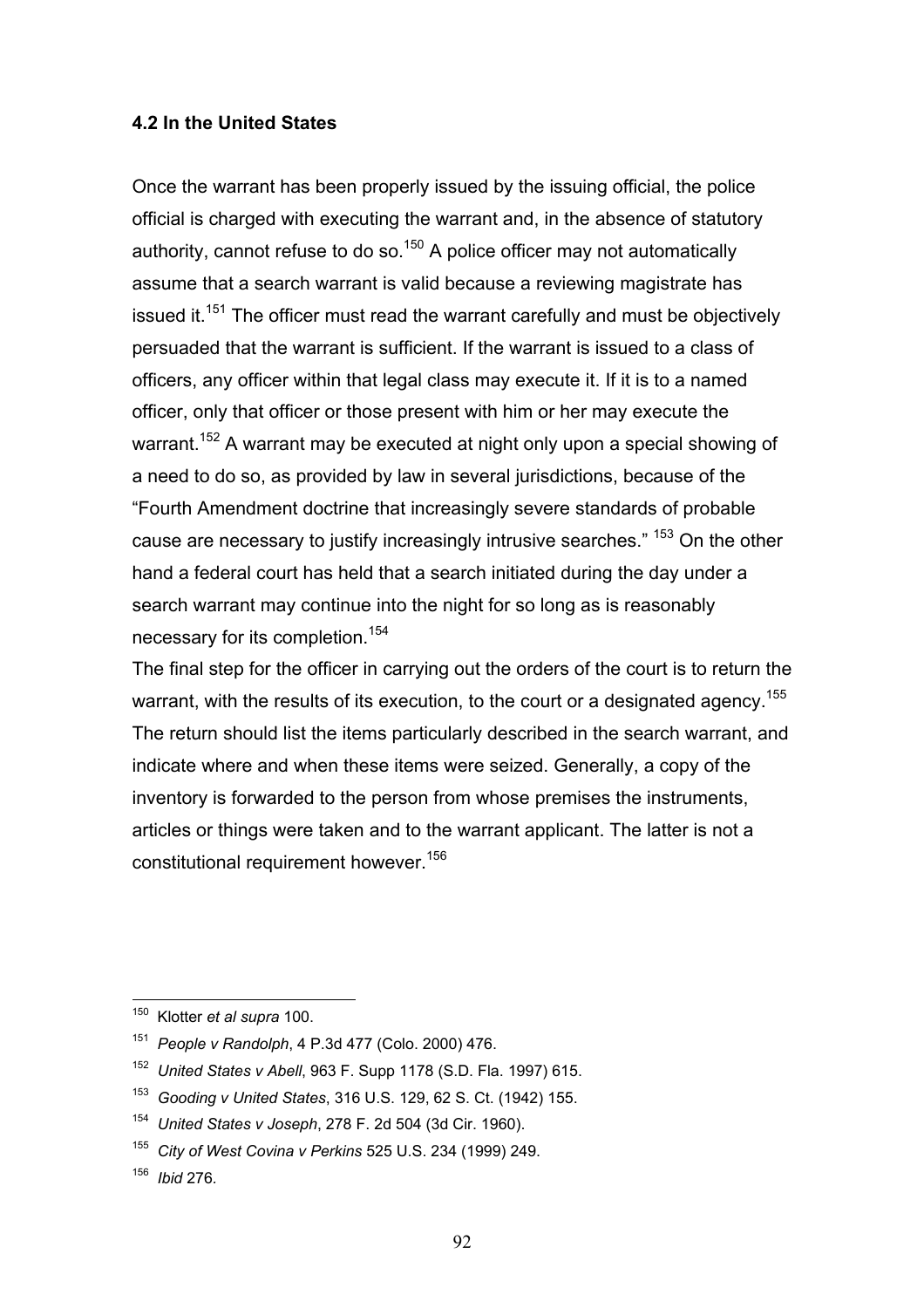### **4.3 In Canada**

Only the person to whom the warrant is directed is authorised to conduct the search and seize the named articles.<sup>157</sup> There does not however, appear to be any prohibition against others such as experts, who are more qualified in identifying the articles, from accompanying him.<sup>158</sup> It is submitted that this practice might in some instances be desirable where the purpose would be to assist the police officer to pick out those articles named in the warrant. When the officer goes to conduct a search, it is his duty to carry the warrant and produce it if he or she is requested to do so.<sup>159</sup> A search warrant may only be executed in the territorial division in which the justice who issued it has jurisdiction.<sup>160</sup> Once the warrant has been endorsed, it may then be executed by not only the officer to whom it was originally directed, but by all peace officers in that jurisdiction.<sup>161</sup> A warrant must be executed during the daytime unless the justice who issues it authorises otherwise.<sup>162</sup> As a general rule the courts are reluctant to permit night searches unless there are substantial reasons therefore.<sup>163</sup> Section 29 of the Canadian Criminal Code requires that the police must have the warrant with them and, where feasible, produce it if requested. The purpose of this is to provide proper authority and announcement to the occupiers of the premises and thus to minimise the possibility of violent resistance to the search.<sup>164</sup>

 $\overline{a}$ Canadian Criminal Code (1985).

<sup>158</sup> *Worall v Canada*, [1965] 2 C.C.C. 1 (Ont. C.A.) 297.

 $159$  Section 29(1) of the Canadian Criminal Code (1985) 549.

<sup>160</sup> Unless the justice by his appointment has province wide jurisdiction: *Haley v Canada* (1986), 27 C.C.C. (3d) 454 (Ont. C.A.) 278.

<sup>&</sup>lt;sup>161</sup> Section 487 (4) of the Canadian Criminal Code (1985).

<sup>162</sup> Section 488 of the Canadian Criminal Code (1985). See also *Plummer v Canada* (1929), 52 C.C.C.288 (Man. C.A.) 321.

<sup>163</sup> *Posternak v Canada* (1929), 51 C.C.C. 426 (Alta. S.C. App. Div.).

<sup>164</sup> *Eccles v Bourque* (1974), 19 C.C.C. (2d) 129 (S.C.C.).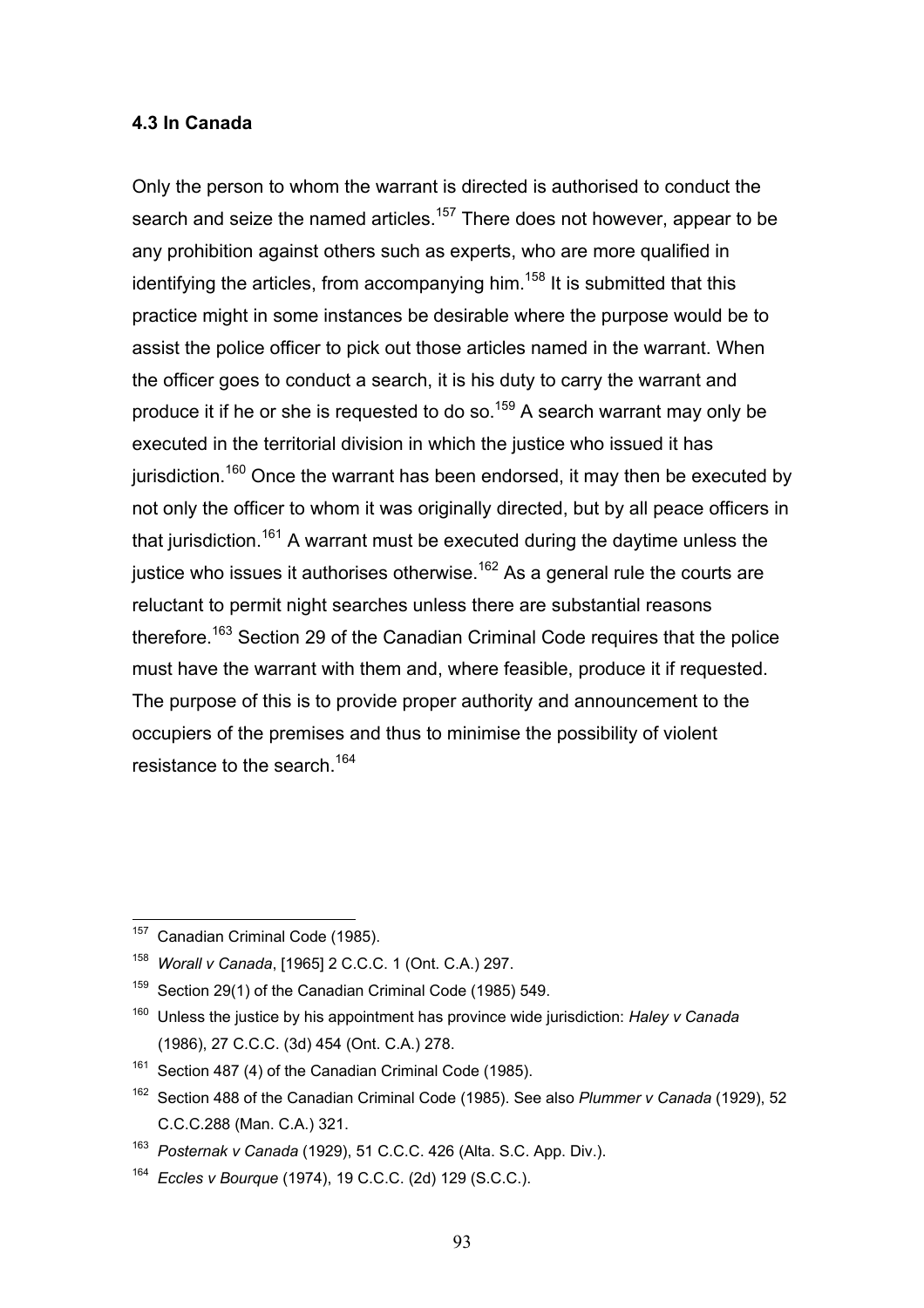#### **5. Conclusion**

Searches and seizures should, wherever possible, be conducted only in terms of a search warrant issued by a judicial officer,  $165$  such as a magistrate or a judge. The Criminal Procedure Act confers powers to search only where the object of the search is to find a person or to seize an article, which falls into one of three classes of articles, which may be seized by the state in terms of the provisions of the Criminal Procedure Act.

According to section 21 of the Criminal Procedure Act the general rule is that articles referred to in section 20 should be seized with a search warrant. The only exceptions to this are authorisation in terms of section 22, 24 and 25(3) of the Criminal Procedure Act. The reason for this requirement of prior authorisation is to ensure that before the search and seizure takes place, the "conflicting interests of the state and the individual"166 are assessed by an "impartial arbiter"167 to ensure that there are no unwarranted intrusions on the right to privacy and associated fundamental rights such as the right to dignity and the right to freedom and security of the person. The aim is to prevent unreasonable searches rather than to remedy unconstitutional breaches of privacy after the intrusion.<sup>168</sup> A person other than the official who intends to intrude upon an individual's privacy, is required to make two judgement calls: first, that there are reasonable grounds for the intrusion, and secondly, even if such grounds exist, is the intrusion justified under the circumstances? Therefore an independent, detached, responsible officer,  $169$  is required to make such an assessment. This principle is not fully complied with in South African law. The general rule is that a search should be authorised by a judicial officer.<sup>170</sup> This power is however extended to justices of peace who include *de facto* justices of

<sup>&</sup>lt;sup>165</sup> See also section 21 of the Criminal Procedure Act.

<sup>166</sup> *Hunter v Southam Inc supra* 97.

<sup>167</sup> *Parker Ross and Another v Director: Office for Serious Economic Offences supra* 148.

<sup>168</sup> *Ibid* 160*.* 

<sup>169</sup> *SA Police v SA Associated Newspapers* supra 503. See also *Zuma and Another v National Director of Public Prosecutions and Others* 2006 2 [ALL] *supra* 198.

<sup>&</sup>lt;sup>170</sup> Section 25(1) and section 25 Criminal Procedure Act.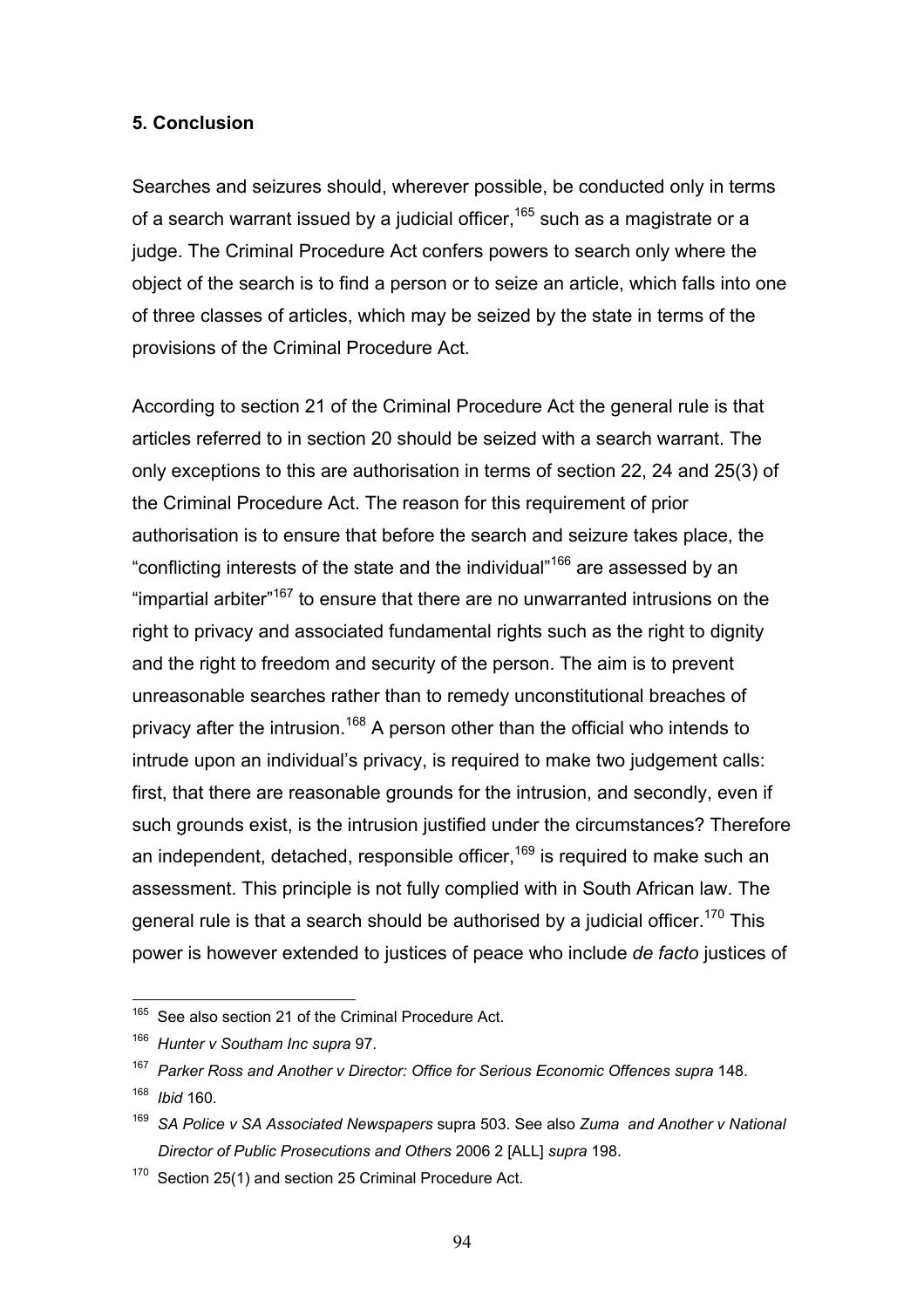the peace. It appears to be constitutionally questionable that members of the executive are granted this power.

Section 21 (3) (b) provides for a search warrant to be issued on any day, thus including weekends and public holidays. The search warrant will remain effective until it is executed, or cancelled by the person who issued it or if that person is nor available, by a person with like authority.

In terms of section 21 (4), after executing a warrant, a police official must hand a copy of the warrant to any person whose rights were affected by the search and seizure, if the person concerned requests that a copy be handed to him or her. It appears questionable that only upon demand of a person whose rights are affected by a warrant, that a copy of the warrant is handed to such a person.

A search warrant may also be issued in terms of section 25 of the Criminal Procedure Act. Unlike section 21, where the application is based on the suspected presence of an article mentioned in section 20, the reason for obtaining a warrant in terms of section 25 is connected either to state security or to the commission of an offence. In terms of section 25(b)(i) a police official may carry out such investigations and take such steps as such police official may "consider necessary" for the preservation of the internal security of the Republic or for the maintenance of law and order or for the prevention of any offence. The fact that the police official may take such steps as he "considers necessary" brings a subjective standard into the equation, for the attainment of objectives that could well prove to be legally irrelevant or of little importance. The standard for the police official's conduct appears to be arbitrary, because it applies to that which the police official considers necessary and not that which is necessarily objectively and legally justifiable.

The position in United States is somewhat similar to our law. The Fourth Amendment to the United States Constitution provides that no warrant shall issue except on probable cause, supported by oath or affirmation, and particularly describing the place to be searched and the persons or things to be

95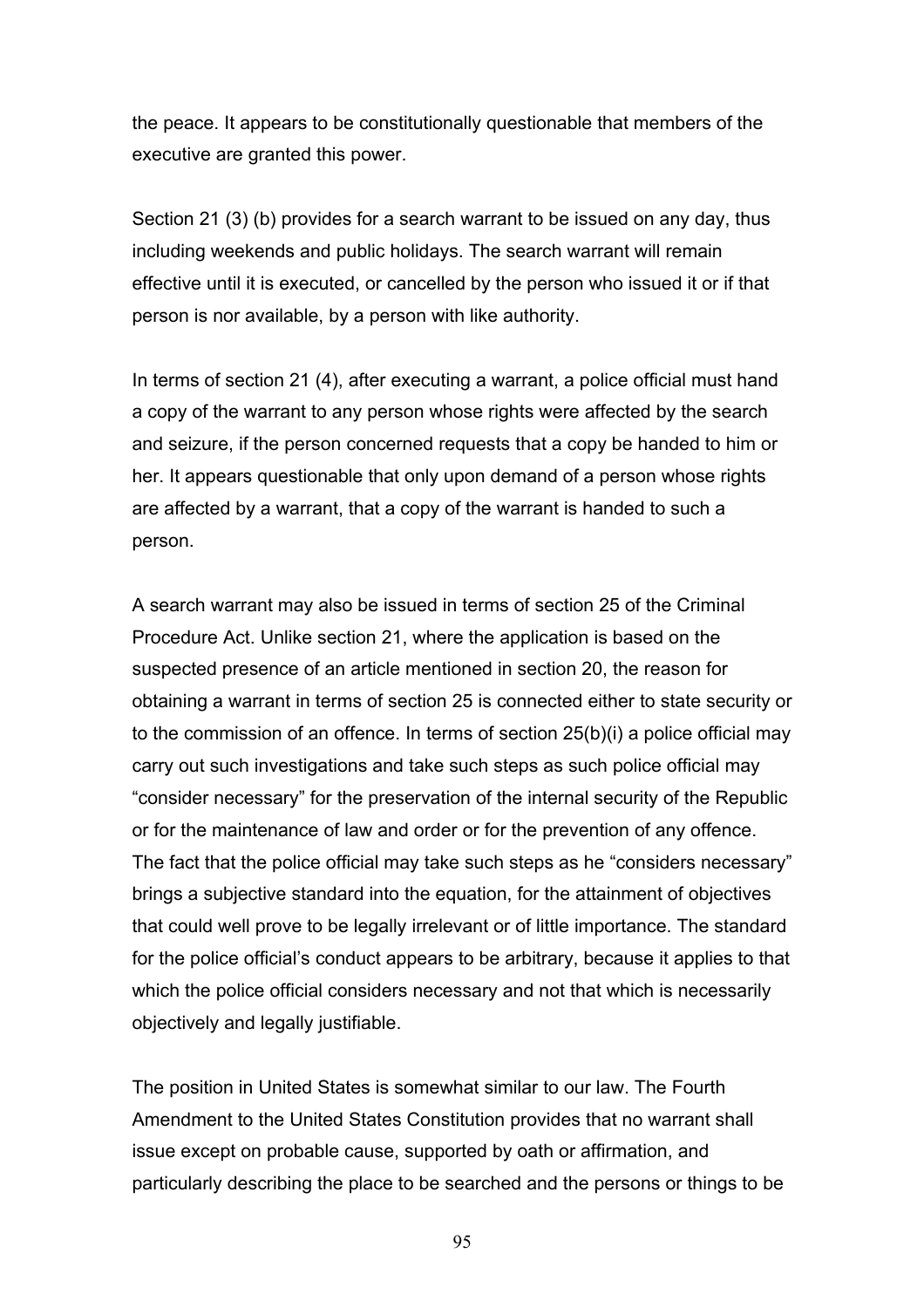seized. The preferred means of making a search is with a search warrant. For a search warrant to be valid, the following requirements must be met: a proper official must issue the warrant; the warrant must be issued for particular objects; the warrant must be issued on probable cause; the warrant must be supported by oath or by affirmation and the place to be searched and the things to be seized must be particularly described. It is the function of a judicial officer in the United States to issue a search warrant. This function is not delegated to prosecutors nor to the police because it is doubtful whether they are in a position to maintain the appropriate neutrality when deciding whether a search warrant should be issued.<sup>171</sup> In South Africa the latter principle is not fully adhered to. In South African law as a general rule a search should also be authorised by a judicial officer.<sup>172</sup> This power is however also provided to justices of the peace.<sup>173</sup> If cognisance is taken of the high premium the Constitution places on privacy and associated rights, it is constitutionally questionable whether the person who is issuing the search warrant (which essentially impacts on the mentioned rights) is part of the office of the executing officer can be regarded as neutral or detached.

It is legally accepted that in order to be valid, a warrant must convey intelligibly to both searcher and searched the ambit of the search it authorises.<sup>174</sup>If the search is to be legal and the evidence admissible, the officer must follow certain rules when executing the warrant. These include: the warrant must be executed by the officer or officers so commanded or be within the class designated; the warrant must be executed within certain time limitations, only property described in the warrant may be seized under the warrant. The information in support of a warrant and the warrant must specify the items to be searched for, their location in the place being searched, and the offence to which the items relate with reasonable particularity.

<sup>171</sup> *Coolidge v New Hampshire supra* 443.

<sup>&</sup>lt;sup>172</sup> Section 21(1) and section 25 Criminal Procedure Act.

<sup>&</sup>lt;sup>173</sup> Section 21(a) Criminal Procedure Act.

<sup>174</sup> *Powell NO and Others v Van der Merwe* NO and Others 2005 (5) SA 62 (SCA) 334.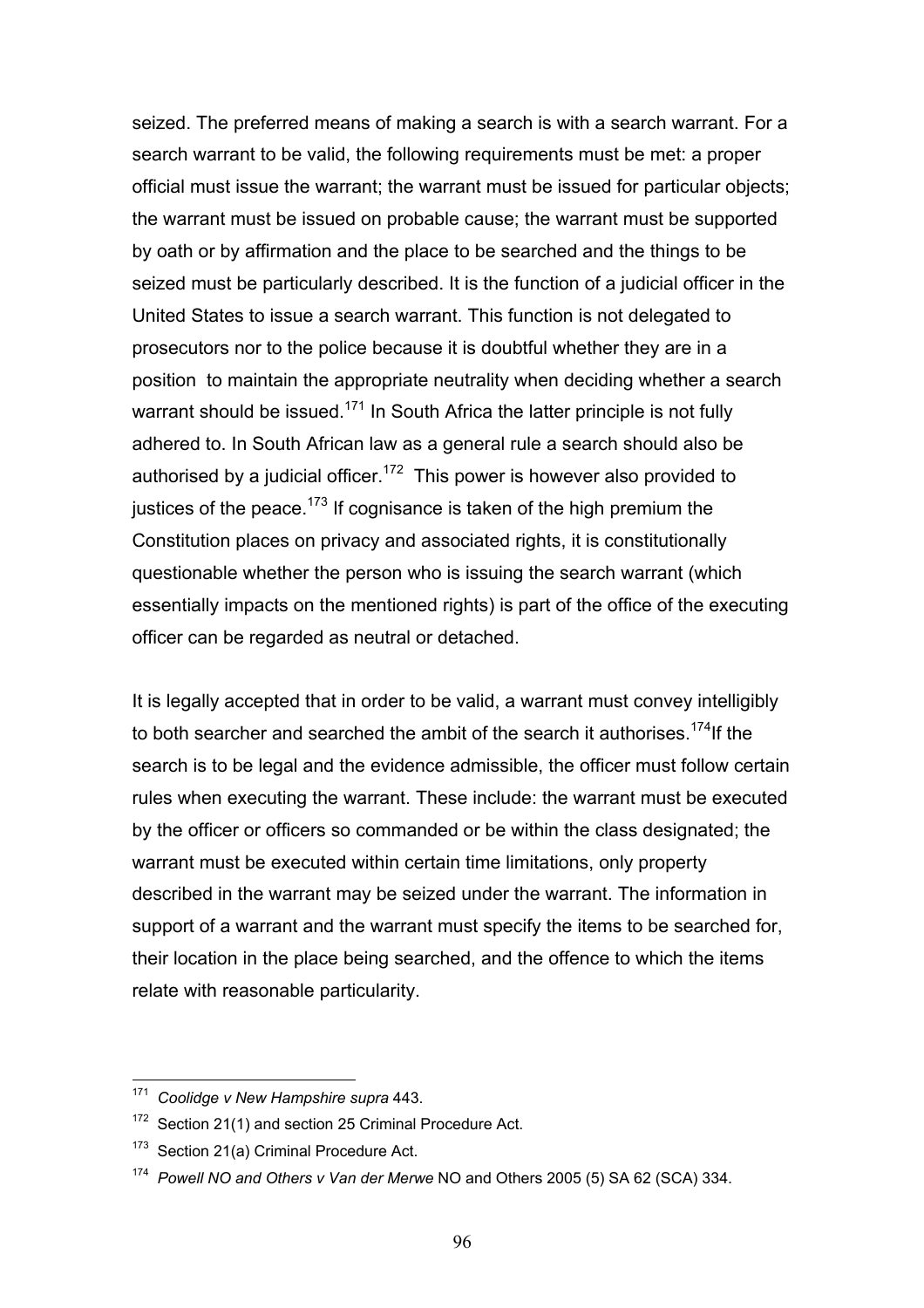Similar to section 14 of the South African Constitution, section 8 of the Canadian Charter of Rights and Freedoms guarantees that, everyone has the right to be secure against unreasonable search and seizure. In *Hunter v Southam*175 the Supreme Court of Canada pointed out that section 8 of the Charter guarantees a broad and general right to be secure from unreasonable search and seizure, which is not necessarily restricted to protection of property. It embodies an entitlement to a reasonable expectation of privacy and indicates that an assessment must be made as to whether, in a particular situation, the public's interest in being left alone by government must give way to the government's interest in intruding on the individual's privacy in order to advance its goals, particularly those of law enforcement.

 $\overline{a}$ 175 *Supra* 122.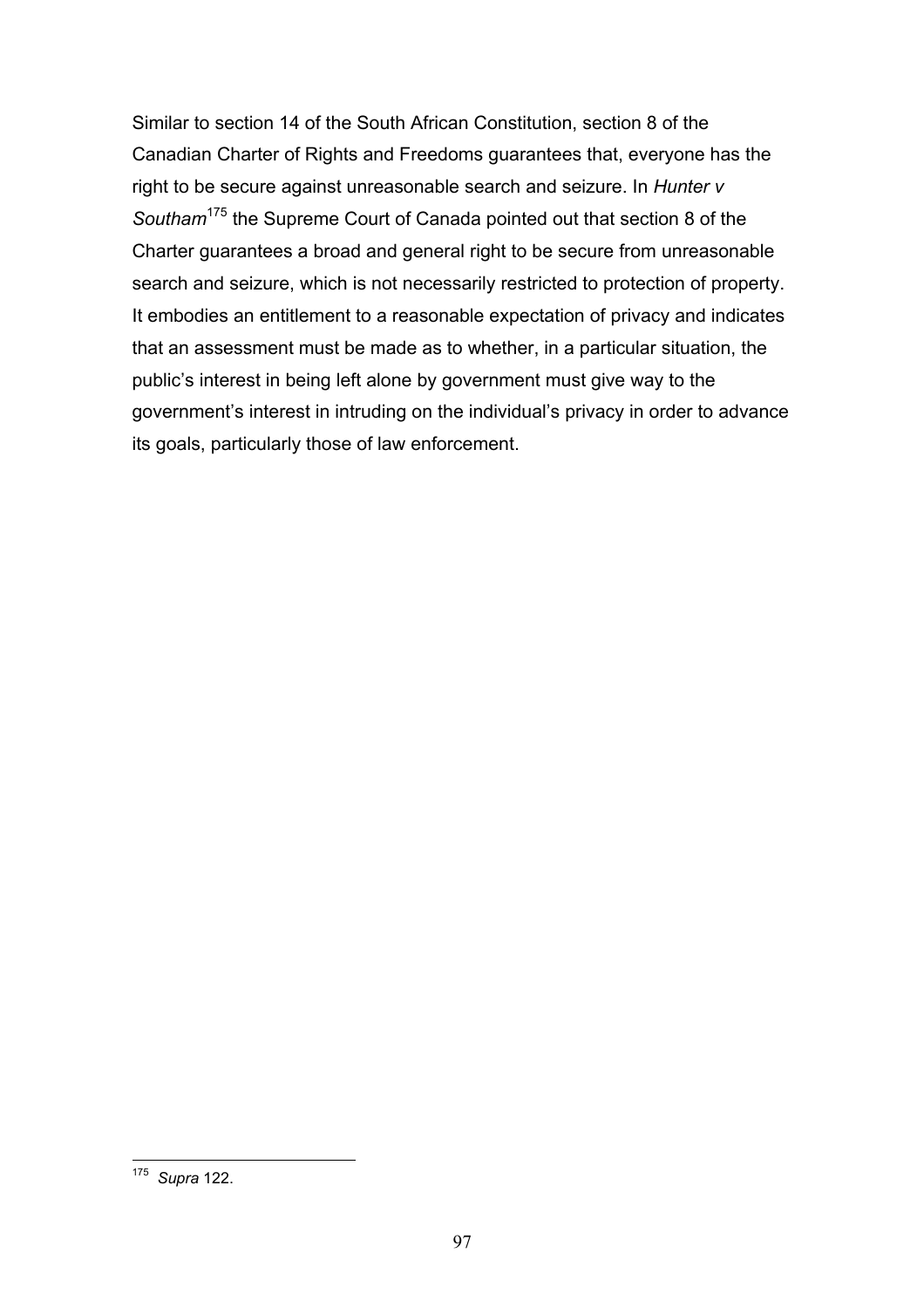# **CHAPTER FIVE**

# **WARRANTLESS SEARCHES AND SEIZURES**

## **1. Introduction**

Although it is preferable, that searches should only be conducted on the authority of a search warrant issued by a judicial officer, it is quite conceivable that circumstances may arise where the delay in obtaining such a warrant would defeat the object of the search.

Sections 22, 23, 25(3) and 27 of the Criminal Procedure Act deal with warrantless searches.

Section 22 of the Criminal Procedure Act, which provides for search without a warrant, can basically be divided into two parts: a search conducted with the consent of the person concerned, and a search undertaken on the reasonable belief that a warrant will be issued to the police official and that a further delay will defeat the object of the search. A search conducted with the consent of the person concerned places a police official in a much better position than a search without consent. It eliminates the procedural burden of proving the existence of reasonable grounds to the search.

Working out the appropriate balancing of interests in warrantless search and seizure cases is not always easy, especially since the stakes for both individuals and the state tend to be high. As a result warrantless search and seizure law is both intriguing and challenging.

In Canada, two major principles articulated in *Hunter v Southam<sup>1</sup>* were the requirements of prior authorisation by an impartial judicial officer and for reasonable and probable grounds as a constitutional standard for overriding individual privacy interests. Nevertheless, the court also indicated that some

<sup>1</sup> [1984] 2 S.C.R 145.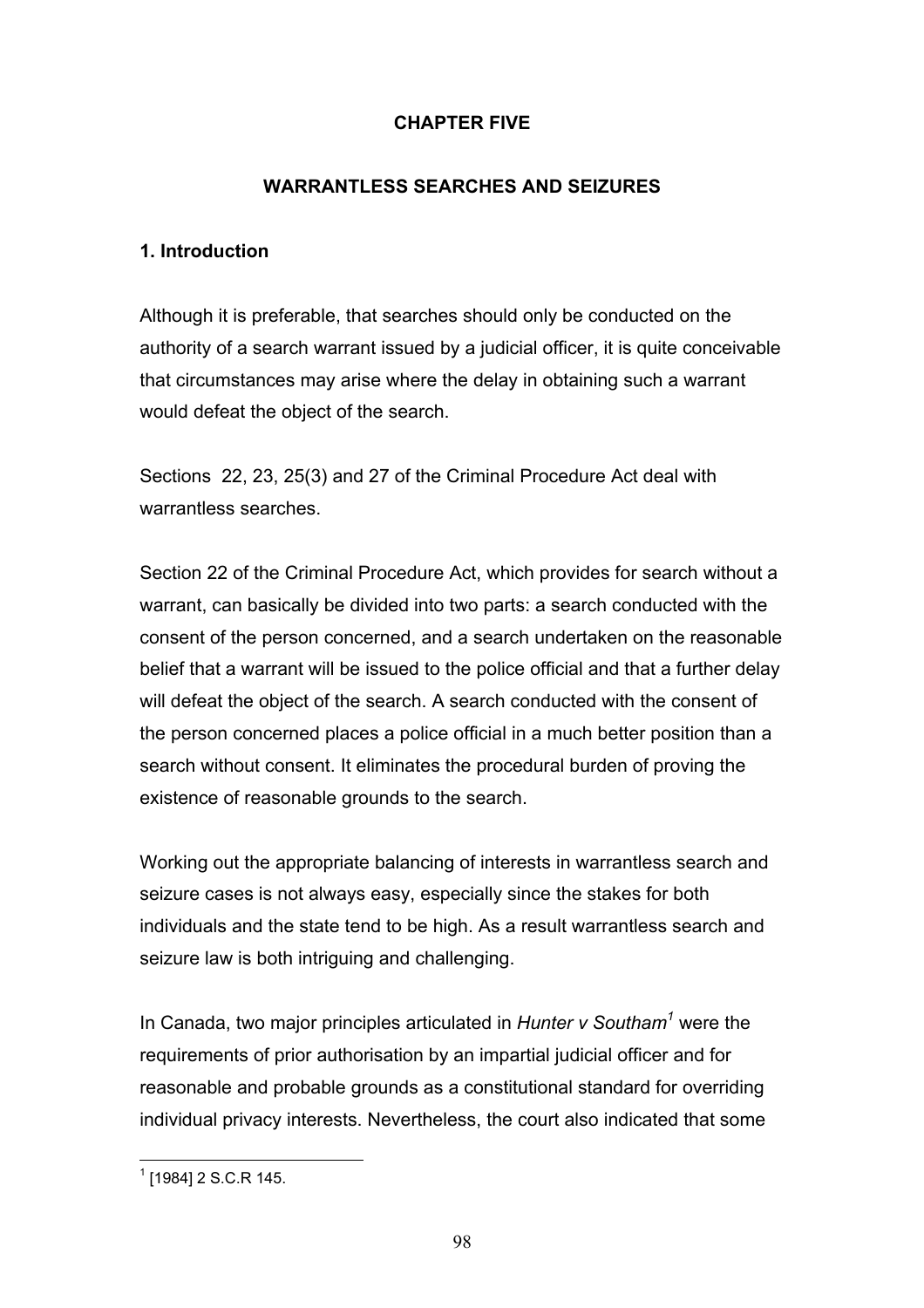contexts might permit lower standards. In spite of the suggestion in *R v Simmons<sup>2</sup>* that permissible departures from *Hunter v Southam* would be "exceedingly rare", this has certainly proved to be the case. There are two different instances in which departure from *Hunter v Southam* may occur. Firstly, there are some situations, usually involving "exigent circumstances", where a warrantless search or seizure may take place. Secondly, there are some situations where a search or seizure may take place on less than reasonable and probable grounds for believing that an offence has been committed and that evidence may be located at the site of the search or seizure.<sup>3</sup>

The development of warrantless search and seizure powers in the United States has been constrained by the reasonableness requirement of the Fourth Amendment. Viewed essentially as "exceptions" to the normative warrant procedure<sup>4</sup> such searches are validated by three distinct lines of argument:

- The first is that the urgency of the situation necessitates an immediate search, despite the absence of judicial authorisation;
- The second is that there is a minimal level of intrusion caused by the search and therefore minimal violation of privacy;
- This argument may be linked to the third justification, which is that there is no reasonable expectation of privacy in the circumstances existing at the time.

This chapter will address the provisions of the Criminal Procedure Act pertaining to warrantless search and seizure. Provisions of the South African Police Service Act relating to warrantless search and seizure will also be visited. Then the critical principles relating to consent, exigent circumstances, search and seizure incidental to arrest, extracted from the mentioned Acts will be addressed. This chapter will further evaluate whether such warrantless searches and seizures conform to the democratic legal order prescribed by

 2 [1988] 66 C.R. (3d) 297 (S.C.C.) 146.

<sup>3</sup> Quigley *Procedure in Canadian Criminal Law* 1997 200.

<sup>4</sup> *Coolidge v New Hampshire* 403 U.S. (1971) 433.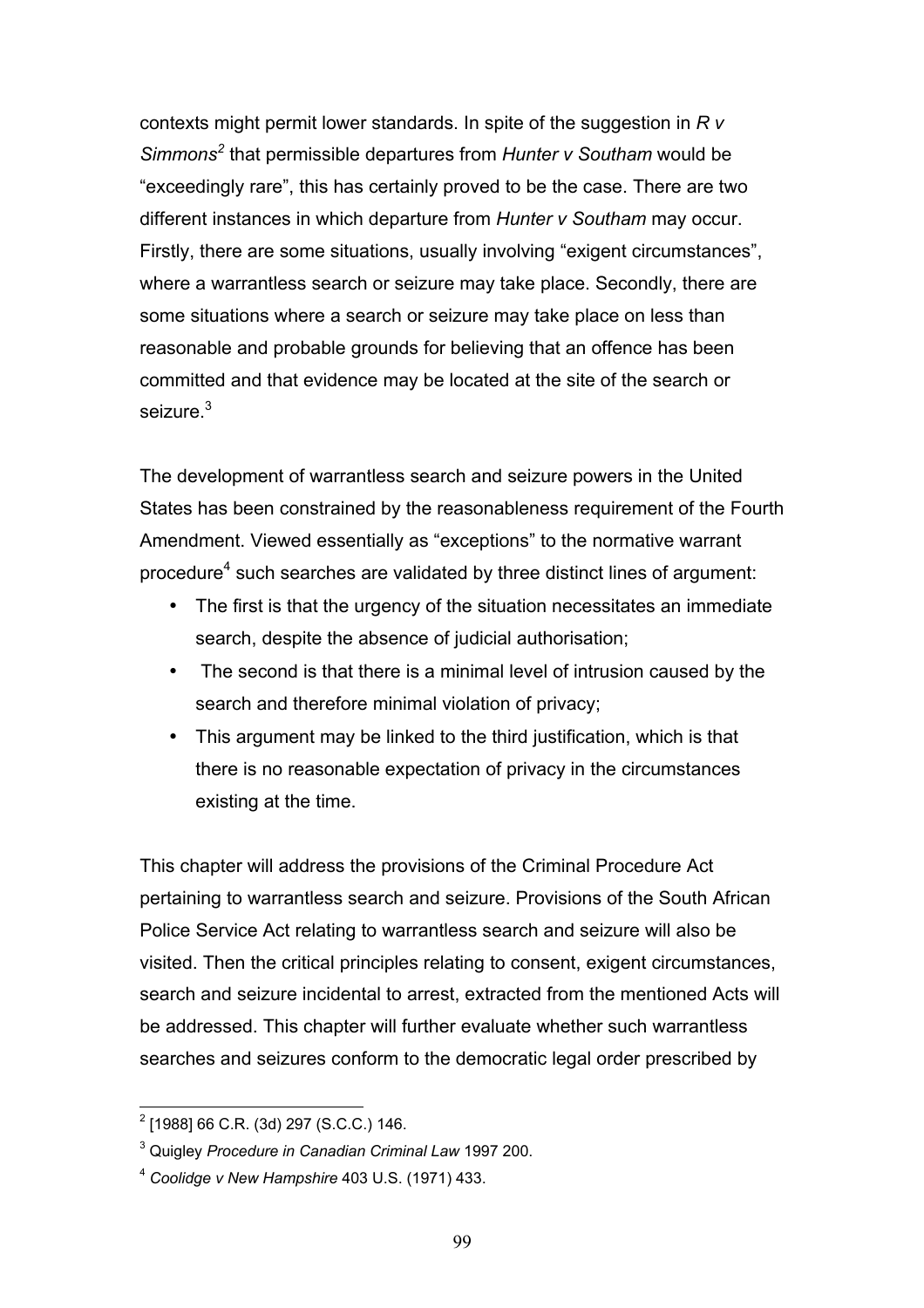our Constitution or whether they are in conflict therewith. Principles extracted from American, Canadian and foreign jurisdictions will be considered and applied where relevant. Finally the conclusion will consider the impact and influence of warrantless searches and seizures on our Constitution.

# **2. Provisions for warrantless searches and seizures in the Criminal Procedure Act**

## **2.1 General Provisions**

In terms of section 20 of the Criminal Procedure Act, the state may, subject to Chapter 2 of the Criminal Procedure Act, seize anything that:

- (a) is concerned or on reasonable grounds believed to be concerned in the commission or suspected commission of an offence within the Republic or elsewhere;
- (b) may afford evidence of the commission or suspected commission of an offence in the Republic or elsewhere; or
- (c) is intended to be used or on reasonable grounds is believed to be intended to be used in the commission of an offence.

The power to seize is limited to articles and items which, are either involved in, used during or may provide proof of an offence in the Republic or elsewhere, or provide proof of the fact that the commission of an offence was planned. Contrary to earlier decisions, articles such as documents which are covered by legal professional privilege cannot be attached or seized in terms of these provisions.<sup>5</sup> Evidence obtained in conflict with the provisions of section 20 of the Criminal Procedure Act, or in conflict with the Constitution, may still be allowed to be produced in evidence, provided that the trial is not rendered unfair as a result thereof and the admission of such evidence does not cause the administration of justice to come into disrepute.<sup>6</sup>

 $\overline{a}$ <sup>5</sup> Cheadle, Thompson and Haysom and Others v Minister of Law and Order and Others 1986 (2) SA 279 (W*)* 176*; Sasol (Edms) Bpk v Minister van Wet en Orde* 1991 (3) SA 766 (7) 339; *S v Safatsa and Others* 1988 (1) SA 868 (A) 276.

<sup>6</sup> Bantjies, Bertelsmann, Meyer, Nell and Walker *Criminal Procedure in the Magistrates Court: A Practical Guide* 2007 3-6.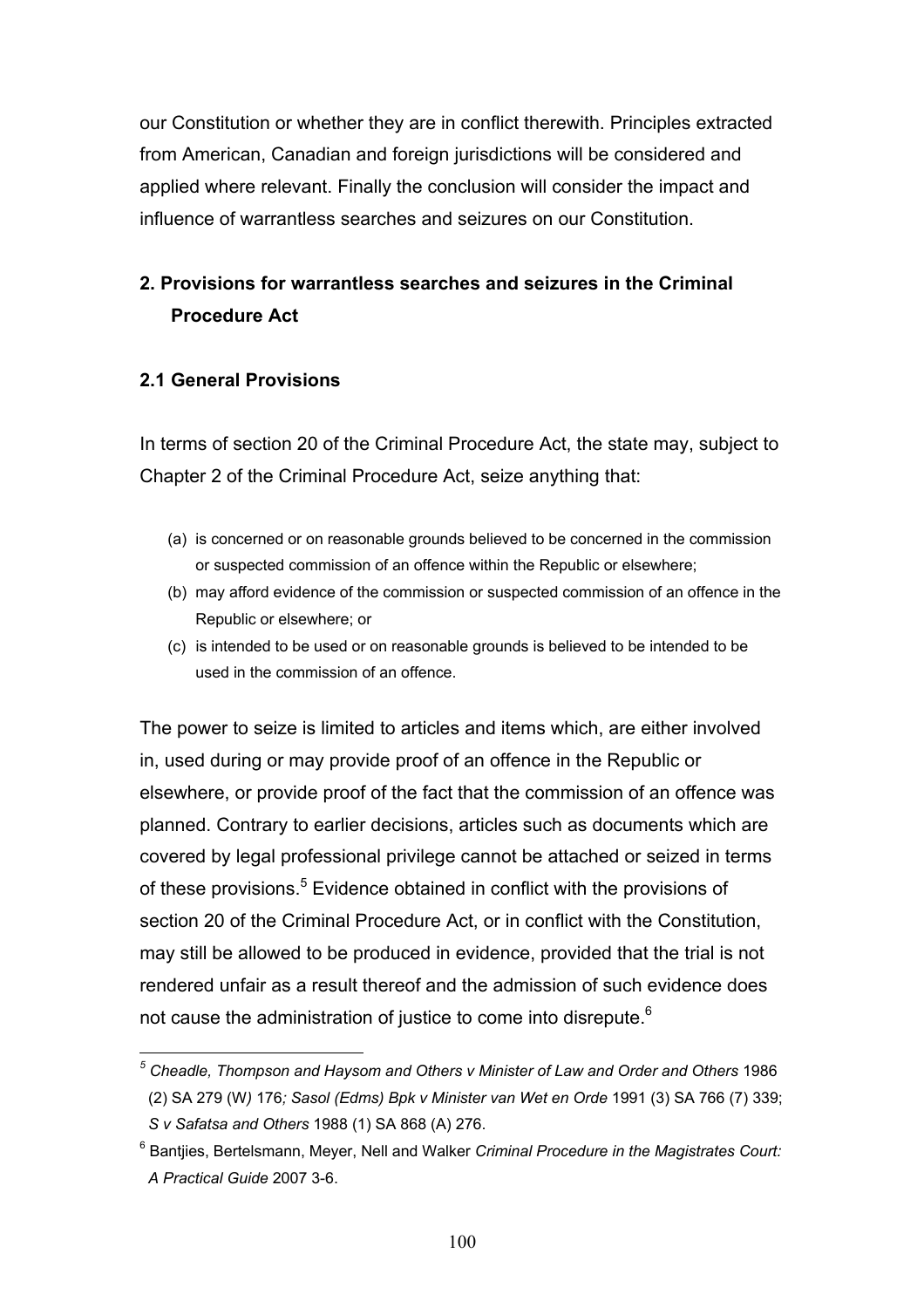Section 22 of the Criminal Procedure Act provides that a police official may without a search warrant search any person or container or premises for the purpose of seizing any article referred to in section 20:

- (a) if the person concerned consents to this search for and seizure of the article in question; or
- (b) if the police official on reasonable grounds believes that a search warrant will be issued to him under section 21 of the Criminal Procedure Act (*supra*) and that the delay in obtaining such warrant would defeat the object of the search.<sup>7</sup>

In interpreting section 20 and section 22 of the Criminal Procedure Act it is clear that the onus is on the police to prove, when objectively viewed, the existence of reasonable suspicion upon which the police base the reasonable belief, which facts must exist at the time when the police acted without a warrant, and not only at a later stage. $8<sup>8</sup>$ 

In terms of section 25(3) of the Criminal Procedure Act, a police official may also act without a warrant if he on reasonable grounds believes that a warrant would be issued to him if he applied for it and that the delay in obtaining such warrant would defeat the object thereof.

Section 26 of the Criminal Procedure Act provides that if a police official, who is investigating an offence or alleged offence reasonably suspects that a person who may furnish information with reference to such offence is on any premises, such police official may enter such premises without a warrant for the purpose of interrogating such person and obtaining a statement from him or her, provided that such a police official shall not enter any private dwelling without the consent of the occupier thereof.<sup>9</sup> A person so interrogated is entitled to exercise his or her right to silence.<sup>10</sup>

 7 See also *Ntoyakhe v Minister of Safety and Security and Others* 2000 (1) SA 257 (ECD) 126; *Dyani v Minister of Safety and Security and Others* 2001 (1) SACR 634.

<sup>8</sup> *Mnyungula v Minister of Safety and Security and Others* 2004 (1) SACR 219.

<sup>9</sup> See also *Minister van Polisie en 'n Ander v Gamble en 'n Ander* 1979 (4) SA 759 (A).

<sup>10</sup> *Bantjies.... et al. supra* 3-9.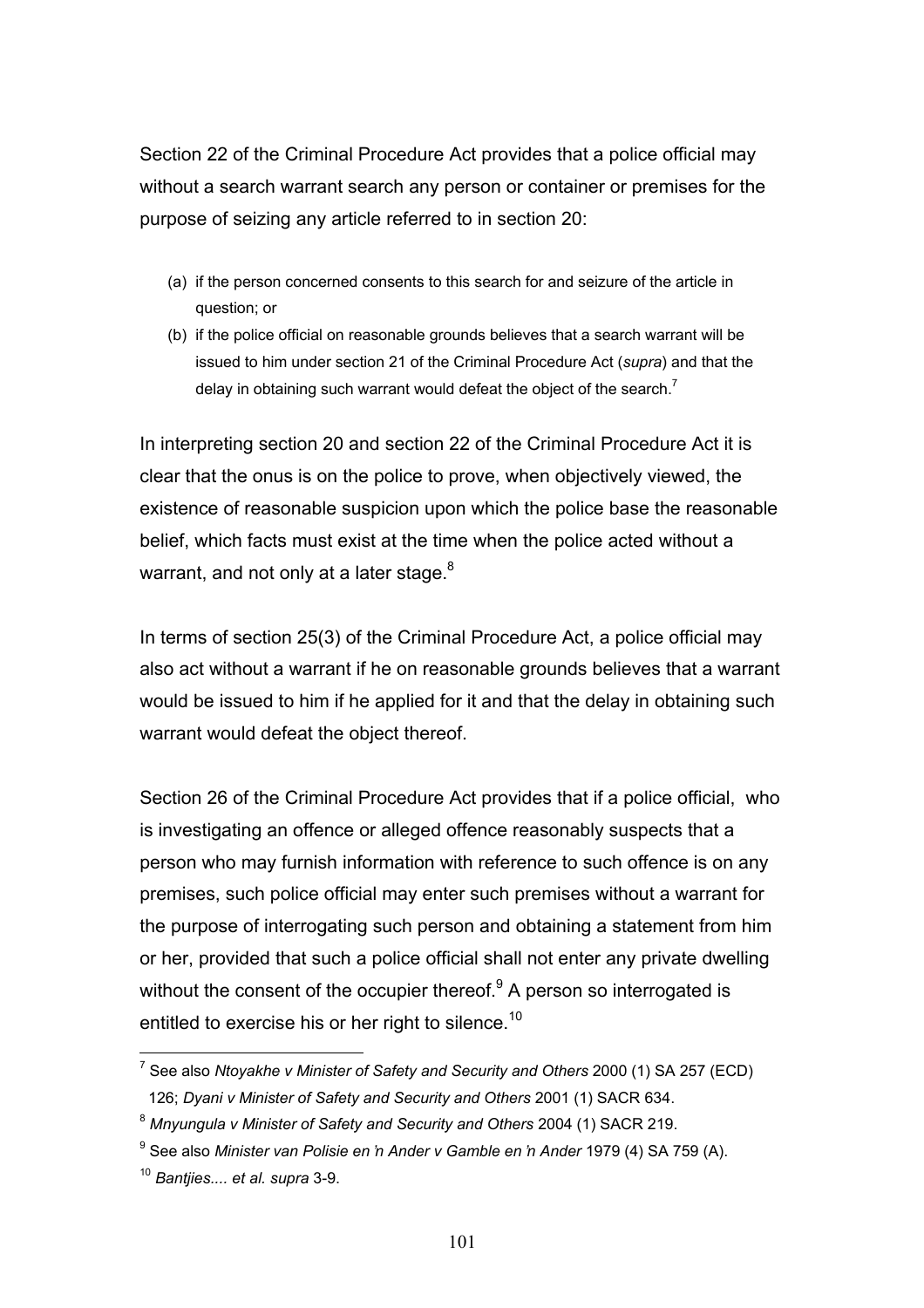Further in terms of section 27 of the Criminal Procedure Act, a police official who may lawfully search any person or premises or may enter such premises under section 26, he or she may use such force as may reasonably be necessary to overcome any resistance against such search or entry of such premises, including the breaking of any door or window of such premises, provided that such police official must first audibly demand admission to the premises and notify the occupier and others on the premises of the purpose for which he or she seeks to enter such premises. The *proviso* of a previous warning shall not apply where the police official concerned reasonably believes that any article which is the subject of the search may be destroyed or disposed of if entry to the premises is demanded. This is the so-called the "no knock clause".11 Swanepoel maintains that an element of subjectivity attaches to the word "opinion" in section 27(2) of the Criminal Procedure Act $12$ 

### **2.2 Consent searches**

### *2.2.1 In South Africa*

Section 22(a) of the Criminal Procedure Act makes provision for the consent search of a person, container or premises in the absence of a warrant.<sup>13</sup> Consent by the subject of a search and seizure operation can serve to validate such an operation where it is conducted without a search warrant. In this regard the following should be noted:

 $\overline{a}$ 11 Joubert *Criminal Procedure Handbook* 2007 136.

<sup>&</sup>lt;sup>12</sup> Swanepoel, "Warrantless search and seizure in criminal procedure: A constitutional challenge" 1997 *CILSA* 334.

 $13$  Section 22(a) reads: "A police official may without a search warrant search any person or container or premises for the purpose of seizing any article referred to in section 20- (a) if the person concerned consents to such search for and seizure of the article in question, or if the person who may consent to the search of the container or premises consents to such search and seizure of the article in question."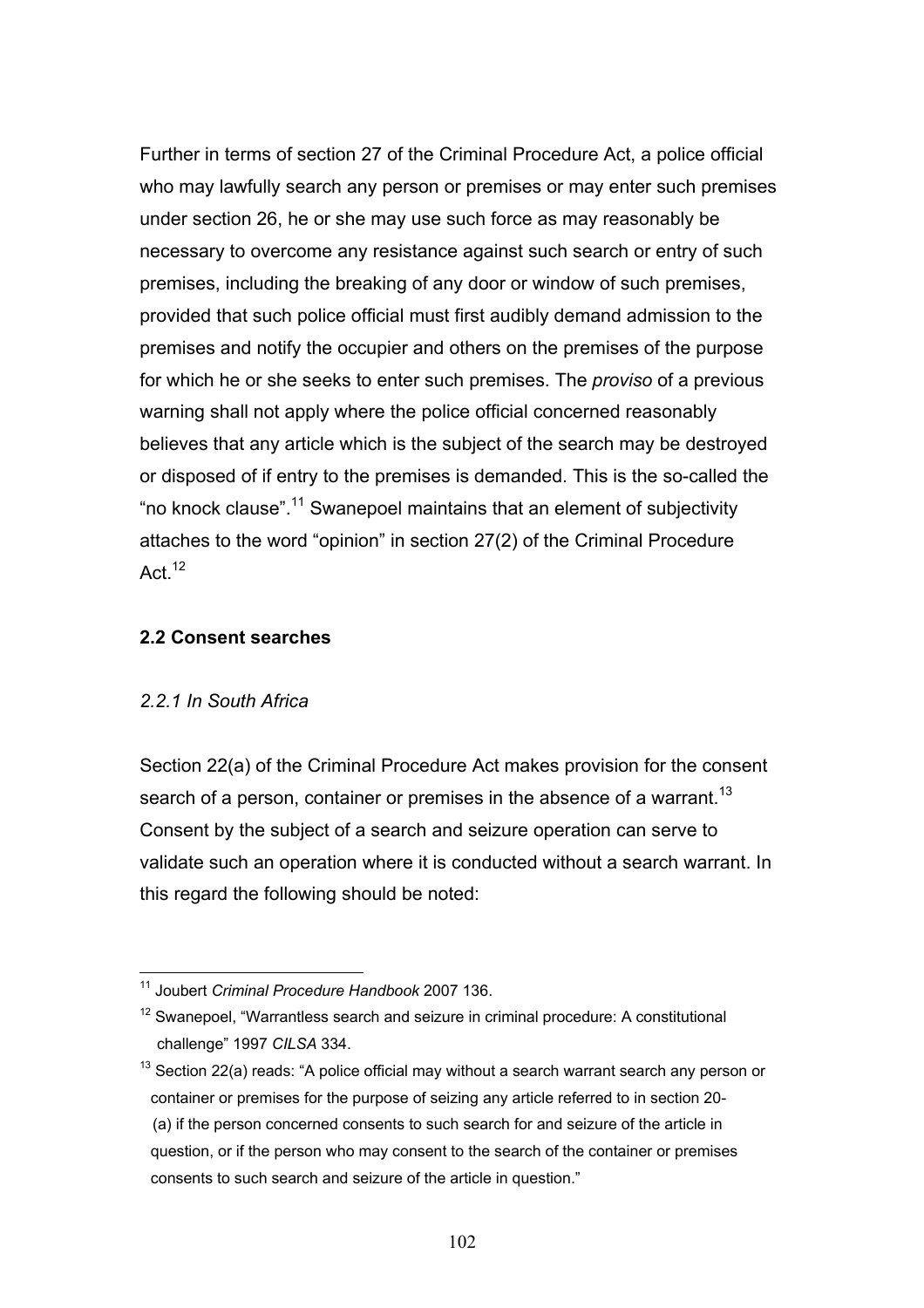#### (a) The consent must be valid

 For a valid consent, the police official should inform the person of the purpose of the search.<sup>14</sup> A blanket request of "May I search you?" would therefore be invalid. Where a container or premises is to be searched, the consent must be given by a person "who may consent to the search", that is a person who has some authority or control over the container or premises.<sup>15</sup> In both instances the onus will be on the state, affecting the search, to show that a valid consent was given.16 In *S v Motloutsi*17 a person who was leasing property (lessee) sublet a room to the accused. The court held that the consent from the lessee did not amount to a valid consent in terms of section 22(a) of the Criminal Procedure Act because the lessee did not have the accused's property in his custody or under his control and he did not have the right to pry into the accused's private possessions. The only person who could have consented was the accused. Therefore the search and seizure was unlawful.

### (b) The consent must be given voluntarily

Where a person consents to the invasion of his or her privacy, the requirements of "reasonable grounds and prior authorisation"<sup>18</sup> do not apply. Waiver of rights is however never lightly inferred.<sup>19</sup> The question of paramount importance then, is whether the consent was validly, that is voluntarily given. The voluntariness of the consent is to be determined from the totality of the

<sup>14</sup> Steytler *supra* 96.

<sup>15</sup> *Ibid* 97*.*

<sup>16</sup> *S v Hammer* 1994 2 SACR 496 (C) 498 b.

<sup>17 1996 2</sup> BCLR 220 (C) 229 A-B.

<sup>&</sup>lt;sup>18</sup> See section 21 of Criminal Procedure Act.

<sup>19</sup> *Powell NO and Others v Van Der Merwe and Others* 2005 1 All 49 (SCA) 49 Powell was confronted at his home, where the warrants and annexures were read to him. The search then proceeded. The next day Powell's attorney objected that the warrants were void because they were vague and that the search was unlawful. The attorney was present during most of the search. The Court found that initially and for most parts thereafter Powell indicated that he was willing to co-operate with the investigation and had nothing to hide. There was no question that Powell consented to an unlawful search.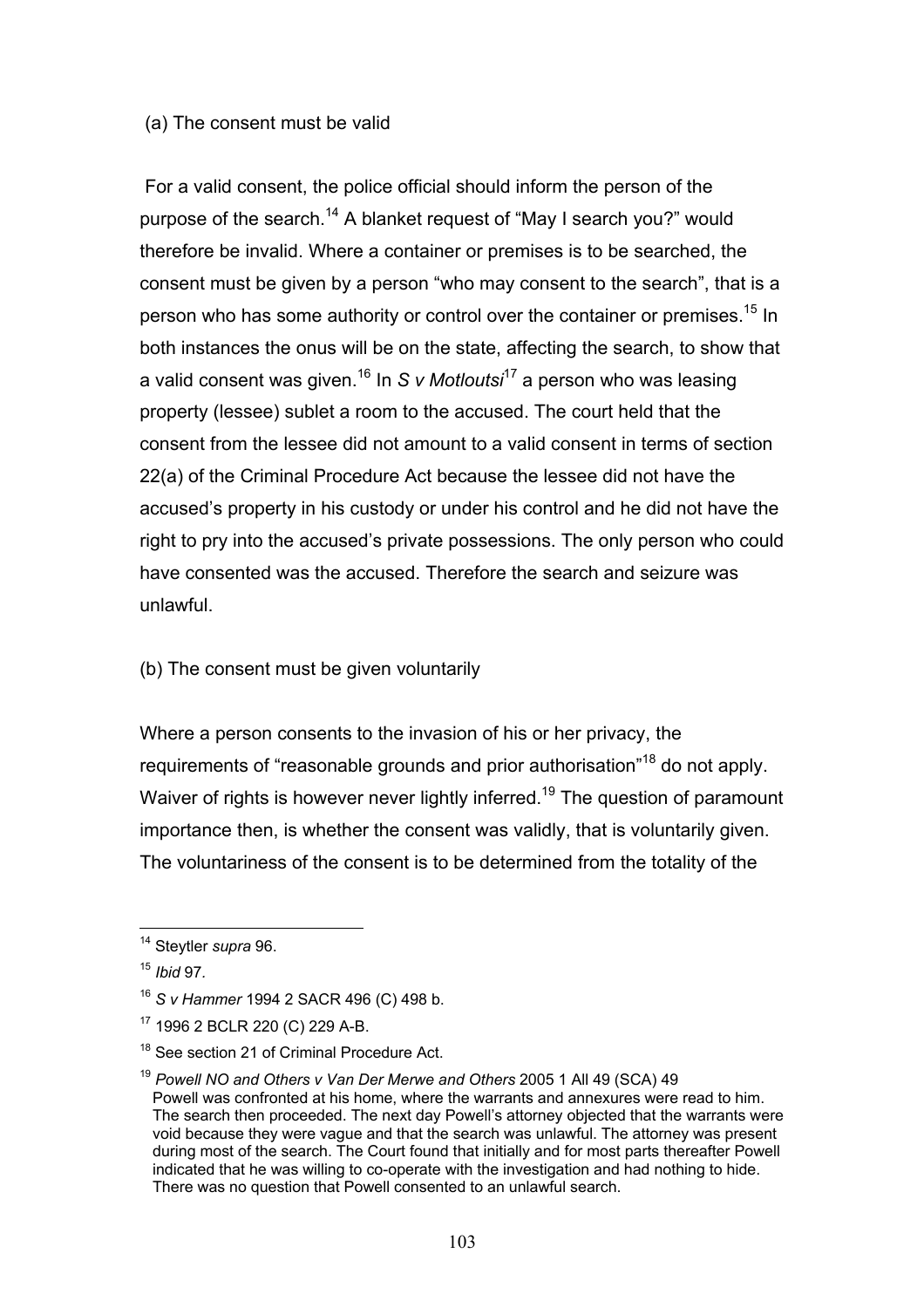circumstances.20 Other indicators of the absence of voluntariness are explicit or implicit threats or shows of force.<sup>21</sup> For a successful reliance on consent the courts have indicated that the following criminal law standards are relevant: the consent must have been given voluntarily; $^{22}$  expressly or tacitly;<sup>23</sup> before the otherwise unlawful act is committed;<sup>24</sup> by a person capable of forming a will; $^{25}$  while aware of the true and material facts regarding the act consented to: $^{26}$  by the person who is going to be harmed.<sup>27</sup>

(c) Consent cannot validate an irregular search warrant

Section 22(a) of the Criminal Procedure Act stipulates that consent by the subject of a search and seizure operation can serve to validate such an operation where it is conducted without a search warrant. However, what of those situations where police officials are purportedly acting in terms of an invalid warrant? Can it be argued that the consent of the person concerned would have the effect of validating the warrant or validating a warrantless search? This issue was dealt with in *Beheermaatschappij Helling I NV v Magistrate, Cape Town*28 where a search and seizure was conducted under the authority of a warrant that was subsequently found by the court to be invalid. In this case the South African Police Service contended that the subject of the search and seizure had acquiesced by reaching an agreement

 $\overline{a}$ <sup>20</sup> Ndlovu v Minister of Police, Transkei 1993 2 SACR 233 where the accused handed over his vehicle to the police under protest in order to co-operate with them but shortly thereafter instructed his attorneys to recover the vehicle. The Court held that there was no valid consent.

<sup>21</sup> *S v Madiba* 1998 1 BCLR 38 (D) 167.

<sup>22</sup> *Ibid* 167.

<sup>23</sup> *R v Handcock* 1925 OPD 149.

<sup>24</sup> *Ndlovu v Minister of Police Transkei* supra 133.

<sup>25</sup> *R v C* 1952 (4) SA 117 (0) 439.

<sup>26</sup> *Ibid* 437.

<sup>27</sup> *R v Williams* (1923) KB 340; *S v Mayekiso en Andere* 1996 (2) SACR 298 (C), accused 1 and 3 shared a home. The police obtained consent from accused 1 to enter the shared home and conducted a search. A bag with a pistol that belonged to accused 3 was seized. The court held that accused 1 had no authority from accused 3 to permit a search of his property in the house. Therefore there was no valid authority to search and seize accused 3's bag, since consent in terms of section 22(a) was not obtained from accused 3. 28 *Supra* 2007 (1) SACR 99 (C) 147.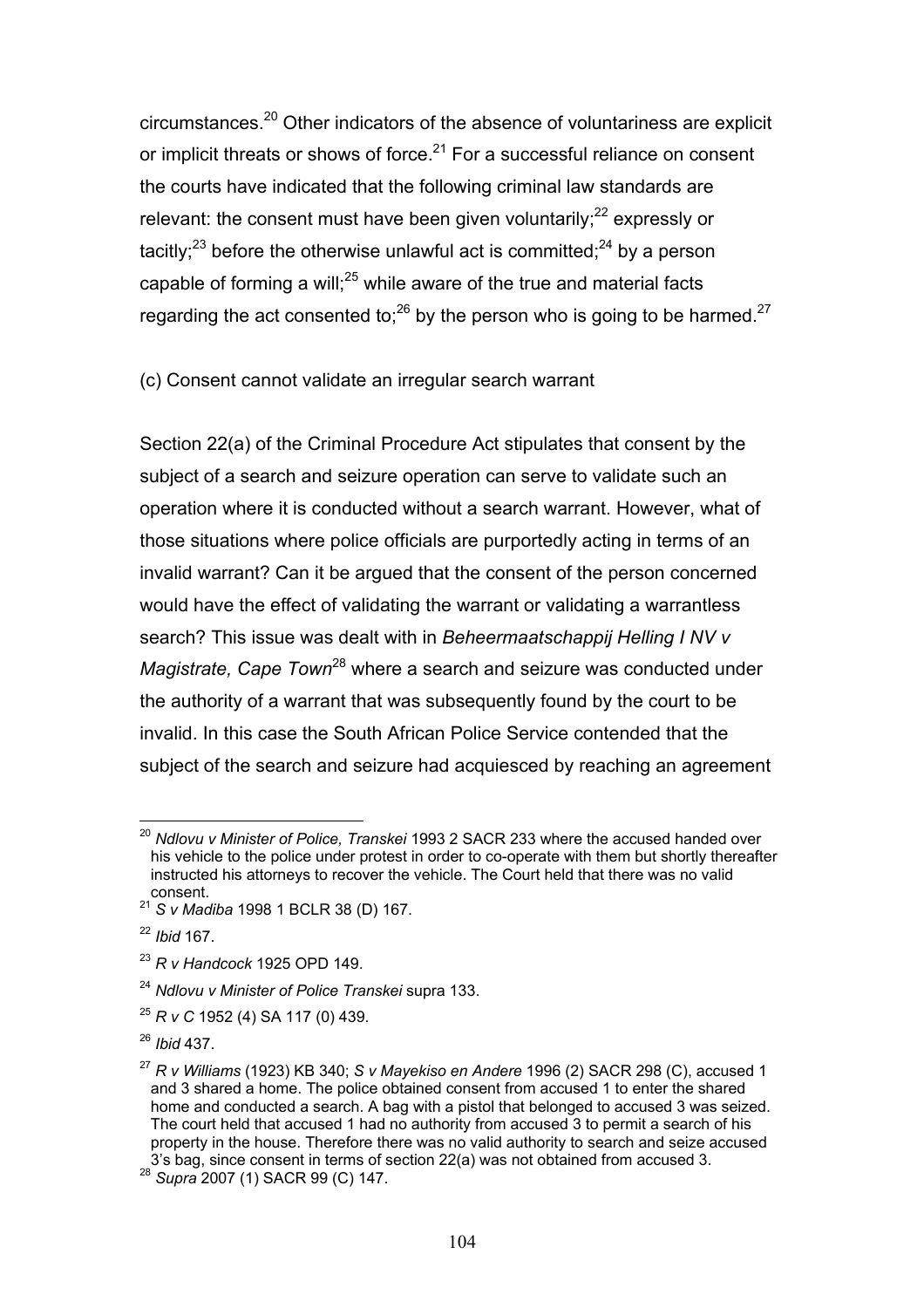for the early return of the electronic equipment. The court maintained that it was "trite" law that, if the relevant search warrants were invalid because they had been invalidly issued, no amount of consent or agreement by the subjects of the search could have the effect of rendering them valid or lawful. Generally, this reflects the realities of any search and seizure operation, since the average citizen when confronted with a search warrant produced by a police official, would tend to defer to the latter and acquiesce in the conduct of the search.<sup>29</sup> If this was to have the effect of legitimising an invalid warrant it would drastically undermine the safeguards inherent in the primary requirement of a search warrant.

# *2.2.2 Consent searches in foreign law*

2.2.2.1 In the United States

A favourite tool of police officers is the "consent search."30 Where effective consent is given, a search may be conducted without a warrant and without probable cause. $31$  In accordance with the general principle that allows a person to waive other constitutional rights, rights protected under the Fourth Amendment may be waived.<sup>32</sup> This and other constitutional rights are considered waived only after careful evaluation and only after compliance with certain requirements. The burden of showing that the rights have been waived is on the prosecution.<sup>33</sup>

To determine whether rights have been waived, certain principles, have been established by the courts:

<sup>29</sup> Cowling "Search and seizure" 2007 (3) *SACJ* 400.

<sup>30</sup> Klotter, Walker and Hemmens *Legal Guide for Police: Constitutional Issues* 2005 122.

<sup>31</sup> LaFave and Israel *supra* 141.

<sup>32</sup> *Schneckloth v Bustamonte* 412 US 218 (1973) 268.

<sup>33</sup> *Ibid* 268.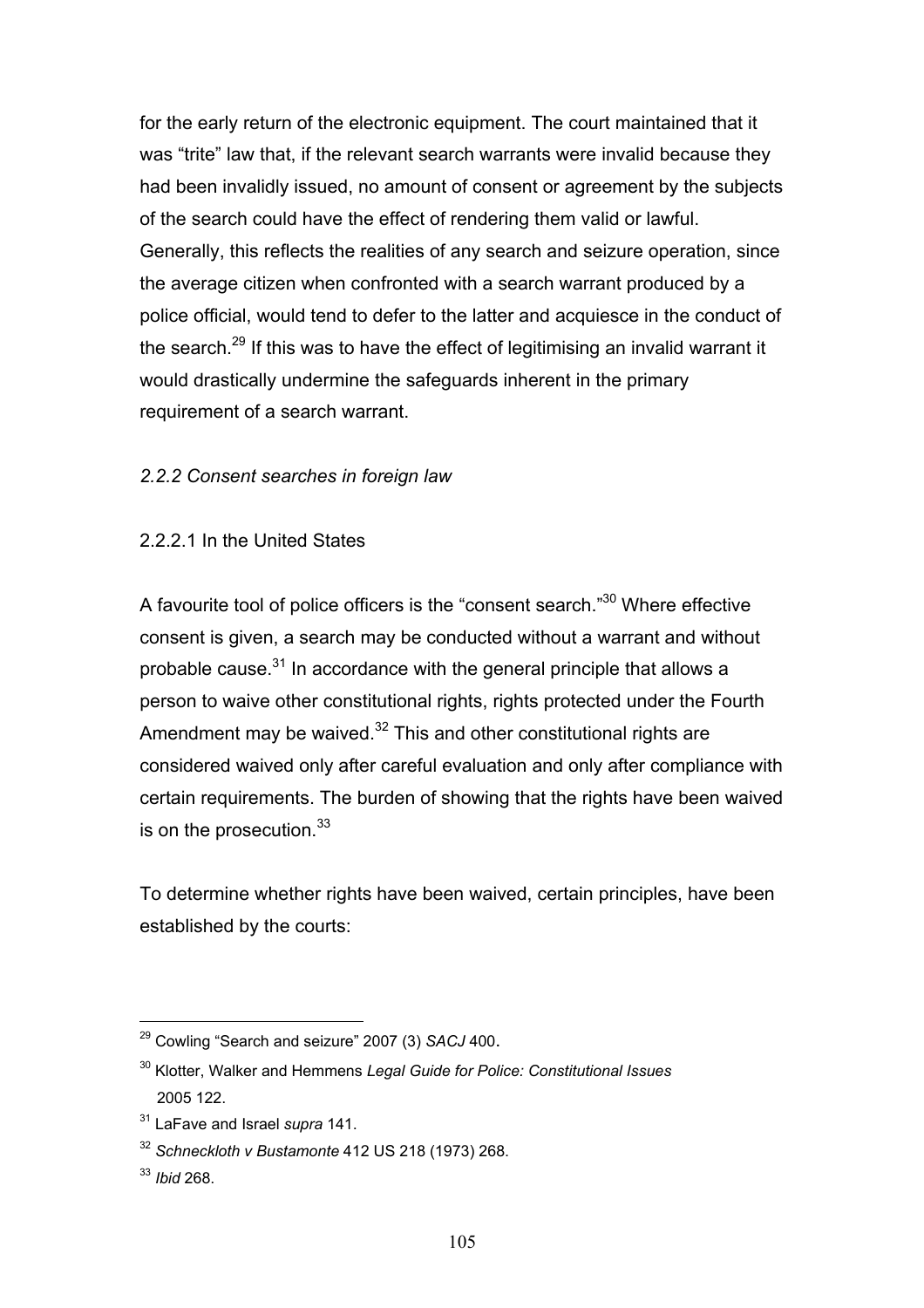(a) The consent must be given voluntarily

The United States Supreme Court, in upholding the consent search, included this comment:

We hold only that when the subject is not in custody and the state attempts to justify a search on the basis of his consent, the Fourth and Fourteenth Amendments require that it demonstrate that the consent was in fact voluntarily given, and not the result of duress or coercion, express or implied. Voluntariness is a question of fact to be determined from all of the circumstances, and while the subject's knowledge of the rights to refuse is a factor to be taken into account, the prosecution is not required to demonstrate such knowledge as a prerequisite to establishing voluntary consent.<sup>34</sup>

In *United States v Medenhall*,<sup>35</sup> police officers told the suspect that she had a right to decline the search if she desired and she responded, "go ahead". The Court held that this was consent under the circumstances. Mere acquiescence is not consent. The state's burden of proving consent to a warrantless search cannot be satisfied by showing nothing more than acquiescence to a claim of lawful authority.<sup>36</sup>

(b) The extent of the search is limited to the exact words or meaning of consent.

The consent to search must be such that it is clear that the person intends to give consent and the consent should be in specific terms. $37$  Consent to search one portion of the premises is not consent to search the other portions.<sup>38</sup>

<sup>34</sup> *Schneckloth v Bustamonte* supra 173.

<sup>35 446</sup> US 544 (1980) 155.

<sup>36</sup> *Turner v State* 745A.2d 1074 (Md.Ct.App. 2000) 448.

<sup>37</sup> *Florida v Jimeno* 499 US 934 (1991) 270.

<sup>38</sup> *Ibid* 270*.*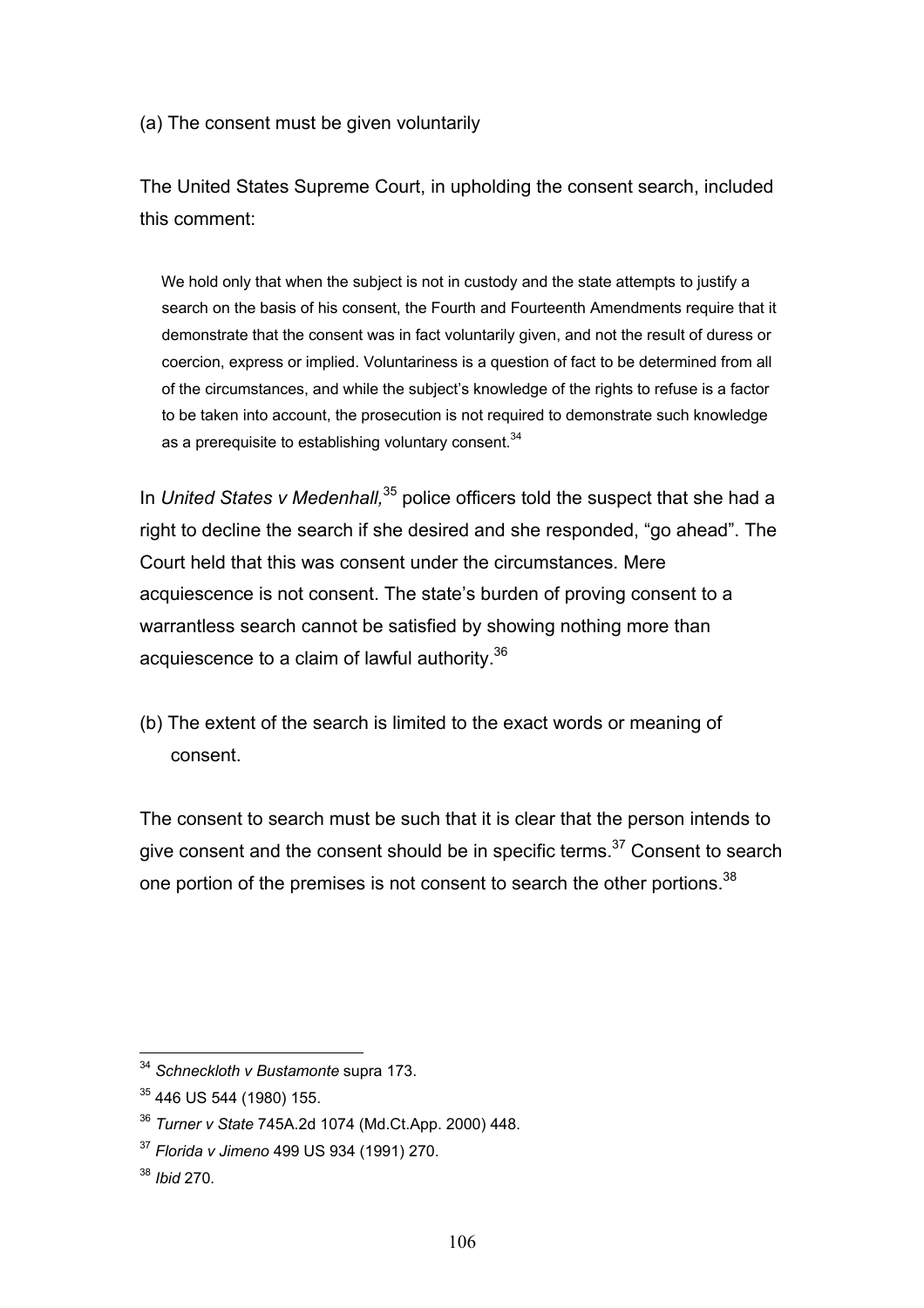(c) Consent may be withdrawn

One danger of conducting a search under the consent rule is that the consent may be withdrawn at any time. If the person giving consent withdraws consent during the search, the officer must honour this and stop the search immediately.<sup>39</sup> In this situation, the officer may use any evidence obtained up to this point, or may seize other evidence within view if the circumstances justify it.<sup>40</sup>

(d) The person giving consent must have the capacity to do so

The general rule, as established by the United States Supreme Court, is that:

....[t]he consent of one who possesses common authority over the premises or effects is valid against the absent non-consenting person with whom the authority is shared. $41$ 

Under this rule, valid consent to search may be given by a person who has the immediate and present right to possess those premises. Another issue that police officials may face is where the person giving consent appears to have the legal authority to do so, but it is later discovered that the person did not have the authority.<sup>42</sup> The Supreme Court held that warrantless entry into a private home by the police is valid if based on consent from a person who the police may reasonably believe to have authority to grant consent, even if it is later determined that the person did not have such authority.

 $\overline{a}$ <sup>39</sup> *State v Samarghandi* 680 N.E. 2d 738 (Ohio 1997) 516.

<sup>40</sup> *Ibid* 369*.* 

<sup>41</sup> *Coolidge v New Hampshire* 403 US 443 (1971) 85. See also *US v Sculco* 82 F. Supp. 2d 410 (2000) 382.

<sup>42</sup> See *Illinois v Rodriguez supra* 172. A woman told the police that she had been beaten by Rodriguez .She referred to Rodriguez's apartment as "our apartment" and produced a key. After the police entered the apartment without a warrant and found drugs in plain view, Rodriguez was arrested and charged. At the trial, he moved to suppress all evidence seized at the time of the arrest, claiming that the woman who had given the consent had no authority to do so, as she had moved out of the apartment several weeks ago.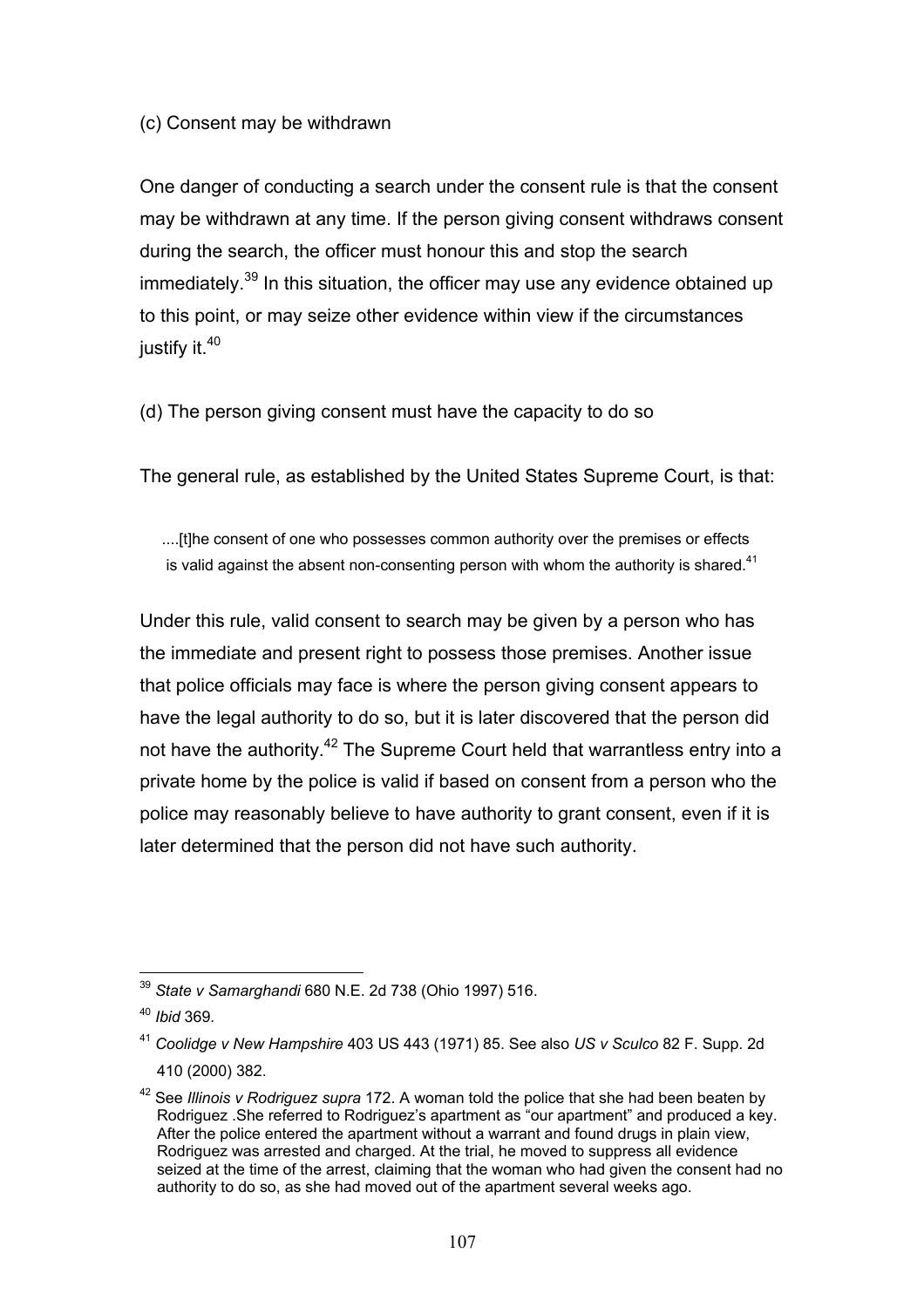## 2.2.2.2 In Canada

The position in Canada is similar to South Africa. Where a person grants consent to the invasion of his or her privacy, the requirements of reasonable grounds and prior authorisation fall away.<sup>43</sup> The critical question then is whether the consent was given voluntarily. The requirement of voluntariness is determined from the totality of the circumstances. While it may not be necessary to inform an individual that he or she has a right to refuse, the failure to do so may be a consideration in assessing the voluntariness of the consent.<sup>44</sup>

# **2.3 Reasonable grounds, and exceptions to the reasonable grounds rule and exigent circumstances**

### *2.3.1 In South Africa*

Section 22 (b) of the Criminal Procedure Act reads:

 A police official may without a search warrant search any person or container or premises for the purpose of seizing any article referred to in section 20—

- (a) ……..
- (b) if he on reasonable grounds believes—
	- (i) that a search warrant will be issued to him under paragraph (a) of section 21(1) if he applies for such warrant; and
	- (ii) that the delay in obtaining such warrant would defeat the object of the search $45$

Section 22 of the Criminal Procedure Act provides for search and seizure of certain articles that are linked to criminal activity without a search warrant. However, in order to justify such search and seizure it is imperative for the

 $\overline{a}$ <sup>43</sup> *Rv Borden* (1994) 119 DLR (4<sup>th</sup>) 74 (SCC) 87 where the accused consented to the taking of a blood sample on the understanding that the police were investigating only one offence. The purpose of obtaining the blood sample was however for another unrelated offence. The consent was thus invalid as the accused was not apprised of the true reason for the taking of the blood sample. 44 *Ibid* 87*.*

<sup>&</sup>lt;sup>45</sup> See also section 20 (Chapter 2) where reference is made to reasonable grounds.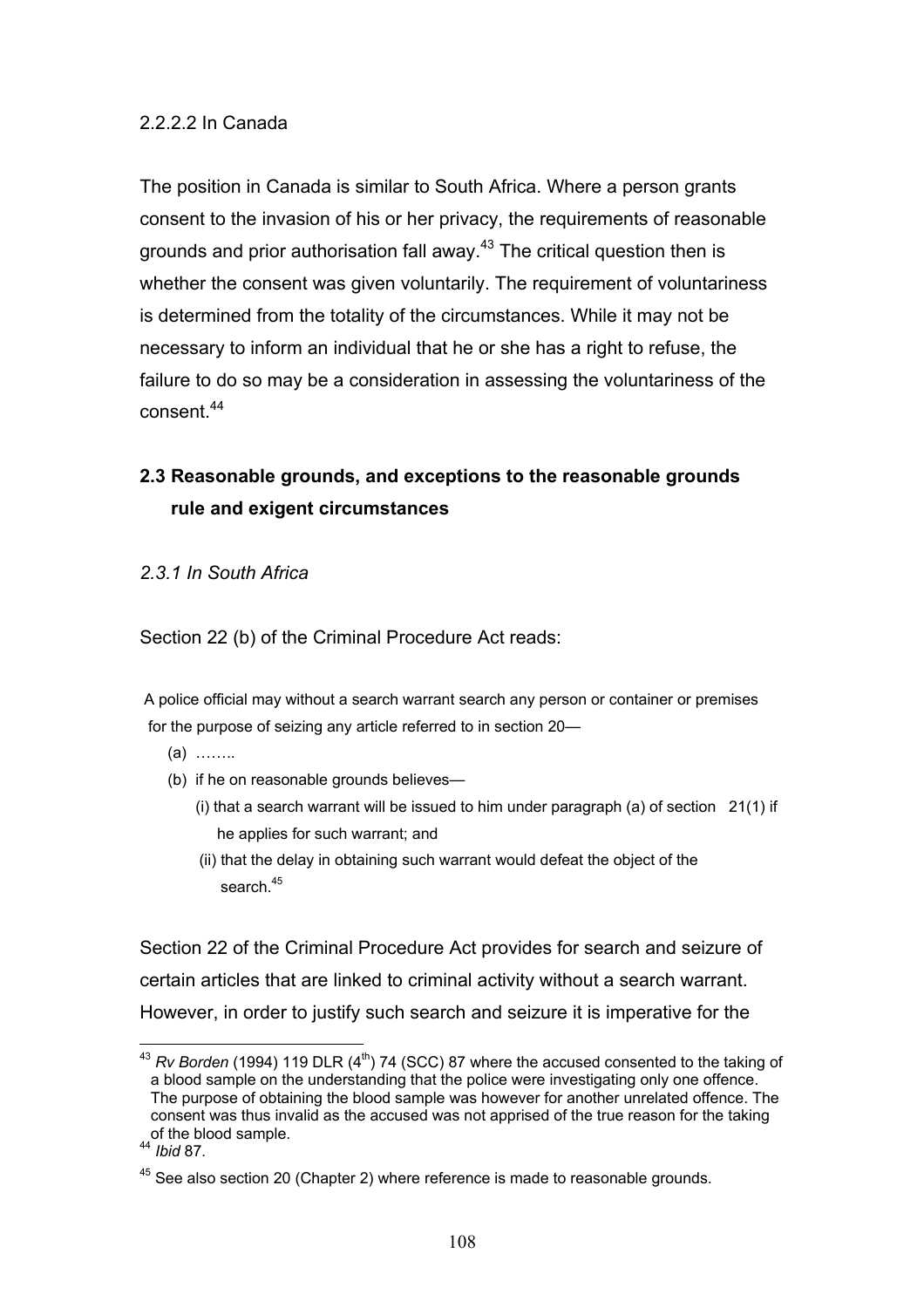police official to show that there are reasonable grounds for believing that the articles to be seized is concerned in the commission or suspected commission of an offence or which may afford evidence of the commission or suspected commission of an offence.<sup>46</sup>

It is also necessary to establish that reasonable grounds existed for the belief that a search warrant would have been issued if an application had been made therefore, and that the delay in obtaining the warrant would defeat the object of the search.<sup>47</sup>

In *Mnyungula v Minister of Safety and Security*48 a police official seized a vehicle on the basis of a reasonable belief that the vehicle was stolen. In fact, his belief was incorrect and the applicant had purchased the vehicle lawfully. The seizure was purportedly effected in terms of sections 20 and 22 of the Criminal Procedure Act. The court emphasised that in interpreting sections 20 and 22 of the Criminal Procedure Act, the onus was on the police to prove, when objectively viewed, the existence of reasonable grounds upon which the police based their reasonable belief. The court referred to *Ndabeni v Minister of Law and Order*49 where Didcott J cited *Watson v Commissioner of Customs and Excise:*<sup>50</sup>

There can only be reasonable cause to believe …… where, considered objectively, there are reasonable grounds for the belief ….. [I]t cannot be said that an officer has reasonable cause to believe ….. merely because he has reasonable cause to believe.

The court further held, that the existence of such "reasonable belief" could be rebutted by the person whose article had been seized by showing that the facts or grounds relied upon by the policeman, in forming his reasonable

<sup>&</sup>lt;sup>46</sup> Section 20 Criminal Procedure Act.

 $47$  Section 22 (b) (i) and (ii) of the Criminal Procedure Act.

<sup>48 2004 (1)</sup> SACR 219 (TK) 195.

<sup>49 1984 (3)</sup> SA 500 (D) 164.

 $50$  1960 (3) SA 212 (N) 273.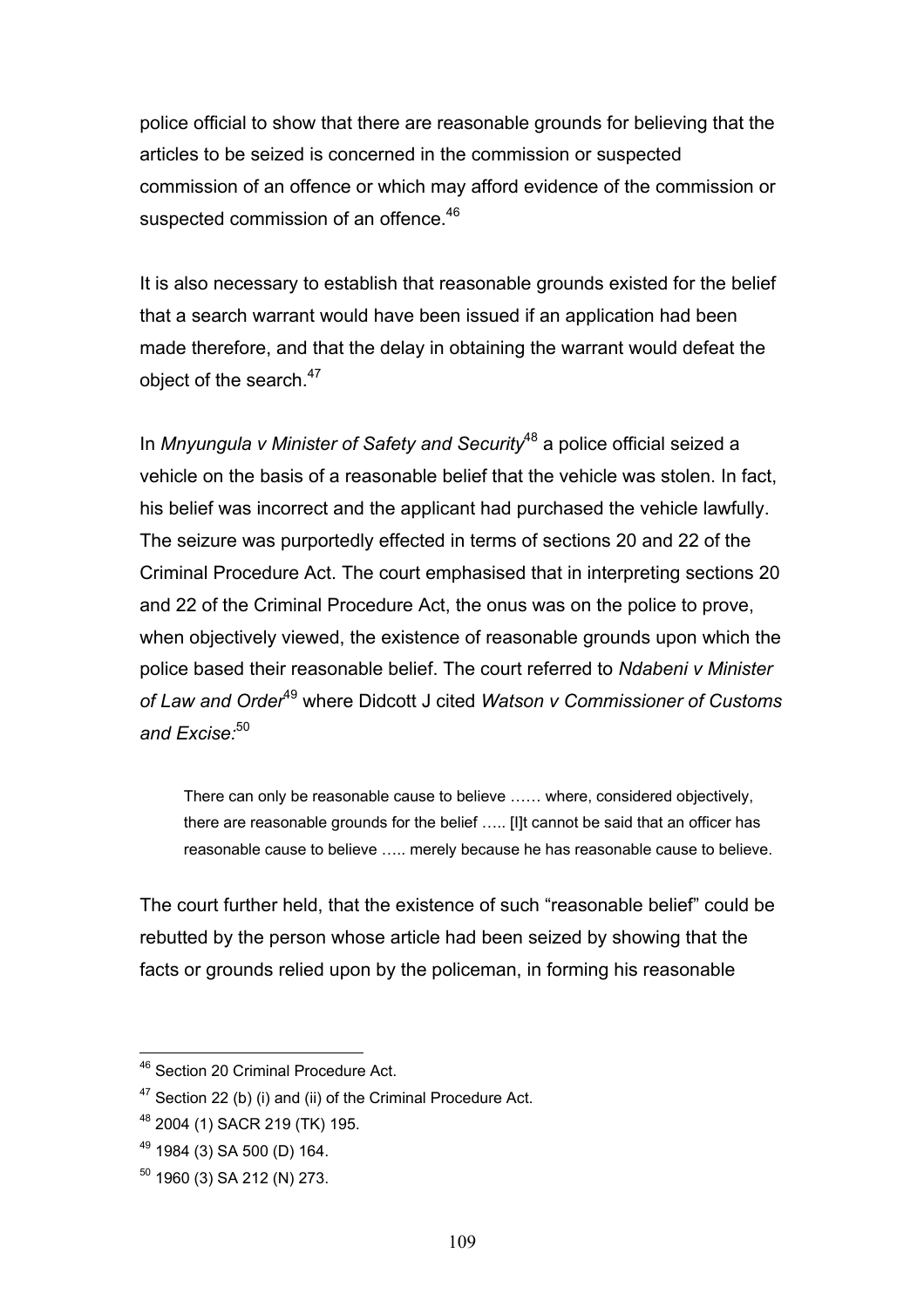belief, had not existed or had been false. In terms of its inherent power the court could then set aside the seizure in the interests of justice.

 Is it the law of this land that once a policeman has on incorrect "facts" formed a bona fide reasonable belief that there are sufficient grounds to seize a vehicle, that seizure is 'forever' or can the 'reasonable belief' later be rebutted by the true facts being shown, causing the seizure to lapse? $51$ 

Criminal law is increasingly being used to enforce social legislation. In order to protect the public, the state seeks to regulate and control the activities of persons, both natural and legal, when they engage in public intercourse.<sup>52</sup> For the protection of the rights of the general public the state intervenes through preventative measures before actual damage is done. In many cases there are no immediate victims or complainants. The commission of offences is prevented through routine inspections of factories and restaurants and tests of motorist "sobriety".<sup>53</sup> On a social policy perspective it is no longer acceptable to prosecute drunken drivers only once they have caused an accident. The safety and protection of the general public dictates that the state takes preventative measures before death and destruction occur on the roads. In these situations, reasonable grounds as well as prior authorisation are dispensed with. The South African Police Service Act contains a number of provisions where reasonable grounds prior to a search are not necessary, for example, border searches.<sup>54</sup> Any police official may search any premises, person, vehicle, vessel or aircraft without reasonable grounds or a warrant "where it is reasonably necessary for the purposes of control over illegal movement of people or goods across the borders of the Republic."<sup>55</sup>

Where exigent circumstances are present it is accepted in many countries that the interests of law enforcement trump the need for judicious

<sup>51</sup> *Ibid* 275.

<sup>52</sup> Steytler 1998 90.

*<sup>53</sup> Ibid* 90*.* 

 $54$  See also 3. (section 13 (7) and road blocks (section 13(8)) in discussion below.

<sup>55</sup> Section 13(6) South African Police Services Act 68 of 1995.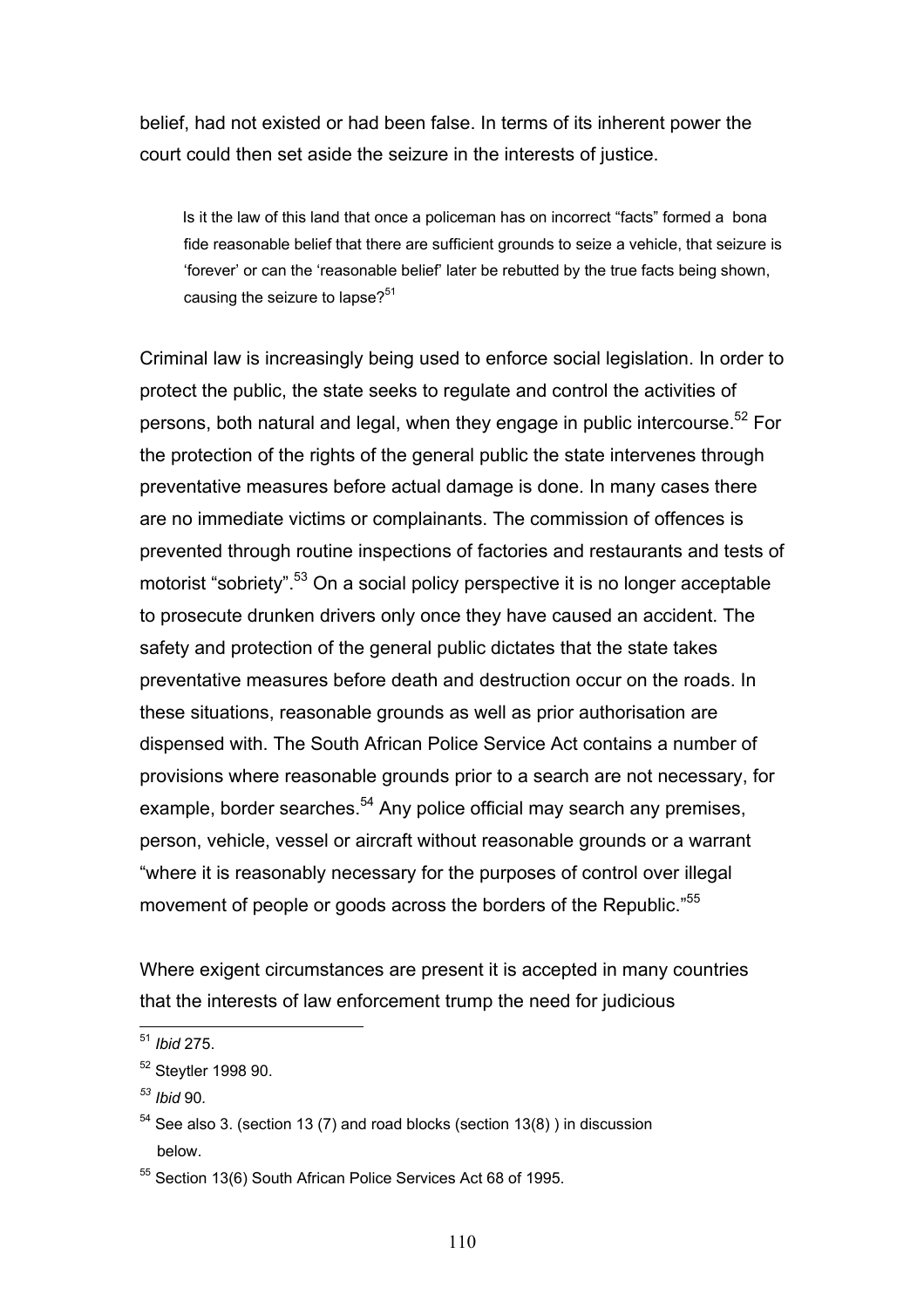consideration of privacy rights.<sup>56</sup> Exigent circumstances include the imminent danger of the loss, removal, destruction or disappearance of evidence should the search be delayed to obtain prior authorisation.<sup>57</sup> This principle is also the general rule in the Criminal Procedure Act. The police may dispense with a warrant where the obtaining of authorisation would destroy the object of the search.<sup>58</sup> Such a search will be lawful and in consequence constitutional if the police official can demonstrate objectively reasonable grounds for the belief that a warrant would have been issued had it been applied for, and the delay caused by the application would have destroyed the objective of the search.<sup>59</sup> Section 22(b) of the Criminal Procedure Act provides that in order to seize any article referred to in section 20, a police official may search any person or container or premises without a search warrant if he or she believes on reasonable grounds that: a search warrant will be issued to him or her under section 21(1)(a) if he or she were to apply for a warrant, implying that if there was time and a warrant was applied for it would have been issued. The police official must therefore at least have information under oath or be prepared to provide information under oath himself or herself; and the delay in obtaining the warrant would defeat the object of the search. The object of the search will be defeated if the articles which form the object of the search can be destroyed, disposed of or removed.

<sup>56</sup> *S v Madiba* 1 BCLR 38 (D) 45.

<sup>57</sup> *R v Grant* (1993) 84 CCC (3d) 173 (SCC) 538.

<sup>58</sup> Sections 22(b) and 25(3) of the Criminal Procedure Act.

See *R v Beghin* 1933 EDL 24, when a suspect attempts to swallow evidence for example money, this will constitute reasonable grounds for believing that the delay in obtaining the warrant would defeat the object of the search. See also *Nel v Deputy Commissioner of Police, Grahamstown* 1953 (1) SA 487 (E), in a case of illegal gambling, where the police official believed, as a result of experience, that gambling machines could easily be changed to amusement machines, a search in terms of section 22(b) was justified.

See *S v Motloutsi* supra, if a magistrate is not available to issue a warrant in terms of section 21, a justice of peace must be approached. The unavailability of a magistrate does not render action in terms of section 22(b) lawful.

<sup>59</sup> *S v Mayekiso* 1996 2 SACR 298 (C) 293.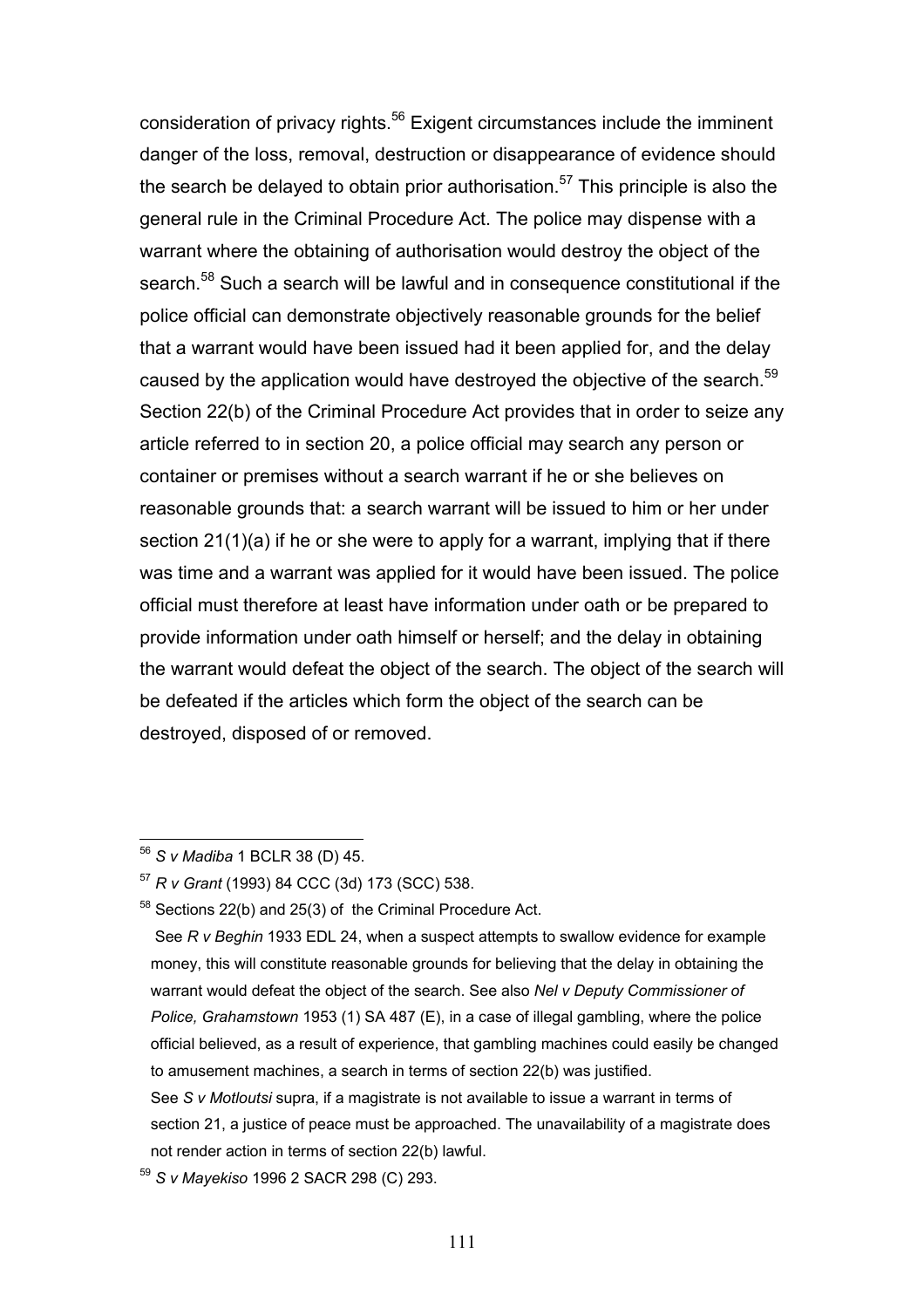Search and seizure in terms of section 22(b) does not authorise a police official to close down the business of a suspect. Authorisation to that effect must be obtained.<sup>60</sup>

If a magistrate is not available to issue a warrant in terms of section 21, a justice of the peace must be approached. The only factor of unavailability of a magistrate does not render action in terms of section  $22(b)$  lawful.<sup>61</sup> In the case of *Hako v Minister of Safety and Security and Another*62 the search was held to be unlawful for the following reasons: no reasons were given to the court as to why a search warrant was not obtained, the delay in obtaining a warrant would not have defeated the object of the search as the suspect had been in undisturbed possession of the article (in this case a motor vehicle) for approximately two years and the vehicle was being used on a daily basis by the suspect's wife, the police arrived at the suspect's home without prior notification and there was no reason to believe that the suspect was about to dispose of the vehicle. Section 22(b) does not mention when the search and seizure must be executed, which implies that it may be executed during the night.<sup>63</sup> This may be considered to be undesirable in the light of right to privacy and affected fundamental rights.

Section 25(3) of the Criminal Procedure Act contains provisions that are similar to section 22(b), in instances where state security or the maintenance of law and order is threatened. A police official may act without a warrant if he or she on reasonable grounds believes that a warrant will be issued to him or her under section 25(1) if he or she applies for a warrant; and the delay in obtaining the warrant would defeat the object of the search.

The fact that a police official who acts in terms of section 25 may take any steps that 'he considers necessary' for the preservation of the internal security of the state or the prevention of any offence, which could well be a trivial offence, causes a subjective standard to be applied in order to attain

<sup>60</sup> *Goncalves v Minister of Law and Order* 1993 (1) SA 161 (W) 473.

<sup>61</sup> *S v Motloutsi supra* 259.

<sup>62 1996 (2)</sup> SA 891 (Tk) 183.

<sup>63</sup> Hiemstra *Introduction to the Law of Criminal Procedure* 1985 8.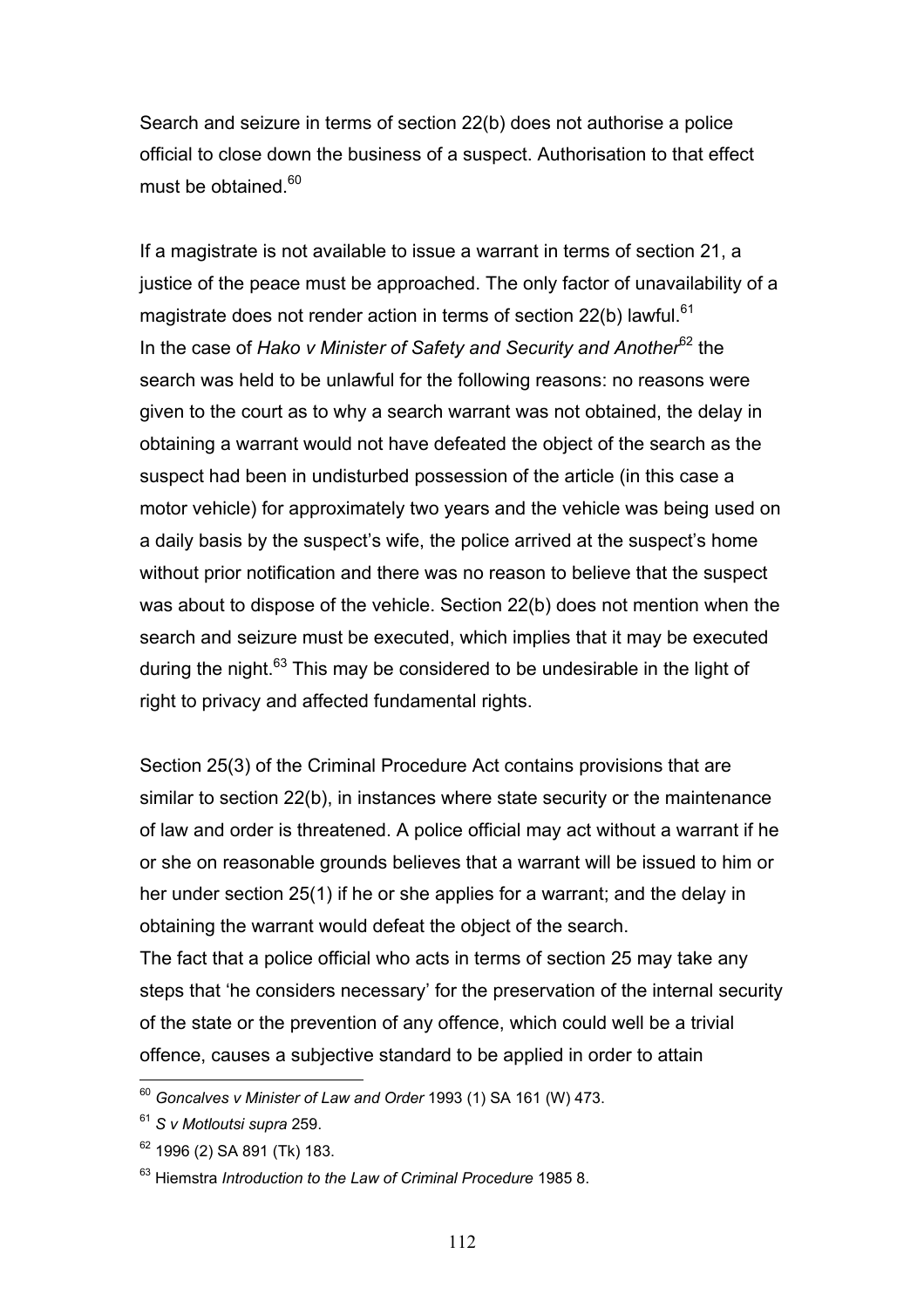objectives that may well be of little importance.<sup>64</sup> The standard for the police official's conduct is arbitrary. It applies to that which he considers to be necessary and not that which is objectively justifiable.<sup>65</sup>

### *2.3.2 In the United States*

It is a basic principle of Fourth Amendment law that searches and seizures inside a home without a warrant are per se unreasonable in the absence of one of a number of well-defined exigent circumstances.<sup>66</sup> Accordingly, the Supreme Court has emphasised that exceptions to the warrant requirement are "few in number and carefully delineated" and that the police bear a heavy burden when endeavouring to demonstrate an urgent need to justify a warrantless search.<sup>67</sup> The courts have recognised that sometimes situations will arise that reasonably require immediate action or evidence may be destroyed. Police officers who have established probable cause that evidence is likely to be at a certain place and who do not have time to get a search warrant, may conduct a warrantless search.<sup>68</sup> But there must be demanding (exigent) circumstances. Crawford<sup>69</sup> notes:

 Virtually every crime will constitute an emergency that justifies law enforcement's warrantless entry to the scene. Traditionally courts have identified three different types of emergencies: threats to life or safety, destruction or removal of evidence, and escape. It is difficult to imagine a crime scene that would not automatically present officers with the requisite belief that at least one of these exigent circumstances exists to justify, at the very least, a warrantless entry to assess the situation. Problems arise, however, when officers exceed the scope of the particular emergency that justified the initial entry.

<sup>64</sup> Swanepoel *supra* 353.

<sup>65</sup> *Ibid* 353.

<sup>66</sup> *Coolidge v New Hampshire supra* 433.

<sup>67</sup> *Welsh v Wisconsin* 466 US 740 (1984) 219.

<sup>68</sup> Crawford and Kimberly *Crime Scene Searches: The need for Fourth Amendment compliance* 1999 28-31.

<sup>69</sup> *Ibid.*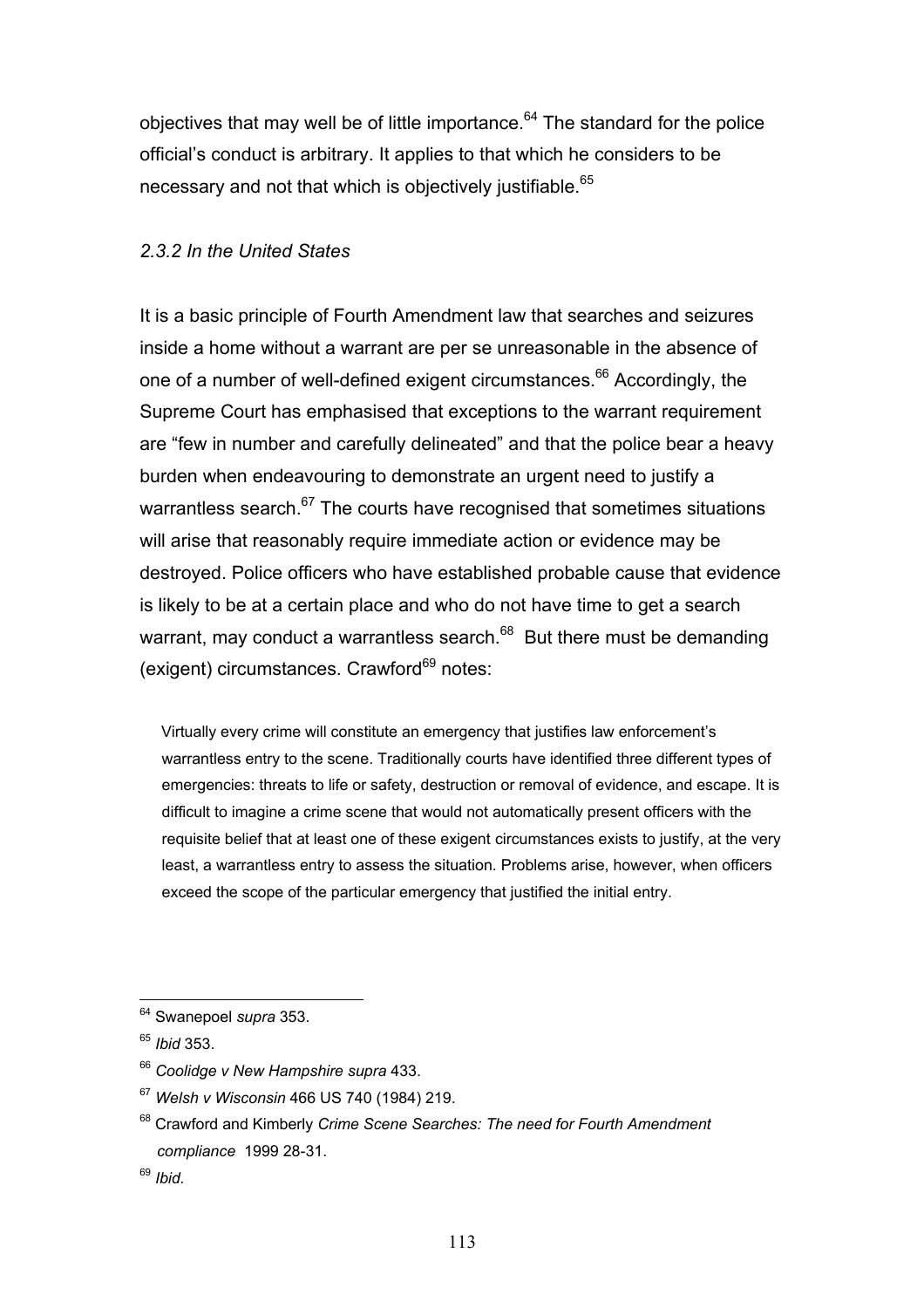In *United States v Johnson*70 the court upheld the warrantless search of a suitcase because there was probable cause to believe it contained a sawn-off shotgun. While a warrant is preferred because of the judicial decree that probable cause exists, if a genuinely exigent circumstances exists, such a search is reasonable.

The courts have generally been consistent in holding that officers may enter a home if a delay in procuring a warrant would gravely endanger the life of the officer or others. For example, exigent circumstances existed to justify police officers' warrantless search of the defendant's apartment to search for individuals who had shot at the officers as well as for weapons involved in the shooting, because the police did not know the whereabouts of the armed individual who had just shot at officers from the immediate vicinity of the defendant's apartment, and there was a risk of bodily harm or death to both police officers and civilians.<sup>71</sup>

Just as a warrant may be challenged, warrantless searches may also be challenged. The most frequent challenge is that the police official did not establish probable cause or that there was sufficient time to obtain a warrant $^{72}$ 

# 2.3.2.1 Stop and frisk searches

The question that poses itself in relation to search and seizure is the extent to which a police official may seize weapons or evidence from a suspect when there is no probable cause to make an arrest, and there is no justifiable search incident to the arrest. This relates to what has become known in the United States as "stop and frisk".73 In *Terry v Ohio*74 there was considerable doubt as to whether a police official could stop suspicious persons on the

<sup>70</sup> *Supra* 335*.* 

<sup>71</sup> *Robinson v State* 730 N.E 2d 185 (Ind.2000) 518.

<sup>72</sup> *Illinois v McArthur* 531 US 326 2001 159.

<sup>73</sup> *Terry v Ohio* 392 US 1 (1968) 394.

*<sup>74</sup> Ibid.*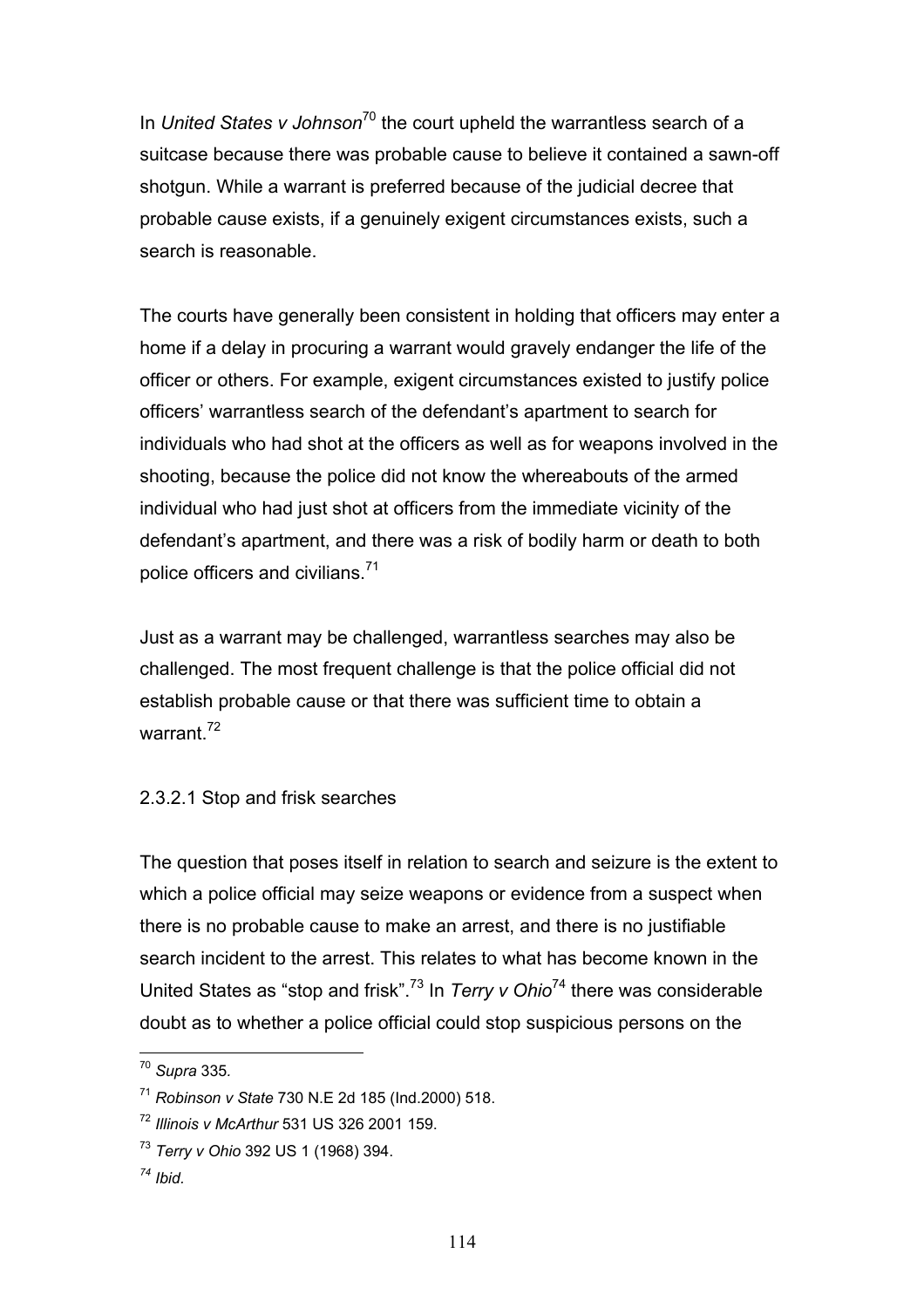street, ask them questions and then frisk them for weapons. In this case a police officer stopped a suspect on a street after he had observed the suspect and two other men "casing" a jewellery store. Without putting the suspects under arrest, the police officer patted down their outside clothing for weapons and later removed a pistol from Terry's overcoat pocket. Admitting that there was no probable cause to make an arrest, the Supreme Court was confronted with two questions. Firstly, did the officer have the authority to detain and secondly, did the officer have the authority to frisk the detained suspect for weapons? The court was cautious to distinguish this "stop and frisk" from a search incident to a lawful arrest, explaining:

 The sole justification for the search in the present situation is the protection of the police officer and others nearby, and must therefore be confined in scope to an intrusion reasonably designed to discover guns, knives, clubs, or other hidden instruments for the assault of the police officer.

Two issues are important in this case. Firstly, officers do not need probable cause to make a "*Terry*" stop and frisk. All that is needed is reasonable suspicion.<sup>75</sup> Secondly, the frisk authorised in this detention situation is only for the protection of the officer and is limited to patting down, rather than a full scale search. The Court explained that, while there is a self-protective search for weapons, the officer must be able to point to particular facts from which he or she reasonably inferred that the individual was armed and dangerous.

#### 2.3.2.2 Plain view searches

The Fourth Amendment and provisions of state constitutions protects individuals against unreasonable searches and seizures. In *Minnesota v Dickerson*76 the Supreme Court maintained that the rationale for the plain view doctrine is that if contraband is left in the open and is observed by a police officer from a lawful vantage point, there is no invasion of a legitimate expectation of privacy and thus no "search" within the meaning of the Fourth

<sup>75</sup> *Alabama v White* 496 US 325 (1990) 274.

<sup>76 508</sup> US 366 (1993) 581.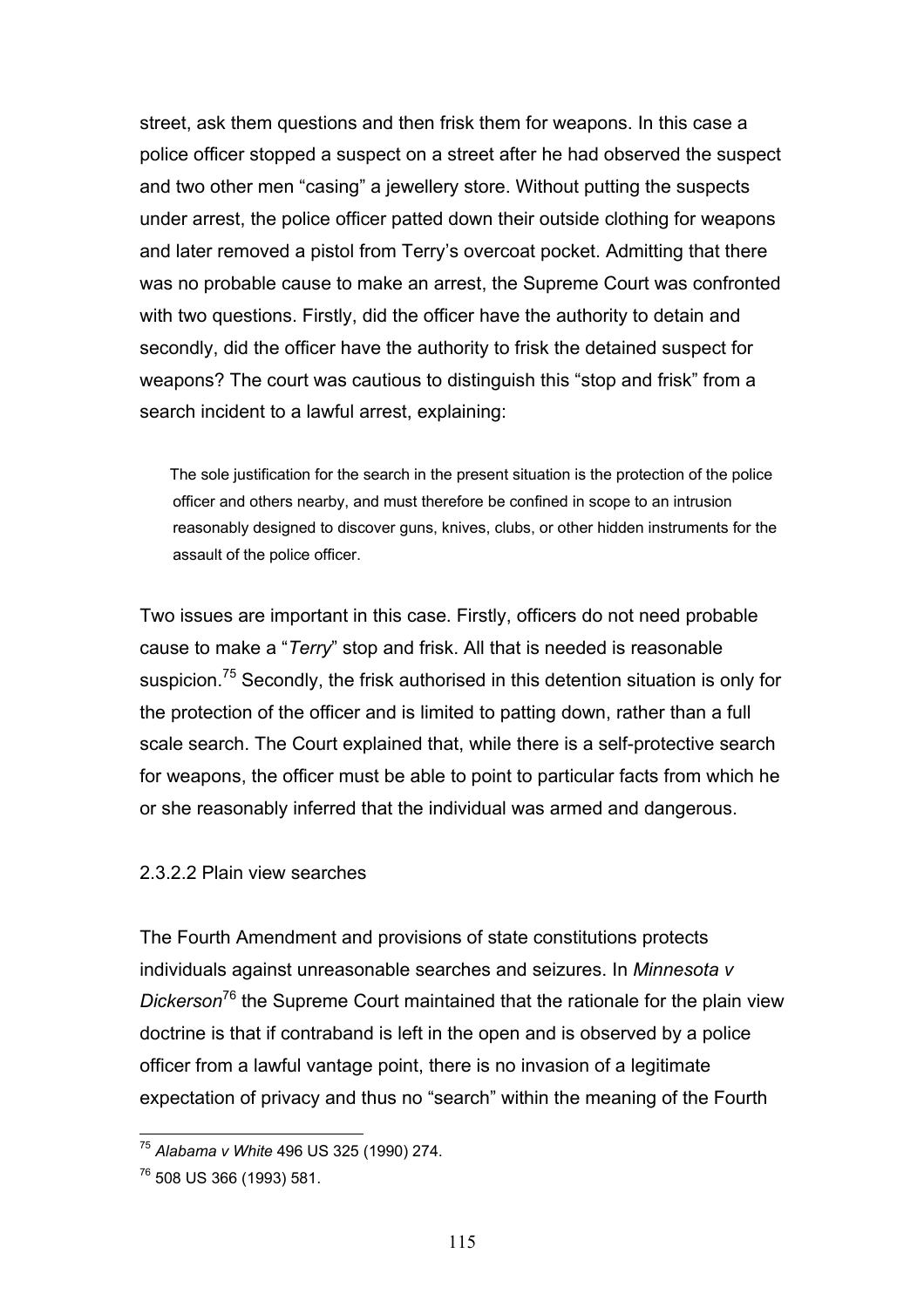Amendment. In other words, if an officer is in a place where he or she has a right to be and recognises instrumentalities of crime or other evidence, he or she may seize the evidence that is in plain view. The Supreme Court explained that the police are not required to close their eyes and need not walk out and leave the article where they saw it. Any other principle might lead to an absurd result and at times probably defeat the ends of justice.<sup>77</sup> There are two legal conditions that must be met before this doctrine will apply: the officer must be lawfully present when he or she views the object, and the officer must recognise the article as contraband, illegally possessed, stolen property, or otherwise subject to seizure.78

### *2.3.3 In Canada*

In *R v Collins*79 it was maintained that the accused bears the onus of persuading the Court, on a balance of probabilities, that Charter rights or freedoms have been violated. Once the accused has demonstrated that the search is warrantless, the burden of persuasion is shifted to the Crown to show, on a balance of probabilities that the search was reasonable. A search will be reasonable if it is authorised by law, if the law itself is reasonable, and if the manner in which it was carried out was reasonable. $80$  The appropriate standard of proof that must be met in order to establish reasonable grounds for a search is one of reasonable probability rather than proof beyond reasonable doubt or a *prima facie* case*.* The phrase "reasonable belief" approximates the required standard.

In *Hunter v Southam*<sup>81</sup> it was held that in addition to prior authorisation, a reasonable search or seizure requires that there be reasonable and probable grounds in two respects: first, that an offence has been committed and

<sup>77</sup> *Washington v Chrisman* 455 US 1 (1982) 209.

<sup>&</sup>lt;sup>78</sup> United States v Blair 214 F. 3d 690 (6<sup>th</sup> Cir. 2000) 415.

 $79$  [1987] 1 S.C.R. (3d) 33 C.C.C. 1.

<sup>80</sup> *Ibid.* 

<sup>81</sup> *Supra* 184*.*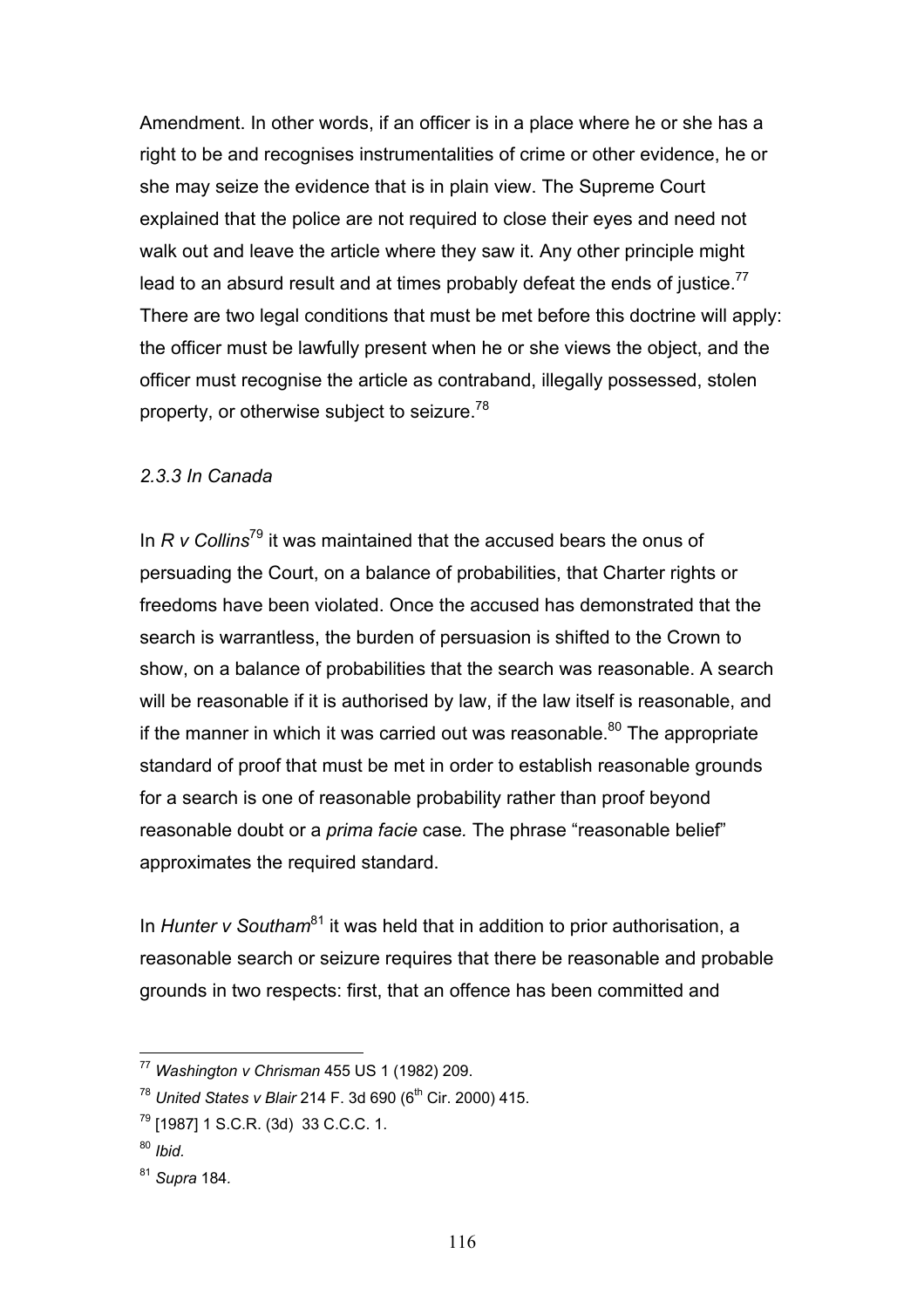second, that evidence related to that offence will be discovered in the place to be searched. When is a departure from this standard permissible?

#### Exigent circumstances

In general, in the criminal/quasi-criminal arena, where a warrantless search or seizure power is justified as reasonable by the Crown, it is because it still requires reasonable and probable grounds for its exercise.<sup>82</sup> The sources of reasonable and probable grounds are essentially the same as for obtaining a warrant.<sup>83</sup> Thus for example, the warrantless search power in section 10 of the Narcotic Control Act and its counterparts in the Food and Drugs Act and the Controlled Drugs and Substances  $Act<sup>84</sup>$  all require the police official conducting the search to have reasonable grounds for believing that an illegal drug or substance will be located on the premises to be searched. There are however, some situations where less than reasonable and probable grounds have been considered reasonable. The administrative or regulatory field is one such broad situation. In *Comité paritaire de L' industrie de la chemise v Potash*<sup>85</sup> the Supreme Court accepted that inspections or the seizure of documents might occur below the standards set out in *Hunter v Southam (supra)*. As with the absence of a warrant, the rationale is that there is a much reduced expectation of privacy involved in administrative or regulatory searches and seizures.

In the criminal, as opposed to the regulatory sphere, the Supreme Court has been insistent that prior authorisation be required unless exigent circumstances exist. In *R v Grant*86 the police conducted perimeter searches of a house used by the accused. They relied upon the authority of section 10 of the Narcotic Control Act, which permits a warrantless search of a premises other than a dwelling if a peace officer has reasonable grounds to believe it

<sup>82</sup> *Sharpe* supra 205.

<sup>&</sup>lt;sup>83</sup> *R v Grant* 1993 24 C.R. (4<sup>th</sup>) 1 (SCC) 107.

 $84$  Food and Drugs Act, section 42(1); Controlled Drugs and Substances Act, section 11(7).

<sup>85 1994 168</sup> N.R. 241 (SCC).

<sup>86</sup> *Supra* 441.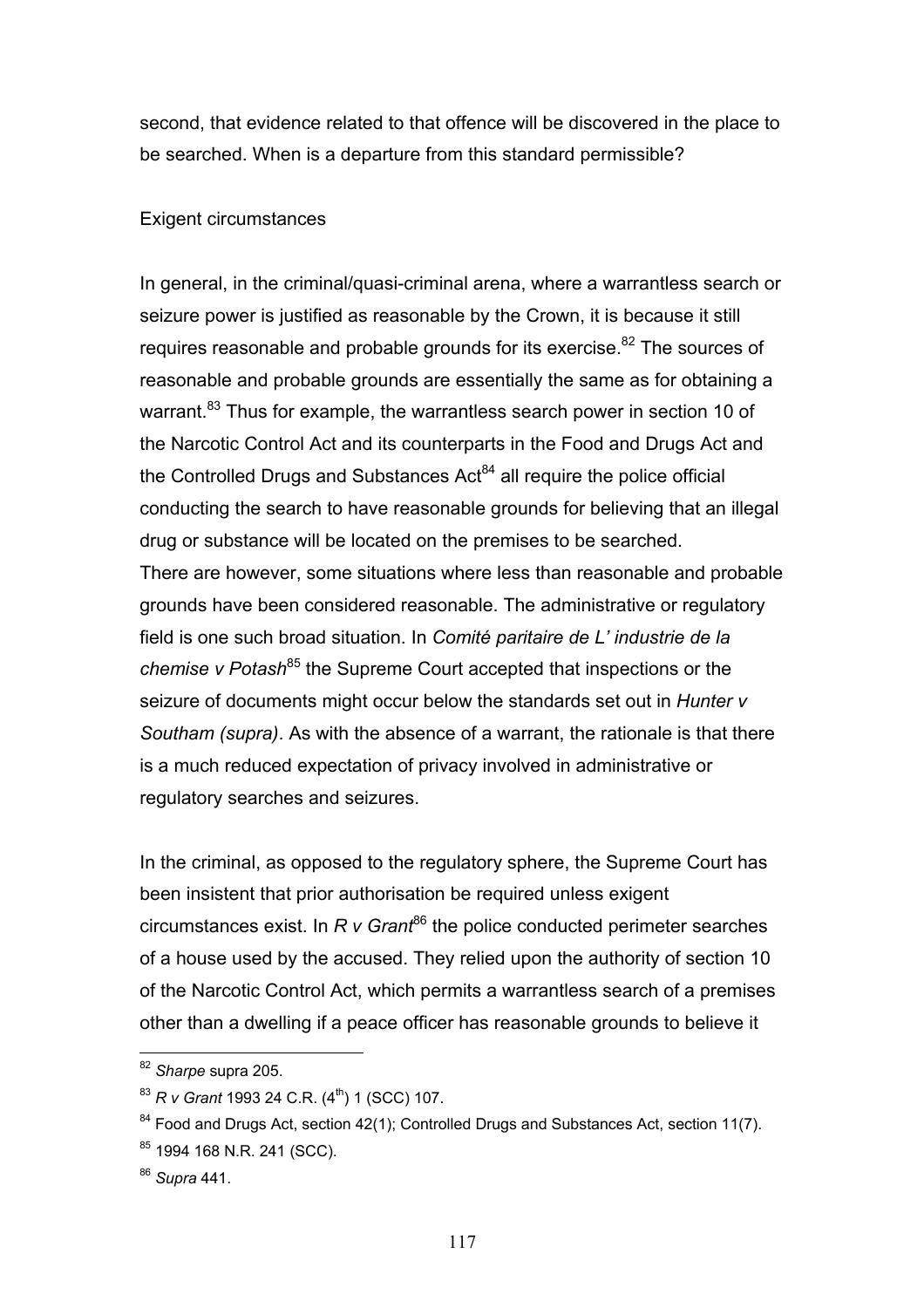contains narcotics. However, the Supreme Court held that the provision can only operate in a constitutional manner in exigent circumstances. These were defined to exist where there is:

...... an imminent danger of the loss, removal, destruction or disappearance of the evidence sought in a narcotics investigation if the search or seizure is delayed in order to obtain a warrant 87

As a consequence, the court read down section 10 to apply only where it is urgent to obtain a warrant. Parliament has now responded to the *Grant* case by passing the Controlled Drugs and Substances Act. Section 11 of the Act sets out search and seizure powers, but in subsection (7) specifically limits warrantless searches and seizures to exigent circumstances. In the light of this case, other statutory provisions for warrantless searches must similarly be read down to apply only in exigent circumstances and one would therefore expect future legislative amendments of those provisions to comply.<sup>88</sup> The *Grant* position should apply to any warrantless search and seizure provisions in the criminal or quasi-criminal sphere.

# **2.4 Search incident to a lawful arrest**

# *2.4.1 In South Africa*

In South African law a peace officer may also without a warrant or a reasonable belief search an arrested person and seize any article referred to in section 20 of the Criminal Procedure Act which is found in the arrestee's possession, custody or control which may afford evidence of the commission of an offence.<sup>89</sup> Where the peace officer is not a police official he ought to forthwith deliver such article to a police official.<sup>90</sup> Where the person making the arrest is not a peace officer he may seize any article referred to in section

 $\overline{a}$ <sup>87</sup> *Supra* 158.

<sup>88</sup> Quigley *supra* 201.

<sup>89</sup> Section 23(a) of the Criminal Procedure Act.

<sup>90</sup> *Ibid.*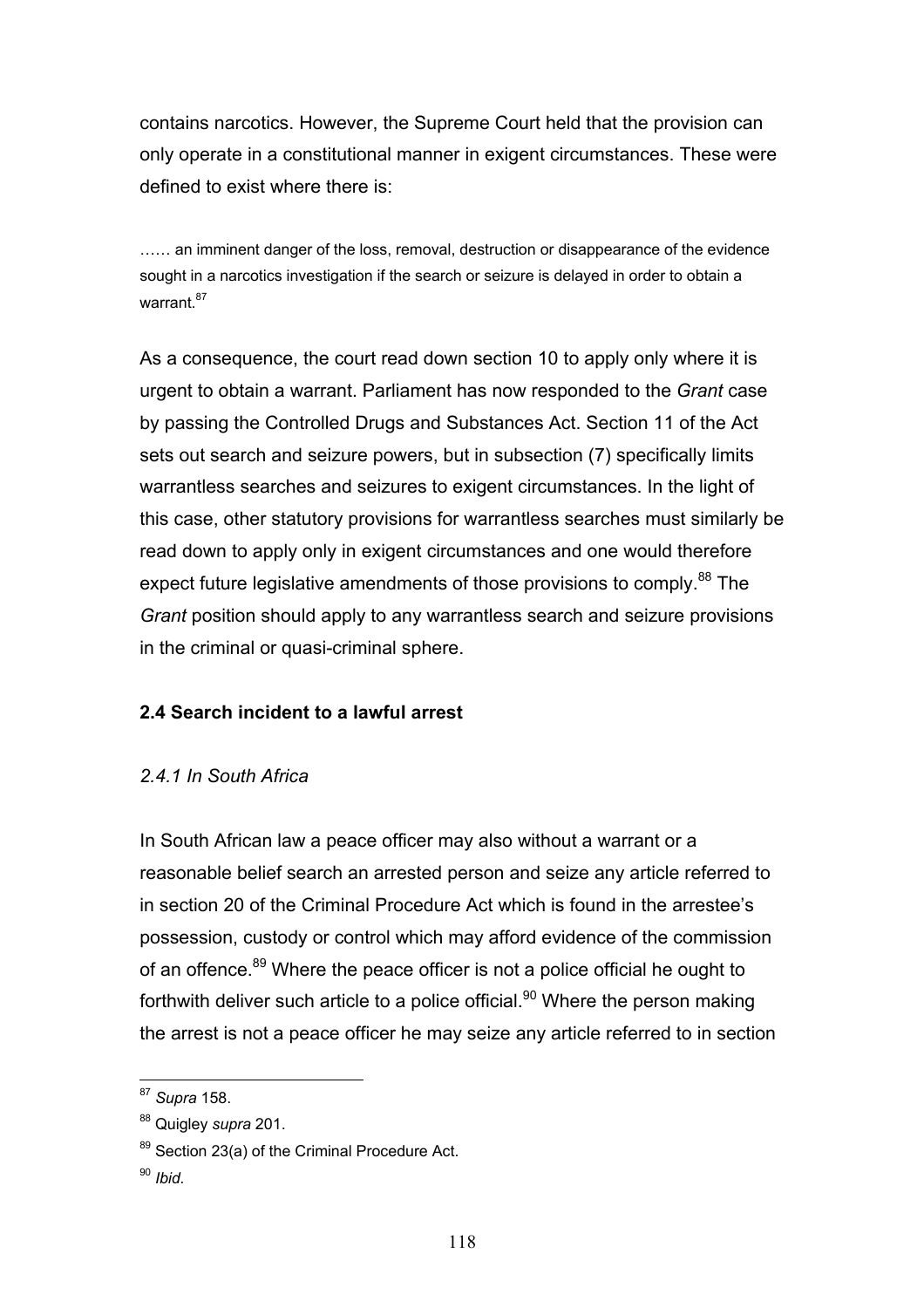20 which is in the possession, custody or control of the arrestee and he must deliver any such article to a police official $91$  (such person has no power to search).

While the reasonableness of such search is not constitutionality suspect, the following principles should be observed when applying section 23 of the Criminal Procedure Act. $92$  The search should firstly, pursue an object not inconsistent with the proper administration of criminal justice. Secondly, it may be constitutionally accepted to search the environment in which the accused is arrested. Thirdly, the seizure (without searching) of section 20 articles in the possession, custody or control of the arrestee is permissible provided that they are in the immediate vicinity where the arrest was effected:

"In the custody or under control" does not only refer to items on the person, but would also include articles found in a motor vehicle, flat or premises that the arrested person is in or on. $93$  Possession, custody and seizure should be given a restrictive interpretation.<sup>94</sup>

The search incident to a lawful arrest was one of the earliest recognised exceptions to the rule that a search must be made with a search warrant.<sup>95</sup> It is obvious that the authority to search, incident to a lawful arrest is necessary, because it is senseless to obtain warrants in all instances. A search incident to a lawful arrest is permitted for two reasons: to protect the arresting officer and to avoid destruction of evidence by the arrested person.<sup>96</sup>

 $91$  Section 23(b) of the Criminal Procedure Act.

<sup>92</sup> Steytler *supra* 99.

<sup>93</sup> *S v Nader* 1963 (1) SA 843 (0) 271.

<sup>94</sup> Kriegler *Hiemstra Suid-Afrikaanse Strafproses* 1993 39.

<sup>95</sup> Klotter...*et al. supra* 112.

<sup>96</sup> *Ibid.*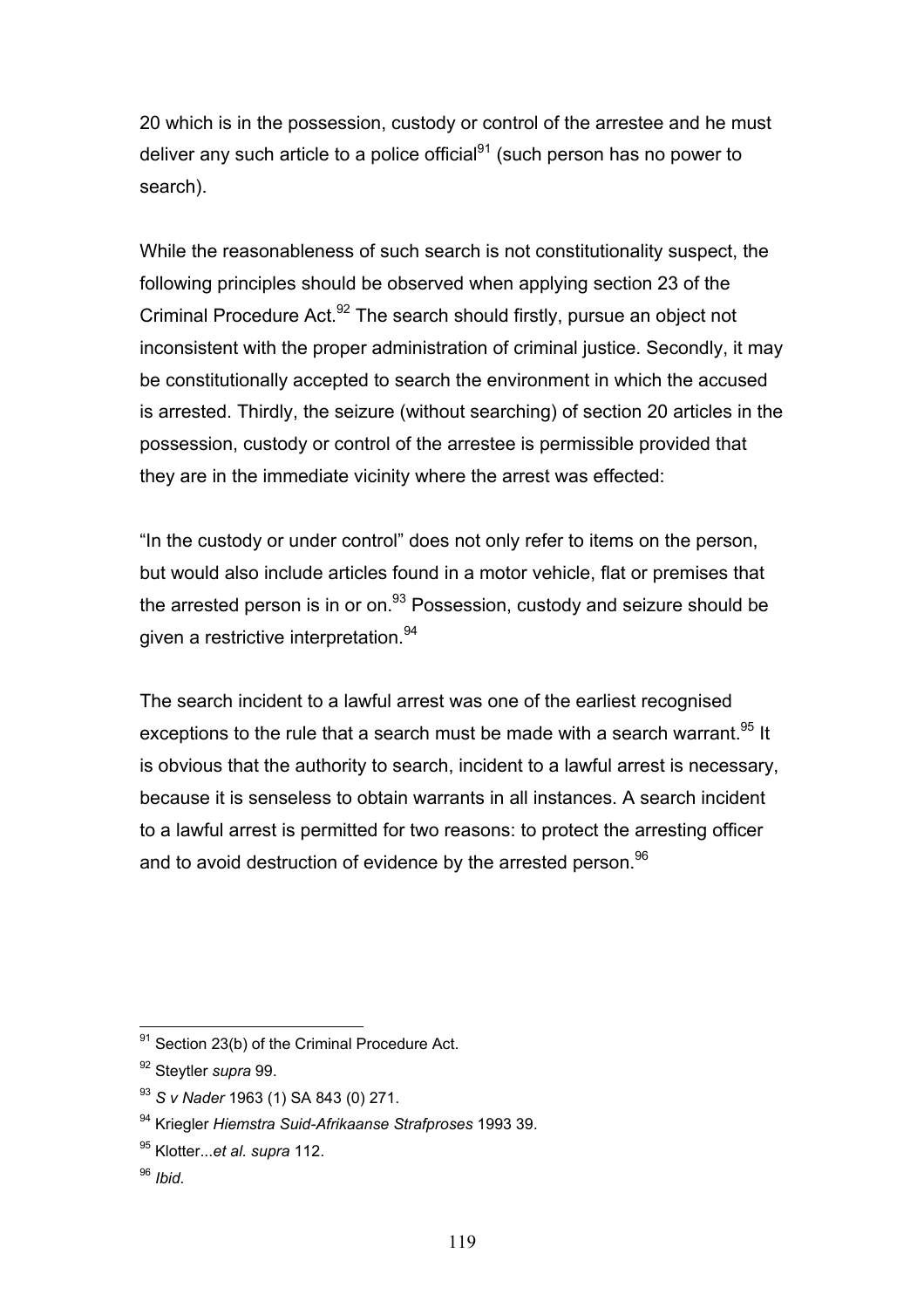#### *2.4.2 In the United States*

When an arrest is made, it is reasonable for the arresting officer to search the person arrested in order to remove any weapons that the latter might seek to use in order to resist arrest or effect his escape, and to, seize any evidence on the arrestee's person in order to prevent its concealment or destruction.<sup>97</sup> Explaining the rationale for the exception "search incident to a lawful arrest", a Virginia Court held that an arresting officer may search the person arrested to remove any weapons that the latter may attempt to use to resist arrest or effect his escape; in addition it is reasonable for the arresting officer to search for and seize any evidence on the arrested person to prevent its concealment or destruction.<sup>98</sup> In *United States v Robinson*<sup>99</sup> the United States Supreme Court condoned a general search incident on arrest despite the fact that there was no suspected danger to the arrestor and no further evidence could be discovered to prove the crime for which the accused was arrested. The court concluded that a search incident upon a lawful arrest required no further justification.<sup>100</sup> Upon arrest it is also reasonable to search the area within the arrestee's immediate control, that is, "the area from within which he might gain possession of a weapon or destructible evidence."101 This power does not include a general search of the premises or even the room in which the search was conducted.<sup>102</sup>

Before a search incident to a lawful arrest can be made, the following requirements must be met:

 $\overline{a}$ <sup>97</sup> 395 US 752, 89 S. Ct. 2034 (1969) 439.

<sup>98</sup> *Cason v Commonwealth* 530 S.E. 2d 920 (Va. Ct. App. 2000) 492.

<sup>&</sup>lt;sup>99</sup> 414 US 218 (1973).

<sup>100</sup> Cited Steytler *supra* 98, at a police station a further search of the arrestee may be conducted without warrant and probable cause as part of a routine inventory search incident on him or her being booked into custody (*Illinois v Lafayette* 462 US 640 (1983) which by its nature, is broader in scope than a search incident on arrest (Dressler 1991 175).

<sup>101</sup> *Ibid. (Chimel v California* 395 US 752 762-763 (1969) *supra)* 167*.*  <sup>102</sup> *Ibid.*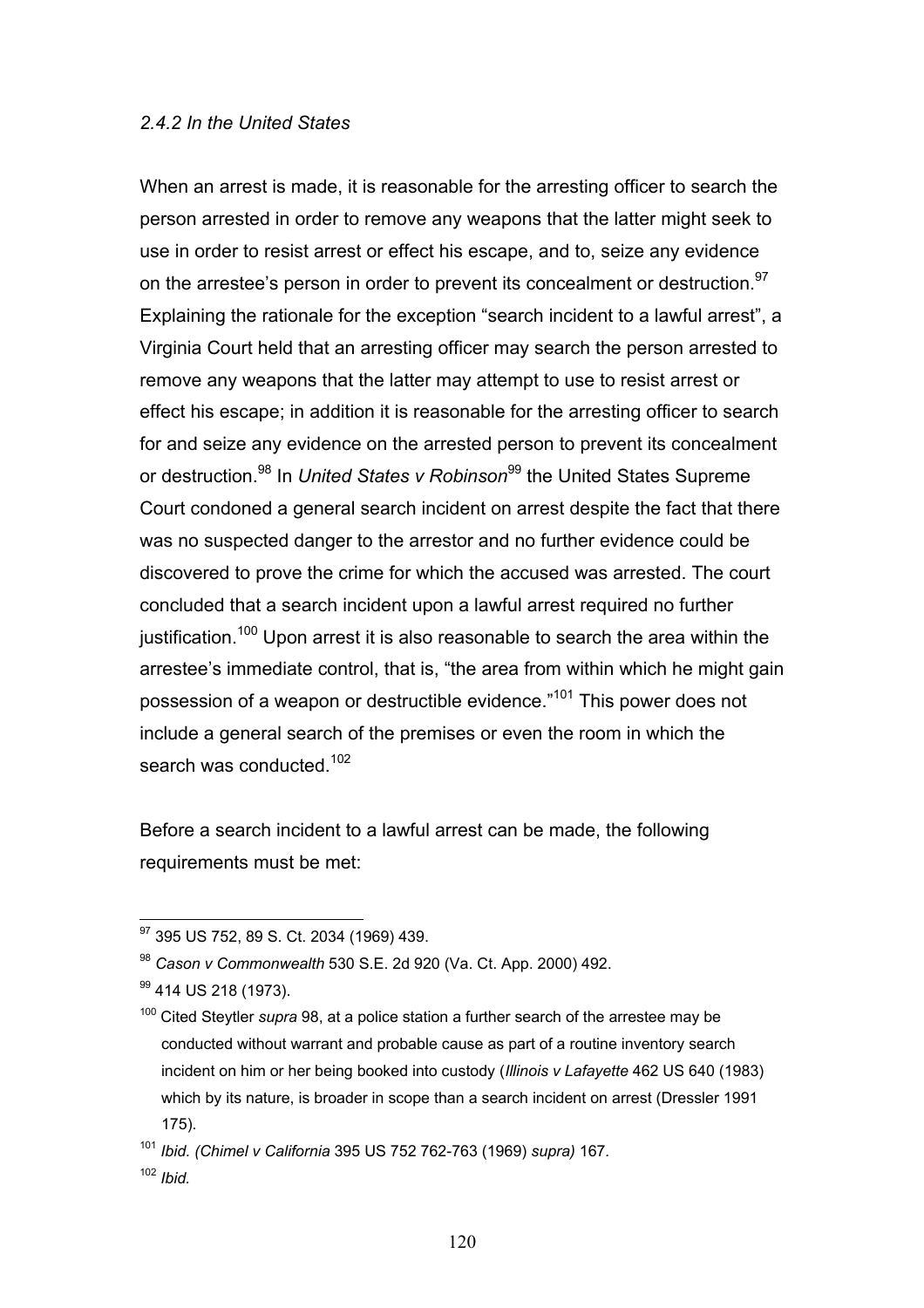#### (a) The arrest must be lawful

If the arrest is not lawful, all that follows, including the search, is unlawful, and evidence obtained thereby is inadmissible except in "rare cases".103 In *Agnello v United States*104 the Supreme Court, whilst recognising a right to search both a person "lawfully arrested" and the "place where the arrest is made", stressed that this right is "an incident of the arrest".

(b) The search must be made contemporaneously with the arrest

The rationale for authorising a search incident to a lawful arrest is that it is necessary to protect the police official and avoid destruction of evidence.<sup>105</sup> It follows then that the search should be made contemporaneously with the arrest. In determining what is contemporaneous, the courts will consider the place of arrest, the time of arrest, the circumstances surrounding the arrest, and the degree of custodial control.<sup>106</sup>

### (c) The arrest must be in good faith

If the court finds that an arrest was a hoax or a subterfuge to make the search, the use of evidence obtained as a result of the search will generally be inadmissible.<sup>107</sup>

### *2.4.3 In Canada*

In the Charter era, three cases illustrate the options available. In *R v Morrison,*108 the Ontario Court of Appeal held that a police officer has a right to search as an incident of lawful arrest and may take from the person any

 $\overline{a}$ <sup>103</sup> *State v Pallone* 613 N.W. 2d 568 (Wis 2000) 271.

<sup>104 (1925)</sup> US 20.

<sup>105</sup> *Dixon v State* 327 A. 2d 516 (Md. Ct. App. 1974) 183.

<sup>106</sup> *United States v McKibben* 928F. Supp. 1479 (D.S.D. 1996) 239.

<sup>107</sup> *State v Sullivan* 16 S.W. 3d 551 (Ark 2000) 125.

<sup>108 (1987) 58</sup> C.R. (3d) 63 (Ont. CA) 472.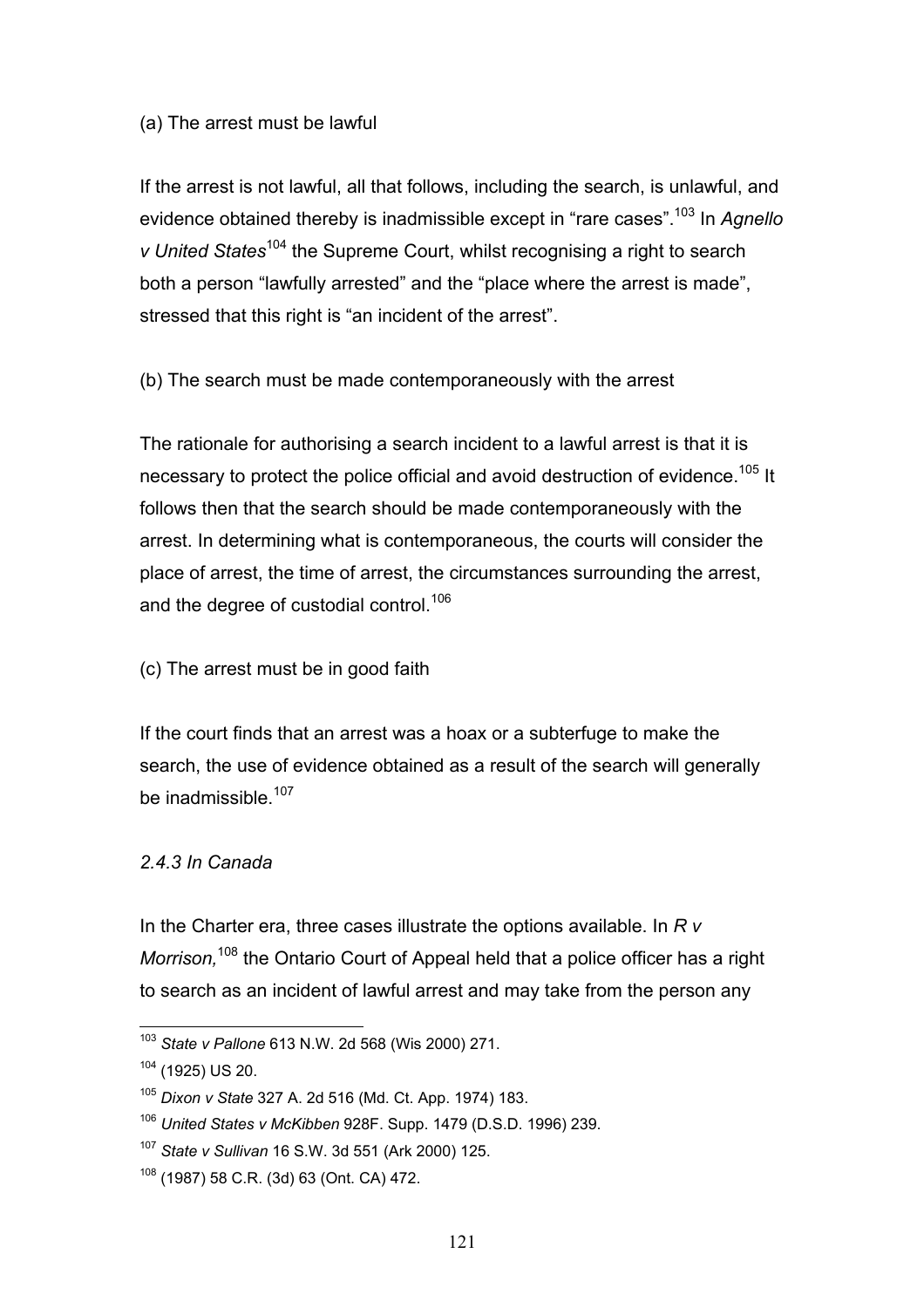property reasonably believed to be connected with the offence charged. Further it was held, property that may be used as evidence against the person or any weapon or instrument found may be seized even if there were no reasonable grounds to believe that either the evidence or the weapons would be found. This case is interpreted as permitting an automatic search upon arrest.

A different approach was followed in *R v Lerke*<sup>109</sup> which dealt with a search following an arrest by a private citizen. In this case the court indicated a need for reasonable grounds both for believing that items related to the offence would be found in the search and to seize them once found. The court also stated in *obiter* that the right to search incident upon arrest must be reasonable in order to comply with section 8 of the Charter. It is not an automatic right to search.

Between the above two extremes is a non-Charter case, albeit decided since the Charter came into effect, namely, *Cloutier v Langlois*. 110 This was a case of private prosecution for common assault by a lawyer against two Montreal police officers who had arrested him after noticing him commit a traffic offence. The actual reason for the arrest was an outstanding warrant for unpaid traffic offences. After the arrest, the police had conducted a frisk search on the street, then took *Cloutier* to a police station. He subsequently launched a private prosecution for assault, arguing amongst other issues, that the officers had no legal right to search him. The Supreme Court held that reasonable and probable grounds are not required to justify a search of the person following a lawful arrest. Nevertheless, the power is not without certain limitations:

1. This power does not impose a duty. The police have some discretion in conducting the search. Where they are satisfied that the law can be effectively and safely applied without a search, the police may see fit not to conduct a search. They must be in a position to

 $\overline{a}$  $109$  (1986) 49 C.R. (3d) 324 (Alta. C.A.) 218.

<sup>110 (1990) 74</sup> C.R. (3d) 316 (S.C.C.) 152.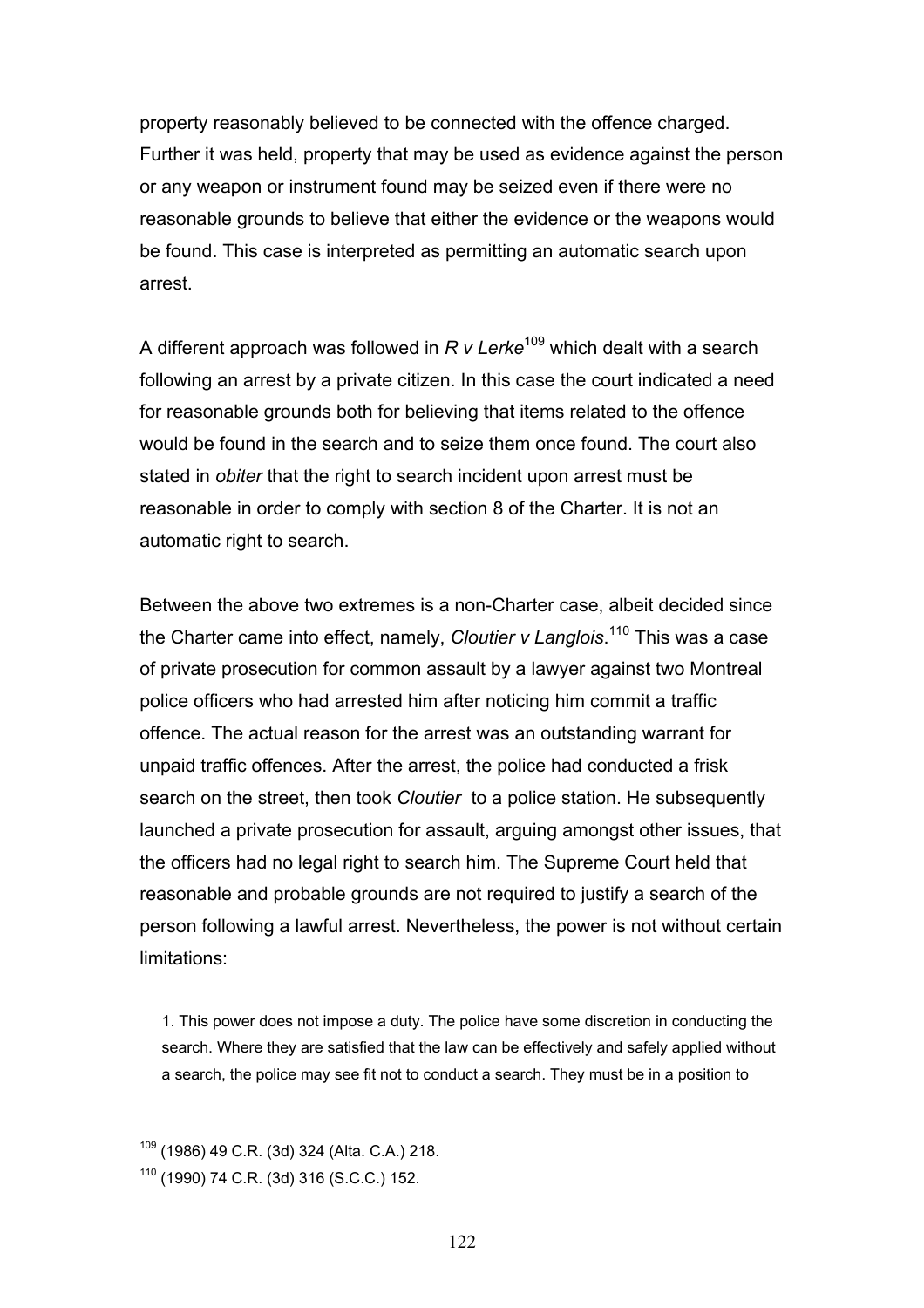assess the circumstances of each case so as to determine whether a search meets the underlying objectives.

2. The search must be for a valid objective in pursuit of the ends of criminal justice, such as the discovery of an object that may be a threat to the safety of the police, the accused or the public, or that may facilitate escape or act as evidence against the accused.

3. The search must not be conducted in an abusive fashion  $111$ 

This approach suggests that the right to search is automatic upon arrest.

A better way of striking a balance between the constitutionally protected interests of privacy and the concerns of law enforcement "in particular, the protection of the police" would be to permit a search upon arrest on either of two grounds: (1) in order to protect the safety of the police or other persons where there is some basis "perhaps a reasonable suspicion" for believing that safety is threatened; or (2) where reasonable grounds exist, in order to prevent destruction of evidence.<sup>112</sup>

# **2.5 Concluding remarks**

Although there are a number of laws, which authorise searches and seizures without a warrant, the most important is the Criminal Procedure Act.<sup>113</sup> These laws violate the right to privacy and must be justified under the limitation clause.114 Although it is preferable that searches should only be conducted on the authority of a search warrant issued by a judicial officer, it is quite conceivable that circumstances may arise where the delay in obtaining such warrant would defeat the object of the search.

Section 22 of the Criminal Procedure Act makes provision for a police official to search without a warrant any person, container or premises for the purpose of seizing any article referred to in section 20, if the person consents to the

 $\overline{a}$ <sup>111</sup> *Ibid.*

<sup>112</sup> Quigley *supra* 208.

<sup>&</sup>lt;sup>113</sup> See section 22.

<sup>114</sup> *Investigating Directorate: Serious Economic Offences v Hyundai Motor Distributors supra 214.*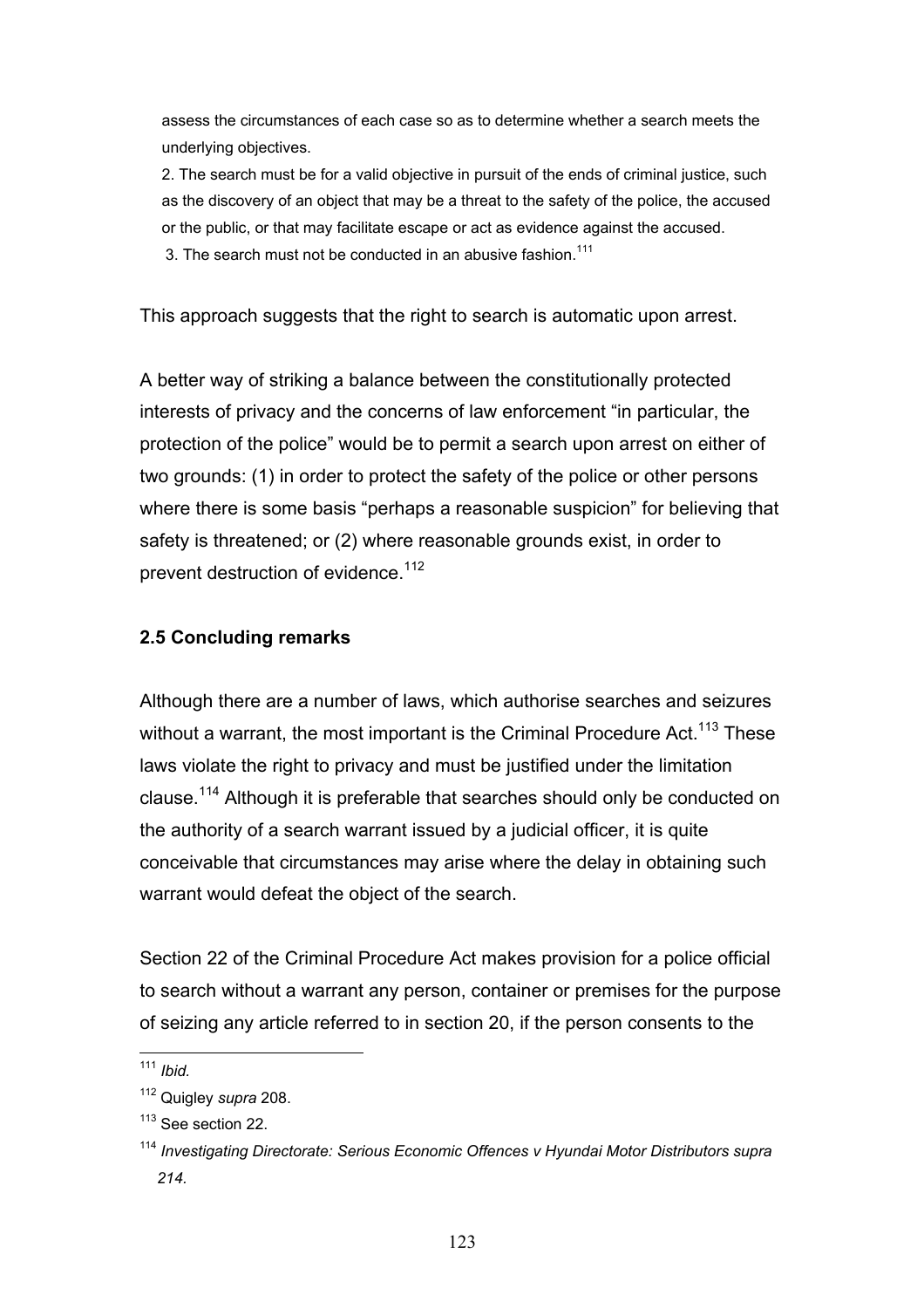search for and seizure of the article in question, or if the police official has "reasonable grounds" to believe that a search warrant will be issued to him under section 21 and that the delay in obtaining such warrant would defeat the object of the search.<sup>115</sup> Where a search warrant could have been obtained in the absence of exigent circumstances, a warrantless search is a violation of the constitutional right to privacy.<sup>116</sup>

Further in terms of section 23 of the Criminal Procedure Act a peace officer may also without a warrant or a reasonable belief search an arrested person and seize any article found in the arrestee's possession, custody or control which may afford evidence of the commission of an offence. The peace officer may also place in custody any object found in the person of the arrestee, which may be used to cause bodily harm to himself or herself or others.

Section 25 also empowers a police official to enter any premises for purposes of preservation of law and order, or the prevention of any offence, without a warrant if the police official on reasonable grounds believes that a warrant would be issued to him or her if he or she applied for it and that the delay in obtaining such warrant would defeat the object thereof. In terms of section 25 the police official may take such steps as he or she "considers necessary" for the preservation of the internal security of the Republic or maintenance of law and order or the prevention of any offence. The words "consider necessary"<sup>117</sup> appears to have a subjective connotation. It tends to armour a police official with carte blanche authority to act in terms of his or her own subjective discretion. Further the use of the words "preservation of the internal security of the Republic or for the maintenance of law and order or for the prevention of any offence<sup>"118</sup> are not definitive. The domains encapsulated by these words are very wide. They can be interpreted to cover a very wide spectrum of acts or offences, which could well conflict with the right to privacy and other fundamental rights enshrined in our Constitution.

<sup>115</sup> See also *Ntoyakhe v Minister of Safety and Security and Others supra* 149*.* 

<sup>116</sup> *S v Moloutsi supra* 115.

 $117$  Section 25 (1)(b)(i).

<sup>118</sup> *Ibid.*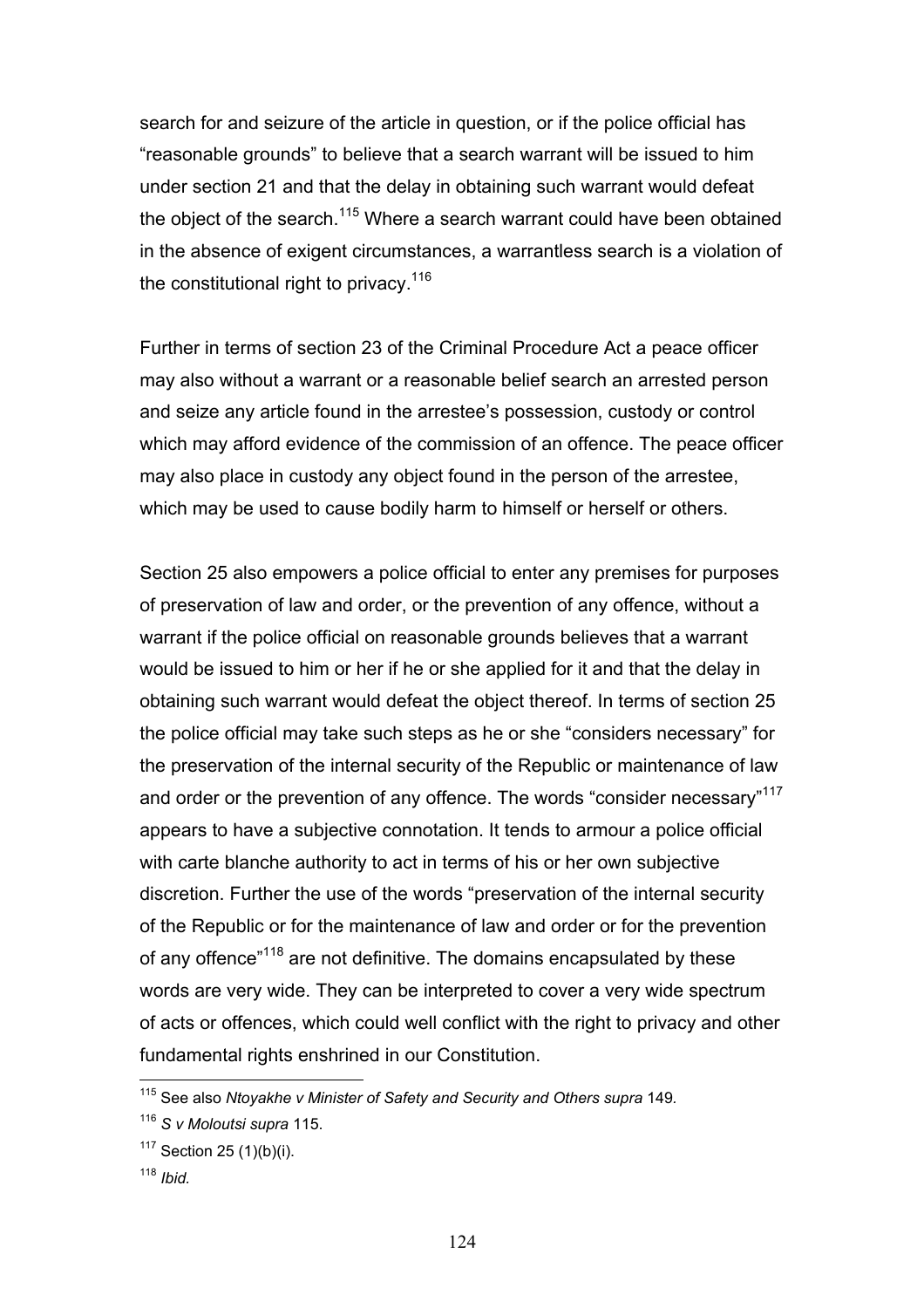Section 26 of the Criminal Procedure Act empowers a police official who is investigating an offence or alleged offence, who reasonably suspects the person in possession of information concerning that offence or alleged offence, is on any premises, such police official may enter such premises without a warrant for the purposes of interrogating such person and obtaining a statement from him or her provided that such police official shall not enter any private dwelling without the consent of the occupier thereof.<sup>119</sup> Section 27(1) of the Criminal Procedure Act permits a police official to use force as may be reasonably necessary to enter a premises for purposes mentioned above in section 26, provided that such police official first audibly demand admission to the premises and notify the purpose for which he or she seeks to enter the premises. Considering how strongly our Constitution values fundamental human rights, what is the position with regard to persons who are hard of hearing or deaf? No provision is made in this section for such persons.

# **3. Provisions for warrantless searches and seizures relating to roadblocks**

# **3.1 In South Africa**

According to section 13(6) of the South African Police Service Act (SAPS Act) a police official may search without a warrant, any person, premises, other place, vehicle, vessel or aircraft or any receptacle, and seize any article that is found and may lawfully be seized. The aim of such a search is to exercise control over illegal movement of people or goods within the borders of South Africa. The search may be conducted:

• at any place in South Africa within 10 kilometres, or any reasonable distance from any border between South Africa and any foreign state;

 $\overline{a}$ 119 See also *Minister van Polisie en 'n Ander v Gamble en 'n Ander* 1979 (4) SA 759 (A) 527.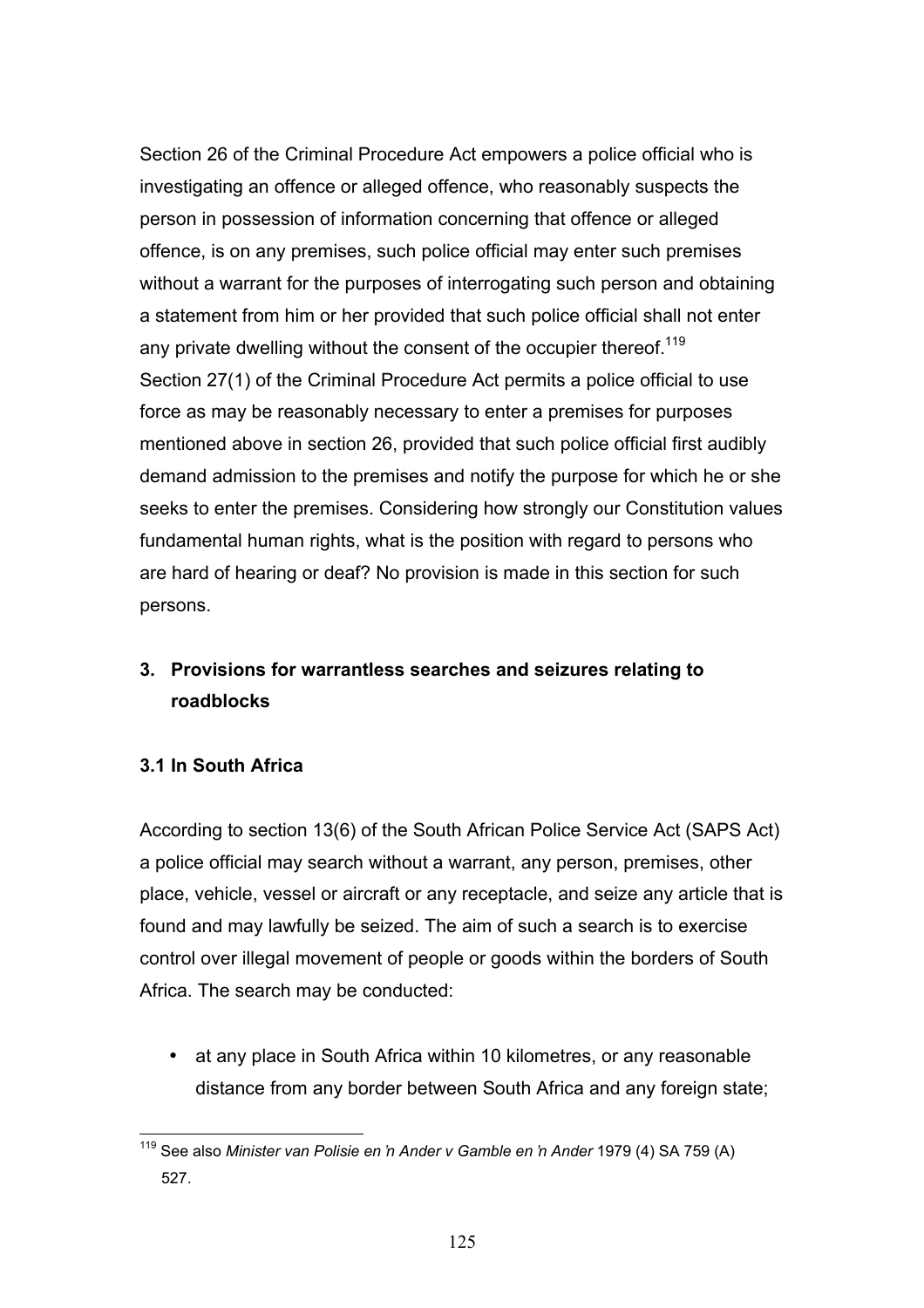- in the territorial waters of South Africa;
- inside South Africa within 10 kilometres or any reasonable distance from such territorial waters; or
- at any airport or within any reasonable distance from such airport.<sup>120</sup>

Section 13(7) of the SAPS Act provides for searches in an area cordoned off for purposes of public order or safety. The National or a Provincial Commissioner may, "where it is reasonable in the circumstances to restore public order or to ensure the safety of the public in a particular area", authorise in writing that a particular area be cordoned off, specifying the period (which may not exceed 24 hours), the area and the object of the cordoning off. On the strength of this authorisation, a police official may, "where it is reasonably necessary" to achieve the objective of the authorisation, conduct a search without a warrant (and, presumably without reasonable grounds) of any person, premises, vehicle or receptacle or "any object of whatever nature" and seize any article that may afford evidence of the commission of an offence. Given the broad purpose of the search, there may be insufficient safeguards to achieve the necessary balance between the rights of citizens and law enforcement concerns.<sup>121</sup> The requirement of reasonable grounds for the search of individual premises may be abandoned, but the cordoning off of a particular area should be based on reasonable grounds.<sup>122</sup>

 $\overline{a}$ <sup>120</sup> See South African Police Service Amendment Act, 1997 (Act 41 of 1997).

<sup>121</sup> Steytler *supra* 95.

<sup>122</sup> *Ibid.*

 <sup>&</sup>quot;.. the length, objective and intrusiveness of the search should also be reasonably justifiable. It is submitted that there are not sufficient reasons to abandon the principle that an independent and impartial person should be the final arbiter before such drastic measure is taken. The National or a Provincial Commissioner, although of the highest rank in the Police Service, does not stand detached from the search which makes it difficult to bring an independent discretion to bear on the matter. In view of the serious inroads on the right to privacy, it is submitted that a judicial officer would be a more suitable person to make the decision whether the public order or safety has been disturbed or threatened and whether the search to be conducted will assist in remedying the situation."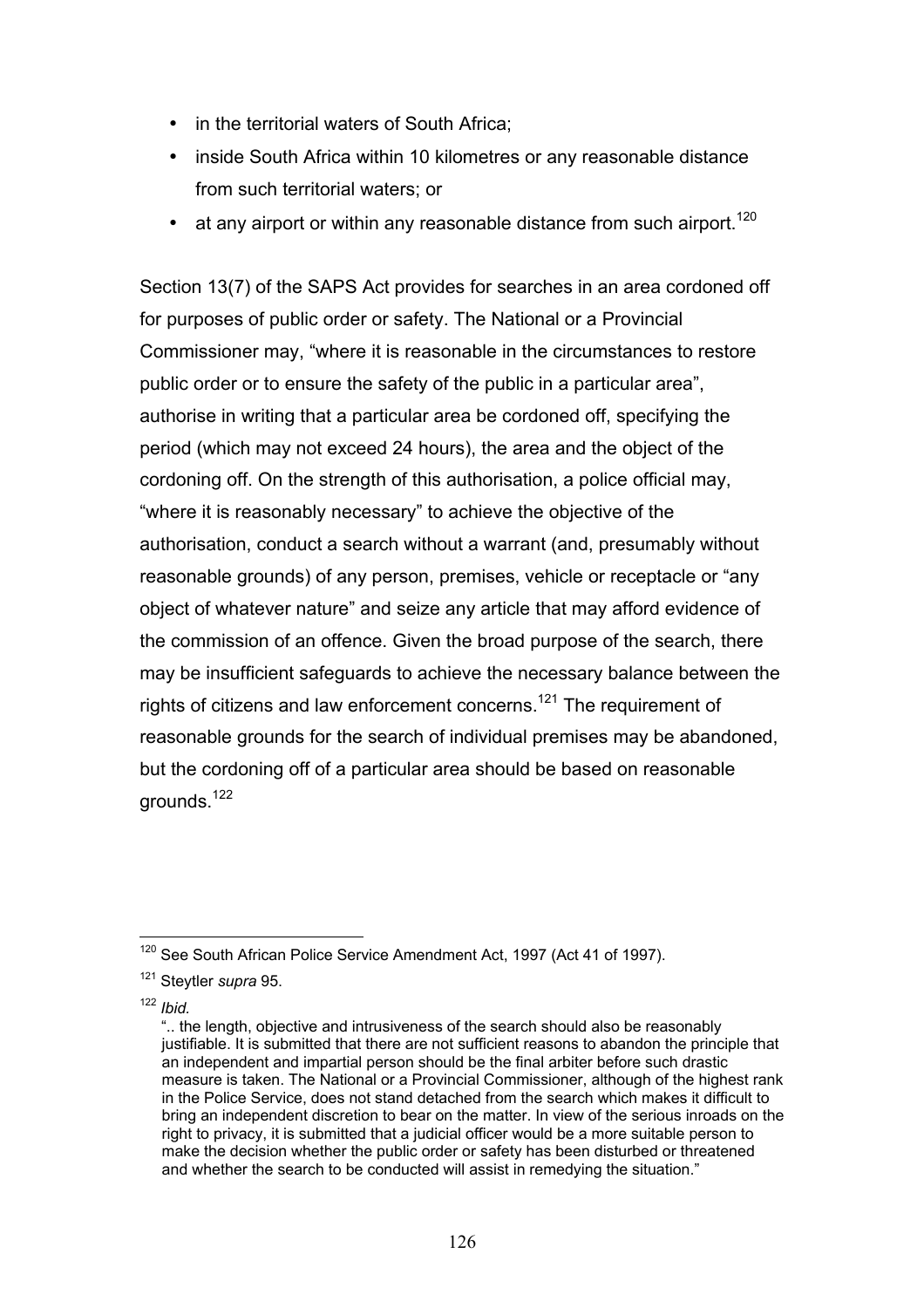Where it is reasonable in the circumstances in order to exercise a power or perform a function referred to in the Constitution,  $123$  section 13(8)(a) of the SAPS Act provides that the National or Provincial Commissioner may authorise a police official in writing to set up:

- a roadblock(s) on any public road in a particular area; or
- a checkpoint(s) at any public place in a particular area.

Section 13(8)(c) empowers a police official who is so authorised, to set up such a roadblock or checkpoint, as the case may be.

In terms of section  $13(8)(g)(i)$  a police official who sets up such a roadblock or checkpoint may:

- search without a warrant any person or vehicle that is stopped or any receptacle or object of whatever nature that is in the possession or in, on or attached to such a vehicle, and
- seize any article referred to in section 20 of the Criminal Procedure Act, that is found in the possession of the person or in, on or attached to the receptacle or vehicle.

In *Sithonga v Minister of Safety and Security and Others*<sup>124</sup> the court maintained that it is common cause that section 13(8) restricted the setting up of checkpoints to public places. However the Act did not define what a public place was. It was further held that an authorisation in terms of the Act must describe the place where the checkpoint was to be set up with sufficient particularity.

Section 13(8)(d) of the SAPS Act, provides that a police official may set up a roadblock for the purposes of seizing certain articles without written authorisation from the National or a Provincial Commissioner, if such a police official reasonably believes that:

 $\overline{a}$  $123$  See objects of the police in section 205(3) of the Constitution.

<sup>124 2008 (1)</sup> SACR 376 (T).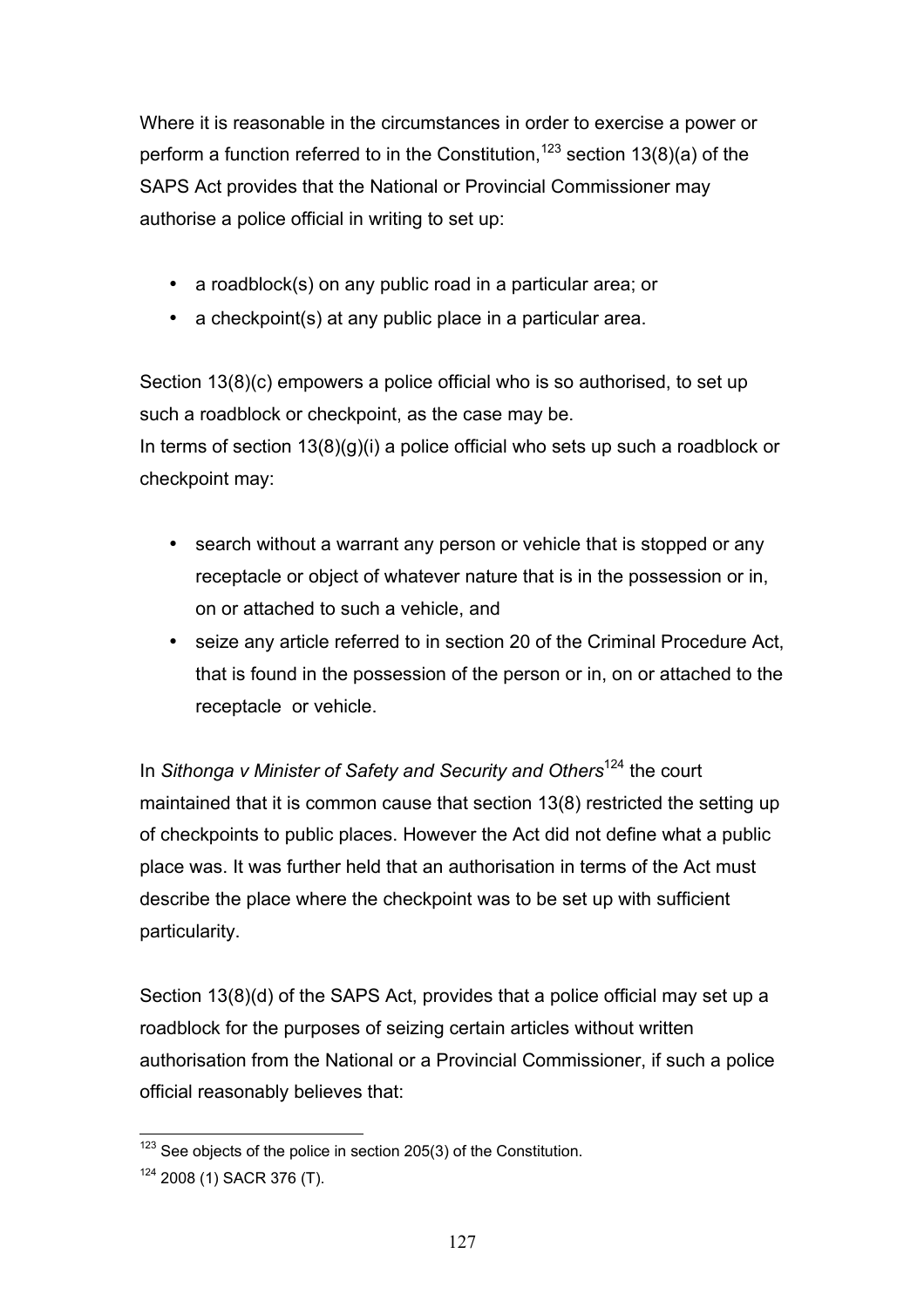- there is an object which is concerned in, or may afford evidence of, or is intended to be used in the commission of an offence listed in Schedule 1 of the Criminal Procedure Act, and
- such object is present in or is about to be transported in a motor vehicle in a particular area, and
- a search warrant will be issued to him or her under section 21(1)(a) of the of the Criminal Procedure Act if he or she has reason to believe that the object will be transported in a specific vehicle and he or she has applied for a search warrant, and
- the delay that will be caused by obtaining the authorisation in terms of section 13(8)(a) (from the National or Provincial Commissioner) will defeat the purpose of the roadblock.

In these circumstances a roadblock may be set up by such a police official on any public road or roads in that area, in order to determine whether a vehicle is in fact carrying such an object.

The requirement that a Commissioner may exercise this power only where it is "reasonable in the circumstances" imposes an objective test.<sup>125</sup> The purpose of the roadblock ought to be reasonable. A specified objective for the roadblock should be formulated, the objective of which can be assessed. A general crime prevention roadblock grants police officers unstructured search powers which are open to abuse and arbitrary action, while a limited objective, such as the search for weapons, would focus and confine police actions.<sup>126</sup>

# **3.2 In the United States**

Most often roadblocks are used as a means of enforcing regulations concerning the use of vehicles on public highways,  $127$  whereas a checkpoint is

 $\overline{a}$ 125 Steytler *supra* 102.

<sup>126</sup> *Ibid.* 

<sup>127</sup> LaFave *supra* 210*.* See also *Delaware v Prouse* 440 US. 648 (1979) 288.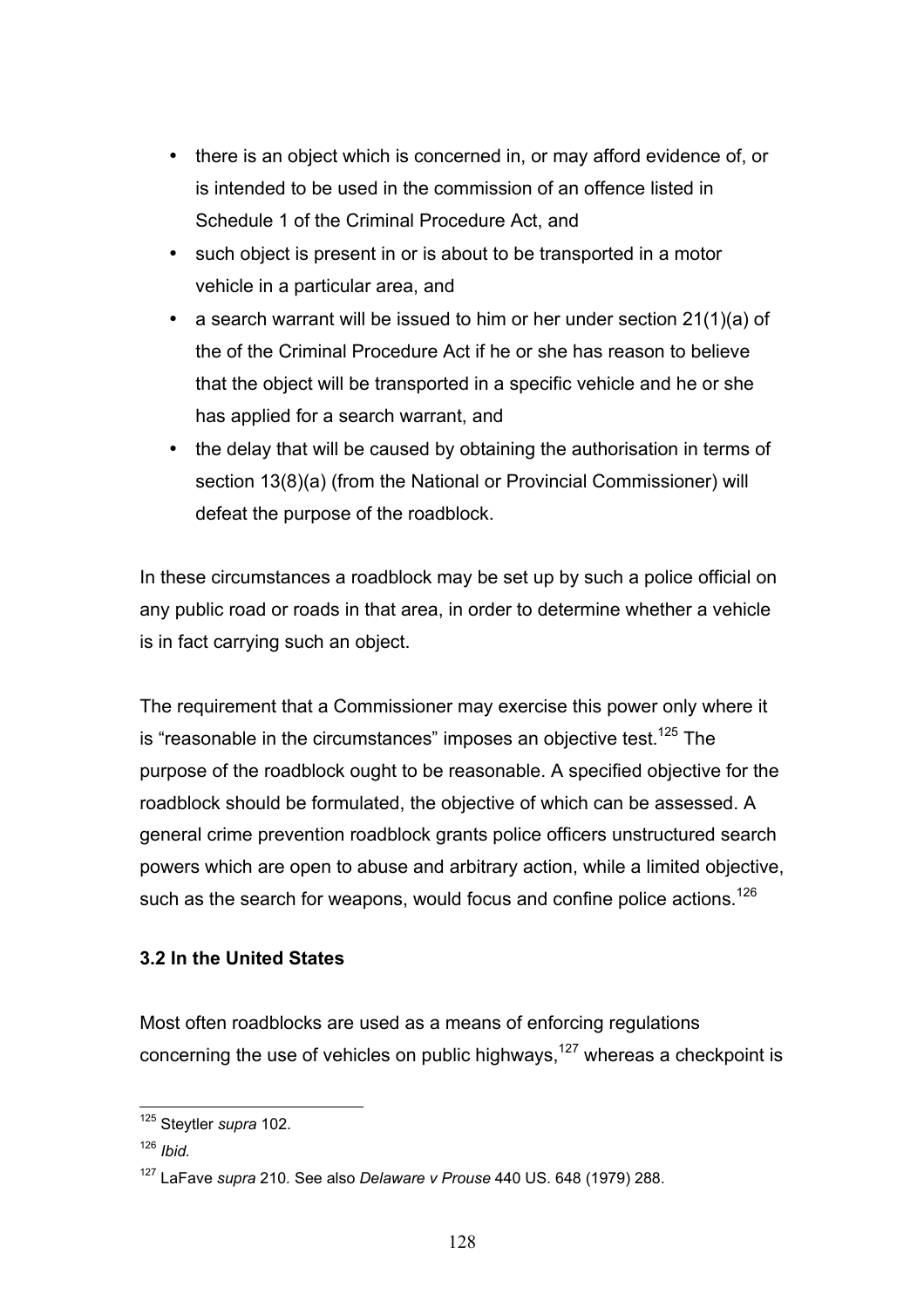maintained in order to check drivers' licences and vehicle registrations. As a means of detecting crime the Model Code of Pre-Arraignment Procedure<sup>128</sup> provides that:

A law enforcement officer may, if

- (a) he has reasonable cause to believe that a felony has been committed; and
- (b) stopping all or most automobiles, trucks, buses or other such motor vehicles moving in a particular direction or directions is reasonably necessary to permit a search for the perpetrators or victim of such felony in view of the seriousness and special circumstances of such felony, order the drivers of such vehicles to stop, and may search such vehicles to the extent necessary to accomplish such purpose. Such action shall be accomplished as promptly as possible under the circumstances.

Although the Model Code encompasses any type of felony, this is not objectionable given the fact that in addition it must appear that a roadblock is "reasonably necessary". However, a general roadblock may not be established on the chance of finding someone who has committed a serious crime.<sup>129</sup> It is not permissible for the police to blockade a high crime area and search all cars leaving that area, $130$  or to establish roadblocks to curb juvenile problems.<sup>131</sup> Such tactics such as these pose the most serious threat to the interest of privacy.132 On the contrary *Whren v United States*133 which addressed the issue of the "pretext stop" that is stopping a vehicle to search for evidence of a crime under the guise of a traffic stop, plain clothes officers saw a truck wait at a stop unusually long, turn suddenly without signalling and

<sup>130</sup> *Wiring v Horall* 85 Cal. App. 497 (1948) 172.

133 517 US 806 (1996) 279.

<sup>…..</sup> except in those situations in which there is at least clear articulable, reasonable suspicion that a motorist is unlicensed or that an automobile is not registered, or that either the vehicle or an occupant is otherwise subject to seizure for violation of law, stopping an automobile and detaining the driver in order to check his driver's licence and the registration of the automobile is unreasonable under the Fourth Amendment.

<sup>&</sup>lt;sup>128</sup> Model Code of Pre-Arraignment Procedure 110.2(2) (1975) US.

<sup>129</sup> *Carrol v United States* 267 US 132 45 S.Ct. (1925) 377.

It would be intolerable and unreasonable if a prohibition agent were authorised to stop every automobile on the chance of finding … and thus subject all persons lawfully using the highways to inconvenience and indignity of such search.

<sup>131</sup> *People v Gale* 46 Cal. 2d 253 (1956) 229.

<sup>132</sup> *State v Hillesheim* 291 N.W.2d 314 (Iowa 1980) 381.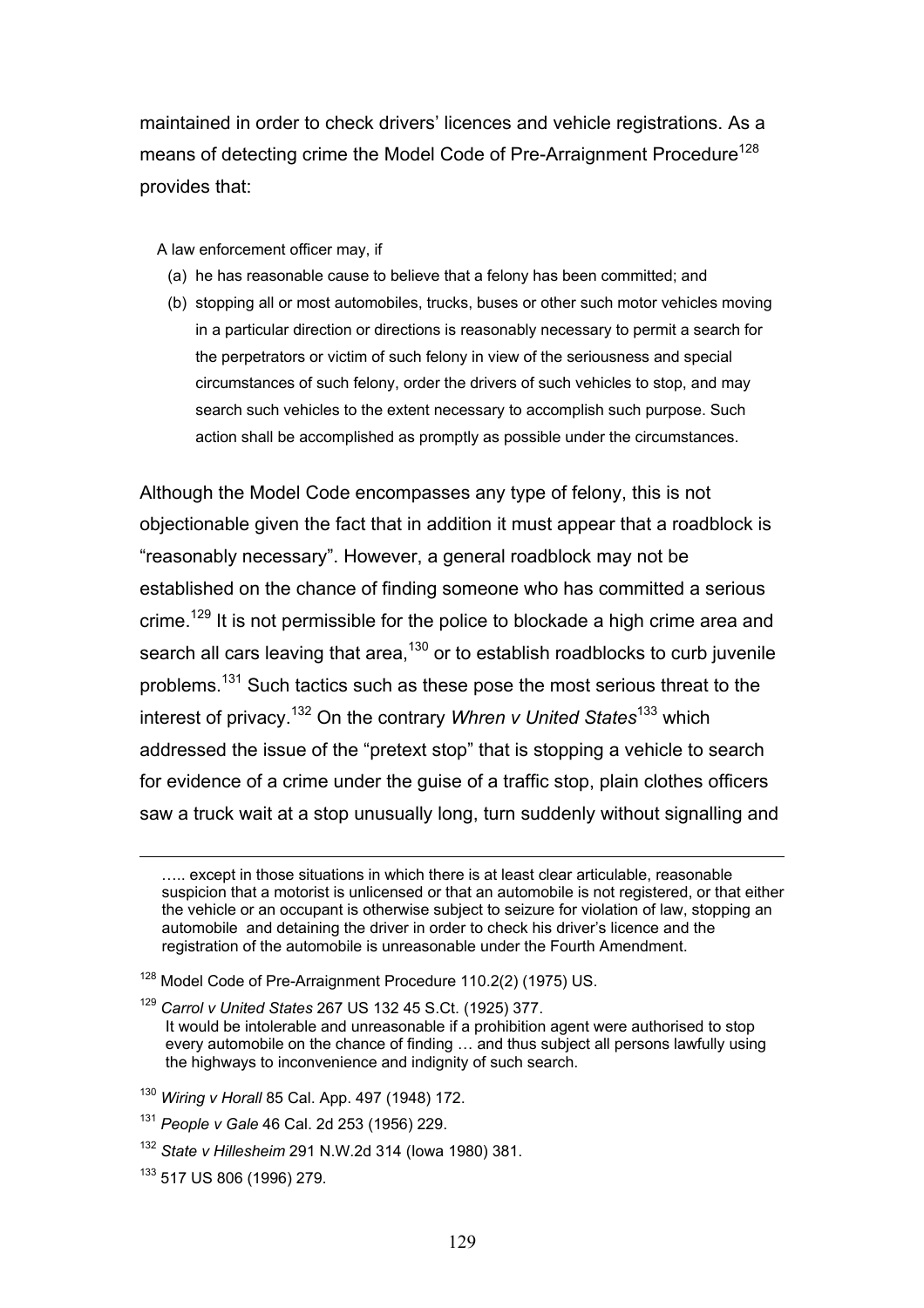then speed away. The officers stopped the vehicles and as they approached it, they saw the defendant holding bags of crack cocaine. The defendant argued that the police used the traffic stop as a pretext to uncover the drugs. The Court held that as long as probable cause existed to believe a traffic violation occurred, stopping the motorist was reasonable: Subjective intentions play no role in ordinary, probable-cause Fourth Amendment analysis.

While the police have a reason for conducting roadblocks, they check everyone rather than a particular individual.<sup>134</sup> Checkpoints at or near borders need no justification to stop all vehicles to check for illegal entrants into the United States.135 The Supreme Court has held that the government's compelling interest in protecting the nation's borders alone justifies stopping any vehicle or individual, but may not be done based on ethnicity, religion or the like.

## **3.3 In Canada**

Similarly in Canada warrantless searches of vehicles that are not connected to driving are permissible if the reasonable expectation of privacy is diminished. Where the search is part of a routine regulatory search concerning motor vehicles' roadworthiness, reasonable grounds are not required, but the search should be confined to that purpose.136 In *R v Mellenthin*<sup>137</sup> it was held as follows:

The primary aim of the program [of random roadblocks] is thus to check for sobriety, licences, ownership, insurance and the mechanical fitness of cars. The police use of checkpoints should not be extended beyond these aims. Random stop programs must not be turned into a means of conducting either an unfounded general inquisition or an unreasonable search.

 $\overline{a}$ <sup>134</sup> *United States v Martinez-Fuerte* 428 US 543 (1976) 159.

<sup>135</sup> *Ibid.* 

<sup>136</sup> *R v Mellenthin* (1992) 76 CCC (3d) 481 (SCC) 487. Cited Steytler *supra* 101. <sup>137</sup> *Ibid.*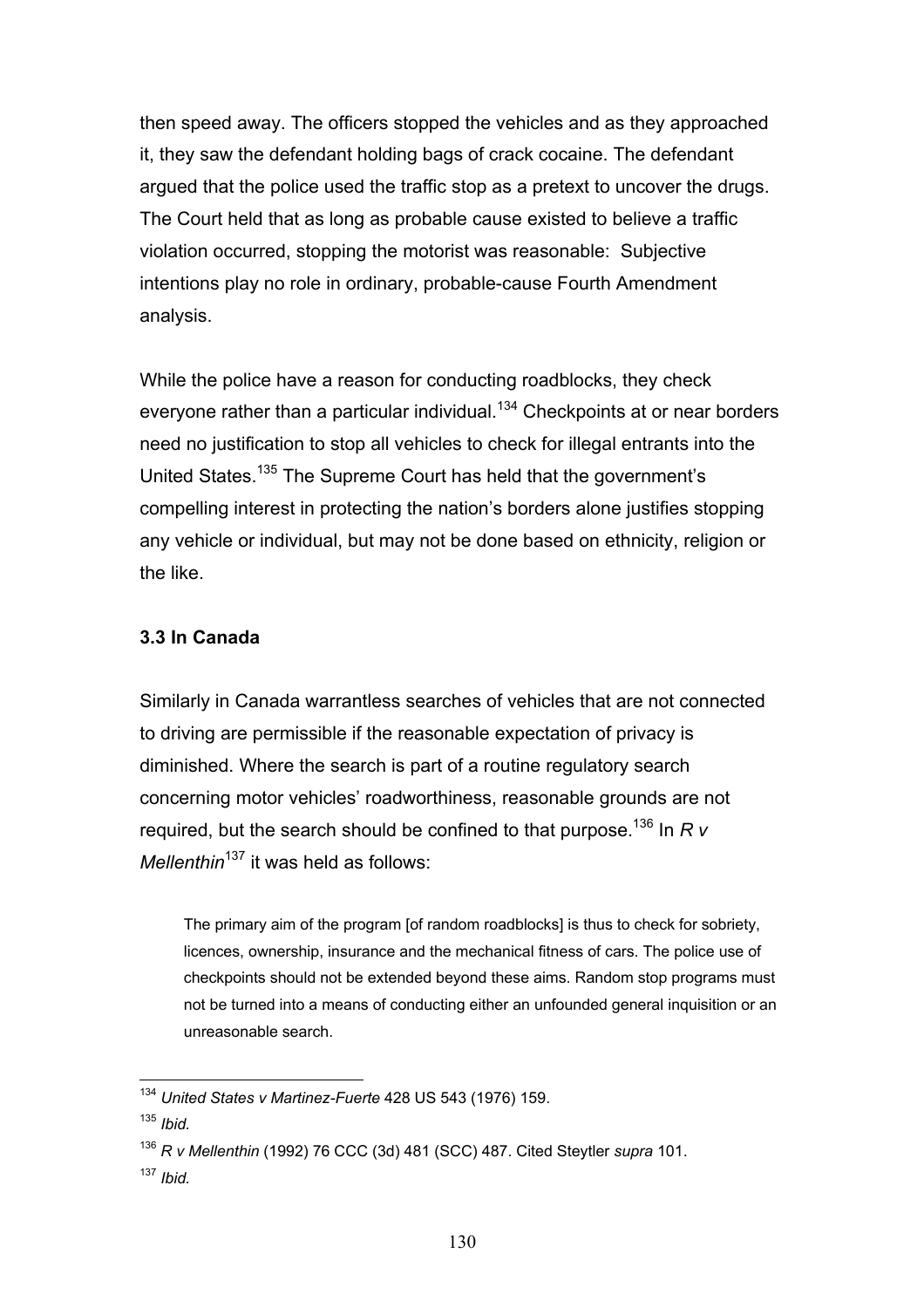Automobiles and other means of transport often create exigent circumstances because of the likelihood of movement before a warrant could be acquired.<sup>138</sup> In *R v D. (I.D.)*139 the Court of Appeal rejected a blanket exception from prior authorisation for vehicle searches, something that is accepted in American jurisprudence. Where it is feasible to obtain one, a warrant is necessary before searching a vehicle.

Intrusive searches of the driver or the vehicle would probably be subject to challenge as an infringement of section 8.140

In *R v Debot*<sup>141</sup> the trial court held that a stop and search of a vehicle and its occupants based on an instruction received from another member of a surveillance team was unreasonable because the officers "did not exercise any direct independent mind of their own to determine whether or not what they were doing was arbitrary." The search was based on "suspicion and hope". However the presentation appeal was allowed on the basis that reasonable grounds for belief existed in the mind of the searching officers. It was said to be:

 unrealistic and incompatible with effective law enforcement and crime prevention when a police officer is requested by a superior or fellow officer to arrest or search a person suspected of the commission of crime and to be fleeing from the scene, to require that police officer to obtain from his or her superior or fellow officer sufficient information about the underlying facts to enable him or her to form an independent judgement upon which to arrest or search the suspect.

#### **3.4 Concluding remarks**

The South African Police Service Act makes provision for a wide array of searches. The National or a Provincial Commissioner may in circumstances

<sup>138</sup> *R v D. (I.D.)* (1987) 61 C.R. (3d) 292 (Sask. C.A) 638.

<sup>139</sup> *Ibid.* 

<sup>140</sup> *R v Ladouceur* (1990) 77 CR (3d) 110 (SCC) 412.

<sup>141 (1986) 30</sup> CCC (3d) 207.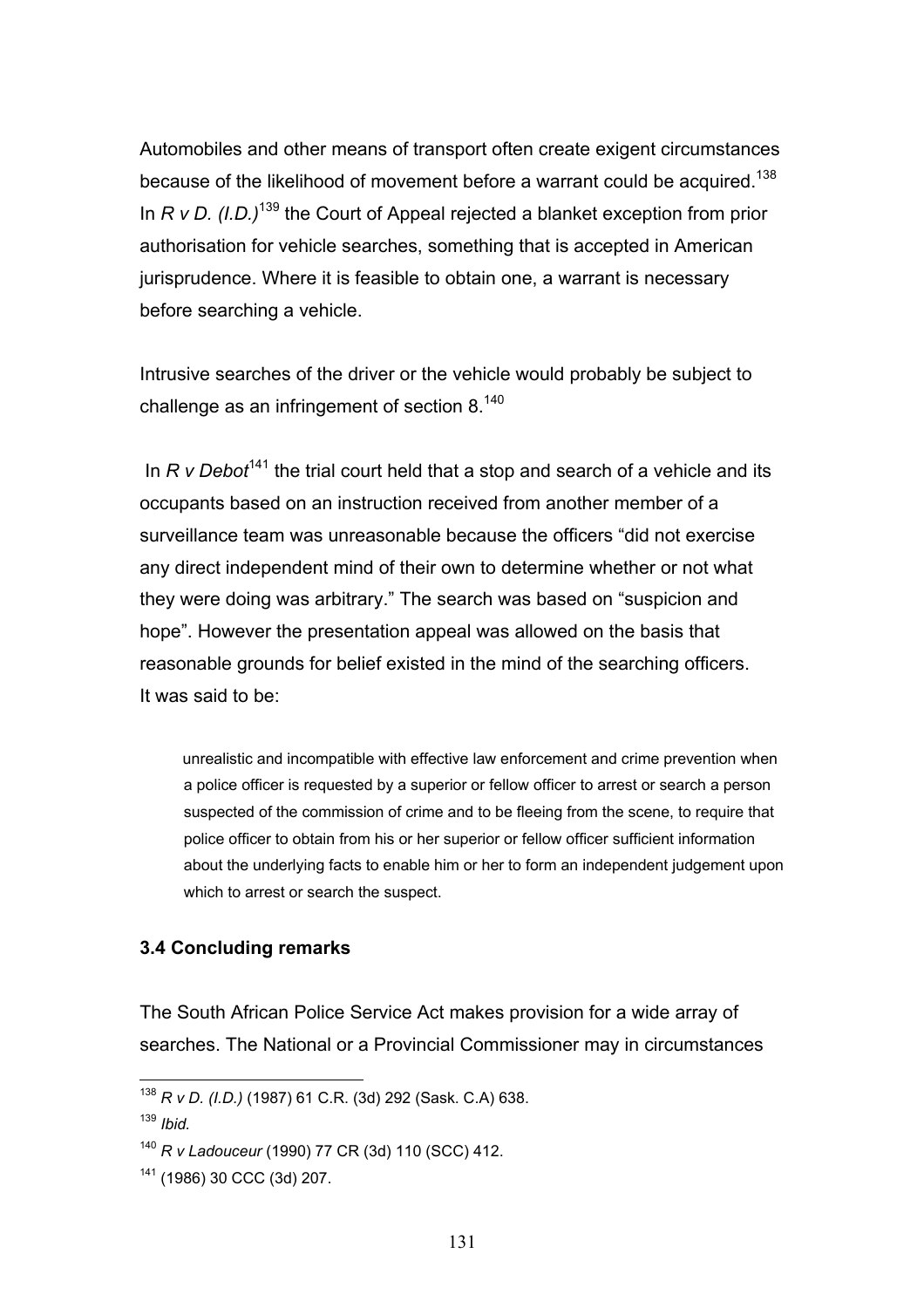"where it is reasonable in the circumstances to restore public order or to ensure the safety of the public in a particular area" authorise in writing that the area be cordoned off, specifying the period which may not exceed 24 hours, the area and the object of the cordoning off. A police official may on the strength of this authorisation, conduct a search without a warrant (and probably without reasonable grounds) of any person, premises, vehicle or receptacle or "any object of whatever nature" and seize any article that may afford evidence of the commission of an offence.

 The power granted to police officials here is very wide, almost without limits. There appears to be inadequate safeguards to ensure the necessary constitutional balance between the rights of citizens and law enforcement prerogatives. The cordoning off of a particular area should be based on reasonable grounds.<sup>142</sup> Importantly, the length, objective and intrusiveness of the search need also be reasonably justifiable. There are insufficient grounds to depart from the principle that a neutral and independent arbiter should decide, before such a "fundamental rights" restricting measure is taken. The National or Provincial Commissioner does not stand detached from the search, which can impede impartiality in the matter. The decision to cordon off is not made instantaneously hence the objectives of the search would not be defeated by obtaining prior judicial authority.

 Similarly section 13(8) of the South African Police Service Act allows the setting up of roadblocks and checkpoints without prior authorisation for searches of vehicles and persons and seizures.

Section 13(8)(d) stipulates that any member of the Police Service, under reasonable suspicion may set up a roadblock without prior authorisation, where the delay in obtaining prior authorisation to set up the roadblock will defeat the object. Reasonable suspicion relating to crimes incidental to making an arrest, is constitutionally acceptable. Such searches incidental to arrest are constitutionally justifiable in the interests of law enforcement. Section 13 of the Police Act nowhere makes provision for a person who is

<sup>142</sup> Steytler *supra* 95.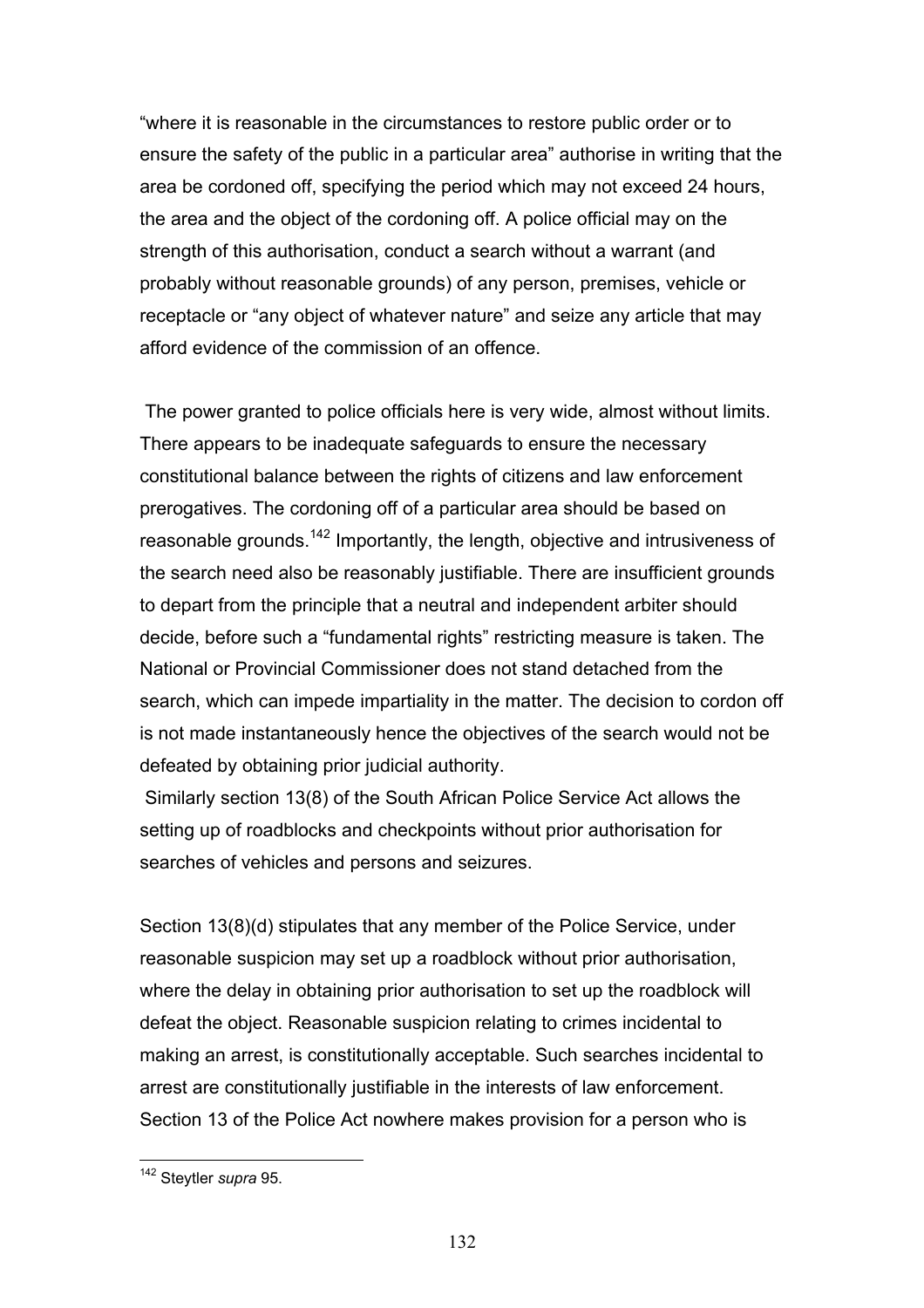confronted with a roadblock or checkpoint, to be informed in advance of reasons for the roadblock or checkpoint. This appears to be in conflict with the Constitution.143 The Police Act stipulates that unless a person expressly requests reasons for setting up of a roadblock, there is no legal duty on the police to inform such person thereof. The argument submitted above applies *mutatis mutandis* to roadblocks and checkpoints.

General crime prevention roadblocks give police officers subjective, discriminatory, unstructured powers which are open to abuse and arbitrary action, while a limited objective such as the search for stolen vehicles or weapons, would focus and restrict police actions.

In the United States the Fourth Amendment prefers a warrant because it necessitates judicial review of government action.<sup>144</sup> "The presumption exists that a warrantless search is unreasonable, thus unlawful and therefore invoking the exclusionary rule with the resulting evidence not permitted in court. But, reasonableness itself dictates that government action may become necessary before getting a warrant signed by a judge. Such practical measures as time, emergency circumstances or probable destruction of evidence or escape of a criminal have resulted in legitimate exceptions being made to the general requirement of a warrant."<sup>145</sup> Through the development of case law, the Supreme Court has defined the following searches without a warrant to be reasonable under the Fourth Amendment: consent search, frisks, plain view, incident to arrest, exigent circumstances.

### **4. Conclusion**

Exceptions to the general rule that prior authority should be obtained before conducting a search are accepted in a number of contexts. Firstly, where exigent circumstances are present it is accepted that the maintenance of law

<sup>145</sup> *Ibid.* 

 $\overline{a}$ 

 $143$  See section 12(1) of the Constitution.

<sup>144</sup> Harr and Hess *supra* 226.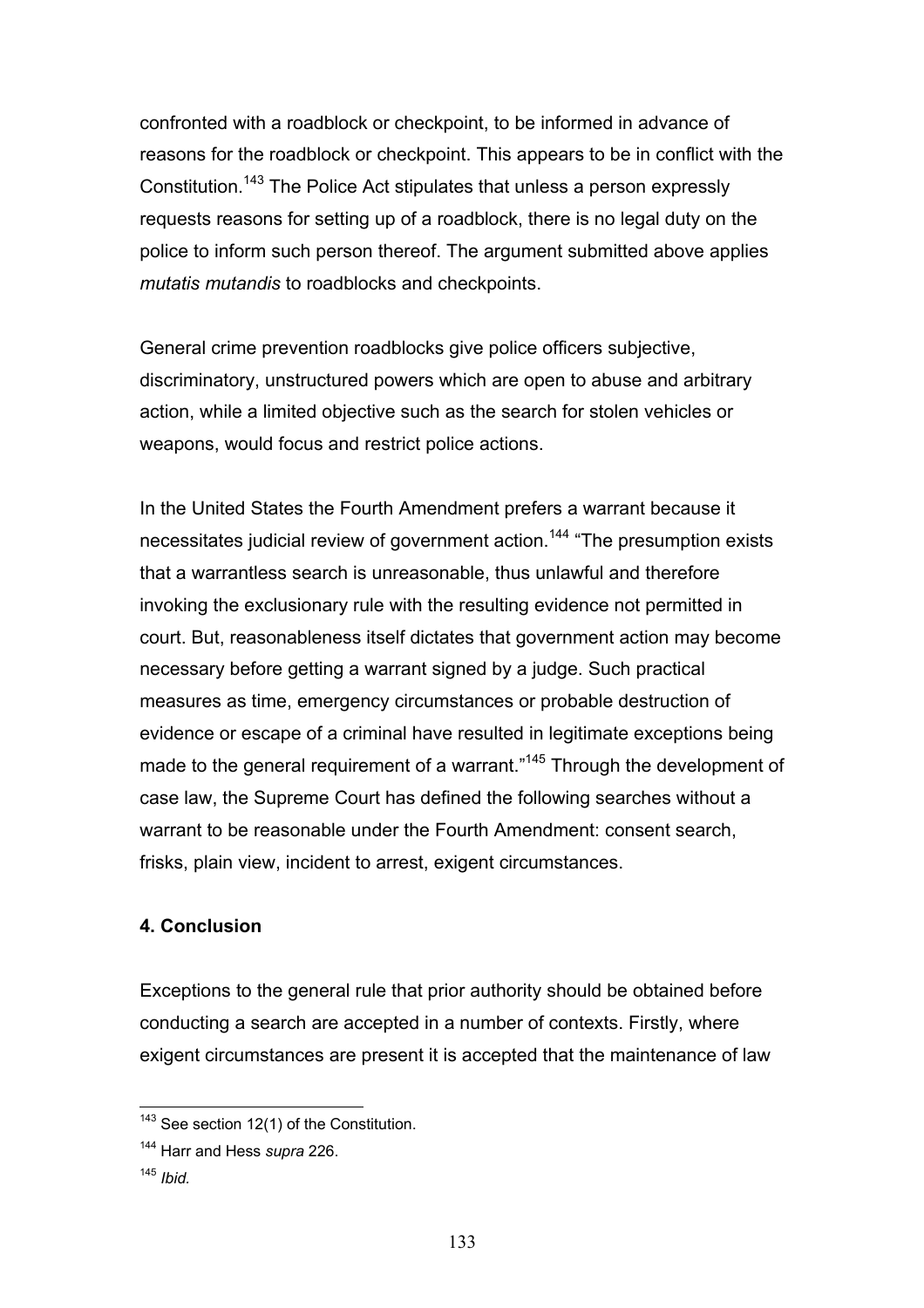and order overrides the need for judicious consideration of privacy rights. Secondly, where no reasonable suspicion is required, then as a general rule no judicial supervision is required. Further where a person consents to the invasion of his or her privacy, the requirement of reasonable grounds and prior authorisation fall away.

The position regarding warrantless search and seizure in the United States is similar in many respects to our law. Similarly the position in Canada is also enlightening and bears some resemblance to our law. Section 8 of the Canadian Charter protects the privacy of persons. Intrusions on privacy through searches and seizures can only take place where it is justifiable for the privacy interest of the public to yield to the state interest in law enforcement or other supportable goals. In both American and Canadian jurisdictions, government conduct that intrudes on a justified expectation of privacy is considered a search or a seizure and must be reasonable to pass constitutional scrutiny.

Warrantless searches and seizures are rather unpredictable and by their very essence unreasonable when viewed from a constitutional perspective, primarily because they violate constitutional rights and impose an unreasonable burden on those who endeavour to defend their individual privacy rights enshrined in the Constitution, against such arbitrary intrusions founded on subjective discretionary powers.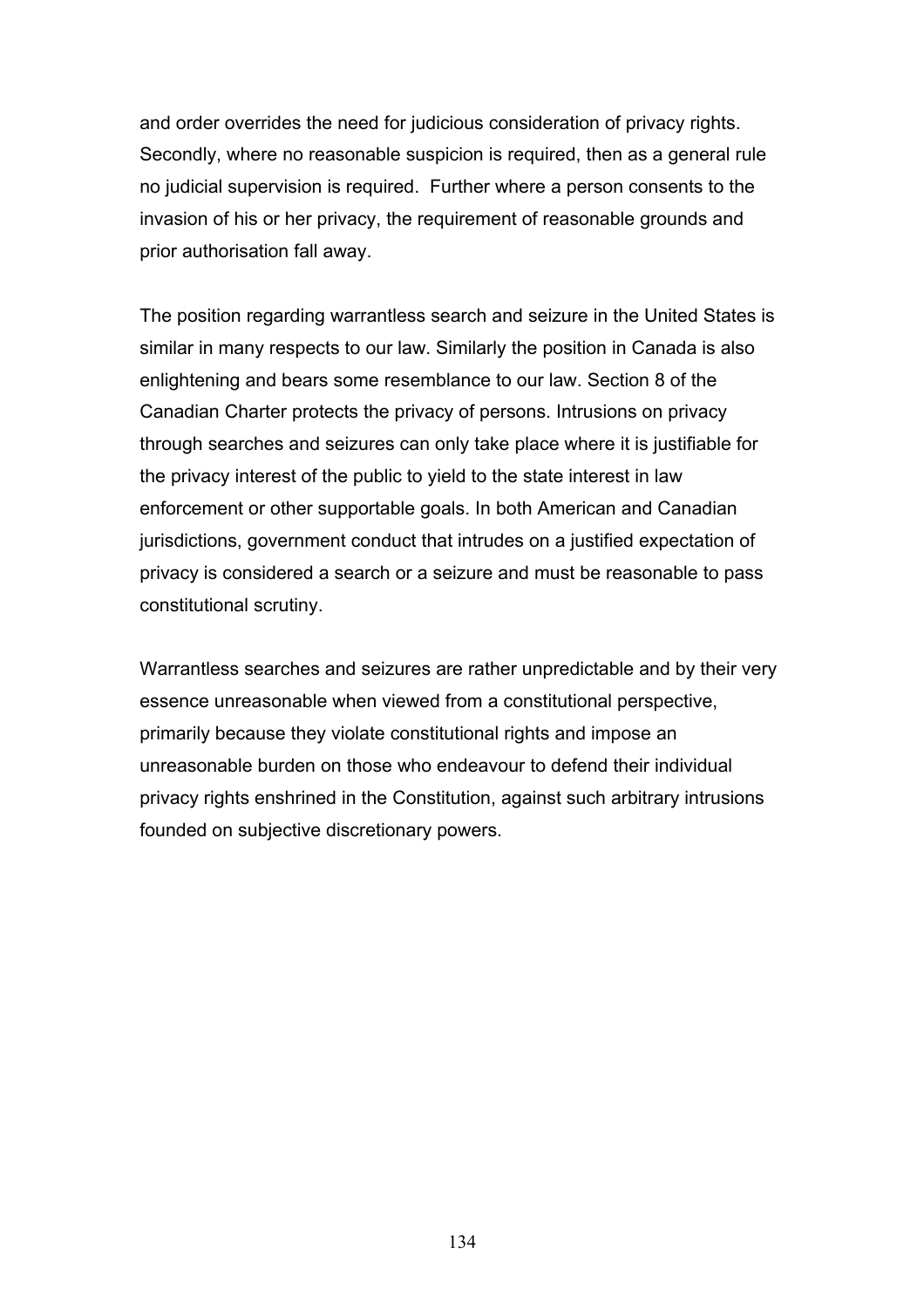### **CHAPTER SIX**

### **CONCLUSIONS AND RECOMMENDATIONS**

### **1. Introduction**

The birth of the Constitution with an entrenched Bill of Rights can be viewed as the most important event in South African legal history. The right to privacy, the right to freedom and security of the person and associated fundamental rights places an onerous duty on the courts as guardians of the Constitution, to prevent manipulation of the criminal justice system by law enforcement agents of the state. The inherent function of the Bill of Rights is to safeguard the fundamental rights of individuals when they came into contact with the organs of the state. The Bill of Rights places a positive duty on the state to safeguard the fundamental rights of the inhabitants of South Africa. Everyone has the right to be free from all forms of violence, whether from private or public sources.<sup>1</sup> The state must respect, protect, promote and fulfil the rights in the Bill of Rights,<sup>2</sup> a task which ought to be performed diligently and without delay,<sup>3</sup> in order to improve the quality of life of all citizens and free the potential of each person.<sup>4</sup>

[I]f men were angels, no government would be necessary. If angels were to govern men, neither external nor internal controls on government would be necessary. In framing a government which is to be administered by men over men, the great difficulty lies in this: you must first enable the government to control the governed; and in the next place oblige it to control itself.<sup>5</sup>

 $2^2$  Section 7(2) of the Constitution.

<sup>1</sup> Section 12(1)(c) of the Constitution.

 $3$  Section 237 of the Constitution.

<sup>&</sup>lt;sup>4</sup> Preamble to the Constitution.

<sup>5</sup> Cheadle, Davis and Haysom *South African Constitutional Law: The Bill of Rights* 2002 3 (cited by Laurence H Tribe and MC Dorf *On reading the Constitution* 21 Cambridge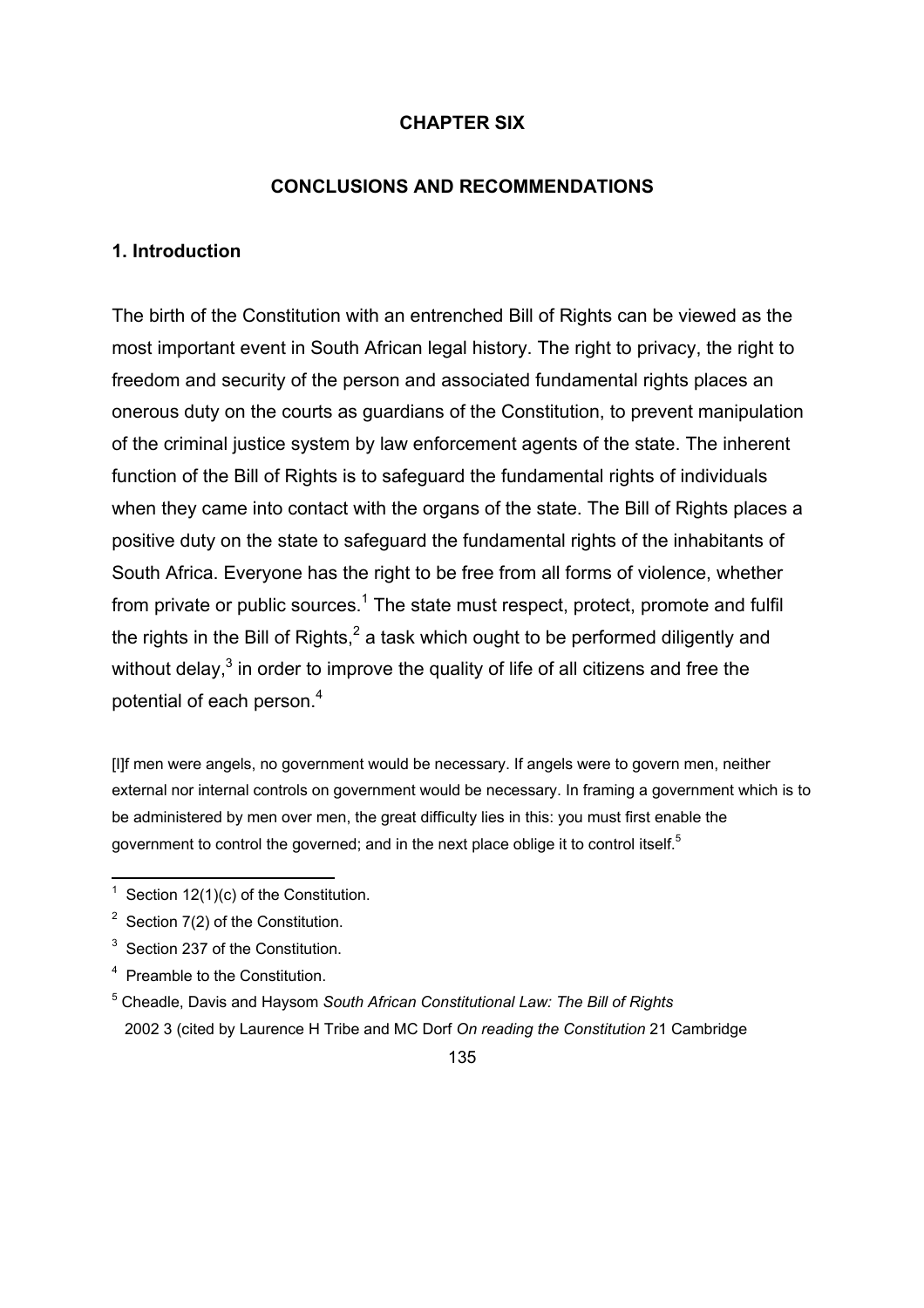In the absence of a Bill of Rights, the right to privacy and other affected fundamental rights, have often in South Africa been violated by the legislature and the executive through for instance, laws conferring wide powers of search and seizure on the police.<sup>6</sup>

With regard to international law section 39(1) of the Constitution provides that a court or tribunal in interpreting the Bill of Rights must consider international law. With regards to foreign law the Constitution allows a court, when interpreting the Bill of Rights to consider foreign law.

The rights in the Bill of Rights may be limited only in terms of law of general application to the extent that the limitation is reasonable and justifiable in an open and democratic society based on human dignity, equality and freedom taking into account all relevant factors.7

The most significant constitutional remedy for the infringement of a constitutional right is the exclusion of evidence in terms of section 35(5) of the Constitution. The dominant rationale for the exclusionary rule is that it is a preventive measure against illegal police action. By denying them the products of unlawful actions, the police are disciplined and discouraged from acting unlawfully.

 $\overline{\phantom{a}}$ 

 $7$  Section 36(1) of the Constitution.

Havard Press 1991 6*).*

 $6$  See for example section 25 of the Criminal Procedure Act.

In terms of section 25(1)(b) a police official may without a warrant enter a premises and search the premises or any person on that premises for any article under section 20 of the Criminal Procedure Act for the maintenance of law and order or the internal security of the Republic. The police official who acts in terms of this section may take such steps as "he considers necessary". The police official is therefore permitted a subjective discretion.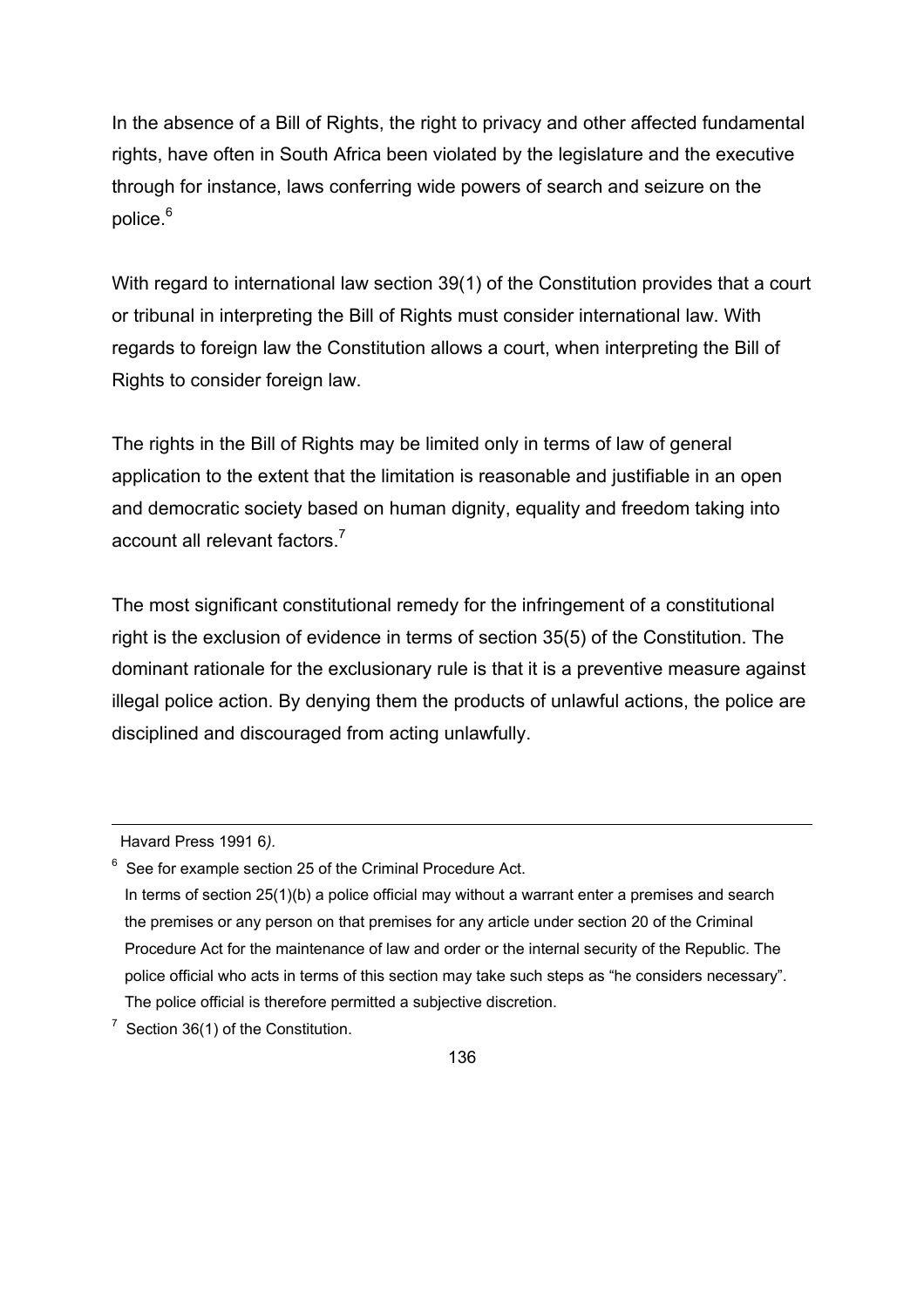### **2. The essence of laws governing search and seizure**

Our Constitution is considered the cornerstone of South African freedom. The Constitution is unique because it speaks not only to the desire for freedom, but also to the need therefore. The essence of being a South African to many means the right to be left alone by the state, the right to be safe in their persons, houses and property. While many of us take it for granted, one of the most significant advantages of living in South Africa is to be able to live unimpeded by the state.

Constitutional control ensures that people can enjoy security of home, property and person without fearing intrusion by the state seizing property and assets just because they desire to do so under the umbrella of law enforcement. On the contrary, this security does not mean that the state is barred from carrying out its responsibilities. Limited state power is imperative for the laws of our country to be enforced and for the business of the state to be performed. But a balance is required for a democracy such as ours to prevail, a balance between the power of the state and the freedom of its people; and that is what the law of search and seizure is all about. The introductory chapters addressed the importance of the Constitution to law enforcement and the criminal justice system.

### **3. Search and seizure**

Crime investigation entails obtaining evidence through the searches and seizures of persons, places and things respectively. South African law acknowledges that state authorities should not be permitted untrammelled access to search and seizure. It is a necessary incident of constitutionalism that citizens must be protected from unjustified invasion of their privacy and property by agents of the state. If the latter is not realised arbitrary state actions could severely hamper and prejudice the individual's personal freedom and associated rights that are intended to be a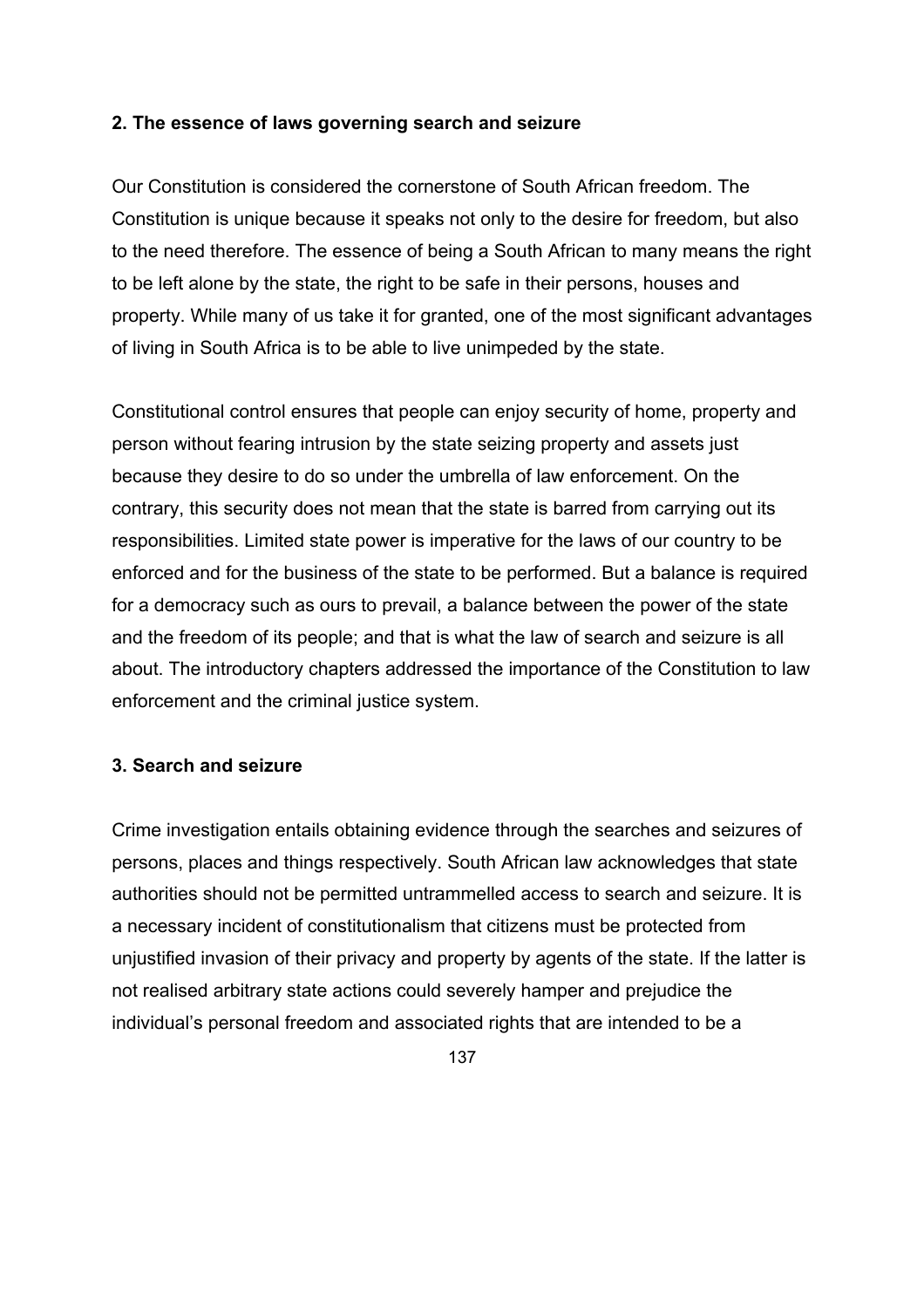predominant feature of constitutionalism. Historically the police have required legal authority for conducting searches and seizures. The Criminal Procedure Act has long provided the only legal basis for obtaining warrants to search for and to seize or for performing such actions without a warrant in some circumstances.

The basic human right to privacy is entrenched in section 14 of the Constitution which includes the right not to have one's person, home or property searched or possessions seized. Other constitutional rights that are affected by searches and seizures are the rights to human dignity, $^8$  freedom and security of the person $^9$  and the right not to be deprived of property.<sup>10</sup> These rights must always be respected, protected and promoted by the state. It is accepted that crime cannot always be effectively combated or investigated unless police officials are adequately empowered to do so. There are two conflicting schools of thought: on the one hand the interest of society in safeguarding human rights, which is of critical importance in a democracy, and on the other hand, the concern of society in combating crime. The two interests ought to be balanced. This is to be achieved by limiting the powers of police relating to search and seizure, as well as related powers, because unlimited or absolute powers will negate the essence of the fundamental rights entrenched in the Constitution. On the other hand these rights can be limited by requiring citizens to sometimes submit themselves to lawful searches and seizures of their persons and/or property.

Since the enactment of the Constitution, there have been additional constraints on search and seizure powers. This has come through the guarantee in section 14 not to have one's person or home or property searched and not to have one's property seized. The most important legislative provisions that prima facie infringe these

**<sup>8</sup>** Section 10 of the Constitution.

 $9$  Section 12(1) of the Constitution.

<sup>&</sup>lt;sup>10</sup> Section 25 of the Constitution.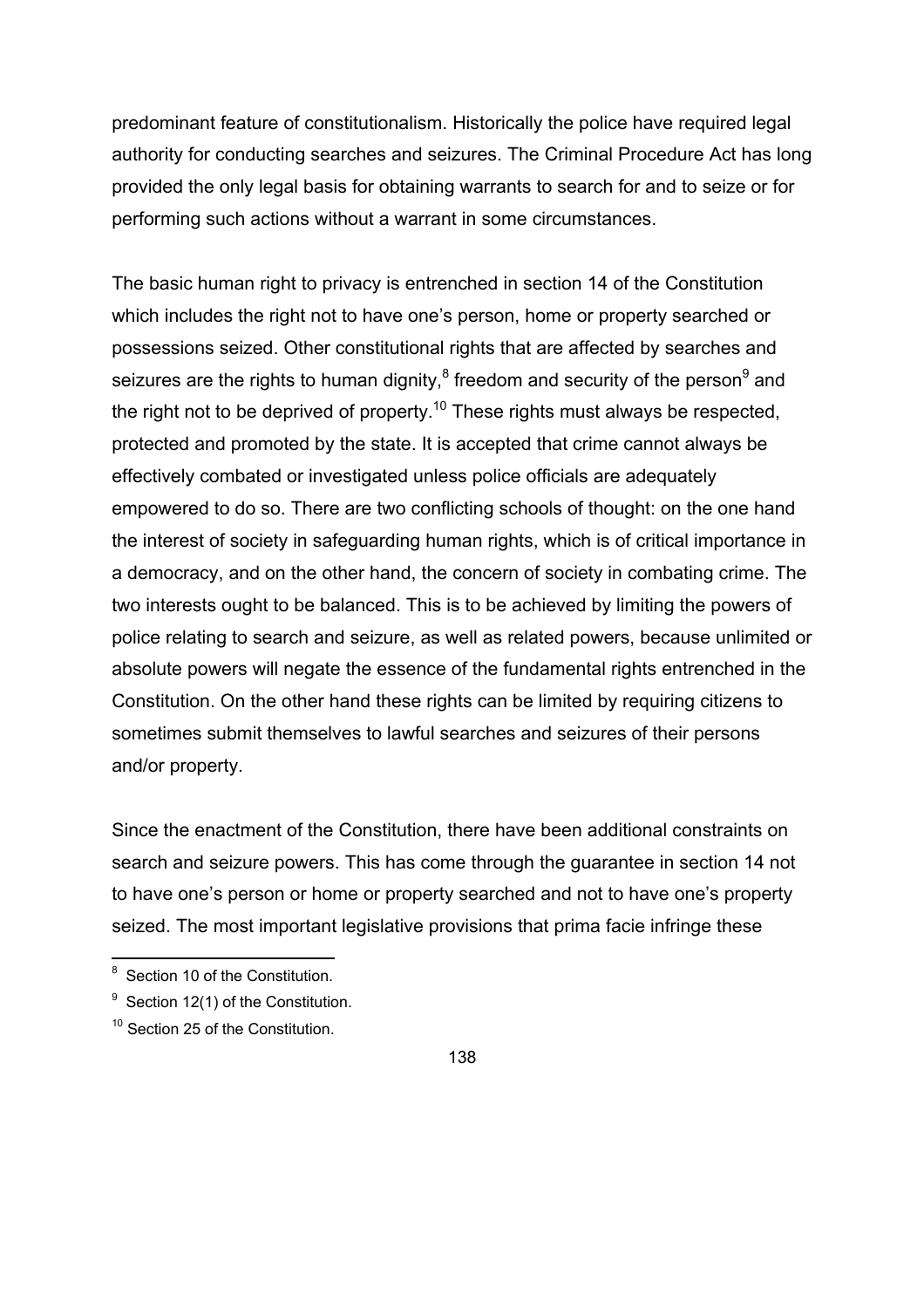rights are to be found in the Criminal Procedure Act.<sup>11</sup> The effect of the Constitution has been to greatly change the law relating to search and seizure, perhaps as much as it has provided greater protection against self incrimination. In many cases the failure of the police to abide by otherwise constitutional search and seizure powers has been held to breach section 14.

The discussion of the Fourth Amendment of the Constitution of United States<sup>12</sup> and the Canadian Charter of Rights and Freedoms reveals similarities between our law pertaining to search and seizures and the law of those countries.<sup>13</sup> Nevertheless there are some enlightening and conspicuous differences and lessons to be learnt. In the United States, the language of the Fourth Amendment first ascribes the right to the people, not to any person as under our Constitution.<sup>14</sup> Secondly the framers choice of language might be important in properly interpreting the Amendment. It tends to regulate or control the conduct of the state and federal government so that Fourth Amendment violations do not occur rather than on fashioning remedies for

11 Cheadle......*et al. supra* 191.

<sup>12</sup> *Stanford v Texas* 379 U.S. 476, 85 S. Ct. 506 (1965). "… The Fourth Amendment provides that "no warrants shall issue, but upon probable cause, … and particularly describing … things to be seized." (emphasis added). These words are precise and clear. They reflect the determination of those who wrote the Bill of Rights that the people of this new Nation should forever "be secure in their persons, houses, papers, and effects" from intrusion and seizure by officers acting under the unbridled authority of a general warrant. Vivid in the memory of the newly independent Americans were those general warrants known as writs of assistance under which officers of the Crown had so bedevilled the colonists. The hated writs of assistance had given customs officials blanket authority to search where they pleased for goods imported in violation of British tax laws. They were denounced ... as the "worst instrument of arbitrary power, the most destructive of English liberty, and the fundamental principles of law, that ever was found in an English law book" because they placed "the liberty of every man in the hands of every petty officer."

<sup>13</sup> Refer to the discussion on United States and Canada in Chapters 2-3.

<sup>14</sup> It also concluded in *US v Verdugo-Urquidez110 S.Ct.1056 (1990) 51* that the word "people" in the Fourth Amendment covers only members of the national community and not non-resident aliens.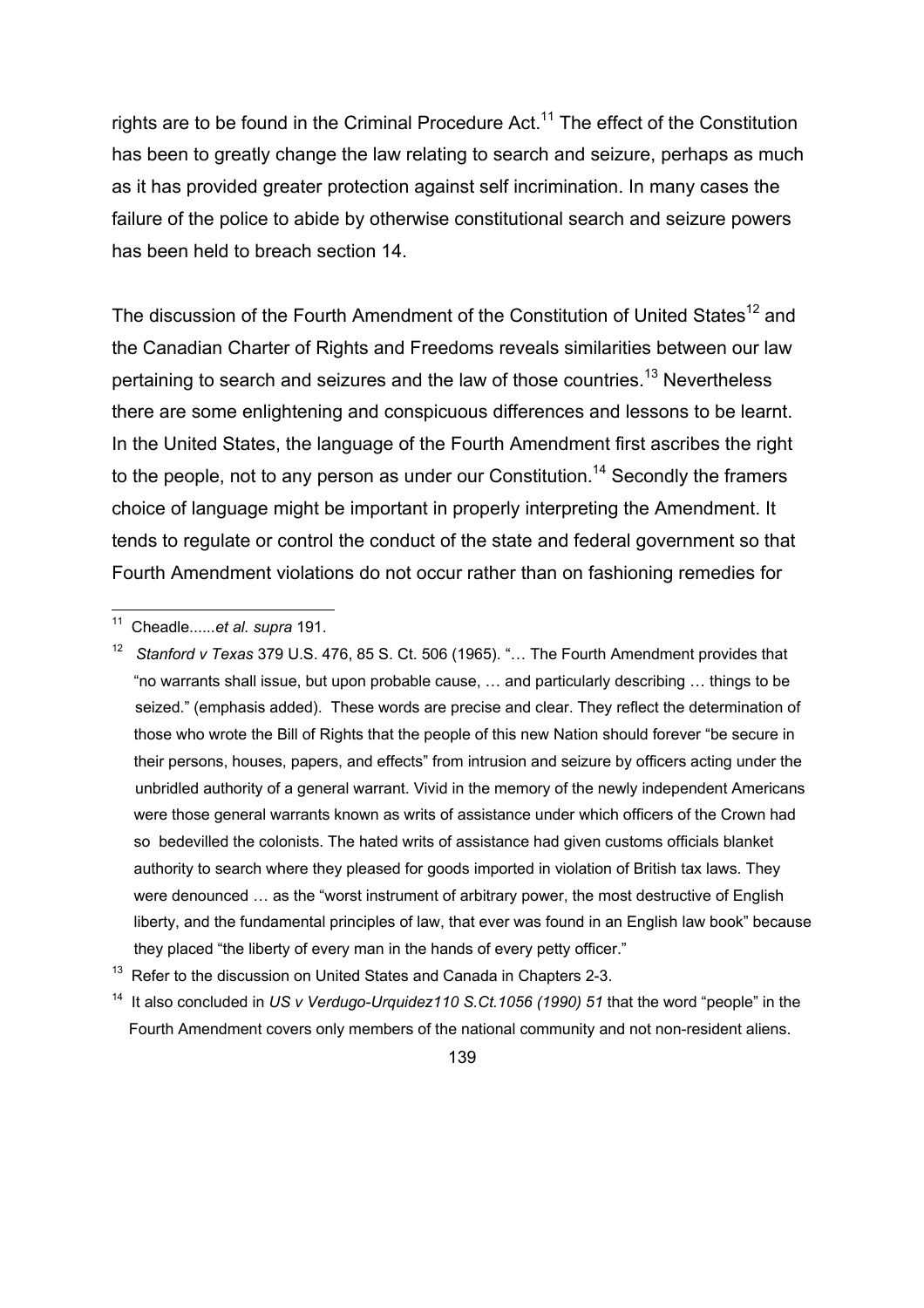only those individuals who have suffered a personal Fourth Amendment wrong. Thirdly, the Fourth Amendment covers searches and seizures of "persons, houses, papers and effects," and draws no distinct line between seizure of persons and objects. That no distinction was intended finds a certain amount of support in the closing six words of the Fourth Amendment.15 Fourthly, the Fourth Amendment has two parts. The first part deals with unreasonable searches and the second part with warrants. Since the term unreasonable is used first, it might be perceived to predominate so that all searches and seizures must satisfy its command, while the warrant clause would come into operation only when a warrant is sought to justify government action. Similar to our Constitution, the Fourth Amendment plainly recognises a right, but does not indicate against whom it applies. It can be argued that the people have a right to be free from all searches and seizures that are unreasonable, even if conducted by private persons. However our Constitution and the Fourth Amendment have generally been interpreted as providing protection only against the state or federal government and those acting on behalf of it. Further nothing in the language of our Constitution or the Fourth Amendment limits their applicability solely to criminal investigations or to the police.

In Canadian law which is similar to our law, it is a fundamental right of every citizen to be secure against unreasonable and arbitrary searches by the police and the seizure of property for utilisation as evidence. In the renowned case of *Entick v Carrington<sup>16</sup>*, Lord Camden stressed that [i]:

 $15$  "The right of the people to be secure in their persons, houses, papers and effects, against unreasonable searches and seizures shall not be violated, and no Warrants shall issue, but upon probable cause, supported by Oath or affirmation, particularly describing the place to be searched, the person or things to be seized."

<sup>16</sup> *Supra* 275.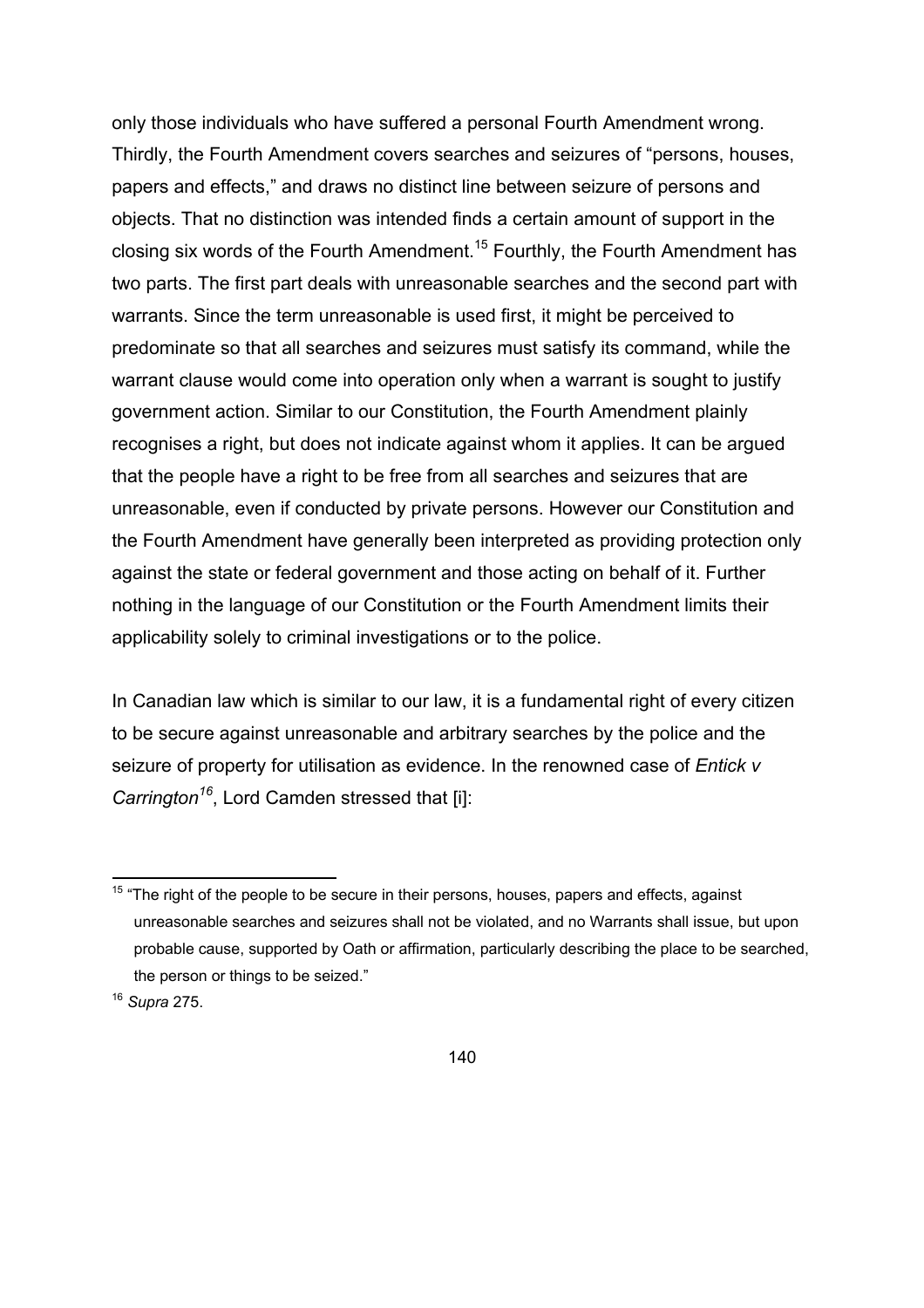It is very certain that the law obligeth no man to accuse himself; because the necessary means of compelling self accusation, falling upon the innocent as well as the guilty, would be cruel and unjust; and it would seem, that the search for evidence is disallowed upon the same principle.

The right to search a man's home or premises is regarded as an extraordinary remedy that may be exercised only where there is a clear and unambiguous statutory provision permitting it. Unless the police are in possession of a warrant or other specific authority, they have no right to enter private premises and remain there. The crucial word in section 8 of the Canadian Charter is "unreasonable." It simply means to reach a conclusion based on suspicion instead of "credibly based probability."17 It is not enough to be merely suspicious. A police officer must have reasonable cause to search a place or person. An officer only has reasonable cause to believe when he or she is able to indicate some information in his or her possession that would lead a reasonable person to conclude that his or her belief is probably true. A similar meaning is attached to the reasonable grounds in South African law.

# **4. Search and seizure in terms of a search warrant18 and warrantless search and seizure***<sup>19</sup>*

### **4.1 Search with a warrant**

Section 21 of the Criminal Procedure Act makes provisions for searches in terms of a search warrant. If a magistrate or justice of the peace believes that there are reasonable grounds for believing that an article referred to in section 20 is in the

<sup>17</sup> *Hunter v Southam supra* 97.

 $18$  Please refer to discussion in chapter 4.

 $19$  Please refer to discussion in chapter 5.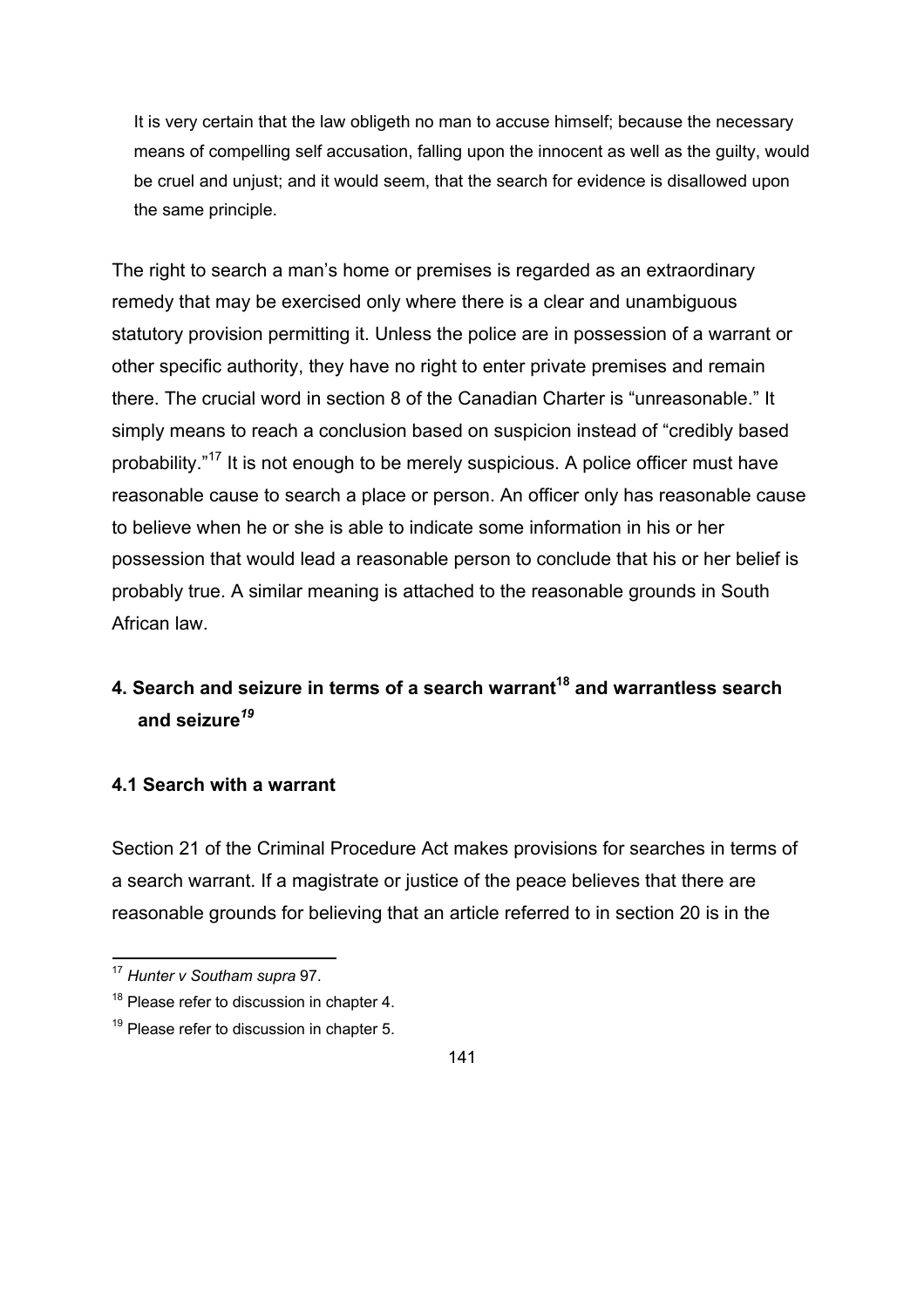possession or under the control of any person or upon any premises, and such information is provided to him or her under oath a warrant may be issued. For a search to be lawful the premises to be searched must be clearly defined in the warrant.<sup>20</sup> Contrary to section 21 of the Criminal Procedure Act section 14 of the Constitution protects the right not to have one's person or property searched. The Criminal Procedure Act therefore *prima facie* infringes this right. However in the context of criminal justice a search for and seizure of articles can be considered legitimate for the following purposes: may afford evidence of the commission or suspected commission of an offence; $^{21}$  to be confiscated because their possession is unlawful; $^{22}$  to return them to their rightful owner; $^{23}$  and to be forfeited to the state if they were used in the commission of a crime. $24$ 

 The two main grounds to ensure the reasonableness of a search are the requirements of objective grounds for the search and prior judicial authorisation. These safeguards are inherent in South African law and are also profound in the jurisprudence of the United States and Canada.

A judge or judicial officer may issue a search warrant if it appears to such judge or judicial officer once a criminal trial has started that an article in question is required as evidence before him or her. The search warrant authorises a police official to seize the article in question and to search any person identified in the warrant or to enter and search any premises identified in the warrant and to search any person found on or at the premises. A search warrant must be executed by day unless a police official is specifically authorised to execute it at night. A search warrant must

<sup>20</sup> *Toich v The Magistrate, Riversdale and Others* supra 235.

 $21$  Section 20(b) of the Criminal Procedure Act.

 $22$  Section 31 of the Criminal Procedure Act.

 $23$  Section 30(b) of the Criminal Procedure Act.

 $24$  Section 35 of the Criminal Procedure Act.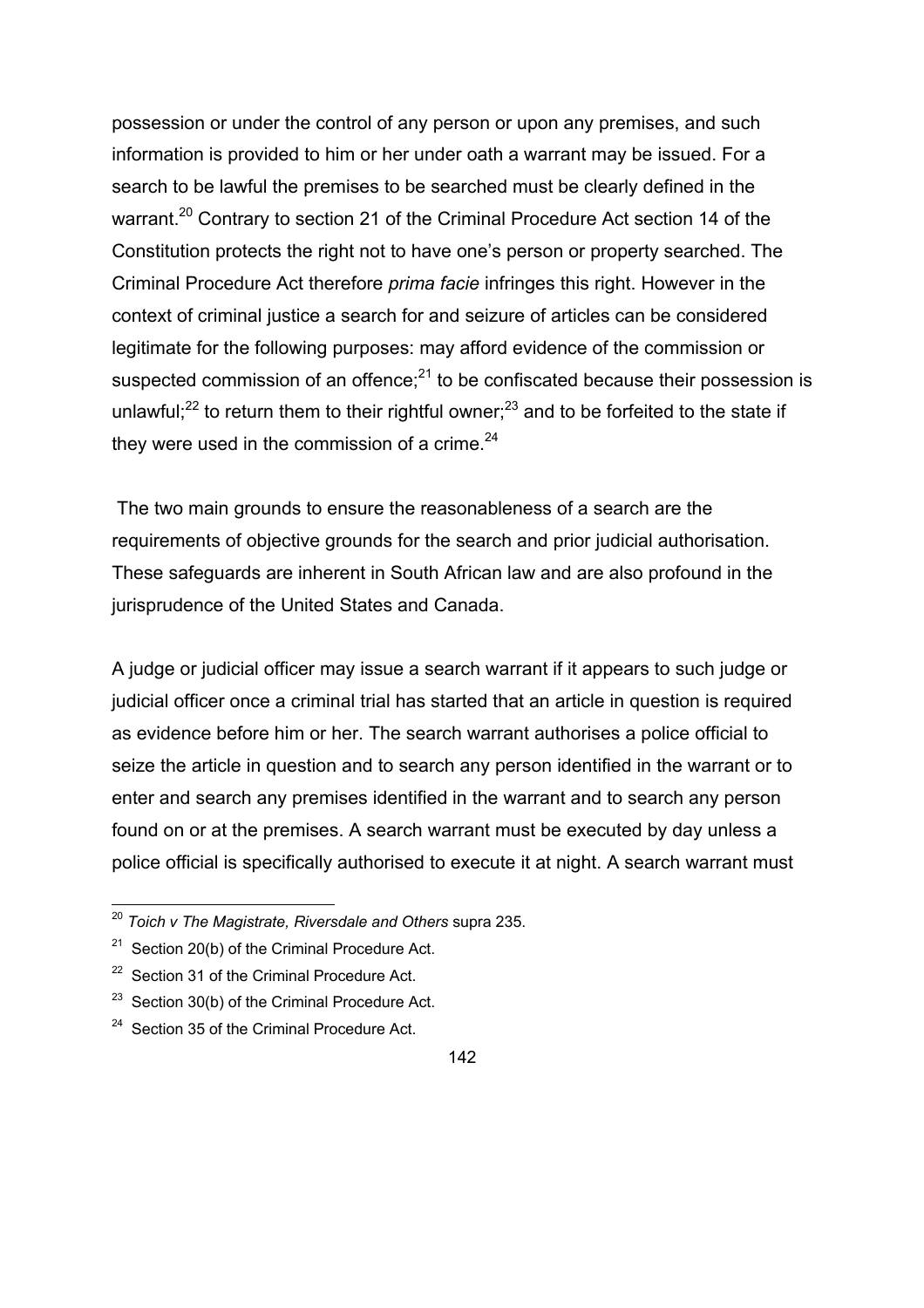be interpreted strictly and cannot authorise the seizure of articles not strictly related to the investigation concerned.<sup>25</sup>

In the United States, the Fourth Amendment is debatably similar to our Constitution as it also protects a person's right to be free from unreasonable searches and seizures. The preferred way to conduct a search, and one that is universally recognised, is in terms of a valid search warrant. In the United States it is the function of a judicial officer to issue a search warrant. The United States Supreme Court made it clear that neither prosecutors nor police officers can be asked to maintain the requisite neutrality when deciding whether a search warrant should be issued.<sup>26</sup> This principle is not fully adhered to in South African law. In South Africa as a general rule a search should also be authorised by a judicial officer.<sup>27</sup> However this power is also extended to justices, $^{28}$  who include commissioned officers in the South African Police Services, National Defence Force, Correctional Services, director of public prosecution and state prosecutors. It is objectively questionable whether the person who is issuing the search warrant, as part of the office of the executing officer can be regarded as neutral or detached.

The United States Constitution requires that a warrant must be supported by oath or affirmation. This is similar to South African law. Section 8 of the Canadian Charter of Rights and Freedoms is also similar to South African constitutional provisions. In *Toich v The Magistrate, Riversdale and Others*<sup>29</sup> the court maintained that:

- <sup>28</sup> Section 21(a) Criminal Procedure Act.
- 29 2007 (2) SACR 235.

 <sup>…</sup> the validity of a search warrant was to be examined with a jealous regard for the subject's right to privacy and property. … the magistrate or justice of the peace authorising the warrant must be

<sup>&</sup>lt;sup>25</sup> Bennet and Others v Minister of Safety and Security and Others 2006 (1) SACR 523 (T) par 24

<sup>26</sup> *Coolidge v New Hampshire supra* 443.

 $27$  Section 21(1) and section 25 Criminal Procedure Act.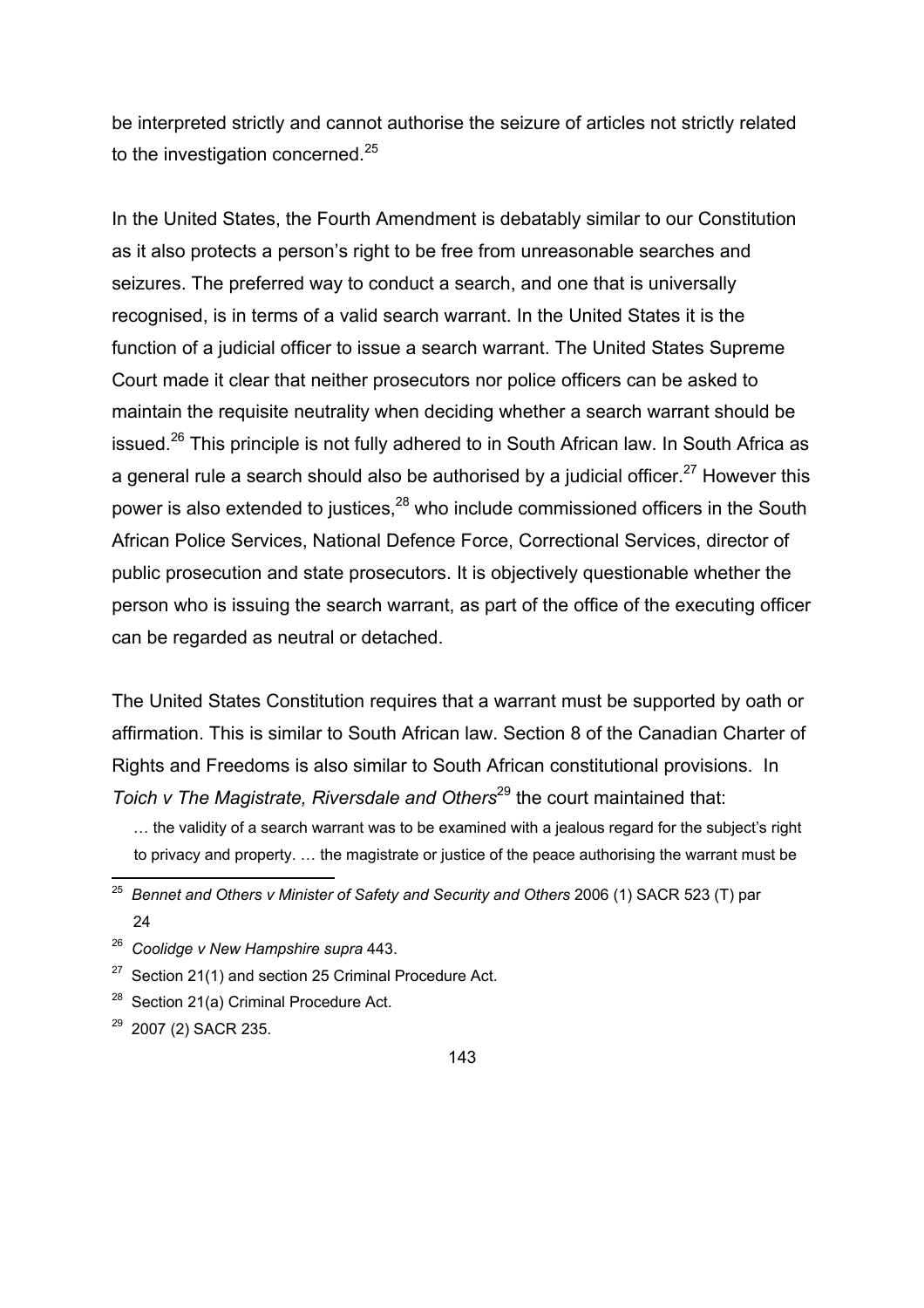satisfied by information on oath not only that the articles to be searched for and seized was under the control or in the possession of a specified person or specified premises within his or her jurisdiction....

An important difference between the Canadian Charter of Rights and Freedoms, the South African Constitution when compared to the Fourth Amendment is that the Fourth Amendment specifically requires a police official, before conducting a search to obtain a search warrant based upon probable cause, supported by oath or affirmation, and particularly describing the place to be searched and the person or things to be seized. In discussing probable cause for the issuance of a search warrant, the United States Supreme Court made the following assertion:

 If the apparent facts set out in the affidavit are such that a reasonably discreet and prudent man would be led to believe that there was a commission of the offence charged, there is probable cause justifying the issuance of a warrant.<sup>30</sup>

In the United States there is no requirement that proof beyond reasonable doubt (which is a South African legal standard) be furnished, but he or she must show more than a mere suspicion (reasonable grounds). The United States Supreme Court explained the probable cause standard as follows:

 The term "probable cause" means less than evidence which would justify condemnation ... . It imports a seizure made under circumstances which warrant suspicion ... finely tuned standards such as beyond a reasonable doubt or by the preponderance of evidence, useful in formal trials, have no place in the magistrate's decision.<sup>31</sup>

The Court reiterated that "probable cause" requires only a probability or substantial chance of criminal activity, not an actual showing of such activity.

<sup>30</sup>*Dumbra v United States* 268 US 435 (1925).

<sup>31</sup> *New York v P.J. Video, Inc*. 475 US 868 (1986).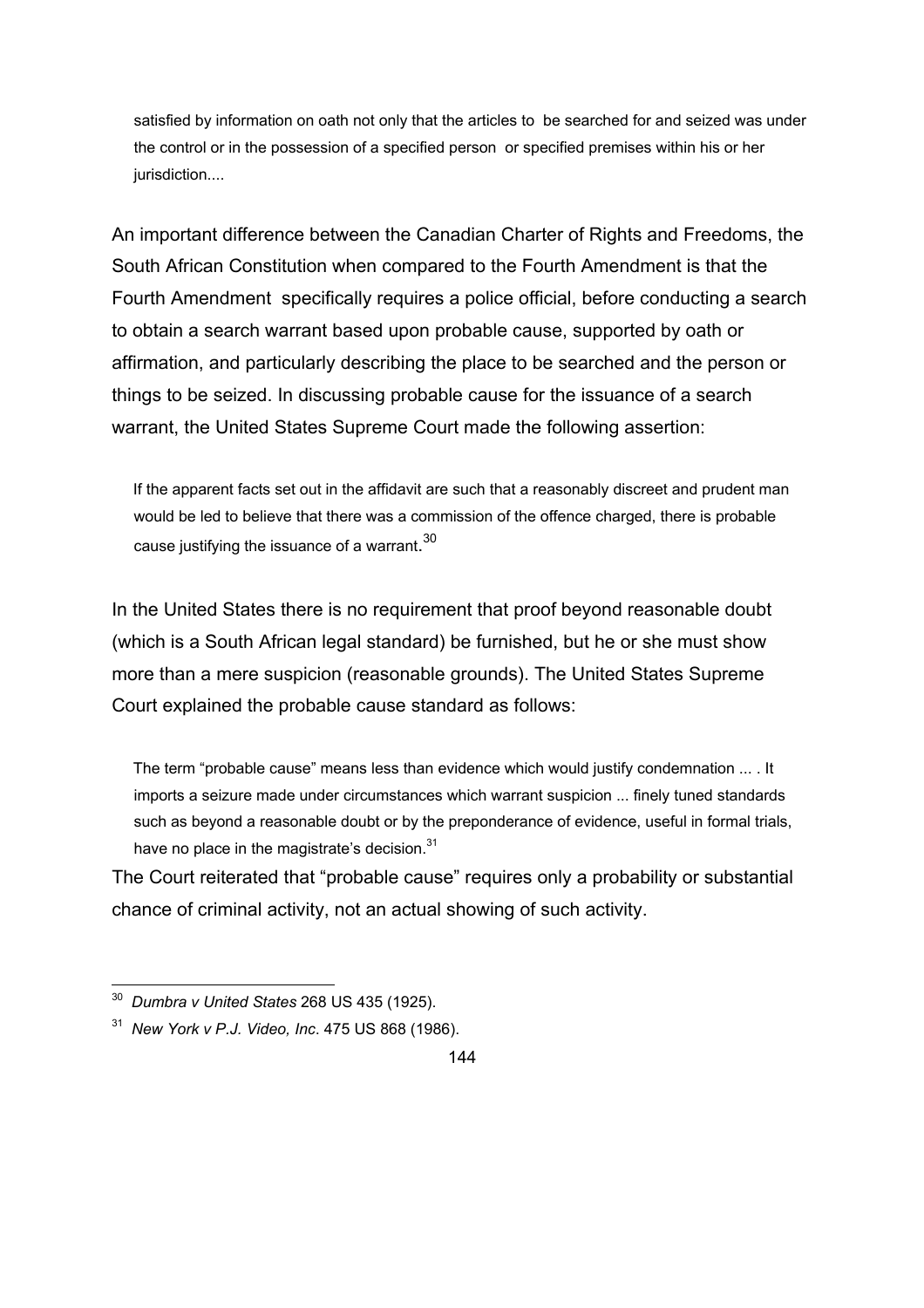In Canadian law three important principles pertaining to search and seizure are:

- where feasible prior authorisation is required;
- prior authorisation must be granted by someone who is neutral and impartial and capable of acting judicially (in South Africa the capacity to act judicially is not a prerequisite); and
- the person granting authorisation must be satisfied on oath that there are reasonable and probable grounds for believing both that an offence has been committed and that a search of the place for which the warrant is sought will find evidence related to that offence.<sup>32</sup>

These principles are in essence similar to South African law.

# **4.2 Search without a warrant**

Section 22 of the Criminal Procedure Act provides for search and seizure without a warrant. Section 22 can be divided into two parts:

- firstly a search conducted with the consent of the person concerned, and
- secondly a search conducted on the reasonable belief that a warrant will be issued to a police official and that a delay in obtaining a warrant will defeat the object of the search.

Where a search is conducted with the consent of the person concerned it places the police official in a much more advantageous position than a search without consent. It eliminates the procedural burden on the police official to prove the existence of reasonable grounds to search. Therefore the police official should where it is



<sup>32</sup>*Hunter v Southam supra* 157.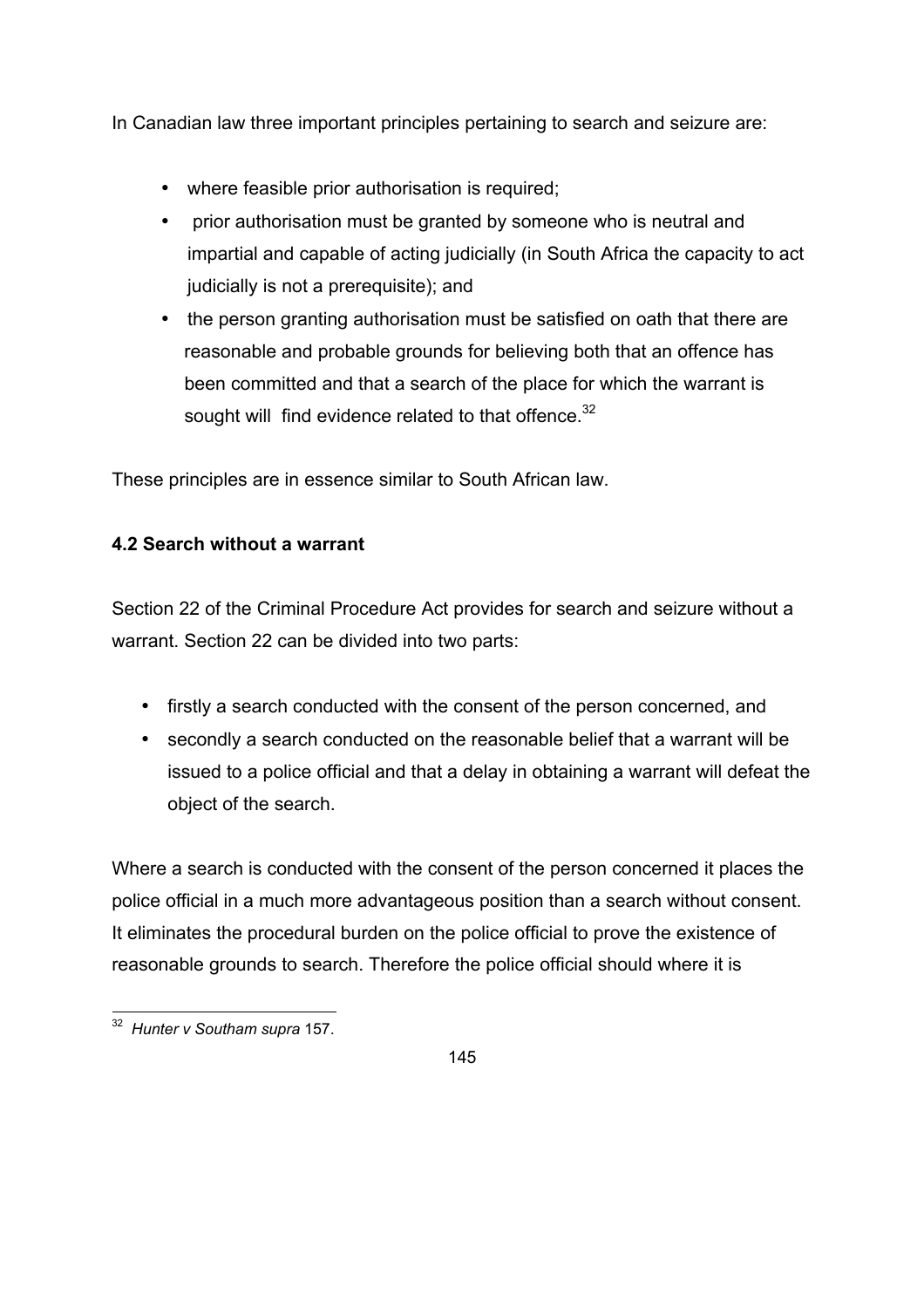reasonably practical to do so, make it clear that he or she seeks the voluntary cooperation of the person concerned, and should request for consent to search for a section 20 article.<sup>33</sup> Although reasonable ground becomes irrelevant where consent is granted, an onerous duty still rests on the police official to conduct the search with due regard to the individual's fundamental rights to be treated in humane and dignified manner, as encapsulated in the Constitution.

The Criminal Procedure Act makes provisions for a number of instances, depending on the objective thereof where a search of premises may be conducted without a warrant. Each of these instances describes the specific circumstances where a search may be undertaken, based solely on the subjective opinion of the police official conducting the search. These instances include:

- where a police official wishes to enter a private premises for the purpose of a search for and seizure of an article mentioned in section 20 he is generally required have a search warrant. He or she is not compelled to, as it is not an absolute requirement. It should also be noted that the Criminal Procedure Act does not differentiate between search of a private dwelling and other premises.
- Where a police official is of a reasonable "opinion" that an article which is the object of a search "may be destroyed" if he or she demands entry and states his purpose, he or she may with or without the use of force enter the premises without prior notice.<sup>34</sup> The word opinion obviously has a subjective connotation.
- Where a police official in the investigation of an offence or alleged offence, reasonably suspects that a person is in possession of information concerning

33 See also *S v Motloutsi supra* 112.

<sup>&</sup>lt;sup>34</sup> Section 27 Criminal Procedure Act.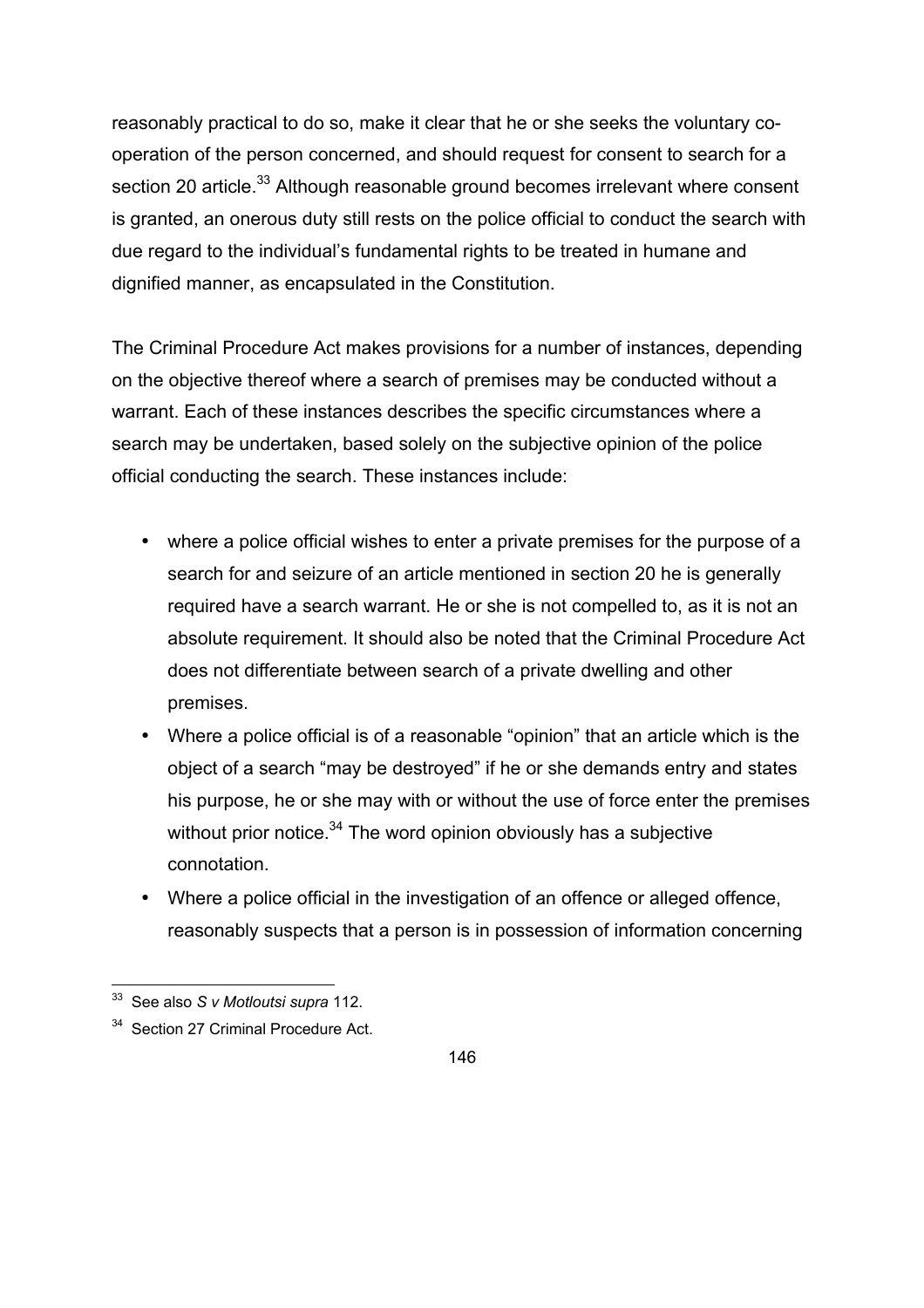an offence or alleged offence, is on any premises including a private premises, he or she may enter such premises without a warrant for the purpose of interrogating and obtaining a statement from such person.<sup>35</sup> Where the premises is a private dwelling the consent of the occupier has to be obtained. No provision is made in the Criminal Procedure Act if the premises is not a private dwelling. It can be assumed that no consent is required. Should the police official meet any resistance and he or she is compelled to enter the premises by force, he or she may enter the premises, provided he or she audibly demands entry and states his or her purpose.<sup>36</sup> No provision is made for persons who are hearing impaired ("audibly demand admission").

• A police official may also without a warrant enter any premises and search the premises or any person on the premises for any article mentioned in section 20 for the maintenance of law and order, or the internal security of the Republic, which is likely to be threatened by a meeting or in consequence thereof. $37$  A police official who acts in terms hereof may take "such steps as such police official may consider necessary," for the preservation of the internal security of the Republic or prevention of crime (which can be a crime of a trivial nature). The latter creates a subjective standard. This section violates fundamental rights enshrined in the Constitution.

By comparison, there are no provisions in the United States' Fourth Amendment that authorise a search without a warrant. Despite this it was not the intent of the framers of the American Constitution to condemn all warrantless searches.

• Firstly, similar to South African law, search without a warrant is authorised when it is made incident to a lawful arrest. In order for the search to be lawful

<sup>&</sup>lt;sup>35</sup> Section 26 Criminal Procedure Act.

<sup>&</sup>lt;sup>36</sup> Section 27 Criminal Procedure Act.

<sup>&</sup>lt;sup>37</sup> Section 25 Criminal Procedure Act.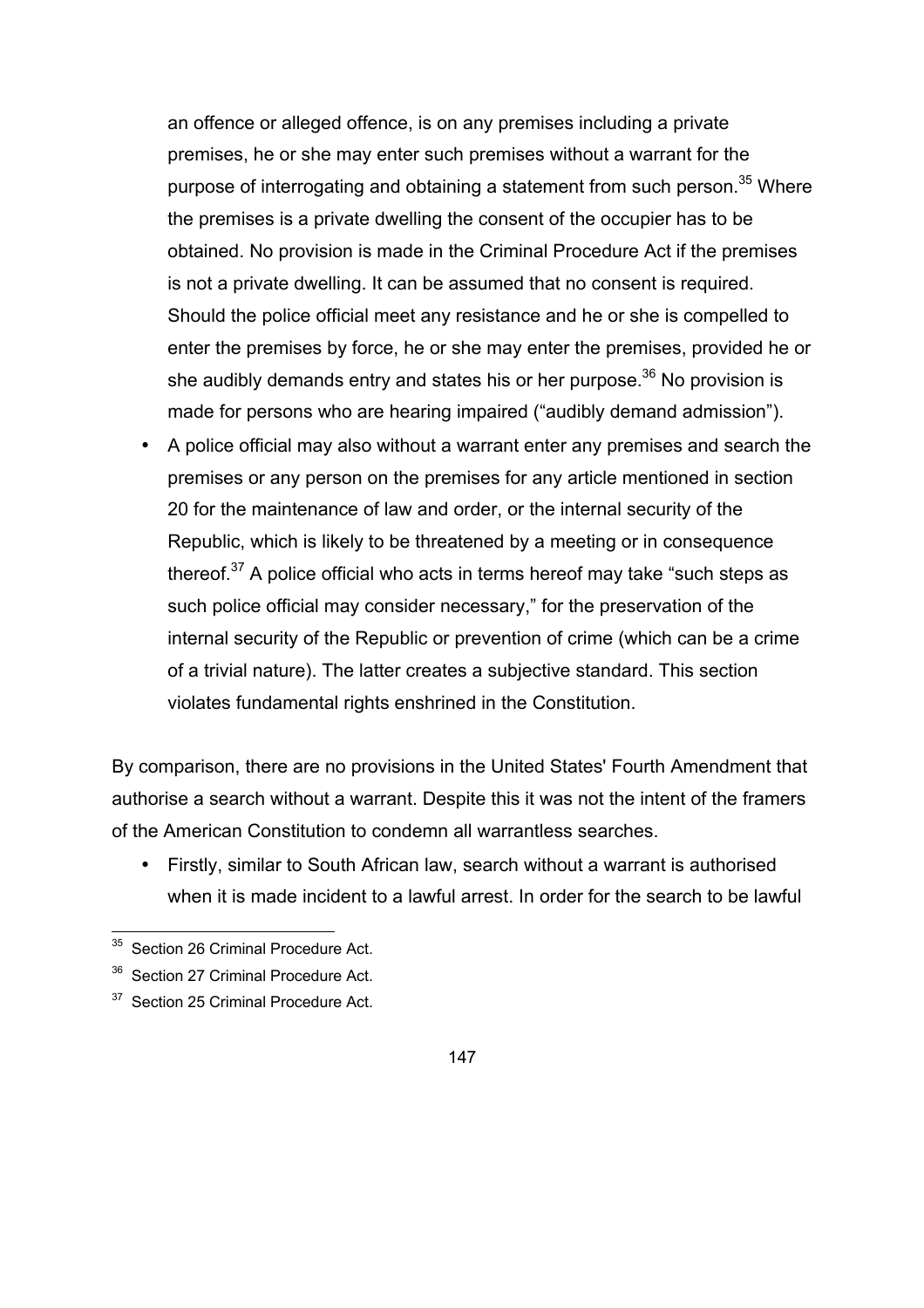the arrest ought to be lawful and the search must be made contemporaneously with the arrest.

- Secondly, similar to South African law a person may waive the rights guaranteed by the Fourth Amendment voluntarily and freely, to allow a socalled "consent search".
- Thirdly, as in South African law, warrantless searches of movable objects and vehicles are authorised, provided that there is probable cause that would have justified the issuance of a search warrant and the vehicle or article is moving or about to be moved.
- Because the American Constitution only protects against unreasonable searches and seizures, a seizure of articles does not violate the Constitution where there is no search. For the plain view exception to apply, the police official must be lawfully present on the premises when he or she views the object and must have probable cause to believe that the article is illegally possessed or subject to seizure. Unlike our Constitution the Fourth Amendment relates only to persons, houses, papers and effects.
- In the United States there is also the concept of "stop and frisk", where the police stop suspicious persons on the street or other public places for purposes of questioning them or conducting some investigation. This technique is ordinarily employed when there are no grounds to arrest the suspect and to search him incident to the arrest. Stop and frisk is justifiable in the United States 38

Similarly, in Canada the Charter of Rights and Freedoms requires prior authorisation and reasonable and probable grounds as a standard for overriding individual privacy interests. There are two ways in which departure from these standards may occur. Firstly, in situations involving exigent circumstances, where a warrantless search or

<sup>38</sup>*Terry v Ohio supra* 1868.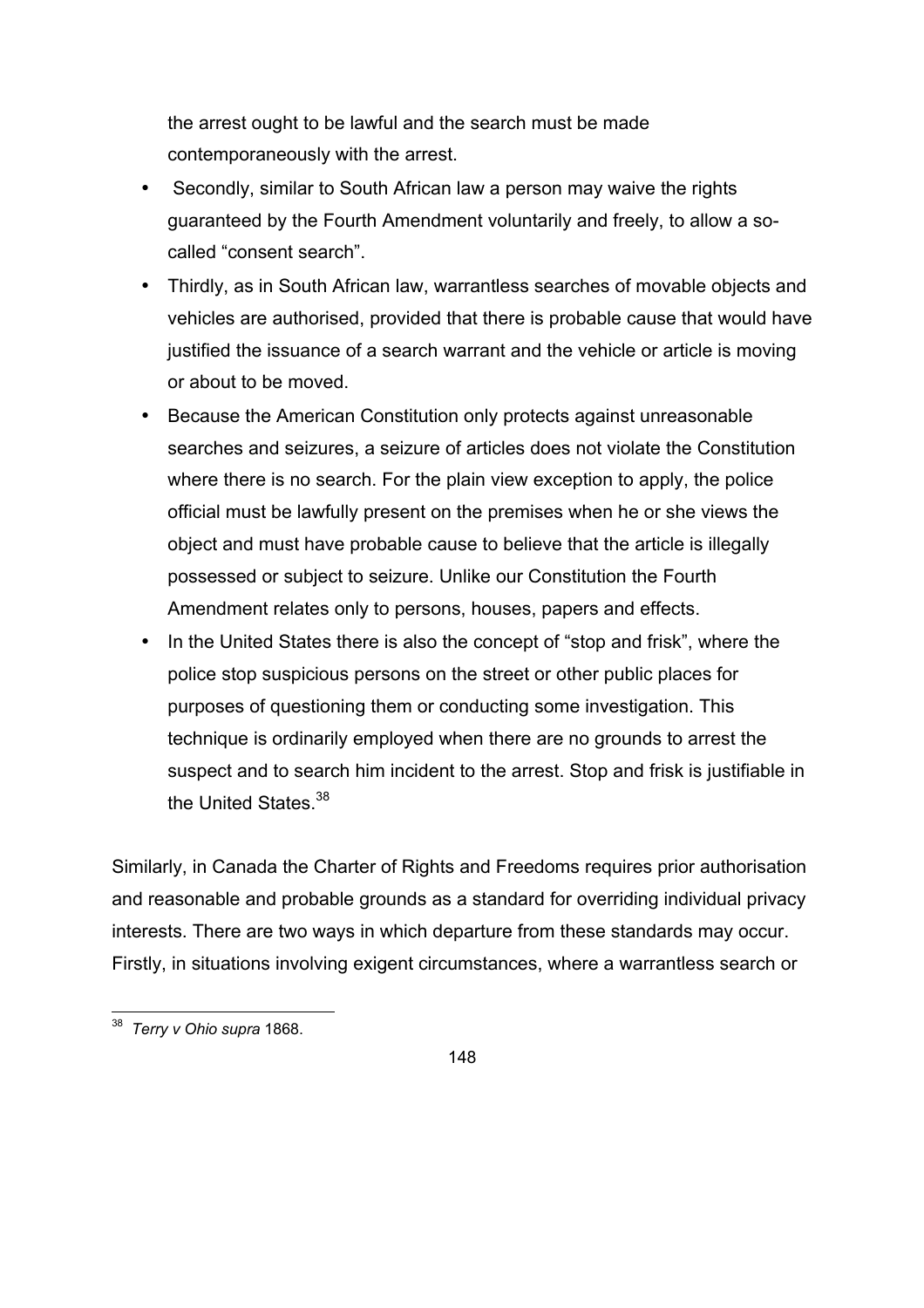seizure may be justified. Secondly, in situations a search and seizure may take place on less than reasonable and probable grounds for believing that an offence has been committed and that evidence will be located at the place of the search or seizure.

### **4.3 Roadblocks**

The South African Police Service Act also provides for various searches without a warrant. Roadblocks and checkpoints may be set up without prior authorisation for purposes of searching vehicles and persons, and for seizures.<sup>39</sup> A police official acting under reasonable suspicion may set up a roadblock or checkpoint without prior authorisation if the delay in obtaining prior authorisation will defeat the object of the search.<sup>40</sup> Section 13(8) of the South African Police Service Act does not make provision for a person who is the subject of a roadblock or checkpoint to be informed of the reasons therefore. This is constitutionally questionable. Furthermore the South African Police Service Act provides that where it is reasonable in the circumstances in order to restore public order or to ensure the safety of the public in a particular area, the National or a Provincial Commissioner may in writing authorise that the particular area or a part of it to be cordoned of  $f<sup>41</sup>$  In this provision there appears to be insufficient safeguards to protect and achieve the necessary balance between the fundamental rights of individuals and law enforcement prerogatives. Provision should also be made for the objective and duration of the search to be reasonably justifiable. The National Commissioner and Provincial Commissioner are of the highest rank in the SAPS, but as they are still part of the office of the executing officials, their independence and neutrality comes into question. In the United States the following warrantless searches are constitutionally reasonable and justifiable:

<sup>&</sup>lt;sup>39</sup> Section 13(8) South African Police Service Act.

<sup>&</sup>lt;sup>40</sup> Section 13(8)(d) South African Police Service Act.

<sup>&</sup>lt;sup>41</sup> Section 13(7) South African Police Service Act.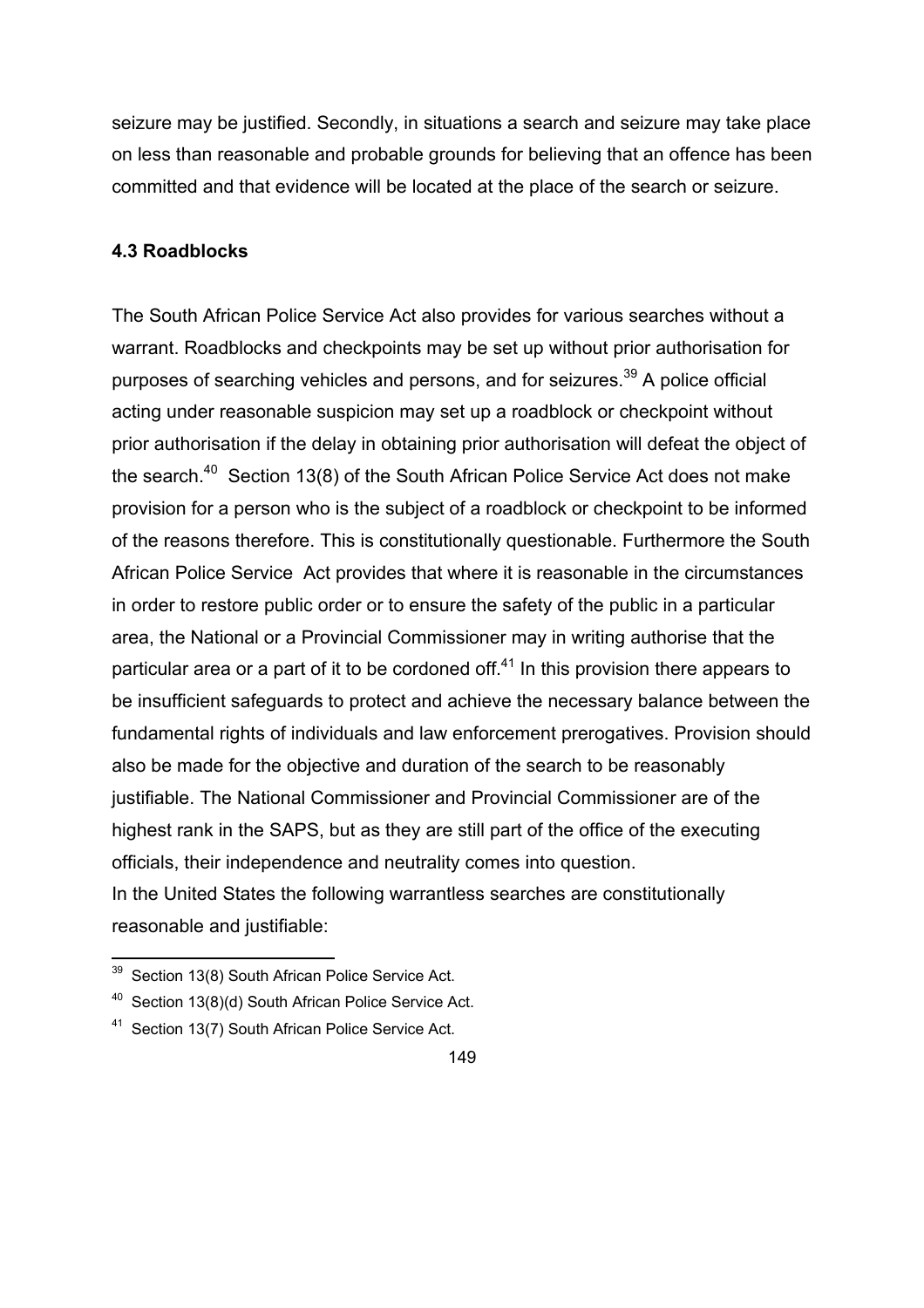- Warrantless vehicle searches where the vehicle contains evidence of crime.
- The investigatory stop and frisk procedure outlined in *Terry v Ohio*.<sup>42</sup>
- Searches incidental to a lawful arrest.

In Canada warrantless searches of vehicles that are not connected to driving are reasonable where the expectation of privacy is diminished or non-existent. Vehicles are less valued as private domains. Random stops of motor vehicles for routine inspections for purposes of public safety are considered to constitute minimal infringement of the expectation of privacy and do not constitute searches within the meaning of section 8 of the Charter of Rights and Freedoms.

In conclusion the laws pertaining to search and seizure are complicated and sometimes difficult to interpret. This area of police work is susceptible to abuse and litigation. It is a fundamental right of every South African to be secure against arbitrary and unreasonable searches by the state and seizure of property. Attempts to abrogate this right have been strongly and consistently restricted by our courts.

<sup>42</sup>*Supra* 1868.

150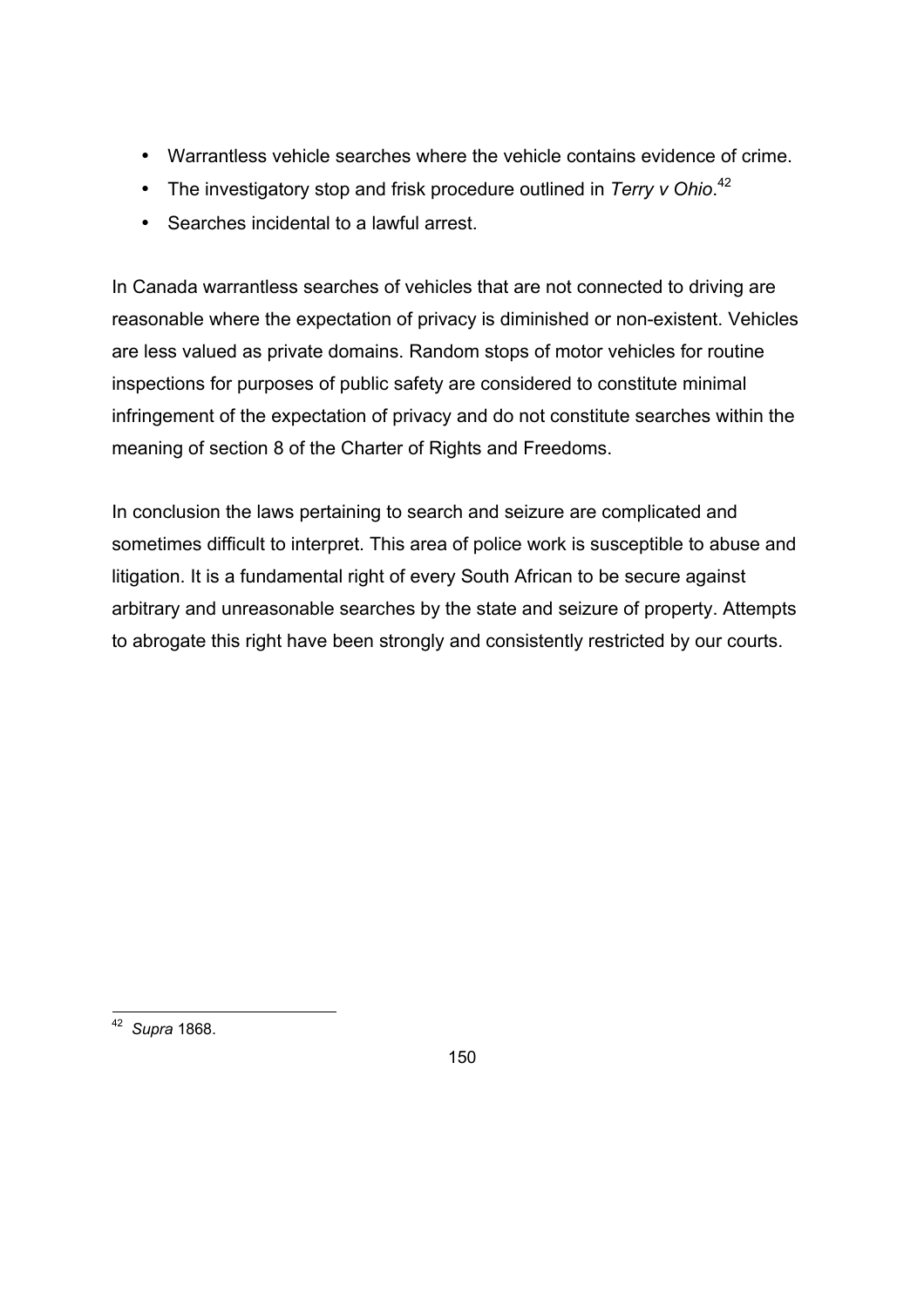#### **5. Recommendations**

#### **5.1 Knowing the law**

 Our laws on search and seizure are largely in line with international trends. The law relating to search and seizure is complex but not impossible to understand. Probably more evidence is inadmissible in criminal cases because of the failure of police officials to follow the legal provisions relating to search and seizure than for any other reasons. If the state's police officials are to carry out their responsibilities diligently, it is a necessity that they are knowledgeable about the laws relating to search and seizure. This implies that police officials must determine prior to the search, whether it is conducted with or without a warrant, the grounds on which they can justify their search before a judicial proceeding. Searches are generally valid because they are made: (1) with a warrant; (2) incident to a lawful arrest; or (3) with consent. If a police official is cognisant of all the legal requirements by which a search and seizure may be validated, he or she can make the determination at the time of the search and seizure and not after it has commenced. On the other hand, if a police official cannot base his or her search on a legal justification, it is better not to conduct the search at all. Once evidence has been contaminated by an illegal search it will not be admissible in court. The failure of the police to adhere to the mandates of our Constitution results not only in the case being dismissed or lost, but also in possible liability on the part of the police official, as well as the state. Failure on the part of the state to properly train and supervise police officials, as well as to enact and enforce constitutional requisites will often result in civil action.

Our Constitution is the guiding light of the criminal justice system. The police need to embrace constitutional development. According to the Constitution, police officials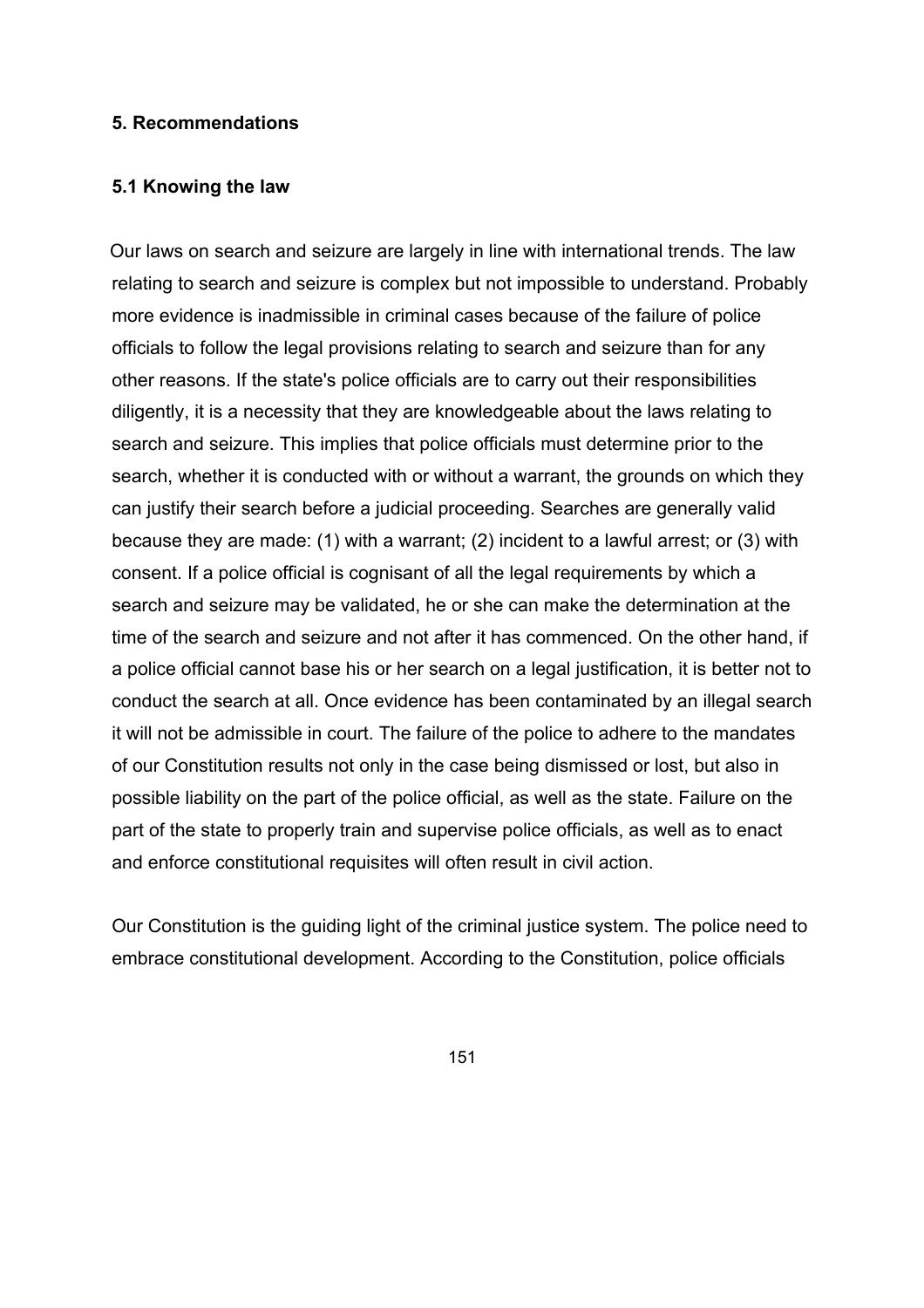are responsible for upholding and enforcing the law.<sup>43</sup> All policing powers and duties are prescribed by law. All South African police officials must know, understand and be able to apply the law in order to perform their duties diligently, effectively and to lawfully exercise their powers. South Africa is a very young democracy and because the majority of police officials served in the previous dispensation, it is important to understand and appreciate the role played by the law in a democracy. The conduct of the police official is at the core of search and seizure and the conduct of the police official should always demonstrate great deference to an individual's fundamental rights. In the name of constitutionalism the police official should implement search and seizure in a manner that is just and legal, with no potential intrusion into the individual's personal legal rights. Modern constitutional law enforcement supports doing the right thing, and decries unbridled or ill-tempered actions in search and seizure.

Indeed, the police face a dilemma when confronted with serious forms of crime. On the one hand, they are responsible for the protection of society and its citizens, and on the other hand, they must respect the constitutional rights of all individuals. When the level of crime is perceived to threaten the safety of society, the police often feel pressurised to take repressive measures at the expense of fundamental human rights. This is when vigilance is required because there is a risk of abusing individual rights on a grander scale in these extraordinary circumstances than in normal situations. The difficult task of the police is to ensure that a proper balance is achieved between the means necessary to protect democracy and the maintenance of the protection of individual rights. Therefore, police officials should be trained to balance the competing demands imposed upon them by the legal system and become objective, yet vigilant, law enforcers. Objectivity does not imply that police officials cannot be sympathetic and empathetic to the concerns and plight of those

43 Section 205(3) Constitution.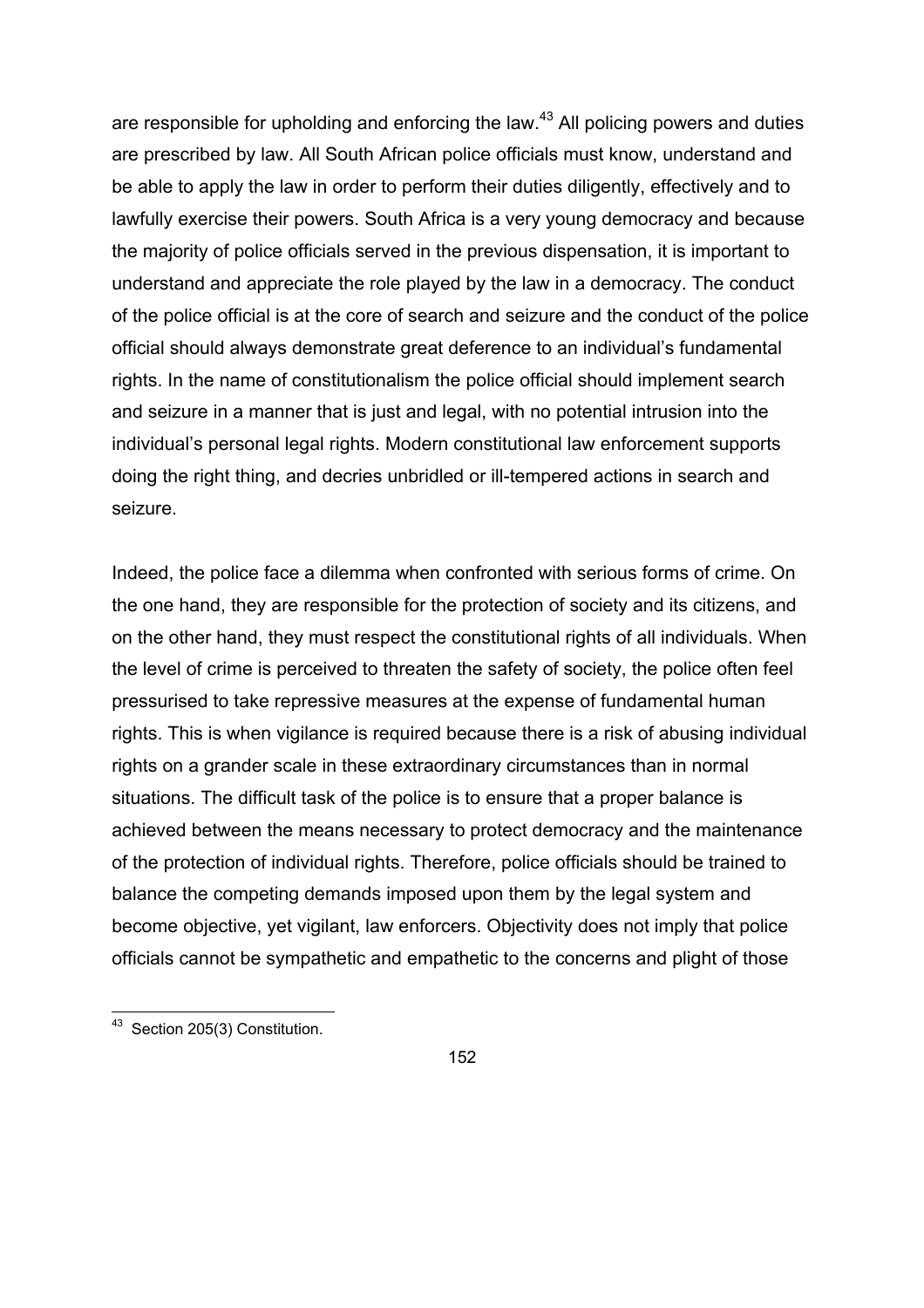who have been unjustly harmed, just as vigilance does not imply that police officials cannot be fair to those who have harmed and transgressed.

## **5.2 The Criminal Procedure Act**

The following aspects of the Criminal Procedure Act pertaining to search and seizure are questionable from a constitutional perspective:

- Section 20 provides for what kind of articles may be seized by the state. The term "anything" in section 20 is very wide. It refers to any article. Equally the term "concerned" in section 20 is very wide. In the light of fundamental human rights it should be interpreted restrictively and an element of necessity to prove an offence should be attached to the provision.
- Section 21 provides for a warrant to be issued by a justice. In the light of the definition of "justice" in the Criminal Procedure Act, it is submitted that too many officials are empowered to issue warrants, and this practise could lead to warrants being issued without circumspection. With due regard to neutrality and objectivity, the power to issue warrants should be conferred on judicial officials.
- Section 21 also only makes provision for "information on oath". Provision should also be made for "information on affirmation" in the light of fundamental human rights. Furthermore section 21 provides for a warrant to be handed to a person whose rights have been affected thereby "upon demand" of the person. The police are thus legally empowered to intrude on individual rights. In the light of the Constitution it is submitted that this provision should rather state that the police must provide a copy of the warrant to the person whose rights have been encroached upon, prior to the execution of the warrant.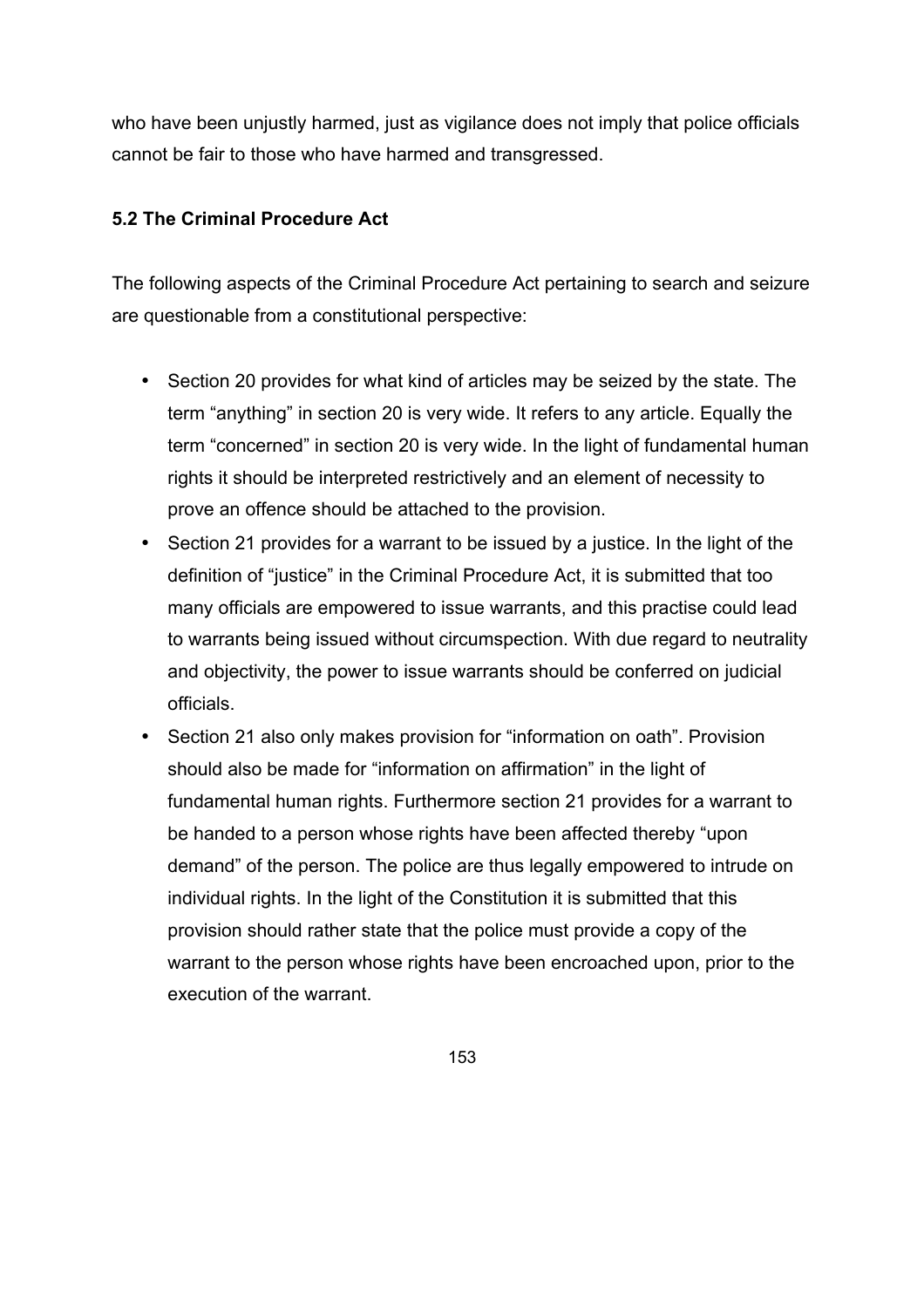- Section 22 empowers a police official who on reasonable grounds believes that a search warrant will be issued to him if he applies for a warrant and that the delay of obtaining a warrant would defeat the object of the search, he may search any person, container or premises without a warrant for any article mentioned in section 20. It is submitted that section 22 empowers the police official to seize even articles of a trivial nature on unidentified offences which may constitute evidence of little importance. This could lead to abuse of constitutional rights and these provisions should therefore be more specific and have a narrower ambit.
- In terms of section 25 a police official may take such steps as he "considers necessary" for the maintenance of law and order or the preservation of the internal security of the Republic or the prevention of crime. The offence here can be interpreted to be even a trivial offence. That which the police official considers necessary, permits a subjective discretion to be applied. This section tacitly permits violation of fundamental human rights and does not meet the proportionality test and will not survive constitutional muster. It ought to be revised.
- In terms of section 26 a police official must enter a private dwelling with the consent of the occupier, for purpose of interrogation and obtaining a statement in the investigation of an offence. No provision is made for premises which are not private dwellings, which again enables a police official to encroach upon constitutional rights where the premises is not a private dwelling. It is submitted that these provisions be revised to accommodate for such premises in order to prevent constitutional abuse.
- In terms of section 27 a police official must first "audibly" demand admission into a premises. This provision is discriminatory when one takes cognisance of the emphasis our Constitution places on fundamental rights. No provision is made for persons who are hearing impaired or have similar traits. Such persons should be communicated with in a manner in which they fully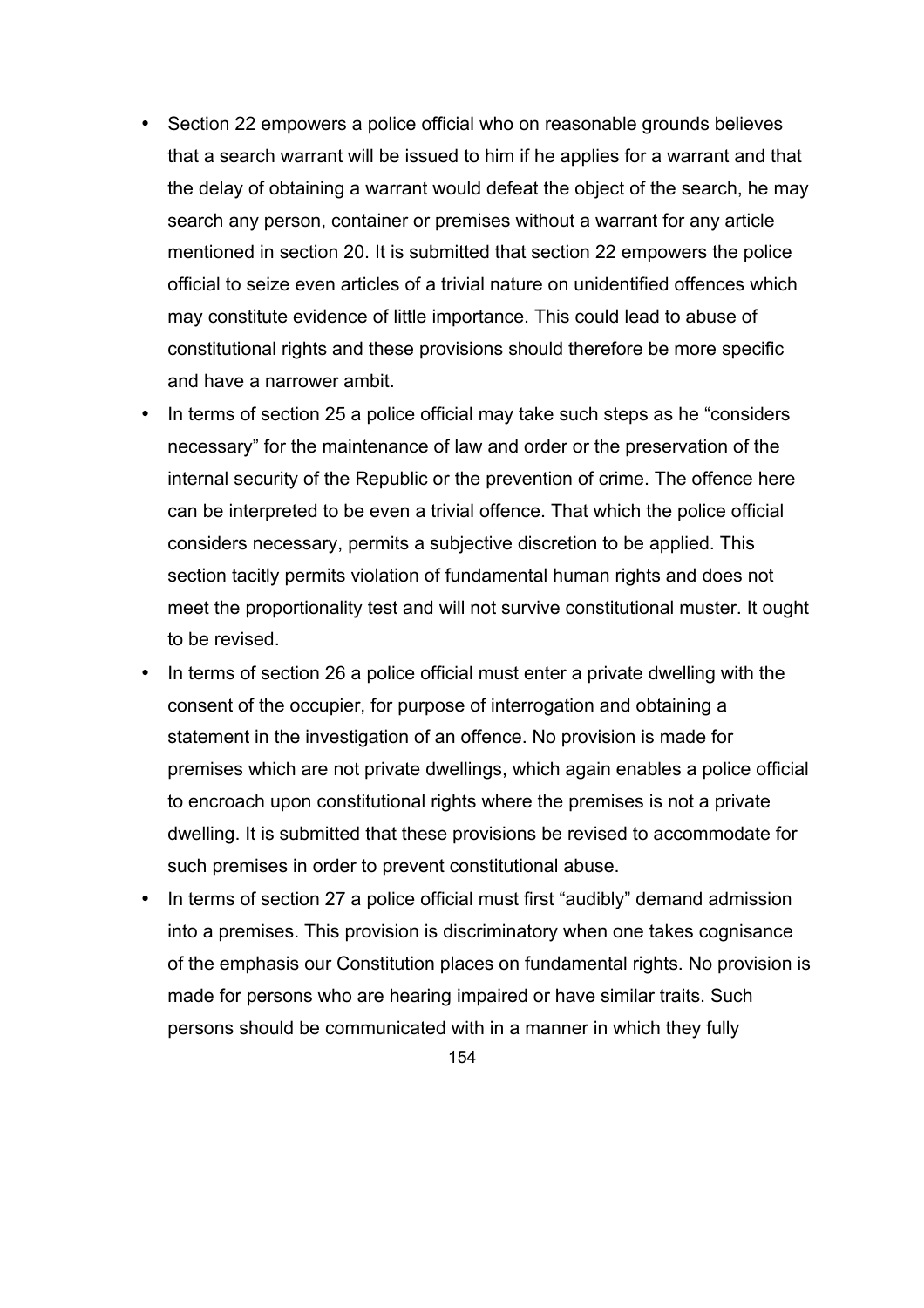understand the purpose of the police action. Section 27 also provides for the "opinion" of a police official. Again a subjective element attaches hereto.

#### **5.3 The South African Police Service Act**

The South African Police Service Act also makes provision for searches without a warrant. Section 13 (6) of the South African Police Service Act provides that a police official may search without a warrant or reasonable grounds, any person, premises, other place, vehicle, vessel or aircraft or any receptacle, and seize any article that is found and may be lawfully seized, where it is reasonably necessary for the purposes of control over the illegal movement of people or goods across the borders of the Republic. This power is granted in respect of searches within a corridor of 10 kilometres or any reasonable distance from any border with a foreign state, or in South African territorial waters, or inside the Republic within 10 kilometres or any reasonable distance from such territorial waters. I submit that in view of the substantial state interest involved, searches without reasonable grounds in places adjacent to foreign borders would be a reasonable limitation on the right to privacy. Such searches are aimed at exercising control over the illegal movement of people or goods across the borders of South Africa. In view of South Africa's geography the ten kilometre corridor would mostly be applicable in sparsely populated areas, where it would be 'reasonably necessary' to conduct routine roadblocks and searches in order to determine the legality of persons and goods. The ten kilometre areas along the coastline, which include major towns and cities, searches would be 'reasonably necessary' only when they are preceded by reasonable suspicion relating to the illegal movement of persons or goods.

Section 13(7)(a) of the South African Police Service Act provides that the National Commissioner or a Provincial Commissioner may, "where it is reasonable in the circumstances to restore public order or to ensure the safety of the public in a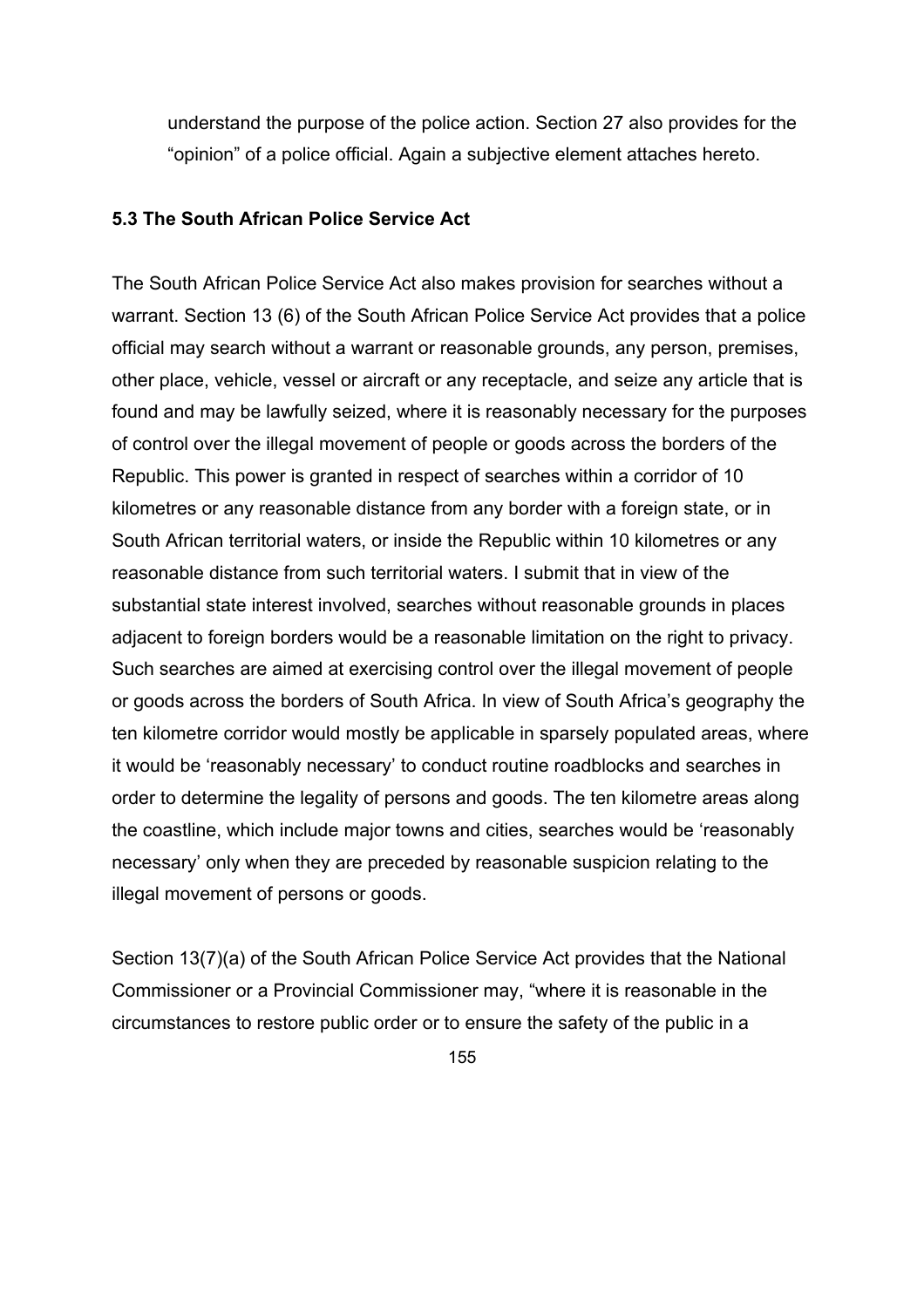particular area," authorise in writing that a particular area be cordoned off, specifying the period, which may not exceed 24 hours, the area and the object of the cordoning off. This authorisation empowers a police official 'where it is reasonably necessary' to achieve the objective of the authorisation, to conduct a search without a warrant of any person, premises, vehicle or receptacle or any object of whatever nature and seize any article that may afford evidence of the commission of an offence. The cordoning off of a particular area should be based on reasonable grounds. There are insufficient reasons to depart from the principle that an independent and impartial person should be the final arbiter before such a drastic measure is taken. Although the National Commissioner or a Provincial Commissioner occupy the most senior positions in the police service, this does not detach or separate them from the search, which unfortunately makes the independence of the discretion they exercise very questionable. In view of the serious infringement of the right to privacy, it is recommended that a judicial officer is in a better position to decide whether the public order or safety has been threatened or disturbed, and whether the search to be conducted will help remedy the situation. The objectives and purpose of the search will not be defeated by obtaining prior judicial authorisation, since the decision to cordon off an area is rarely made instantaneously.

Section 13(8)(a) of the South African Police Service Act provides that the National Commissioner or Provincial Commissioner may authorise a police official in writing to set up:

- a roadblock or roadblocks on any public road in a particular area; or
- a checkpoint or checkpoints at any place in a particular area.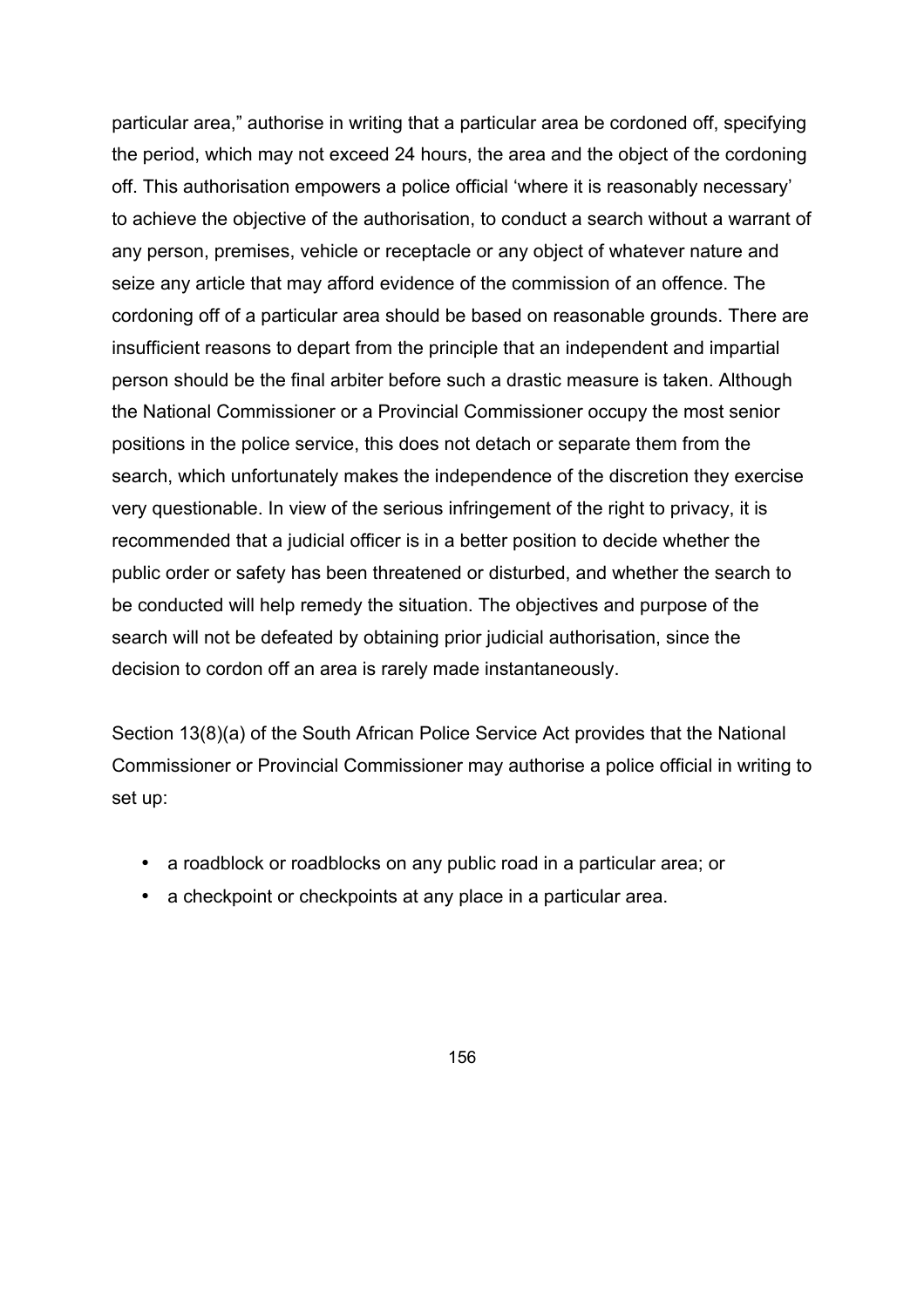In *Sithonga v Minister of Safety and Security*<sup>44</sup> it was held that the SAPS Act did not define what a 'public place' was. The court indicated that the place where the checkpoint was to be set up should be clearly described in the authorisation. It is recommend that 'specific legitimate goals' should be provided in the authorisation.

44 2008 (1) SACR 376. In this case in terms of section 13(8) a police captain obtained authorisation to set up a checkpoint, but instead on the strength of such authorisation, searched private premises and seized vehicles found there. The authorisation did not constitute a search warrant. Because of the serious inroads on individual right to privacy the court held that section 13(8) should be interpreted restrictively. The search and seizure of vehicles was accordingly held to be unlawful.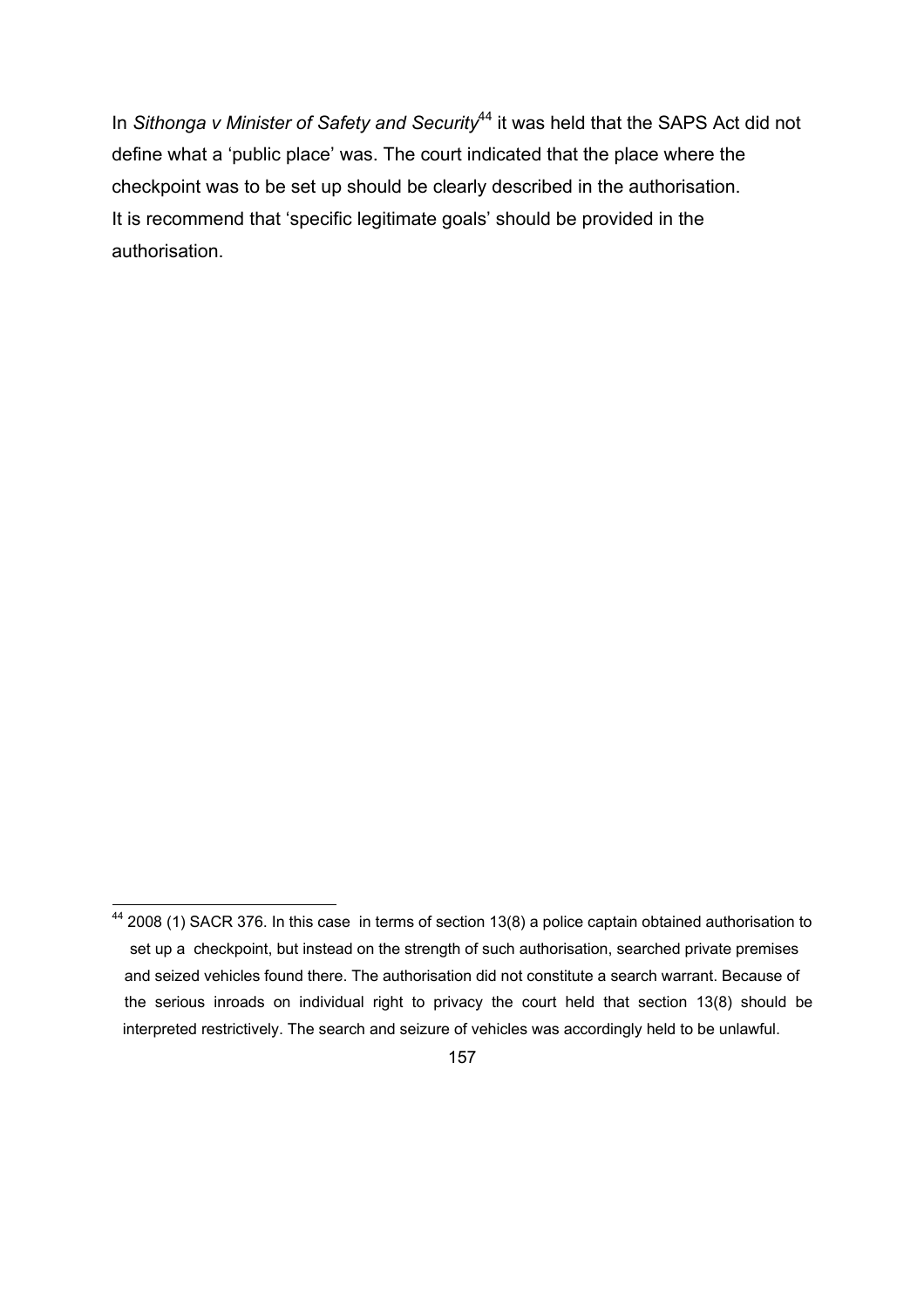### **BIBLIOGRAPHY**

### **Books**

B Bantjies, E Bertelsmann, L Meyer, G Nell and C Walker *Criminal Procedure in the Magistrates Court: A Practical Guide* 2007 Durban Lexis Nexis

GA Beaudoin and E Ratushny *The Canadian Charter of Rights and Freedoms* 1989 Toronto Carswell

MH Cheadle, DM Davis and NRL Haysom *South African Constitutional Law: The Bill of Rights* 2002 Cape Town Juta

I Currie and De Waal *The New Constitutional and Administrative Law* 2001 Cape Town Juta

D Davis, H Cheadle and N Haysom *Fundamental Rights in the Constitution* 1997 Cape Town Juta

GE Devenish *The South African Constitution* 2005 Cape Town Juta

LM Du Plessis and H Corder *Understanding South Africa's transitional bill of rights* 1994 Cape Town Juta

E Du Toit, FJ de Jager, A Paizes, AStQ Skeen and SE Van der Merwe *Commentary on the Crriminal Procedure Act* 1996 Cape Town Juta

M Finkelstein and N Finkelstein *Constitutional Rights in the Investigative Process* 1991 Toronto & Vancouver Butterworths

I Glasser *Visions of Liberty: The Bill of Rights for all Americans* 1991 New York Arcade Little Brown

JJ Joubert *Criminal Procedure handbook* 2007 Cape Town Juta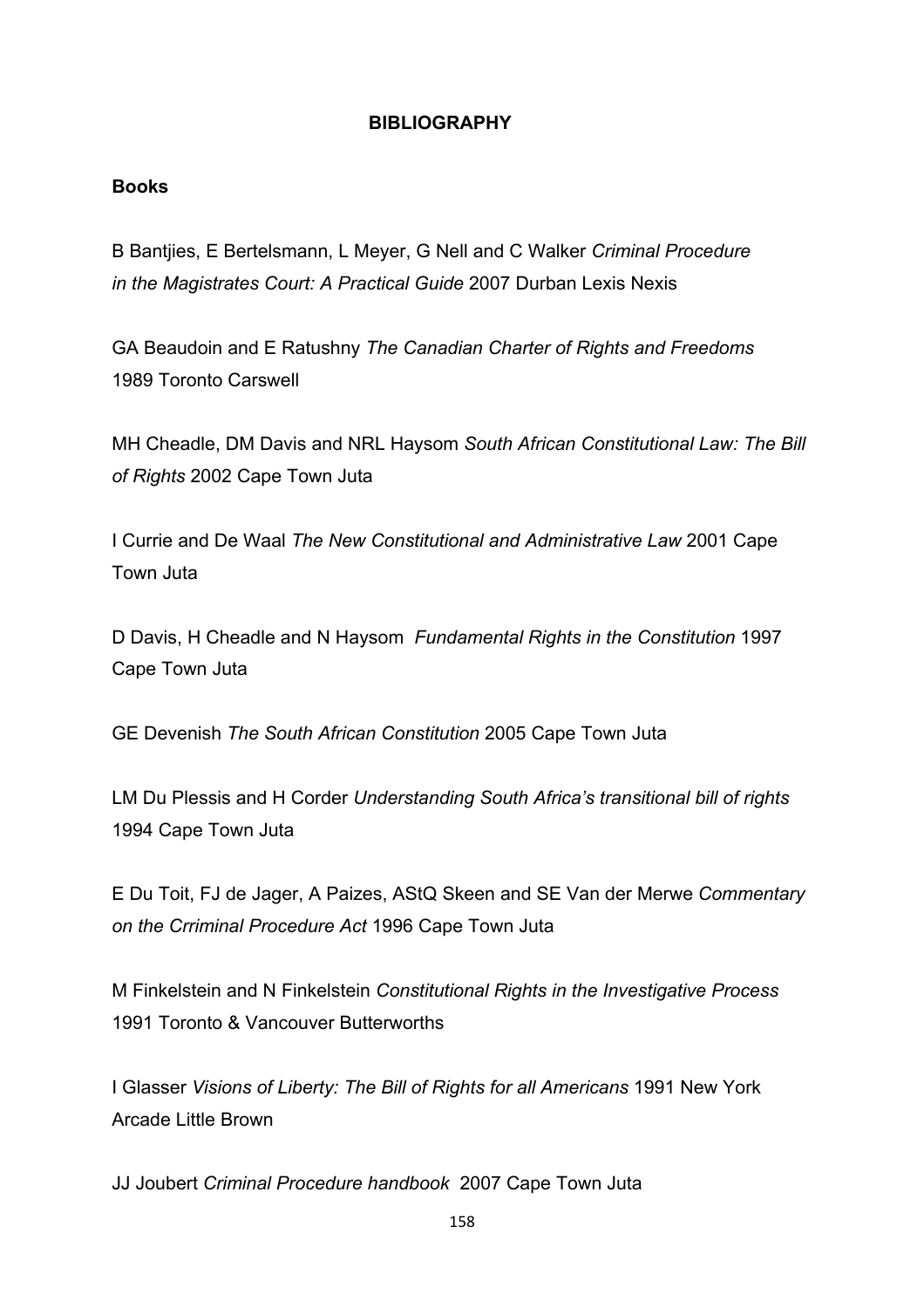JD Harr and KM Hess *Constitutional Law and the Criminal Justice System* 2001 Belmont Wadsworth

VG Hiemstra *Introduction to the Law of Criminal Procedure* 1985 Kenwyn Juta

JH, Israel and WR. LaFave *Criminal Procedure: Constitutional Limitations* 2001 St Paul Minn West

PH King *The Guide to American Law* 1984 New York Foundation Press

JC Klotter, JT Walker and C Hemmens *Legal Guide for Police: Constitutional Issues* 2005 US Anderson

J Kriegler *Hiemstra Suid Afrikaanse Strafproses* 5ed 1993 Durban Butterworths

WR LaFave *Search and Seizure: A treatise on the Fourth Amendment* 1987 St Paul Minn West

WR LaFave and JH Israel *Criminal Procedure: Constitutional limitations in a nutshell*  6ed 2001 St Paul Minn West

LR Minn *Perspectives on the Fourth Amendment* 1974 New York Foundation Press

DJ McQuiod- Mason *The Law of Privacy in South Africa* 1978 Cape Town Juta

M Nowak *UN Covenant on Civil and Political Rights: CCPR Commentary* 1993 Strasborough, Arlington NP Engel

DM Paciocco *Charter Principles and Proof in criminal cases* 1987 Toronto Carswell

F Pollock and FW Maitland *The history of English law* 1968 Toronto Carswell

IM Rautenbach and EFJ Malherbe *Constitutional Law* 2ed 1996 Durban Butterworths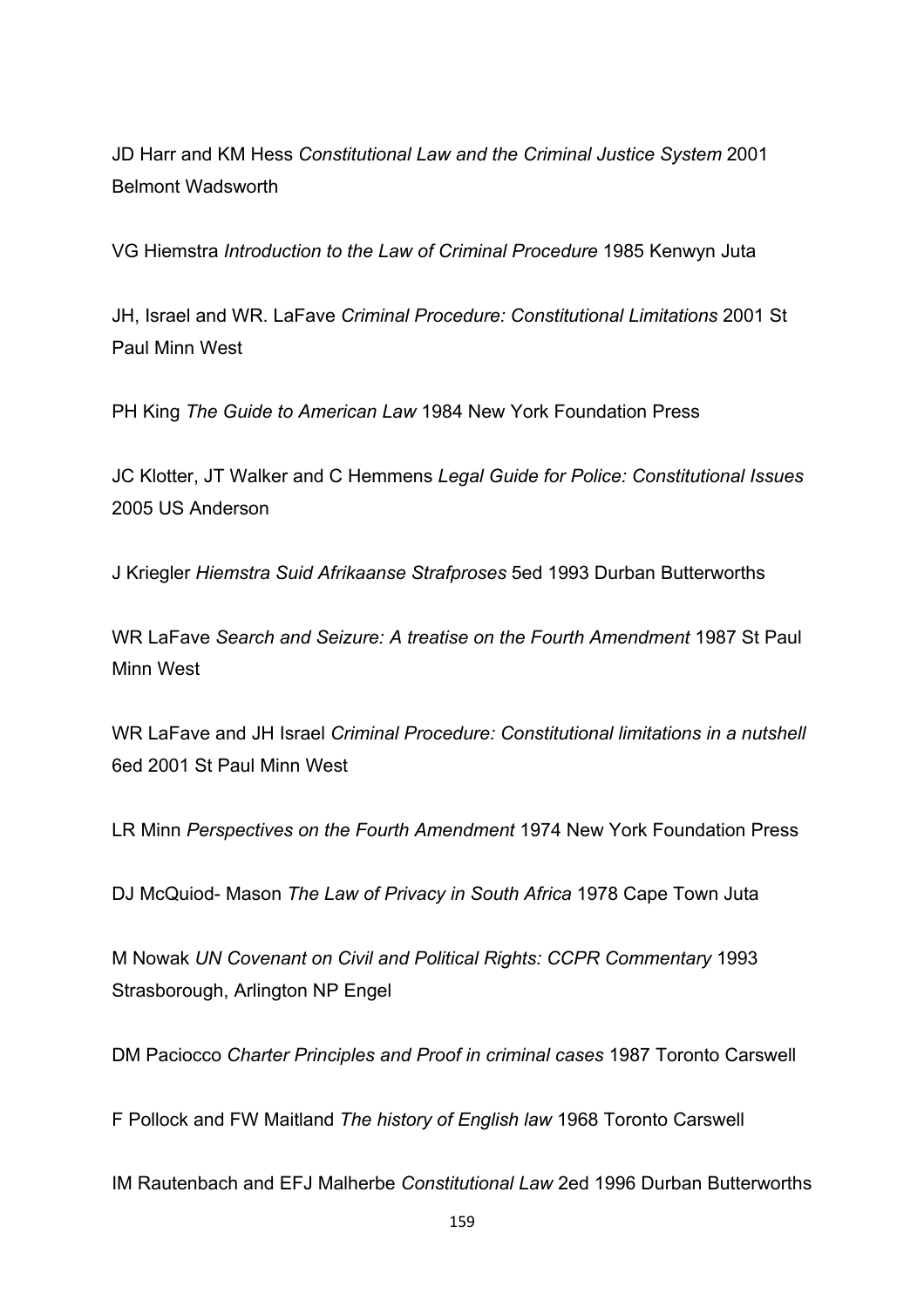RE Salhany *Candian Criminal Procedure* 5ed 1989 Ontario Canada Law Book INC.

A Salzburg *Introduction to American Criminal Procedure* 1980 St Paul Minn West

S Sharpe *Search and Surveillance: the movement from information to evidence* 2000 de Montford Ashgate

P Stephens *Commentaries on the law of England* (21ed) volume 4 1993 Wellington Carswell

N Steytler *Constitutional Criminal Procedure: a commentary on the Constitution of the Republic of South Africa* 1998 Durban Butterworths

PH King The Guide to American Law (1984) vol 8, 288 New York Foundation Press

T Quigley *Procedure in Canadian Criminal Law* 1997 Toronto Carswell

RH Woody *Search and seizure: The Fourth Amendment for law enforcement officers* 2006 Illinois Charles C Thomas

### **Articles**

E Cameron "Rights, constitutionalism and the Rule of Law*"* (1997) 114 *SALJ* 504- 508

M Chaskalson The Third Bram Fischer Memorial Lecture 2000 (16) *SAJHR* 193

D Crawford and A Kimberly Crime Scene Searches: The need for Fourth Amendment Compliance 1999 *FBI Law Enforcement Bulletin* Volume 68 no.1

M Cowling Search and seizure 2007 *SACJ* 400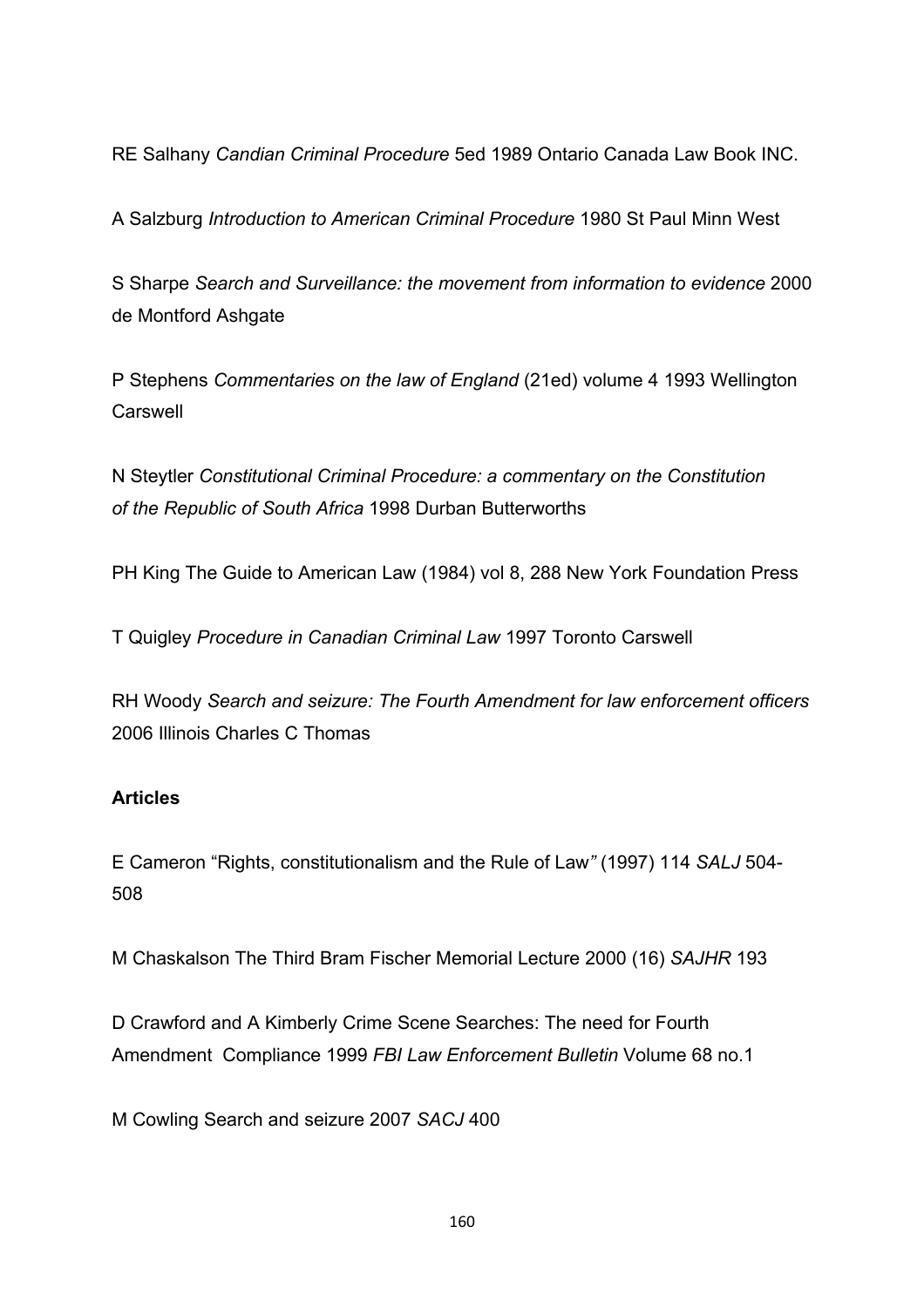A Goldstein "The Search Warrant" The Magistrate and Judicial Review 1987" 62(6) *New York University Law Review* 1173

 P Maditsi "The Right of Privacy in America: What does it mean?" 1992 *De Rebus* 659

Z Motala The Constitutional Court's approach to international law and its method of interpretation in the 'Amnesty Decision': Intellectual honesty or political expediency*?* 21 *SAYIL* 1996 29

LM Mubangizi "The constitutional right of prisoners in South Africa: a critical review" 2002 *De Jure* 42.

P Swanepoel "Warrantless search and seizure in criminal procedure: a constitutional challenge" 1997 *CILSA* 340

### **Internet sources**

"Congressional Record" *US Government Printing Office*. (accessed on 10 March 2009)

http://frwebgate.access.gpo.gov/cgi-bin/getpage.cgi.2001\_record&page.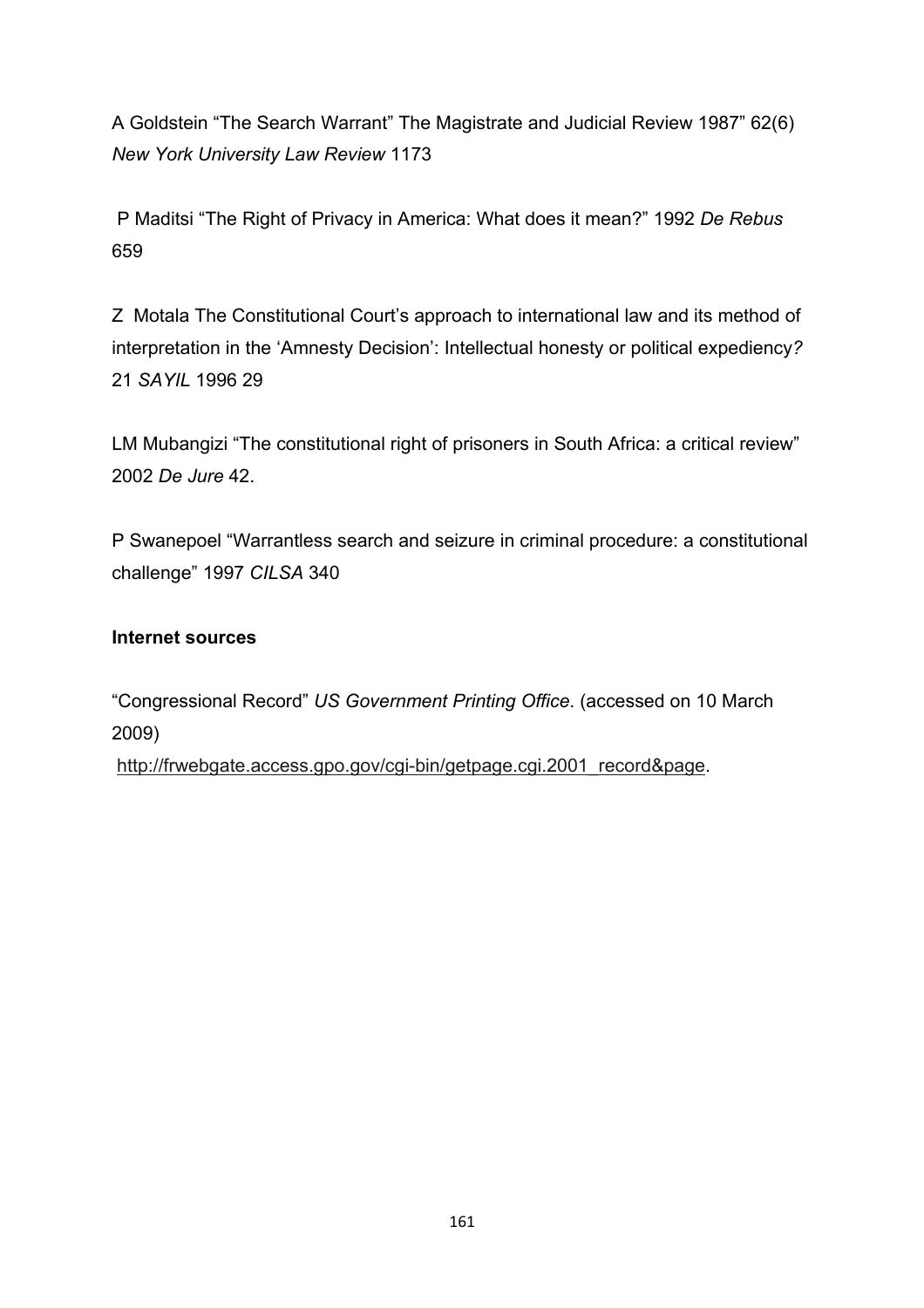# **TABLE OF ABBREVIATIONS**

| <b>Canadian Charter</b>     | Canadian Charter of Rights and Freedoms,      |
|-----------------------------|-----------------------------------------------|
|                             | <b>Constitution Act 1982</b>                  |
| Constitution                | Constitution of the Republic of South Africa, |
|                             | 1996 Act 108 of 1996                          |
| <b>ECHR</b>                 | European Convention for the Protection of     |
|                             | Human Rights and Fundamental Freedoms         |
| Fourth Amendment            | USA Constitution, the Fourth Amendment        |
|                             | (ratified December 15, 1971)                  |
| <b>ICCPR</b>                | International Covenant on Civil and Political |
|                             | Rights                                        |
| <b>Interim Constitution</b> | Constitution of the Republic of South Africa, |
|                             | 1993                                          |
| <b>SAPS Act</b>             | South African Police Service Act 68 of 1995   |
| <b>United States</b>        | United States of America                      |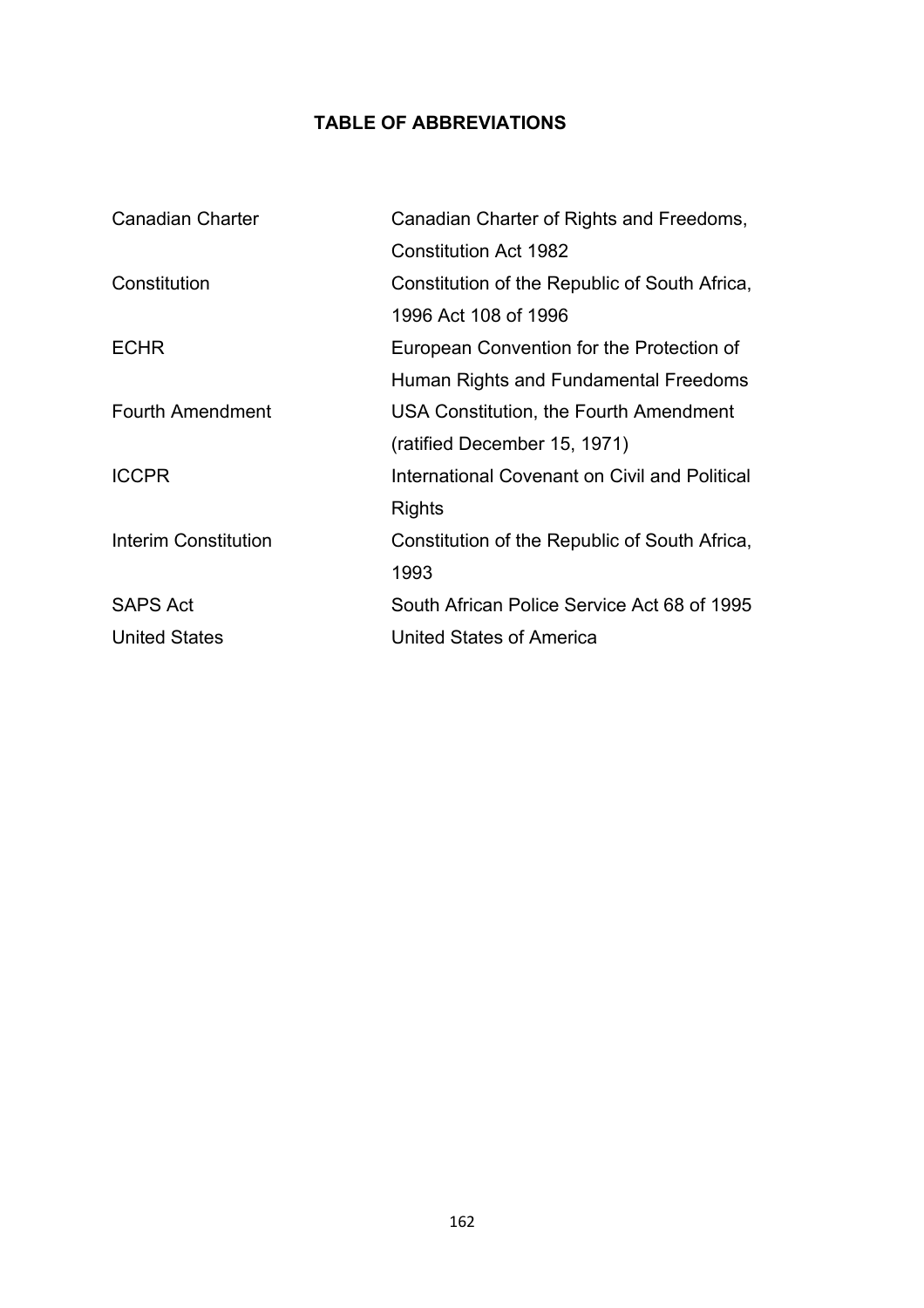### **TABLE OF CASES**

Agnello v US 23 US 20 (1925)

Alabama v White 496 US 325 (1990)

Andresen v Maryland 427 U.S. 463 (1976)

Beheermaatschappij Helling I NV v Magistrate, Cape Town 2007 (1) SACR 99  $(C)$ 

Bennett and Others v Minister of Safety and Security and Others 2006 (1) SACR 523 (T)

Bernstein and Others v Bester and Others 1996 (4) BCLR 449 (CC)

Bowers v Hardwick 478 US 186

Brinegar v US 338 US 160 (1949)

Carrol v United States 267 US 132 45 S.Ct. (1925)

Case v Minister of Safety and Security; Curtis v Minister of Safety and Security 1996 5 BCLR

Cason v Commonwealth 530 S.E. 2d 920 (Va. Ct. App. 2000)

Cheadle, Thompson and Haysom and Others v Minister of Law and Order and Others 1986 (2) SA 279 (W 609 (CC)

Chimel v California 395 US 752 762-763 (1969)

Cine Films (Pty) Ltd and others v Commissioner of Police and Others 1972 (2) SA 254 (A)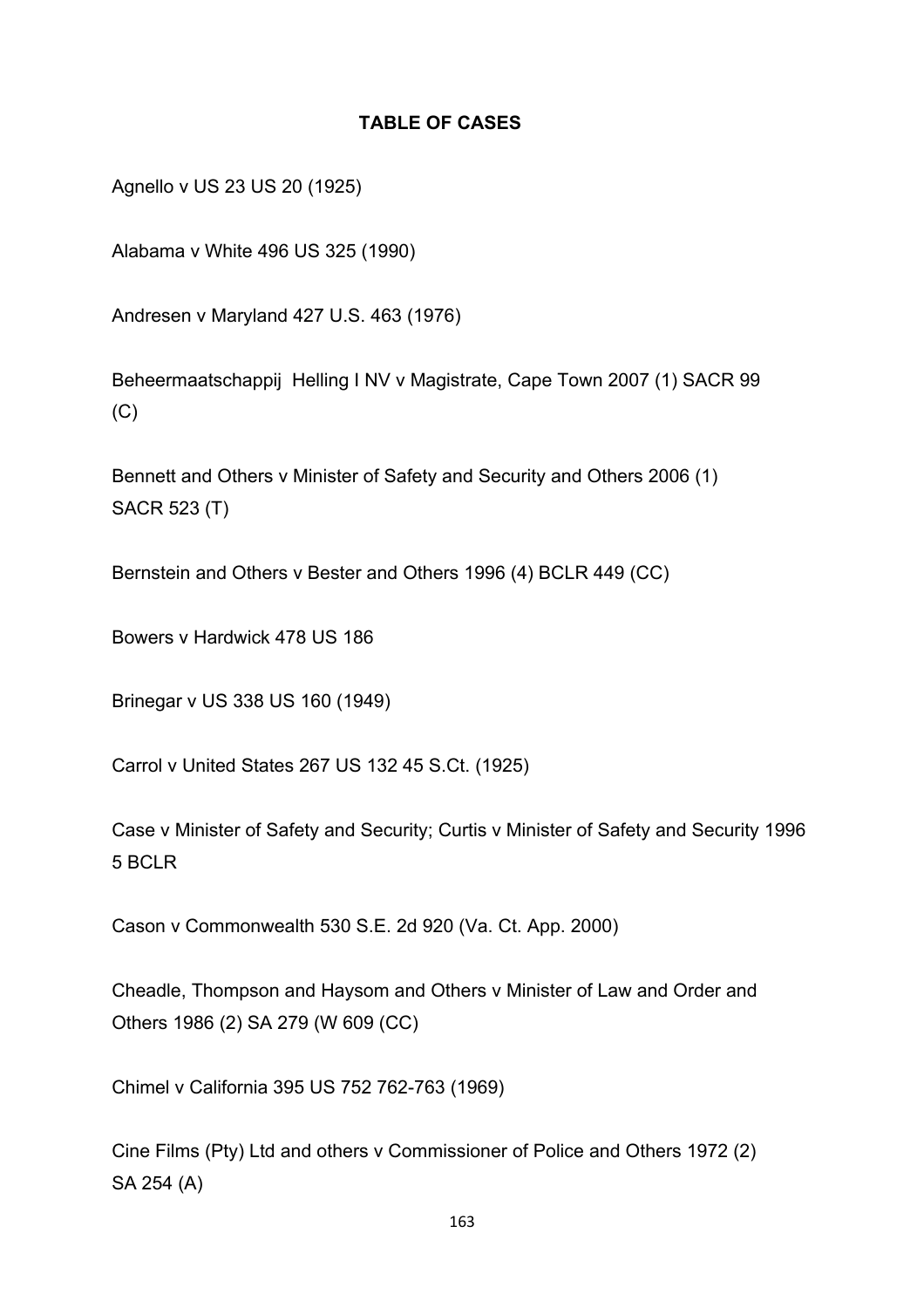City of West Covina v Perkins 525 U.S. 234 (1999)

Cloutier v Langlois (1990) 53 CCC (3d) 257 (SCC)

Comité paritaire de l'industrie v Potash 1994 168 N.R (S.C.C)

Commonwealth v Rodriguez 732 N.E. 2d 906 Mass. 2000

Community Repeater Services CC v Minister of Justice 2000 (2) SACR 592

Connally v Georgia 429 US 245 (1977)

Control Magistrate, Durban v AZAPO 1986 (3) 394 (A)

Coolidge v New Hampshire 403 US 433 (1971)

D v K 1997 2 BCLR 209 (N)

Descoteau et al v Mierzwinski and AG Que [1982] 1 SCR 860 at 870-875 (1982) 70 CCC 385 (SCC)

Divisional Commissioner SAP Wits v Saan 1996 (2) SA 503 (A)

Divisional Commissioner of SA Police, Witwatersrand Area and Others v SA Associated Newspapers Ltd and Another 1966 (2) SA 503 (A)

Dixon v State 327 A. 2d 516 (Md. Ct. App. 1974)

Dow Chemical Co v United States 476 US 227 (1986)

Draper v United States 358 US 307 1959

Du Plessis v de Klerk 1996 5 BCLR 658 (CC)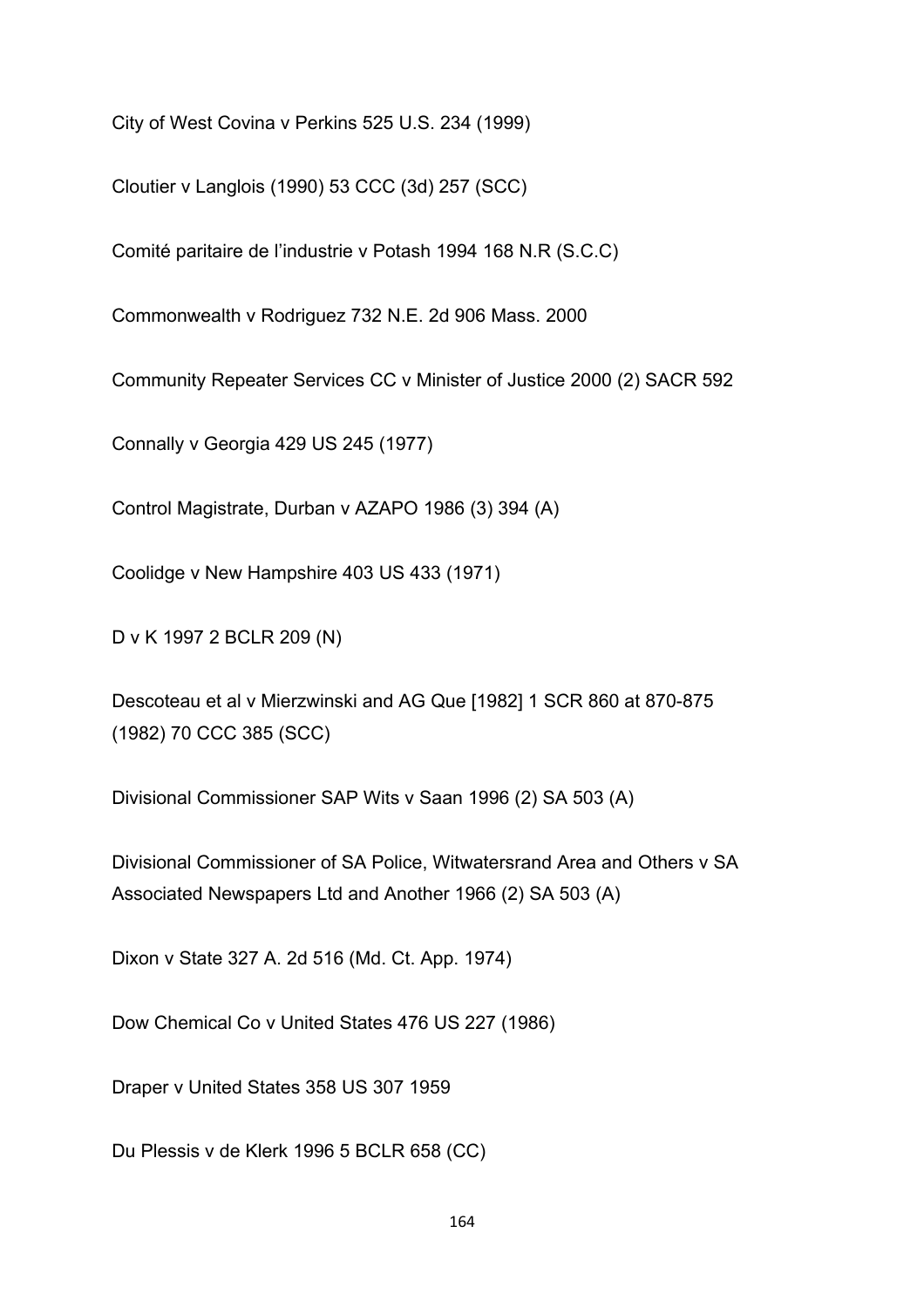Dumbra v United States 268 US 435 (1925)

Durdeau v McDowell (1921) 256 US 465

Dyani v Minister of Safety and Security and Others 2001 (1) SACR 634

Eccles v Bourque (1974), 19 C.C.C. (2d) 129 (S.C.C.)

Entick v Carrington (1765), 95 E.R. 807 (Eng. K.B.)

Ferreira v Levin NO and Others and Vryenhoek and Others v Powell NO and Others 1996 (1) BCLR 1(CC)

Ferucci and others v Commissioner, South African Revenue Services 2002 (6) SA 219 (C)

Financial Mail (Pty) Ltd v Sage Holdings Ltd 1993 2 SA 451 (A)

Florida v Jimeno 499 US 934 (1991)

Fose v Minister of Safety and Security 1997 7 BCLR 851 (CC)

Funke v France 25 February 1993 Series A no 256-A

Furman v Georgia 408 US (1972)

G6-Bart Important Co v United States 282 U.S. 344 (1987)

Gooding v United States, 316 U.S. 129, 62 S. Ct. (1942)

Goncalves v Minister of Law and Order 1993 (1) SA 161 (W)

Griswold v Connecticut 402 US 352 (1993)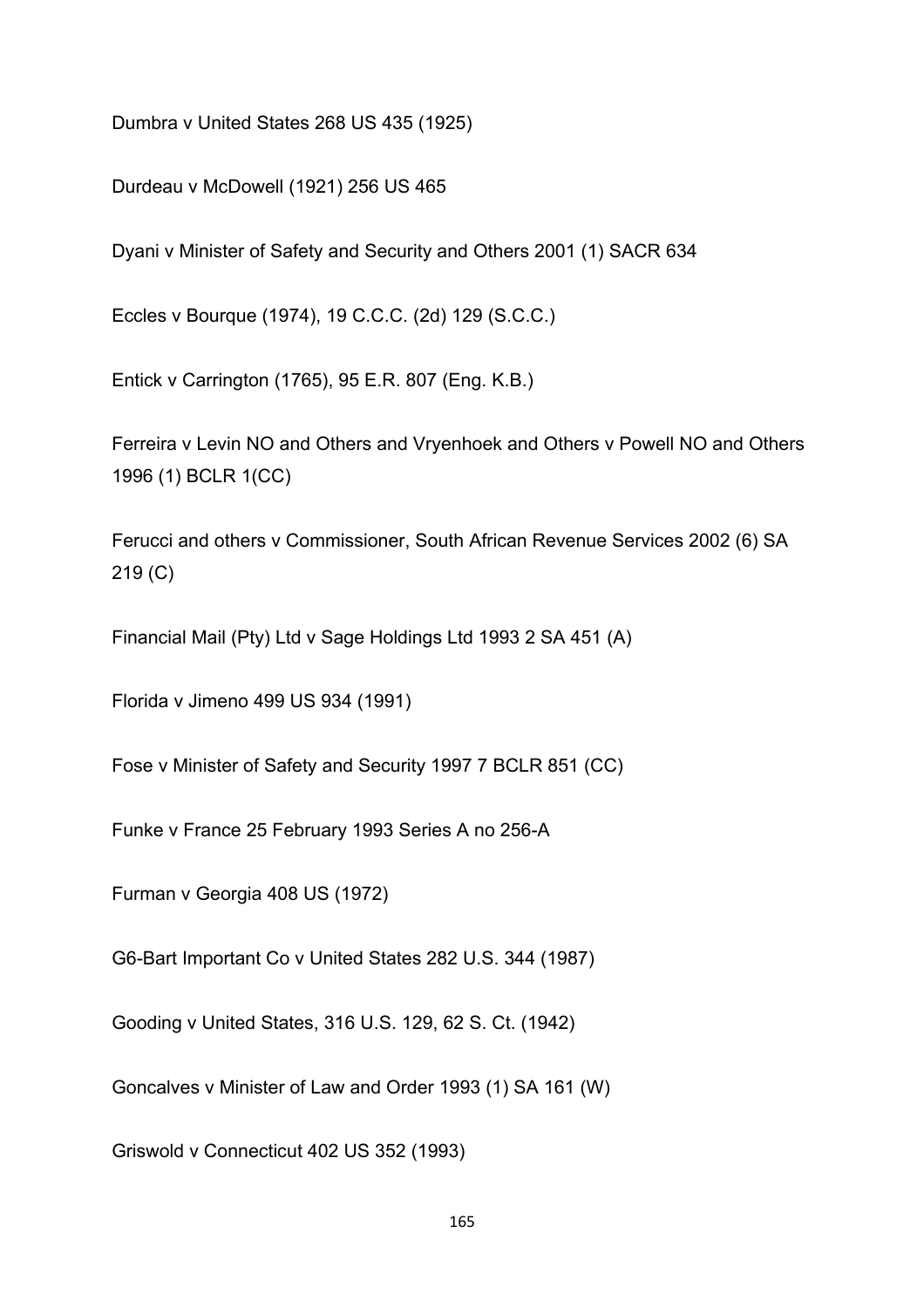Hako v Minister of Safety and Security and Another 1996 (2) SA 891 (Tk)

Haley v Canada (1986), 27 C.C.C. (3d) 454 (Ont. C.A.)

Highstead Entertainment (Pty) Ltd t/a 'The Club v Minister of Law and Order 1994 1 SA 387 (C)

Hunter et al v Dolphin Delivery Ltd  $(1987)$  33 DLR  $(4<sup>th</sup>)$  174

Hunter v Southam (1984), 41 C.R. (3d) 97 (S.C.C.)

Minister of Law and Order v Hurley 1986 3 SA 568 (AD)

Illinois v Gates 462 US 213 (1983)

Illinois v Lafayette 462 US 460 (1983)

Illinois v McArthur 531 US 326 (2001)

Illinois v Rodriguez 497 US 177 (1990)

Investigating Directorate: Serious Economic Offences v Hyundai Motor Distributors (Pty) Ltd v Smit 2000 BCLR 1079 (CC)

Janit v Motor Industry Fund Administrators (Pty) Ltd and Anor 1995 (4) SA 292 AD

Janse Van Rensburg NO v Minister van Handel en Nywerheid NO 1999 (2) BCLR 204 (T)

Johnson v United 333 U.S. 10 (1948)

Klass v Germany 6 September 1978 Series A no 28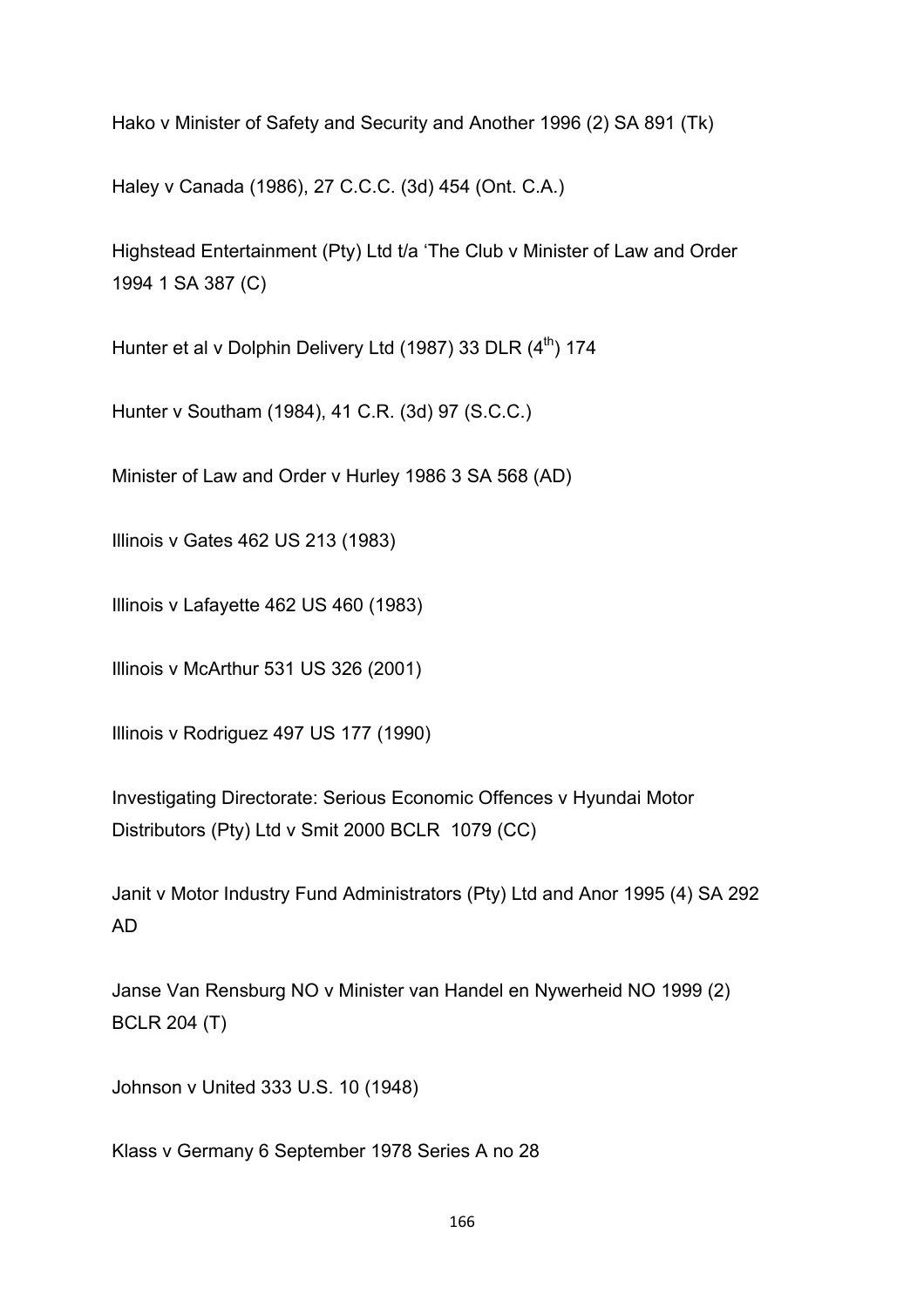Katz v United States 389 US 347 361 (1967)

Kourtessis v Minister of National Revenue (1993), 20 C.R.  $(4<sup>th</sup>)$  104 (S.C.C.)

Lee v State, 2 P.3d 517 (Wyo. 2000)

Lo-Ji Sales Inc. v New York 442 US. 319 (1979)

LSD Ltd v Vachell 1918 WLD 127

Magajane v Chairperson, Northwest Gambling Board 2006 (2) SACR

Malone v United Kingdom 2 August 1984 Series A no 82

Mandela v Minister of Safety and Security 1995 2 SACR 397 (W) Marron v United States 235 U.S. 192 (1927)

Maryland v Buie 494 US 325 334 (1990)

Maryland v Garrison 480 U.S. 79 (1987)

Mincey v Arizona 437 US 385 (1978)

Minister of Justice v Desai 1948 (3) SA 395 (A)

Minister of Justice v Hofmeyr 1993 3 SA 141 (A)

Minister of Safety and Security and Another v Gaqa 2002 (1) SACR 654 (C)

Minister of Safety and Security v Xaba [2003] 1 All SA 596 (D)

Minister van Polisie en 'n Ander v Gamble en 'n Ander 1979 (4) SA 759 (A)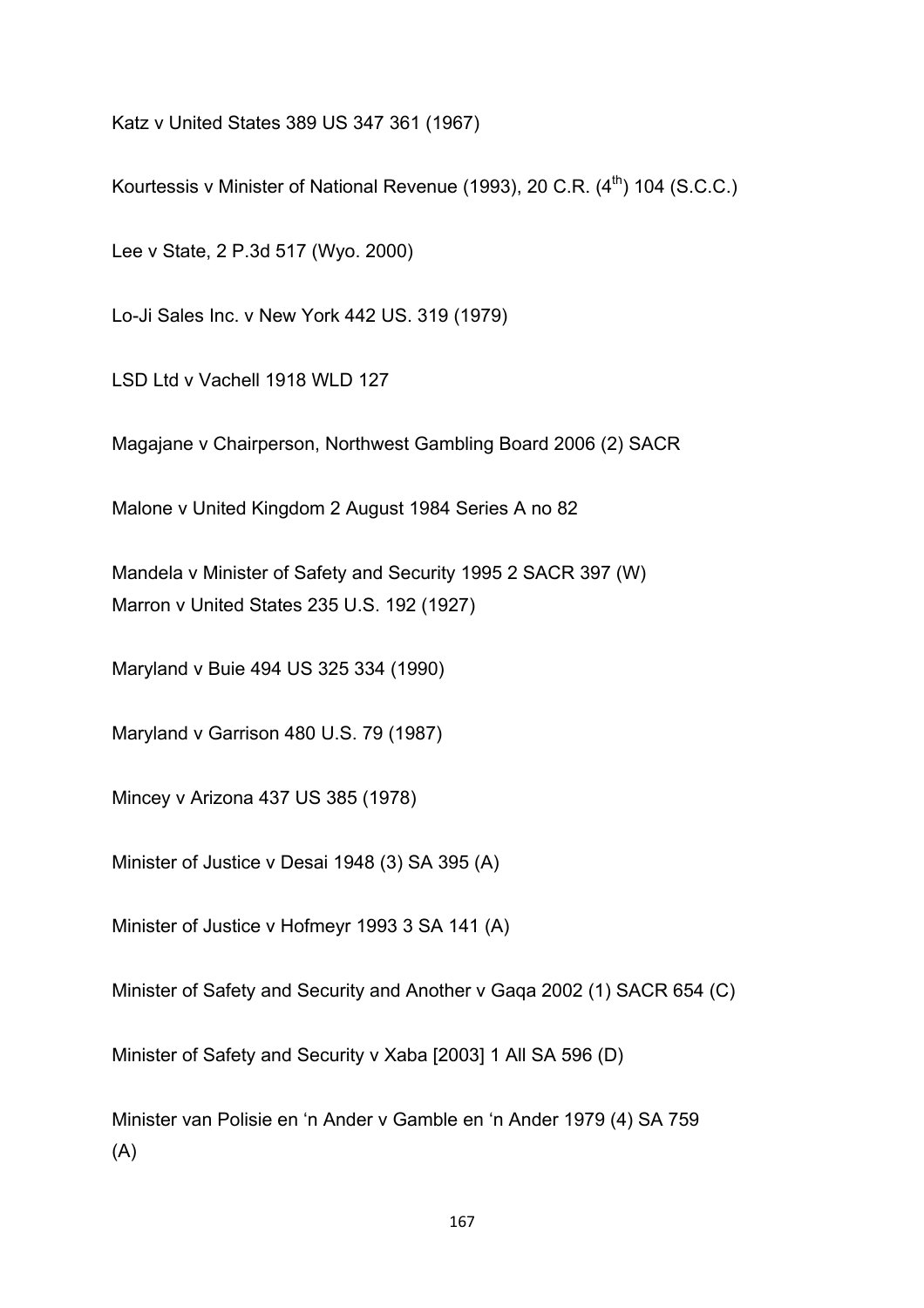Minnesota v Dickerson 508 US 366 (1993)

Mistry v Interim Medical and Dental Council of South Africa and Others 1998 (4) SA 1127 (CC)

Mnyungula v Minister of Safety and Security and Others 2004 (1) SACR 219

Mollet v State 939 P.2d 1 (Okla.1997)

Moran v Canada 1988 36 CCC (93d)

Morgentaler v Fauteux, Church of Scientology (NO.6) 21 CCC 1985

Morgenthaler Smoling and Scott v R (1988) 31 CRR 1

Mthembu v S 2008 4 All SA 522 (SCA)

Naidoo and Another v Minister of Law and Order and Another 1990 (2) SA 158 (W)

National Director Public Prosecutions and Another v Mahomed 2008 (1) SACR 309 (SCA)

National Director of Public Prosecutions and Others v Zuma and Another 2008 1 All SA 197 (SCA)

Ndabeni v Minister of Law and Order 1984 (3) SA 500 (D)

Ndlovu v Minister of Police, Transkei 1993 2 SACR 33 (T)

Nel v Deputy Commissioner of Police, Grahamstown 1953 (1) SA 487 (E)

New York v P.J. Video, Inc., 475 U.S. 868 (1986)

Niemitz v Germany 16 December 1992 Series A no 251-B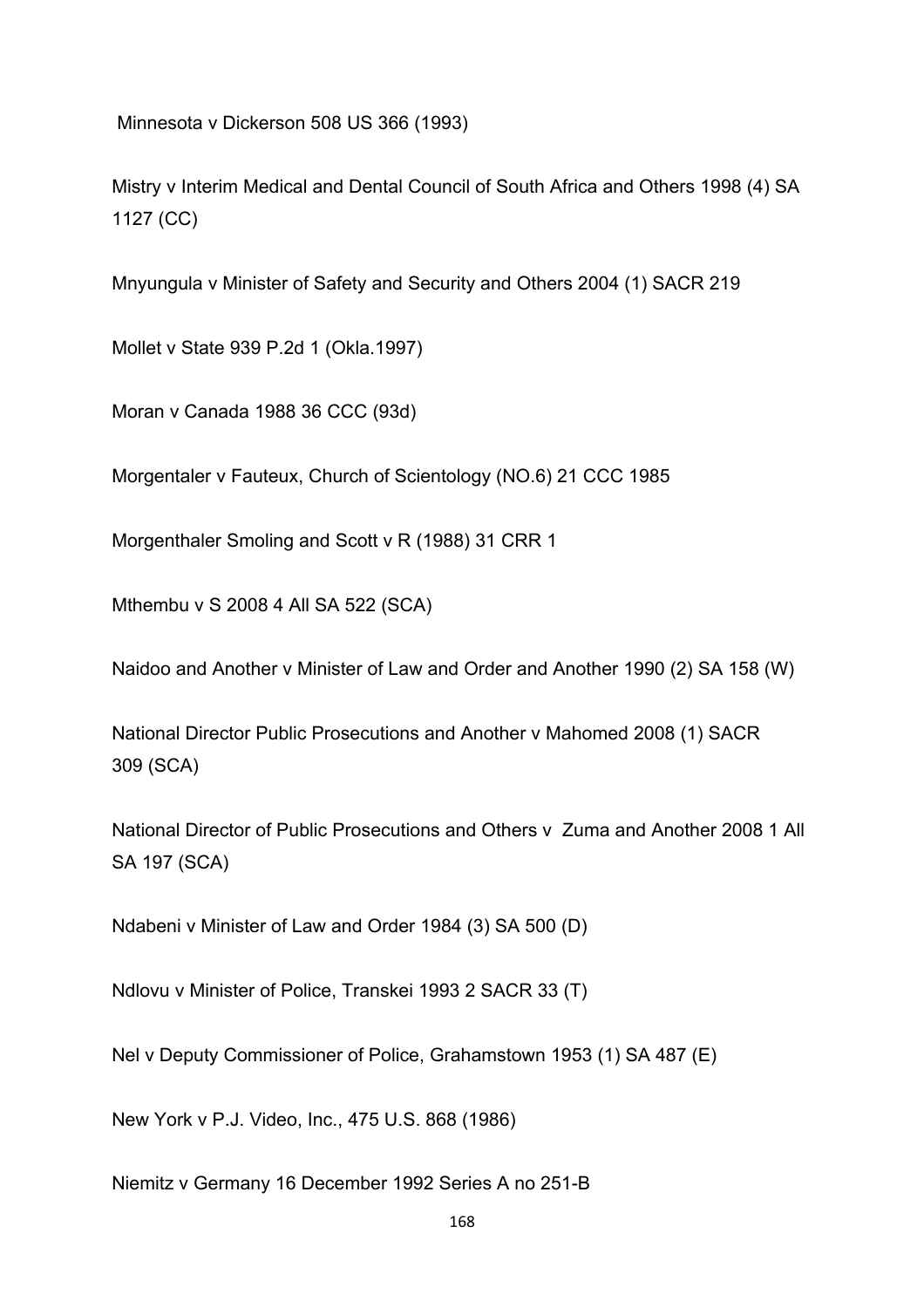Ntantiso and Another v Minister of Law and Order NO 1995 (1) SACR 119 (E)

Ntoyakhe v Minister of Safety and Security 2000 (1) SA 257 (E)

Olmstead v United States 277 US 438 478 (1928)

Parker Ross and Another v Director: Office for Serious Economic Offences 1995 (2) BCLR 198 (C)

People v Bradford 65 Cal. R ptr. 2d 145 (1997)

People v Gale 46 Cal. 2d 253 (1956)

People v Randolph, 4 P.3d 477 (Colo. 2000)

Plummer v Canada (1929), 52 C.C.C.288 (Man. C.A.)

Posternak v Canada (1929), 51 C.C.C. 426 (Alta. S.C. App. Div.)

Powell and Others v Van der Merwe NO and Others 2005 (5) SA 62 (SCA)

President of the Republic of South Africa v Hugo 1997 6 BCLR 708 (CC)

Protea Technology Ltd v Wainer 1997 9 BCLR 1225 (W)

Pullen NO and Others v Waja 1929 TPD

R v Baylis 1988 65 CR (3d) 209 (CCC)

R v Beghin 1933 EDL 24

R v Benz 51 C.R. (3d) 363 (Ont. C.A.) 1986 R v C 1952 (4) SA 117 (0)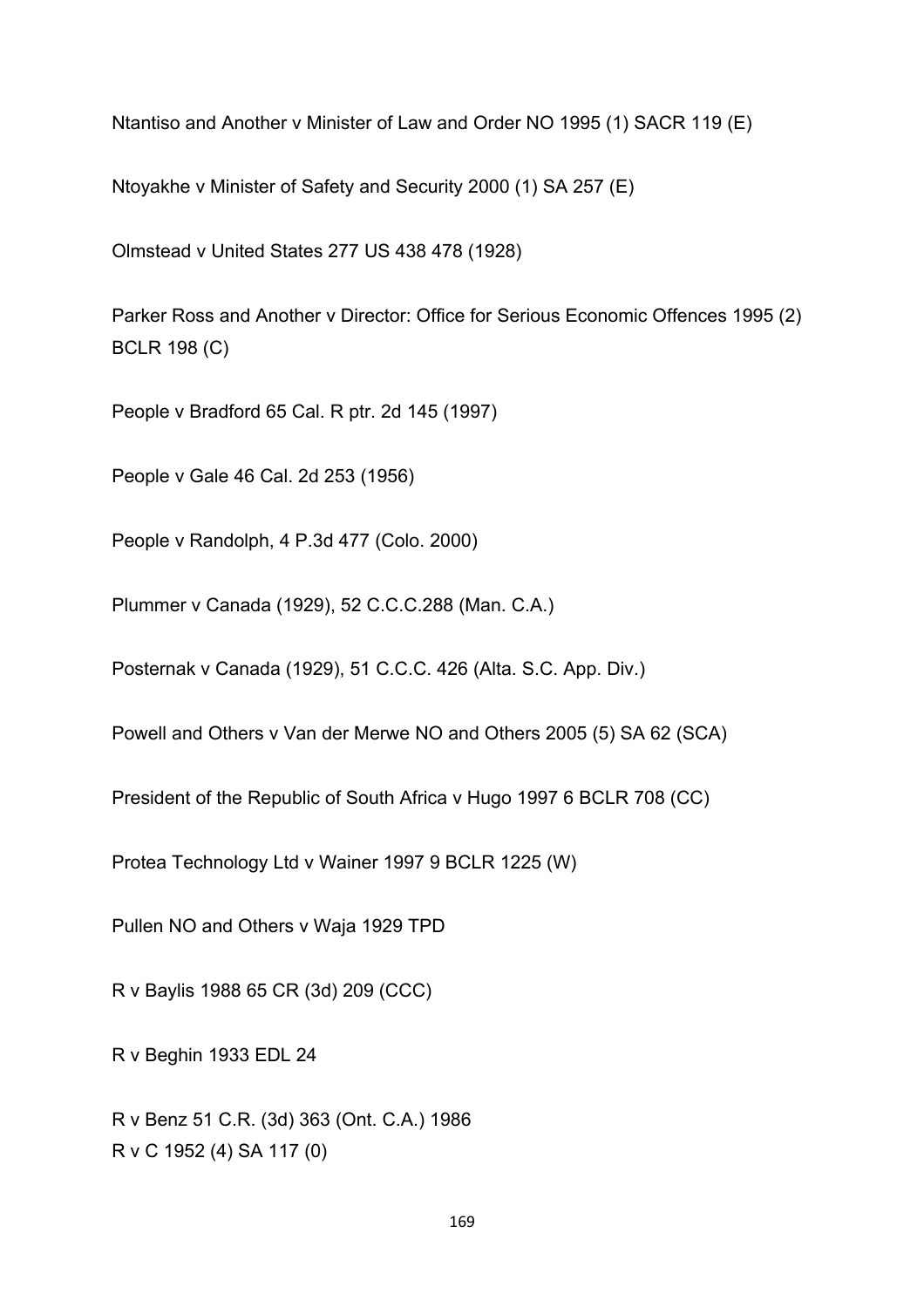R v Chauk (1990) 62 CCC (3d) 193 (SCC)

R v Church of Scientology 31 (CCC). 1987

R v Collins (1987), 56 C.R. (3d) 193 (SCC)

R v D. (I.D.) (1987) 61 C.R. (3d) 292 (Sask. C.A)

R v Dyment (1988) 55 DLR (4<sup>th</sup>) 503: US v Weir (1981) 657 F2d (8<sup>th</sup> Cir) 1005

R v Garfoli (1990) 60 CCC (3d) 161 (SCC)

R v Evans (1996) 45 CR  $(4^{th})$  210 (SCC)

R v Grant (1993) 84 CCC (3d) 173 (SCC)

R v Gray 1993 22 CR  $(4^{th})$  114 (CCC)

R v Handcock 1925 OPD 147

R v Harris 57 C.R. (3d) 356 (Ont. C.A.) 1987

R v Ladouceur (1990) 77 CR (3d) 110 (SCC)

R v LaPlante 40 C.C.C. (3d) 63 (Sask. C.A.) 1987

R v Lerke (1986) 49 C.R. (3d) 324 (Alta. C.A.)

R v Mellenthin (1992) 76 CCC (3d) 481 (SCC) 487

R v Morrison (1987) 58 C.R. (3d) 63 (Ont. CA)

R v Multiform Manufacturing Company (1990) 79 C.R. (3d) 390 (SCC)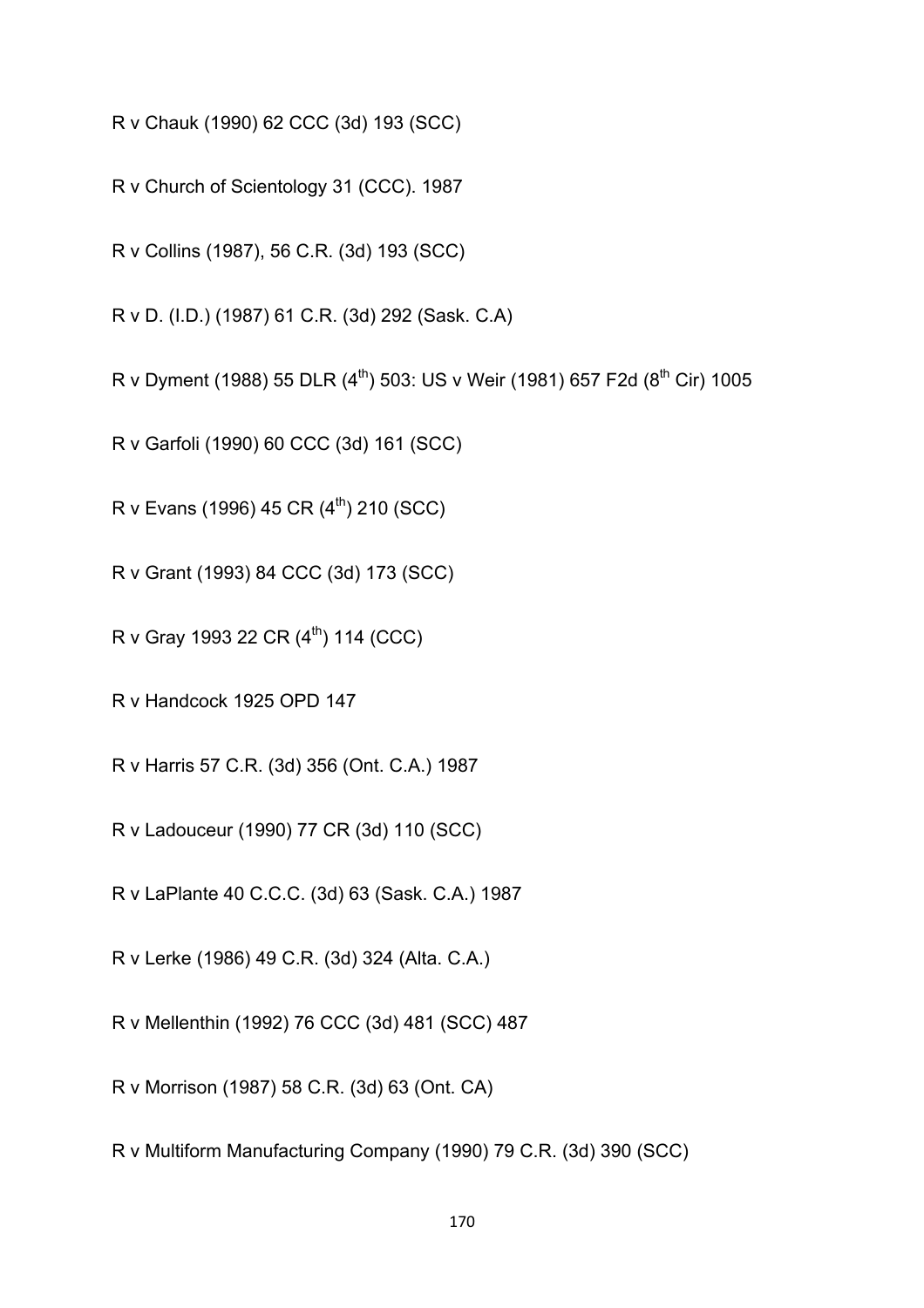R v Oakes (1986) 19 CRR 308

R v Pohorestsky (1987) 39 DLR  $(4<sup>th</sup>)$  699

R v Silveira (1995) 97 CCC (3d) 450 (SCC)

R v Simmons [1988] 66 C.R. (3d) 297 (S.C.C.)

R v Turcotte 2 W.W.R. 97 (Sask. C.A) 1988

R v Williams (1923) KB 340

Rajah and Others v Chairperson: North West Gambling Board and Others [2006] 3 All SA 172 (T)

Rakas v Illinois (1978) 439 US 128

Regina v Debot (1986) 26 C.R.R 275

Robinson v State 730 N.E 2d 185 (Ind.2000)

Rudolph and Another v Commissioner for Inland Revenue and Others 1996 4 SA 552 (CC)

S v Coetzee 1997 1 SACR 379 (CC)

S v Cornelissen; Cornelissen v Zeelie NO 1994 2 SACR 41 (W)

S v Gumede and Others 1998 (5) BCLR 530 (D)

S v Hammer 1994 2 SACR 496 (C)

S v Huma (2) 1995 2 SACR 411 (W)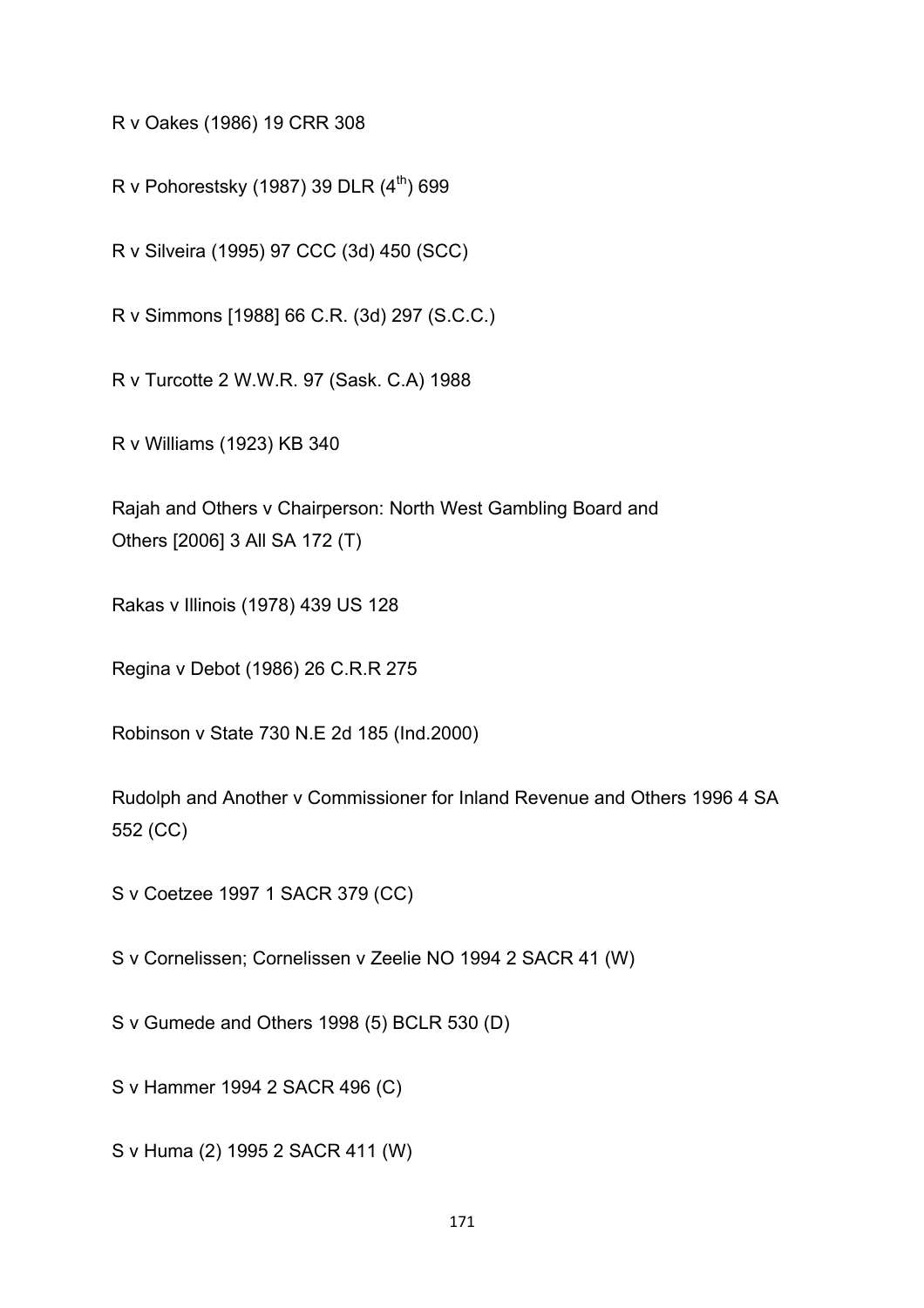S v Madiba 1998 1 BCLR 38 (D)

S v Makwanyane 1995 6 BCLR 665 (CC)

S v Mayekiso en Andere 1996 (2) SACR 298 (C)

S v Mhlungu 1995 7 BCLR 793 (CC)

S v Motloutsi 1996 (1) SA 548 (C)

S v Nader 1963 (1) SA 843 (0)

S v Nortje 1996 2 SACR 308 (C)

S v Safatsa and Others 1988 (1) SA 868 (A)

S v Scholtz 1996 2 SACR 623 (C)

SA Police v SA Associated Newspapers 1966 2 SA 503 (A)

Sanderson v Attorney-General 1997 12 BCLR 1675 (CC)

Sasol (Edms) Bpk v Minister van Wet en Orde 1991 (3) SA 766 (T)

Schneckloth v Bustamonte 412 US 218 (1973)

Schönenberger and Durmaz v Switzerland 20 June 1988 Series A no 137

Shabalala v Attorney-General of Transvaal 1995 2 SACR 761 (CC)

Shadwick v City of Tampa 407 U.S. 443 (1971)

Sithonga v Minister of Safety and Security and Others 2008 (1) SACR 376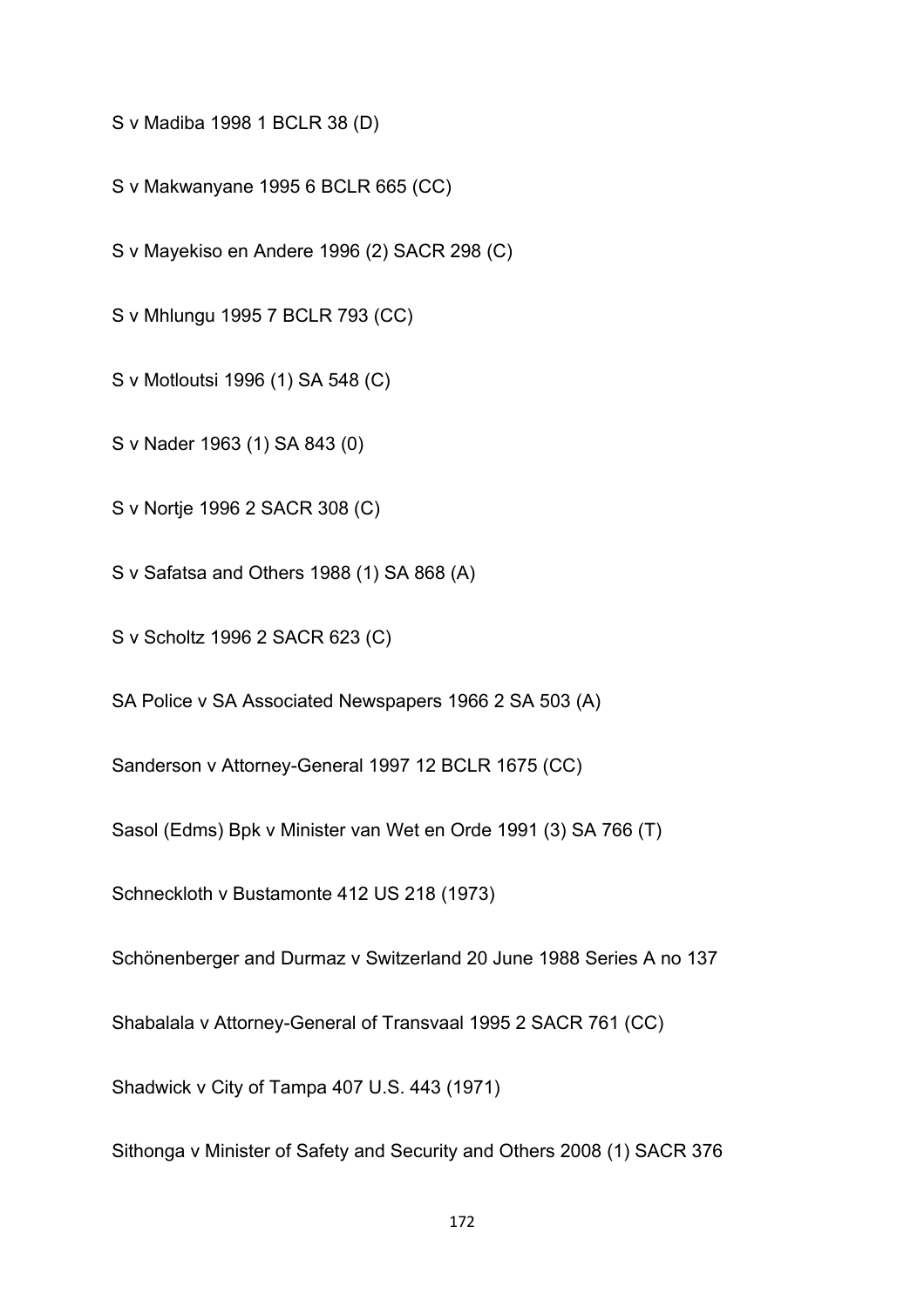Smith, Tabata and Van Heerden v Minister of Law and Order 1989 (3) SA 627 (E)

Spinelli v United States 393 US 410 (1969)

Stanford v Texas 379 U.S. 476, 85 S. Ct. 506 (1965)

State v Hillesheim 291 N.W.2d 314 (Iowa 1980)

State v Mitchell, 20 S.W. 3d 546 (Mo. 2000)

State v Pallone 613 N.W. 2d 568 (Wis 2000)

State v Ravotto 755 A.2d 602 (N.J.2000)

State v Samarghandi 680 N.E. 2d 738 (Ohio 1997)

State v Sullivan 16 S.W. 3d 551 (Ark 2000)

Steel v U.S. 267 U.S. 498 1925

Swarts v Canada 1916 27 CCC

Terry v Ohio 392 US 1 (1968)

Texas v Brown 460 US 730 103 S.Ct. (1983)

Thomson Newspapers Ltd v Canada (Director of Investigation and Research) (1990) 76 C.R. (3d) 129 (S.C.C.)

Times Square Book Store and R., Re 48 C.R. (3d) 132 (Ont. C.A.) 1985

Toich v The Magistrate, Riversdale and Others 2007 (2) SACR 235 (C)

Turner v State 745A.2d 1074 (Md.Ct.App. 2000)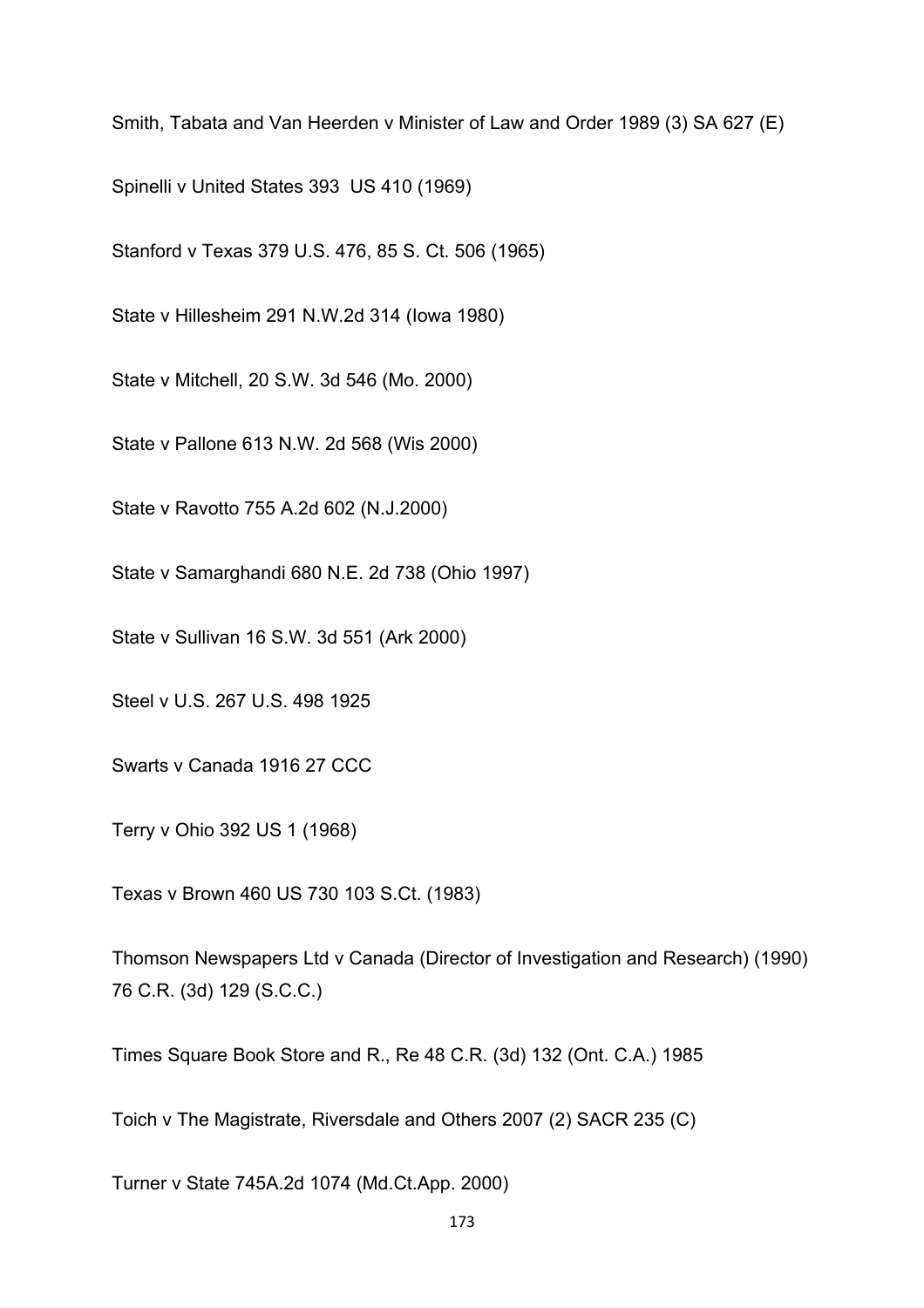United States v Abell, 963 F. Supp 1178 (S.D. Fla. 1997)

United States v Blair 214 F. 3d 690 ( $6<sup>th</sup>$  Cir. 2000)

United States v Grant 218 F.3d 72 (1<sup>st</sup> Circuit 2000)

United States v Jacobsen, 466 US S.Ct (1984)

United States v Joseph, 278 F. 2d 504 (3d Cir. 1960).

United States v Leon 468 US 897 (1984)

United States v Martinez-Fuerte 428 US 543 (1976)

United States v McKibben 928F. Supp. 1479 (D.S.D. 1996)

United States v Pierce 893 F 2d 669 ( $5<sup>th</sup>$  cir 1990)

United States v Robinson 414 US 218 (1973)

University of Pretoria v Tommy Meyer Films (Edms) Bpk1979 (1) SA 441 (A) US v Abell, 963 F. Supp.1178 (1997)

US v Medenhall 446 US 544 (1980)

US v Verdugo-Urquidez 110 S.Ct. 1056 (1990) 51.

Van der Merwe v Minister of Justice 1995 2 SACR 471 (O)

Washington v Chrisman 455 US 1 (1982)

Watson v Commissioner of Customs and Excise 1960 (3) SA 212 (N)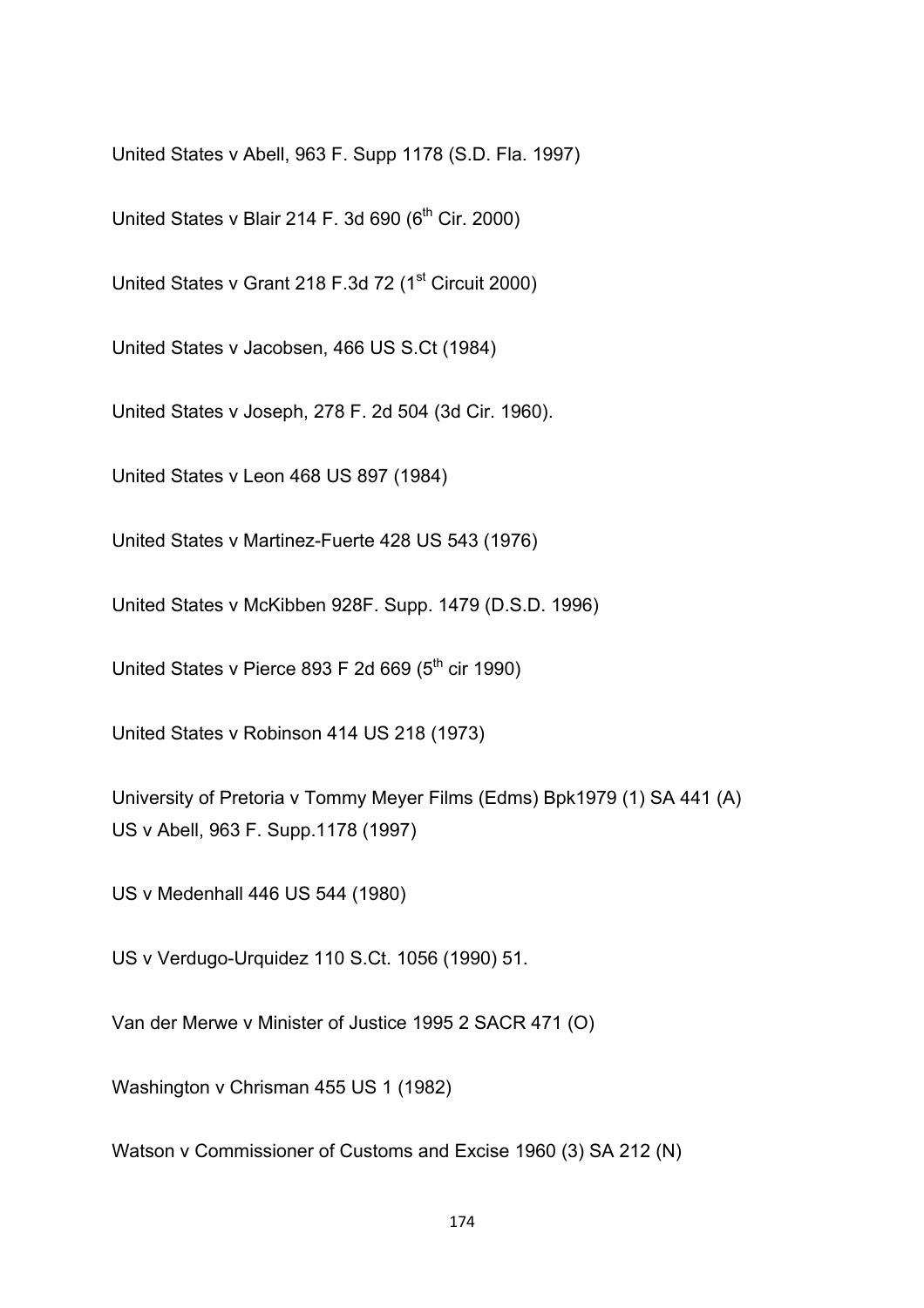Welch v Gilmour and Blackstock 111 CCC 221 (BCSC) 1955

Welsh v Wisconsin 466 US 740 (1984)

Whren v United States 517 US 806 (1996)

Wiring v Horall 85 Cal. App. 497 (1948)

Wolpe v Officer Commanding South African Police, Johannesburg 1955 (2) SA 87 (W)

Worall v Canada 1965 2 CCC

Young and another v Minister of Safety and Security and others 2005 (2) SACR 437

Zuma and Another v National Director of Public Prosecutions and Others 2006 (1) SACR 468 (D)

Zurcher v Stanford Daily 436 U.S. 547 1978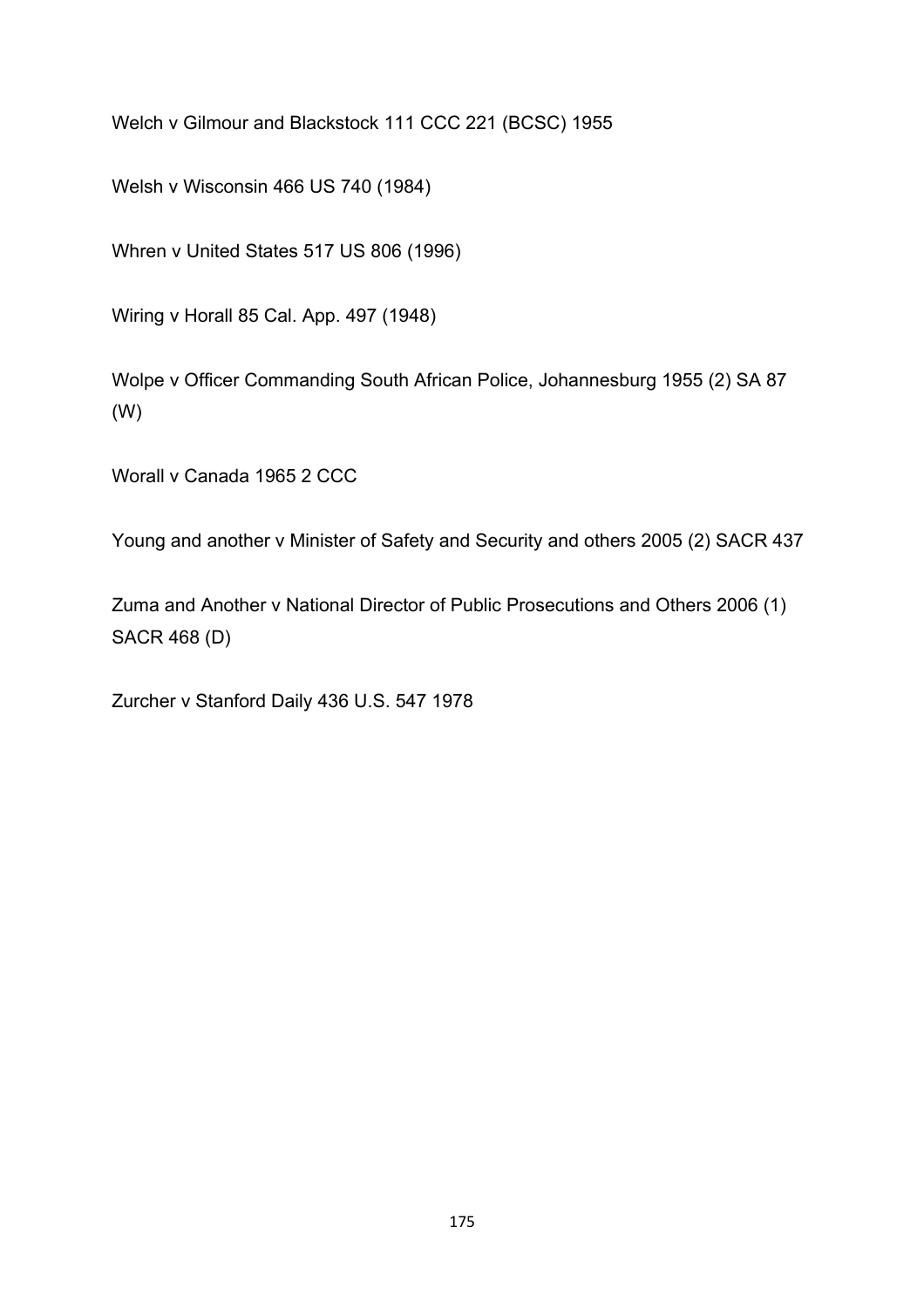### **TABLE OF STATUTES**

#### **South African statutes**

Constitution of the Republic of South Africa, 1993 Act 200 of 1993 (interim Constitution)

Constitution of the Republic of South Africa, 1996 Act 108 of 1996

Criminal Procedure Act 51 of 1977

National Instruction South African Police Service 2 of 2002

National Prosecuting Authority Act 32 of 1998

Protection of Constitutional Democracy against Terrorist and Related Activities Act 33 of 2004

South African Police Act 68 of 1995

South African Police Service Amendment Act, 1997 (Act 41 of 1997)

#### **International human rights instruments**

#### **Global**

International Covenant on Civil and Political Rights (ICCPR) (1966)

Universal Declaration of Human Rights (UDHR) (1948)

UN Human Rights Committee General Comment 16/32 of 23 March 1988